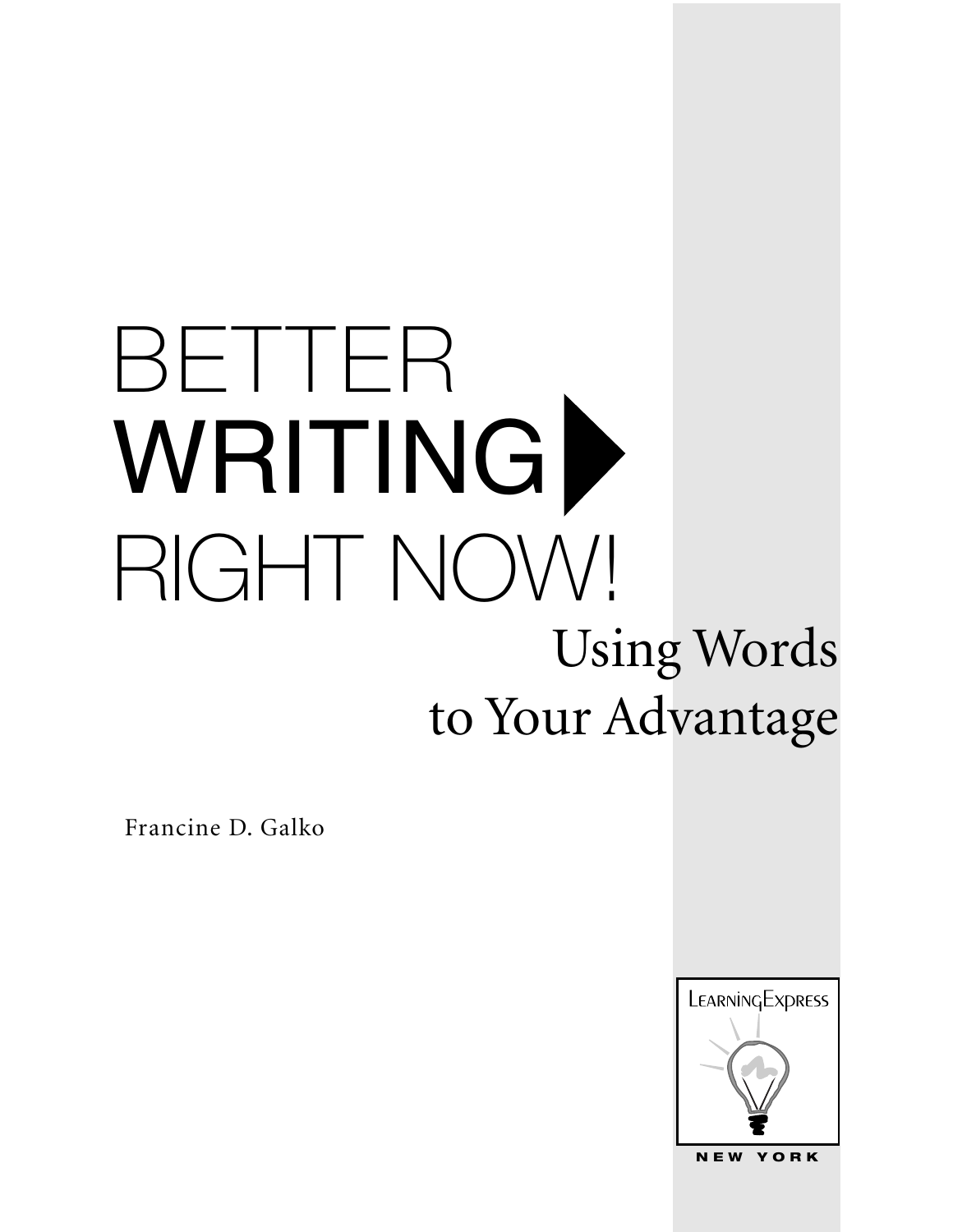Copyright © 2001 LearningExpress, LLC.

All rights reserved under International and Pan-American Copyright Conventions. Published in the United States by LearningExpress, LLC, New York.

Library of Congress Cataloging-in-Publication Data: Galko, Francine. Better writing right now : using words to your advantage / by Francine Galko.—1st ed. p. cm. ISBN 1-57685-402-7 1. English language—Rhetoric. 2. Report writing. 3. Business writing. I. Title. PE1408 .G25 2002 808'.042—dc21 2001050784 ISBN 1-57685-402-7 Printed in the United States of America 987654321 First Edition For more information or to place an order, contact LearningExpress at:

900 Broadway Suite 604 New York, NY 10003

Or visit us at: www.learnatest.com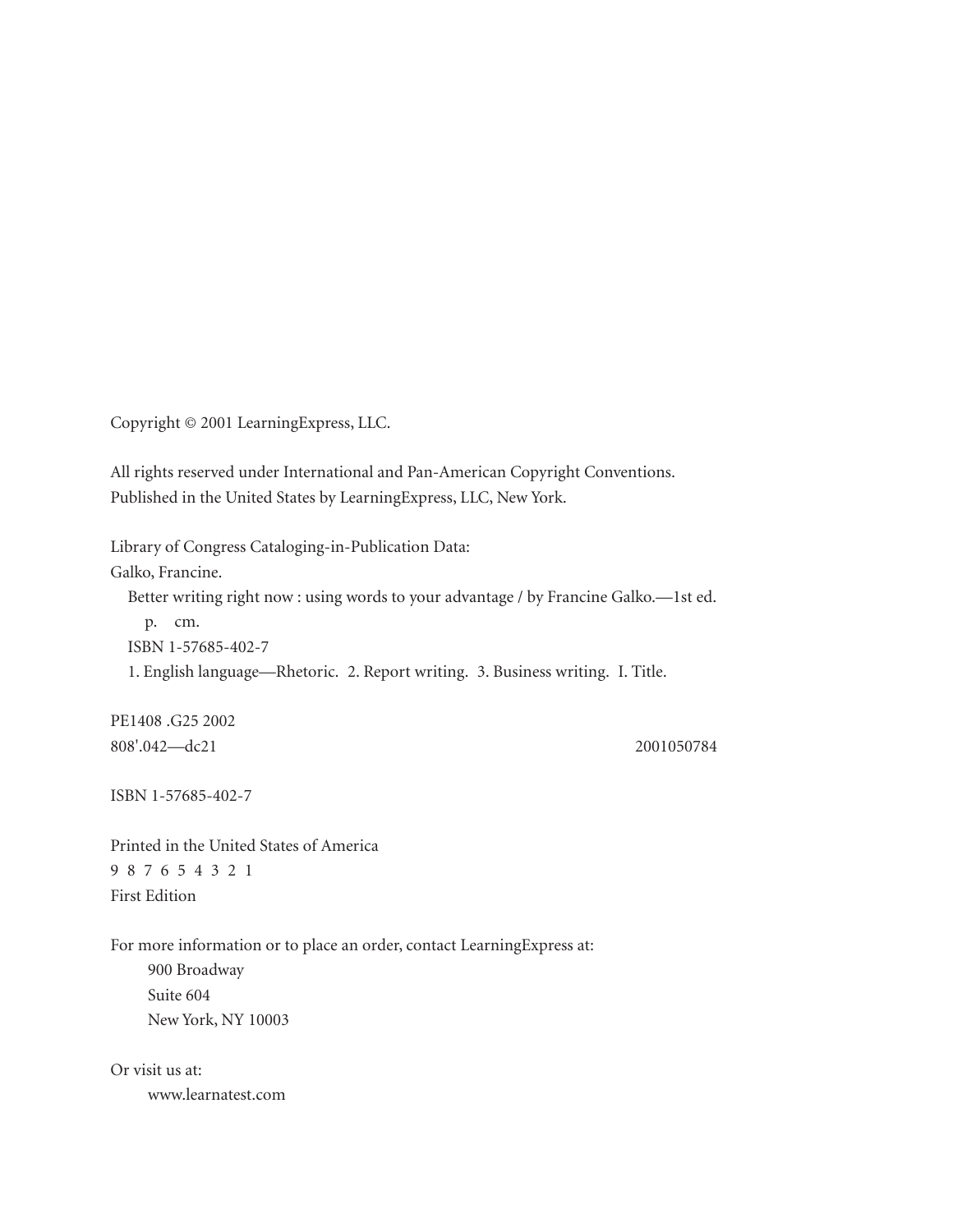#### ABOUT THE AUTHOR

Francine D. Galko is currently a freelance writer, editor, and project manager. She has edited pre-GED and GED math preparation work texts, and has also written a basic math and algebra study guide with practice materials and interactive CD-ROMs. In addition, Ms. Galko has written and edited other science, language arts, ESL, EFL, and instructional materials. She currently resides in Dallas, Texas.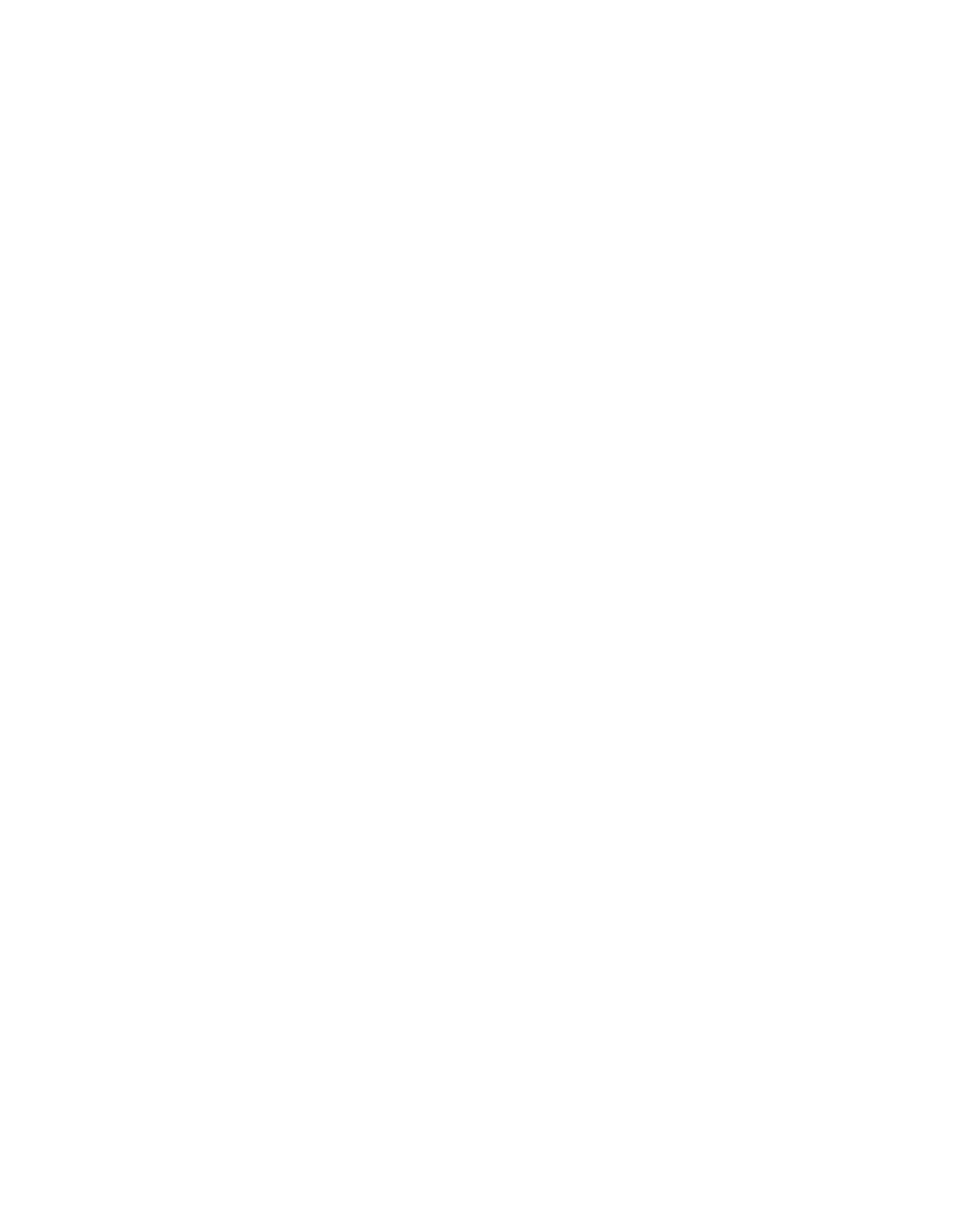

| Introduction |                                                     | ix             |
|--------------|-----------------------------------------------------|----------------|
| Section 1:   | Deciding What to Say—Preparing to Write             | $\mathbf{1}$   |
| Lesson 1:    | Getting Started                                     | $\mathfrak{Z}$ |
| Lesson 2:    | Choosing Your Own Topic                             | 11             |
| Lesson 3:    | Using Prewriting Strategies                         | 19             |
| Lesson 4:    | Organizing Your Ideas and Outlining Your Paper      | 33             |
| Section 2:   | <b>Start Writing!-The Drafting Process</b>          | 45             |
| Lesson 5:    | Starting to Draft Your Paper/Drafting Your Paper    | 47             |
| Lesson 6:    | Convincing Your Reader                              | 55             |
| Lesson 7:    | Beginning and Ending Your Paper                     | 63             |
| Section 3:   | Evaluating What You've Written-Revising and Editing | 69             |
| Lesson 8:    | Revising Your Paper                                 | 71             |
| Lesson 9:    | Checking the Focus and Organization of Your Paper   | 77             |
| Lesson 10:   | <b>Editing Your Paper</b>                           | 85             |
| Lesson 11:   | Being Clear and Concise                             | 101            |
| Lesson 12:   | Writing with Style                                  | 109            |
| Section 4:   | <b>Special Writing Situations</b>                   | 115            |
| Lesson 13:   | <b>Essay Exams</b>                                  | 117            |
| Lesson 14:   | Research Papers                                     | 123            |
| Section 5:   | Writing for the Workplace                           | 135            |
| Lesson 15:   | <b>Business Writing</b>                             | 137            |
| Lesson 16:   | Resumes and Cover Letters                           | 139            |
| Lesson 17:   | <b>Writing Business Letters</b>                     | 157            |
| Lesson 18:   | Writing Memos and Emails                            | 167            |
| Lesson 19:   | <b>Writing Reports</b>                              | 177            |
| Appendix:    | Model Essays and Workplace Writing                  | 183            |
| Answers      |                                                     | 215            |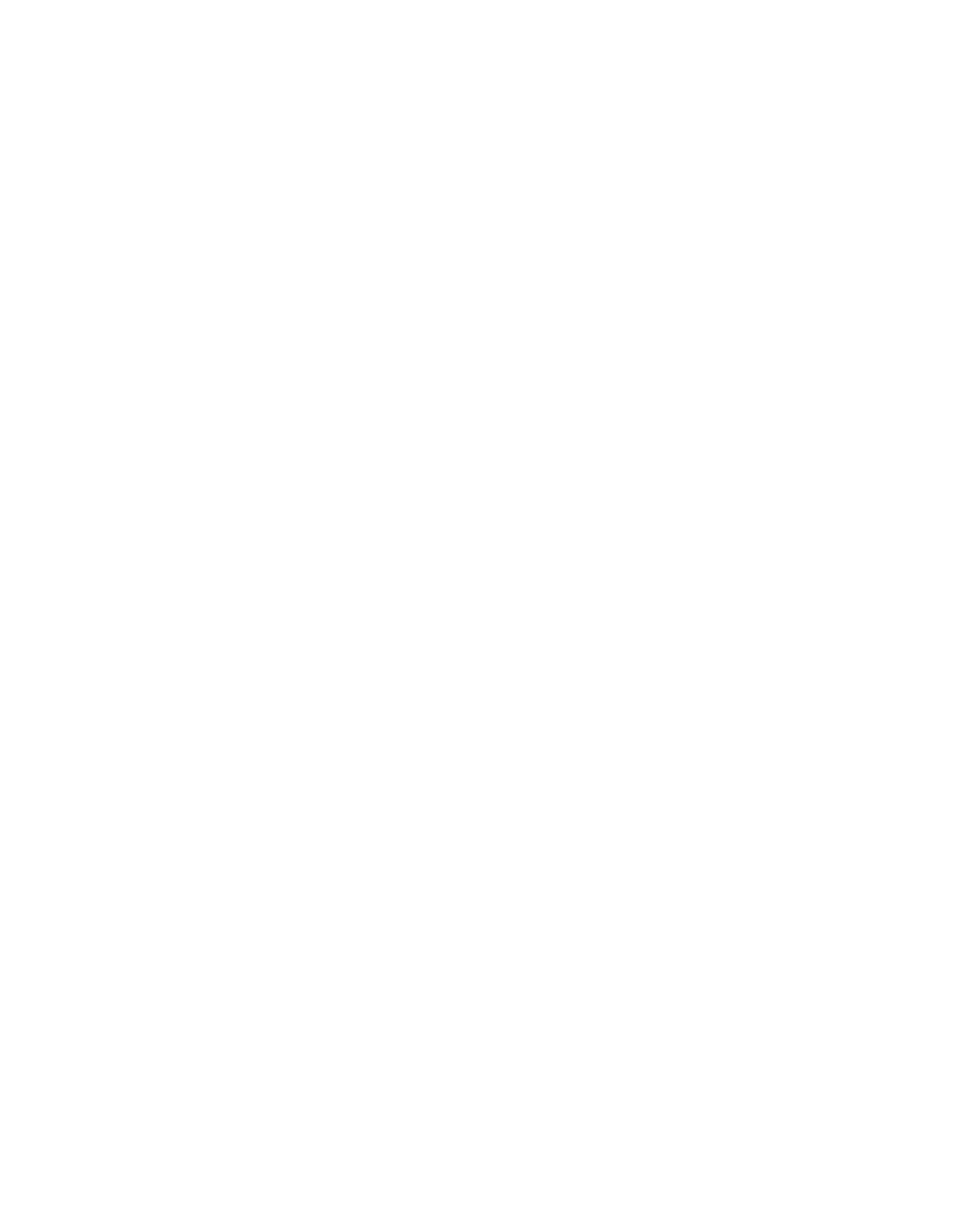# <span id="page-6-0"></span>Introduction

Let's say you're at the bookstore and you're trying to decide whether or not to buy this book. You wonder: Will it really help me write better? Is it any different from the other books on the shelf? How can this book improve my writing? If these are some of the questions you have, then read on—you'll find the answers here!

*etter Writing Right Now* is a step-by-step guide to writing. It takes you from the blank page and walks you through the steps of the writing process so that you can conquer any school writing assignment—including timed essay exams and research papers. It also provides tips and formats you can use and walks you through the steps of the writing process so that you can conquer any school writing assignment—includi for writing resumes, cover letters, general business letters, memos, e-mails, and reports for work. Along the way, you'll learn basic writing skills, and you'll gain the confidence you need to succeed in any situation that requires you to write.

This book gives you more than the information you need to become a better writer. It also gives you example after example of strategies that work and provides opportunities to practice those strategies. Take advantage of each practice, because here you can safely experiment with techniques and develop expert skills before you have to use them for class, work, or correspondence. Your work in this book can be for your eyes only—so stretch your fingers, stretch your imagination, and don't be afraid to see your writing take shape.

#### - **IS THIS BOOK FOR YOU?**

This book was written to help anyone who wants to work on writing skills. If you know very little about writing or you're just not confident when you get a writing assignment at school, this book is the first step to good writing. If you already have a good command of the language, but need some reference points for your writing, or if you're just interested in fine-tuning your writing skills, this book acts as a comprehensive guide for writers. So if you are ready to improve your writing skills—this book is for you!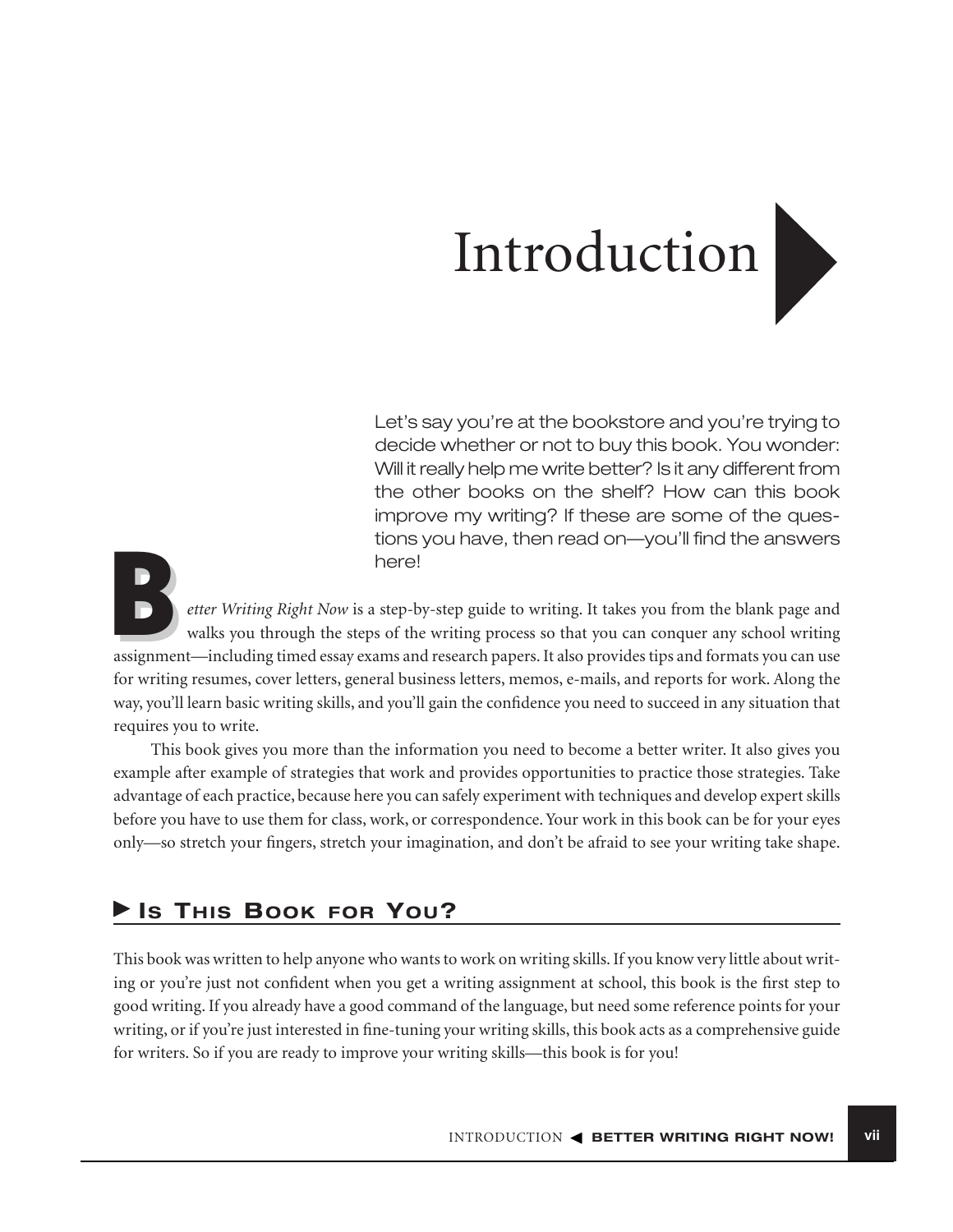#### - **HOW THIS BOOK IS ORGANIZED**

This book is organized into short lessons. Each of the first twelve lessons focuses on one step in the writing process. You begin by learning how to read and understand a writing assignment and then how to develop a topic. The first lessons take you step-by-step through the process of completing any writing assignment. Concluding lessons in this book teach you how to deal with special writing situations—such as timed essay exams, research papers, resumes, cover letters, and other business correspondence.

Each lesson gives you step-by-step information for tackling every kind of writing problem—from writer's block to basic writing mechanics. You'll also find annotated examples of good and poor writing samples and ways you can tell them apart. Then, you're given a chance to practice what you've learned. Answers to the practice sets are provided at the back of the book, so you can check your work as you go along.

As you work through this book, you'll notice that the lessons are sprinkled with all kinds of helpful tips and icons. Look for these icons and the tips they provide.



**Writing Tip** When you see this icon, you know that practical writing information follows. Many of the writing tips include additional strategies or well-organized reference information that you can return to time and time again.



**Test Taking Tip** This icon gives you tips for taking writing tests. Look for these if you are preparing for an essay test or a test that involves open-ended or free-response questions.



**Think About It** Extra information and more in-depth discussions are marked with this icon.

#### - **HOW IS THIS BOOK DIFFERENT FROM OTHER WRITING BOOKS?**

Take a minute to flip through the pages of this book. Then, flip through the pages of another writing book you are considering. See something different?

First off, this book shows you how to conquer writer's block. It provides numerous approaches to writing that you won't find in other books. There's a whole lesson on using graphic organizers—not just charts and tables—to organize your ideas. If you are comfortable with conventional approaches to writing, they're here, too. And this book can be a resource for you long after you've become a confident and proficient writer!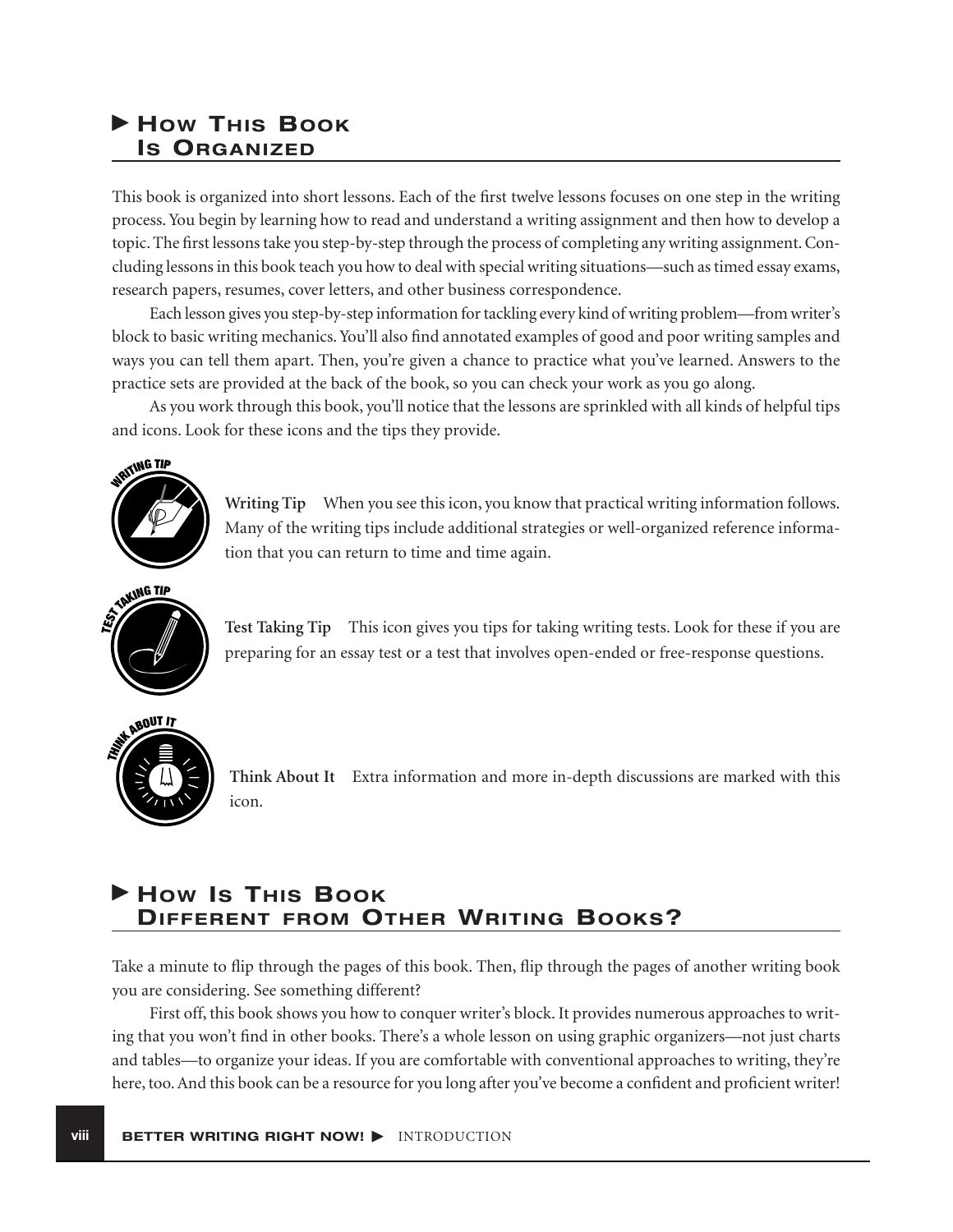*Better Writing Right Now!* is a hands-on guide to writing. Unlike many of the other writing books out there, this one involves *you*. It walks you through any writing assignment you might have—from writing an essay for class to writing a memo for your boss.

Moreover, this book doesn't just *tell* you how to write better. It *shows* you how to write better. You'll find page after page of examples of strategies that work. They're not just described—you actually see them in action. You'll also find examples of real writing with callouts that show you the strategies and steps behind the finished product—this way you can see the writing process at work.

Writing is a lifelong skill that you will use in school, at work, and in your personal life. With this book, you'll become a more proficient and confident writer. So, go ahead, write better right now!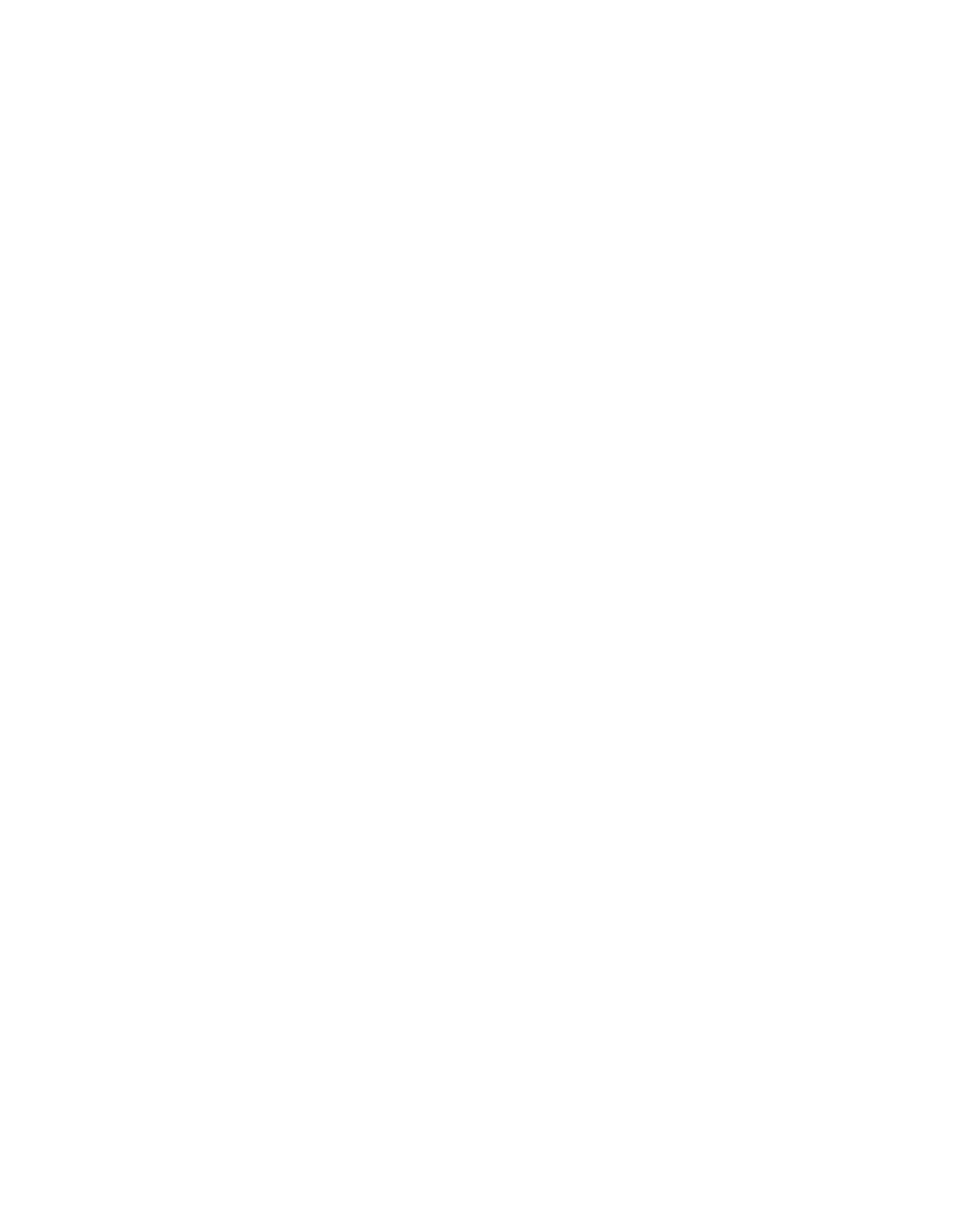**SECTION**

<span id="page-10-0"></span>

### Deciding What to Say-Preparing to Write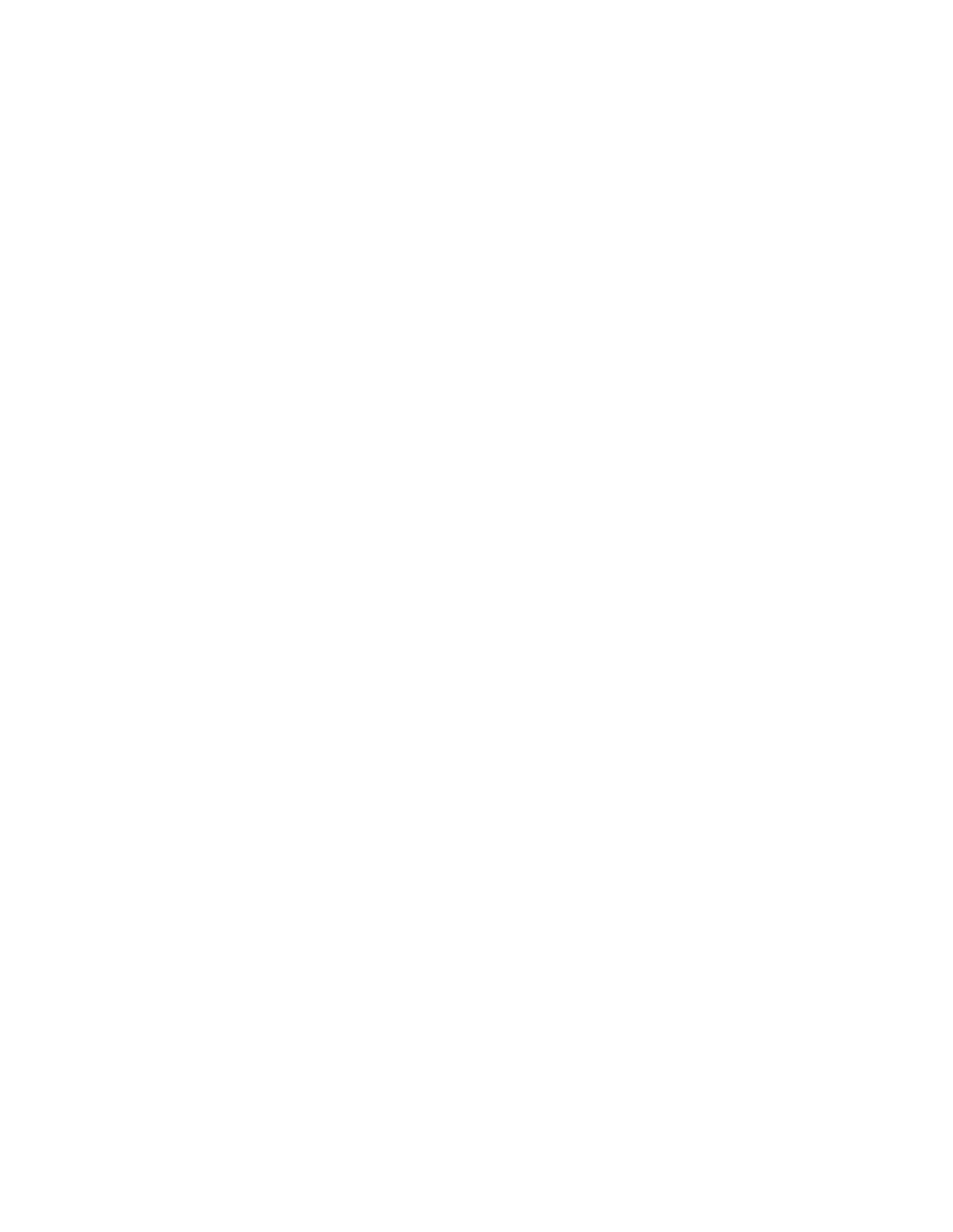<span id="page-12-0"></span>

## Getting Started

#### **LESSON SUMMARY**

Have you ever been given a writing assignment and felt lost? Are you unsure of how to approach a writing assignment? Then, you're in the right place! This lesson will show you how to get started. You'll learn how to interpret the direction words or questions in different types of writing assignments.



o you've been given a writing assignment, and you aren't quite sure how to begin. First, you aren't sure what to say. And second, you don't know how to say it. Here's how to get started.

#### $\blacktriangleright$  **UNDERSTANDING DIFFERENT TYPES OF WRITING ASSIGNMENTS**

The first step is reading and understanding your writing assignment. Read your assignment carefully. Then, reread your assignment, asking yourself these questions.

- What is my topic?
- How much am I expected to write? How long should my finished paper be?
- Who is my audience?
- How long will I have to complete the assignment?
- What is the *main* purpose of the assignment? Is it to show that I learned the material for a particular class, to analyze a piece of literature or situation, or to showcase my writing ability?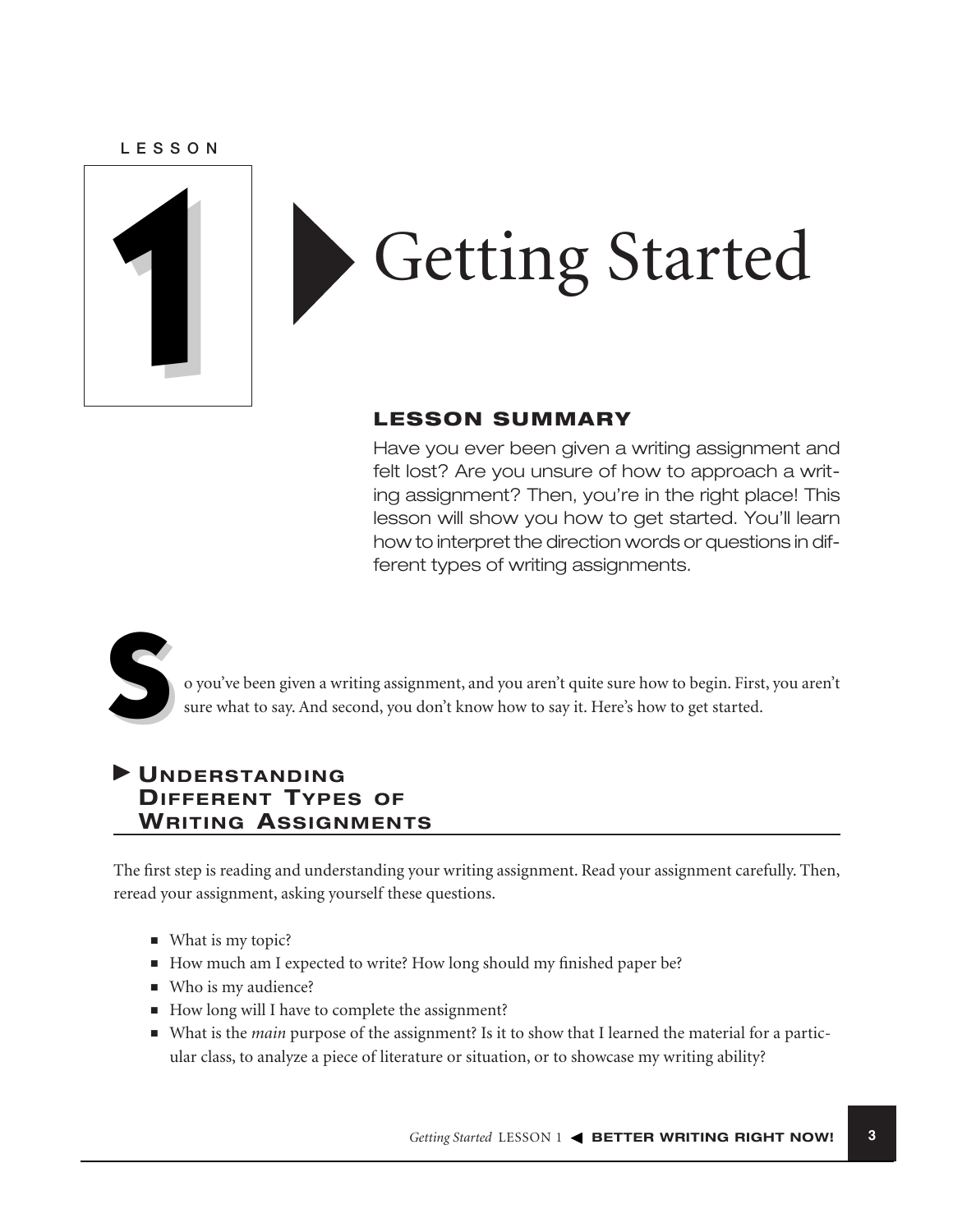Some writing assignments give you a question or a topic on which to write. Others are more open-ended and you have to come up with a topic or question that you will address in your writing. What do these different kinds of writing assignments look like? Here are some samples.

**When the Topic Is Provided.** When a topic is given, your writing assignment might look like these examples. These are the types of writing assignments you will often find on standardized tests and other timed exercises. You are also likely to find these types of exercises in your non-English classes. It's typical for humanities, science, and social science classes to expect you to write about the material you have covered in class.

- Write a letter to the editor of your local newspaper explaining your point of view on year-round schools.
- Your state is considering building a prison in your community. How do you feel about having a prison near your home?
- Is it a good idea for schools to incorporate technology in the classroom? Why or why not?
- Nuclear energy avoids the mining and pollution problems of traditional fossil fuels, but it also poses contamination and health risks. Do you think governments should build nuclear power plants? State your opinion and support it with convincing reasons.
- Explain how your local recycling program works.
- How did the Korean War differ from the Vietnam War? What were the causes and results of each war?
- Compare the goals and achievements of the French Revolution with those of the American Revolution.
- Identify three main causes of disease. What are two causes of infectious diseases? Give an example of a disease caused by each factor you discuss.

**When a Topic Is Not Provided.** When you are expected to develop your own topic, your writing assignment will be open-ended as the following examples are. Usually you will be given more time to complete these types of writing assignments, and you will often find them in English and composition classes. These types of questions are also common on school application forms.

- What would you do if you were President for one day?
- Write an essay about a childhood memory.
- Describe your ideal partner in life.
- Write a five-page research paper about a subject that interests you.
- Write an essay giving advice on a topic you are familiar with.
- Describe a social problem in your community and suggest ways to address it.
- What are your three greatest accomplishments?
- Write an editorial on an issue about which you have strong feelings.
- Describe a specific work of art and discuss how it makes you feel.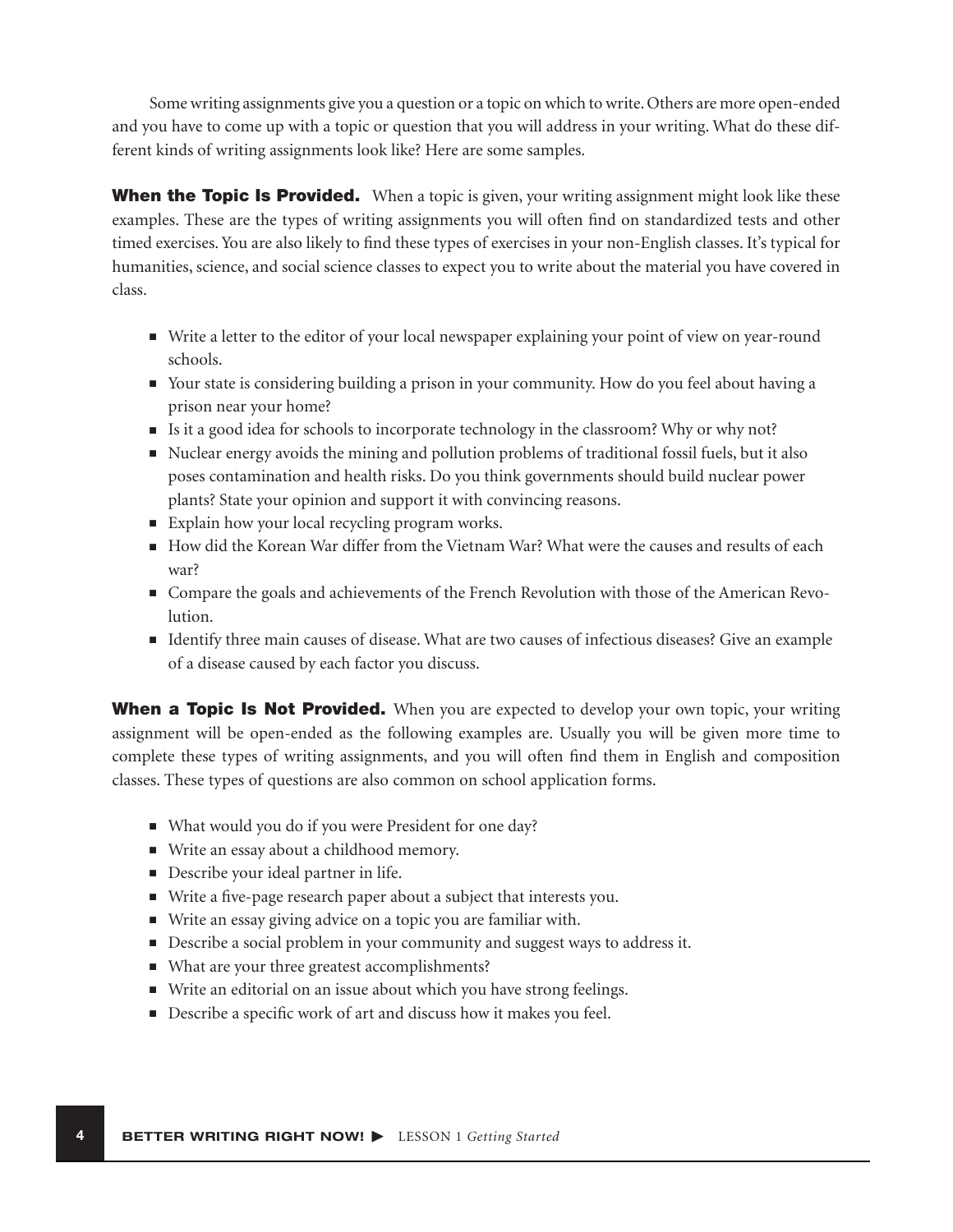#### - **BREAKING DOWN THE ASSIGNMENT WHEN A TOPIC IS GIVEN**

Often the assignment will tell you exactly what is wanted in the essay. You just have to identify the key words and provide the information requested. Use the direction words to guide your writing. What are direction words? They include words, such as *describe, explain, discuss, compare*—you've probably seen them in lots of writing assignments.

**Example:** *Explain how your local recycling program works. Trace the movement of cans, jars, and newspapers from your home to the point where they are recycled. Give examples of products that can be made from the materials you put in your recycle bin at home.*

| <b>SUBJECT</b>                                                                                    | <b>DIRECTIONS</b> |
|---------------------------------------------------------------------------------------------------|-------------------|
| how your local recycling program works                                                            | Explain           |
| the movement of cans, jars, and newspapers from<br>your home to the point where they are recycled | Trace             |
| of products that can be made from the materials<br>you put in your recycle bin at home            | Give examples     |

**Example:** Assume that you have just completed a unit in your biology class on genetics, and your biology teacher has given you the following writing assignment. Break the writing assignment into its subject and direction words. (Don't panic if you don't know the answer to this question. Unless you're studying genetics right now in another class, you're not supposed to know the answer!)

*Describe gene therapy. Explain how it has been used to treat cystic fibrosis. Discuss why gene therapy is not yet considered a cure for cystic fibrosis.*

| <b>SUBJECT</b>                                                    | <b>DIRECTIONS</b> |
|-------------------------------------------------------------------|-------------------|
| gene therapy                                                      | Describe          |
| how gene therapy has been used to treat cystic fibrosis           | Explain           |
| why gene therapy is yet not considered a cure for cystic fibrosis | <b>Discuss</b>    |

#### PRACTICE

Assume that you have just covered the material requested in each of the following writing assignments. Remember, your task is only to break each writing assignment into its subject and direction words. (Don't worry if you don't know the answers to these questions.) Check your response against the answer key at the back of the book.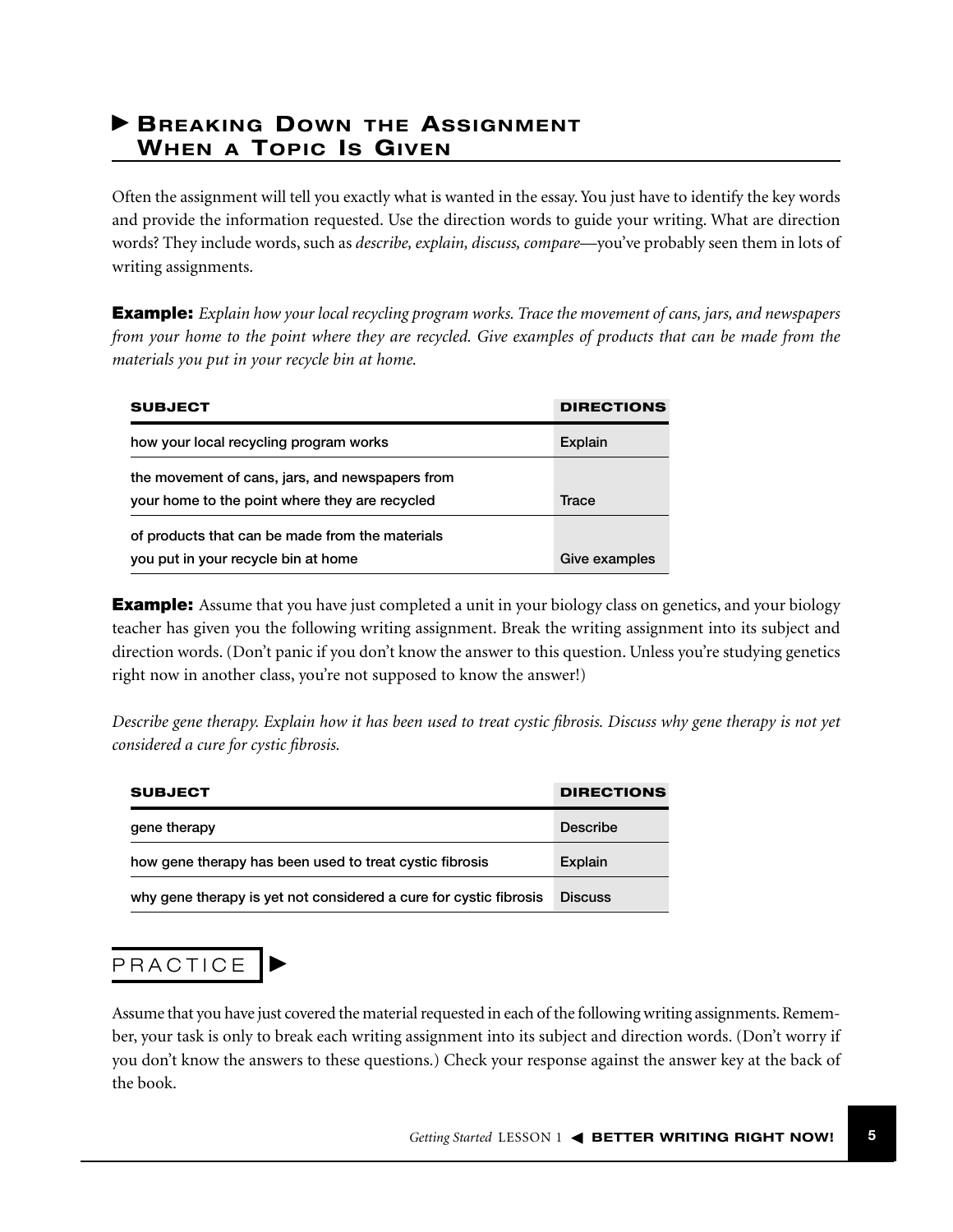- **1.** Identify the vectors involved in the transmission of rabies from dogs to humans, and describe three ways to prevent the spread of rabies.
- **2.** Discuss the implications of the argument that behaving ethically makes good business sense. Relate this argument to the behavior of companies today.
- **3.** Compare western European culture with Islamic culture during the Middle Ages. Include information about each culture's scientific accomplishments, literature, and concepts of law and justice.
- **4.** Review the reasons that the U.S. government decided to build a canal across the Isthmus of Panama.
- **5.** Identify four factors that affect the rate of photosynthesis and explain the effect of each factor on the rate of photosynthesis.

**WRITING ASSIGNMENTS ARE written in their own language. If you know how to interpret the language, you will usually know how you should respond. Look for these direction words as you read your assignments.** <u>I</u>

**C***A<b>MINGTIP* 

**TSET**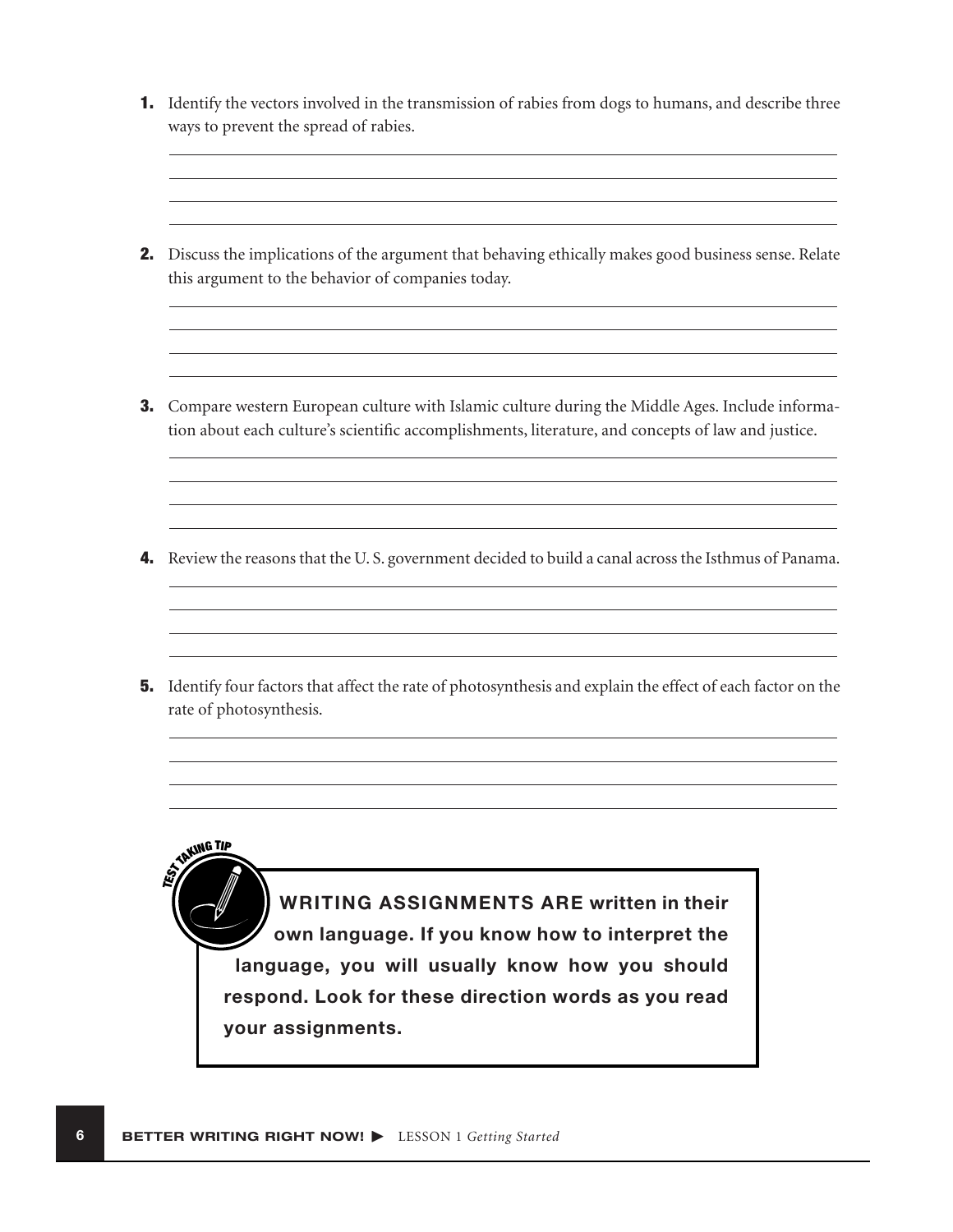**THIS WORD**

| Analyze           | separate the subject into different parts and discuss each part                                                               |  |
|-------------------|-------------------------------------------------------------------------------------------------------------------------------|--|
| Argue             | give your opinion on a topic and support it with examples, facts, or other<br>details                                         |  |
| <b>Assess</b>     | tell what is good and bad about a given topic and explain how you arrived at<br>your conclusions                              |  |
| Classify          | organize the subject into groups and discuss the logic behind your grouping                                                   |  |
| Compare           | point out how the items are alike and different                                                                               |  |
| Contrast          | point out how the items are different                                                                                         |  |
| <b>Define</b>     | give meaning to the term                                                                                                      |  |
| <b>Describe</b>   | tell what the subject is like                                                                                                 |  |
| <b>Discuss</b>    | list the main parts or issues of the subject and elaborate on each one                                                        |  |
| Evaluate          | tell what is good and bad about a given topic and explain how you arrived at<br>your conclusions                              |  |
| Explain           | support your statements with specific facts, examples, and so on; elaborate<br>on the logic you used to make your conclusions |  |
| Give evidence     | back up your statements with facts, examples, or other supporting information                                                 |  |
| Give examples     | use specific details, facts, or situations to make your point                                                                 |  |
| <b>Identify</b>   | name or list the items requested                                                                                              |  |
| <b>Illustrate</b> | give specific examples                                                                                                        |  |
| Include           | put this information in the essay                                                                                             |  |
| Indicate          | tell what you think about a subject and how you arrived at your conclusion                                                    |  |
| List              | name the items requested                                                                                                      |  |
| Outline           | organize the main points of the subject                                                                                       |  |
| Relate            | point out the connections between the items indicated                                                                         |  |
| Review            | list and discuss the main points of the subject                                                                               |  |
| Summarize         | briefly describe the main points of the topic                                                                                 |  |
| Support           | give evidence to back up your statements                                                                                      |  |
| Trace             | list and describe the points or events in a logical or chronological order                                                    |  |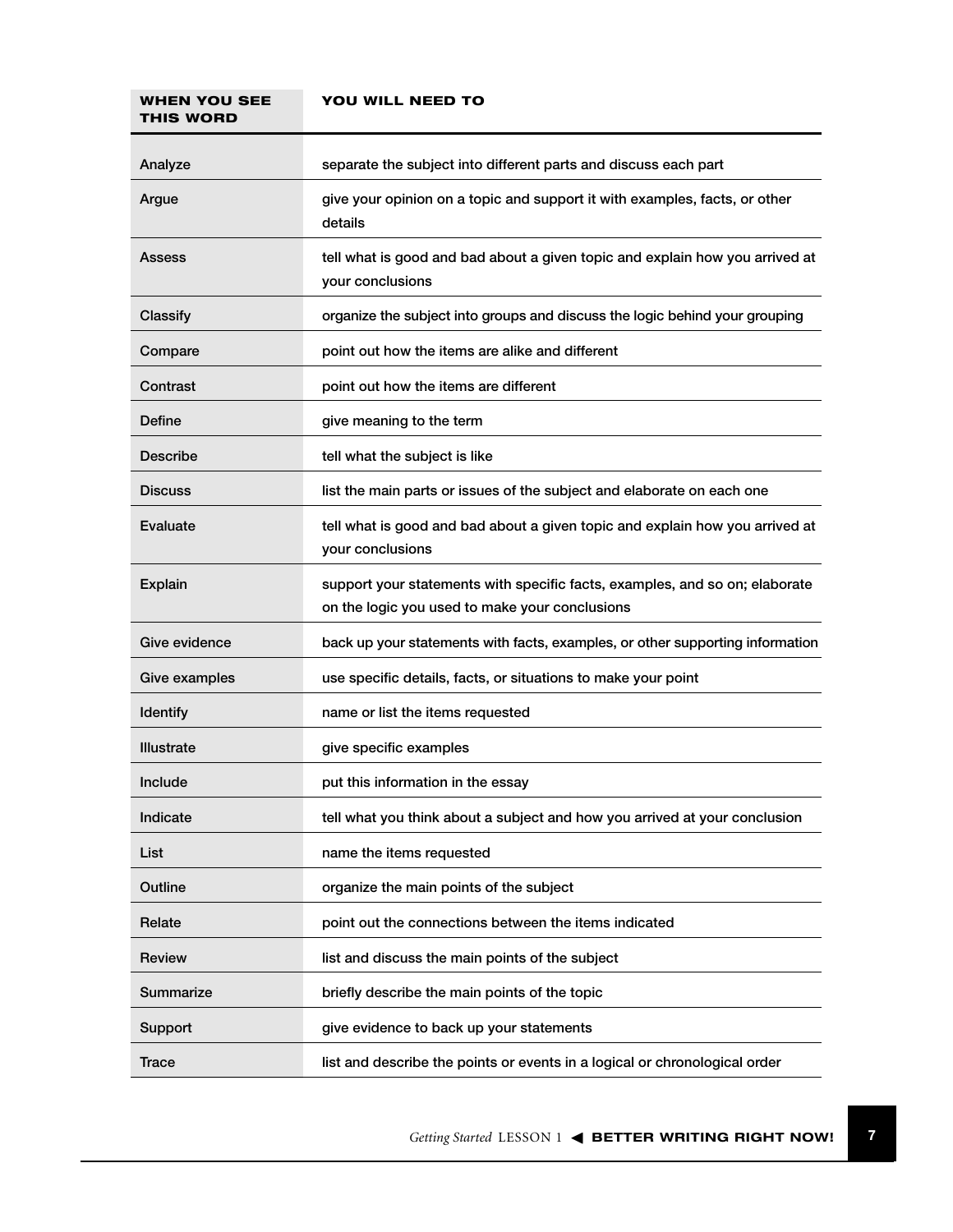Many assignments will not include direction words. Instead, these assignments will be worded as a question. Questions without direction words require you to figure out what information is wanted.

**Example:** Translate the writing assignment into its subject and direction words.

*How are aerobic exercise and resistance exercise alike and different? How does each kind of exercise affect the body? What are some examples of each type of exercise?*

| <b>SUBJECT</b>                                        | <b>DIRECTIONS</b>    |
|-------------------------------------------------------|----------------------|
| aerobic exercise and resistance exercise              | Compare and contrast |
| how each kind of exercise affects the body            | Explain              |
| of types of aerobic exercises and anaerobic exercises | Give examples        |



*Compare and contrast aerobic exercise with resistance exercise. Explain how each kind of exercise affects the body. Give examples of each type of exercise.*

Get in the habit of interpreting your writing assignments in this way. Here are some examples of writing assignments you are likely to see in your other classes. Don't worry if you can't answer these questions right now. They are intended for a student who has just covered the requested material in class. You aren't supposed to know the answers to these questions. Just focus on how each question is worded with and without direction words.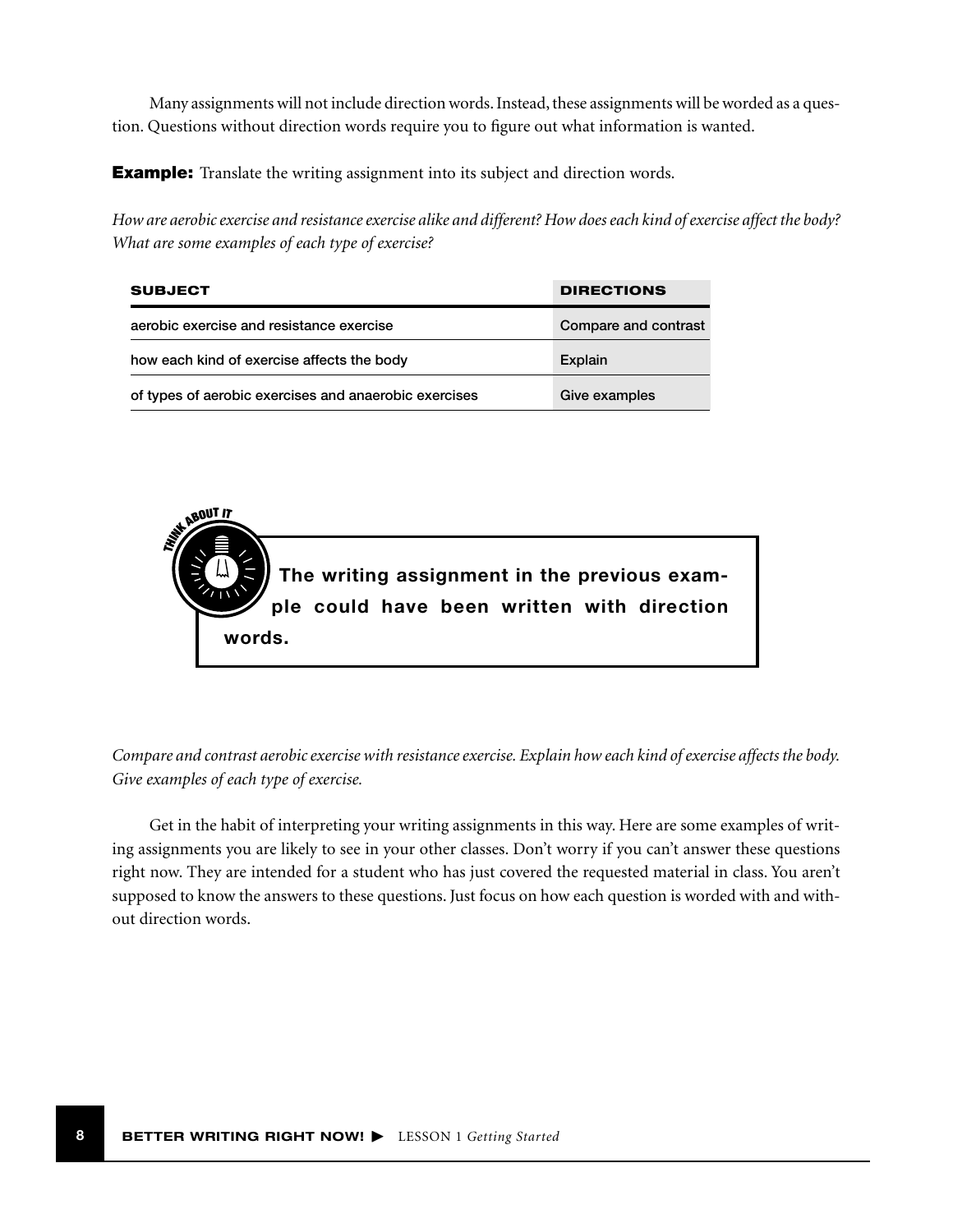| <b>AS A QUESTION</b>                                                                                                                                                                                                                                                         | <b>WITH DIRECTION WORDS</b>                                                                                                                                                                                                                                               |
|------------------------------------------------------------------------------------------------------------------------------------------------------------------------------------------------------------------------------------------------------------------------------|---------------------------------------------------------------------------------------------------------------------------------------------------------------------------------------------------------------------------------------------------------------------------|
| How does your local recycling program work?<br>What path do the cans, jars, and newspapers<br>take from your home to the point where they<br>are recycled? What are some examples of<br>products that can be made from the materials<br>you put in your recycle bin at home? | Explain how your local recycling program works.<br>Trace the movement of cans, jars, and newspapers<br>from your home to the point where they are recy-<br>cled. Give examples of products that can be made<br>from the materials you put in your recycle bin at<br>home. |
| How is international financial management similar<br>to domestic financial management?                                                                                                                                                                                       | Compare international financial management with<br>domestic financial management.                                                                                                                                                                                         |
| What are multinational corporations?<br>What economic roles do they play?                                                                                                                                                                                                    | Define the term <i>multinational corporation</i> . Identify<br>the economic roles that multinational corporations<br>play.                                                                                                                                                |
| What is gene therapy? How has gene therapy<br>been used to treat cystic fibrosis? Why is gene<br>therapy not yet considered a cure for cystic fibrosis?                                                                                                                      | Describe gene therapy. Explain how it has been<br>used to treat cystic fibrosis. Discuss why gene<br>therapy is not yet considered a cure for cystic<br>fibrosis.                                                                                                         |
| How did the Korean War differ from the<br>Vietnam War? What were the causes and<br>results of each war?                                                                                                                                                                      | Contrast the Korean War with the Vietnam War.<br>Identify the causes and results of each war.                                                                                                                                                                             |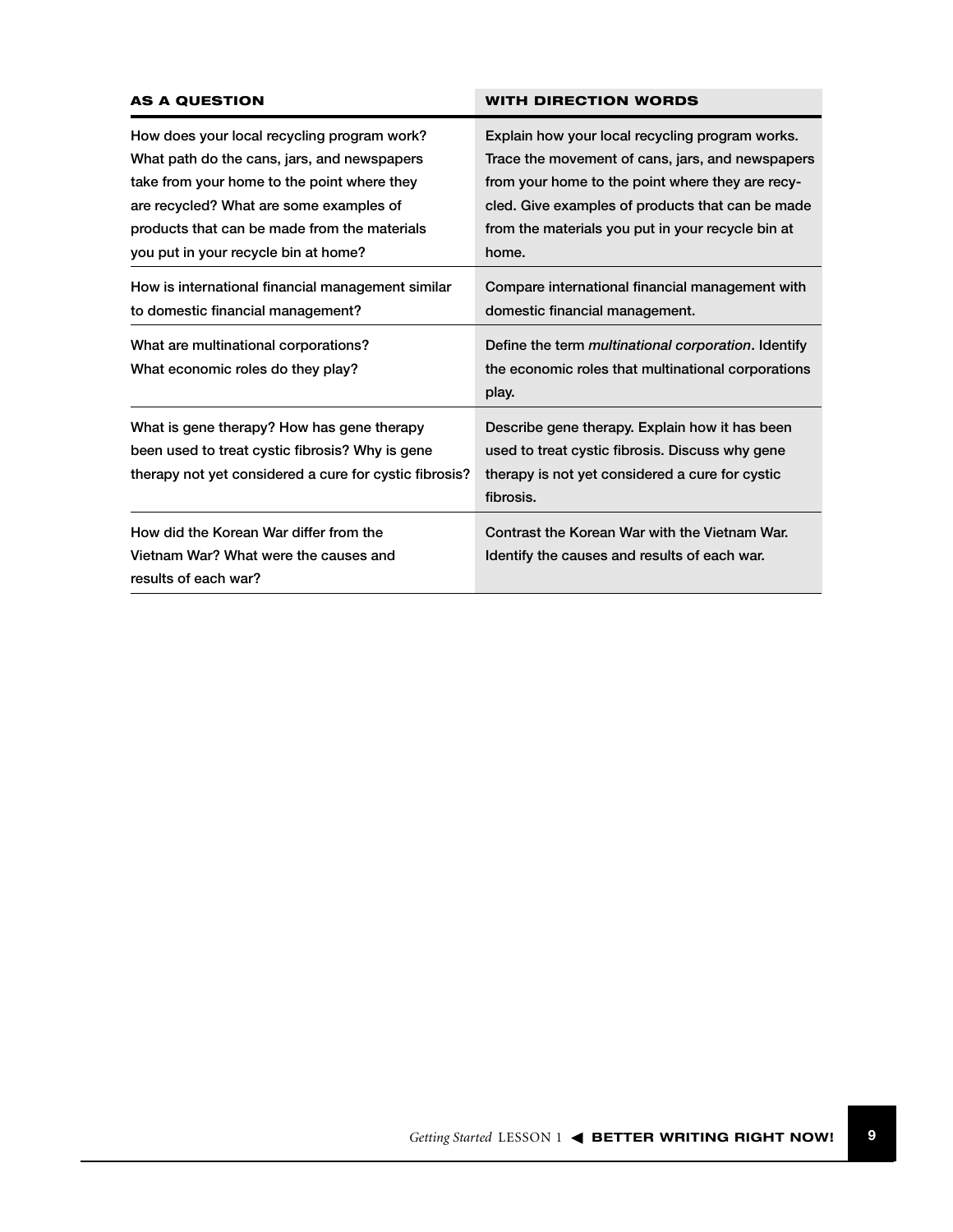#### PRACTICE P

Translate each writing assignment into its subject and direction words. Keep in mind that you aren't supposed to know the answers to these questions. Just focus on how each question is worded and how those words translate into direction words. Check your answers against the answer key at the back of the book.

- **6.** What are your goals in life? How do you plan to reach your goals?
- **7.** What are the three main tasks of marketing?
- **8.** How does the representation of courage differ in *Henry V* and in *The Charge of the Light Brigade*?
- **9.** How does economic imperialism differ from political imperialism?
- **10.** What were the foreign policy objectives of Italy, Germany, and Japan in the 1930s? How did each nation achieve its objectives?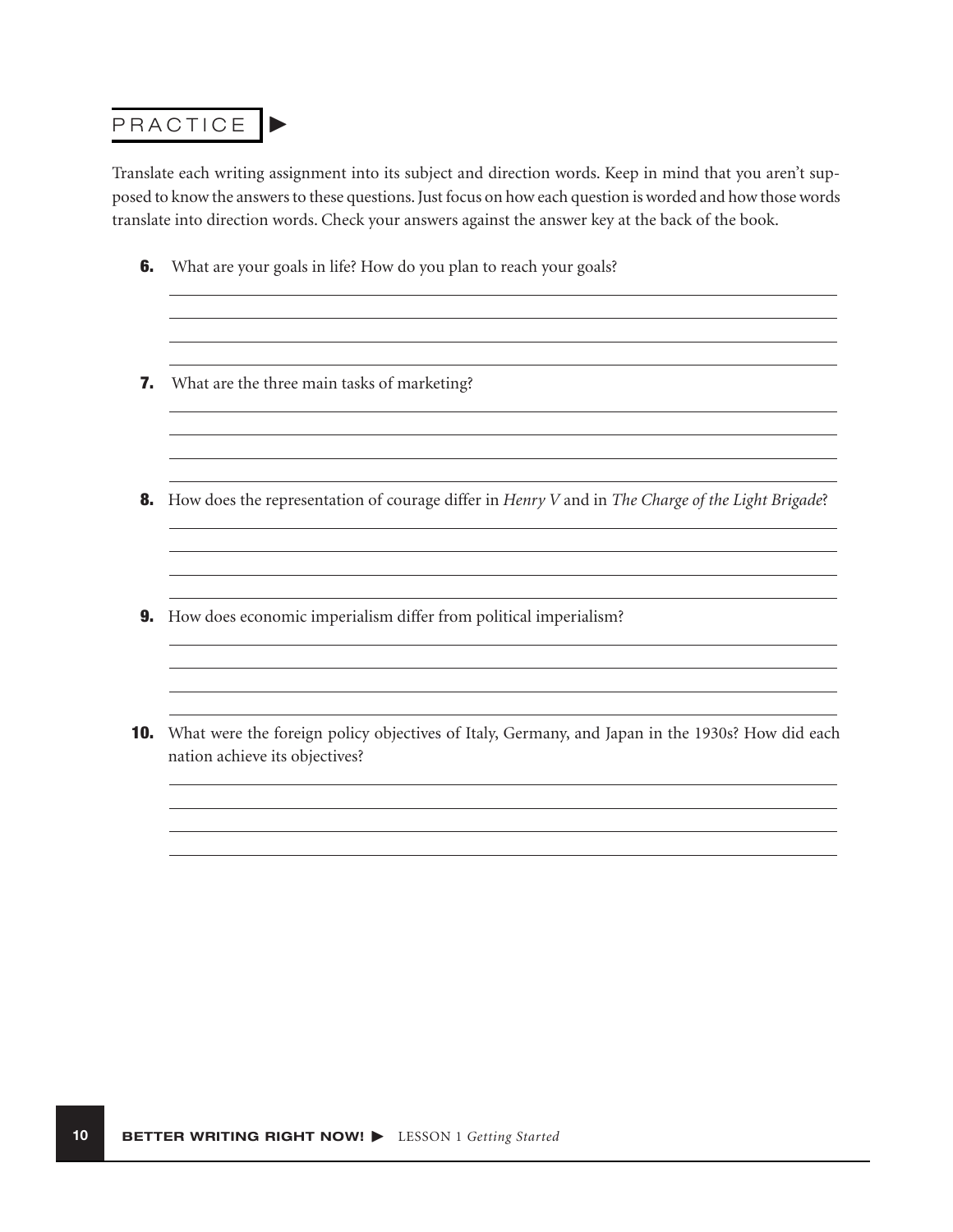<span id="page-20-0"></span>

## Choosing Your Own Topic

#### **LESSON SUMMARY**

In the last lesson, you learned how to take apart writing assignments that had very specific topics. But what if your assignment doesn't give you a topic to begin with? What if the topic is left wide open? This lesson will give you some strategies for choosing a topic if one is not provided for you in the writing assignment. It will also show you how to determine if your topic is appropriate for your assignment.



ften a writing assignment will not be as specific as the ones you have been working with in the last lesson. Instead, the assignment will be open ended. Here are some techniques you can use to find your dass<br>then a writing assignment will not be as specific as the ones you has<br>the assignment will be open-ended. Here are s<br>to find your own topic when you are given an open-ended writing assignment:

■ Explore your own areas of expertise.

- Browse different sources for ideas.
- Keep a clip file.
- Write in a journal.
- Ask others for ideas.
- Glean ideas from all around you.

Let's look at how you might go about using each of these techniques.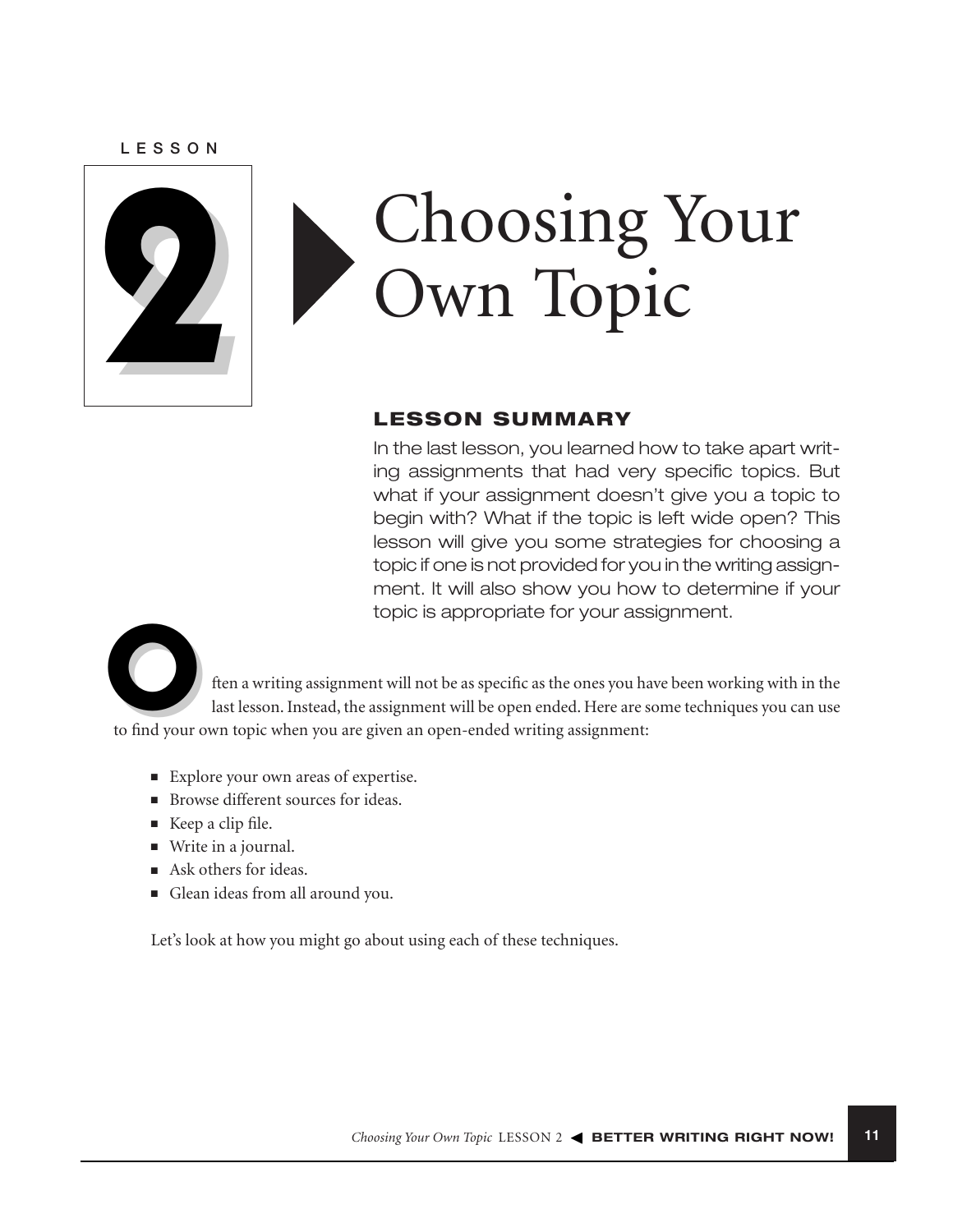**Exploring your own areas of expertise.** Everyone has unique interests and areas of expertise. You may find that you are already interested in or knowledgeable about a topic that you can expand into a topic to fit a particular writing assignment. These questions may help you identify an appropriate topic.

- What are your hobbies? What clubs have you participated in?
- What types of jobs have you had in the past or what type of career are you interested in pursuing?
- What types of volunteer or community service projects have you participated in?
- What places have you visited or would you like to visit?
- What pets do you have or would you like to have one day?

**Browsing different sources for ideas.** Browse through an encyclopedia, magazine, book of quotations, or surf the Internet. You might find a topic that interests you and fits your writing assignment, but don't copy the information! You can use it as a starting point for your own work, though.

**Keeping a clip file.** We all have ideas that we do not have time to pursue. You might start a folder or notebook of ideas that you can set aside for future reference. Photocopy or clip articles or tidbits that interest you as you come across them and place them in your clip file. When you need a writing topic, you can go to your clip file for ideas.

**Writing in a journal.** Like a clip file, a journal can be a place where you keep ideas you can come back to later.You can use your journal to record your observations and reflections as well as quotations from other sources. If something unusual happens, you can describe the incident and your feelings about it in your journal. What was special about this event? If you overhear someone say something that impresses you, you can write it down in your journal and describe your feelings about it. Use your journal to help you explore your thoughts and to make connections to your life. Then, when you are looking for a topic to write about, you can go back and reread your journal entries.

**Asking others for ideas.** Your friends, family, classmates, and coworkers are also good sources of ideas that fit a writing assignment. Talking to others can help you get a better idea of what you think. It can also help you explore what you want to say in your writing.

**Gleaning ideas from your environment.** Pay attention to everything around you. You will be surprised how many sources for ideas you already have. Here are a few more suggestions.

- radio, television, the Internet
- films
- music
- visual art
- your dreams
- your memories and personal experiences
- conversations with your friends and family
- literature
- your imagination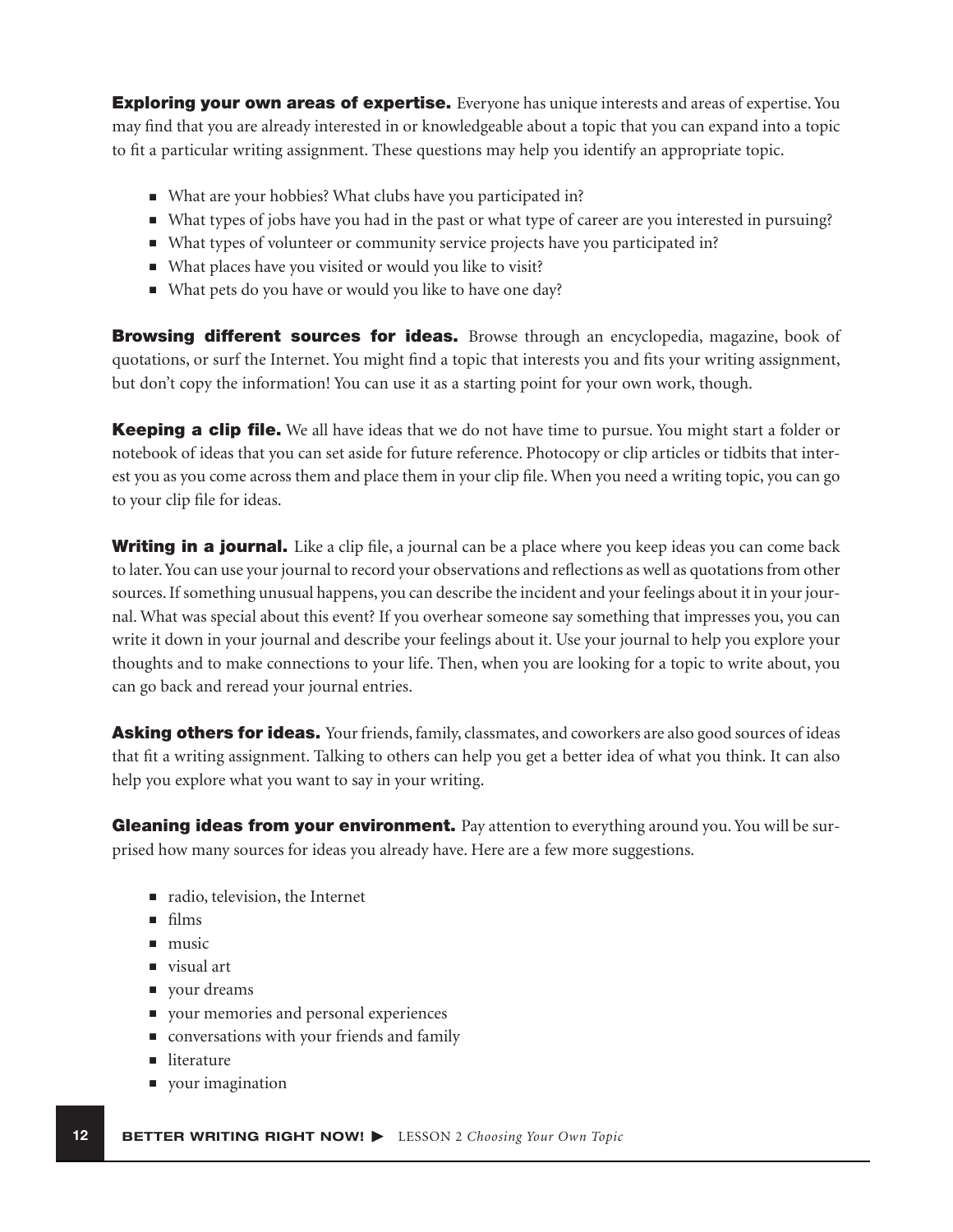- your personal interests
- magazines, newspapers, periodicals, CD-ROMs
- research

#### PRACTICE  $\blacktriangleright$

Check your answers against the answer key at the back of the book.

- **1.** Choose one of the following topics. Then, write a journal entry for 15–20 minutes. If you need more space than is provided below, use the blank pages at the end of this book.
	- **a.** Think about something unusual that you witnessed recently. What happened? What was unusual about the experience? What about this experience struck you? How did you feel coming away from the experience?
	- **b.** Make a list of things you are interested in or know a lot about. Then choose one of the topics and write about it. Describe the interest. How did you become knowledgeable about it? Why does it interest you? What does this interest say about you?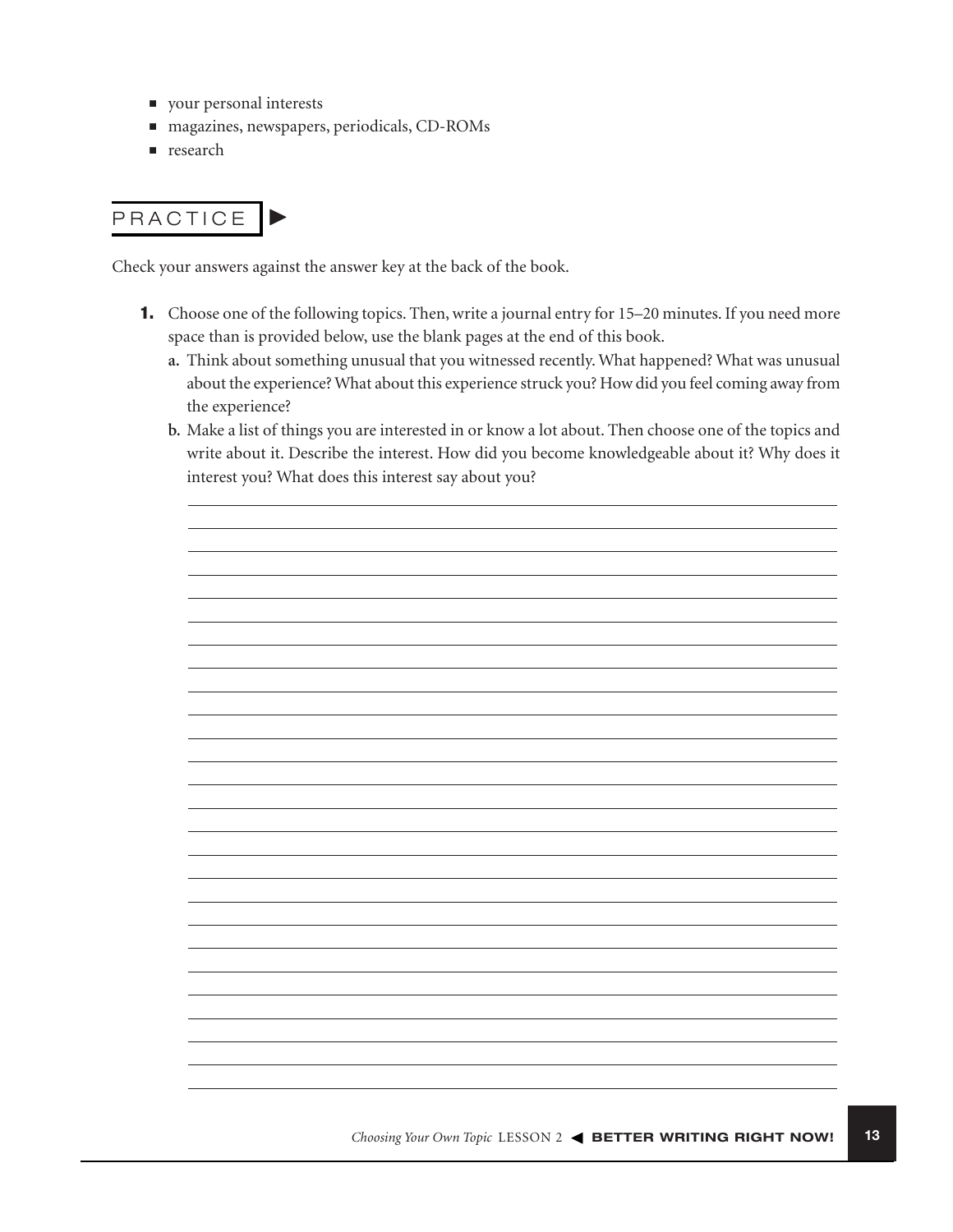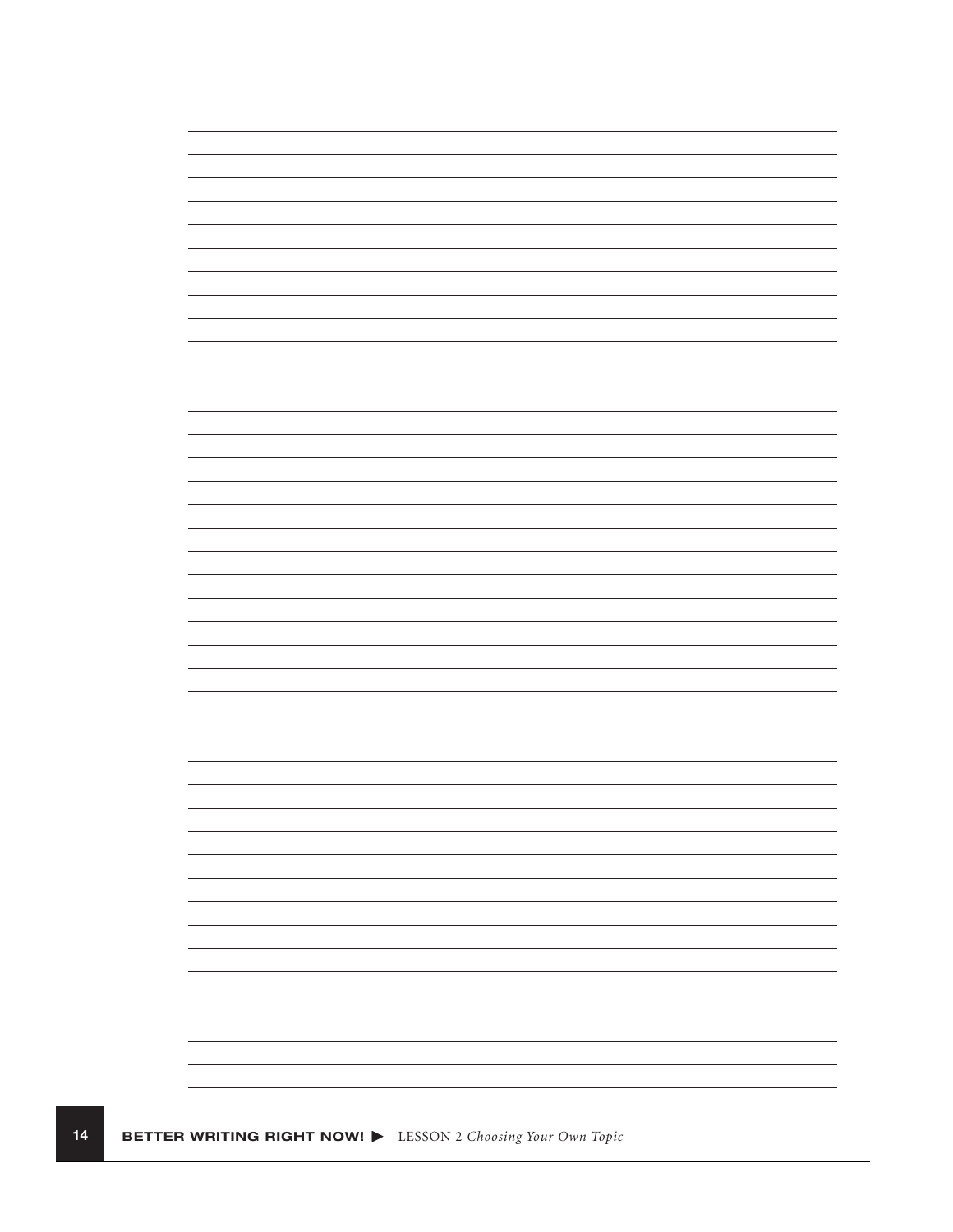|  | <b>2.</b> List a few good sources for the topic ideas in the following writing assignments. |  |  |  |  |  |
|--|---------------------------------------------------------------------------------------------|--|--|--|--|--|
|--|---------------------------------------------------------------------------------------------|--|--|--|--|--|

- **a.** Describe a social problem in your community, and suggest ways to address it.
- **b.** Describe a specific work of art and discuss how it makes you feel.
- **c.** What are your three greatest accomplishments?
- **3.** Use one of the techniques described in this lesson to come up with your own topic for each of the following writing assignments. If you need more space than is provided below, use the blank pages at the end of this book. Remember, you only need to list topics.
	- **a.** Write a five-page research paper about a subject that interests you.

**b.** Write a two-page essay giving advice on a topic with which you are familiar.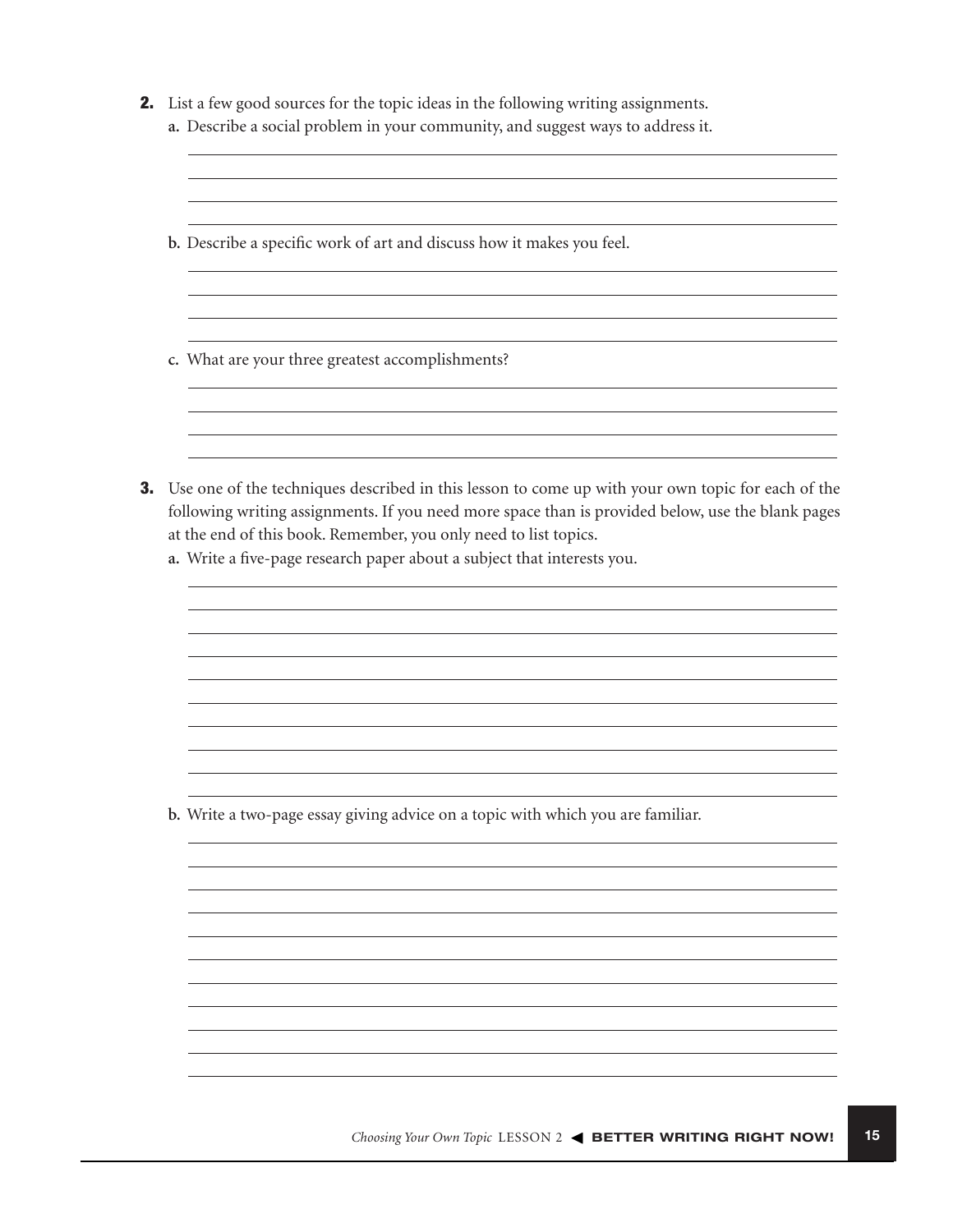#### - **EVALUATING YOUR TOPIC IDEAS**

You will probably generate a number of interesting ideas to write about, but not all of your ideas will be a perfect fit for the assignment. When choosing which topic to write about, remember that your topic should

- work with the length of the writing assignment you've been given.
- be interesting to you.
- meet the purpose of the writing assignment.
- be appropriate for your audience.
- be appropriate for the form of your writing.

Let's briefly discuss each of the characteristics of an appropriate topic.

**Choose a topic that is appropriate to the length specified.** Usually, your writing assignment will give you an idea of how much you are expected to write. Sometimes, you will be given a page range, such as 1–2 pages, or a word count, such as 500 words. If your writing assignment is to write a paragraph, don't choose a topic that requires 10 pages to introduce. Your topic should be narrow enough to fit into the given length, yet broad enough for you to be able to write about it.

**Choose a topic that you are interested in.** If you are truly interested in your topic, your enthusiasm will show in your writing. You will be more likely to present the information in a way that interests your reader, and you will enjoy the writing more. Just because you are interested in a topic doesn't mean that you are an expert on it, but you can do research to find out what you need to know.

**Choose a topic that meets the purpose of the writing assignment.** People write for different reasons and writing assignments have different purposes. Identify the purpose of the writing assignment or establish a purpose for your writing. Your purpose might be to inform, persuade, or entertain your audience. It might be to tell a story or simply to express yourself. Make sure that your topic fits your purpose. Use these questions to help you set a purpose for your writing.

- What is the purpose of the writing assignment? Why was this assignment given to me?
- What do I want to accomplish in this piece of writing?
- What response do I want to get from my audience?

**Choose a topic that is appropriate for your audience.** Imagine your audience. Would they be interested in how you restore a '57 Chevy? If the audience is the College Placement Board, they just might like to know that you have the skills, organization, and drive to tackle such a project. Besides, there's plenty to tell because it's *your* story. Who are you writing for? For your teacher, your boss, your classmates, a college admissions officer, or simply a general audience? Knowing who your audience is can help you choose what you will say and how you will say it. If you are writing about training your dog for your kennel club, your approach will be different than if you are writing about training your dog for your school newspaper. Although you don't have to identify your audience before you start writing, it can sometimes be helpful in ruling out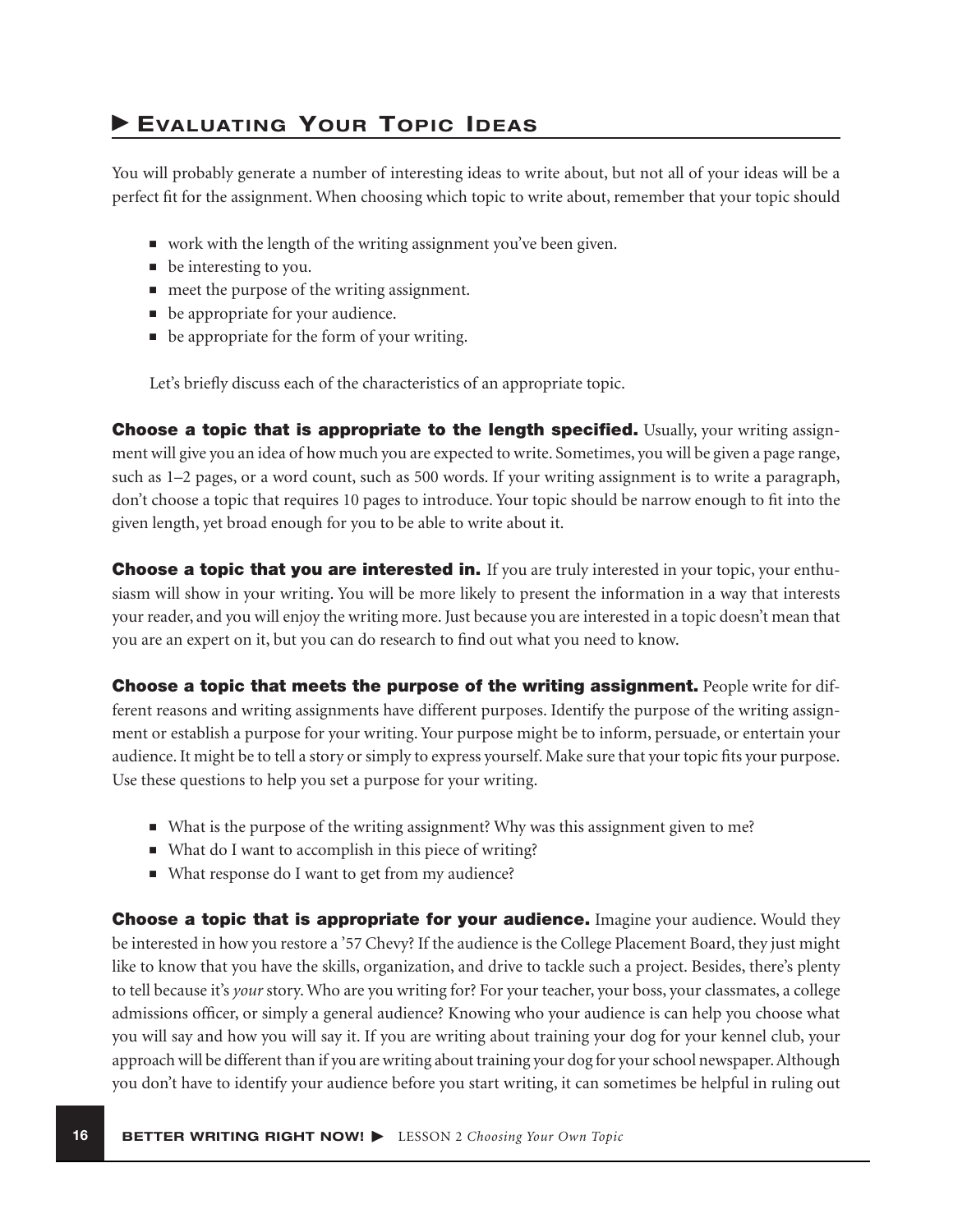inappropriate topics. For example, you might not want to write about a very technical or specialized topic for an audience that is not knowledgeable in that field—unless you will be able to simplify the information without losing the meaning and interest level of the topic. Moreover, you might not want to write about a very personal topic for an audience that might not be sensitive to your feelings. Once you know who your audience is, you can use these questions to guide your writing.

- What will my audience find most interesting about this topic?
- What does my audience already know about this topic?
- What parts of this topic will be hard to explain or will require technical terms?
- Why is my audience reading this piece of writing?

**Choose a topic that is appropriate for the form of your writing.** Your writing can take on many different forms. It might be a poem, a report, an essay, a newspaper article, a letter, a story, a play, or even a speech. Sometimes the form of your writing may be stated in the writing assignment, but other times you will be free to choose your own form. If your writing assignment specifies a form, make sure that your topic is appropriate.

#### PRACTICE

Check your answers against the answer key at the back of the book.

- **4.** For each writing assignment described below, tell who the audience is and for what they would be looking in your writing.
	- **a.** an essay on a college application form
	- **b.** a letter to the editor of your local newspaper

**c.** an essay on a biology test

**d.** a research paper for a college composition class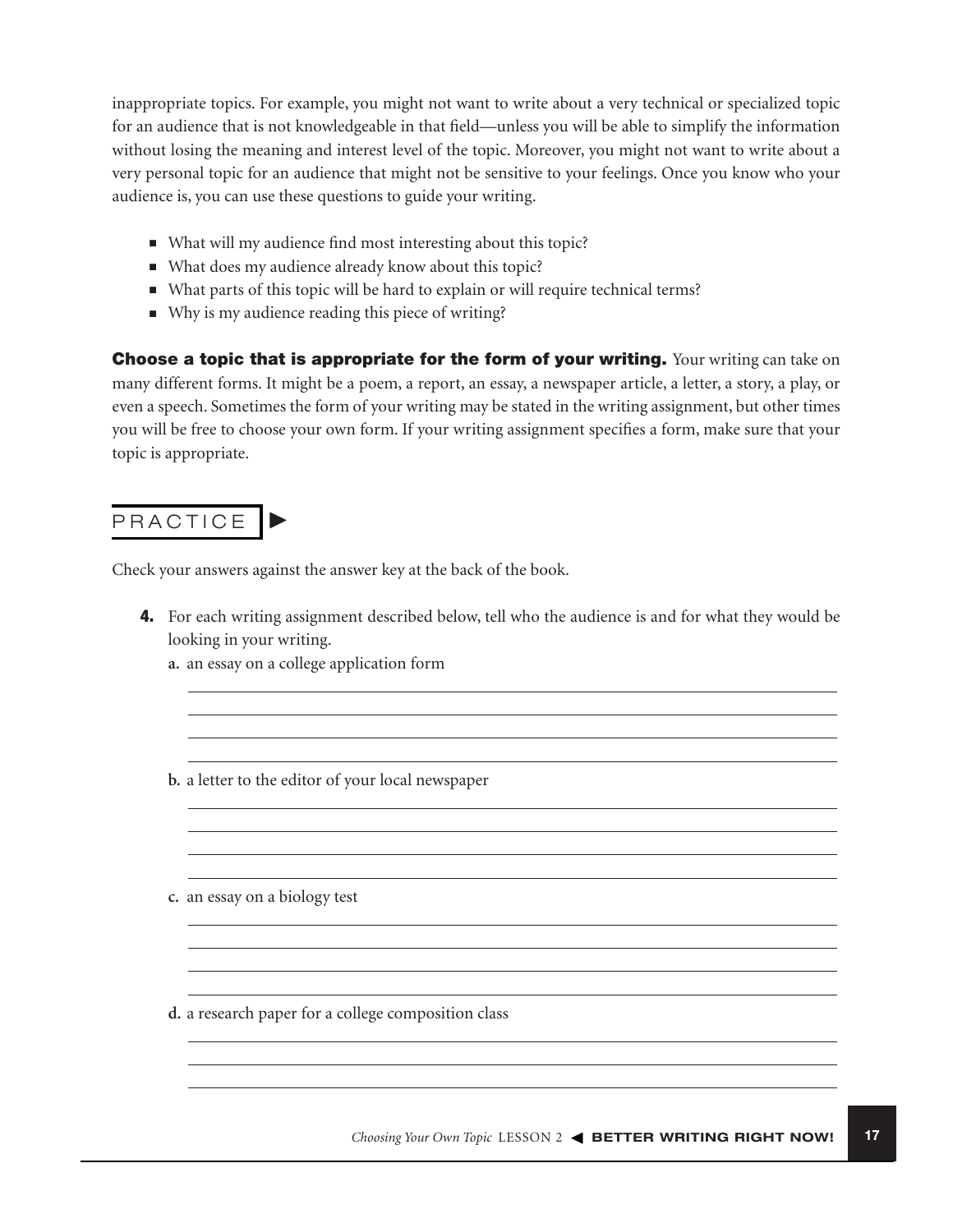- **5.** Choose a piece of writing. The writing can be from any source. Then, answer the following questions about the writing.
	- **a.** What is the topic?
	- **b.** How long is the piece of writing?
	- **c.** What is the purpose of the writing?
	- **d.** Who is the main audience?
	- **e.** What is the form of the writing?
	- **f.** Did the writer achieve his or her goals? Give specific examples to support your opinion.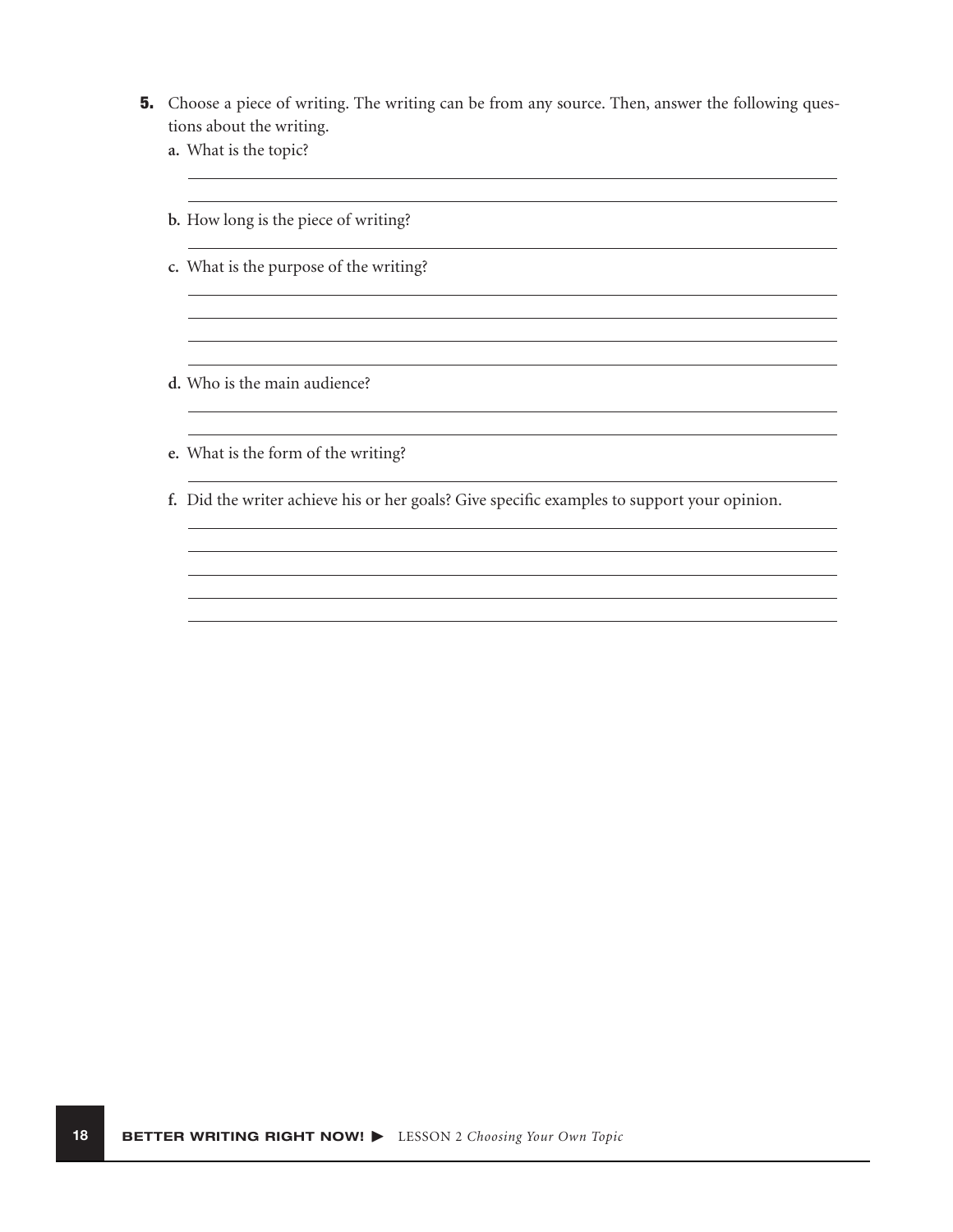<span id="page-28-0"></span>

### Using Prewriting Strategies

#### **LESSON SUMMARY**

Still not really sure about what to write? This lesson will show you how to explore your topic and ways to write about it. Even if you think you know exactly what you want to write, this lesson can help you be more confident and creative about what you want to say. It will give you many strategies for coming up with the information you will need to begin writing.



ow that you have decided on a topic, you are ready to begin exploring what you want to say about the topic and how you will say it. There are a number of techniques to explore ideas about we that you have decided on a topic, you about the topic and how you will say it. The your topic and different ways to approach your writing.

 $\blacktriangleright$ **EXPLORING YOUR IDEAS**

Here are some strategies you can use to develop your topic.

- **Brainstorming—let** your ideas flow without judging them
- **Freewriting—write down your thoughts as they come to you**
- **Asking questions**—make a list of questions about your topic
- **Mapping** (also called clustering or webbing)—make a visual diagram of your ideas about a topic
- **Journaling—write your thoughts in a journal**
- **Listing—make a list of your ideas about a topic**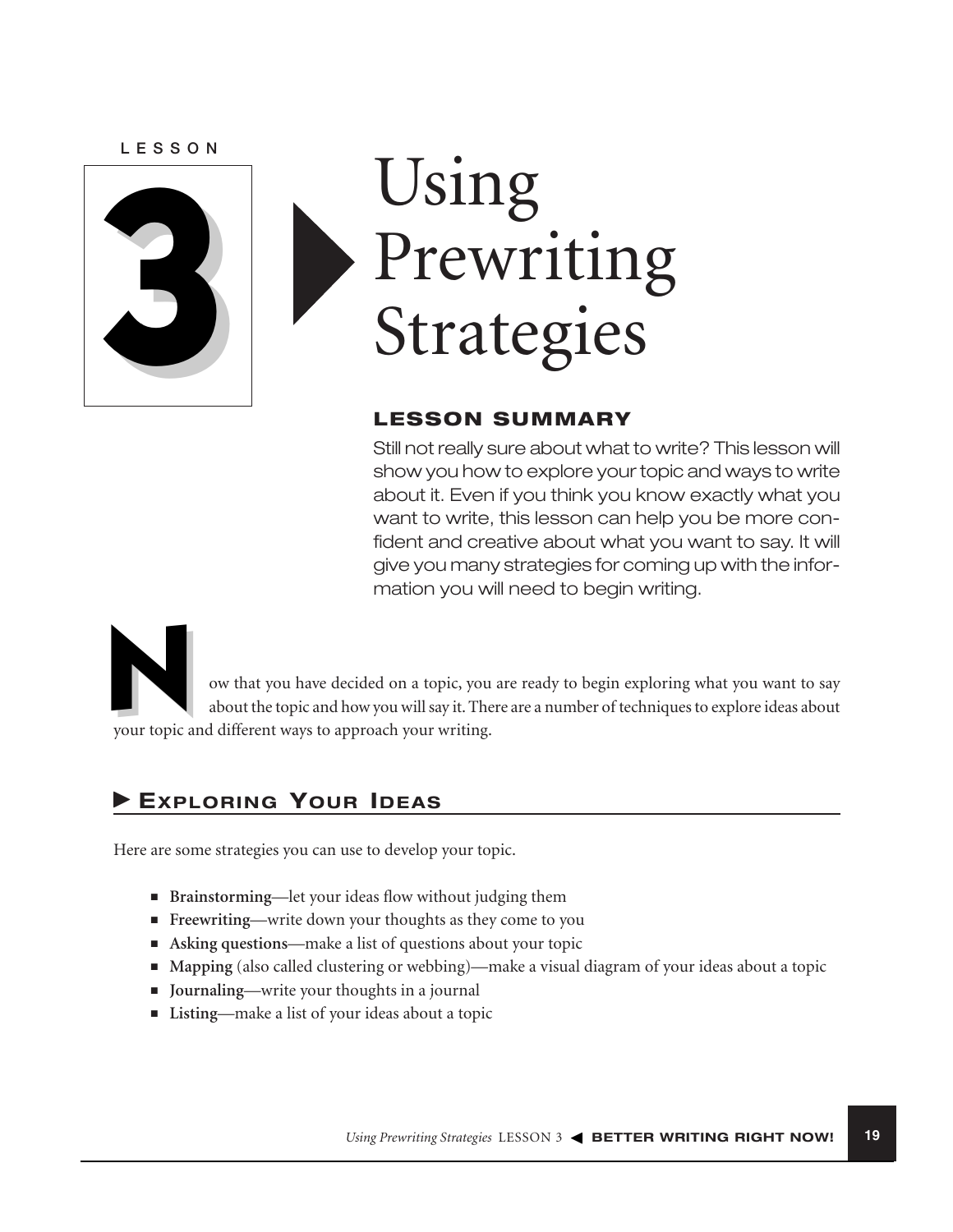- **Visualizing** (also called image streaming)—imagine yourself in another situation and describe the situation from your point of view
- **Using charts**—group your ideas visually in charts or tables

Use the examples and activities below to practice some to these techniques.

#### $\blacktriangleright$ **BRAINSTORMING**

Brainstorming is a way to come up with ideas either alone or in a group. The main principle behind brainstorming is to let your ideas flow without judging them. First, you generate the ideas. Later, you can come back to them and toss out the ones that won't work. One way to brainstorm is to begin with a word or phrase and let your ideas flow for a set time. Jot down whatever comes to your mind during the brainstorming period. In a group, you might freely suggest ideas as they come to mind. Elect one person to record the ideas of the group. Use your brainstorming to develop the topic or to come up with more examples and details.

**Example:** This student wanted to write a descriptive paragraph about her father. After brainstorming, she placed a checkmark beside the items she plans to use in her paragraph.

✔ Tall **Balding** Slim Wise Loud **Authoritative** Determined  $\vee$  Usually wears a suit  $\vee$  Warm, friendly laugh Good advice usually Conservative Strong Busy Drums fingers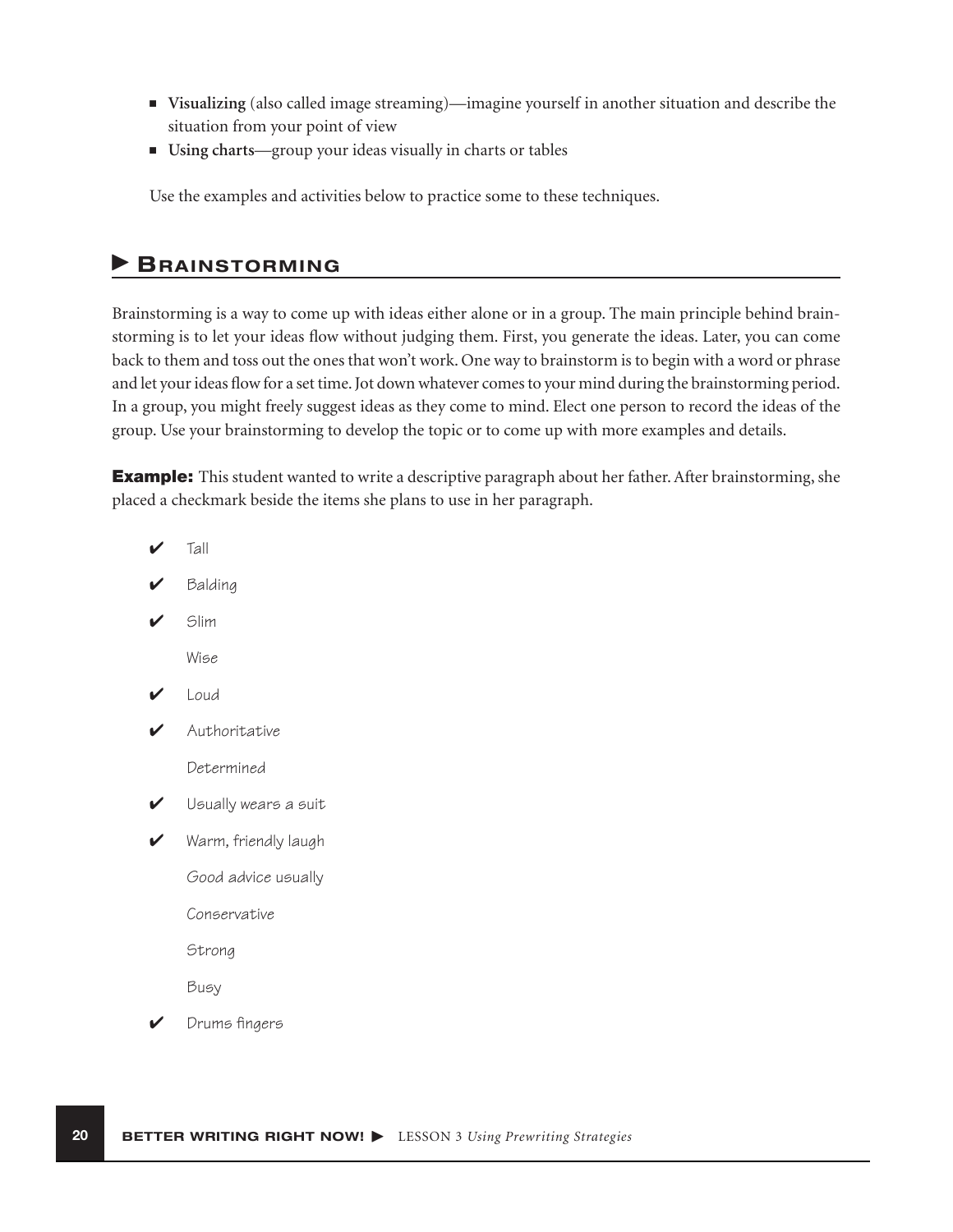Before brainstorming, the writer felt like there was nothing much to say about her father. Now she has some ideas to work with, because she has a number of details she can use to describe her father's appearance. There are many different ways she can use this information in her paragraph. For example, she could group the characteristics as types or examples of her father's appearance. She could even pick out one or two of the most important characteristics and brainstorm anecdotes that demonstrate these characteristics.

#### PRACTICE **D**

Check your answers against the answer key at the back of the book.

- **1.** Choose one of the following topics. Then, brainstorm either alone or in a small group for 10–15 minutes as you list ideas that could be included in a writing assignment.
	- **a.** the Internet
	- **b.** pets
	- **c.** education
	- **d.** travel

#### - **FREEWRITING**

Like brainstorming, freewriting is writing down your thoughts as they come to you. When freewriting, you let your sentences flow freely without thinking about whether the ideas are appropriate or the grammar is perfect. You just start writing. Write quickly and try not to stop. Usually, you freewrite on a topic for a set period of time or number of pages without rereading or correcting what you have written. You can freewrite with pen and paper or on the computer—do whichever comes more naturally to you. People often freewrite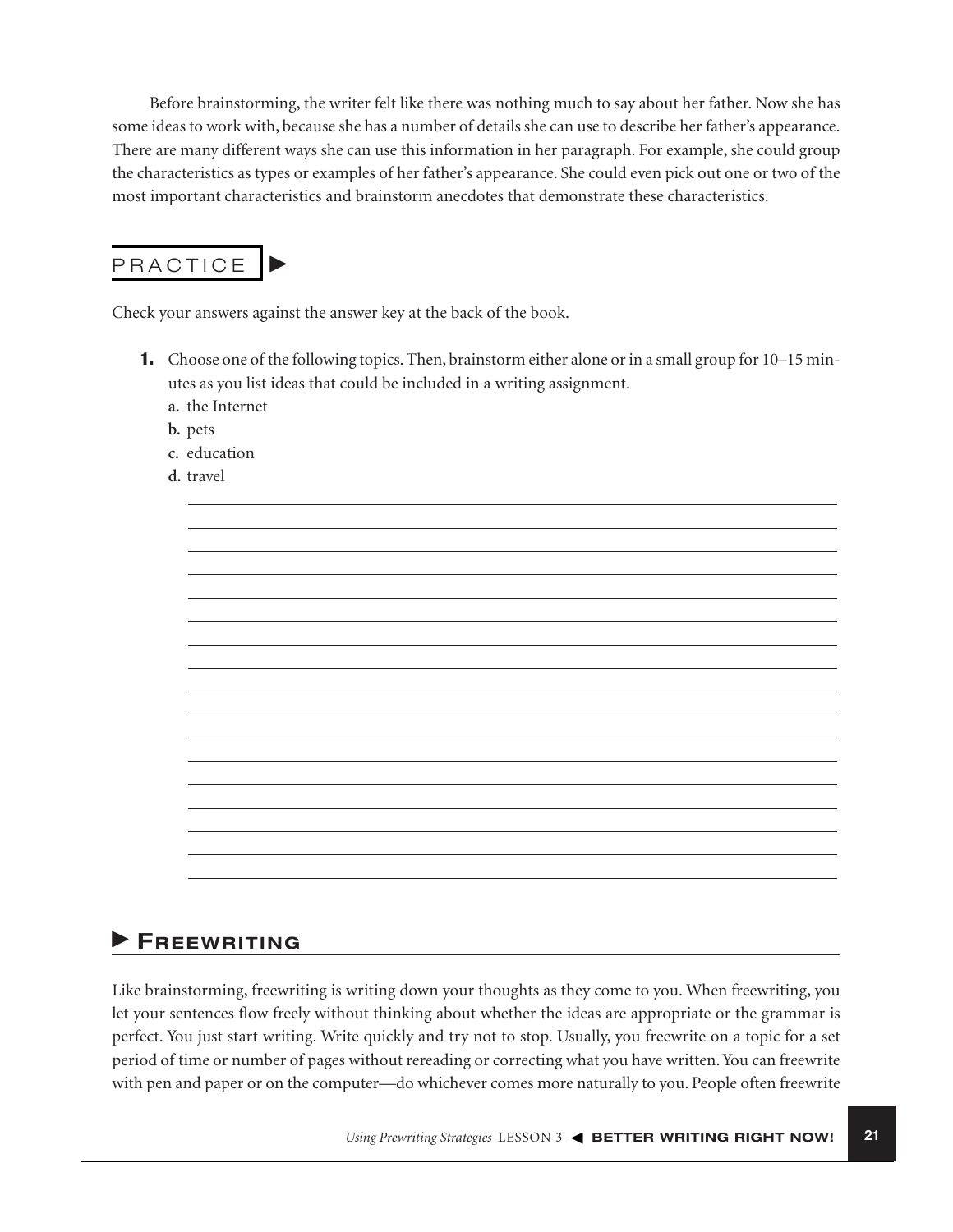when they keep a journal. It's also a good way to generate ideas for a topic. When you finish freewriting, read what you have written and check off the most interesting facts or ideas to use later.

**Example:** This student wanted to write a paragraph about a travel experience. Of course it needs revision, but there are many good ideas upon which to build.

I was very surprised by how many farms we saw when we landed. The next thing that impressed me most was the lack of people in such a large airport. This changed when we got to the airport exit which was jam-packed with people. The schedule board made a nice clicking noise. On the bus ride in we saw many billboards and it took 1 hour to get to the city. Check in at the dormitory was easy and we unpacked. Next we went on a hunt for food as it was Sunday evening. We found an open kiosk and bought some peanuts and soda. Then back home to the dorm at 2 AM. The next day we immediately went to Red Square and checked out the Kremlin and St. Basil's. The department store GUM had a surprising selection of items. Paying \$1 to go to the fancy French stores was quite a shock. We had pizza for lunch.

#### PRACTICE

Check your answers against the answer key at the back of the book.

- **2.** Choose one of the following topics. Then, freewrite for 5–10 minutes.
	- **a.** a time you got lost
	- **b.** a visit from a friend
	- **c.** a first day at school
	- **d.** a day at work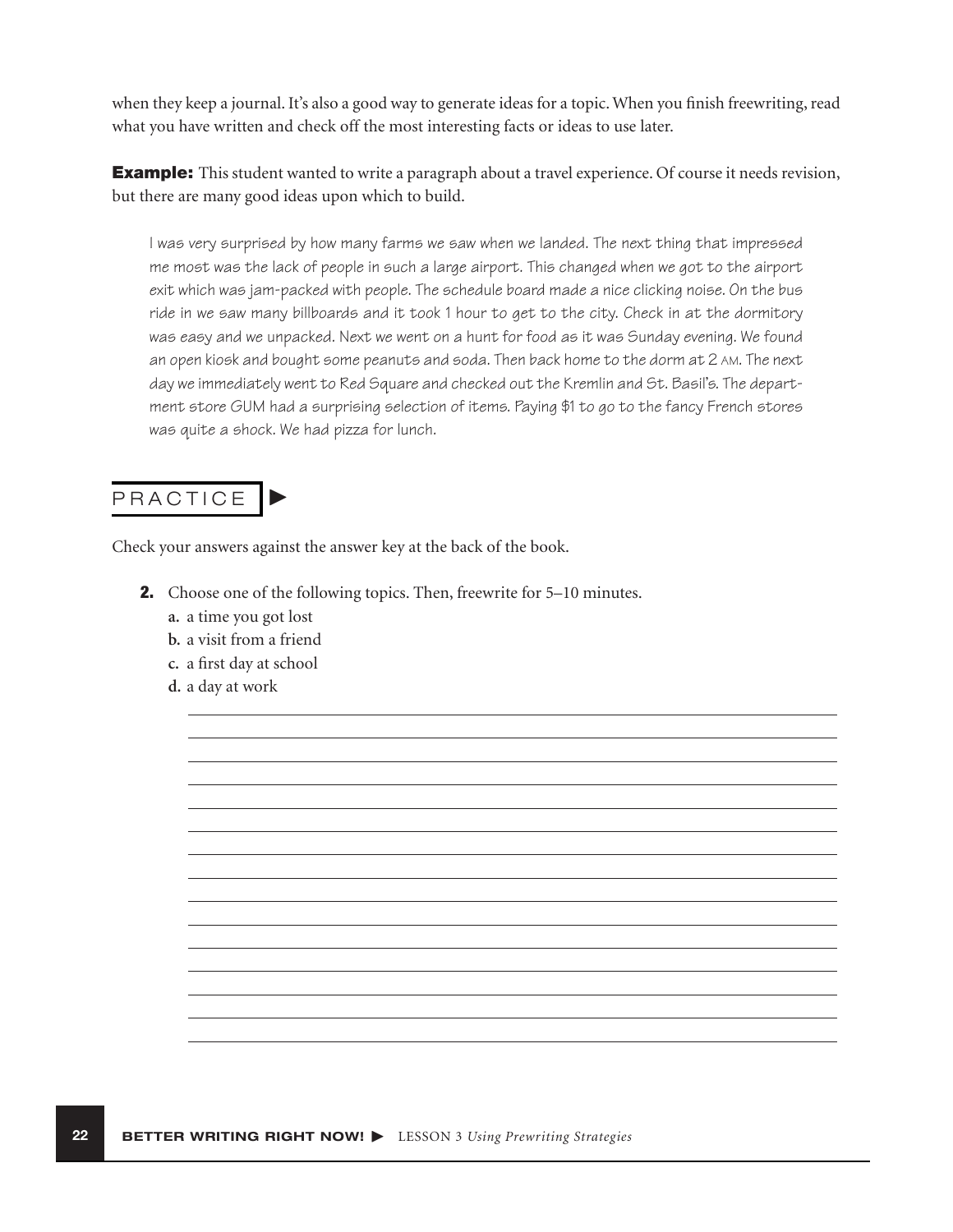#### - **ASKING QUESTIONS**

Asking questions about your topic is another way to help you generate ways to approach your topic. There are different ways of using this technique. You might start by listing the following question words on a piece of paper and by answering them individually.

#### **WH-questions**

Who What When Where Why How

Another approach is to take a poll—ask others WH-questions about your topic.

**Example:** When given the following writing assignment, this student made a long list of WH-questions about the topic.

*Is it a good idea for schools to incorporate technology in the classroom? Why or why not?*

Who would be affected by technology in the classroom? Who will pay for it? Who will get to use it? Who will benefit from it? What technology will be used? What will be taught using technology? What limitations are there? When will it be used? When can teachers use it? Who will teach teachers how to use it? Where will the technology be kept? In each classroom? Who will maintain it? Why do students need this? Why is technology important? How will the technology be used? How will costs be kept low? How much technology are we talking about? What's wrong with schools the way they are now? What happens when the existing technology becomes obsolete? What is technology? What if schools don't have technology?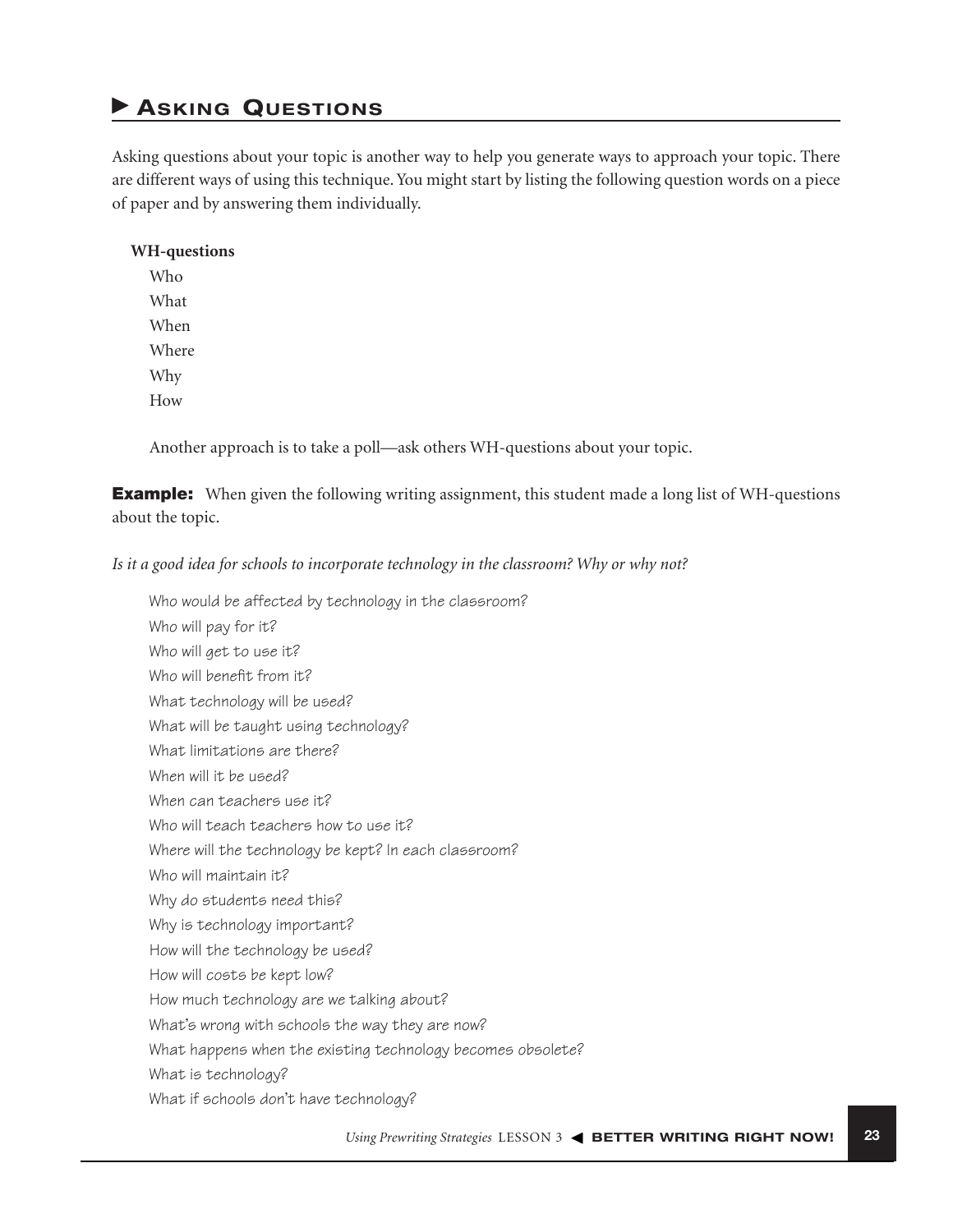Although all of these questions are not relevant to the writing assignment, the student has come up with many interesting ways of tackling the writing assignment.

#### PRACTICE

Check your answers against the answer key at the back of the book.

**3.** Ask questions to generate ideas about the following topic.

*The genes in genetically modified foods have been manipulated in some way and usually contain genes from a different kind of life-form mixed with their own genes. Should food manufacturers be required to label genetically modified foods? Why or why not?*



#### **MAPPING**

Mapping is also called clustering or webbing. When you map your ideas, you make a visual diagram about a topic. Often the topic is circled in the center of a page. From there, the writer draws spokes linking ideas together. Mapping helps you generate new ideas and relate them to one another. A map can be very simple or more involved like the one on the next page.

**Example:** This writer used mapping to explore his ideas about legalizing drugs when given the following writing assignment.

*Should drugs be legalized in the United States? Why or why not?*

The writer generates a number of different ideas and approaches when looking at the issue of drugs and the consequences of legalizing them in this country.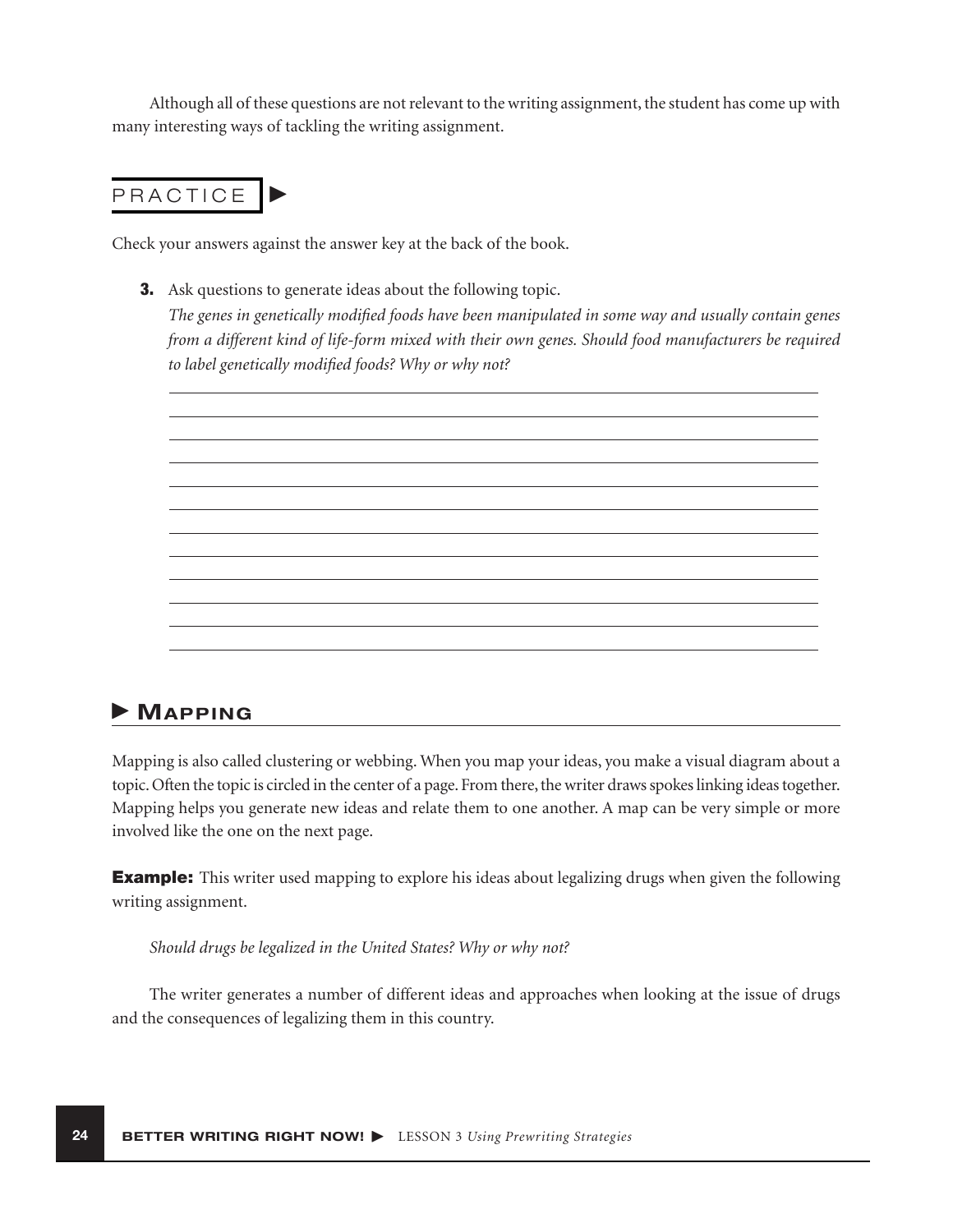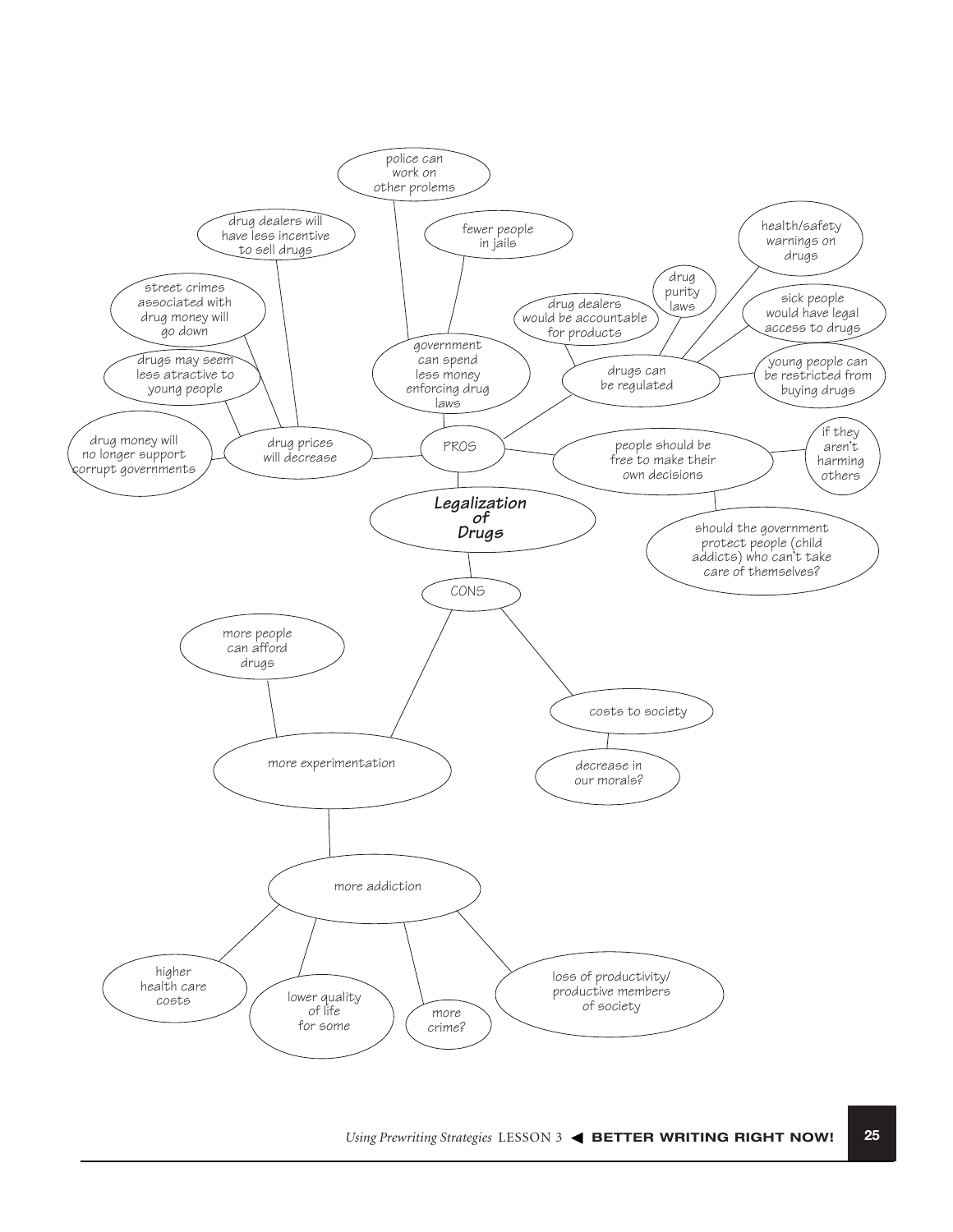#### PRACTICE  $\blacktriangleright$

Check your answers against the answer key at the back of the book.

**4.** Use mapping to generate ideas about the following topic. *Each of us has unique abilities, aptitudes, or personality traits that makes us special in some way. What makes you special?*

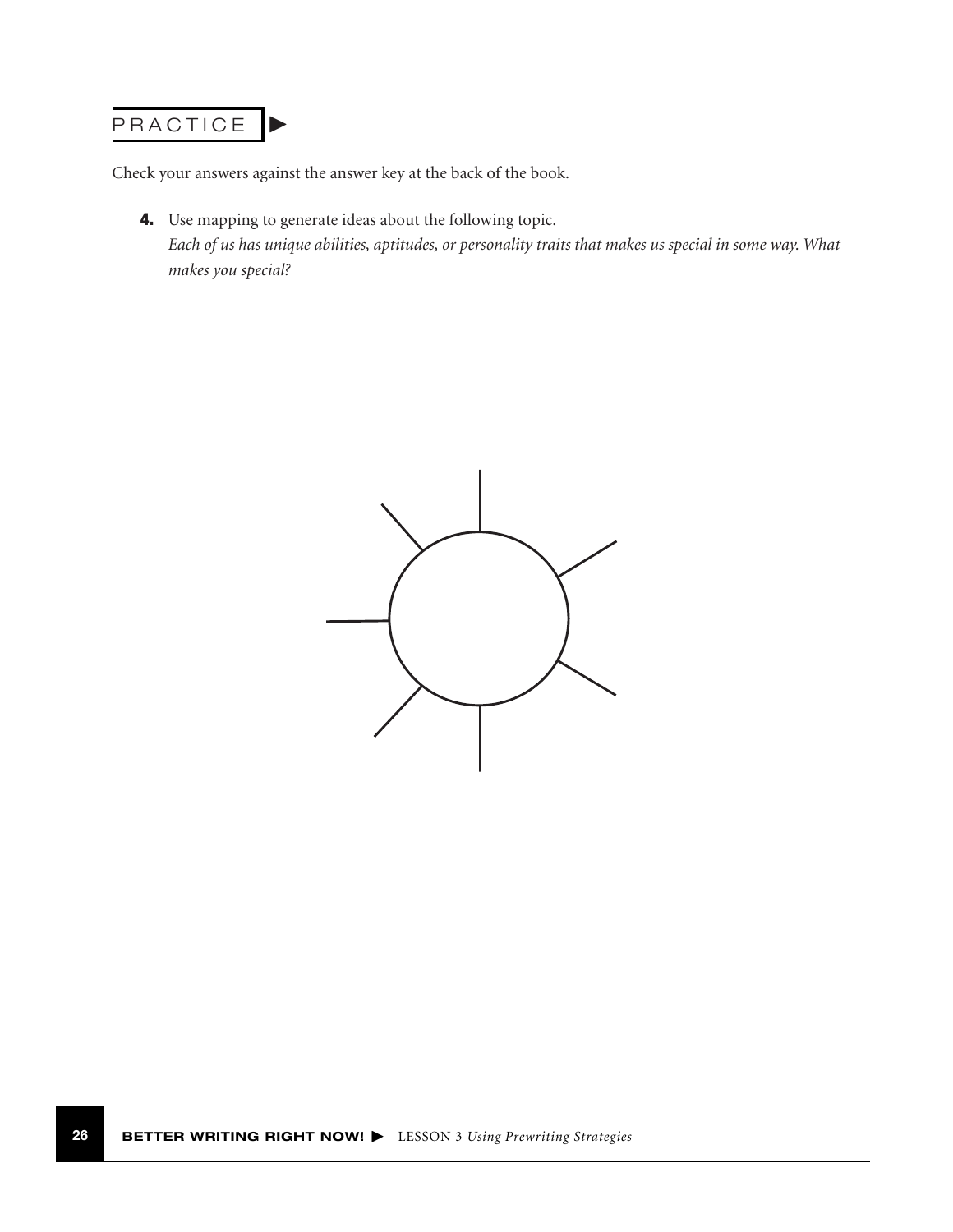#### $\blacktriangleright$ **LISTING**

When you list, you make a column of words or phrases.

**Example:** Assume you are given this writing assignment.

*Describe a social problem in your community and suggest ways to address it.*

You might start by listing all the problems you've read about or heard in the news lately. Here's one possible list.

- Animal rights
- Violence in schools
- Poverty
- Hunger
- Crime
- Unemployment
- Teenage pregnancy
- Lack of universal healthcare
- Kids dropping out of school
- Gangs
- Child abuse

If you already have a topic in mind, you can use *listing* to generate supporting details and examples to include in your writing.

## **VISUALIZING**

This is putting yourself in another situation and describing the situation from your point of view. Visualizing can be especially helpful when you are trying to write about another place or time or provide a creative perspective for a topic. For example, you could use visualization to help you explain a technical topic, such as how the human heart works, by visualizing the flow of blood through the different parts of the heart. You could also use visualizing to help you imagine another historical period or for creative writing assignments.

## **USING CHARTS**

Like word maps or webs, charts are ways to group your ideas visually. Some different kinds of charts you might find helpful include

- **Pro and con chart—to show both sides of an issue or an action plan**
- **Five senses chart—to break an event or situation down into observations**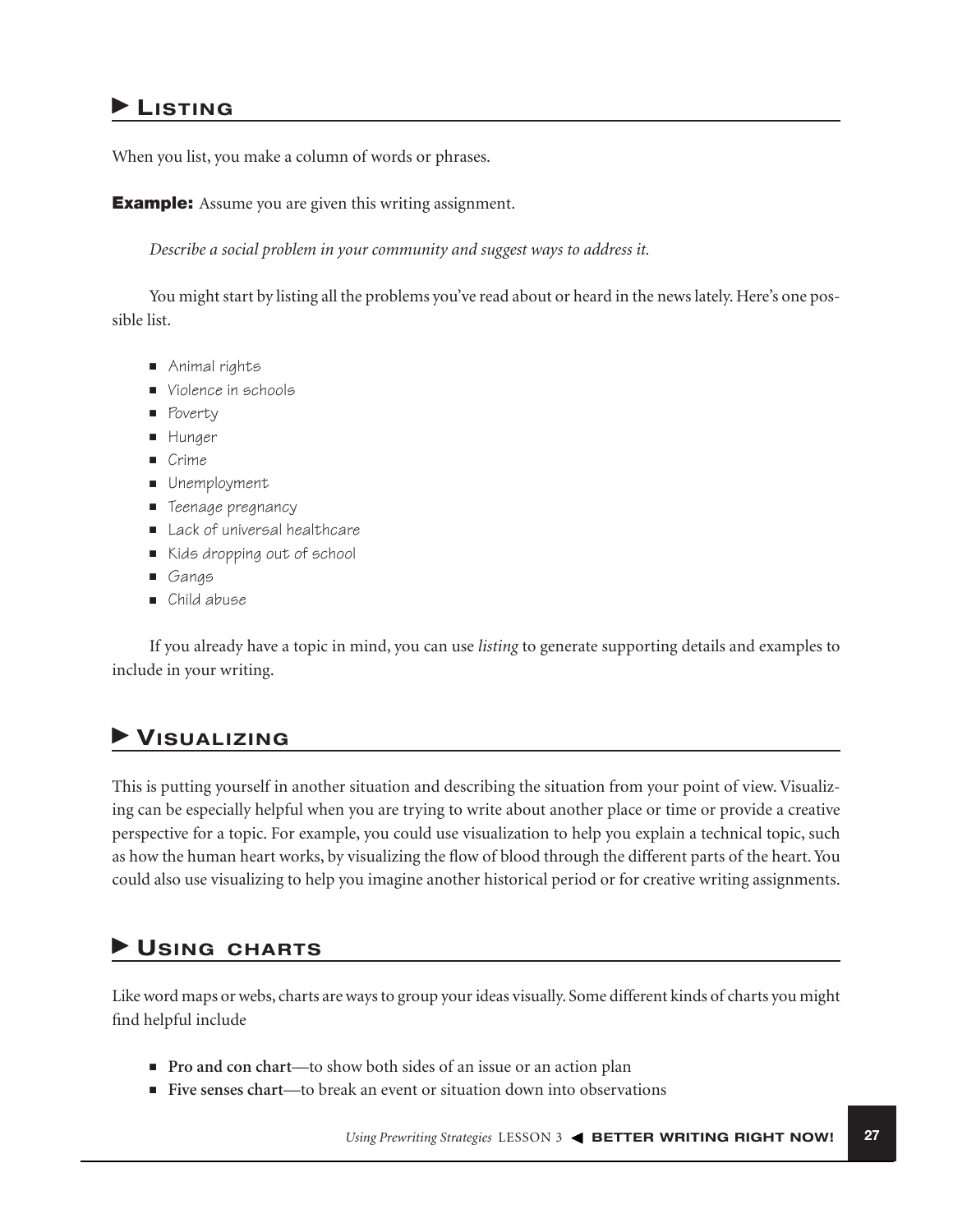- **Comparison and contrast charts**—to show how things are alike and different
- **Timeline**—to show the chronological relationship between events
- **Flow chart**—to show the steps in a process

Here are some examples of these different kinds of charts.

**Example:** The pro and con chart below was used by a student to develop ideas in answer to the following writing assignment.

*Nuclear energy avoids the mining and pollution problems of traditional fossil fuels. It also poses contamination and health risks. Do you think governments should build nuclear power plants? State your opinion and support it with convincing reasons.*

| PROS                                                   | CONS                                                                            |
|--------------------------------------------------------|---------------------------------------------------------------------------------|
| Once the plants are built, they can provide            | Sometimes they melt down with horrible consequences.                            |
| low-cost electricity for a long time.                  | (Chernobyl is one example.)                                                     |
| They can allow us to meet our growing energy needs.    | Communities near power plants are at greater risk for<br>nuclear contamination. |
| Nuclear energy avoids the pollution problems of fossil | Nuclear wastes build up over time and have to be stored                         |
| fuels and won't add to global warming problems.        | for millions of years.                                                          |
| Safety features and protocols can prevent              | Nuclear energy causes other kinds of pollution-thermal                          |
| contamination problems.                                | pollution to nearby waters, which harms fish.                                   |
| Nuclear power is virtually unlimited, so it won't      | Not all countries will follow the highest standards of                          |
| run out over time as fossil fuels will.                | safety.                                                                         |

**Example:** The five senses chart below was used by a student to develop ideas for a poem about the seashore.

| <b>SEE</b>    | <b>HEAR</b>    | <b>TASTE</b>    | <b>FEEL</b>     | <b>SMELL</b> |
|---------------|----------------|-----------------|-----------------|--------------|
| Birds         | 0cean          | Salt in the air | Cold, wet water | Fresh air    |
| <b>Waves</b>  | Gulls          |                 | Clammy sand in  | Fishy smells |
| Sand          | Waves crashing |                 | between my      | Salty air    |
| Waves         | Tide           |                 | toes            | Sea breeze   |
| <b>Shells</b> | Children       |                 | Wind blowing my |              |
| Water ebbing  | Splashing and  |                 | hair in my eyes |              |
| Ocean         | laughing in    |                 | Scratchy broken |              |
|               | the water      |                 | shells on the   |              |
|               |                |                 | bottoms of my   |              |
|               |                |                 | feet            |              |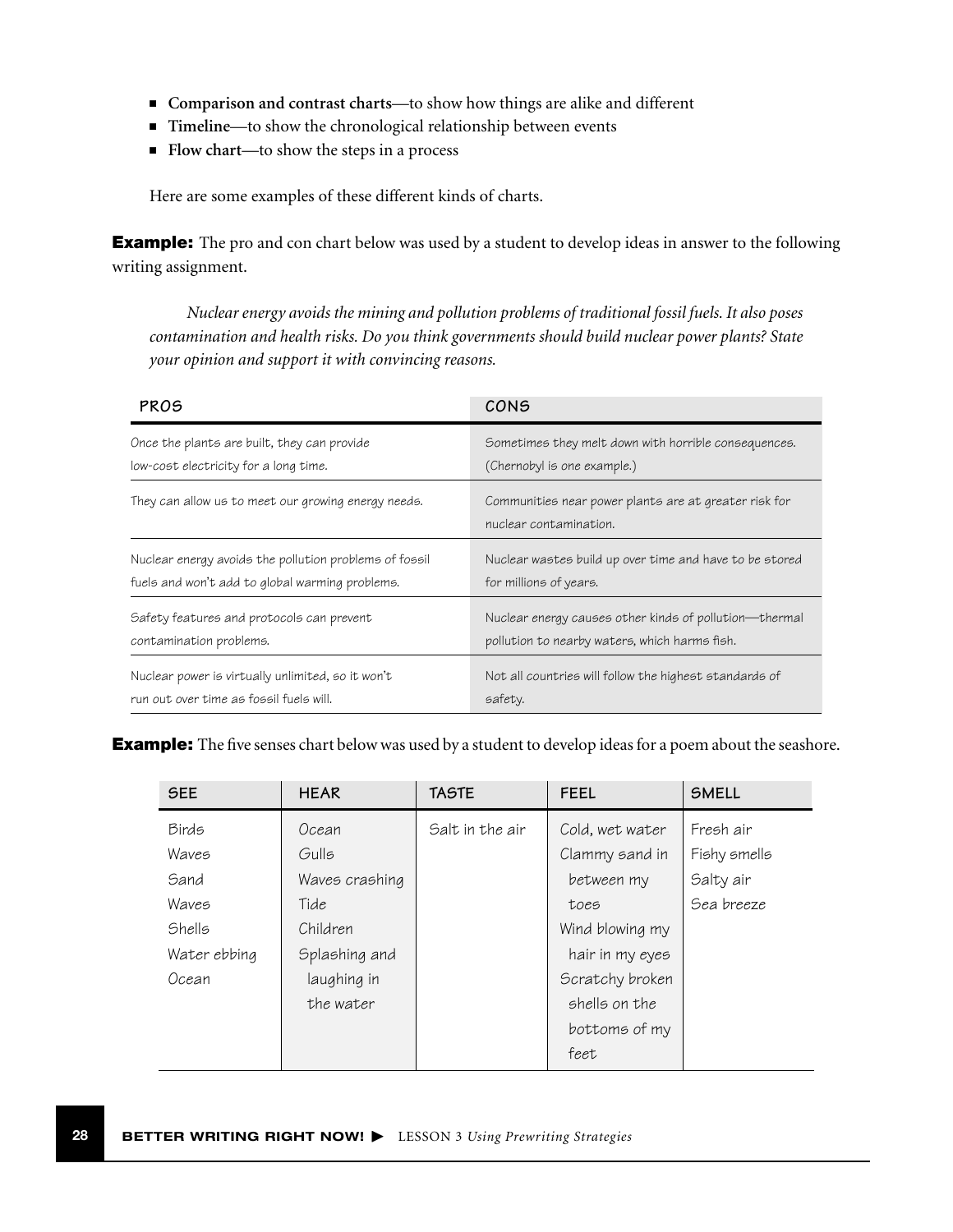**Example:** This comparison and contrast chart was used by a student to develop ideas in answer to the following writing assignment.

*Compare a virus with a cell.*

| <b>VIRUS</b>                                                               | CELL                                                            |
|----------------------------------------------------------------------------|-----------------------------------------------------------------|
| Not living—just an inert particle                                          | Living—smallest unit of life                                    |
| Must enter a cell in order to replicate-<br>cannot reproduce independently | Can reproduce on its own                                        |
| Can infect living things and cause diseases                                | Can infect living things and cause diseases                     |
| Tiny—but cannot be seen with a basic compound<br>light microscope          | Tiny—but can be seen using a basic compound light<br>microscope |
| Is made of DNA or RNA                                                      | Contains DNA                                                    |
| Uses the same genetic instructions as most life-forms                      | Uses the same genetic instructions as most other<br>life-forms  |
| Probably left over from cell ancestors                                     | Makes up all living things                                      |
| Can evolve over time                                                       | Can evolve over time                                            |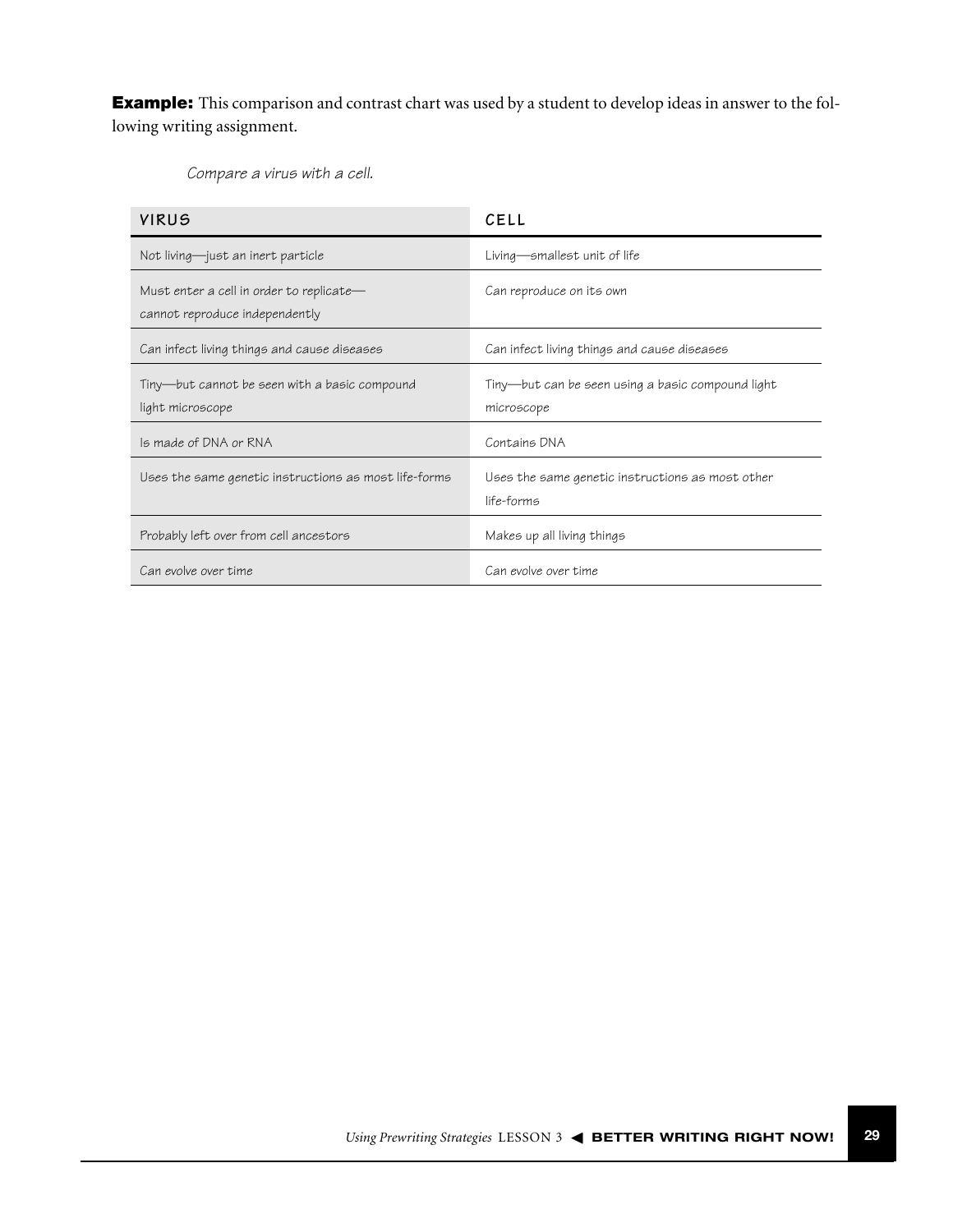**Example:** This timeline was used by a student to develop ideas in answer to the following writing assignment.

*Trace and describe the main events that occur to a fetus during gestation.*



**30 BETTER WRITING RIGHT NOW!** LESSON 3 *Using Prewriting Strategies*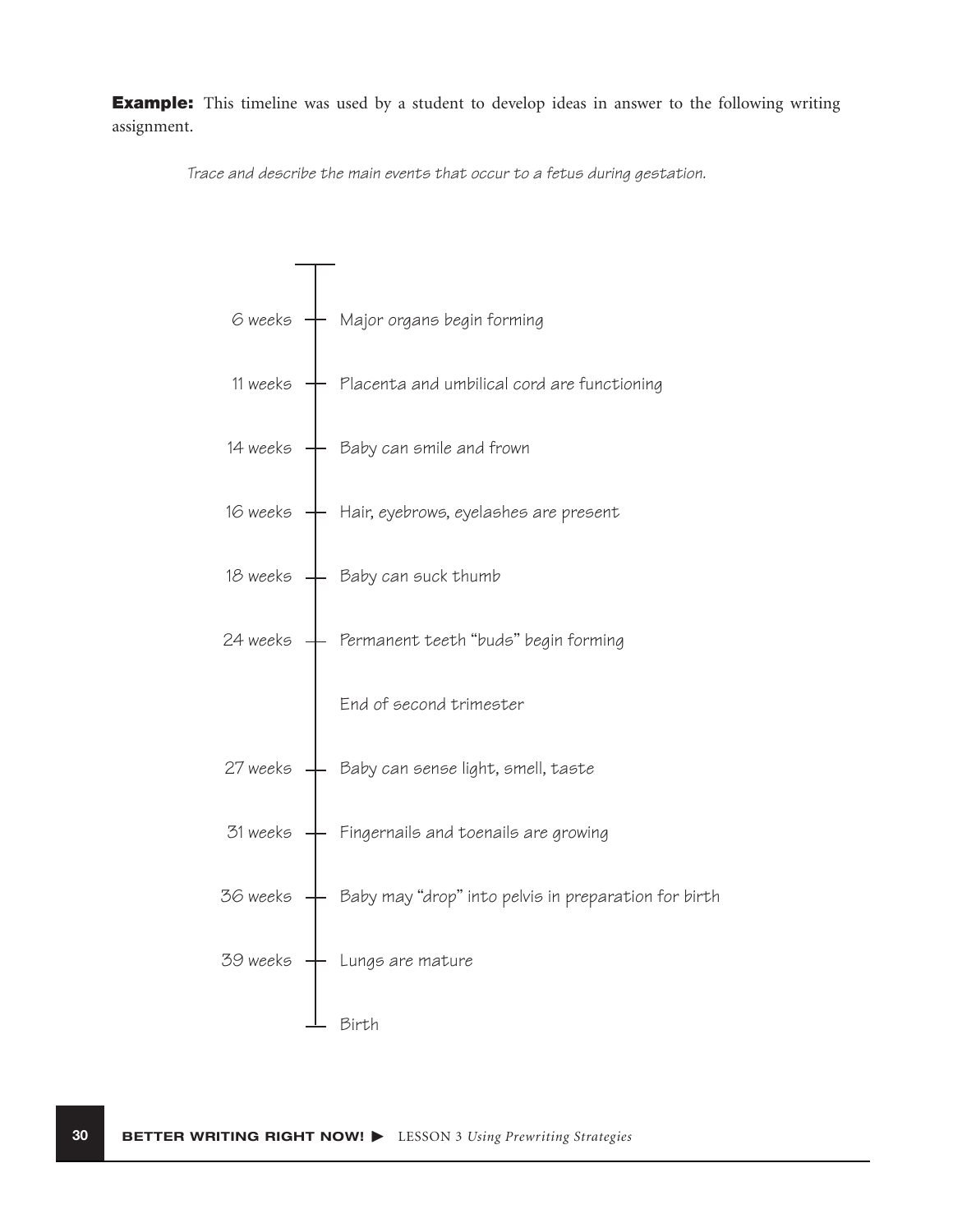**Example:** This flow chart was used by a student to think about the process of resolving an insurance claim after a car accident.



PRACTICE

Check your answers against the answer key at the back of the book.

**5.** Use any of the strategies discussed in this lesson to generate ideas about the following topic. *Should public school students be required to take sex education classes? Why or why not?*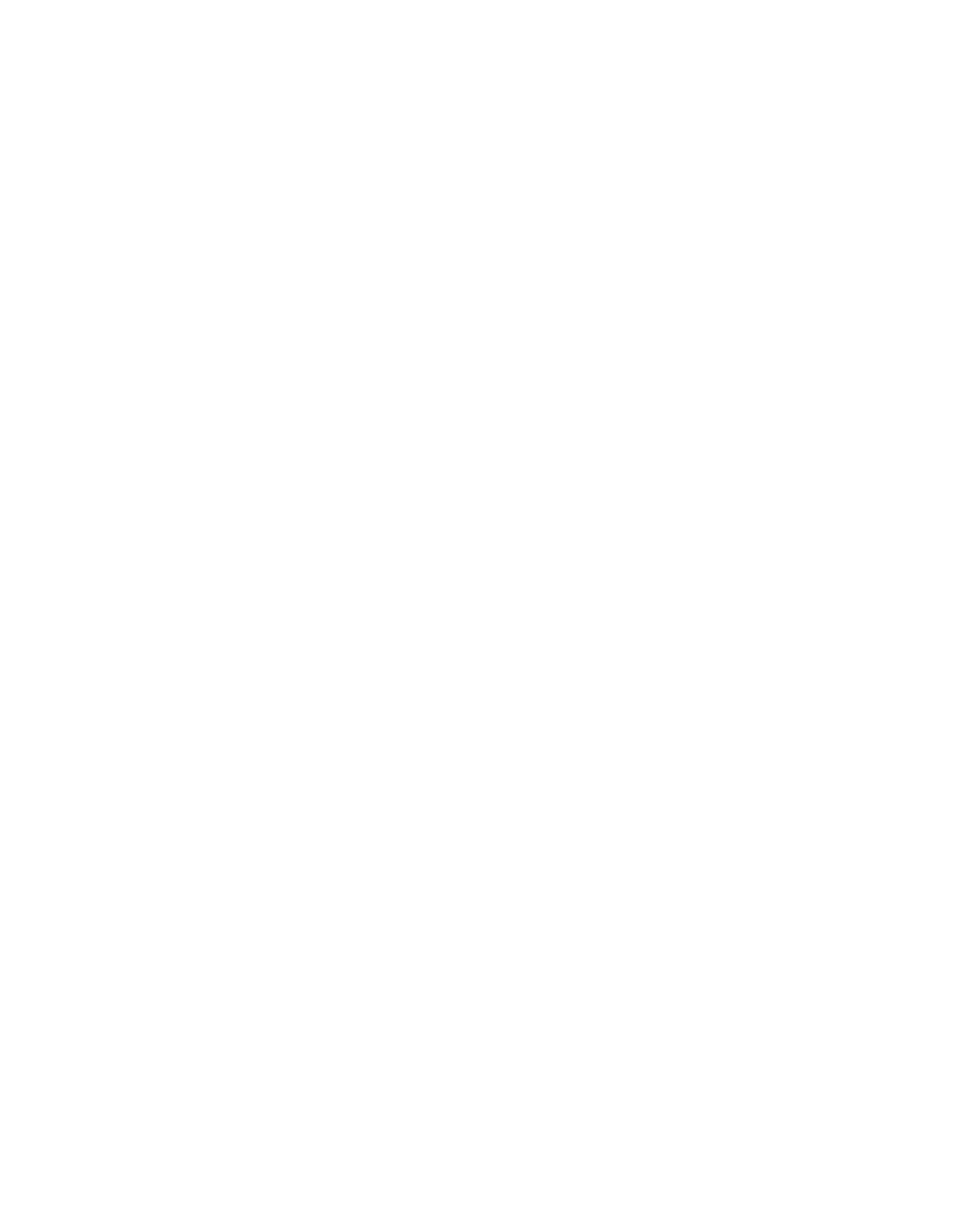

# LESSON **Organizing** Your Ideas and Outlining Your Paper

## **LESSON SUMMARY**

This lesson will show you how to organize your ideas logically so that your reader can easily follow. But first, you have to learn how to write a thesis. Then, you will learn different ways of organizing your ideas and sketching out the details you will use to support your thesis. This lesson includes several different ways of organizing your ideas graphically, too.

ow you have a topic and ideas. Are you ready to start writing yet? You may feel like you are ready, but there are two more steps you need to take before you start to make your writing go more smoothly. The first step is developing a tentative thesis statement. The second is organizing your supporting details for your thesis. **N**<br>Smoothly T

## - **WHAT IS A THESIS?**

A *thesis statement* is a statement that tells you and your reader what you plan to write about. It is usually one sentence in the introduction to your paper. It tells the main idea of your paper. It might also give the reader an idea of the type of organization and the tone that you plan to use in your paper. Often a thesis statement is an answer to a question. Often it is a statement that you set out to prove. A thesis does not have to be only one sentence long. In some papers, it is appropriate to have a two- or three-sentence thesis.

Before you begin writing, you should have an idea of what your thesis is. You don't have to have the exact thesis statement that you will put in your final paper, but you do need to have the gist written in a tentative form because it lets you organize your thoughts and the rest of the information in your paper.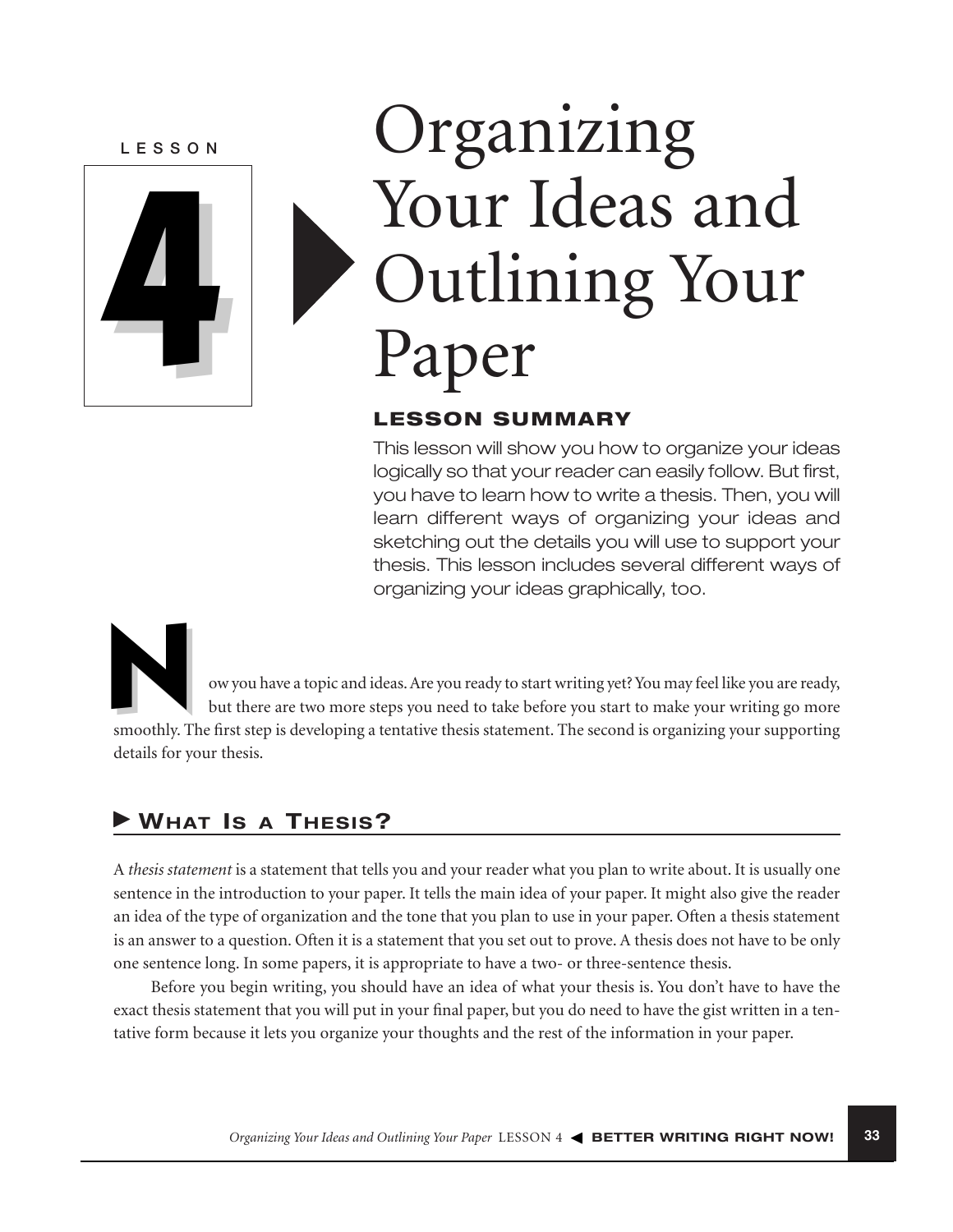## - **DEVELOPING A THESIS**

When a writing assignment provides the topic, your answer to the question will usually be your thesis. Here are three examples.

### **Example**

**Writing assignment:** *Describe one of your most important accomplishments in life.*

**Tentative thesis:** One of my most important accomplishments in life was surviving a winter in Siberia.

### **Example**

You have just studied cancer and cancer cells in your biology class. You teacher gives you the following writing assignment.

**Writing assignment:** *Think about how cancer cells are different from normal cells. Based on these differences, explain why it has been so difficult to find a cure for cancer.*

**Tentative thesis:** Cancer cells do not respond to the body's ordinary controls on cell growth and division as normal cells do. Thus, a cure for cancer must prevent cancer cells from dividing uncontrollably while allowing normal cells to divide normally. Finding a way to stop cell growth and division in cancer cells without interfering in normal cell division has proved a difficult task for cancer researchers.

### **Example**

You have just finished reading and discussing the novel *Parrot in the Oven* in your literature class.Your teacher gives you the following writing assignment.

**Writing assignment:** *Evaluate Mrs. Hernandez as a mother in the novel* Parrot in the Oven*. Do you think Mrs. Hernandez does a good job of raising her children? Would you want her as a mother? Why or why not?*

**Tentative thesis:** Mrs. Hernandez does a good job of raising her children because she is caring, devoted, and loyal to them. She works hard to keep the family intact, keep their home clean, and put good meals on the table. Moreover, she dreams of a better life for her children and encourages them to take actions that will improve their future.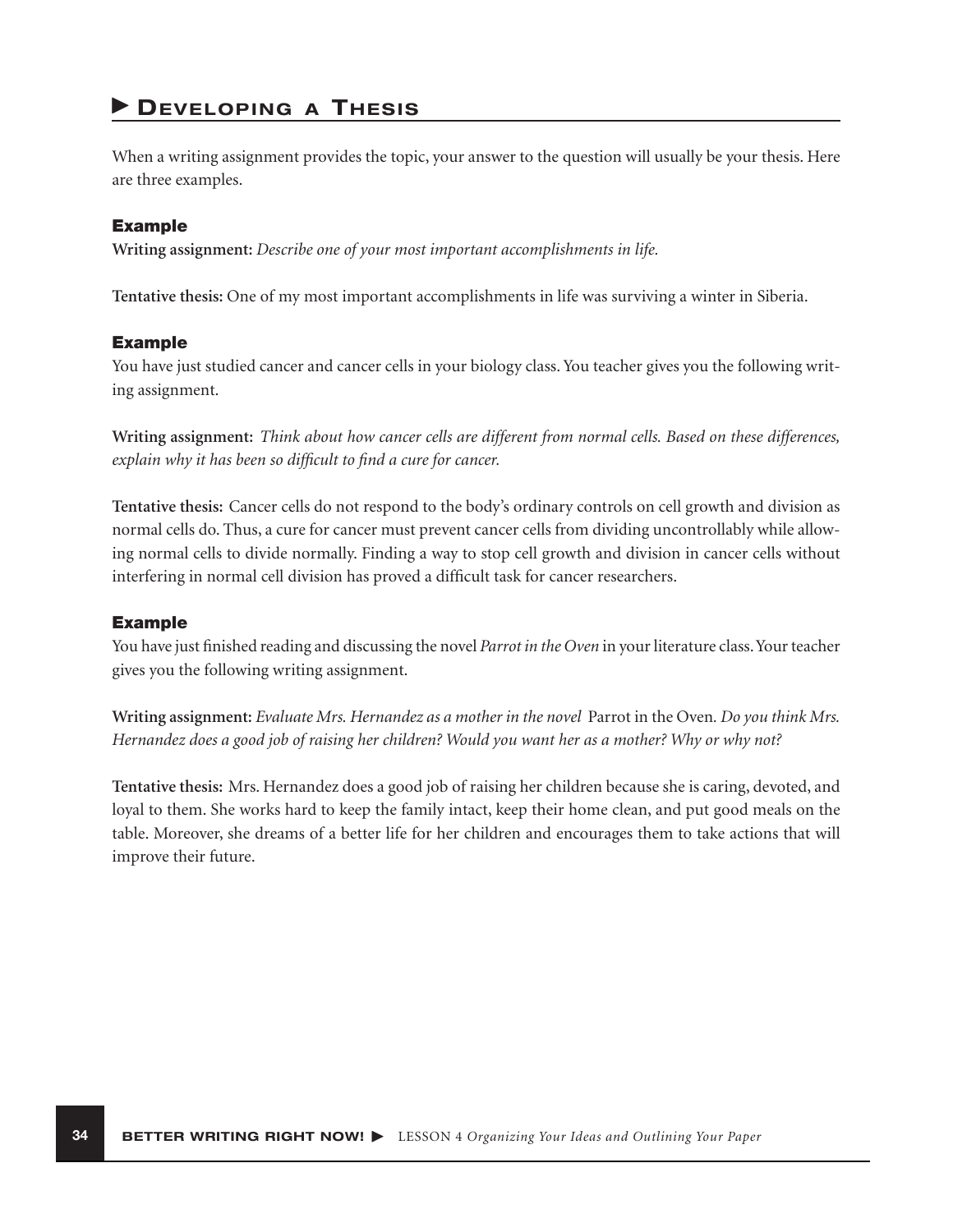**ON A TIMED TEST, you don't have a lot of time to think and plan your writing. A quick way to get started is to simply turn the given question into a thesis statement that answers the question. In the last example, the question begins** *Do you think Mrs. Hernandez does a good job of raising her children?* **Some ways to begin a thesis statement for your answer are as follows: Mrs. Hernandez does a good job of raising her children because . . . Mrs. Hernandez does not do a good job of raising her children because . . . Mrs. Hernandez does a terrible job of raising her children because . . . Often this is a quick and clear way to begin your writing. CANUMG TIP TSET** <u>I</u>

What if your writing assignment doesn't give you a question to start with? If your writing assignment is open-ended, you might have to work a little harder at finding a thesis. This is where your topic exploration from the last lesson should come in handy.

A good thesis statement will

- say something that interests both you and your audience.
- be as specific as you can make it.
- focus and narrow your topic.
- address one main idea.
- give your audience a guide to what is coming up.
- help you test your ideas about your topic.
- help you organize what you will say in your paper.
- tell both you and your audience what your conclusion on the topic is.
- often take a position on an issue or answer a question.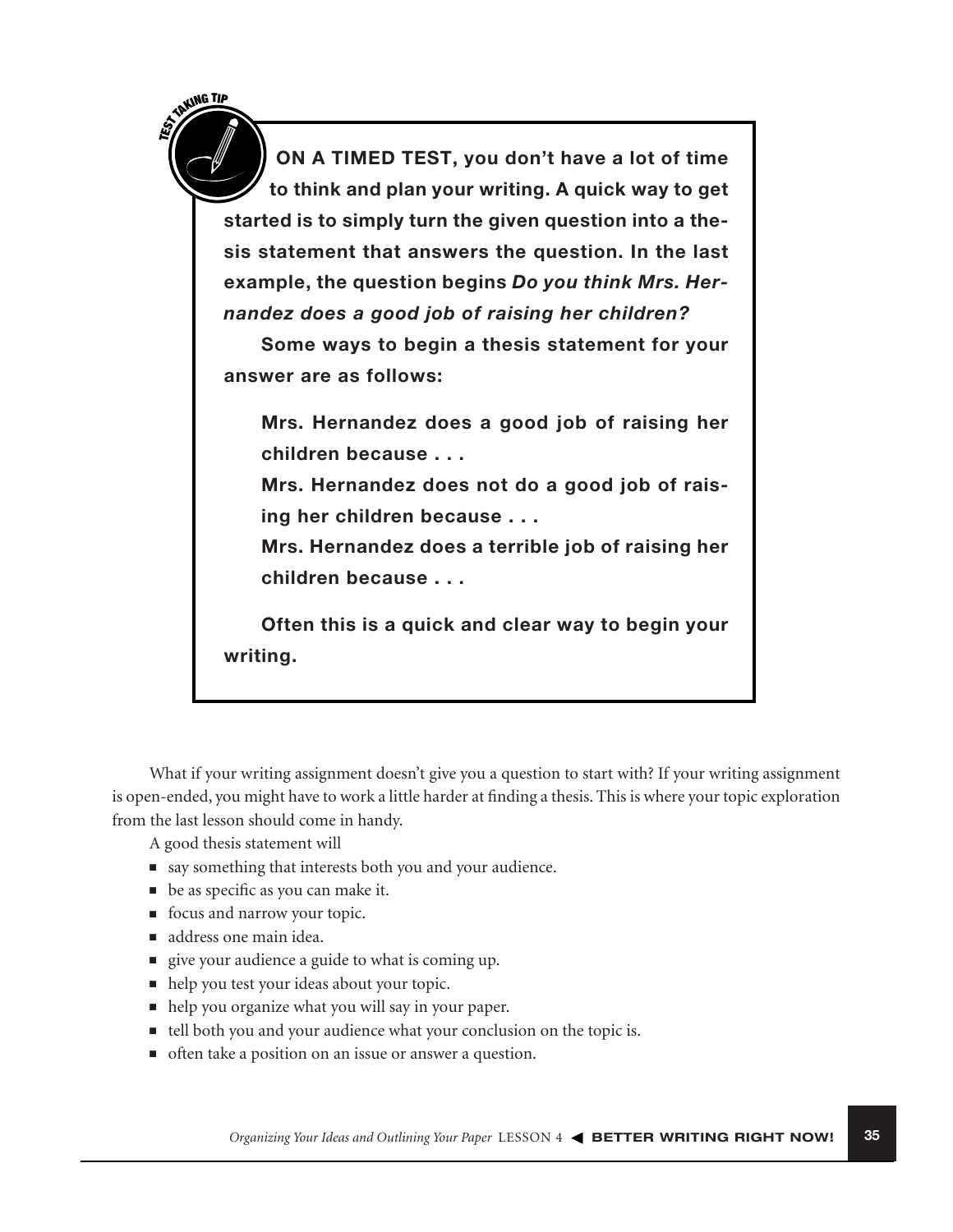Here are some examples of thesis statements.

**<sup>O</sup>U<sup>T</sup> <sup>I</sup><sup>T</sup> <sup>B</sup><sup>A</sup> <sup>K</sup>**

**IN HT**

- Companies should take advantage of the marketing potential of the Internet by advertising and offering customer service via Web pages.
- The U.S. government should support early childhood programs for babies addicted to crack because most of these children are raised in homes lacking adequate stimulation.
- Dr. Stockman's view of mankind and society changes from one of delight to one of disgust as the events of the play "An Enemy of the People" transpire.
- The epilogue of Theseus demonstrates the qualities of a classic Greek mythological hero: physical strength, courage, and morality.
- The scientific stance on the effects of bilingualism on cognitive development have followed the tides of popular belief over the past five decades.
- Throughout *Silas Marner*, George Eliot uses vocabulary, sentence structure, and philosophical commentary to teach her reader a moral*.*
- Research shows that repeated exposure to air pollution can cause or worsen asthma in children.
- The role of the Indian gods Rudra, Indra, and Varuna in Vedic Indian society show how mankind seeks to escape the worries of the human condition.

**LET'S TAKE A closer look at a few of these thesis statements. What would you expect to find in a paper that begins with this thesis statement?**

*The epilogue of Theseus demonstrates the qualities of a classic Greek mythological hero: physical strength, courage, and morality.*

**Probably you will find a paragraph or a section about each of the qualities listed: physical strength, courage, and morality. The writer will probably try to show how events that are described in the epilogue of Theseus demonstrate these qualities and then relate them to the qualities of a classic Greek mythological hero.**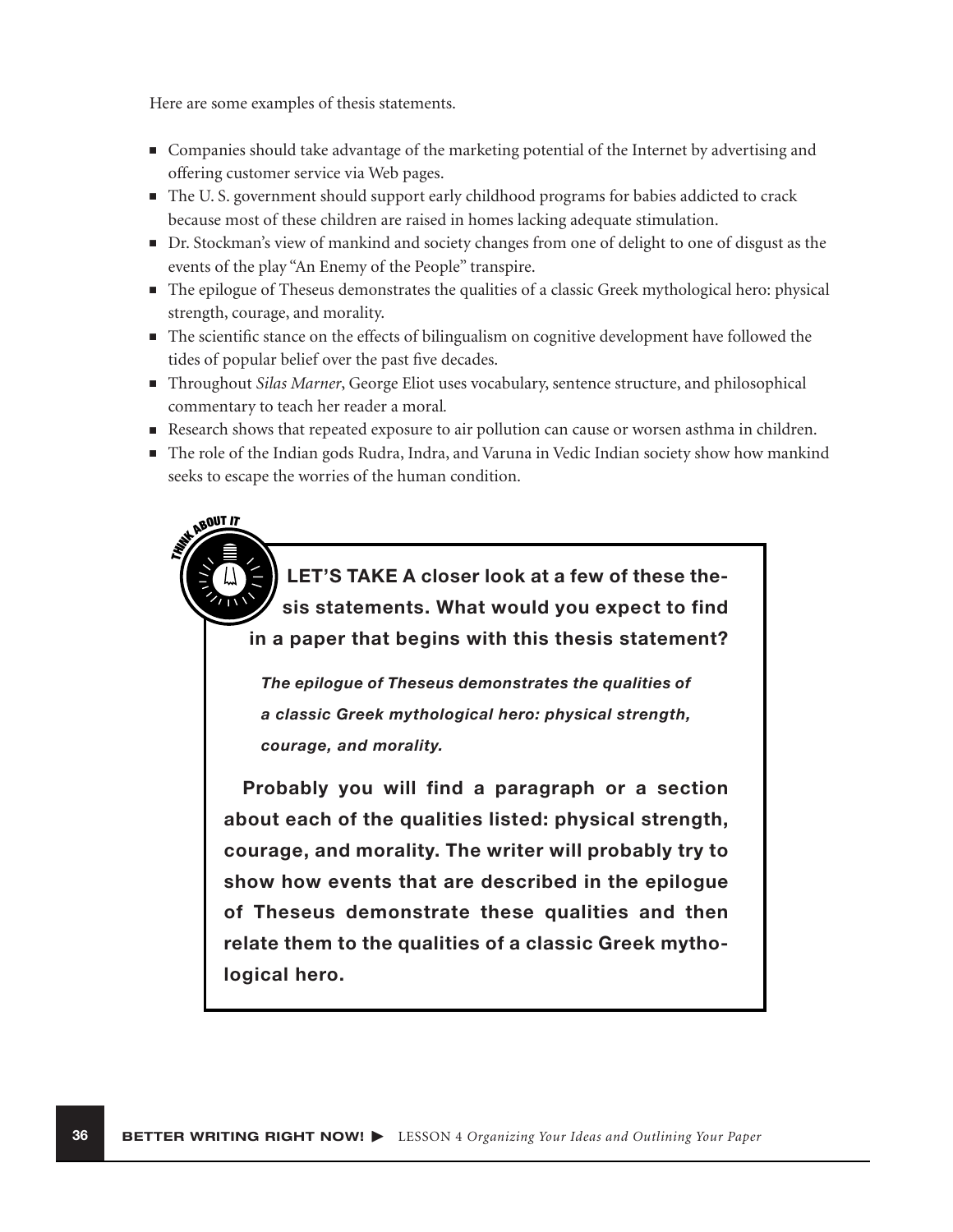**What would you expect to find in a paper that has this thesis statement?**

*The scientific stance on the effects of bilingualism on cognitive development have followed the tides of popular belief over the past five decades.*

**The writer will probably show how the conclusions of scientific studies on bilingualism have changed with popular opinion during the last 50 years.**

## PRACTICE

Write a tentative thesis for the following writing assignments. Check your answers against the answer key at the back of the book.

- **1.** Your state is considering building a prison close to your home. How do you feel about having a prison near your home?
- **2.** Are uniforms a good idea in the public schools? Why or why not?
- **3.** Describe a time that you got lost. How did you feel? What happened?
- **4.** What would you do if you were President for one day?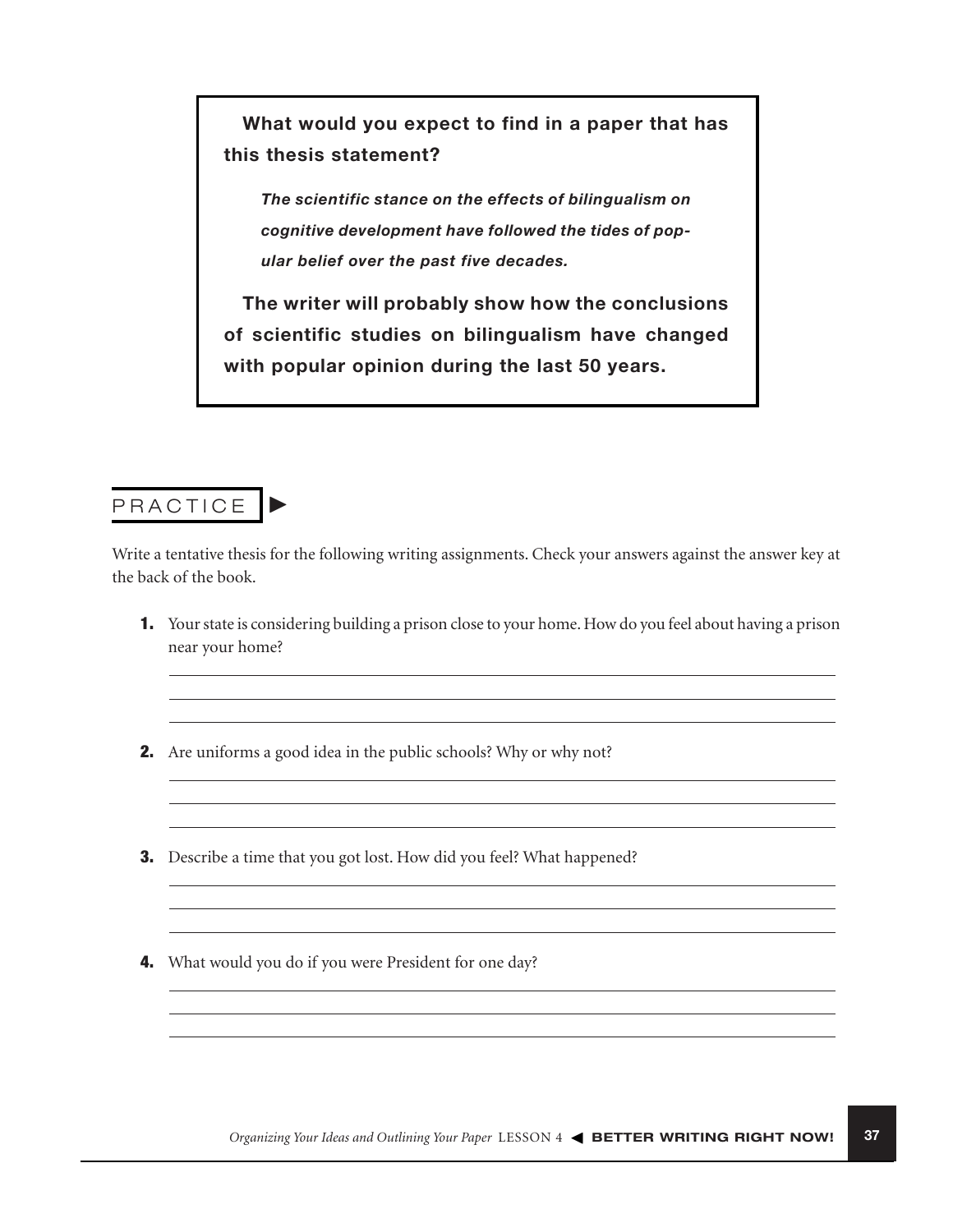## - **SKETCHING OU T YOUR SUPPORTING DETAILS**

Once you have a tentative thesis, it's time to focus on what you want to say about the thesis and how you will support it. The first step is to list the main ideas you want to express in your paper. Then you will need to link each main idea with supporting details. Supporting details are pieces of information that you can use to make your main points. Examples of types of supporting details are listed below.



You may already have a list of supporting details in mind. If you aren't sure how each main idea will be supported in your paper, you might go back to your exploratory strategies in Lesson 2. Or, you can list the main ideas on a sheet of paper with supporting details under each main idea.

Another technique would be to organize your main ideas and supporting details graphically. Following are just a few examples of graphic organizers you can use to categorize the information you plan to put in your paper.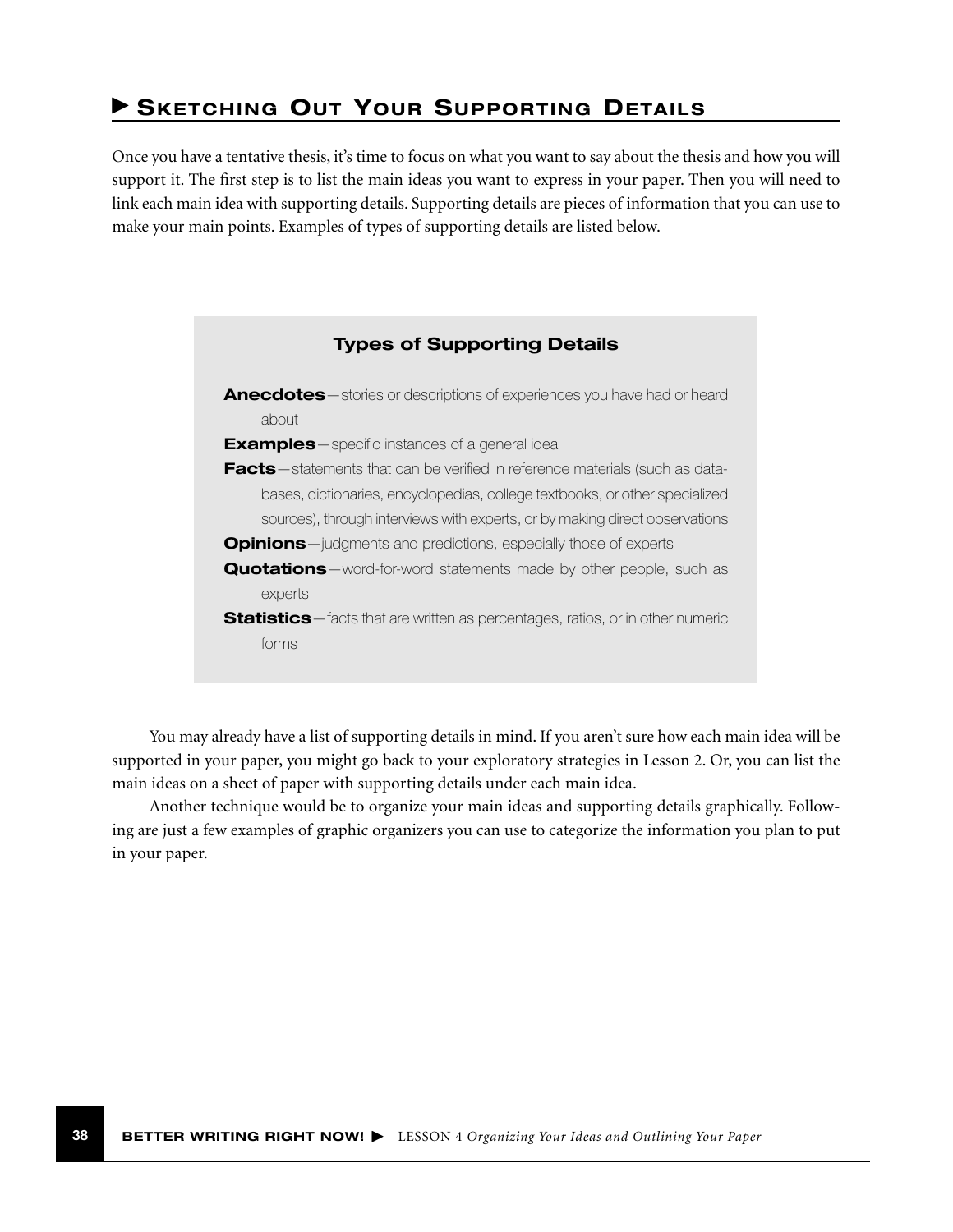**Venn diagrams.** Venn diagrams are commonly used to show how two or more things are alike and different. This type of diagram might help you organize your supporting details for a comparison and contrast paragraph.



**Spider maps.** Spider maps are often used to describe one central concept. You might use this type of diagram to organize your supporting details for a paper describing a person or an event. For example, you might use a spider map when writing a paper about a specific character in a piece of literature you have read.

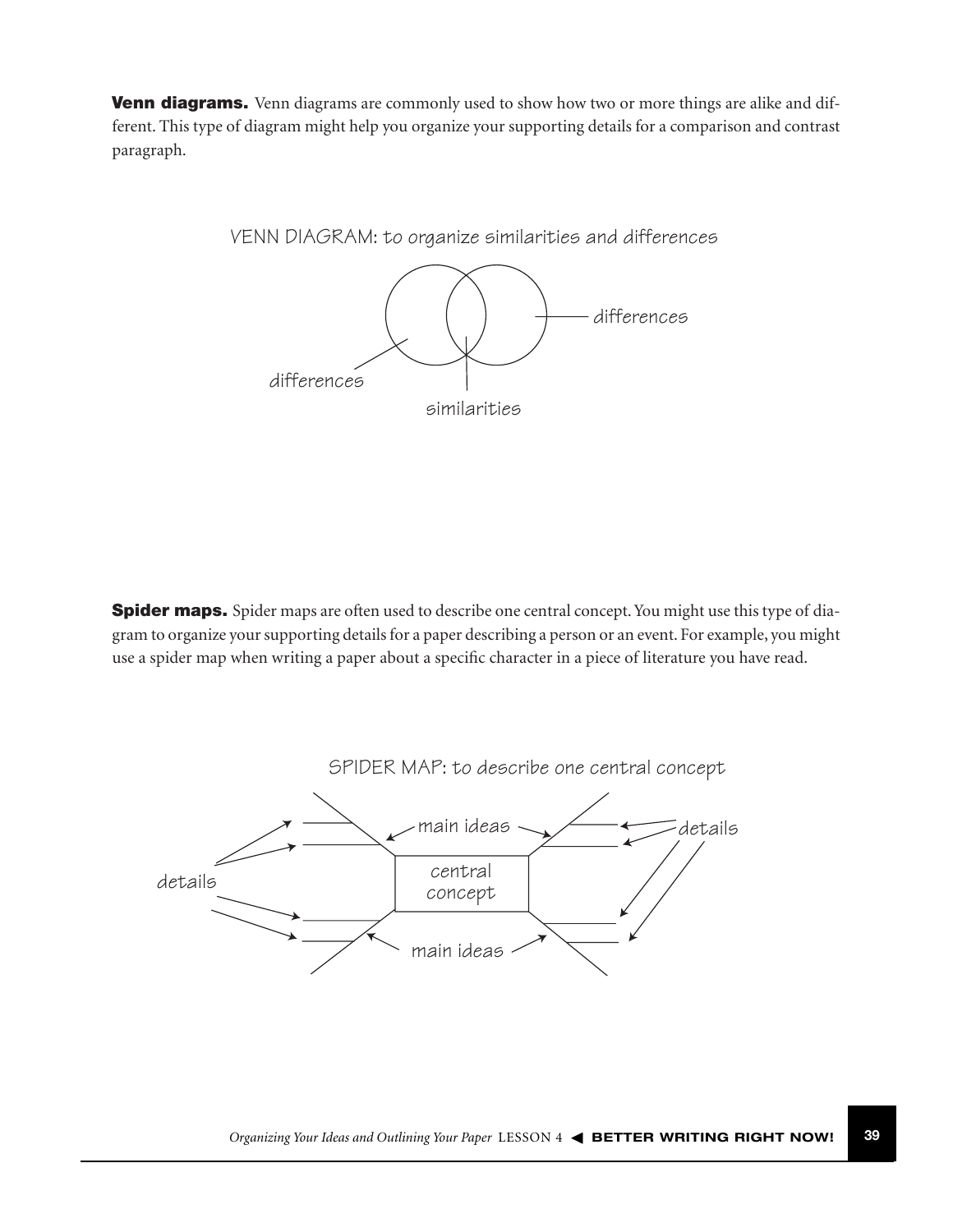**Series maps.** Series maps are often used to organize a series of events or the steps in a process. You could use this type of diagram to help you organize the information you plan to put in a how-to paper or to explain a multi-step process.



**Timelines.** Timelines are good for organizing chronological information. You might use a timeline to help you organize the information you plan to put in a history paper or to organize the events that lead up to the climax in a novel.

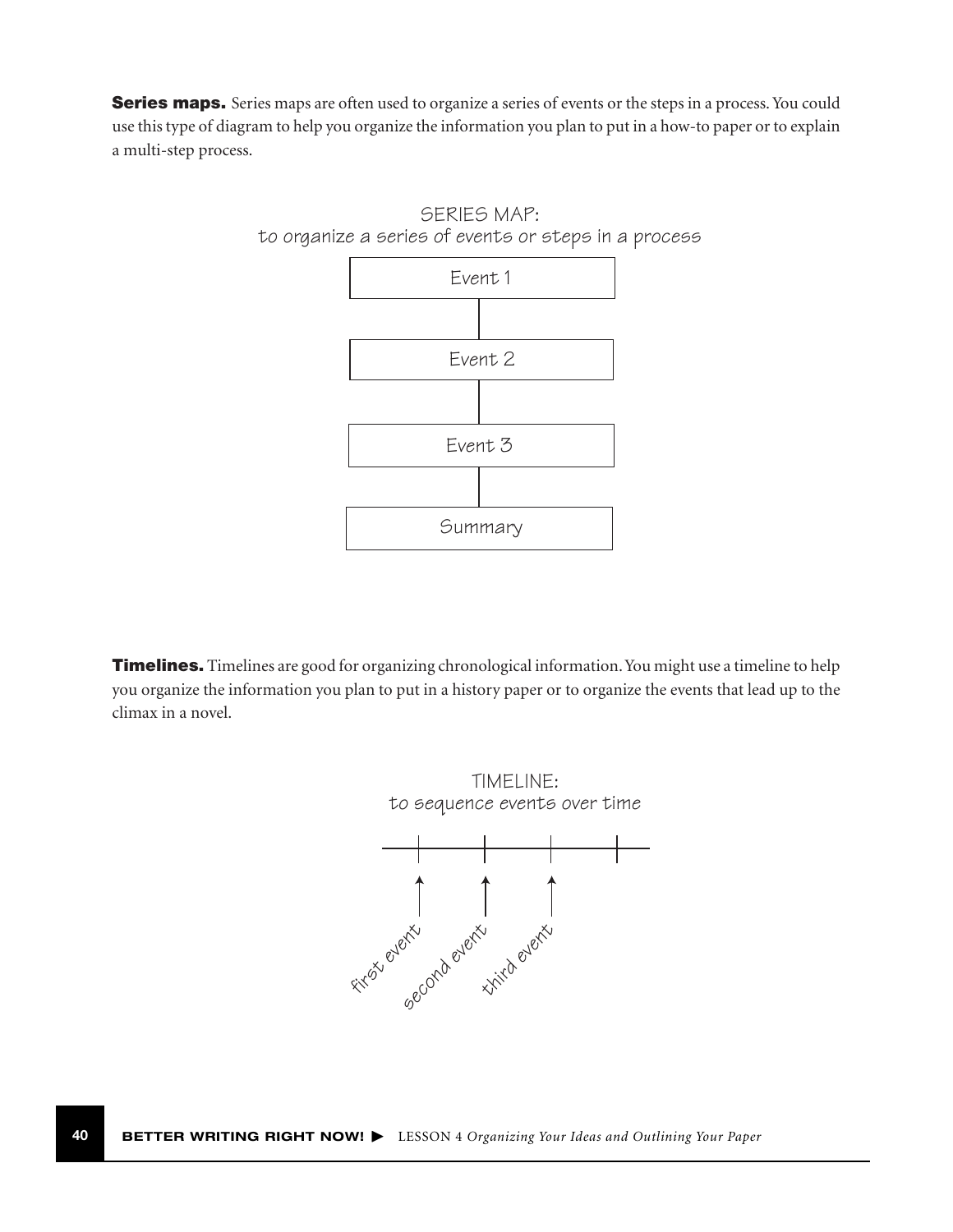**Hierarchical maps.** These diagrams are very typical in composition classes. They are a good way to organize your arguments in a persuasive piece of writing.



**Sequence charts.** Like timelines and series maps, sequence charts can be useful in organizing items that follow a specific sequence, such as events and steps. For example, you could use a sequence chart to organize information about the phases in a scientific process.

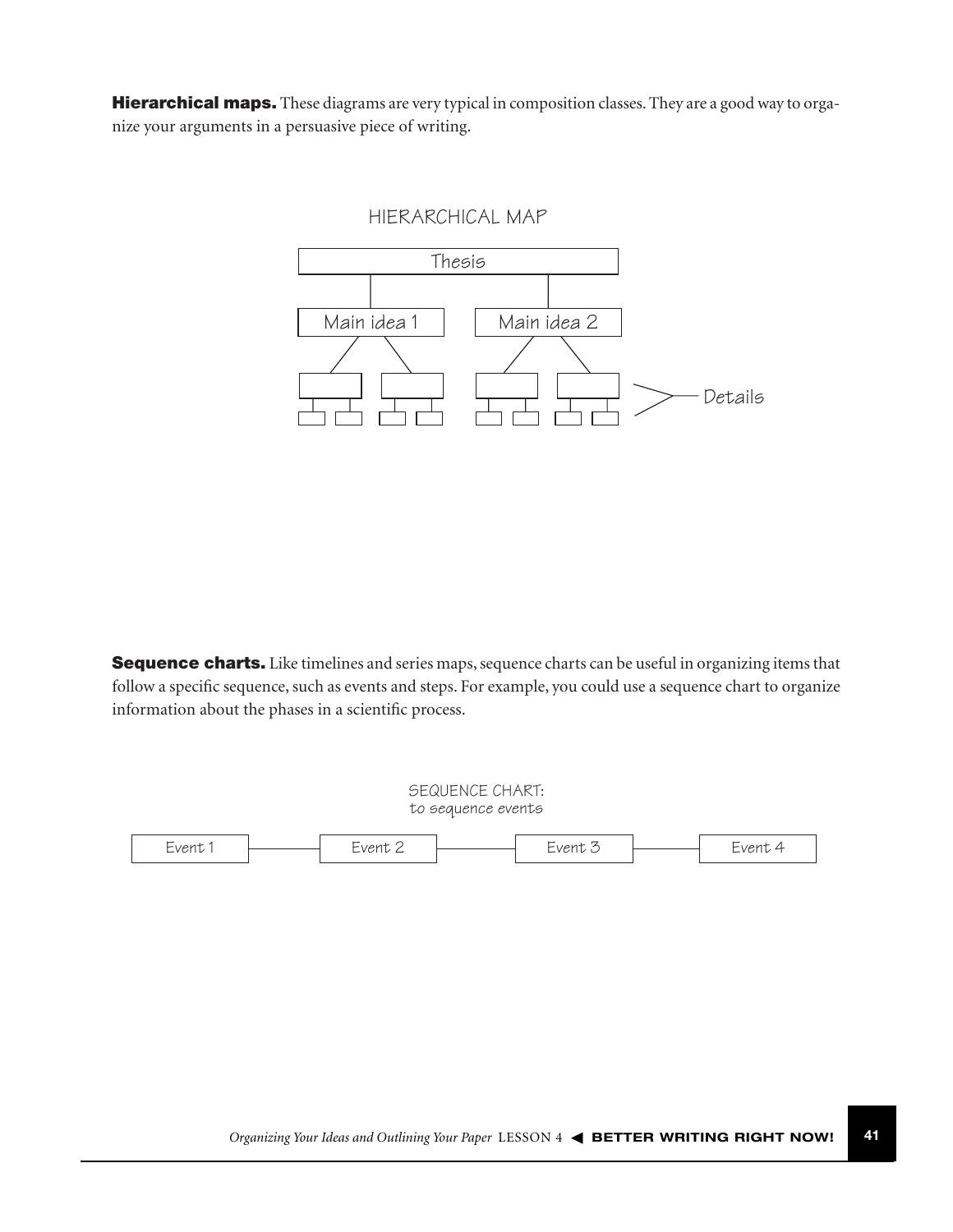# PRACTICE P

Check your answers against the answer key at the back of the book.

**5.** Choose one of the thesis statements from the last practice set. Then, use one of the graphic organizers described here to sketch out your supporting details.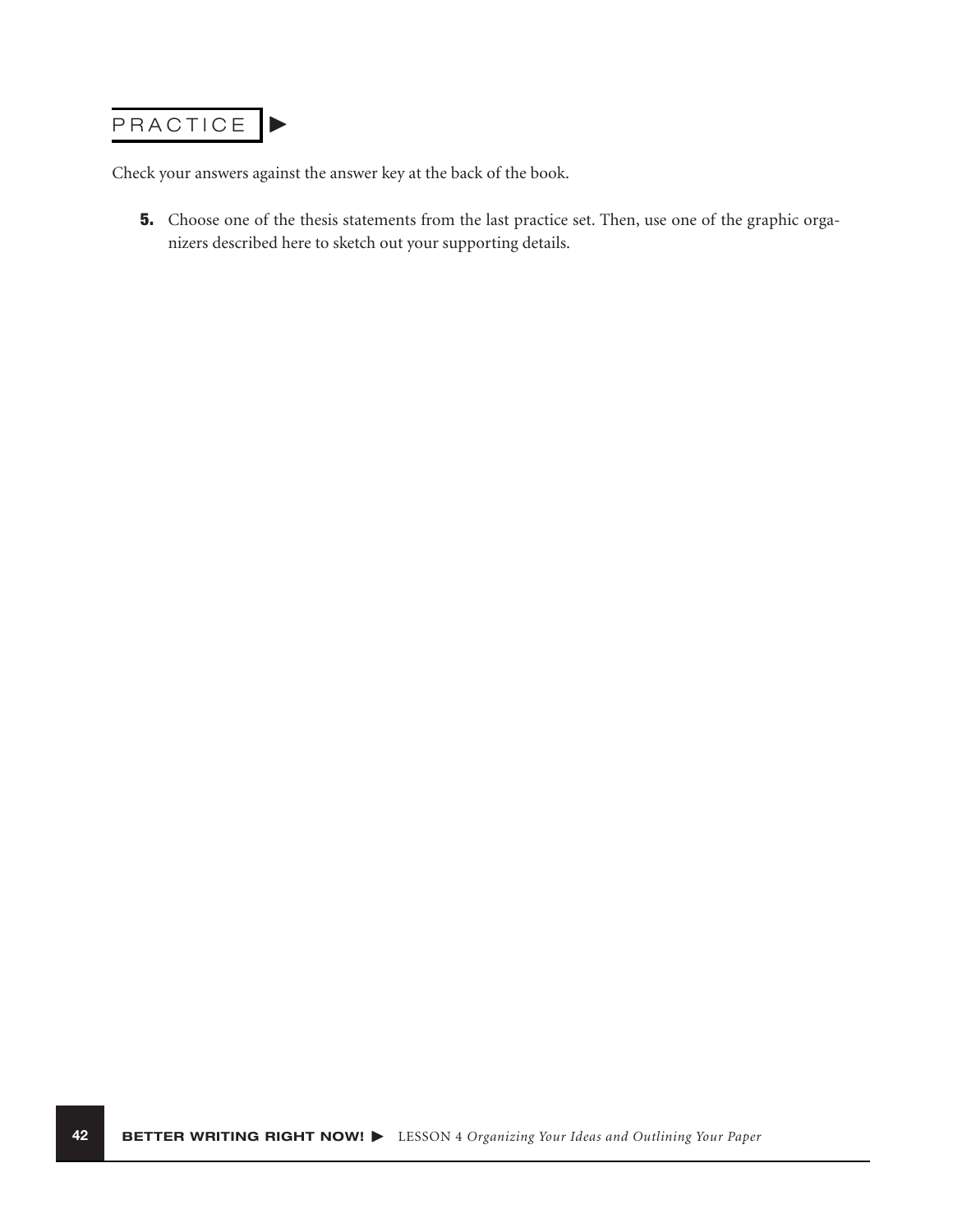**NRITING TIP** 

**IT'S IMPORTANT TO organize your writing in a logical way so that your reader can easily understand what you are saying. Here are some examples of logical organization.**

### **TYPES OF LOGICAL ORGANIZATION**

CHRONOLOGICAL OR SEQUENTIAL ORDER—**telling what did, should, or will happen first, second, third, and so on**

CAUSE AND EFFECT—**telling how events (causes) result in other events (effects) or telling about events (effects) and then explaining why they happened (causes)**

COMPARE AND CONTRAST—**telling how ideas are alike and different**

ORDER OF DEGREE—**telling how different ideas can be ranked in importance, familiarity, complexity, and so on**

SPATIAL ORDER—**telling how things are arranged in space (for example, top to bottom, bottom to top, near to far, inside out, and so on)**

**You can use these organizational structures for your entire paper, or just for a portion of your paper. You might choose more than one structure, depending on the purpose of different parts of your paper.**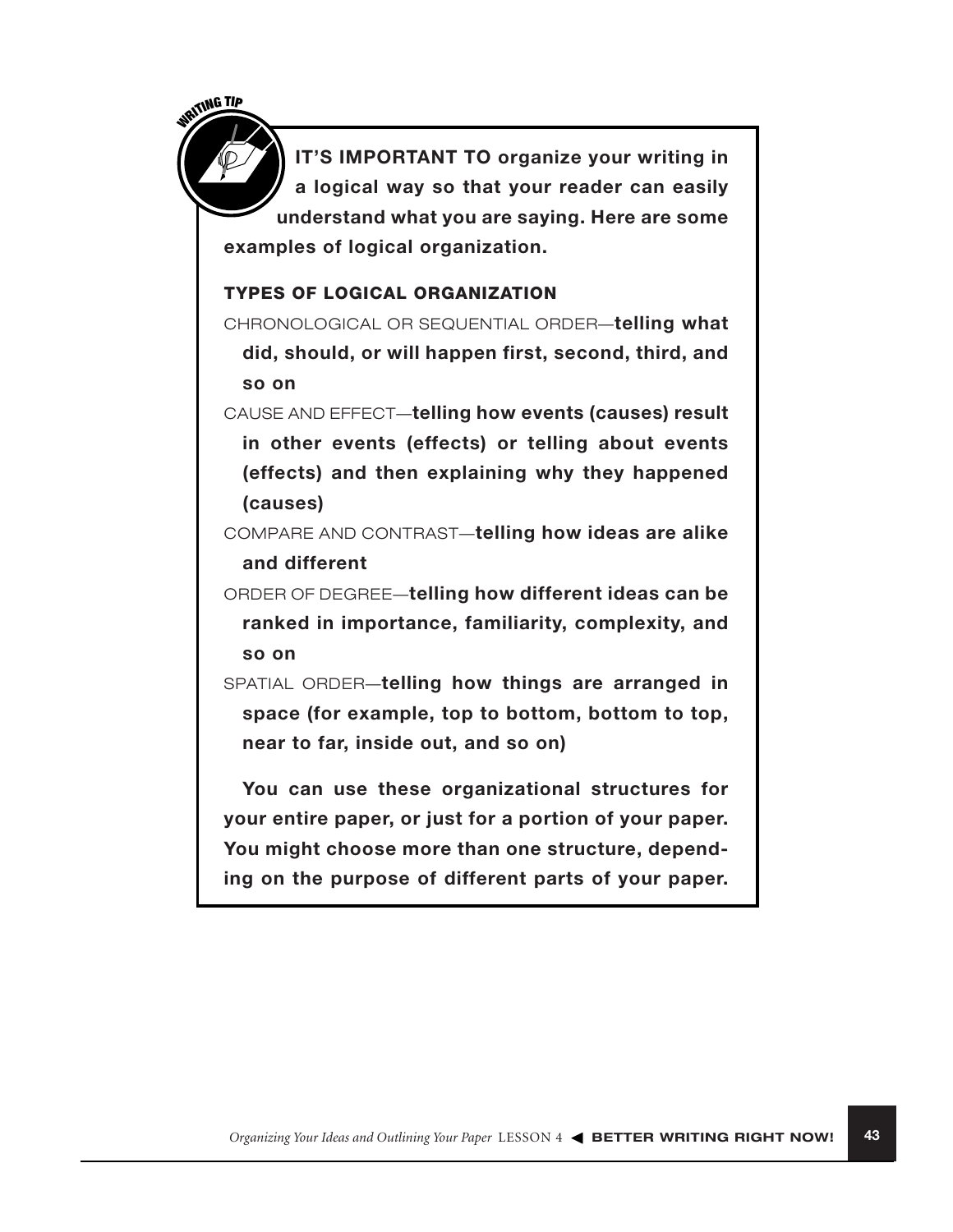#### $\blacktriangleright$ **A WORD ABOUT OUTLINES**

You've probably been asked to write an outline for a paper before, and this thought might make you cringe. If you've gotten this far in the prewriting process, however, you probably already have an outline—an informal one. If you have a tentative thesis and have sketched out your main ideas and supporting details in a graphic organizer, in a list, or in any way that makes sense to you, then you have an informal outline. An outline is just a guide for what you will say in your paper.

A more formal outline might look like this one.

THESIS: Anthony's funeral oration in the play *Julius Caesar* shows several forms of emotional appeal.

- I. He captures his audience's attention by repeating nice ideas that are contrary to his intentions.
- II. He plays on the crowd's impatience and creates a sense of curiosity and anxiety.
- III. He makes the audience feel ashamed for the bad way they've treated the dead Caesar.
- IV. He uses emotionally charged words and examples of Caesar's good qualities to show that Caesar was not that ambitious.

CONCLUSION: Anthony uses several forms of emotionalism to manipulate his audience.

Why should you bother making an outline before writing? First, an outline helps you think through what you will say, so it can save you time when you actually start writing. In addition, it can show omissions in your paper. An outline can even help you avoid writer's block! One of the most important reasons to do an outline before you start writing is to help you evaluate your thesis. Is your thesis narrow enough? Is it too broad? Can you support it adequately? Here's how to use your outline to test your prewriting material.

- If you have more to say than you can fit in your outline, you probably need to refocus your thesis statement. It's too broad.
- If you can't find enough to say in your outline, your thesis is probably too narrow. You should consider making it broader.
- If you've tried different ways of exploring and researching your topic and you still can't find enough evidence to support your thesis, you should reconsider your thesis. You might want to write a new thesis that you can support.
- If your outline is still sound after putting it to this test, then you are ready to start writing.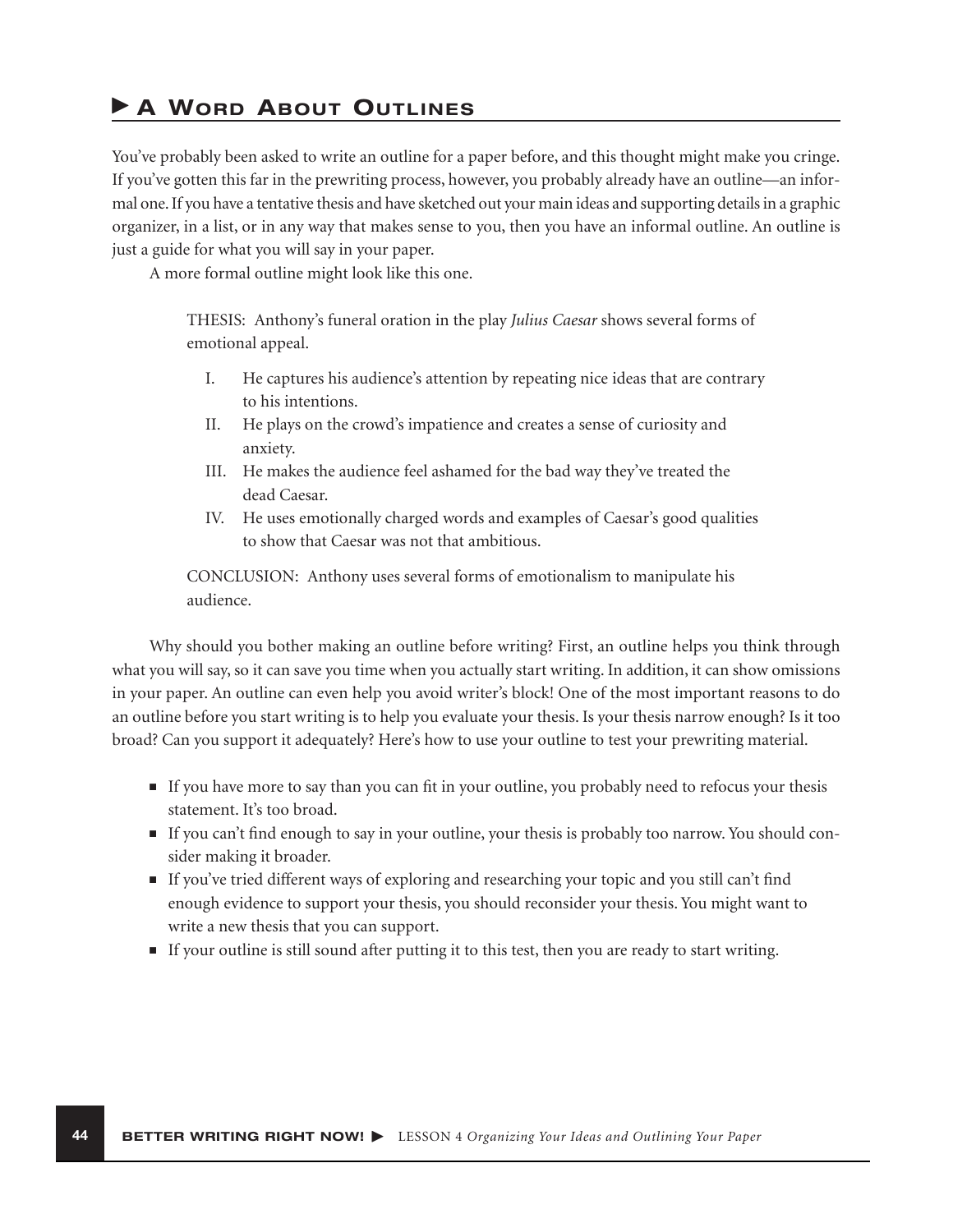## PRACTICE P

Check your answers against the answer key at the back of the book.

**6.** Go back to the work you did in question 5. Write up your thesis and supporting statements in outline style.

**7.** Now use the outline you wrote in question 6 to evaluate your thesis. Is your thesis broad enough? Narrow enough? Can you support it adequately? Explain your answer.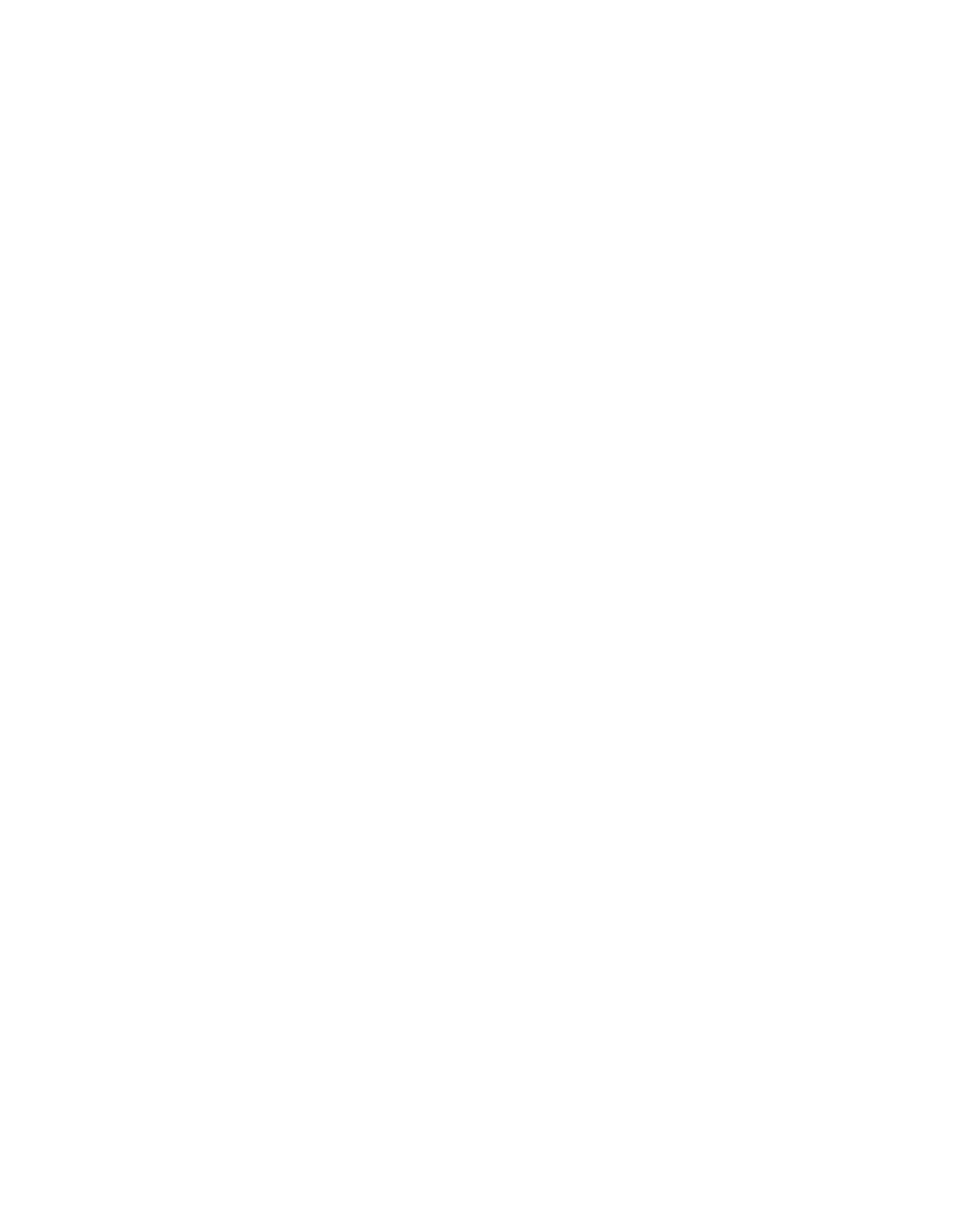**SECTION**



# Start Writing! The Drafting Process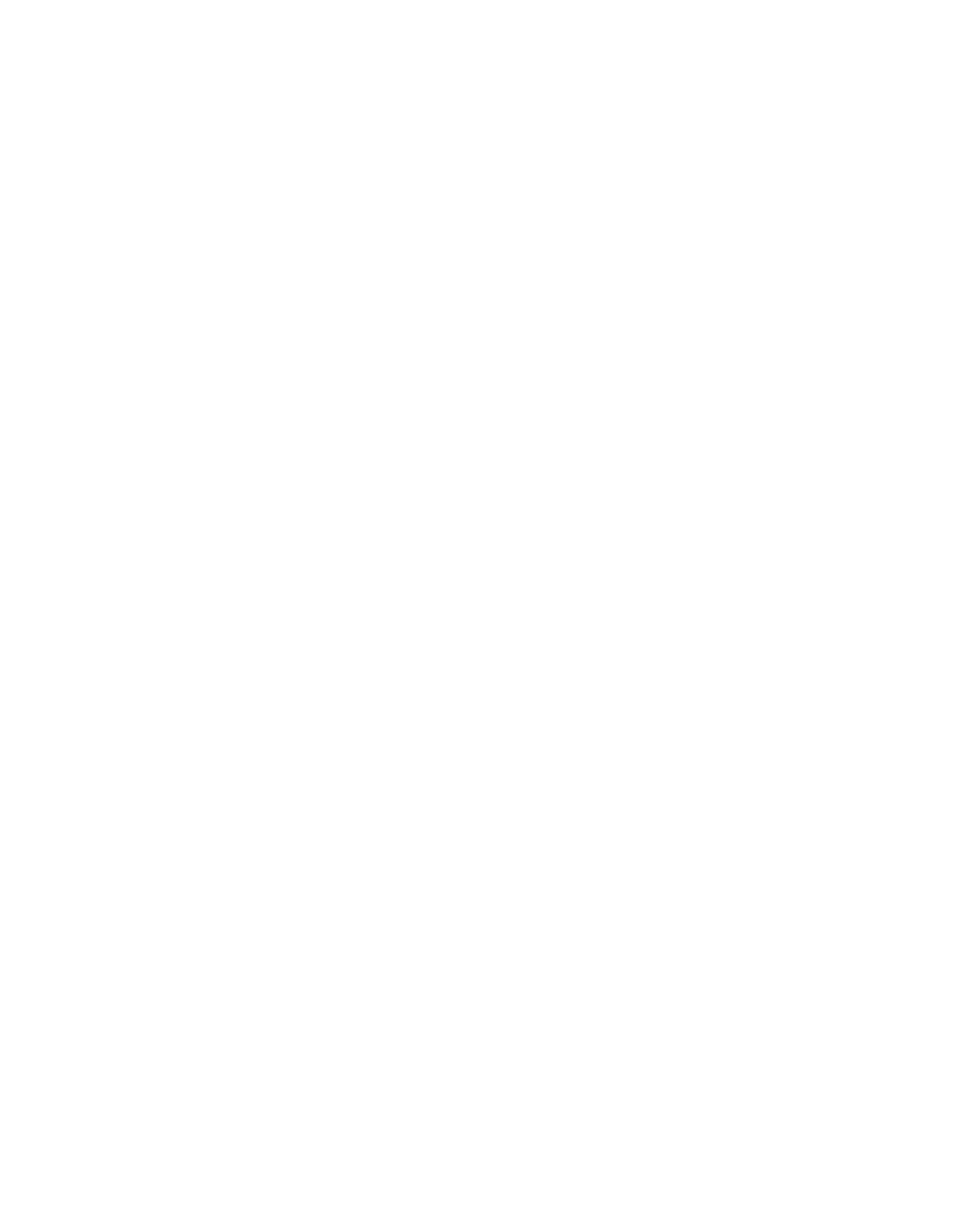

# Drafting Your Paper

## **LESSON SUMMARY**

By now, you've done a lot of work on your assignment and you're probably feeling pretty ready to start writing. This lesson will show you how to get started writing. It will explain the drafting process and give you tips on how to begin a first draft of your paper. You will learn how to write topic sentences and paragraphs. You will also learn how to overcome writer's block.



o, you have a topic and an outline and you're ready to start writing. You know what you want to say. And you have an idea of how you would like to say it. What's next? Drafting.

## - **WHAT IS DRAFTING?**

Drafting means writing a rough, or scratch, form of your paper. It's a time to really focus on the main ideas you want to get across in your paper. When drafting, you might skip sections or make notes to yourself to come back and add more examples in certain spots or to check your facts later. As you draft, you don't need to worry about grammar, spelling, or punctuation. You will have time to refine these mechanical parts of your paper at a later stage.

You are probably familiar with the term *rough draft*. A rough draft is the first version of your paper. It won't be perfect and it won't be final. It's not the version you will show your audience. It's not usually the version you are graded on in class. It's a start, though. And it will form the foundation for your final paper, so it's important that you do a good job even though you know it's just a start.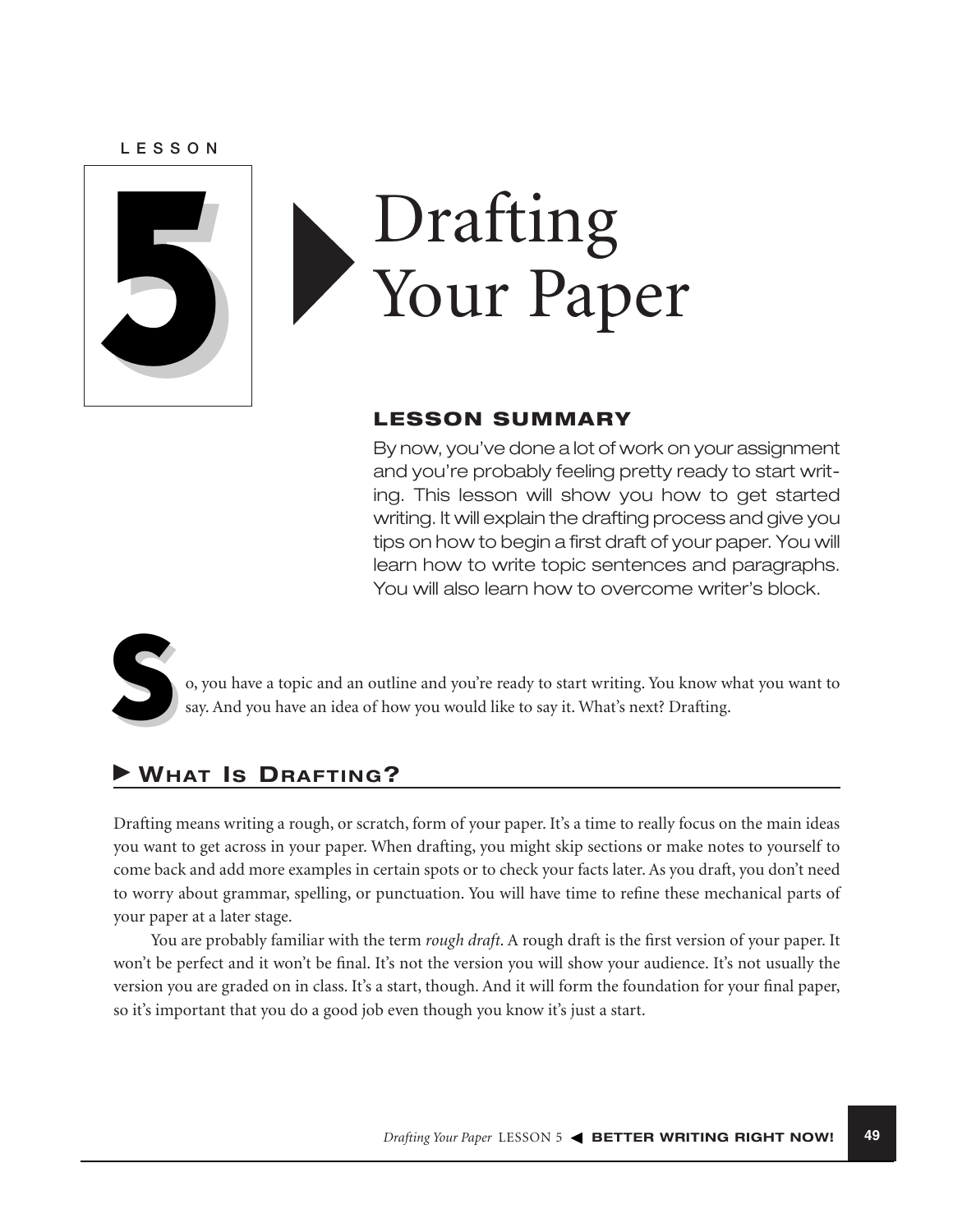

**YOU MAY BE THINKING, "I have to write more than one draft of my paper?" Your first draft is usually considered a rough draft. It certainly won't be your best draft. So, how many drafts should you plan to write? It will depend on the writing assignment, your time frame, and essentially on you.**

**In a timed situation, you may have time to write only one or two drafts. When given weeks or a semester to complete a writing assignment, you should plan to have several drafts. That means, of course, that you will have to begin early—waiting until the last minute can cut into the number of drafts you can write.**

**Don't think for a minute that drafting is more work than just writing your paper once. First, writing a good paper takes time. As you become a better drafter and writer, you will find that you are more efficient and productive than you used to be. The results of your work will be better, and you will spend less time staring at blank pages, wondering what to do. Finally, be sensible: although each draft will usually be an improvement over the last draft, there is a point of diminishing returns.**

## - **DRAFTING STRATEGIES**

Open any book or newspaper, and you'll see right away that the text is divided into paragraphs. Essentially, your job in the drafting process is to translate your outline—along with other good ideas you have along the way—into paragraphs. So let's review paragraphs quickly.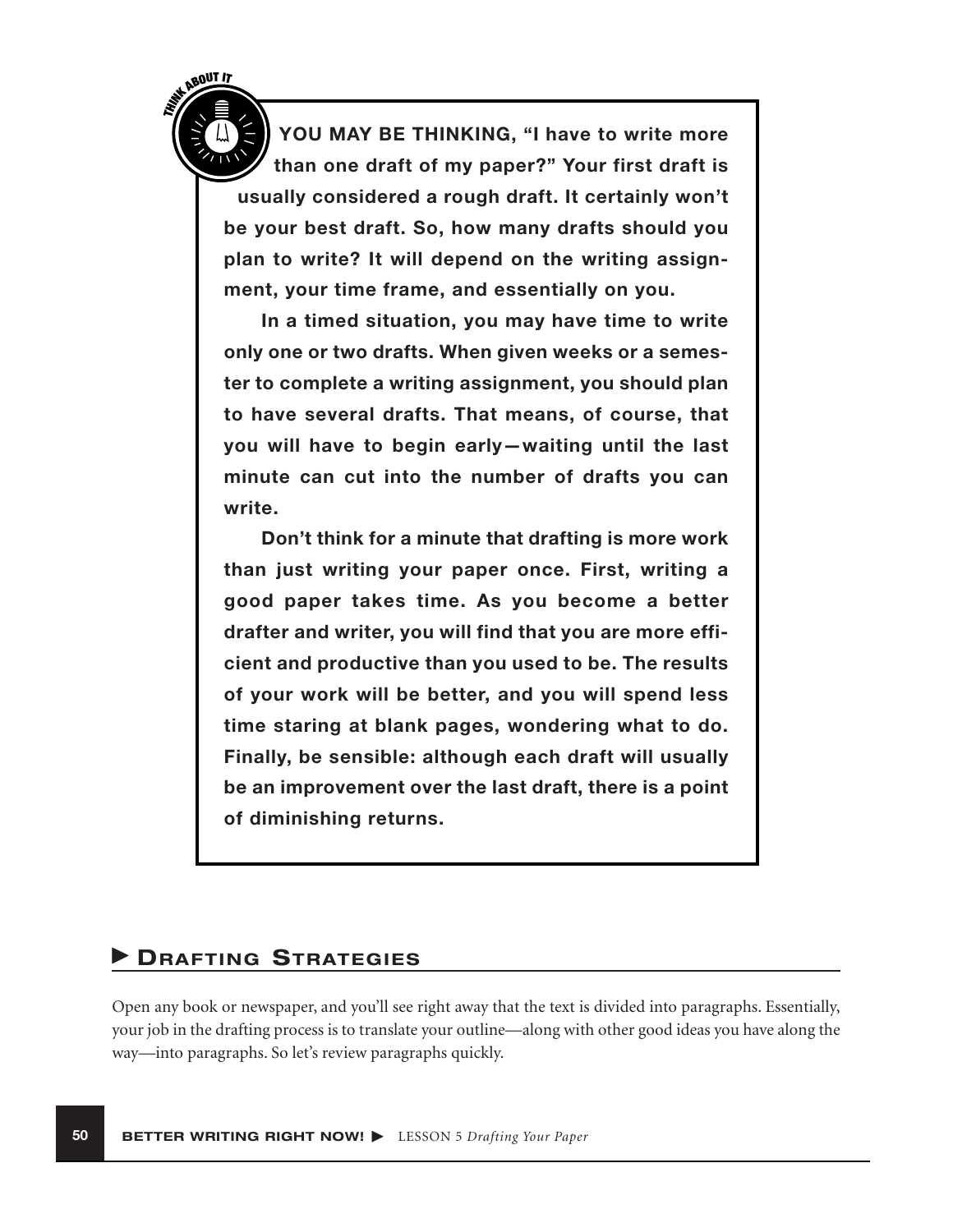- **Paragraphs usually begin with a topic sentence.** The topic sentence tells the reader the main idea of the paragraph. It doesn't have to come first. And it might not even be stated explicitly in the paragraph. But all the sentences in the paragraph should relate to one main idea. Do your reader a favor and make it clear what your main idea is—this will avoid misunderstandings.
- **Coherent paragraphs flow from sentence to sentence.** This means that the sentences are linked to each other logically. You might organize the sentences in a paragraph according to chronological or sequential order, by cause and effect, by comparison and contrast, in order of degree, or in spatial order.
- **Good paragraphs include details that support the main idea.** Supporting details include anecdotes, examples, facts, opinions, quotations, and/or statistics that back up the paragraph's main idea.

Let's compare the paragraph below, in which a writer describes himself at work, with the elements of a good paragraph listed above.



I am the kind of person who gets things donecorrectly, professionally, on time, on budget. My $\blacktriangleleft$ supervisors trust important projects and tasks in my hands, and coworkers often seek my advice on handling situations at work. Clients with whom I work outside my office say that my expectations and the materials I send them are very clear, organized, and thorough. I have the reputation at work as someone who works tirelessly to solve problems, always follows through, and rarely takes no for an answer without a valid explanation. I am analytical, focused, organized, dependable, responsible, and determined to do a good job. Overall, I am a very competent person.

**The paragraph flows from sentence to sentence. He systematically describes the impressions of each group of people he interacts with at work—supervisors, coworkers, clients.**

> **The paragraph includes details that support the main idea.**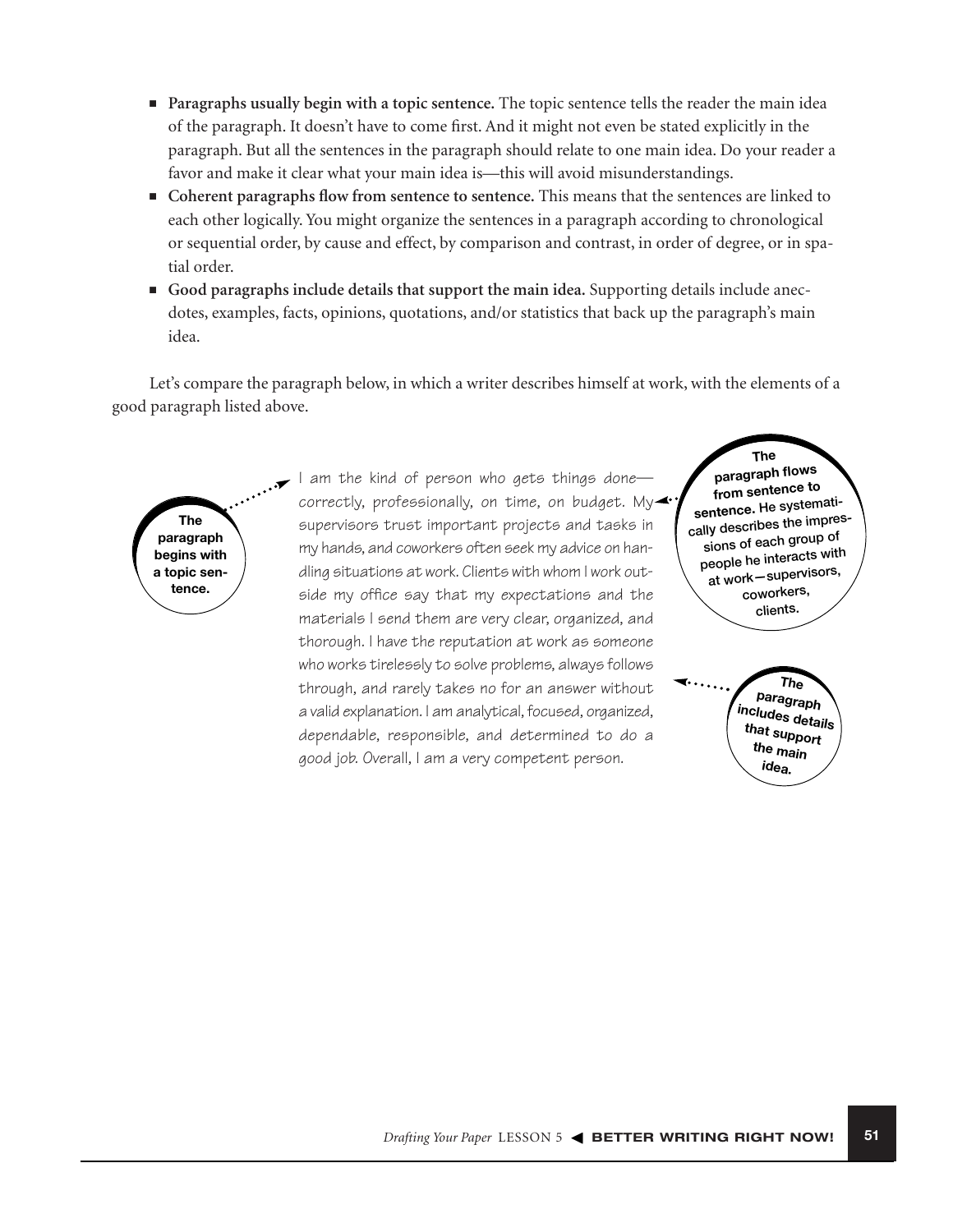There are many ways to begin drafting a paper into paragraphs. One way is to translate the main points of your outline into topic sentences, and then to develop each topic sentence into a paragraph. Or, you can draft paragraph by paragraph, beginning with a topic sentence and then supporting it.You might use a graphic organizer like this one to begin drafting.

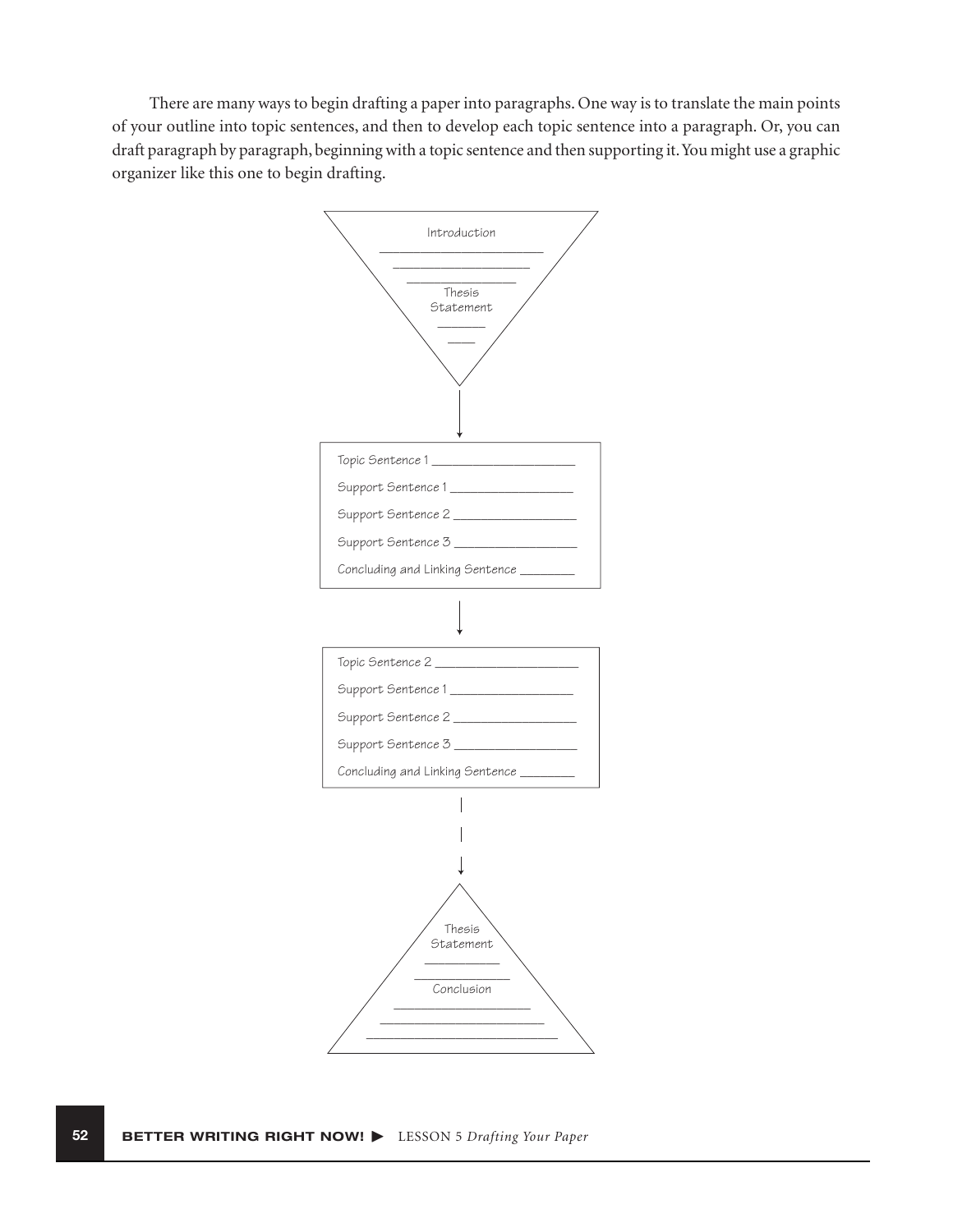

## PRACTICE

**1.** Choose one of the thesis statements from Lesson 3, and write two or three topic sentences that you could use for paragraphs in a rough draft.

**2.** Choose one of the thesis statements from Lesson 3, and write a paragraph that could go anywhere in a rough draft.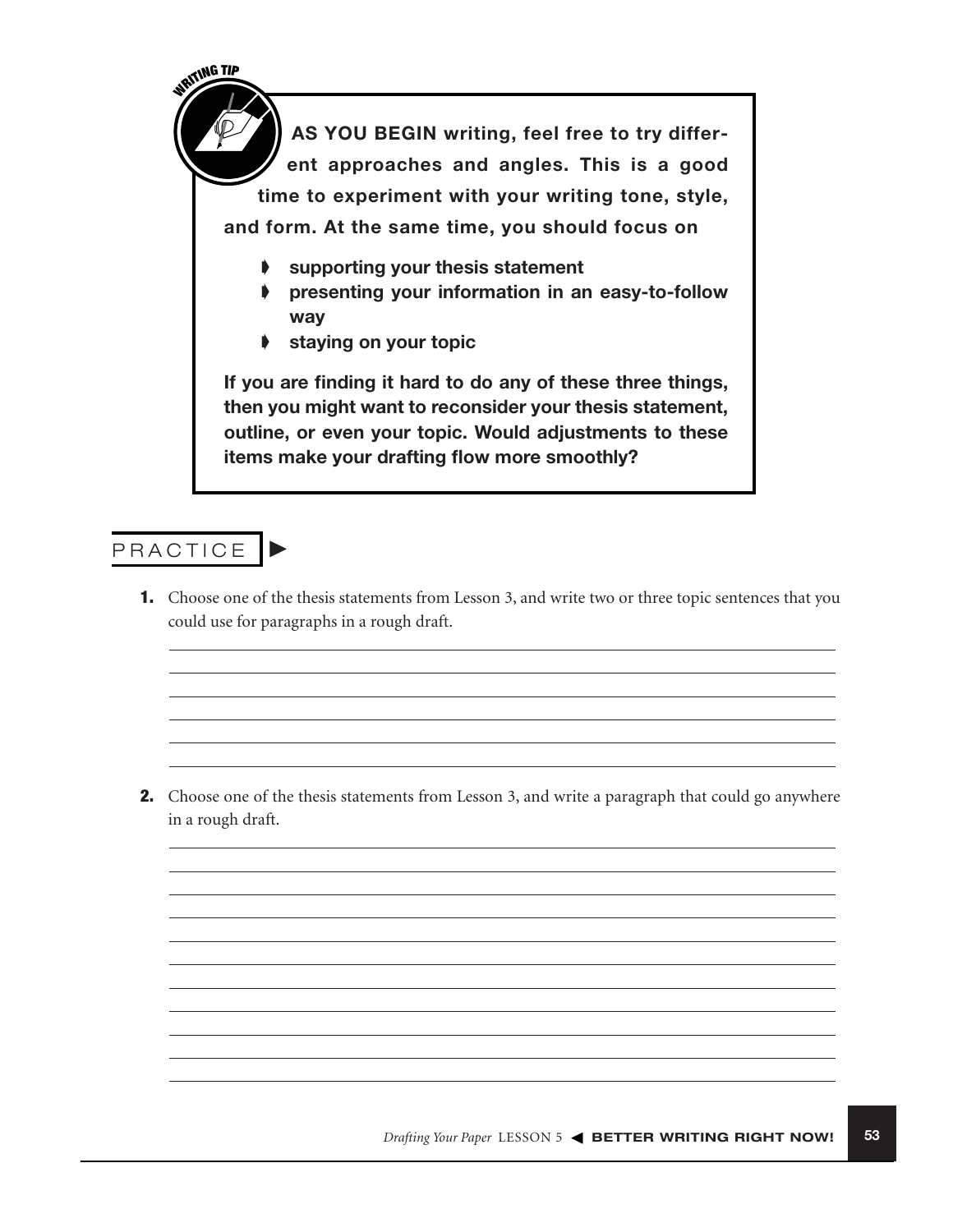Everyone has a hard time getting started once in a while. Don't waste time staring at a blank page and fretting. Instead, try these techniques to get your draft started.

- **Start where you feel inspired—you don't have to start at the beginning. You can start in the mid**dle or go on to a new section of your paper if you've gotten stuck in one spot.
- **Try one of the prewriting strategies from Lesson 3.** For example, you can freewrite on one section of your outline or one paragraph of your paper.
- **Summarize your main point.** Write what you most want to say in as simple language as you can. This might be as easy as revising your thesis statement or working on your favorite point in the paper.
- **Change your perspective.** Begin your draft as a letter to someone else or write as if you were someone else.
- **Try something different.** If you are used to composing on the computer, pick up a pen and paper instead.
- **Talk it out.** Explain to someone else what you want to say. Bouncing your ideas off them can help you clarify your thoughts. Besides, they might say things that will spur your writing.
- **Visualize yourself writing successfully.** Imagine that you are in a comfortable spot surrounded by all the things you need to write—and are busy writing.
- **Stop what you are doing.** Go on to another assignment or another activity. Wait an hour or so, or if you have time, a day or so, before returning to your writing. You'll come back with a fresh outlook and usually overcome the problem easily.

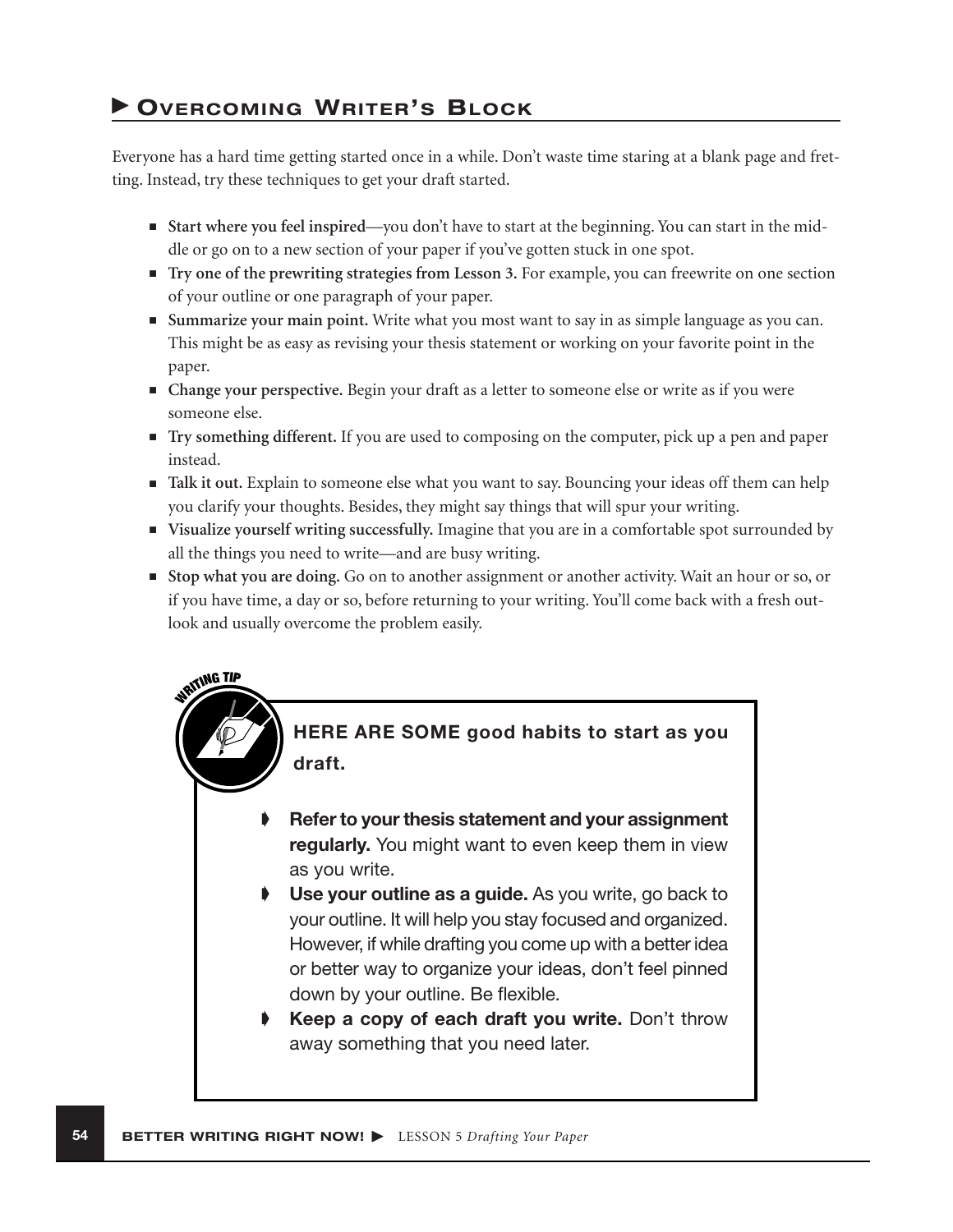**Make a slush file.** If you come up with ideas or write paragraphs that aren't fitting into your paper, but you like them, you don't have to throw them away. Tuck them away in a folder for later use. Your folder can be a paper one or one on a computer disk that you can search electronically. You may never come back to your slush file, or you may need it later in the drafting or revising stages of your paper. A slush file is also a good place to start when you are looking for topic ideas for new writing assignments or trying to overcome writer's block.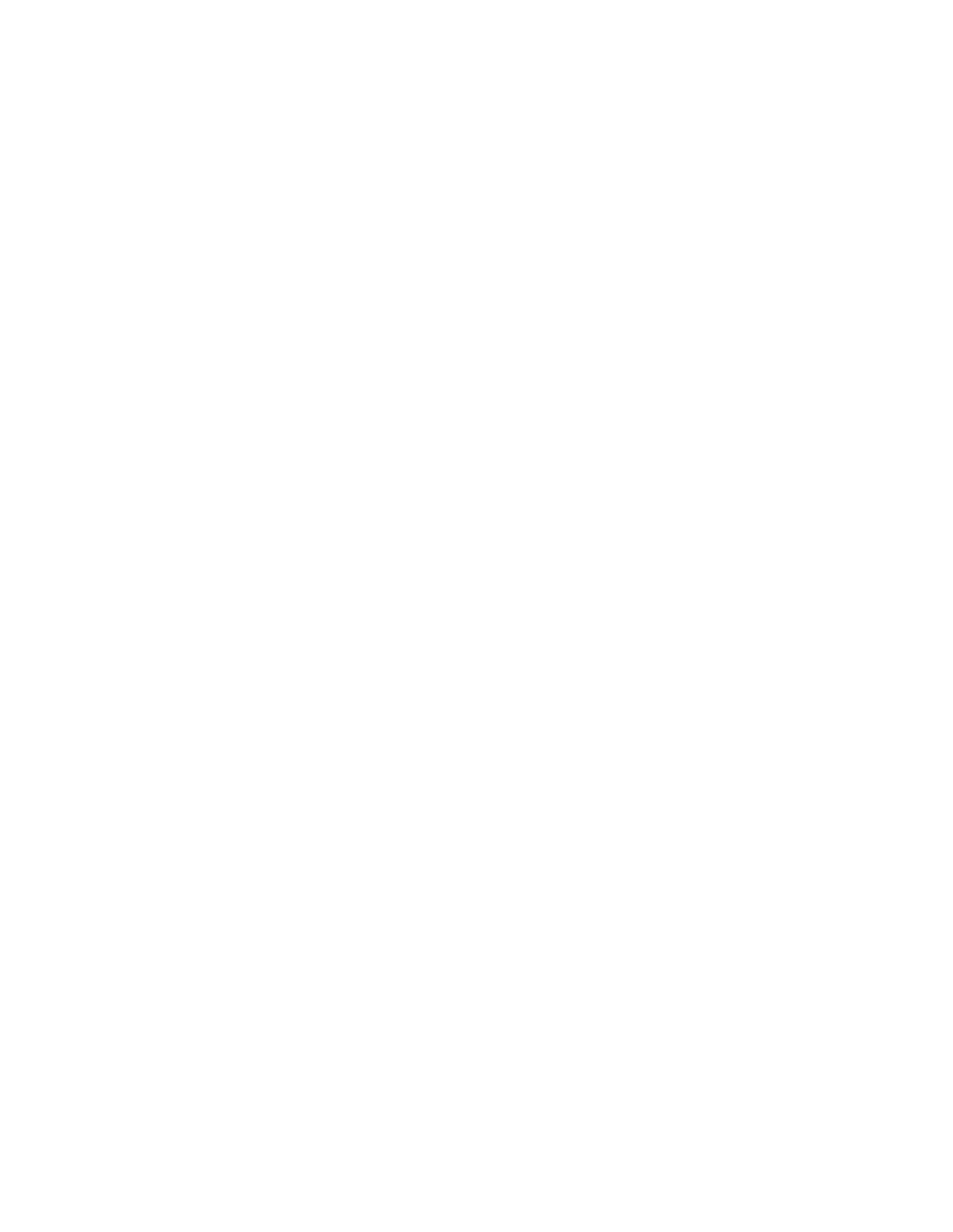

# Convincing Your Reader

## **LESSON SUMMARY**

If you're tempted to skip this lesson because you aren't working on a persuasive writing assignment, hold on for a just a second. Have you ever read a science fiction novel? If you really got into the story, the author did a good job of convincing you of the setting, so the story could seem credible under the assumptions she or he set up. In fact, it's important to be convincing no matter what kind of writing you are undertaking. This lesson will show you how to make your writing more convincing. You will learn how to establish your credibility as a writer. You'll also learn techniques you can use to persuade your reader of your viewpoint.

apers that take a stand or whose purpose is to persuade the reader of a specific point of view need more than supporting details and good writing; they also have to be convincing. Even if you aren't Fourty as a writer. Four halso learn tech in liques you can tuse<br>to persuade your reader of your viewpoint.<br>
apers that take a stand or whose purpose is to persuade the reader of a specific point of view need<br>
more than su your reader's confidence in the ideas you express.

## - **WHAT IS CREDIBILITY?**

Let's say you are reading a book about a topic you know a lot about. You are reading along and suddenly the writer says something that you know is absolutely incorrect! What do you do? You might stop reading right there and throw the book away. You might begin questioning ideas in the book that you would have believed before. What has happened? You no longer trust this writer. The writer has lost his or her credibility with you. If you want others to believe what you write and to try to follow your ideas, you must establish credibility. This is true of any kind of writing you are undertaking.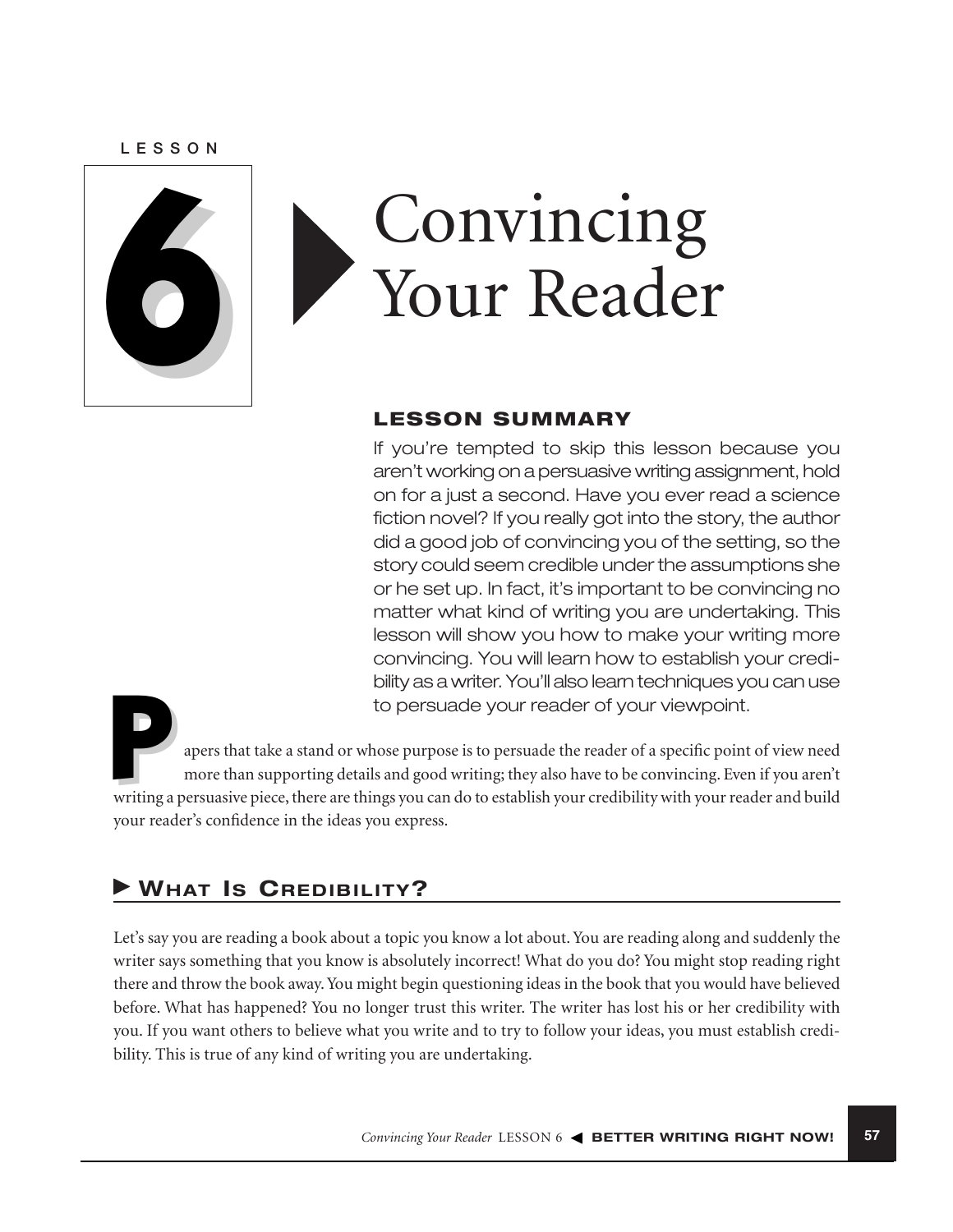Here are some things you can do to establish credibility.

- **Put yourself in your reader's shoes.** Think about the background, assumptions, and point of view of your reader. Try to anticipate objections and questions that will pop into your reader's mind as he or she reads your paper. If you're writing a story, make sure the ending follows earlier events in the story and the characters are true to your descriptions of them. If you're writing a letter to the editor of a newspaper, address the opinions of the readership. If you're writing a letter of inquiry about interviewing for a job, show how your background matches the qualifications of the position you are interested in.
- **Be honest.** Don't put forth claims you can't back up. Don't make up stuff that's not true. Don't exaggerate. When you do these things, you lose your credibility whether you're writing a persuasive essay or a cover letter for a job.
- Give those who have a different opinion credit where it's due. Don't ignore good points just because they poke holes in your argument. Acknowledge and defuse counter-arguments when possible.
- **Use expert opinions to support your ideas.** Experience and prestigious reputations usually mean greater credibility. So when you quote experts or use statistics, tell your reader briefly where you got the information. Use titles and full names of experts and their affiliations. When possible, include a brief description of who the person is or what the organization is. The telling, in itself, lets your reader know that you have paid attention to the credentials of your sources and lends credibility to you. And don't forget to tell your reader about your own expertise on a topic.
- **Use credible sources.** All expert opinions are not equally credible. Don't use an astrologist's opinion to back up a medical argument. Don't use a quotation from the Bible to support a scientific claim. Although people who have similar beliefs will accept these sources, you will lose credibility with the rest of your audience.

Here are some things you should try to avoid doing because they weaken your credibility.

- **Try to avoid bias.** Of course, you are biased when you take a stand on an issue. But you need to try to be even-handed. No matter the purpose of your writing, you need to be careful about appearing biased. When you use biased language or ideas, your reader will begin to question how clearly you are able to think about the topic.
- **Try to avoid offending your audience.** Be sensitive in your choice of words and in the ways you characterize others. Show respect for other cultures and opinions even if you do not agree with them.
- **Try to avoid making absolute statements.** Absolute statements include the words *all, always, never, none,* and so on. Use these words very carefully. Just because you can't think of an exception to an absolute statement doesn't mean one doesn't exist or that your reader won't think of one immediately.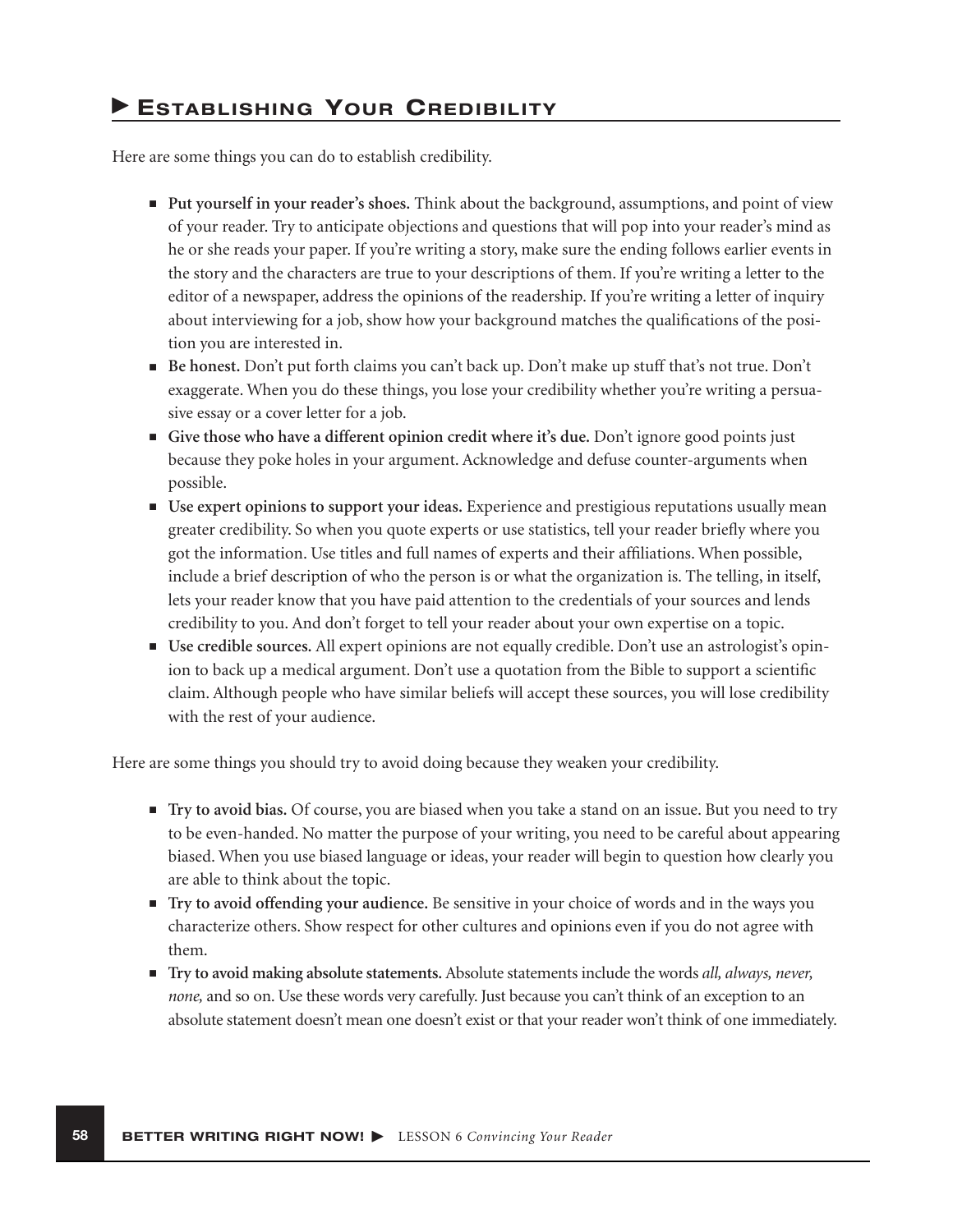**HERE ARE SOME ways to avoid absolute statements in your writing.**

| <b>INSTEAD OF WRITING THIS</b> | <b>TRY ONE OF THESE</b> |
|--------------------------------|-------------------------|
| All                            | <b>Many</b>             |
|                                | <b>Most</b>             |
|                                | <b>Nearly all</b>       |
|                                | The majority of         |
|                                | <b>Some</b>             |
| <b>None</b>                    | Few or very few         |
|                                | A fraction of           |
|                                | <b>Almost none</b>      |
|                                | With few exceptions     |
|                                | <b>Hardly any</b>       |
| <b>Always</b>                  | <b>Sometimes</b>        |
|                                | <b>Often</b>            |
|                                | <b>Usually</b>          |
|                                | <b>Frequently</b>       |
|                                | <b>Almost always</b>    |
| <b>Never</b>                   | <b>Rarely</b>           |
|                                | <b>Infrequently</b>     |
|                                | <b>Hardly ever</b>      |

## - **MAKING A GOOD ARGUMENT**

**RITING TIP** 

**W**

Many types of writing actually require you to persuade your audience.You may be writing a letter to the editor of a publication, a cover letter for a job, an essay for application to college, a grant proposal, or a persuasive writing assignment. In all of these situations, you will need to make a convincing argument.

Here are the basic steps to making a good argument:

- **Introduce and explain the issue.** Your reader may or may not be familiar with the issue. If they are not, you need to provide a balanced overview of it. Even if they are familiar with the issue, they will judge your credibility by how you define the issue.
- **Take a stand.** Tell your reader where you stand on the issue. Usually this is done in your thesis statement.
- **Give supporting reasons for your position.** Tell your reader why they should agree with you or why they should support your cause. Use specific evidence: facts, quotations, statistics, and so on.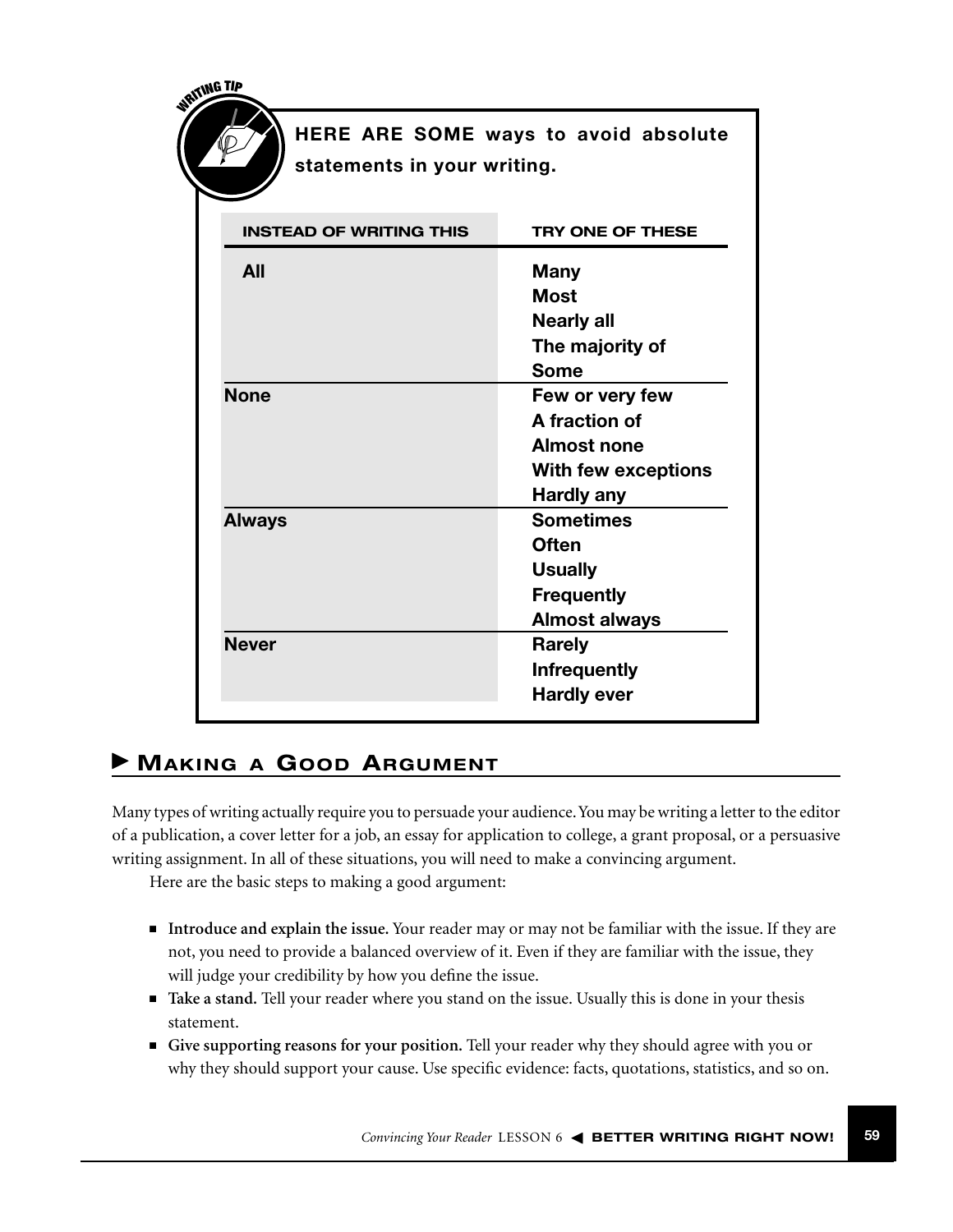- **Refute opposing arguments.** Tell your reader why the other side is misguided, or why your position makes more sense.
- **Concede the valid points of other positions.** Don't try to ignore or hide the facts when they aren't on your side.
- **Conclude logically.** Show how your conclusion stems logically from your position and the evidence you've provided.

Now let's look at a persuasive essay and see these steps in action.



We hear in the news all the time that American public schools are failing our students—American students are not competing favorably on international tests and schools seem to be faring worse all the time. Are our schools really doing worse today than in the past? Actually, American schools are doing a better job today than in the past.



First, why don't American students do better on international tests? It's a fact that European and Asian countries, even war-torn and third-world countries, often do better than American high school students on math and science tests. How is this possible? When looking at the scores, we must examine who is taking the tests. In the early grades, a broad cross section of students in all countries are pretty much taking the tests. If you look at the scores, you'll see that the United States gets the top marks at this point. Starting in high school, however, the United States's scores plummet. It's also around high school that European and Asian schools have weeded out less-capable students from their education systems. However, American high schools include all students: those who are academically talented, those who don't speak English, those who are handicapped, and so on. So the comparison is not fair. The international tests compare the most talented European and Asian students with a broad cross section of American students.

**Take a stand. This is also the writer's thesis.**

**Refute opposing arguments. The writer explains why the international test scores are not a good indicator of public school performance in the United States.**

**Give supporting reasons. The writer gives evidence to support her position that American public schools are doing a better job today than in the past.**

Even if we discount international comparisons, however, it sometimes seems as though schools are still doing a worse job today than they were in 1950. Is this true? No, it's not. Let's look first at domestic standardized test scores. In 1995, 75% more students scored above 650 on the SAT Math test than in 1941. If you factor out the Asian-American population, 57% of African-American, Hispanic, and white students did better on the SAT Math in 1995 than in 1941. The norms for the SAT Math test were the same between 1941 and 1995, so the higher scores are comparable. Test scores on the ACT college entrance exam have also increased each of the last three years.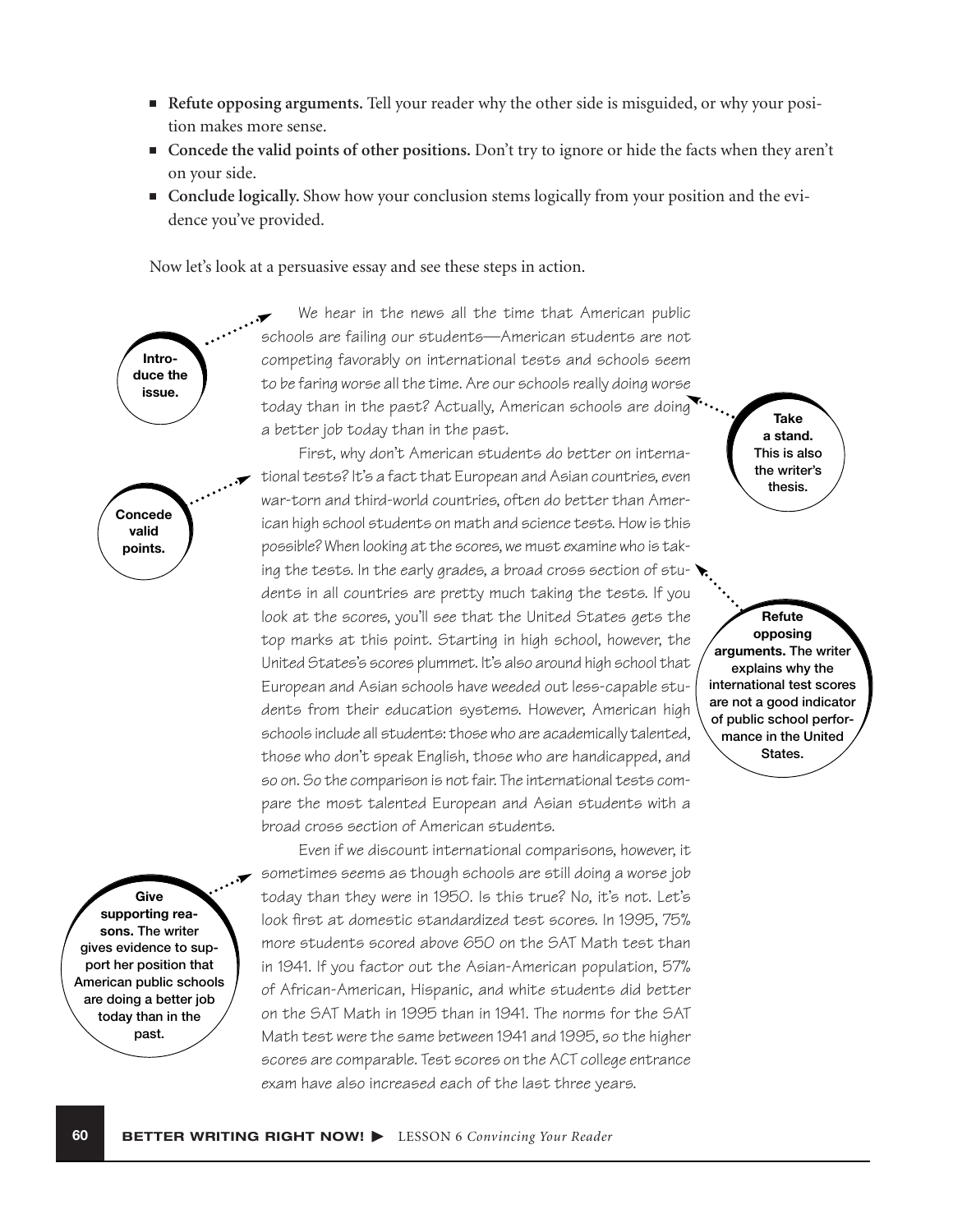Do test scores really mean that schools are doing a better job? Let's look at other indicators of success. First, students are learning more at school now than in the past. If you visit your local high school, you'll find that many students are taking college credit courses in high school. In fact, a high school student can begin college as a junior just based on coursework completed in high school. Today, students are expected to learn at least fifty more years of history than in 1950—and in the same amount of time. Major events have occurred during the last 50 years—including the Korean War, the Vietnam War, the fall of communism. Calculus used to be college math—now most high schools offer two years of Calculus. DNA had not been discovered in 1950. Today, DNA, genetic engineering, and a host of other topics are standard fare in a first-year biology course—that's a course that typically includes a textbook with more than 50 chapters and 1000 pages. In 1950, we classified all living things as either plants or animals; today, living things are classified into six different kingdoms, and some scientists are already postulating as many as eleven different kinds of life. On top of standard academics, students are also learning computer literacy and computer programming. Students are learning more academically today than ever before.

In addition, graduation rates are rising. In 1870, only about 3% of high school students graduated from high school. In 1995, 83% did, and 60% of those went on to college. So more students are graduating and going to college, too.

If public schools are doing so well, why are Americans unhappy with them? Americans feel that schools are doing a bad job because they aren't meeting the needs of their kids. But which needs are we talking about? That all depends on the child—and every child is different. The problem is there is no consensus on the criteria upon which our schools are to be judged. If a child is athletically inclined, a school should provide a strong athletic program and opportunities for that child to gain an athletic scholarship to college. Handicapped students need special programs, too. In fact, every child requires something special, and so the schools are left meeting too many needs.

This is not a new issue. Even in the 1950s and 1960s, newspapers were filled with articles complaining about the poor quality of American schools. In fact, our discontent stems from a conflict inherent in the American mentality. We are torn between our democratic principles of providing a free and appropriate education for everyone and achieving excellence. As Americans, we do

**Concede valid Concede valid points. The writer points. The writer validates the feelings validates the feelings of many parents who of many parents who are unhappy with are unhappy with public schools. public schools.**

**supporting reasons. The writer gives evidence to support her position that American public schools are doing a better job today than in the past.**

**Give**

**Explain the issue. The writer explains why people are unhappy with schools even though the schools are doing a better job today than in the past.**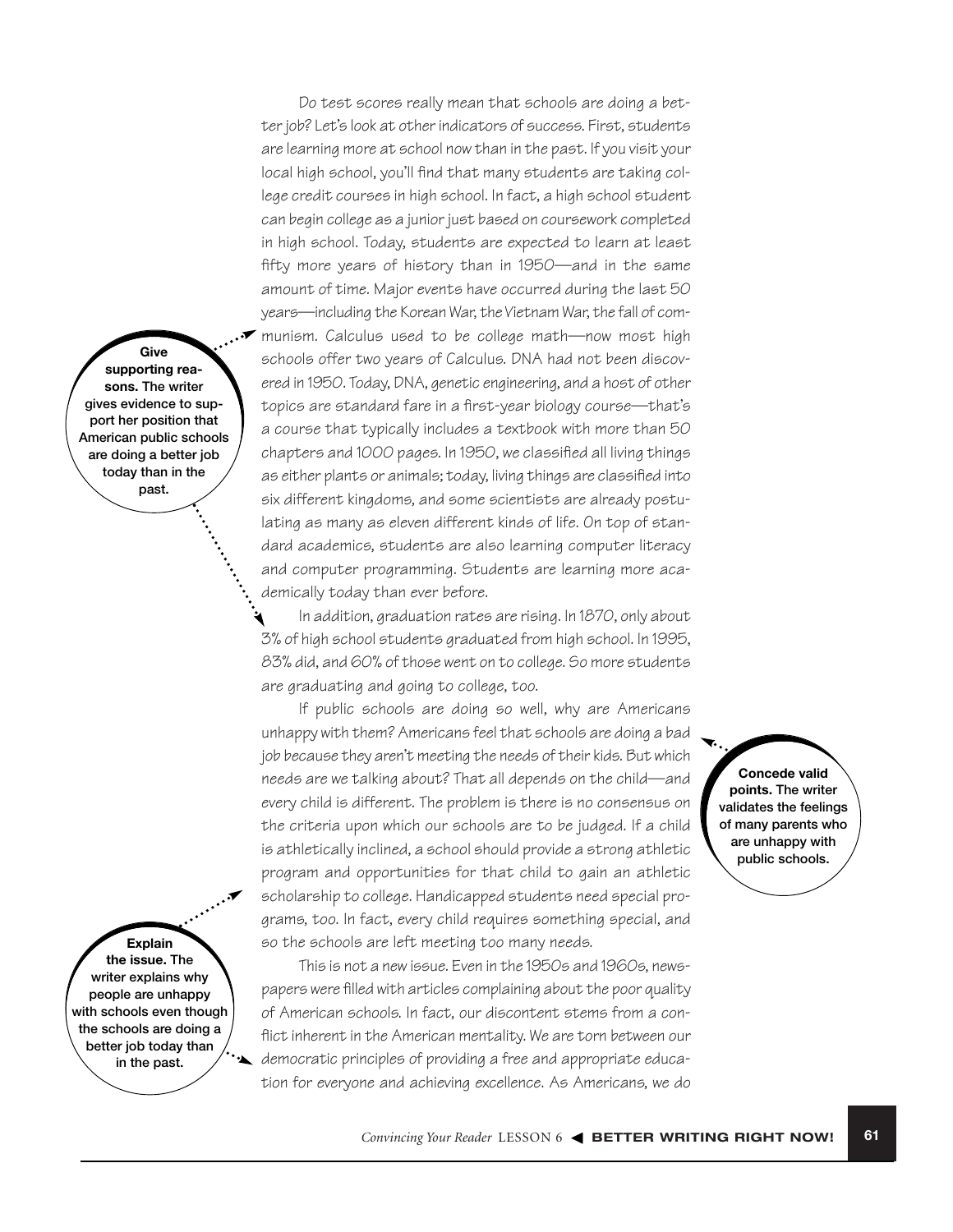not want to leave any child out, and so federal law mandates that all public schools must accept all students and meet their needs, including non-academic needs. Public schools provide breakfast and lunch for students, accommodations and self-sufficiency training for handicapped students; public schools even bathe students and administer feeding tubes to those who can't eat. At the same time, we want the best for our children. Public schools are expected to provide special education, athletic, gifted and talented, vocational, music, and art programs, too, whereas our international competitors focus only on academics. We are not happy with our schools—even though they do so much more than those in other countries—because they are not perfect.

**Conclude logically.**

Schools are working harder and meeting more needs today than ever before. Our schools are doing a better job than they did in the past—even though it may sometimes seem otherwise. Will Rogers summed it up well: "The schools are not as good as they used to be—and they never were."

## - **EXPLAINING YOUR REASONING**

Explaining and supporting the reasons you give for your position are perhaps the best ways to convince your audience. Here are three strategies for strengthening this part of your writing.

- Show the progression of your argument as you write.
- Give strong examples and details that support your position.
- Explain how your examples and supporting details relate to your argument.

Let's look again at how the writer gives her supporting reasons in one paragraph from the last essay.



Do test scores really mean that schools are doing a better job? Let's look at other indicators of success. First, students are learning more at school now than in the past. If you visit your local high school, you'll find that many students are taking college credit courses in high school. In fact, a high school student can begin college as a junior just based on coursework completed in high school. Today, students are expected to learn at least fifty more years of history than in 1950—and in the same amount of time. Major events have occurred during the last 50 years—including the Korean War, the Vietnam War, the fall of communism. Calculus used to be college math—now most high schools offer two years of Calculus. DNA had not been discovered in 1950. Today, DNA, genetic engineering, and a host of other

**Use strong evidence. The writer compares what students learn in school today with what they've learned in the past. She structures her essay school subject by school subject.**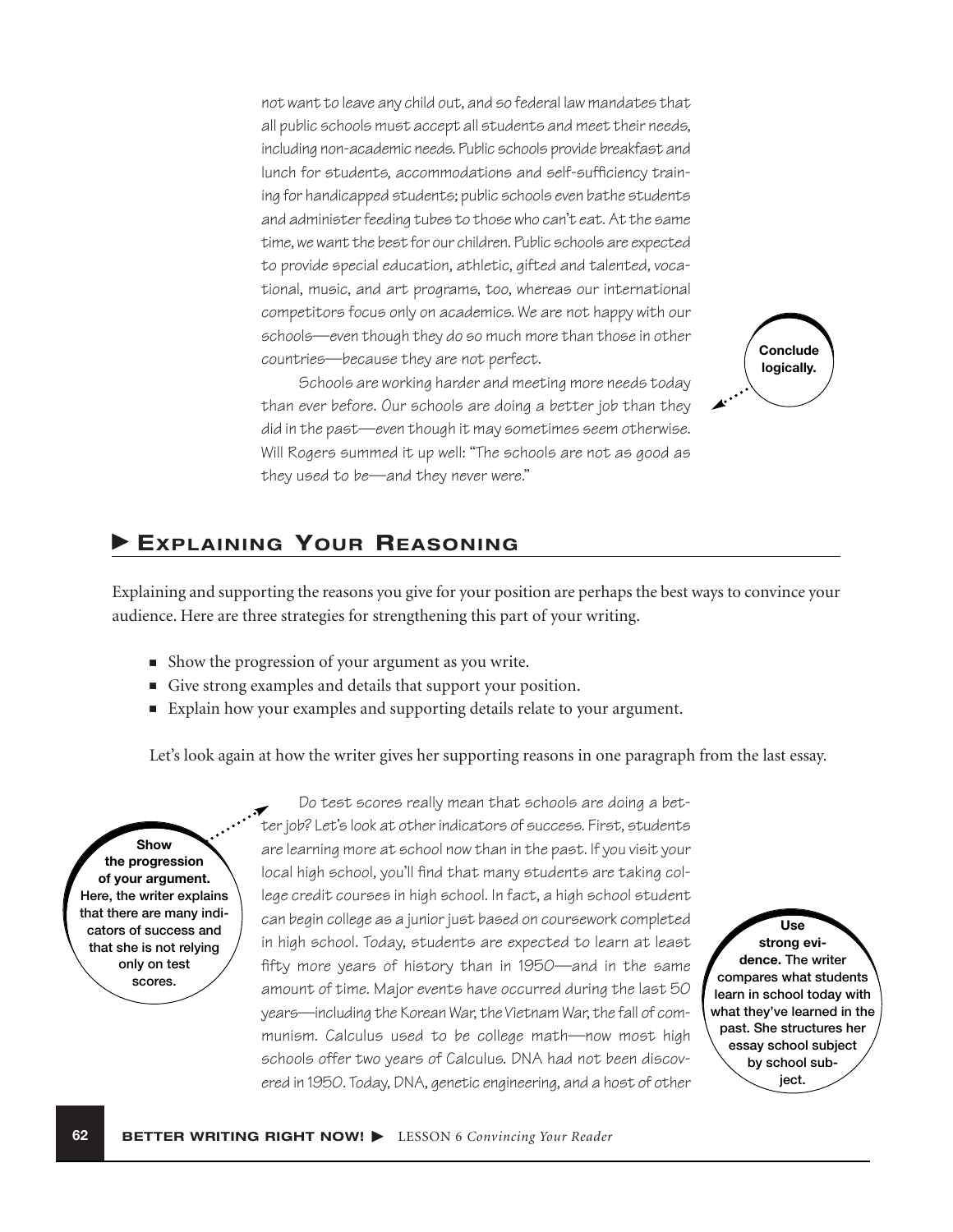**Show how your examples and supporting details relate to your argument. The writer sums up the evidence she's listed.**

topics are standard fare in a first-year biology course—that's a course that typically includes a textbook with more than 50 chapters and 1,000 pages. In 1950, we classified all living things as either plants or animals; today, living things are classified into six different kingdoms, and some scientists are already postulating as many as eleven different kinds of life. On top of standard academics, students are also learning computer literacy and computer programming. Students are learning more academically today than ever before.

## PRACTICE

- **1.** Choose one of the topics below. Then write a thesis statement and supporting reasons that you could use to convince your reader of your position on the issue.
	- Should people with certain medical conditions be allowed legal access to marijuana?
	- Choose a book you read recently. Would you recommend this book to a friend? Why or why not?
	- Explain why voters should support a certain candidate in an upcoming election.

**2.** Use the information you listed in question 1 above to write a persuasive paragraph.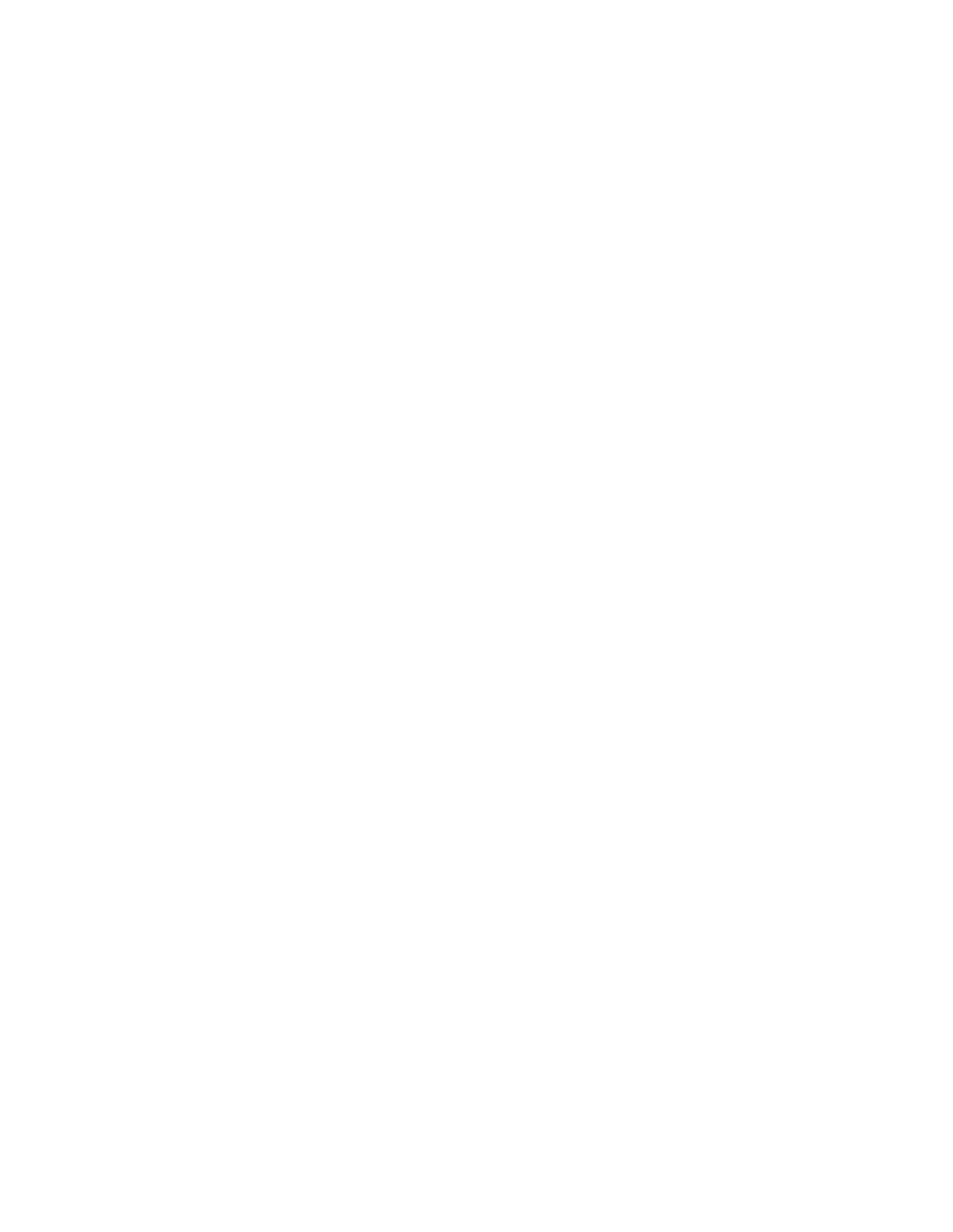

**T**

# Beginning and Ending Your Paper

### **LESSON SUMMARY**

Imagine you are meeting someone for the first time. They shake your hand firmly, smile, make eye contact, and greet you in a way that makes you instantly feel comfortable. This person has just made a good first impression on you. And that's exactly what you want to do in the introduction to your paper—you want to make a good first impression on your reader. This lesson will give you strategies for beginning your paper in a way that makes a good impression on your reader. It will also show you how to conclude your paper effectively.

he introduction and conclusion are perhaps the most important parts of your paper. You want to make a good first impression in the introduction. The purpose of the conclusion is to leave your reader with a favorable impression and your message.

#### - **WRITING THE INTRODUCTION**

The introduction to your paper should set the stage for the rest of the paper. It's here that a reader will decide whether or not to keep reading. So, this is your chance to convince your reader to keep reading. It's also your chance to clearly tell your reader what your paper is about. Your introduction should accomplish two main goals.

- Get your reader's attention.
- Present and explain your thesis statement.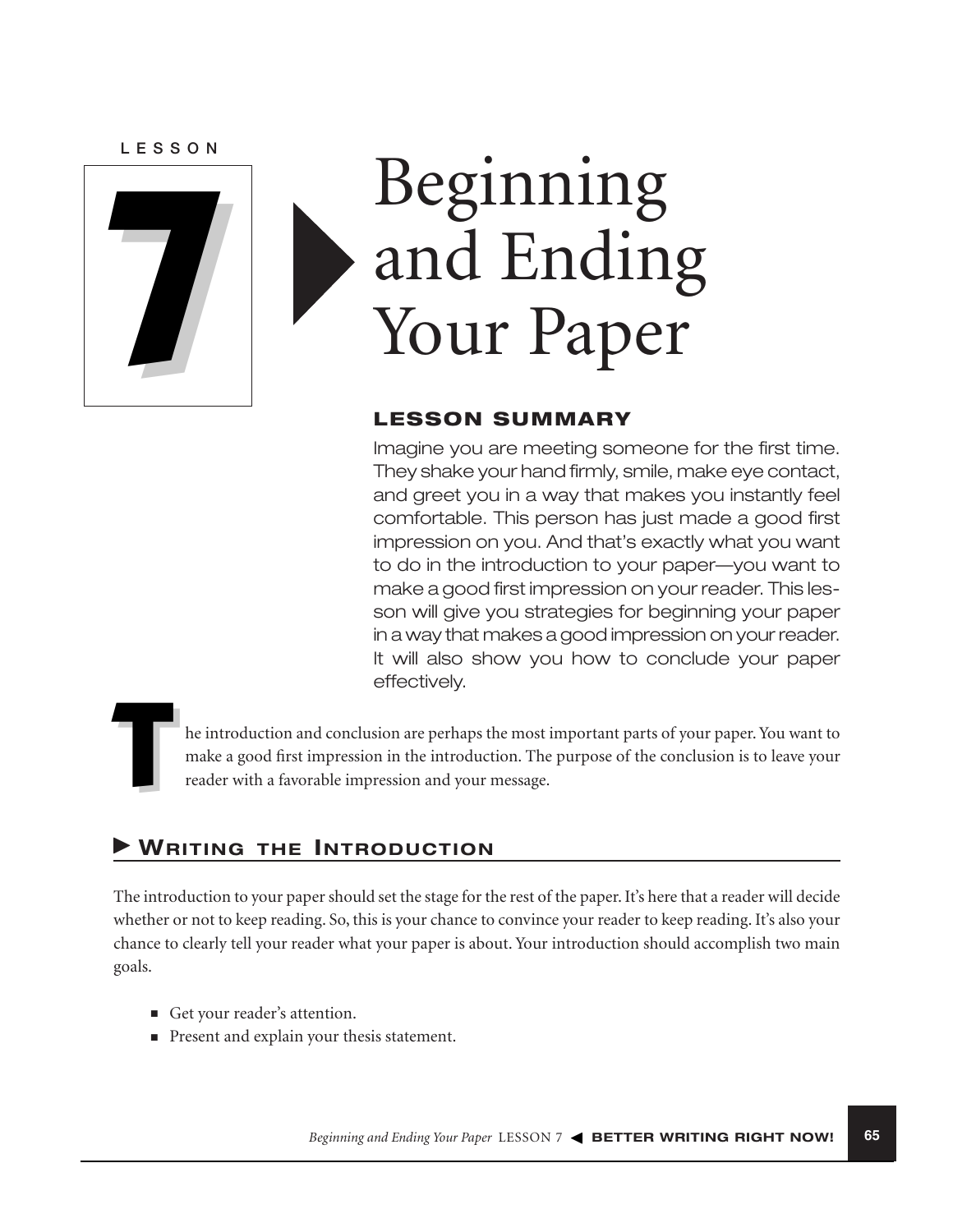

Let's look at two examples of introductions.



**Gets the reader's attention. The writer begins with an introduction that hints at danger and clearly draws the reader in.**

In spite of his father's and his mother's repeated warning about the lake and the rushing water beneath it, Matt went ice skating with his cousins on a frigid winter morning last March. He often did things he was told not to do. Like the time he took off on his motorbike in the rain. Or the time he insisted on walking home well past dark. But this time was life threatening, and even his friends doubted his common sense.

**Present and explain your thesis statement. The writer repeats the idea of danger in the last sentence.**

#### **Example 2**

**Present and explain your thesis statement. The writer clearly states she is going to show that Pepys wrote for personal reasons, not to attain fame.** 

No one knows for sure why Samuel Pepys wrote his diary. Upon his death, he arranged for the six leather-bound volumes to be deposited at Cambridge, along with a key to his shorthand manuscript. Because of this and other events, some scholars say that Pepys wrote his diaries with the intention of becoming famous after his death. However, my analysis of Samuel Pepys and his diaries suggests that he wrote for purely personal reasons.

**Get the reader's attention. The writer begins with background information about the controversy over why Samuel Pepys wrote his diaries.**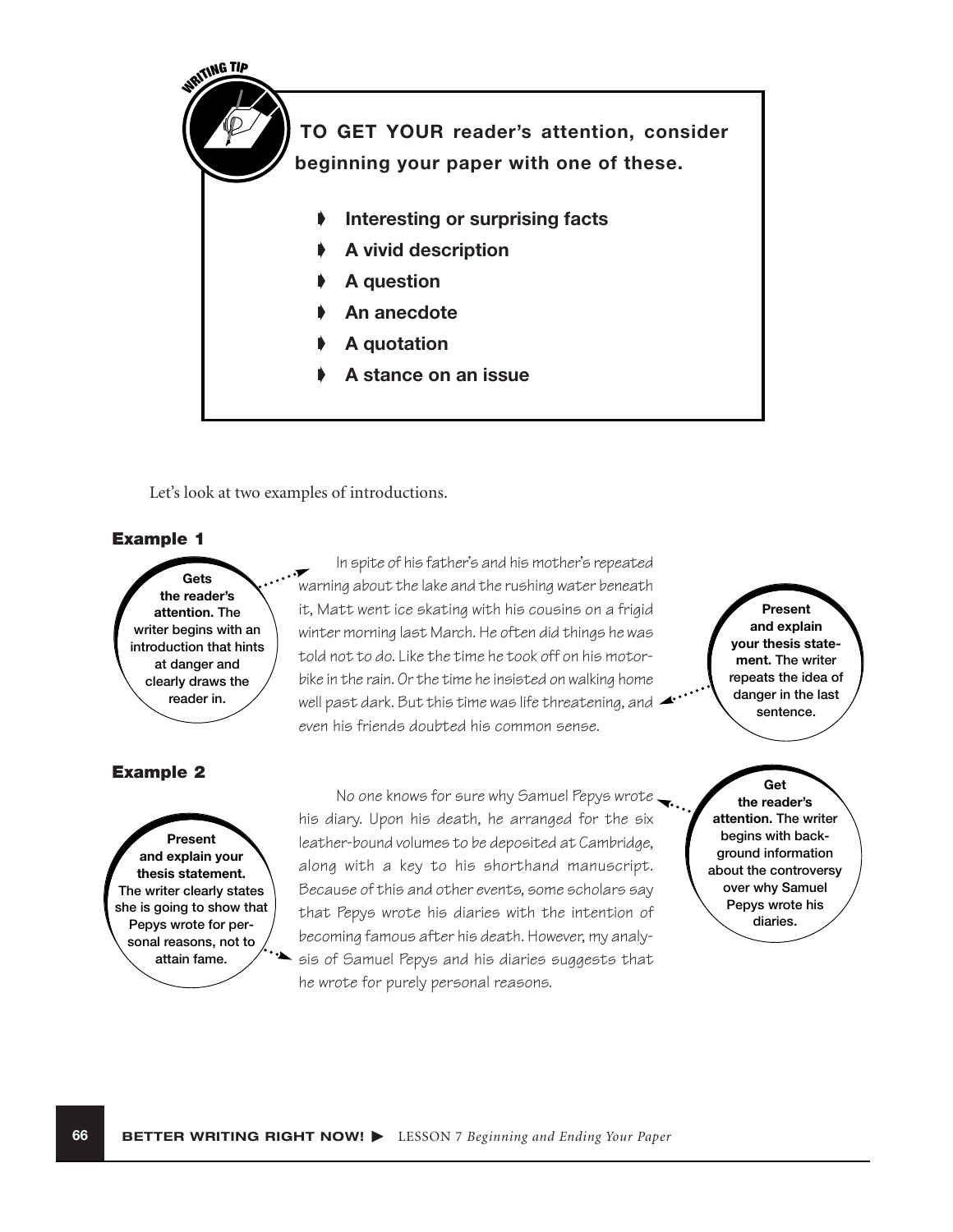## PRACTICE P

- **1.** Read the introductions to three different pieces of writing. They can come from a newspaper, your own writing, a magazine, a classmate's writing, and so on. Then, answer the questions below.
	- **a.** How did each piece get your attention?
	- **b.** What is the thesis statement of each piece?

**2.** Read the following introduction to a persuasive essay. Then answer the questions below.

Despite the heated debate among evolutionists and Creationists, the two ideas are very similar. Dr. Dobzhansky, author of *Mankind Evolving*, even goes so far as to say, "Christianity is a religion that is implicitly evolutionistic, in that it believes history to be meaningful." In fact, evolution and Creation can be combined and accepted as one general explanation of mankind's origin. These two explanations are not in conflict with one another, but actually need one another in order to complete the answer to mankind's questions.

- **a.** Does the introduction get your attention? Explain your answer.
- **b.** What is the thesis statement?
- **c.** Would you continue to read the rest of this essay? Why or why not?
- **3.** Choose one of the thesis statements you fleshed out in an earlier lesson. Then, use the strategies in this lesson to write an introduction to the paper. Use the blank pages at the end of this book for your work.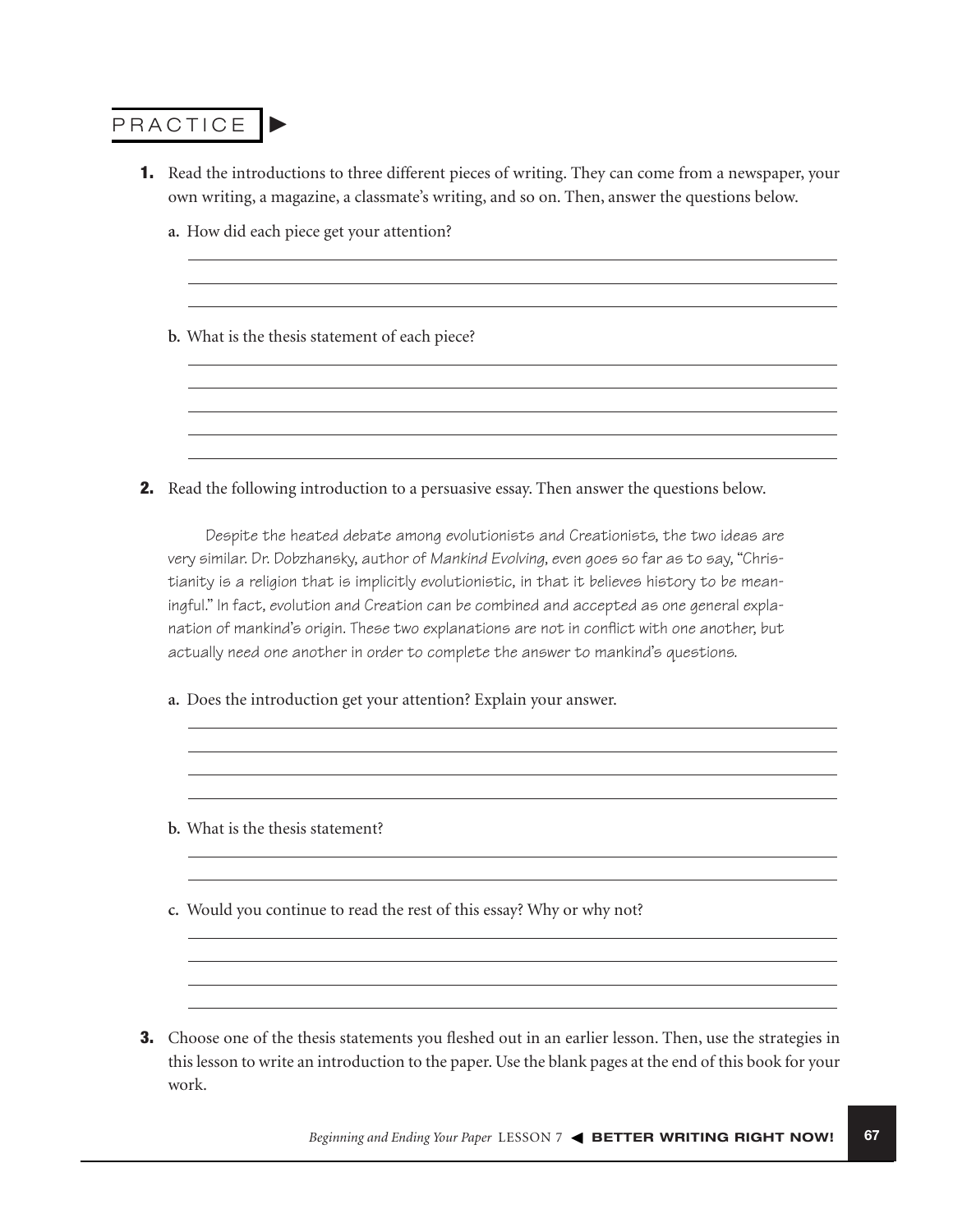Your conclusion is your last opportunity to tell your reader your message. It's usually the last thing he or she will read. Your conclusion should accomplish these goals:

- Remind your reader of your thesis statement.
- Summarize the main ideas of your paper.
- Give your reader a take-home message.

What is a take-home message? It's the most important message you'd like for people to come away from your paper with. One way to come up with your take-home message is to ask yourself this question: *If I could choose only one thing for my reader to remember, take home, and share with others, what would it be?* This is the message you want to include in your conclusion.



Let's look at an example of a conclusion.

 $\overline{r}$ 

**Summarize the main ideas of your paper. The writer refers to problems she has discussed earlier in the paper and reminds the reader that she was able to turn those situations around.**

I was able to overcome a number of obstacles during my year abroad. My trip could have easily been a disaster when confronted with any one of these problems. It was not because I was able to make the experience enriching to myself as well as to many of the people I encountered. It was this experience that encouraged me to study Chinese and Russian and to live in Taiwan and in Russia. It was also this experience that convinced me that I could do anything that I put my mind to.

**Remind your reader of your thesis statement. The writer restates her thesis statement.**

**Give your reader a take-home message. The writer makes a generalization about herself based on what she learned from her experience abroad.**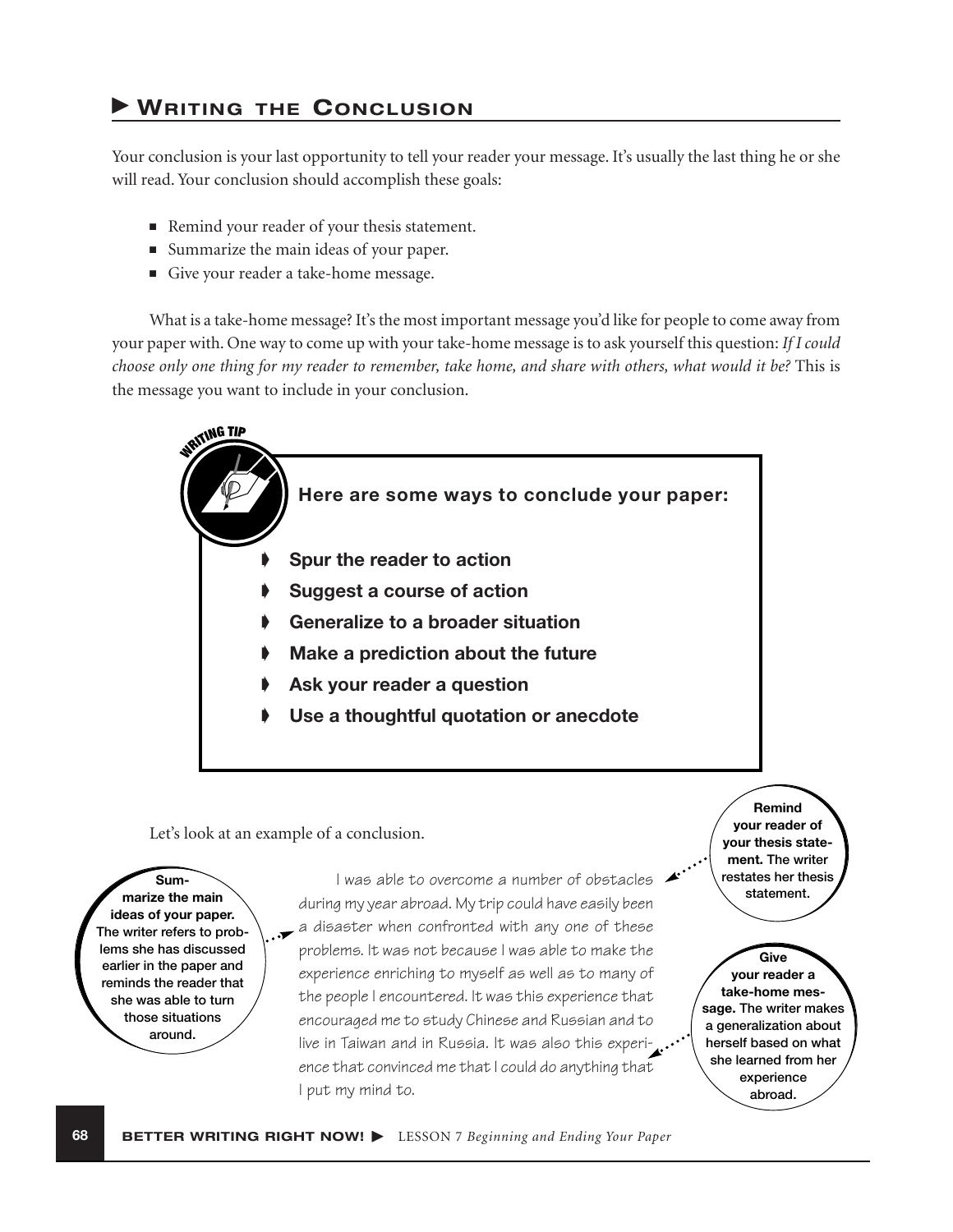#### PRACTICE  $\blacktriangleright$

**4.** Read the conclusions to three different pieces of writing. They can come from a newspaper, your own writing, a magazine, a classmate's writing, and so on. Then, answer the questions below.

- **a.** Do they restate the thesis statement?
- **b.** Do they summarize the main points of the piece?
- **c.** What is the take-home message of each piece?

**5.** Choose one of the thesis statements you fleshed out in an earlier lesson. Then use the strategies in this lesson to write a conclusion to the paper.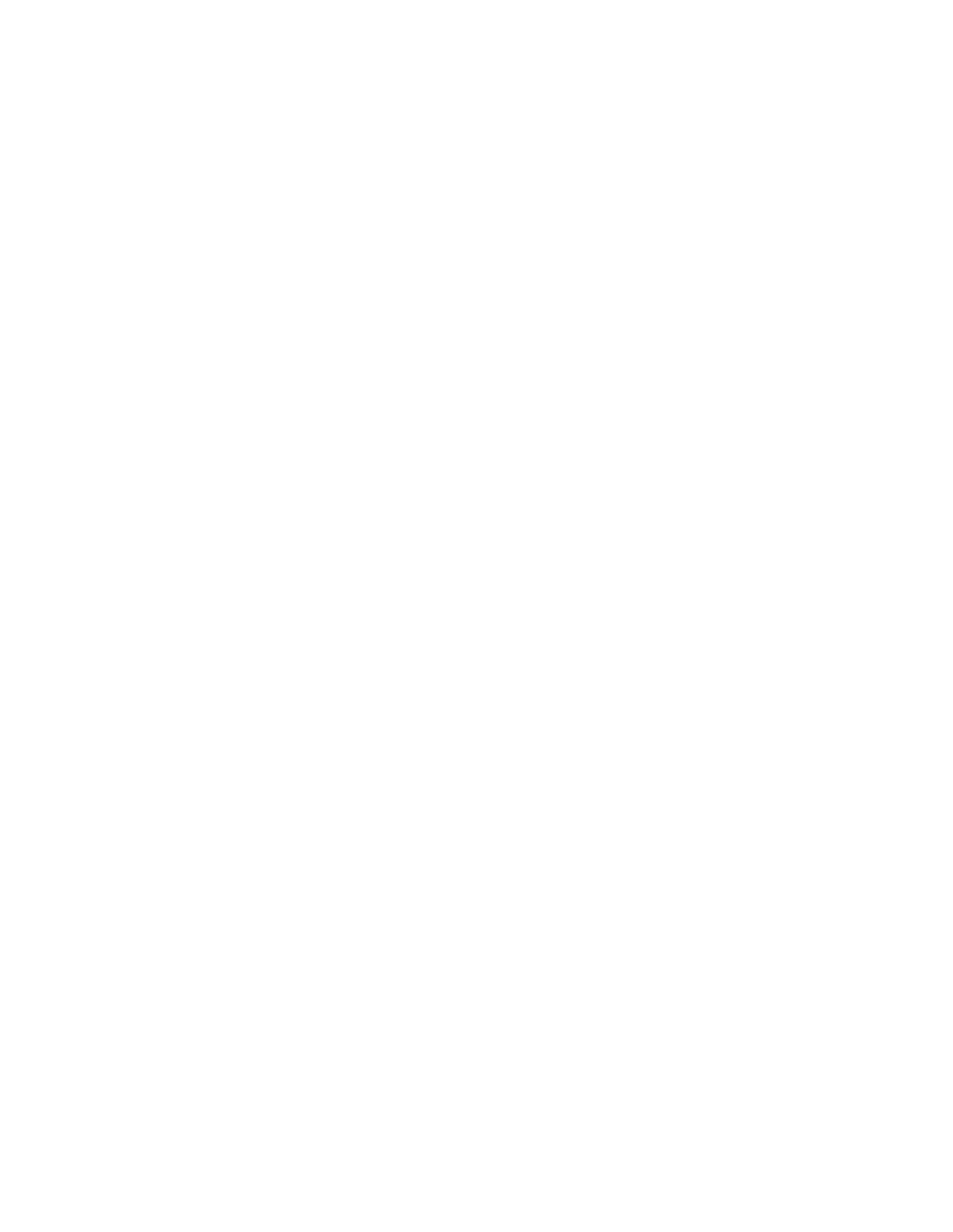**SECTION**



# Evaluating What You've Written— Revising and Editing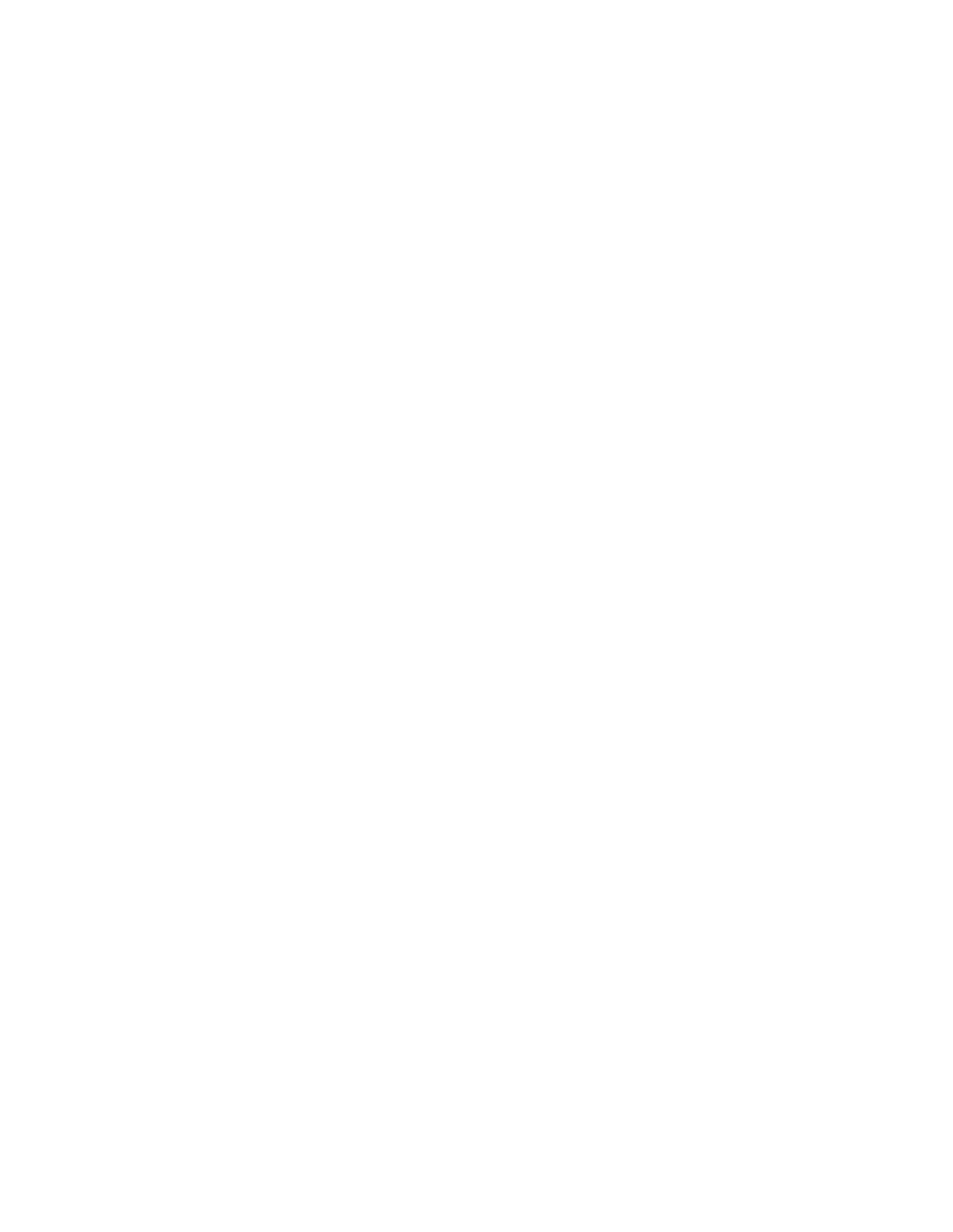

# Revising Your Paper

### **LESSON SUMMARY**

So you've written at least one draft of your paper. You're feeling pretty happy with the result. What's next? This lesson will show you how to evaluate what you've written and make improvements. It will explain the revising process and give you tips on making your paper the best it can be.

ou might feel as though you should be done with your paper by now. You *are* close to the end! But you would be wise to take some time to evaluate what you've written to make sure your paper **Says what you might feel as But you would b**<br>says what you meant to say.

## **EXEMING WHAT YOU'VE WRITTEN**

As you read the first draft of your paper, you might come across a number of problems. For example, you might find misspelled words or confusing sentences.You might find that your thesis isn't supported adequately. One way to review your paper is to tackle different levels of problems at different times. Here are three main levels to look at.

- **Content**: What the paper says
- **Structure**: How the paper reads (this will be addressed in the next lesson)
- **Mechanics**: How the paper is written—spelling, grammar, punctuation, and usage (this will be addressed in Lesson 10)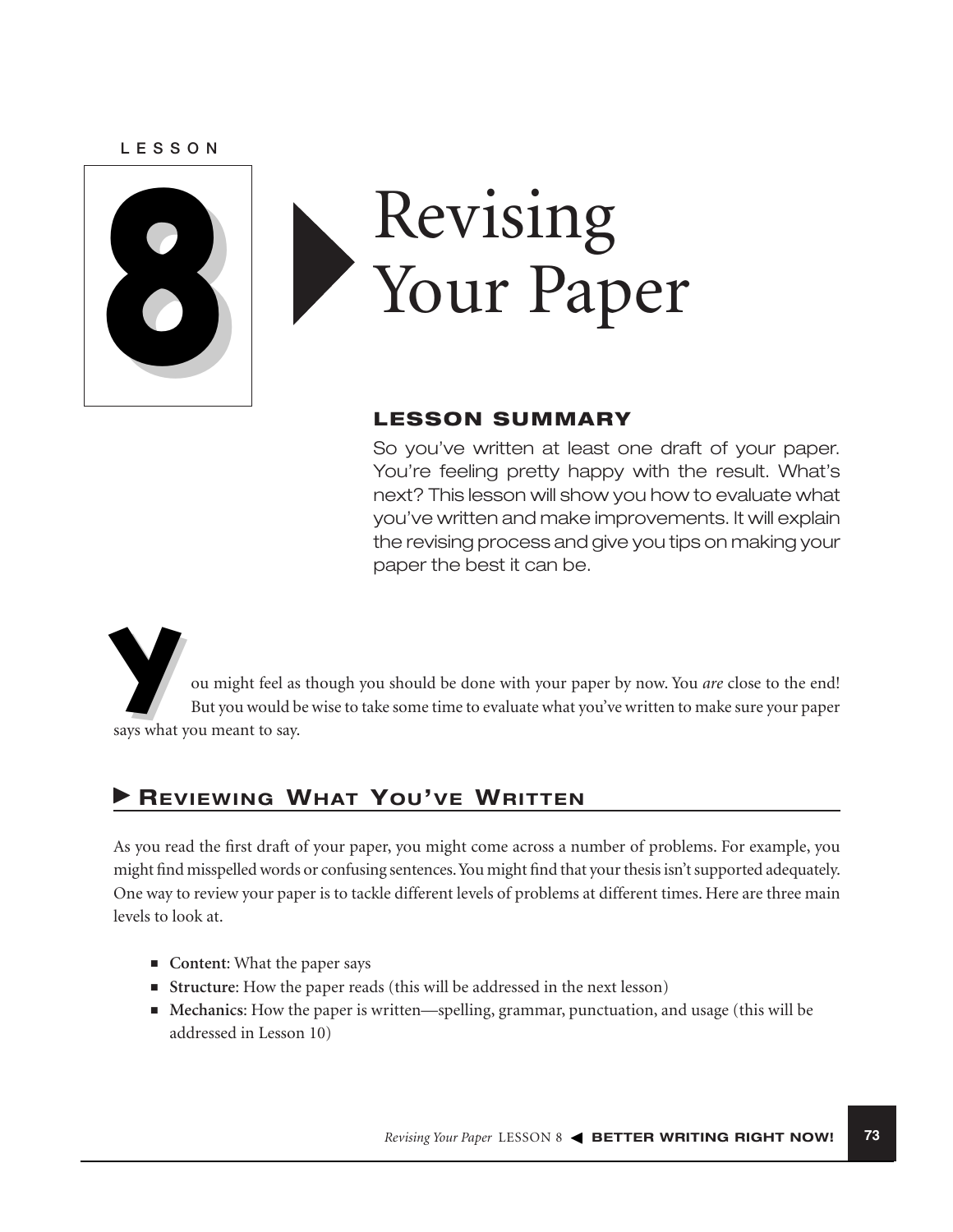It's convenient to begin with the big picture—the content—then to work your way down to other types of problems. In this lesson, you will learn how to evaluate your paper's content. Ask yourself these questions as you first begin to review your paper.

■ Does my paper do what the assignment asks?

**<sup>O</sup>U<sup>T</sup> <sup>I</sup><sup>T</sup> <sup>B</sup><sup>A</sup> <sup>K</sup>**

**IN HT**

- Is my thesis statement clear and easy to understand?
- Have I supported my thesis statement in a convincing way?

**LET'S QUICKLY ADDRESS each of these questions.**

**Does my paper do what the assignment asks? Reread your assignment. Focus on what the assignment asks you to do and how it asks you to do it. Is your topic appropriate to the assignment? If a topic is given, do you address all its parts? If your paper does not meet the requirements of the assignment, then you will have to rewrite at least some parts of your paper. Before revising, though, be sure you understand the assignment so you will not go astray again.**

**Is my thesis statement clear and easy to understand? Find your thesis statement. Is it clear? Does it tell what you intend for the rest of the paper to say? If you can't find a clear thesis statement, your thesis statement doesn't tell what you intend for the rest of the paper to say, or you have more than one thesis statement, then you have some work to do.**

**Have I supported my thesis statement in a convincing way? Do you have specific examples, facts, reasons, or other details that support your thesis statement? Are your supporting statements directly related to your thesis statement? Do you have some statements that are not supported? If your thesis statement is not adequately supported, then you have some revising to do.**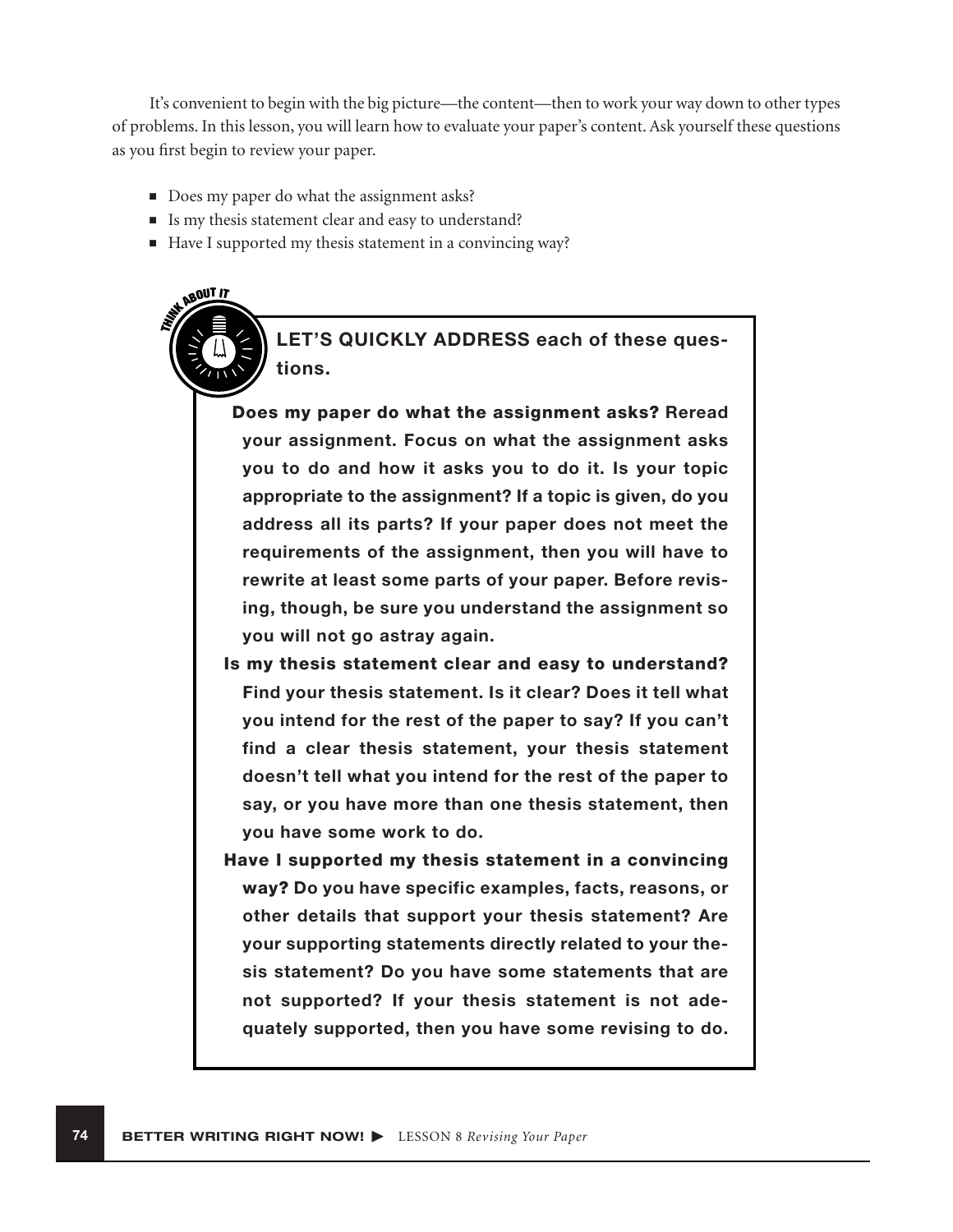## $\blacktriangleright$  The Revising Process

Everyone has his or her own method for revising a paper. As you become a more experienced writer, you will develop ways that work for you. Here are the basic steps involved in revising the content of your paper.

**1. Read your paper very carefully and very critically as if you were the intended audience.** Sometimes, it's helpful to read your paper aloud. This is the time to judge what the paper says. As you read, ask yourself the questions from the Content Revision Checklist.

#### **Content Revision Checklist**

- Does the introduction clearly explain what the paper is about? Does it prepare the reader for what comes next?
- Is the thesis statement clear?
- Does each paragraph relate to the thesis statement?
- Are the main ideas—topic sentences—related to the thesis statement? Do they back it up?
- Do the paragraphs support the thesis statement? Is the support specific? Is it convincing?
- Does the conclusion logically end the paper? Does it give a take-home message that stems from the rest of the paper?
- Overall, does the paper meet the goals of the assignment? Does it meet personal goals?

**IT'S USUALLY EASIER to read your work critically if you allow some time to pass in between the drafting and the revising phases. It's very difficult to see the flaws in a paper that you have just written. Make sure you begin writing early enough to allow some time to pass before you begin revising the paper. NRITING TIP** 

- **2. Decide what needs to be done.** You may decide to write an entirely new draft, if, for example, your paper does not fulfill your assignment. Or, you may decide that the draft you have can be easily fixed with some minor revisions.
- **3. Make the needed changes.** It may be helpful to review the drafting process from the last section again before making the changes. What kinds of changes are made at this stage?
	- You may need to add supporting statements.
	- You may need to delete parts that don't really support your thesis statement or sentences that repeat things you've already said once.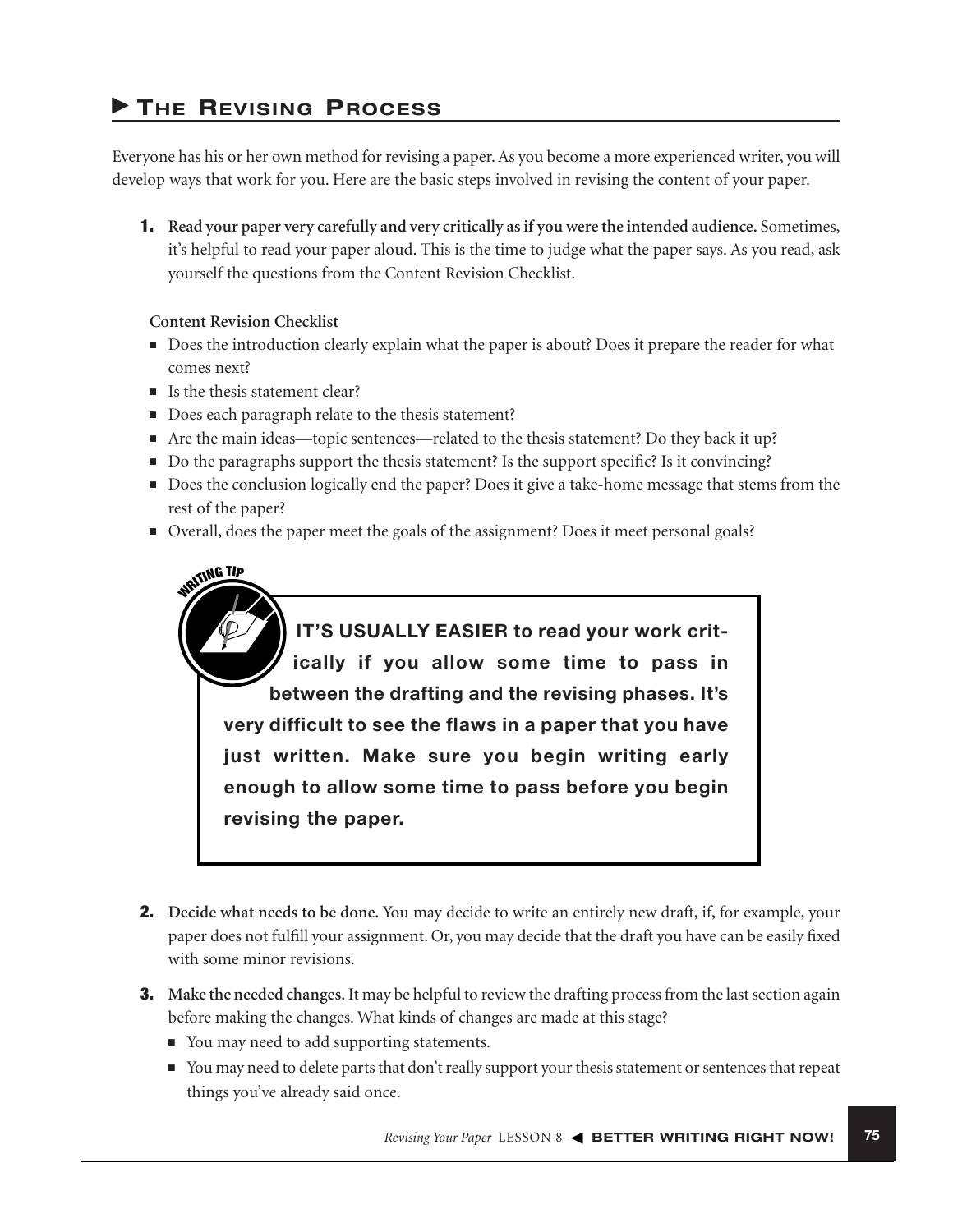- You may need to replace parts that are not clear or that you have cut.
- You may need to move sentences or paragraphs around so they make more sense.

## **PRACTICE**

#### **1.** Following the Content Revision Checklist on page 75, read, then evaluate the following essay.

As I exited the plane with my classmates, I realized that relying on each other's strengths would be essential to our visit in Russia. Throughout the ten months that I spent in Russia, studying, traveling, working, and adapting to a new world, I learned some valuable lessons—assumptions differ across cultures, my way is not the only way, and be prepared for the unknown.

As an exchange student in St. Petersburg, I had to overcome daily cultural, linguistic, and physical challenges. Each of these challenges taught me the important lesson of being flexible in planning when dealing with others. I was able to witness many changes in the country during my stay.

When I came home from Russia, I was elected President of the Russian Club. As President, I took on a project to record a Russian textbook to cassette tapes for students who are visually impaired. I recruited 15 volunteers and trained them on the recorders. Then, I developed a schedule for the volunteers and set down reading guidelines. We completed the project ahead of schedule.

I am currently a Team Leader at work. I manage a team of customer service representatives. Being a team leader has honed my communication, management, organizational, leadership, and team skills. Deciding how to reorganize teams with other managers and successfully complete team restructuring with changing staff has become commonplace. Completing daily reports has allowed me to track trends and adjust office procedures or teams as needed. By training and mentoring coworkers, I have gained the reputation of being a trusted resource and leader in my office.

The skills that I have learned from the many trips I have taken will allow me to succeed in the business technology program at Johnson Community College. This certificate will give me the skills to further my career, and I will be an asset to companies in managing changes in technology.

- **a.** Does the introduction clearly explain what the paper is about? Does it prepare the reader for what comes next?
- **b.** Is the thesis statement clear? What is the thesis statement?
- **c.** Does each paragraph relate to the thesis statement?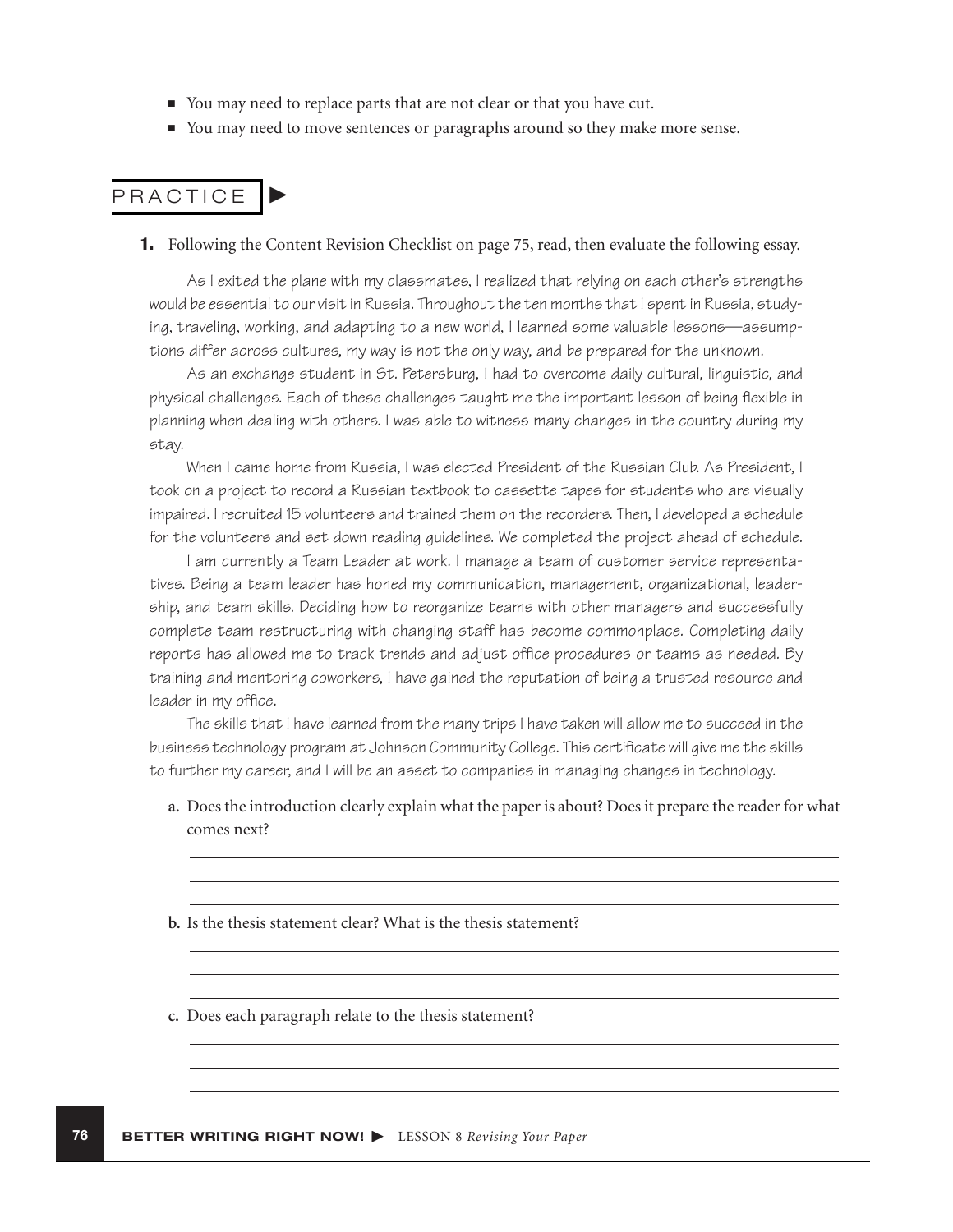- **d.** Are the main ideas—topic sentences—related to the thesis statement? Do they back it up?
- **e.** Do the paragraphs support the thesis statement? Is the support specific? Is it convincing?
- **f.** Does the conclusion logically end the paper? Does it give a take-home message that stems from the rest of the paper?
- **g.** How might this paper be improved?

**2.** Choose a draft of one of your own papers. Then, use the Content Revision Checklist on page 75 to evaluate your paper and revise one of the paragraphs.

#### **GETTING OTHERS TO READ YOUR PAPER**

You should definitely read and review your own work. After all, you are the only one who really knows what you want your paper to say. However, sometimes it's also helpful to have others read your paper. They can tell you if you are getting your points across, as well as give you their general impression of the paper. Here are some people you might want to ask to read your paper:

- your peers or classmates
- your friends
- your family
- your teachers
- the staff at your school's writing center

Remember, you are asking for others' impressions of your paper. It's not academically honest to have others rewrite or revise your paper for you, but you might ask them these types of questions about your paper:

- What parts do you like best?
- What do you think is the main message of the paper?
- Are any parts of the paper confusing to you? Unclear? Too long? Hard to follow?
- What could I do to make this a better paper?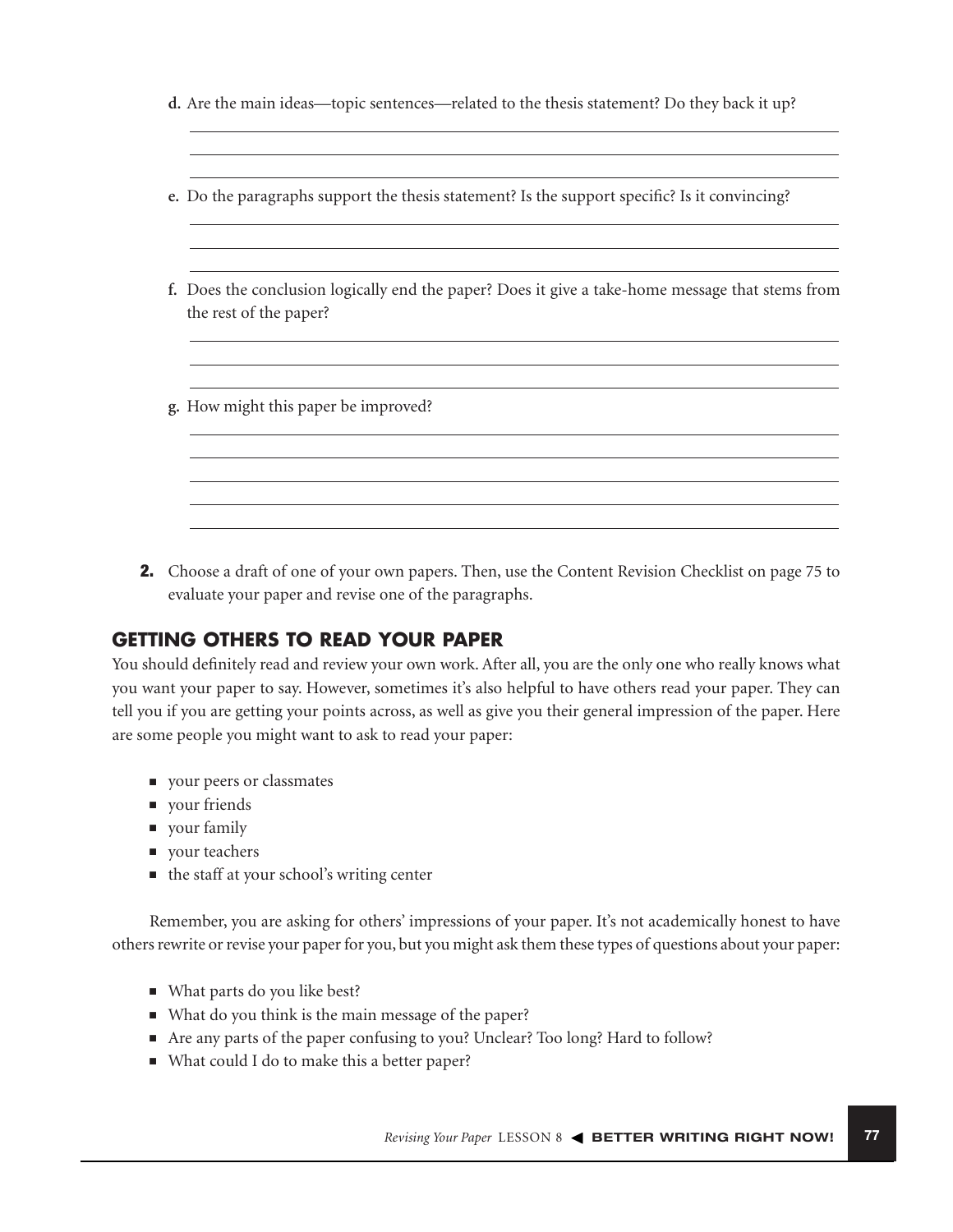Keep in mind that you are asking these people for their time. Make sure that you give them the best version of your paper that you can write. Don't give them a very rough or sloppy paper to sort through. Make their job as easy and painless as possible.

Finally, just because someone tells you to make a change in your paper, doesn't mean you need to make that change. Before you modify your paper based on someone else's feedback, make sure that the revisions meet your goals for the paper.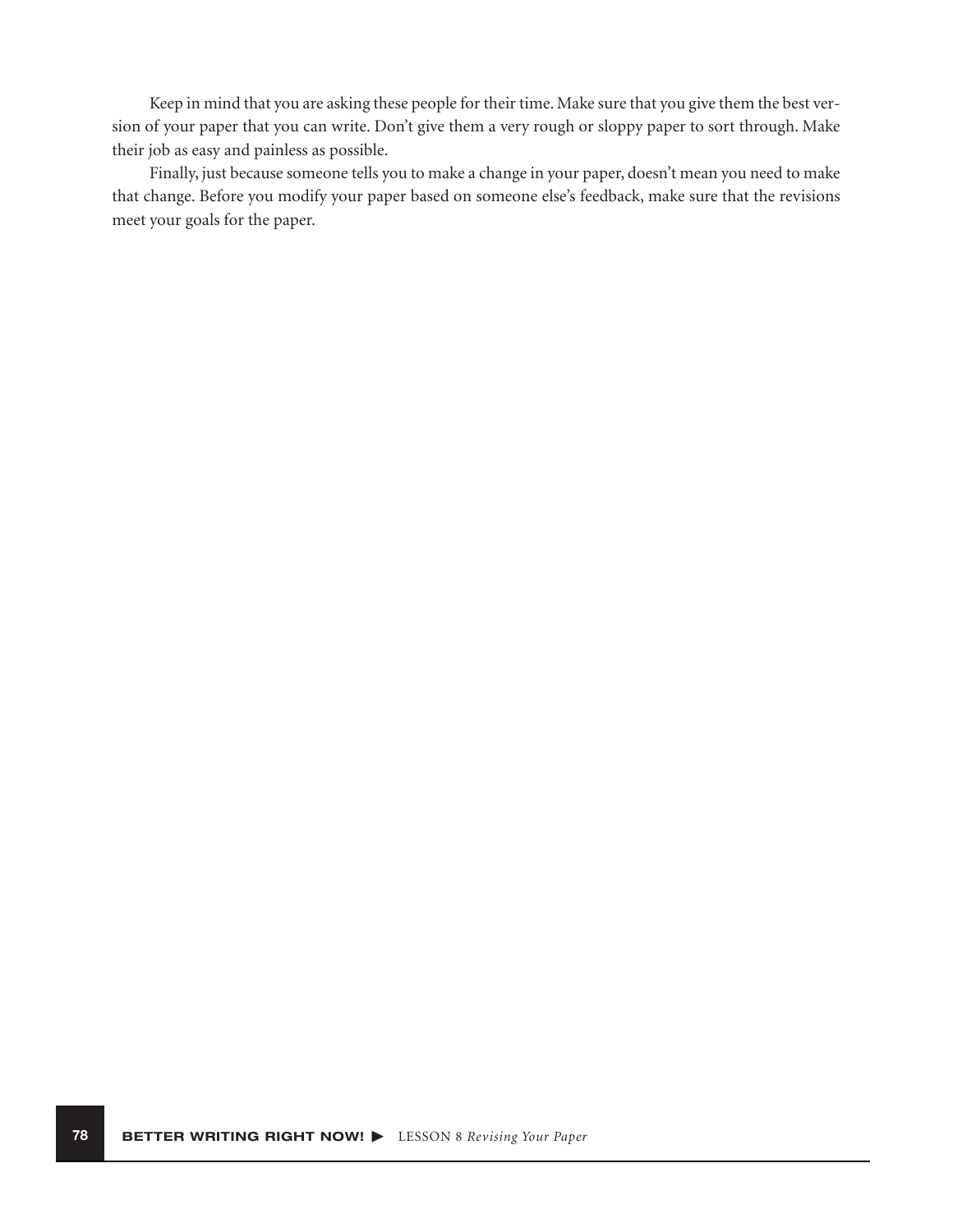

# LESSON **Checking the** Focus and Organization of Your Paper

#### **LESSON SUMMARY**

Have you ever listened to a debate on the radio or on television and thought, "That person has some good points, but I'm not sure how they relate to the question?" Although you might have enjoyed listening to the person talk, you were probably also frustrated because you didn't know what he or she would say next or why. To avoid frustrating your reader and to make sure your reader can follow your message, you'll want to make sure your paper is well-organized and focused. In this lesson, you'll learn some strategies for checking and improving the organization and focus of your paper.

n the last lesson, you learned how to look at your paper as a whole and revise the content. In this lesson, you will learn how to look at the paragraphs in your paper.You'll learn to look for two main things: focus and organization. **I**<br>**I**<br>**I**<br>**I**<br>**I** 

## **CHECKING THE FOCUS**

Remember from Lesson 5 that a good paragraph has a topic sentence. The topic sentence tells the reader the main idea of the paragraph. All the other sentences in the paragraph should relate to that main idea. A paragraph that does this is said to be *focused*. It has one main idea. How can you tell if your paragraphs are focused? First, you should read each paragraph by itself. Then, look for these things in each paragraph.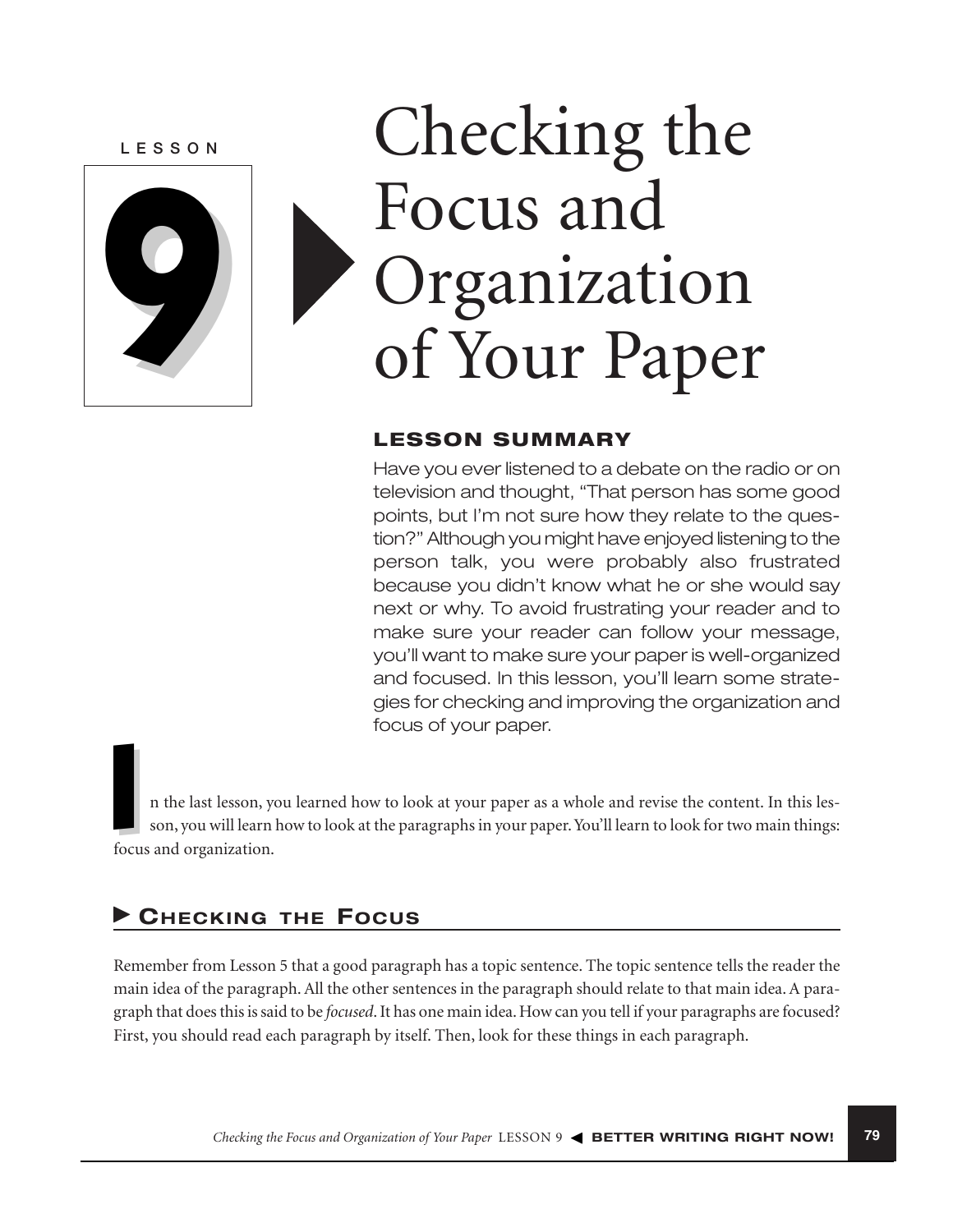- Does the paragraph have a topic sentence? (Not all paragraphs have a topic sentence. Sometimes the topic sentence is implied.)
- What is the main idea of the paragraph? (Even if the topic sentence is not explicitly written, you should be able to determine the main idea based on the information given in the paragraph.)
- Do all the sentences in the paragraph support the main idea?

Let's use these questions to evaluate a paragraph from a paper.

#### **Example**



Have you ever thought about getting a tattoo? If so, then you need to know that tattoos can cause health problems. Tattoo parlors can spread germs through equipment that is not properly sterilized. That means you could get hepatitis—a serious liver disease—or even AIDS just by getting a tattoo. People who have AIDS face many more health problems as well as discrimination. The dyes used to make a tattoo on your skin can also spread germs. Even if a tattoo parlor uses sterile equipment and dyes, the tattoo still breaks a person's skin, which means your body is open to germs until the skin heals. Before you get a tattoo, think about the health risks.

**What is the main idea of the paragraph? The paragraph is about the health hazards of getting a tattoo.**

**Do all the sentences in the paragraph support the main idea? This sentence should probably be deleted because it isn't relevant to the paragraph's main idea.**

## PRACTICE

**1.** Evaluate the following paragraph by answering these questions.

There are two main things that I really dislike about myself. First, I am a bashful person. For example, I am really shy when called on in class or required to speak in front of an audience. Often, I will even become embarrassed and blush while talking on the phone to a stranger. I'm also constantly searching for acceptance from my peers. I try very hard to please my friends, family, boss, and teachers. Sometimes, I will even do things that I don't particularly enjoy because I think it pleases others.

- **a.** Does the paragraph have a topic sentence? If so, what is it?
- **b.** What is the main idea of the paragraph?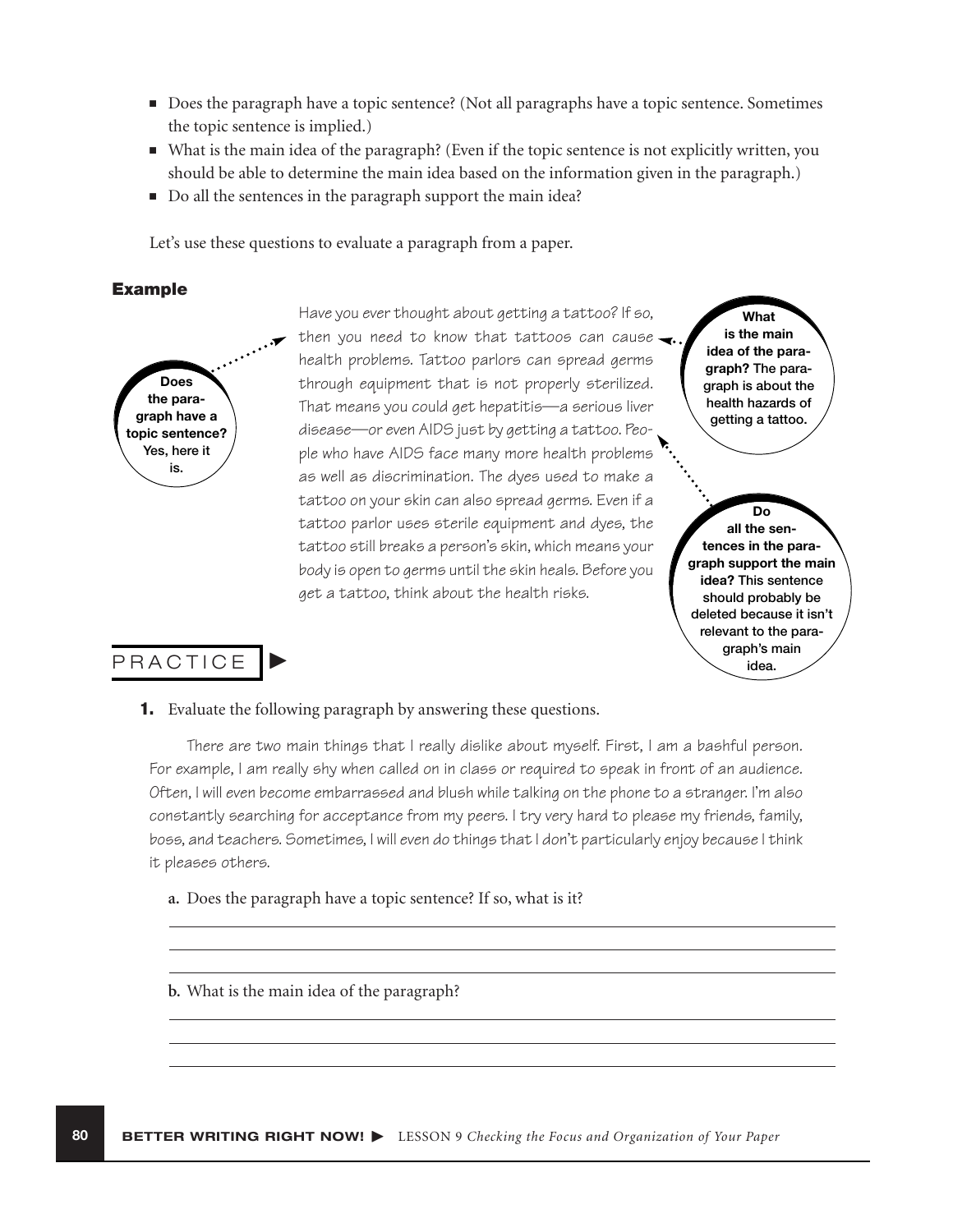**c.** Do all the sentences in the paragraph support the main idea?

**2.** Now choose a paragraph from one of your own drafts. Evaluate the paragraph by answering these questions.

**a.** Does the paragraph have a topic sentence? If so, what is it?

**b.** What is the main idea of the paragraph?

**c.** Do all the sentences in the paragraph support the main idea?

### - **CHECKING THE ORGANIZATION**

You may have heard people talk about a paragraph "flowing." Largely, they are referring to how the sentences in the paragraph are linked to one another logically. As you learned in Lesson 4, you might organize the sentences in a paragraph according to chronological or sequential order, by cause and effect, by comparison and contrast, in order of degree, or in spatial order. Here are some questions to ask yourself when checking the organization of your paragraphs.

- How are the sentences in the paragraph organized?
- Is this the most effective way to organize them?
- Are there any sentences that don't follow the organization or that just don't flow logically?

Let's use these questions to evaluate a paragraph from a paper.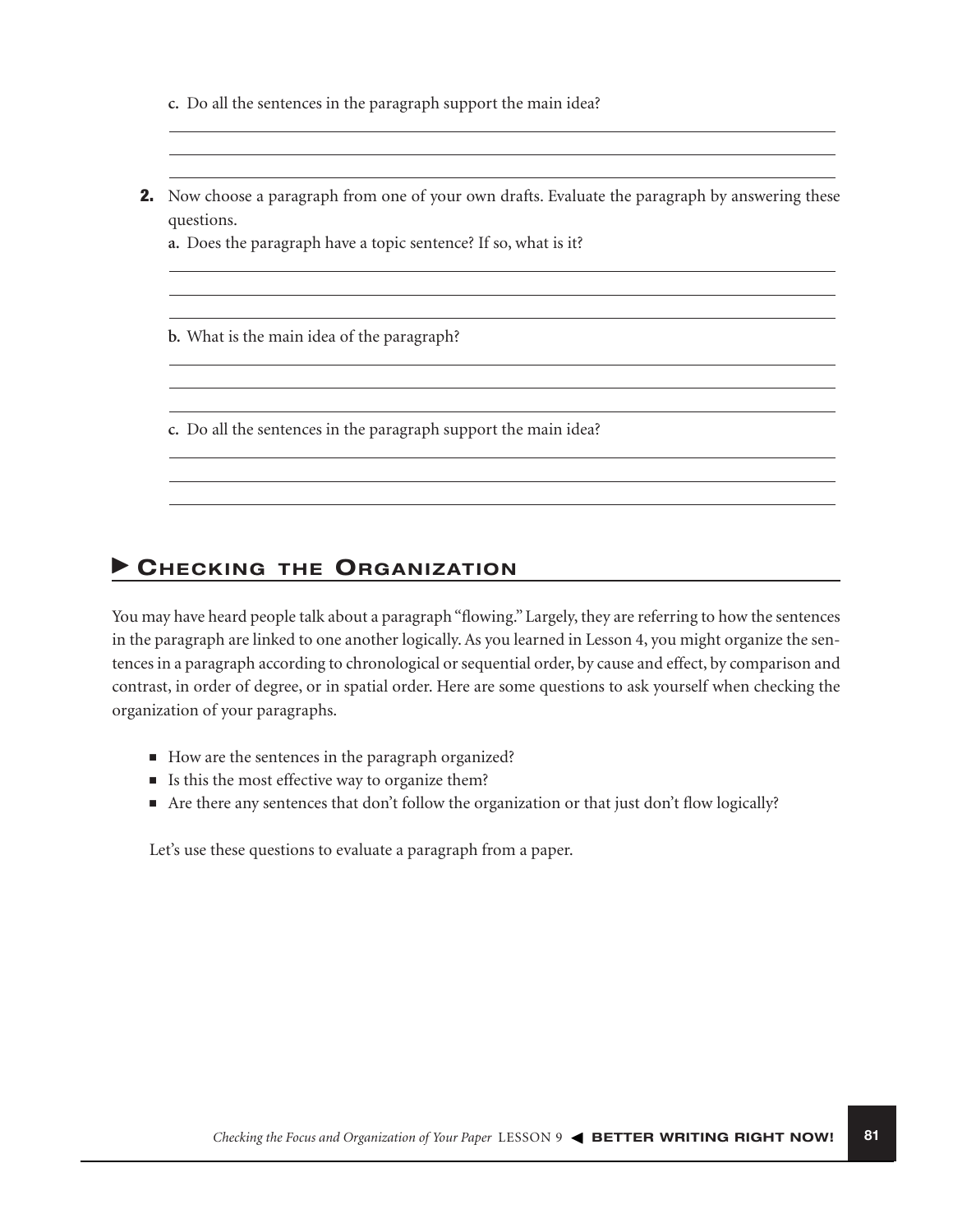#### **Example**

**How are the sentences in the paragraph organized? They are organized sequentially.**

**this the most effective way to organize them? Since the paragraph is about the steps to flying a kite, it's very effective. You might use the same type of organization to explain how to do anything that has sequential steps.**

**Is**

**RITING TIP** 

**W**

Go fly a kite. Sounds easy, but what is really involved? Here's a quick how-to. To fly a kite with one line, first, stand with your back facing the wind. Then, hold up $\blacktriangleleft$ . the kite by its bridle, and let some of the string out. Your kite should fly into the air if there is enough wind to carry it. As the kite begins to move away from  $\blacktriangleleft$ you, tug on the string until the kite is high in the sky. Try it! **Third step Second step First step**

> **Is Are** there any sen**effective way to tences that don't organize them? follow the organiza-Since the paragraph tion or that just don't is about the flow? It all flows events that from step to lead up step.**

**YOU CAN HELP your reader follow the organization of your paragraph by using certain words and phrases. Here is a list of words that tend to work well with each type of organization.**

| Chronological<br>order                                                                                                                                                              | <b>Cause and</b><br>effect                                                                                     | <b>Comparison</b>                                              | <b>Contrast</b>                                                                                                                          | Order of<br>degree                                                                                                                 | <b>Spatial order</b>                                                                                                                     |
|-------------------------------------------------------------------------------------------------------------------------------------------------------------------------------------|----------------------------------------------------------------------------------------------------------------|----------------------------------------------------------------|------------------------------------------------------------------------------------------------------------------------------------------|------------------------------------------------------------------------------------------------------------------------------------|------------------------------------------------------------------------------------------------------------------------------------------|
| First, second,<br>third, and so<br>on<br>Then<br>Next<br>Before<br>After<br>Later<br>During<br>When<br>Until<br>While<br>Meanwhile<br>Since then<br>Finally<br>Lastly<br>Eventually | So<br><b>Thus</b><br><b>Therefore</b><br>As a result<br><b>Because</b><br>Hence<br>Consequently<br>Accordingly | Similarly<br>Just as<br>Like<br>Likewise<br>In the same<br>way | On the other<br>hand<br>Unlike<br>But<br>Although<br>Instead<br>Yet<br>Still<br>On the con-<br>trary<br>In contrast<br>However<br>Rather | Most impor-<br>tantly<br>Foremost<br>Moreover<br><b>Furthermore</b><br>In addition<br>First, second,<br>third, and so<br><b>on</b> | Next to<br><b>Beside</b><br>Under<br><b>Below</b><br>In front of<br>Near<br>Above<br>Beyond<br>To the right<br>To the left<br>In between |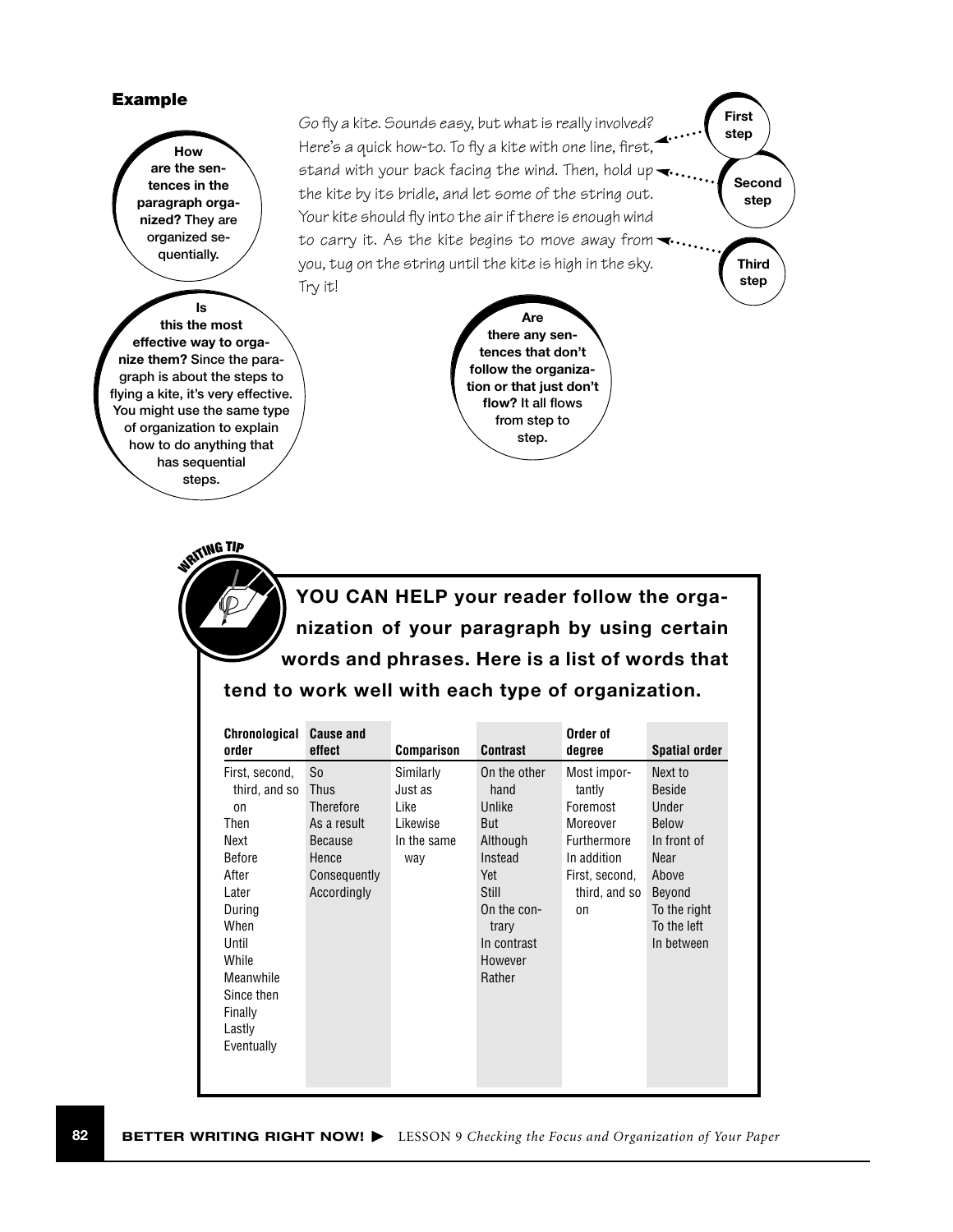|                                      | Here is a list of words you can use to connect ideas                                                                                                                  |
|--------------------------------------|-----------------------------------------------------------------------------------------------------------------------------------------------------------------------|
| together.                            |                                                                                                                                                                       |
| When you want to<br>Give an example  | Try these words or phrases<br>For example<br>For instance<br>In fact<br>That is<br>In other words<br>In particular<br>First, second, third, and so on<br>Specifically |
| Add a thought                        | And<br>In addition<br>Also<br><b>Furthermore</b><br><b>Besides</b><br>Again<br>What's more<br>In this way                                                             |
| Emphasize a thought                  | Indeed<br>In fact<br>As a matter of fact<br>Certainly<br>As you can see<br>Clearly                                                                                    |
| Give credit to another point of view | Although<br>Despite<br>Though<br>Even though<br>Granted<br>Of course<br>To be sure                                                                                    |
| Sum up a series of ideas             | In short<br>In brief<br>To sum up                                                                                                                                     |

## PRACTICE ▶

#### **3.** Evaluate the organization of the following paragraph.

When you move into your first apartment, you will probably find that there are several things you used at home that you now will need to buy for yourself. In the kitchen, you will need silverware, dishes, dish towels, pot holders, pots, pans, and other cooking utensils. You will need towels, a shower curtain, a bath mat, and toiletries in your bathroom. If you plan to clean your apartment once in a while, you'll also need cleaning supplies and equipment specific to each room. In the bedroom, you are going to need sheets, blankets, and pillows. You will probably want to have a television set or stereo as well as furniture in your living room.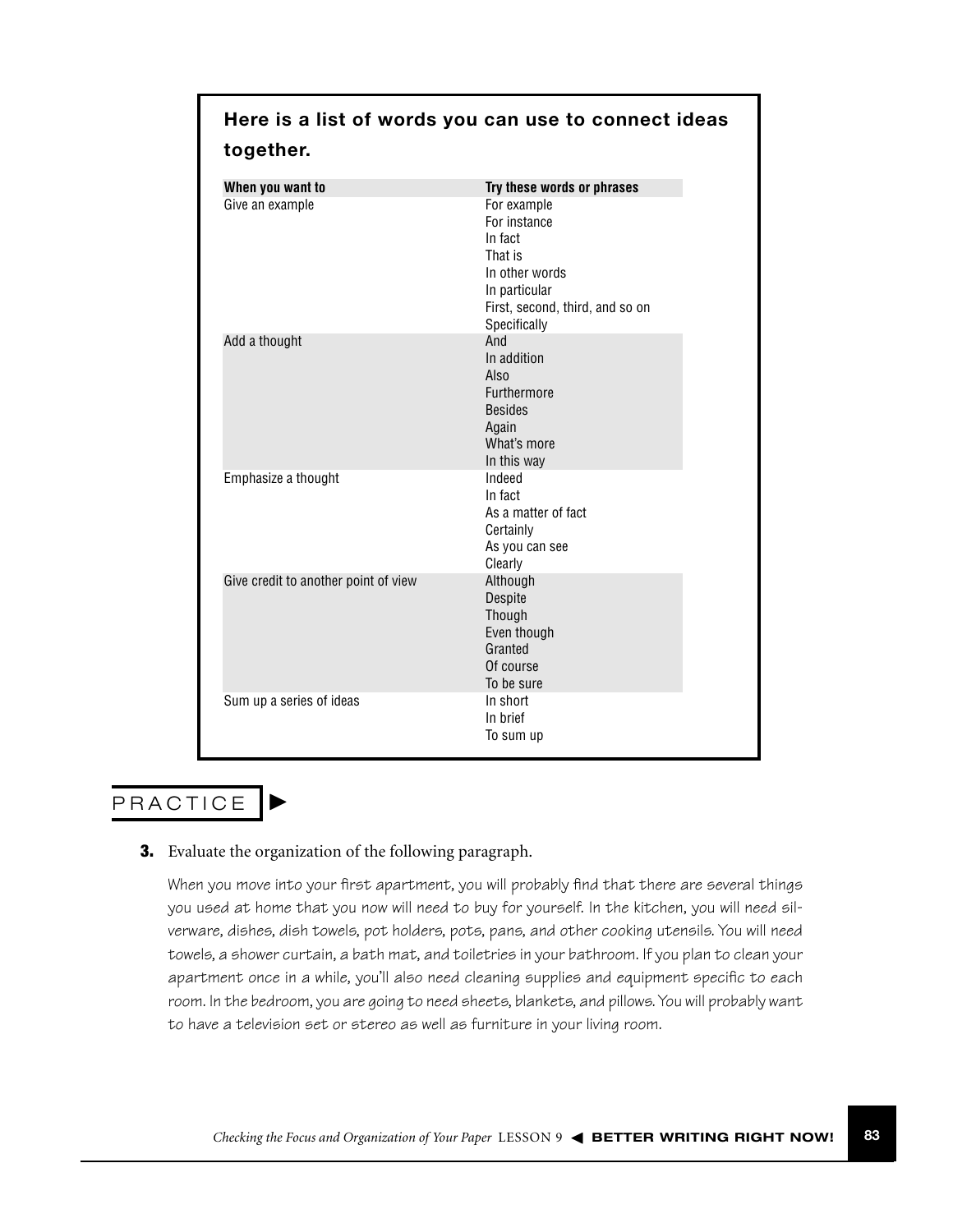**a.** How are the sentences in the paragraph organized?

**b.** Is this the most effective way to organize them? Explain why or why not.

- **c.** Are there any sentences that don't follow the organization or that just don't flow logically? Give examples and explain what the problem is.
- **4.** Choose a paragraph from one of your own drafts. Evaluate the paragraph's organization by answering these questions.

a. How are the sentences in the paragraph organized?

**b.** Is this the most effective way to organize them? Explain why or why not.

- **c.** Are there any sentences that don't follow the organization or that just don't flow logically? Give examples and explain what the problem is.
- **5.** Use the Writing Tip that follows to evaluate the organization of one your own drafts.

**One strategy for checking the organization of all the paragraphs in your paper is to outline your finished product. Here is an outline you can fill in using one of your own papers.**

**NRITING TIP**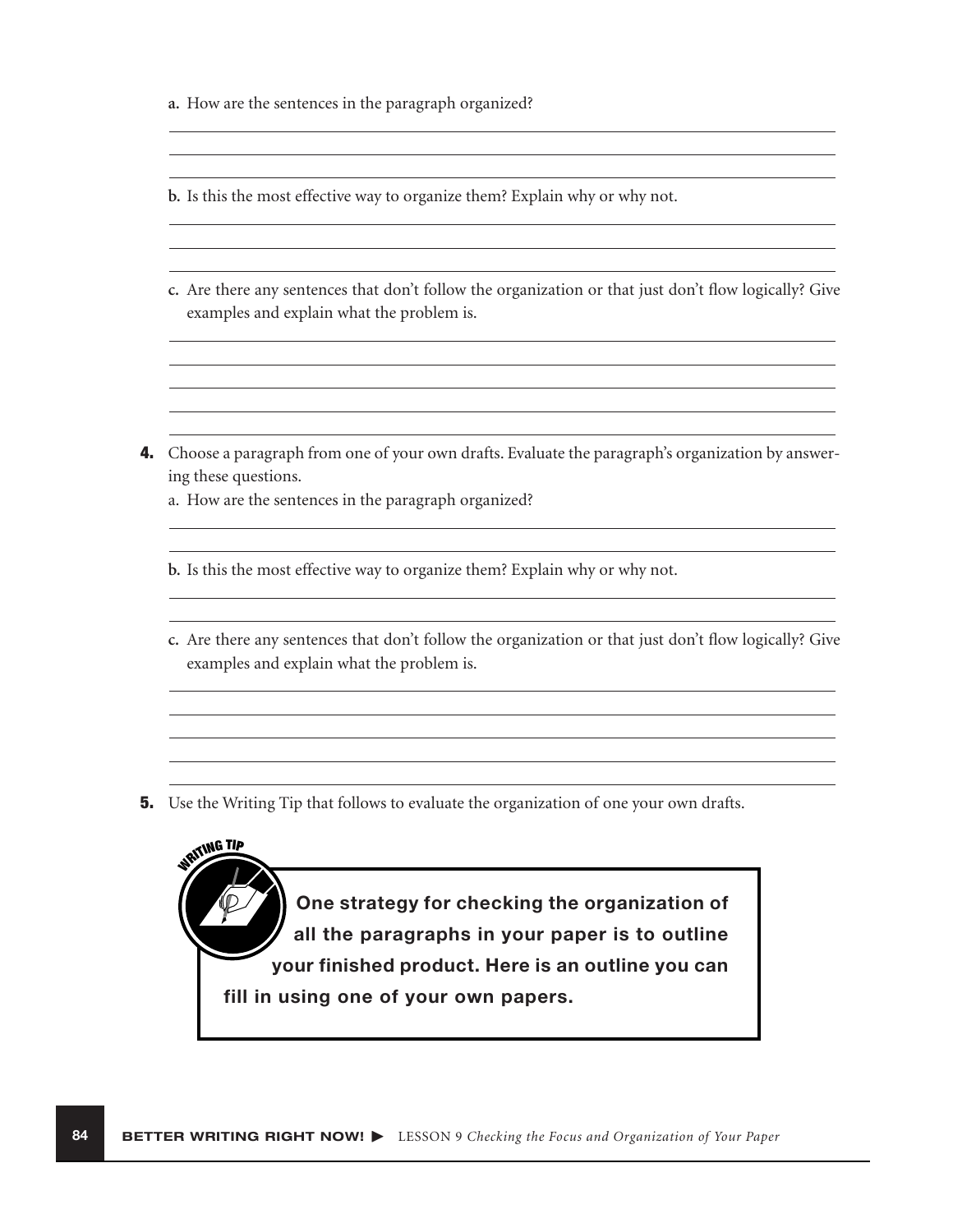**Thesis Statement:** Your thesis statement as it is stated in your introduction

**I.** Topic sentence from the first body paragraph

A. Example 1 in first body paragraph that supports the topic sentence

B. Example 2 in first body paragraph that supports the topic sentence

C. Example 3 in first body paragraph that supports the topic sentence

**II.** Topic sentence from the second body paragraph

A. Example 1 in second body paragraph that supports the topic sentence

B. Example 2 in second body paragraph that supports the topic sentence

C. Example 3 in second body paragraph that supports the topic sentence

**III.** Topic sentence from the third body paragraph

A. Example 1 in third body paragraph that supports the topic sentence

B. Example 2 in third body paragraph that supports the topic sentence

 $C.$  and so on  $\ldots$ 

**Checking the Focus and Organization of Your Paper LESSON 9 < BETTER WRITING RIGHT NOW!** 85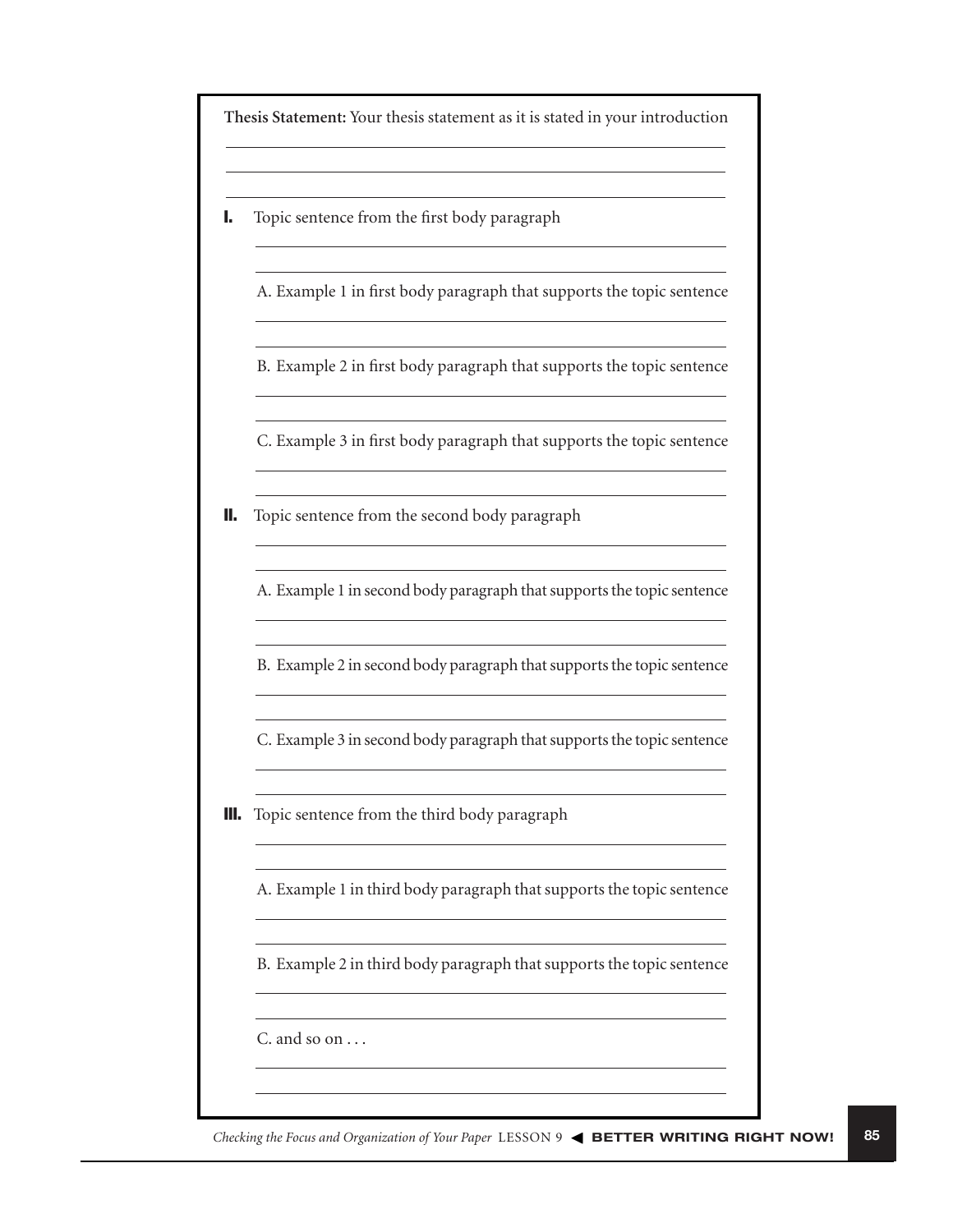**IV.** Topic sentence from the fourth body paragraph

A. Example 1 in fourth body paragraph that supports the topic sentence

B. Example 2 in fourth body paragraph that supports the topic sentence

C. and so on . . .

**Conclusion:** Your take-home message as it is written in your conclusion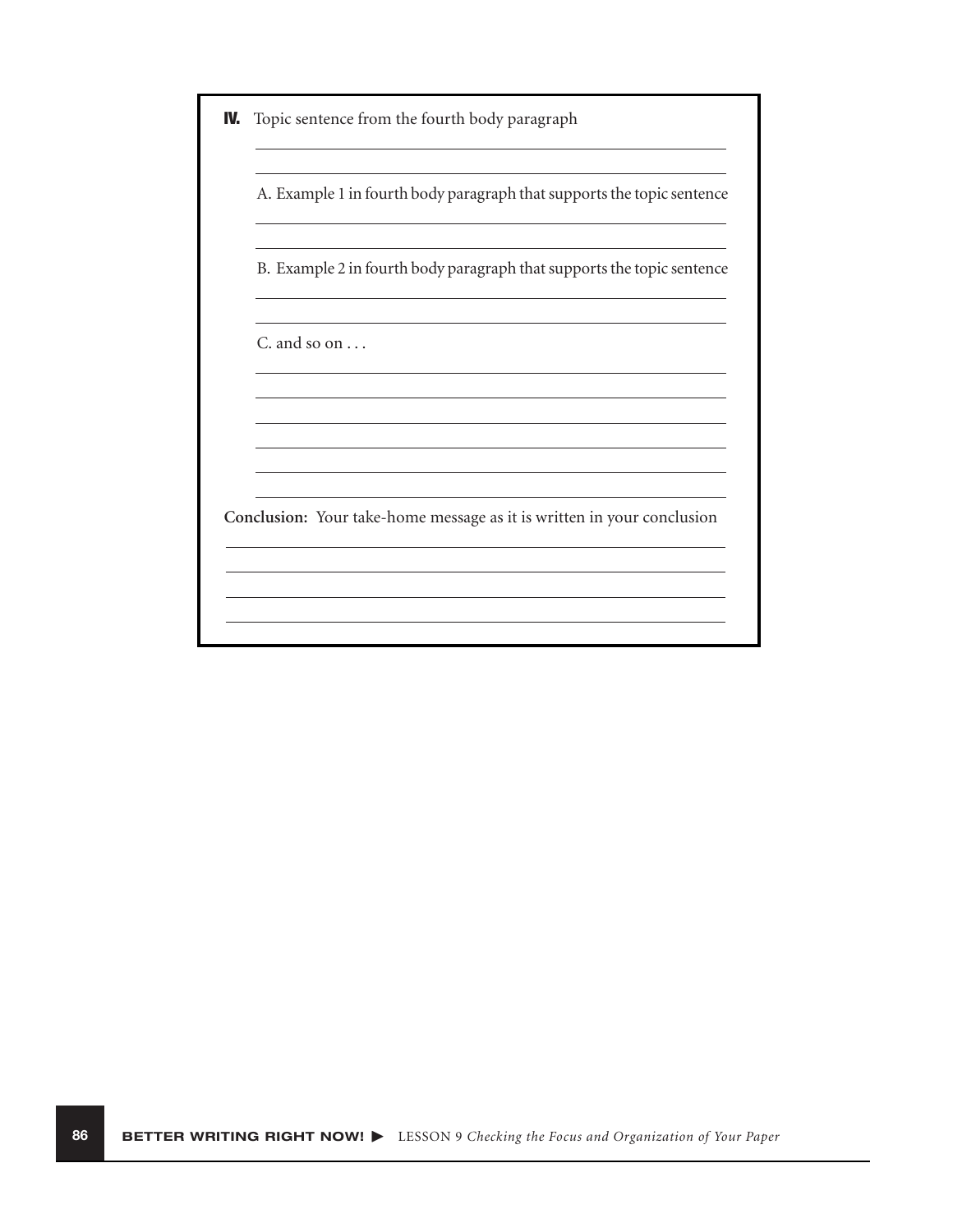**LESSON**



# Editing Your Paper

### **LESSON SUMMARY**

Have you ever heard someone talk with a strong accent? Maybe they had a British accent, a strong Southern accent, or a strong New York accent. Whatever the accent, it affected how you heard that person's message; you may have had to work harder to understand it, or been reminded of stereotypical examples of that accent and distracted from what the person had to say. When you write, your presentation—spelling, grammar, punctuation, and usage also affects how others perceive your message. If your presentation is hard to understand, others have problems reading what you write. That's why it's important to edit your paper for proper spelling, grammar, punctuation, and usage.

o far, in this section you've learned how to evaluate your paper for its content and structure. In this lesson, you will look at the individual sentences and words in your paper. **S**

## - **SPELLING CORRECTLY**

Spelling does make a difference. Your teacher will probably take off points for misspelled words. More importantly, spelling affects the way your reader perceives you and your message. For example, a writer who consistently misspells words doesn't seem very careful, and the reader might start to wonder how carefully the writer checked the other facts in the paper. Fortunately, you don't have to know how to spell every word in the English language. Two great tools to help you spell correctly are: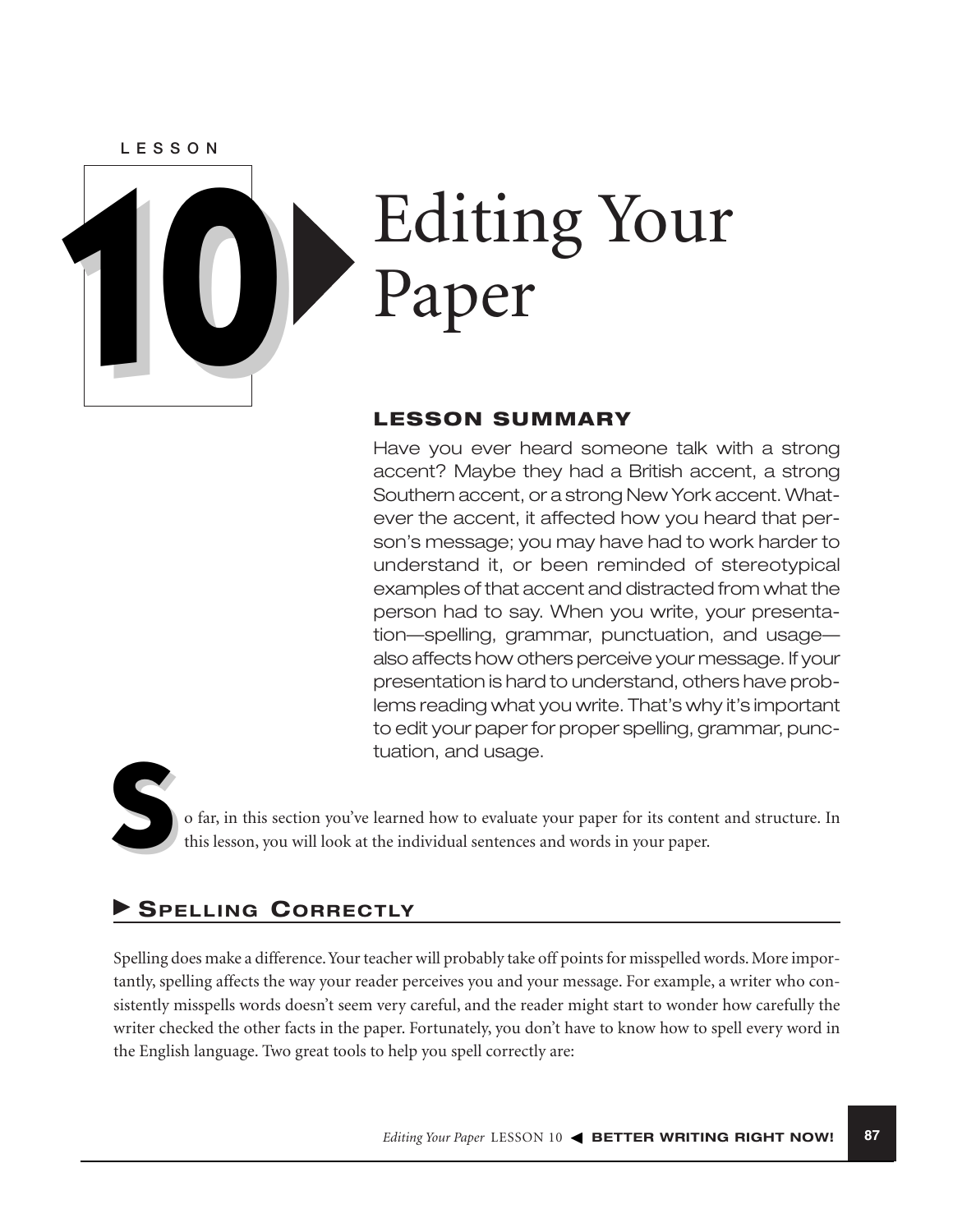- a computer spell checker
- a dictionary

#### **THE COMPUTER SPELL CHECKER**

Although this feature in your word processing software is a handy tool, you need to be careful when relying on it. Often, the spell checker will not recognize certain words, such as names, abbreviations, or terms that you have defined in your paper, and it will tell you they are misspelled. Also, some words that sound alike are spelled differently. If the word exists in the spell checker's dictionary, the spell checker will not catch that the word is misspelled in the context you're using it. For example, a spell checker will usually miss this misspelled word: The ball broke my window *pain*. Although *pain* is a word, it's not spelled correctly here. It should be *pane.* So use your head when making changes suggested by a spell checker. Don't allow the spell checker to automatically fix the spelling in your paper. You will have to go through your paper word-by-word with the spell checker to determine which words really are spelled incorrectly. Finally, use a dictionary as your backup.

#### **DICTIONARIES**

**TSET**

**C***A<b>MINGTIP* 

Any time you are unsure about the spelling of a word, you should use a dictionary to check its spelling. Use a reputable college dictionary to check your work. There are also many online dictionaries you can use if you have access to the Internet.

> **Words that sound alike don't just fool computers. They are also a source of spelling mistakes in many students' papers. Becoming familiar with this list of words that are often confused can help you avoid some common spelling mistakes.** <u>I</u>

| <b>Words That Are Often Confused</b>                    |                                                   |  |
|---------------------------------------------------------|---------------------------------------------------|--|
| Already means "previously."                             | All ready means "completely ready or every-       |  |
|                                                         | one's ready."                                     |  |
| l had already eaten dinner.                             | Let me know when you are all ready.               |  |
| Altogether means "entirely."                            | All together means "everyone in the same          |  |
|                                                         | place."                                           |  |
| Mother doesn't altogether approve of my                 | The family was all together last Thanksgiving.    |  |
| fiancé.                                                 |                                                   |  |
| <i>Brake</i> means "to slow down or stop."              | <i>Break</i> means "to fracture or shatter."      |  |
| I may not have had the accident if I had                | Children playing at unsafe playgrounds are        |  |
| braked sooner.                                          | more likely to break bones.                       |  |
| A <i>capital</i> is a city. It can also refer to value, | A <i>capitol</i> is a building.                   |  |
| money, or accumulated goods in business,                | The capitol in Texas is modeled on the capitol in |  |
| as in the word <i>capitalism</i> .                      | Washington, DC.                                   |  |
| Albany is the capital of New York.                      | The capitol faces Congress Avenue.                |  |
| <i>Capital</i> can also mean something that is          |                                                   |  |
| important or that is punishable by death.               |                                                   |  |
| Rape is a capital crime.                                |                                                   |  |
| John proposed a capital idea!                           |                                                   |  |
| <i>Everyday</i> means "ordinary or usual."              | <i>Every day</i> means "each day."                |  |
| Soon we were back to our everyday routine.              | I walk my dog Johnson every day.                  |  |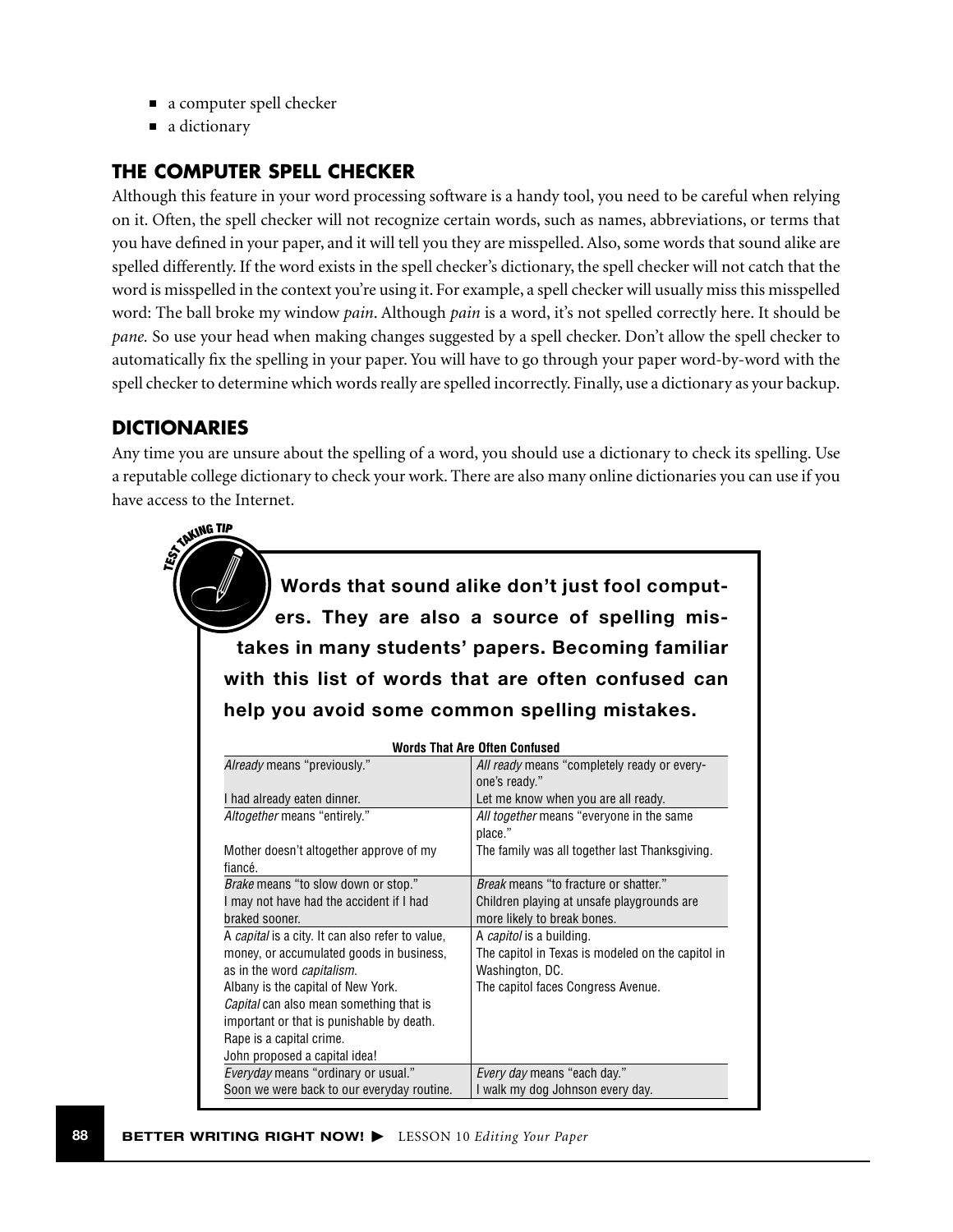| Complement means "to complete or make                            | Compliment means "to say something nice                                 |
|------------------------------------------------------------------|-------------------------------------------------------------------------|
| perfect."                                                        | about something."                                                       |
| Mary and Philip complement one another well.                     | Philip complimented Mary on her new dress.                              |
| A desert is "a very dry region."                                 | A dessert is "a sweet end to a meal."                                   |
| I didn't realize there were so many blooming                     | We had ice cream for dessert.                                           |
| cactuses in the desert.                                          |                                                                         |
| /ts means "belonging to it."                                     | It's means "it is."                                                     |
| India is proud of its heritage.                                  | It's raining outside.                                                   |
| Lead means "to guide or go first."                               | Led means "guided, directed, or to have gone                            |
| We want a president who can lead us to victory.                  | first."                                                                 |
| Lead also is the name of a metal.                                | It is the past tense of the verb to lead.                               |
| The pipes in the building were made of lead.                     | He led us to victory.                                                   |
|                                                                  | The choir director led us in a verse of the "This                       |
|                                                                  | Land is Our Land."                                                      |
| Loose means "free."                                              | Lose means "to misplace."                                               |
| My dog got loose and ran into the street.                        | Try not to lose your money this time.                                   |
| Miner means "someone who works in a mine."                       | Minor is "someone who is underage or less                               |
| A miner's job can be very dangerous.                             | important."                                                             |
|                                                                  | We do not sell cigarettes to minors.                                    |
| Passed is a verb.                                                | Past can be a noun, adjective, or a preposition.                        |
| He passed me just before I crossed the finish                    | She drove past (preposition) the bank before                            |
| line.                                                            | she realized it.                                                        |
|                                                                  | It's important to remember the past (noun).                             |
|                                                                  | Past (adjective) performance is often used to                           |
| Peace means "tranquility or calm."                               | predict future performance.                                             |
|                                                                  | Piece means a "part."                                                   |
| Peace is always better than war.<br>Personal means "individual." | She cut the fabric into several pieces.<br>Personnel means "employees." |
| You might not want to discuss your personal                      | The personnel at my company are mostly                                  |
| problems at work.                                                | young and enthusiastic.                                                 |
| Plain means "common or clear."                                   | Plane refers to "a carpenter's tool, an airplane,                       |
| She wore a plain suit to the wedding.                            | or a flat surface."                                                     |
| Plain can also mean a flat piece of land.                        | The plane landed on time.                                               |
| Please tell me again in plain English.                           |                                                                         |
| Buffalo used to live on the plains.                              |                                                                         |
| Principal means "head of a school or                             | Principle means "a rule."                                               |
| important."                                                      | He studied the principles of accounting for two                         |
| The principal reason I went to France was                        | years before becoming a bookkeeper.                                     |
| to learn French.                                                 | I don't lend money to friends as a matter of                            |
| The boys were sent to the principal's office.                    | principle.                                                              |
| Quiet means "still or silent."                                   | Quite means "very or completely."                                       |
| Please be quiet so I can hear the movie.                         | We are quite happy with Hannah's new school.                            |
| Threw is a verb.                                                 | Through is a preposition.                                               |
| The pitcher threw the ball to first base.                        | The kids threw the ball through the window.                             |
| Waist means "the middle part of the body."                       | Waste means "garbage or left-over materials."                           |
| The dress was gathered around the waist.                         | Put those papers in the waste basket.                                   |
|                                                                  | Waste also means "to use carelessly."                                   |
|                                                                  | He's always wasting money that could be spent                           |
| Weak means "not strong."                                         | on a new car.<br>Week means "a period of seven days."                   |
| They served very weak tea at the reception.                      | Let's meet in two weeks.                                                |
| Who's means "who is or who has."                                 | Whose means "belonging to who."                                         |
| Who's knocking on the door?                                      | Whose paper is this?                                                    |
| Who's been eating my candy?                                      |                                                                         |
| You're means "you are."                                          | Your means "belonging to you."                                          |
| You're my best friend.                                           | Where is your friend?                                                   |
| You're dead wrong.                                               | Did you leave your coat at home?                                        |
|                                                                  |                                                                         |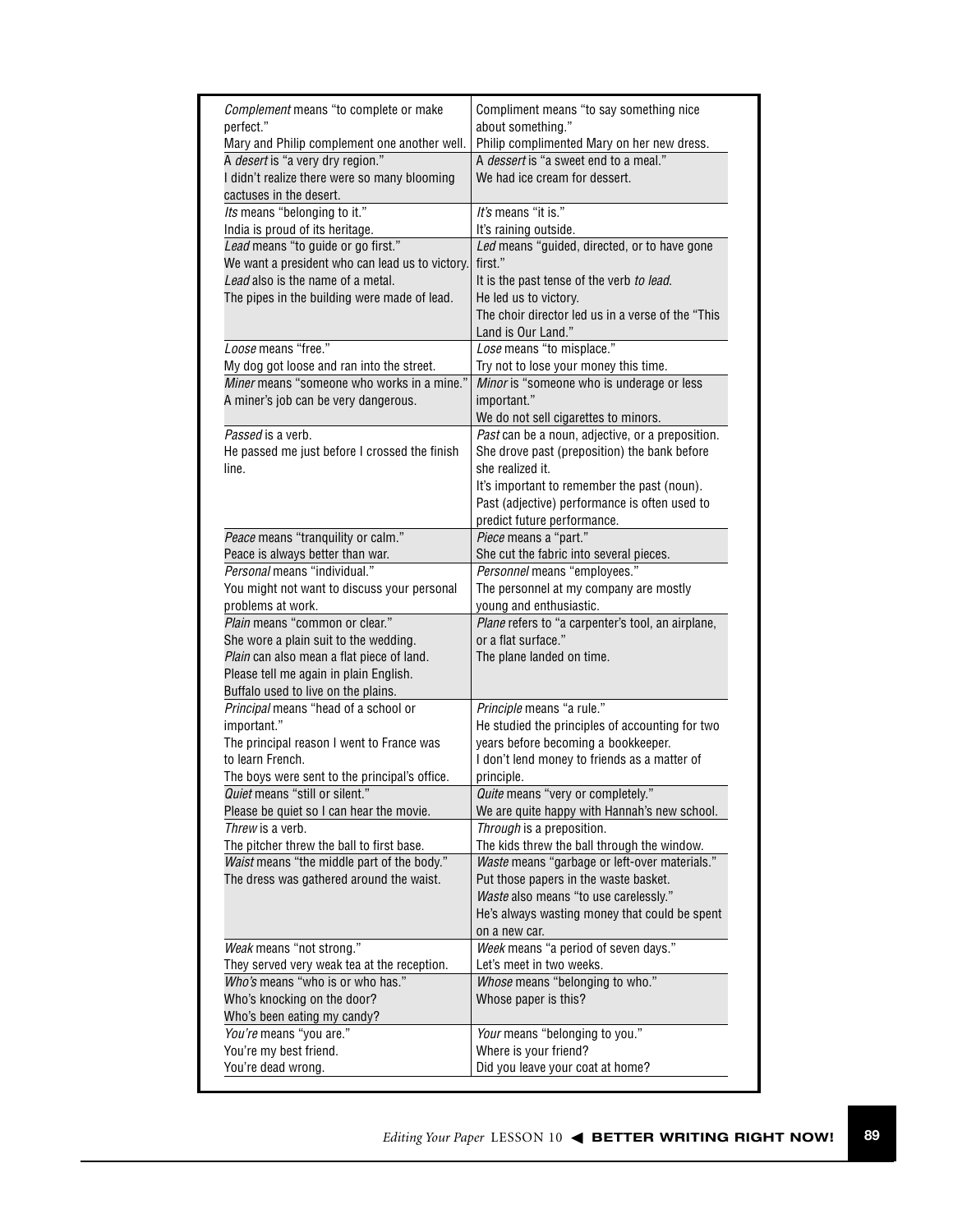#### PRACTICE  $\blacktriangleright$

Circle the correct word to complete each sentence.

- **1.** When (your/you're) done with your work, let's go out to dinner.
- **2.** If the kids would just be (quiet/quite), I think I could finish this report.
- **3.** They walked (passed/past) the accident without realizing it.
- **4.** My energy (complements/compliments) his calmness.
- **5.** They went camping in the (desert/dessert).
- **6.** The dog licked (it's/its) wounds.
- **7.** We visited the (capital/capitol) while we were in Washington, D.C.
- **8.** I had (already/all ready) seen the movie twice.
- **9.** I try not to (waist/waste) money on vending machines.
- **10.** The (principal/principle) cause of the fire was faulty wiring.
- **11.** (Who's/Whose) house is this anyway?
- **12.** After having the flu, Martha felt very (weak/week).

## **Here are a few triplets that are easily confused. Make sure you don't make these mistakes in your writing.**

| More Words That Are Often Confused |                                 |                                  |
|------------------------------------|---------------------------------|----------------------------------|
| Scent means "smell or odor."       | Cent means "one penny."         | Sent means "transmitted."        |
| The animal could smell our         | I wouldn't pay a cent for that! | I sent the e-mail message two    |
| scent.                             |                                 | hours ago.                       |
| Sight means "ability to see."      | Cite means "to quote or         | <i>Site</i> means "location."    |
| Her sight is failing.              | reference."                     | For more information, go to our  |
| Sight can also mean "to spot"      | It's important to cite your     | website.                         |
| If you sight my missing cat,       | sources in a research paper.    | We had a picnic on the site of   |
| please call me immediately.        |                                 | our future house.                |
| Right means "correct."             | Write means "to put down in     | Rite means "a ceremony or        |
| The teacher doesn't count off      | writing or to record."          | ritual."                         |
| points if you get the right        | Write your name on the top      | The priest performed the last    |
| answer.                            | line.                           | rites on the victims.            |
| There means "in or at that         | Their means "belonging to       | <i>They're</i> means "they are." |
| place."                            | them."                          | I don't think they're here.      |
| I left my jacket over there.       | We went to their house.         |                                  |
| To is a preposition.               | Too means "also."               | Two comes after one and before   |
| Let's go to the zoo.               | I'm a fan of the Yankees, too.  | three.                           |
|                                    | Too can also mean               | I'll have two cookies please.    |
|                                    | "excessively."                  |                                  |
|                                    | I am too tall to fit into that  |                                  |
|                                    | dress.                          |                                  |
| Where refers to a location.        | Wear means "to put on."         | Were is the past tense of to be. |
| Where did you get that terrific    | I hate to wear a tuxedo.        | We were much younger in          |
| hat?                               |                                 | 1985.                            |

**More Words That Are Often Confused**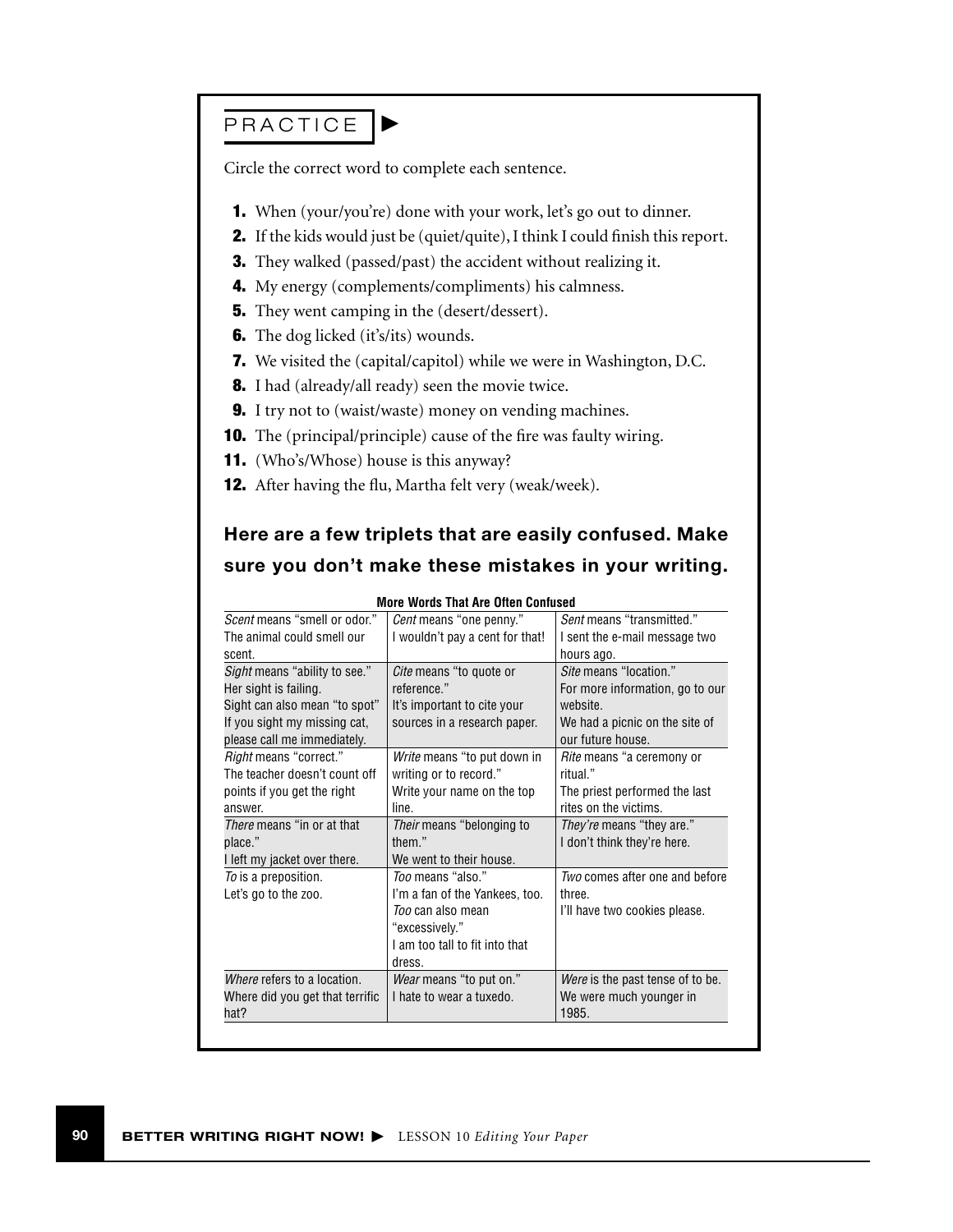### PRACTICE  $\blacktriangleright$

Circle the correct word to complete each sentence.

- **13.** They had a party at the construction (site/sight/cite).
- **14.** I'd rather do math problems than (right/write/rite) a paper.
- **15.** (There/Their/They're) seems to be a problem with the lock on this door.
- **16.** When I was younger, I liked to (where/wear/were) make-up.

## - **USING CORRECT GRAMMAR**

**<sup>O</sup>U<sup>T</sup> <sup>I</sup><sup>T</sup> <sup>B</sup><sup>A</sup> <sup>K</sup>**

**IN HT**

As you've probably learned in your English classes over the years, grammar refers to how sentences are written. Like poor spelling, poor grammar can doom an otherwise very good paper. It gives your reader a bad impression and takes away from your credibility. Teachers usually penalize papers that contain poor grammar. Standardized tests often test basic grammar rules, too. So, it's very important to know what good grammar is and to use it properly when you write.

> **There are many grammar rules. Fortunately, you are already familiar with most of the rules of grammar you need to know. In fact, you probably remember carrying around a thick grammar book at some point in school. As you can tell, this book is not that thick, and it cannot cover all the rules of grammar that are important to writing. If you feel that you need to review more grammar than this book covers, get a basic English grammar workbook at your local library or school bookstore or take a basic grammar refresher course at your community college.** *Grammar Essentials 2nd edition* **by Judith Olsen (LearningExpress, 2000) is one title which may be helpful.**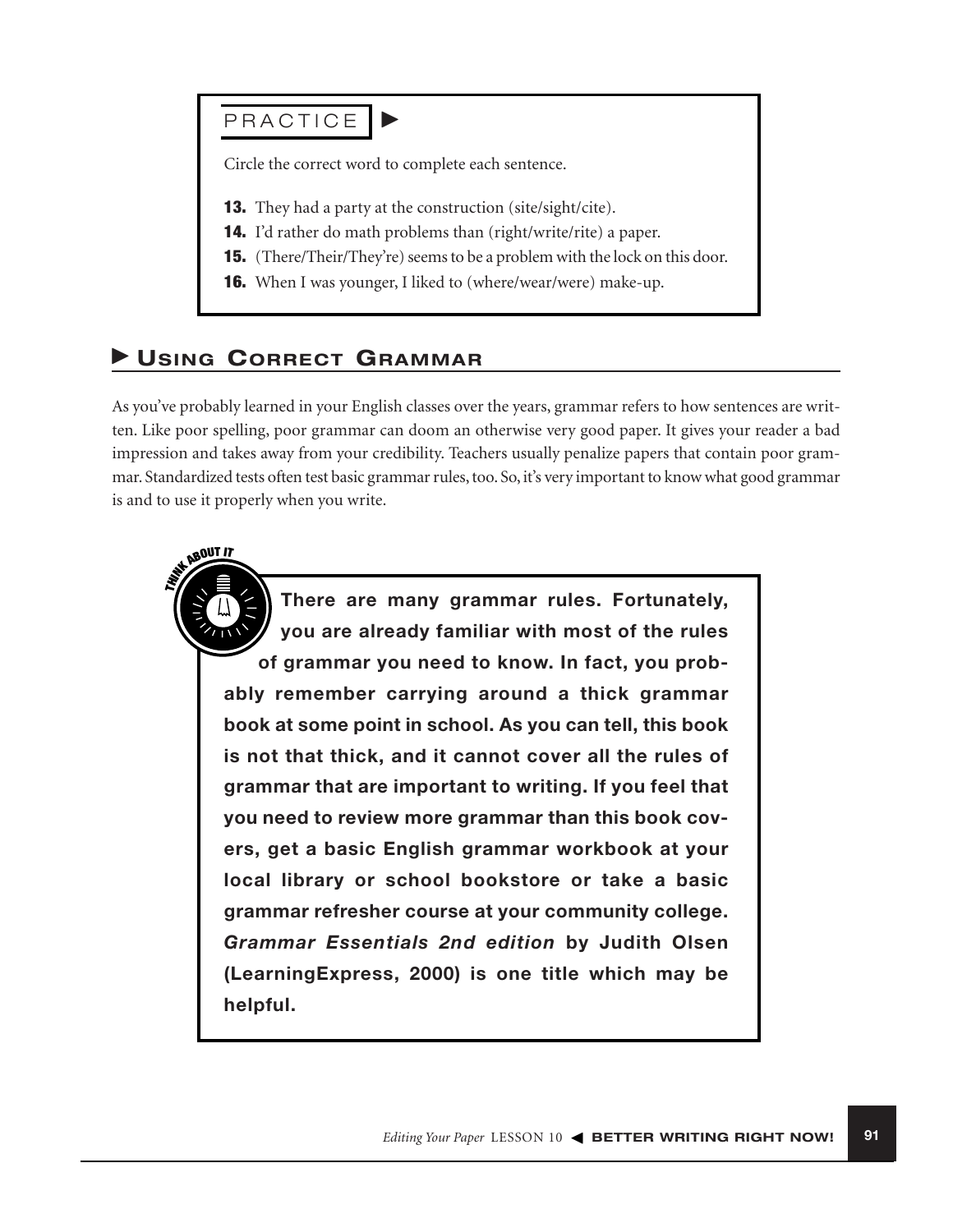As you probably know, a complete sentence is one that has a subject (a doer) and a verb (an action). Because we can think so much faster than we can write, sometimes we write incomplete sentences or long sentences that run on and on. These are two grammar problems you should avoid in your papers.

- **Sentence fragments**—incomplete sentences that lack either a subject or a verb or both
- **Run-on sentences—two or more sentences that are written as one sentence**

#### **CORRECTING SENTENCE FRAGMENTS**

Listed below are some of the most common errors.

**Using punctuation incorrectly.** Often, a fragment is caused when a writer puts a period (or other type of end punctuation) before the end of the sentence. You'll learn more about using proper punctuation in a moment.

**Example:** You can go out with your friends. As soon as you clean your room. You can fix this fragment by joining the second thought to the first sentence: You can go out with your friends as soon as you clean your room.

**Mistaking a list as a sentence.** Sometimes, a long list of items can seem like a complete sentence. Remember, a complete sentence has a subject and a verb.

**Example:** Having walked ten miles, gone days without food, and lost all hope. You can fix this fragment by joining the list to a complete sentence: Having walked ten miles, gone days without food, and lost all hope, Edgar collapsed from exhaustion.

**Example:** Terriers, dachshunds, and poodles.

You can fix this fragment by adding a verb: Terriers, dachshunds, and poodles are three examples of good house dogs.

Or, you could fix it by adding a subject and a verb: Three examples of good house dogs are terriers, dachshunds, and poodles.

**Mimicking spoken language.** We do not always speak in complete sentences. Often, when we want our writing to sound natural and to flow smoothly, we write in a conversational style. This is OK when you are writing a dialogue and using appropriate punctuation to show that you are writing dialogue. And sometimes, professional writers will use this style of writing. However, in most of the papers you will write for school or for standardized tests, you should avoid using conversational sentence fragments.

#### **Example:** Even though I didn't want to.

You can fix this fragment by joining it to a complete sentence: I completed the assignment, even though I didn't want to.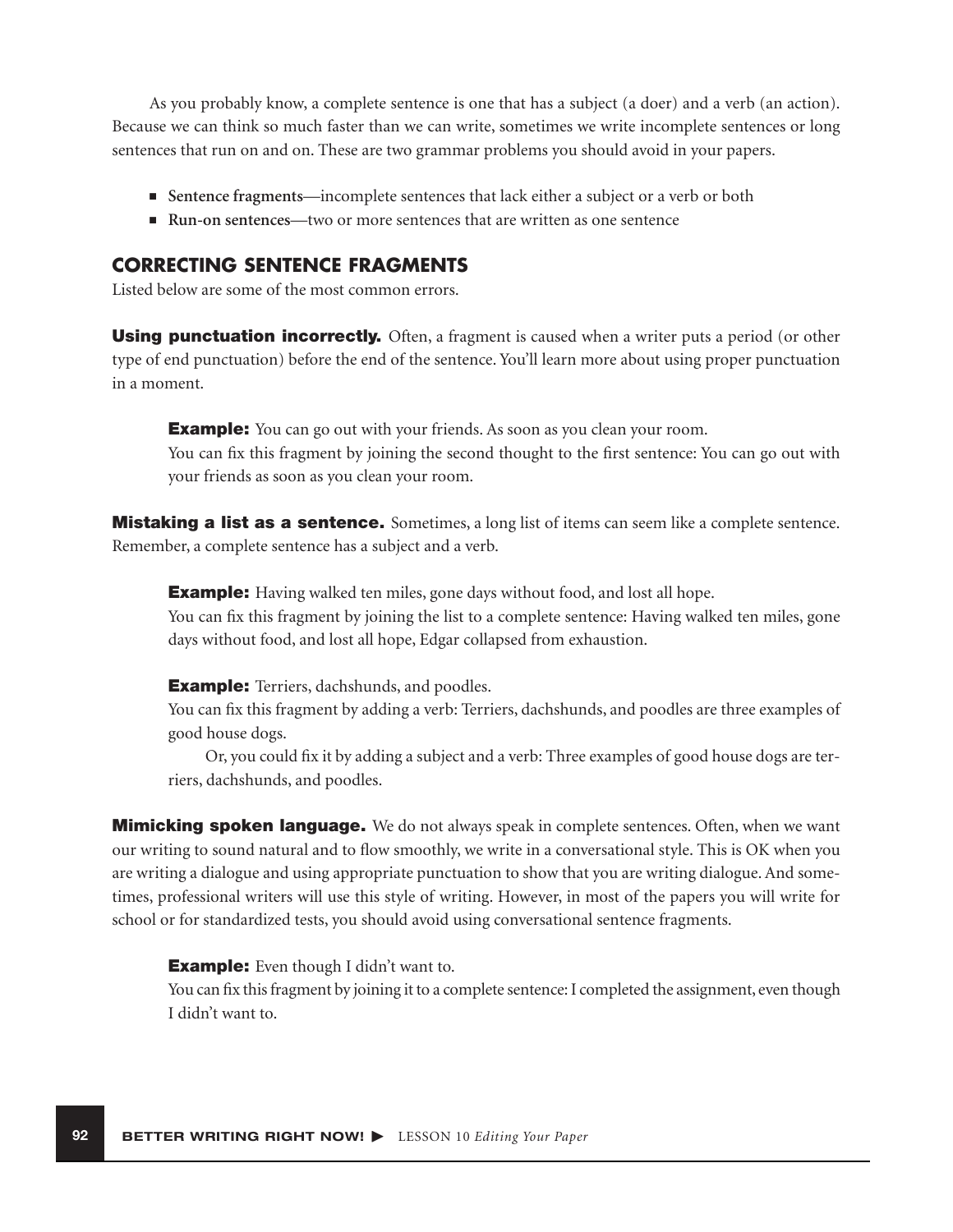**Example:** The old house down the street, which seemed like a perfect place for a ghost to live. You can fix this fragment by adding a verb: The old house down the street seemed like a perfect place for a ghost to live.

**Example:** Probably next week. You can fix this fragment by adding a subject and a verb: It's probably next week.

**Mistaking a phrase for a sentence.** A phrase is a group of words that lacks a subject and a verb. Some phrases have verb forms that are not verbs, but are actually nouns. Sometimes, these phrases, called verbal phrases, are mistaken for complete sentences. They are not complete sentences. You can correct these fragments either by adding the verbal phrase to a complete sentence or by changing the verb form in the phrase to a real verb.

**Example:** Watching the sun slip behind the trees. Let's try two ways to fix this fragment.

- **1.** Add the verbal phrase to a complete sentence: Watching the sun slip behind the trees, I felt closure in my long day.
- **2.** Change the verb form in the phrase to a real verb: I watched the sun slip behind the trees.

### **CORRECTING RUN-ON SENTENCES**

Run-on sentences usually occur when the writer uses incorrect end punctuation. The writer either uses no punctuation at all to separate two or more sentences, or uses only a comma where a form of end punctuation is really needed. Here are some examples:

- You don't need to worry about me, I can take care of myself.
- The flames are out the house is no longer on fire.

Here are some ways to fix a run-on sentence.

#### **Separate the two sentences with a period.**

**Example:** You don't need to worry about me. I can take care of myself.

**Example:** The flames are out. The house is no longer on fire.

#### **Separate the two sentences with a comma and a conjunction, such as** *and, or, nor, but, for, so, yet***.**

**Example:** The flames are out, and the house is no longer on fire.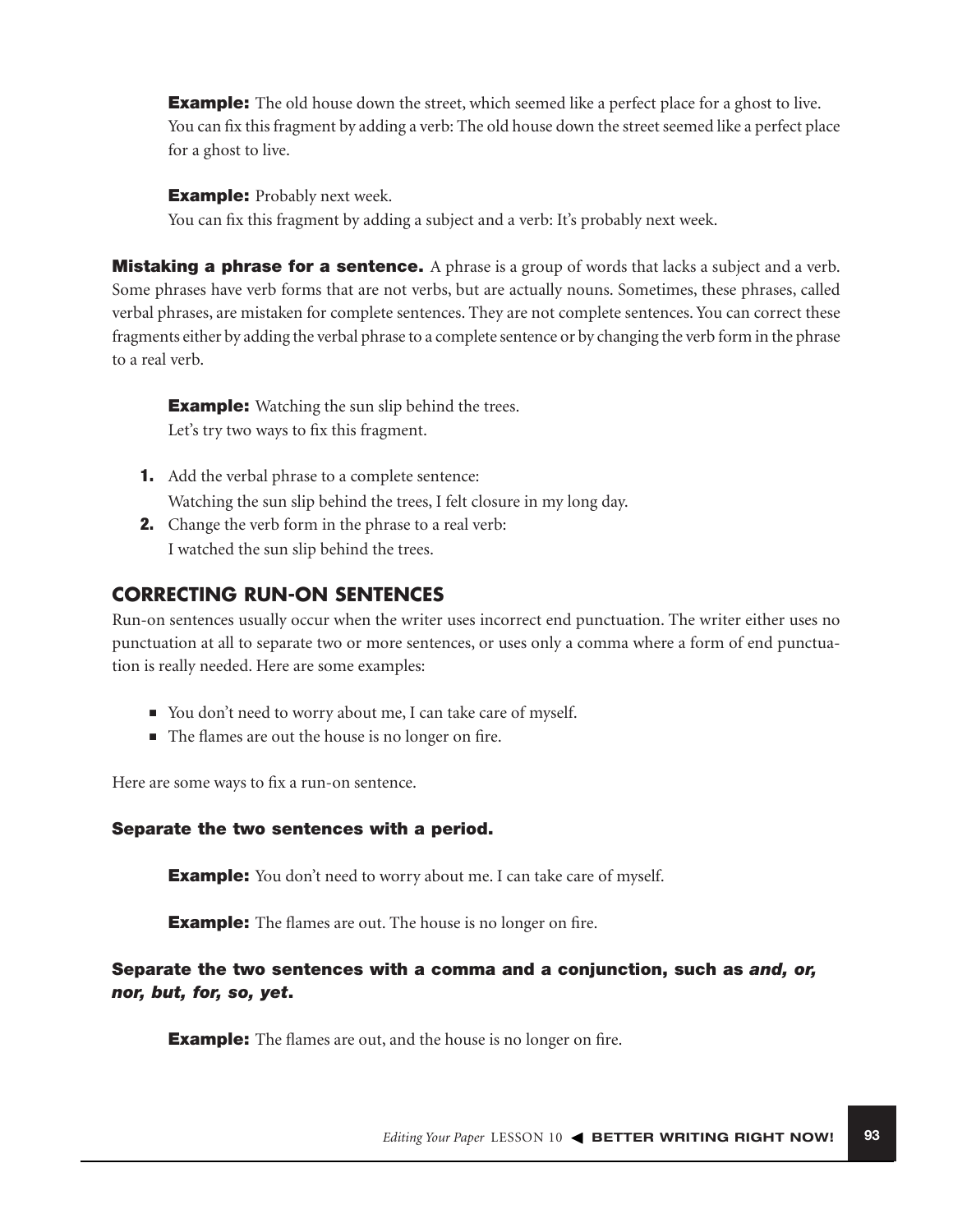#### **Separate the two sentences with a semicolon.**

**Example:** You don't need to worry about me; I can take care of myself.

**Example:** The flames are out; the house is no longer on fire.

#### **Separate the two sentences with a long dash (called an em-dash).**

**Example:** The flames are out—the house is no longer on fire.

#### **Change one of the two sentences into a dependent clause.**

**Example:** You don't need to worry about me because I can take care of myself.

**Notice that each corrected version of the runon sentence actually means something a little different. When correcting a run-on sentence, think about what you want the sentence to say. Then, choose the best way to fix it to keep your intended meaning.**

## PRACTICE

**<sup>O</sup>U<sup>T</sup> <sup>I</sup><sup>T</sup> <sup>B</sup><sup>A</sup> <sup>K</sup>**

**IN HT**

**17.** Correct these sentence fragments and run-on sentences. **a.** Look at the facilities in other countries have you'll see the U. S. has far better facilities.

**b.** Contributing time, money, and effort.

**c.** My father isn't sick, he's as healthy as a horse.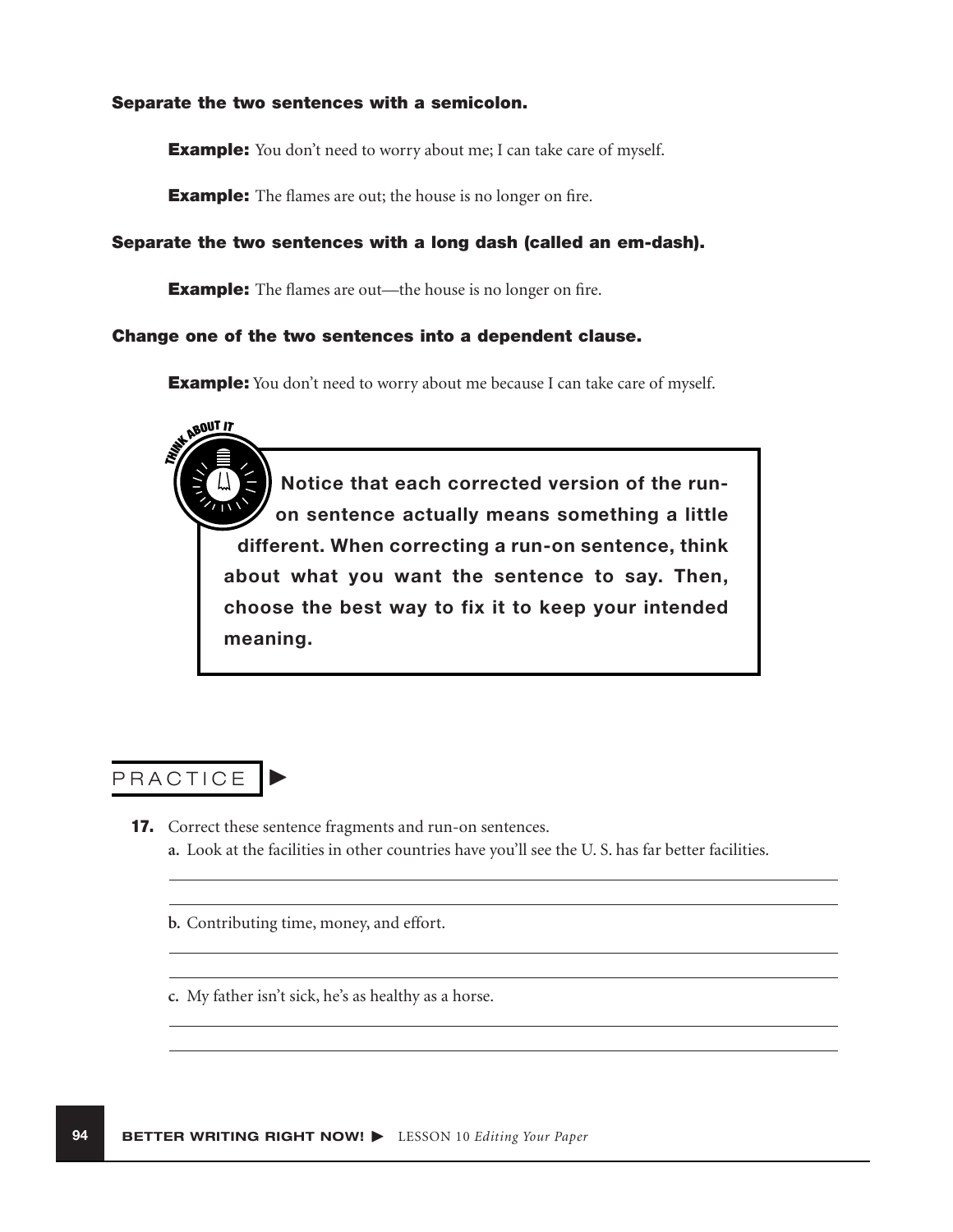**d.** Having stayed up all night working on my paper.

**e.** Must be prepared and on time.

**18.** Rewrite the following paragraph. Eliminate any sentence fragments or run-on sentences.

A person who is interested in becoming a teacher. A profession that is in great need of talented people. Should investigate the elements required to be a good teacher before making a final decision. On first thought, it might seem that a good teacher is one who is very knowledgeable of the subject matter, a master of what he or she wants to teach, however others would disagree. Good teachers are those who connect with students and are able to interest students in the process of thinking and inquiring about the subject matter. Teaching is more than knowing the subject matter it's understanding where students are and dreaming about where they can go with the subject matter.

#### **USING CORRECT PUNCTUATION**

Although it may sometimes seem trivial, punctuation can really make a difference in what your paper says. Look at the following examples.

Don't! Stop now! Don't stop now.

In the first sentence, the person is saying,"stop now!" In the second sentence, the person is saying,"now isn't a good time to stop."

Here are some tips on when to use different punctuation marks in your writing.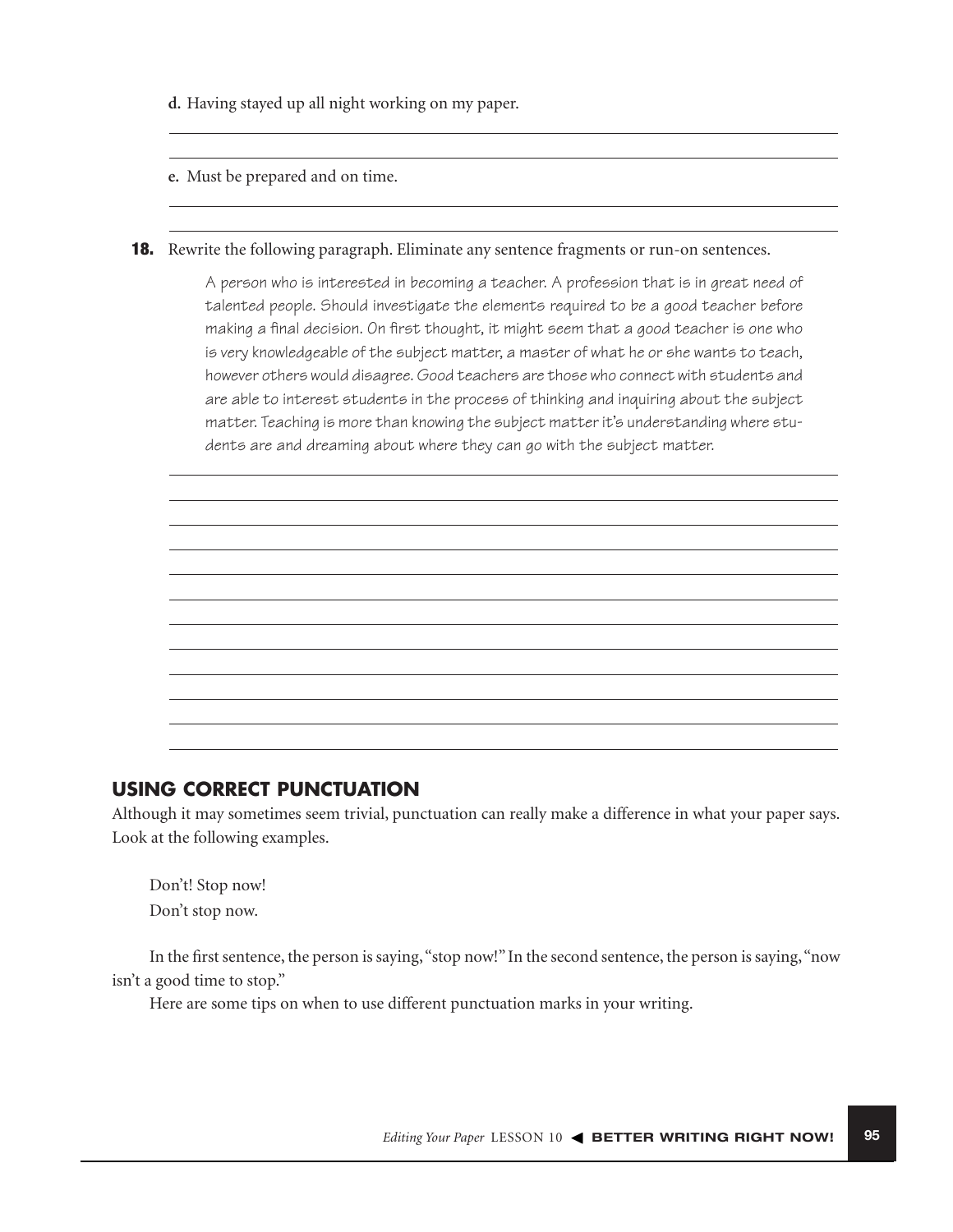| If Your Purpose Is To:         | <b>Use This Punctuation:</b>     | Example:                                                                                           |
|--------------------------------|----------------------------------|----------------------------------------------------------------------------------------------------|
| end a sentence                 | period [.]                       | Use a period to end a sentence.                                                                    |
| connect complete sentences     | semicolon [;] or a comma [,]     | A semi-colon can connect two                                                                       |
|                                | and a conjunction [and, or, nor, | sentences; it is an excellent way to                                                               |
|                                | for, so, but, yet]               | show that two ideas are related.                                                                   |
| connect items in a list        | comma [,] but if one or more     | The table was overturned, the mattress                                                             |
|                                | items in that list already has a | was torn apart, and the dresser drawers                                                            |
|                                | comma, use a semicolon [;]       | were strewn all over the floor.                                                                    |
|                                |                                  | The castaways included a professor,<br>who was the group's leader; an actress;<br>and a housewife. |
| introduce a quotation          | colon [:] or comma [,]           | Colons have three functions: intro-                                                                |
| or explanation                 |                                  | ducing long lists, introducing quota-                                                              |
|                                |                                  | tions, and introducing explanations.                                                               |
|                                |                                  | He said, "This simply won't do."                                                                   |
| indicate a quotation           | quotation marks [""]             | "To be or not to be?" is one of the most                                                           |
|                                |                                  | famous lines from Hamlet.                                                                          |
| indicate a question            | question mark [?]                | Why are so many engineering students                                                               |
|                                |                                  | obsessed with Star Trek?                                                                           |
| connect two words              | hyphen $[-]$                     | brother-in-law, well-known author                                                                  |
| that work together             |                                  |                                                                                                    |
| separate a word or phrase      | em-dash $[-]$                    | I never lie-never.                                                                                 |
| for emphasis                   |                                  |                                                                                                    |
| separate a word or phrase that | parenthesis [()]                 | There is an exception to every rule                                                                |
| is relevant but not essential  |                                  | (including this one).                                                                              |
| information                    |                                  |                                                                                                    |
| show possession or contraction | apostrophe <sup>[']</sup>        | That's Jane's car.                                                                                 |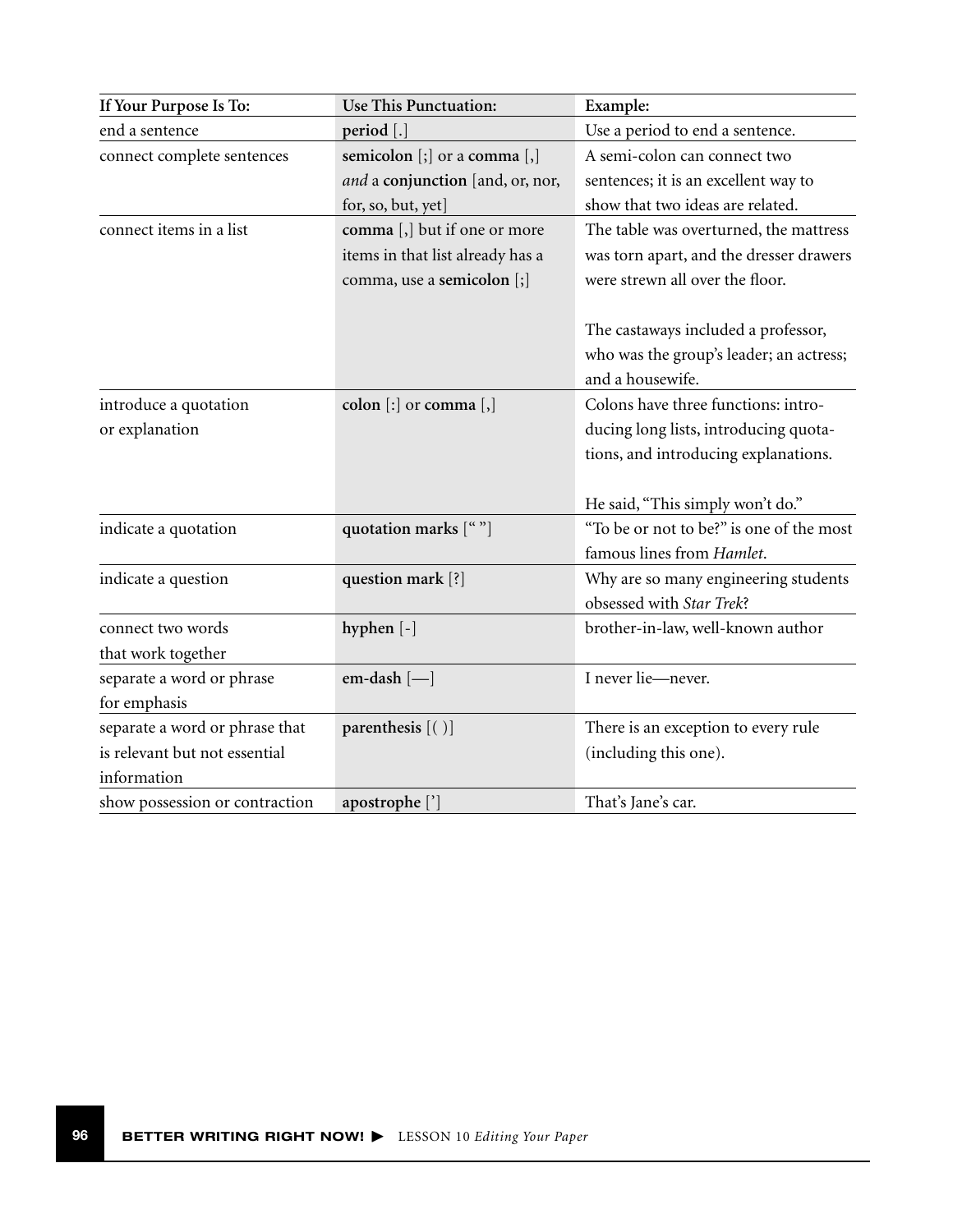**This book cannot tell you everything about punctuation. If you feel that you need more information about punctuation than this book covers, consult a basic English grammar book from your local library or school bookstore. LearningExpress's** *501 Grammar & Writing Questions* **is one book that can help you sharpen your punctuation skills.**

### **CAPITALIZING THE RIGHT WORDS**

**ABOUT IT** 

**IN HT**

Here are some basic guidelines for capitalizing words.

- **Capitalize the first word of a sentence:** A sentence always begins with a capital letter.
- **Capitalize** *I* (including *I'm*, *I've*, *I'd*, and other contractions with *I*): When I started the paper, I thought I'd never finish it.
- **Capitalize the first word in a quotation that is a complete sentence.** If you are quoting only a phrase or part of a sentence, you don't need to capitalize the first word of the material you are quoting: John called out, "Hey, please stop your car!" Then, he praised the man in the car for being "the most polite driver" he'd ever met.
- **Capitalize the first and last words and all words that are not articles in the titles of movies, songs, works of art, and written materials:** *To Kill a Mockingbird, A Farewell to Arms, A Field Guide to Spiders and Scorpions of Texas*
- **Capitalize proper nouns and proper adjectives.** If you're not sure what counts as a proper noun or a proper adjective, examples of these are listed below.

| PROPER NOUNS AND                                                 |                                                                                                                       |
|------------------------------------------------------------------|-----------------------------------------------------------------------------------------------------------------------|
| <b>PROPER ADJECTIVES</b>                                         | <b>EXAMPLES</b>                                                                                                       |
| People's names                                                   | Marianne Jones, John F. Kennedy, Jr., Georgianne O'Reilly                                                             |
| Names of places                                                  | Coney Island, New York City, North America, Rocky Mountains,<br>Central Park, Empire State Building, Lincoln Memorial |
| Names of businesses.<br>organizations, and other<br>institutions | German Club, Southern Methodist University, House of<br>Representatives, National Geographic Society                  |
| Names of historical events                                       | Civil War, Korean War, American Revolution                                                                            |

# **PROPER NOUNS AND**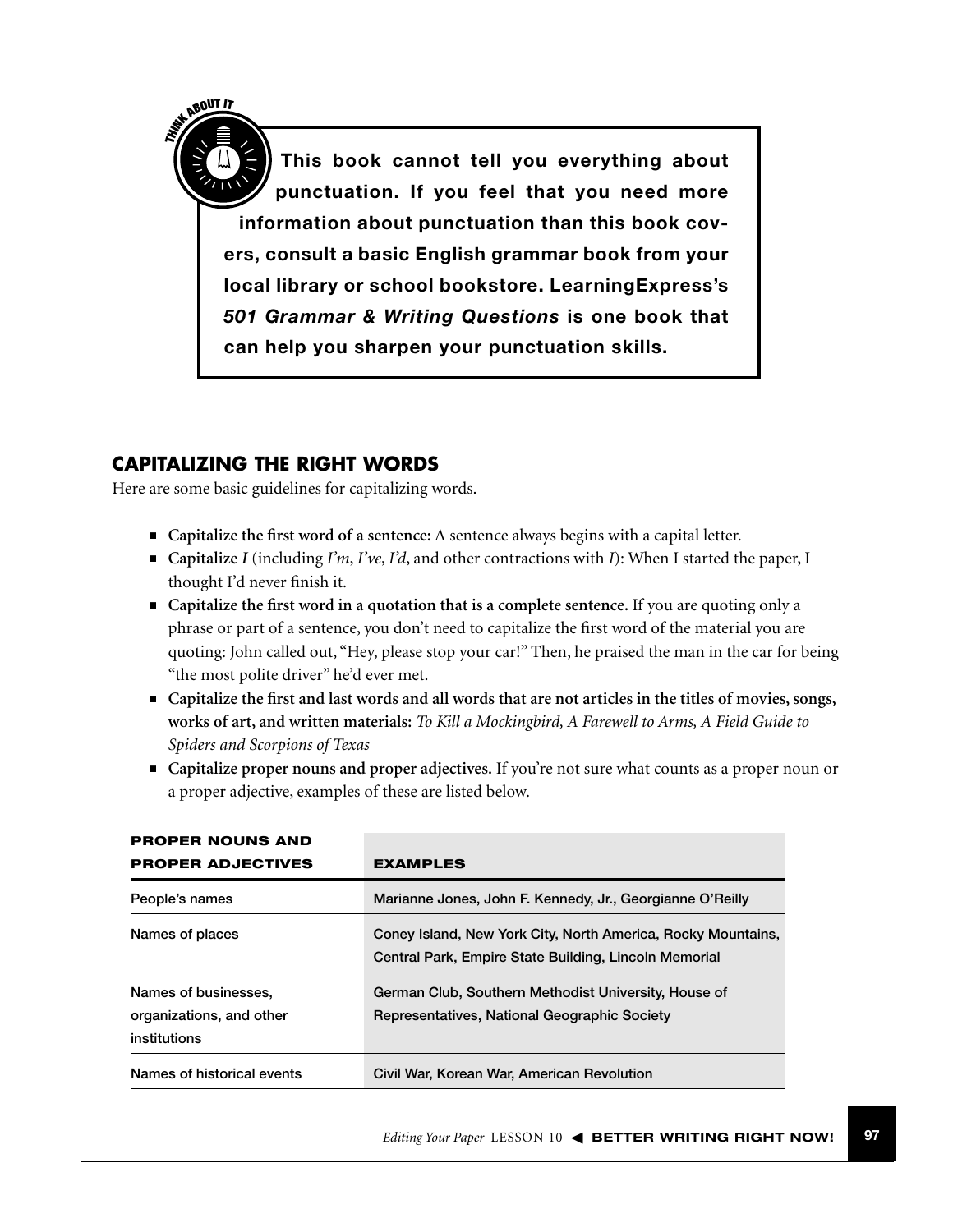| Things you find on a calendar                   | Monday, June, Halloween, Memorial Day, Independence Day,<br>Mother's Day |
|-------------------------------------------------|--------------------------------------------------------------------------|
| Names of nationalities, races,<br>and religions | African-American, Roman Catholic, French, Canadian                       |
| People's titles                                 | Dean Chang, President Johnson, Chief Justice, Aunt Mary,<br>Cousin John  |

## PRACTICE **| >**

#### **19.** Rewrite the following paragraph using correct punctuation and capitalization.

Several months ago february 29 I had just watched the ending of a very funny movie i reached over, turned off the TV and was just beginning to dream quite pleasantly when the familiar ring of my telephone suddenly startled me awake groggily I answered my telephone it was my best friend telling me he had just been given extra tickets to the yankees game he excitedly asked would you like to go

## - **USING WORDS CORRECTLY**

The writing problems discussed in the following pages are often called *usage* problems. They have to do with using words correctly. Read through this list of often misused words and note any that apply to you.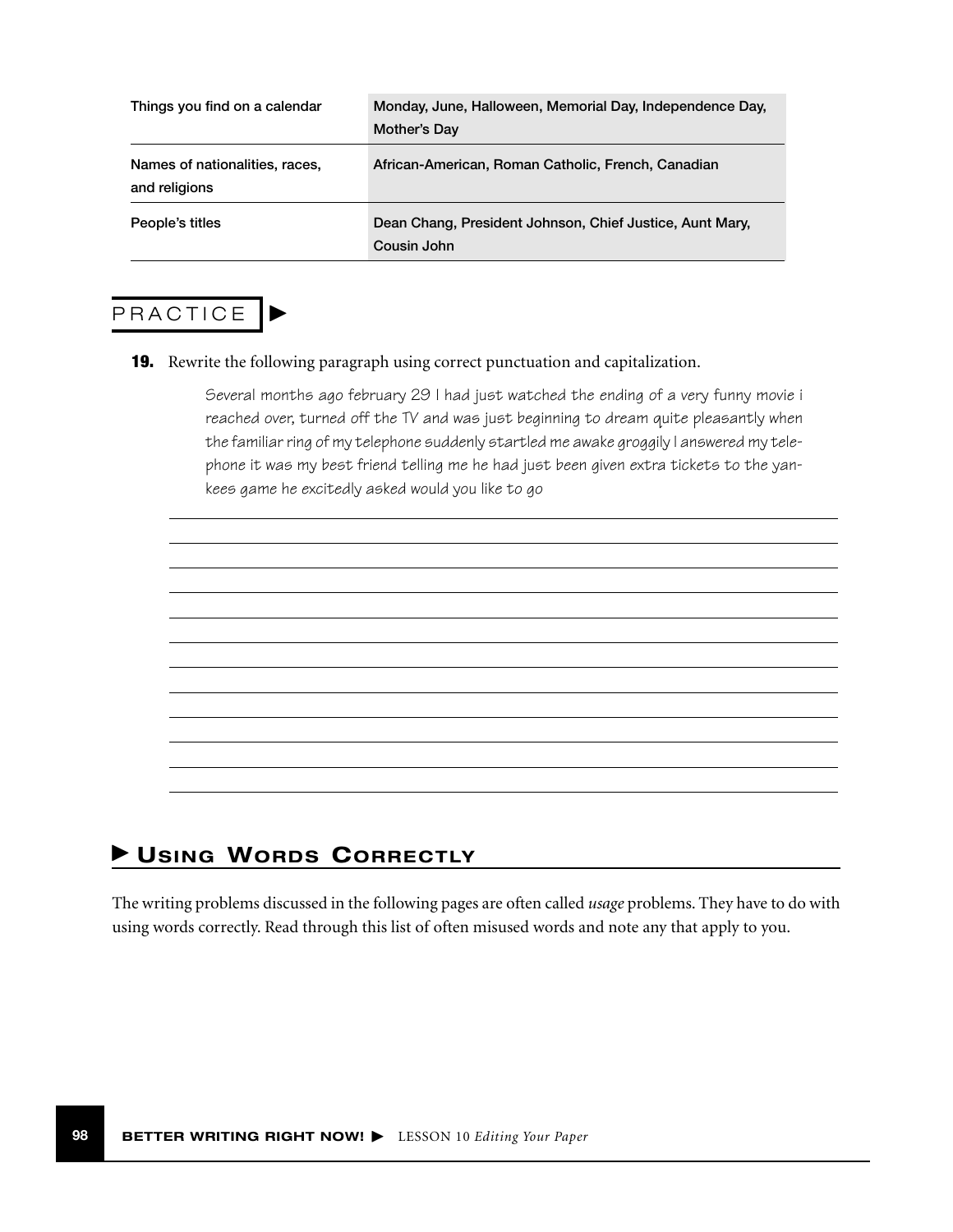

**Accept** means "to receive" **Except** means "to leave out or exclude" **Examples:**

I accept your apology.

I can meet with you any day except Fridays.

**Adapt** means "to change so one fits in better"

**Adopt** means "to make something one's own"

**Examples:**

When our trip to the zoo was suddenly cancelled, we adapted our plans. We adopted the stray dog.

**Affect** means "to influence"

**Effect** as a verb means "to make happen"

**Effect** as a noun means "the result of something"

**Examples:**

Don't let your neighbor's business affect you. The court effected a mandatory waiting period.

The effects of the explosion were apparent.

**Bad** is an adjective. It should be used to modify nouns and pronouns.

**Badly** is an adverb. It should be used to modify verbs, adjectives, and adverbs. **Examples:**

I feel bad about what happened. We had a really bad day. Our band played badly last night.

**Discover** means "to find something that already existed but was not known" **Invent** means "to make something new that didn't exist before" **Examples:**

The scientists discovered a new species of cave salamander. Eli Whitney invented the cotton gin.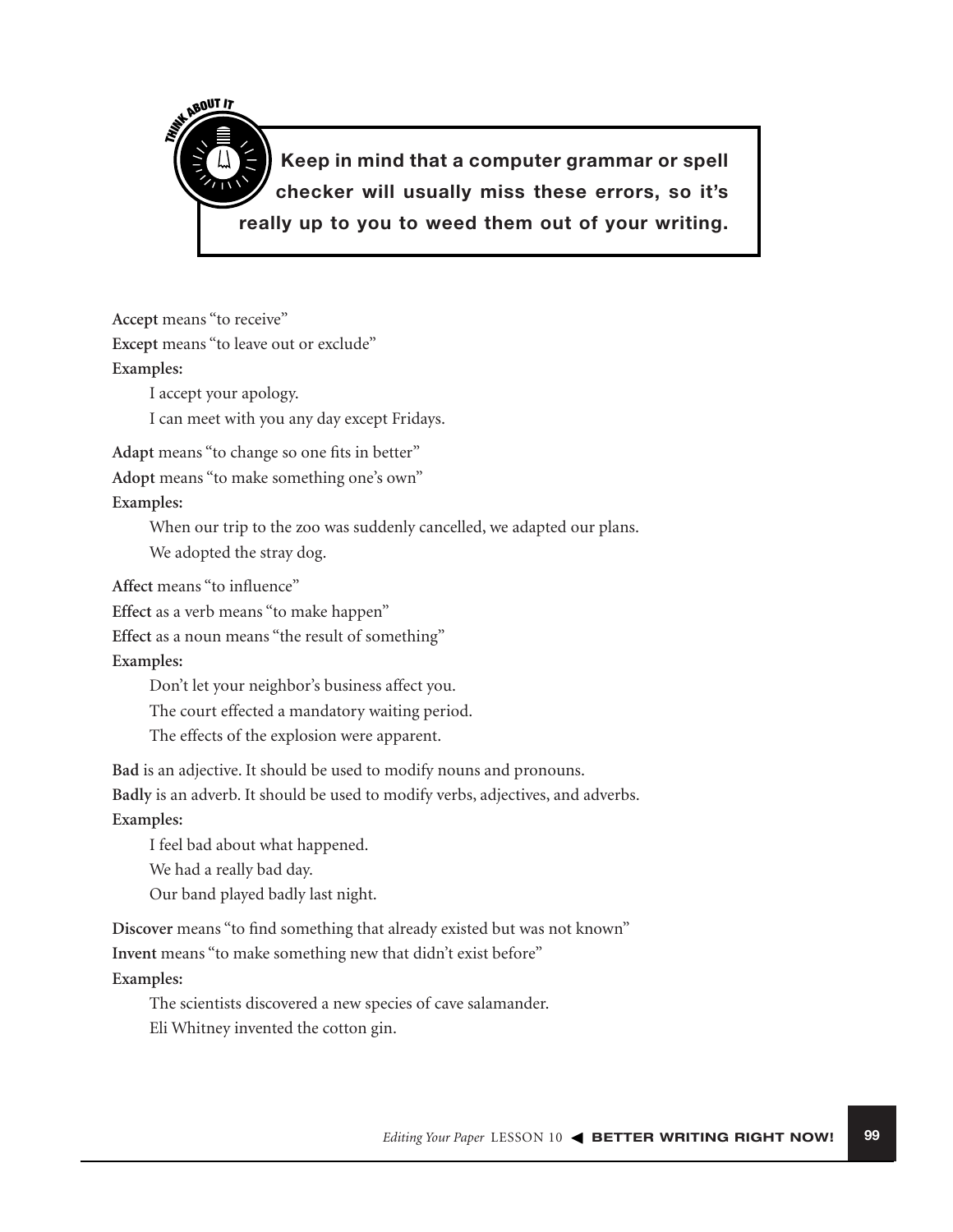**Emigrate** means "to leave one's country to live somewhere else"

**Immigrate** means "to come to a new country to live"

## **Examples:**

The political unrest caused many people to emigrate to new countries.

John's family immigrated to the United States three generations ago.

**Fewer** is used before plural nouns

**Less** is used before nouns that do not have a plural form. Do not use *less* in front of plural nouns. **Examples:**

Incorrect: I have less days to prepare for the exam than I thought I had.

Correct: I have fewer days to prepare for the exam than I thought I had.

Correct: I have less money than I did before Christmas.

**Imply** means "to suggest something that isn't said explicitly"

**Infer** means "to deduce"

**Examples:**

John implied at dinner that he might want to see other girls.

I inferred from our dinner conversation that John might break up with me soon.

**Lie** means "to recline"

**Lay** means "to put"

These verbs have similar past forms, so we sometimes confuse them. The following chart outlines their forms.

| Verb             | Present participle | Past | <b>Past Participle</b> |
|------------------|--------------------|------|------------------------|
| to lie (recline) | (is) lying         | lay  | (have) lain            |
| to lay (put)     | (is) laying        | laid | (have) laid            |

### **Examples:**

You should lie down if you feel sick.

She wasn't feeling well, so she lay down for an hour.

She had just lain down when the guests arrived.

She had just laid the baby down when the guests arrived.

I left my homework laying on the dining room table.

Marsha always leaves her clothes laying on the floor beside the bed.

## **Persecute** means "to attack"

**Prosecute** means "to bring legal action against"

## **Examples:**

Those who do not agree with the current political regime are persecuted daily.

It's our store policy to prosecute those who shoplift.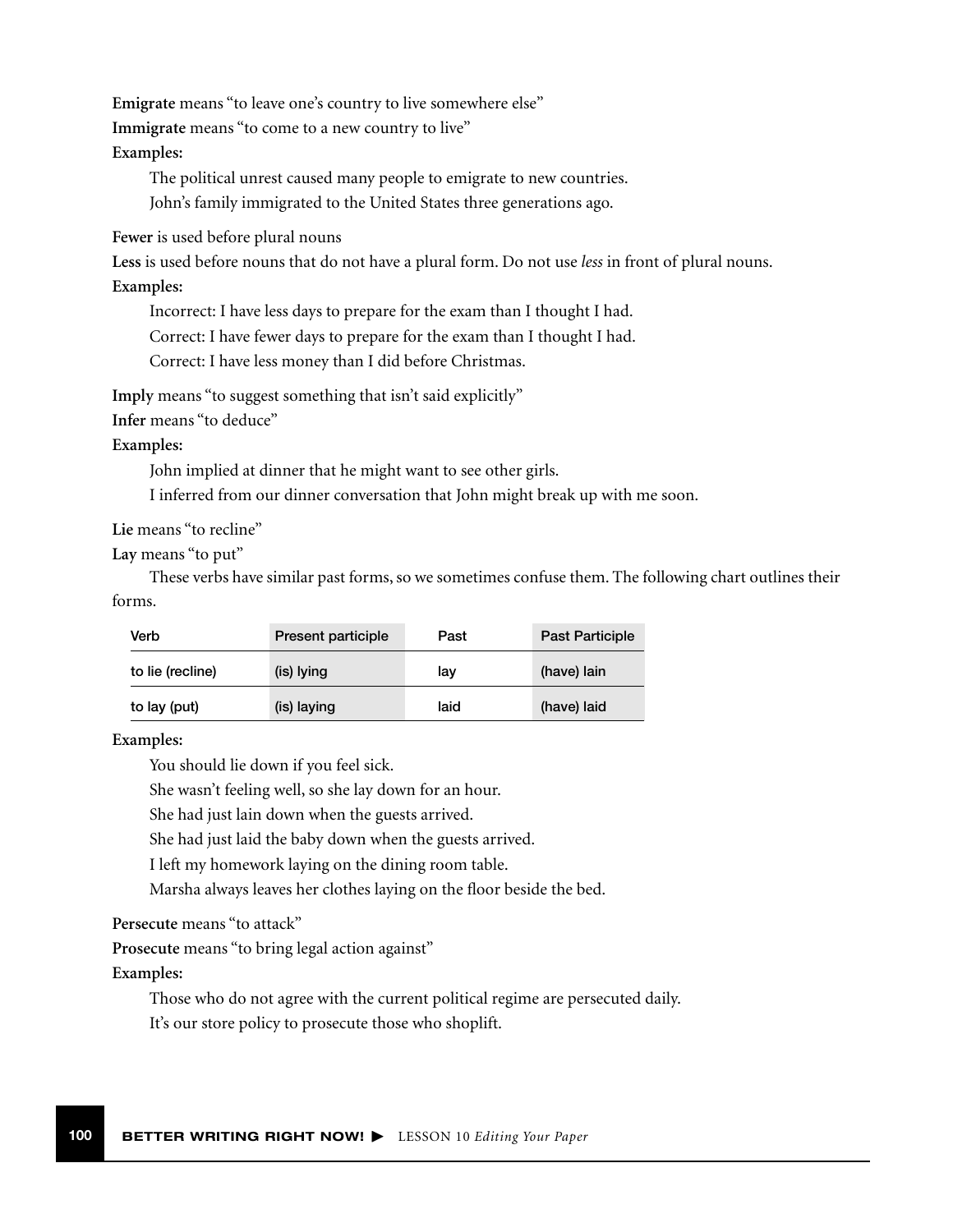**Rise** means "to go up"

**Raise** means "to move something up"

These verbs have similar past forms, so we sometimes confuse them. The following chart outlines their forms.

| Verb     | Present participle | Past   | <b>Past Participle</b> |
|----------|--------------------|--------|------------------------|
| to rise  | (is) rising        | rose   | (have) risen           |
| to raise | (is) raising       | raised | (have) raised          |

## **Examples:**

The stock market has risen three days in a row now.

The post office has raised stamp prices twice in the past two years.

**Sit** means "to rest or get into a sitting position"

**Set** means "to put or place"

## **Examples:**

Please sit down and rest a moment before leaving. Please set those heavy books down and take a rest.

**Than** is a conjunction

Then is an adverb and means "at that time or next"

## **Examples:**

I am taller than Estrella.

We then sat down to a good meal.

# PRACTICE

Circle the correct word to complete each sentence.

- **20.** (Fewer/Less) people are killed in airplane accidents each year (than/then) in car accidents.
- **21.** In the novel, two Martians (emigrated/immigrated) from Mars to Earth.
- **22.** Do you know who (discovered/invented) the telephone?
- **23.** He (accepted/excepted) my apology graciously.
- **24.** We (implied/inferred) from her tone of voice that we were in trouble.
- **25.** A cat is usually slow to (adapt/adopt) to a new cat in the house.
- **26.** Did the flood (effect/affect) your house?
- **27.** As a child, he played the violin (bad/badly).
- **28.** The Valentine's candy (lay/laid) unopened on her dresser.
- **29.** The puppy is (lying/laying) down in the grass outside.
- **30.** (Set/Sit) your keys down on the desk and come in.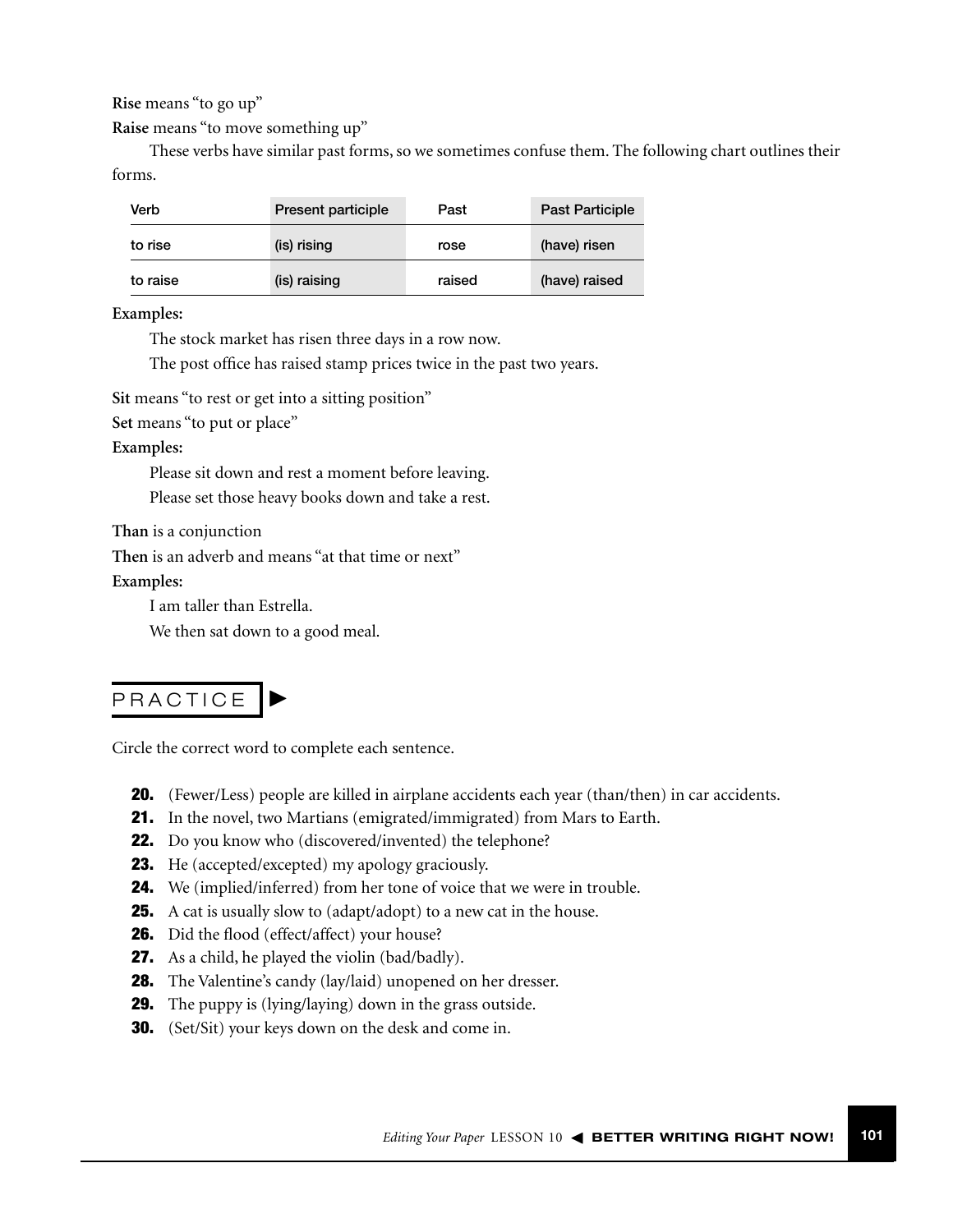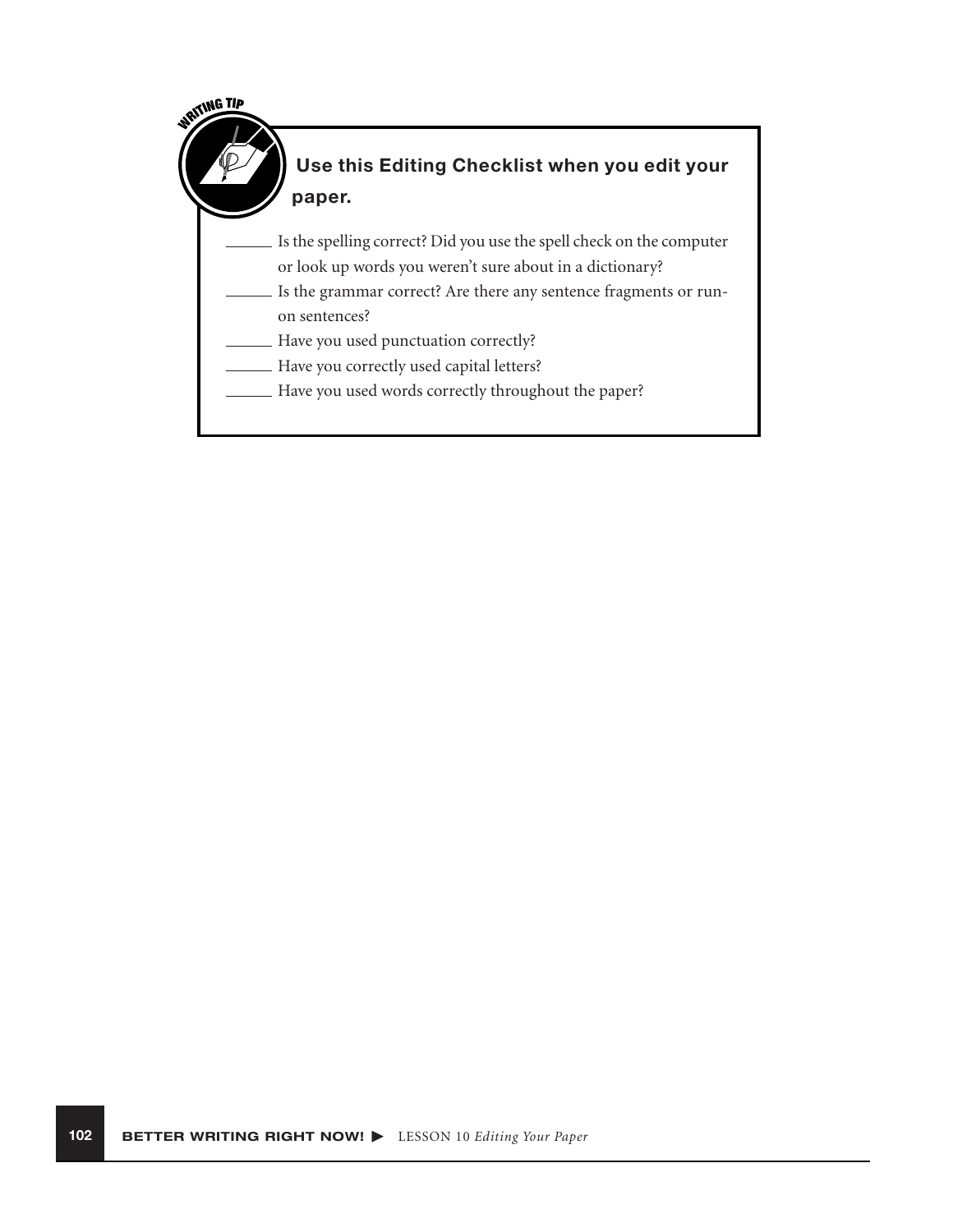

# Being Clear and Concise

# **LESSON SUMMARY**

Have you ever met a person who used very sophisticated vocabulary? Perhaps you and others had a hard time even following what this person was saying. Or, maybe you understood him fine, but were totally turned off by his pretentious style. It's the same with writing papers. In this lesson, you will learn some ways to make sure your writing is clear and concise, so others can follow your message and not be turned off by a complex style.



ne of the most important things you need to know about writing is to make it simple and clear. In this lesson, you will learn techniques that will help you become the kind of writer who can discuss ideas that can quickly and easily be understood by others.

# - **WRITING CLEAR SENTENCES**

There are three main strategies for keeping your sentences clear.

- Be brief.
- Use the active voice.
- Avoid unnecessarily "big" words.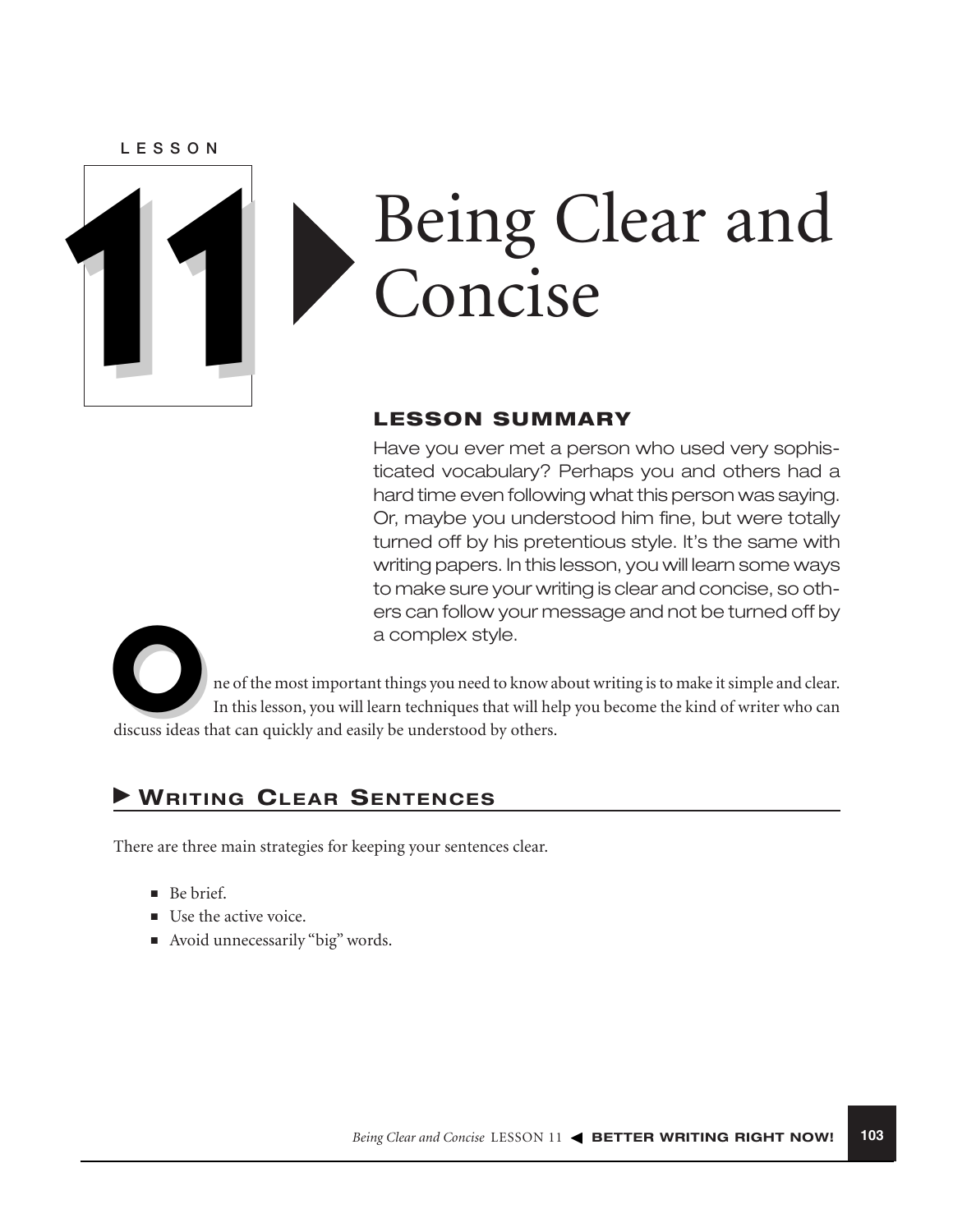**Often when you are given a writing assignment, it will have a minimum word limit. So you may think, "The more words I use, the faster I get to the end of the assignment." This is usually not the best guarantee for a good grade. If you have brainstormed and researched your topic, you'll find you have plenty of information to work with. And it's important to remember that writing assignments are not about counting words, so much as what those words have to say.**

# - **HOW TO BE CONCISE**

**D** 

**IN HT**

When writing sentences, try to choose your words carefully. Unnecessary words clutter up your sentences, cover up your meaning, and often frustrate your reader. Here are some ways to say what you really want to say.

## **Get rid of** *that, who,* **and** *which* **when you can.**

| <b>INSTEAD OF WRITING</b>                                                                               | <b>TRY</b>                                                                                  |
|---------------------------------------------------------------------------------------------------------|---------------------------------------------------------------------------------------------|
| It was a trip that was very memorable.                                                                  | It was a memorable trip.                                                                    |
| She wished that she had taken the job offer that<br>she had been given more seriously.                  | She wished she had taken the job offer more<br>seriously.                                   |
| Let's eat in the restaurant that is air conditioned.                                                    | Let's eat in the air-conditioned restaurant.                                                |
| My neighbor, who is the president of the PTA, has<br>six children.                                      | My neighbor, the president of the PTA, has six<br>children.                                 |
| The building next door, which used to be abandoned,<br>is now a community center for kids after school. | The building next door, once abandoned, is now<br>a community center for kids after school. |
| Anyone who is pregnant should avoid roller coasters. Pregnant women should avoid roller coasters.       |                                                                                             |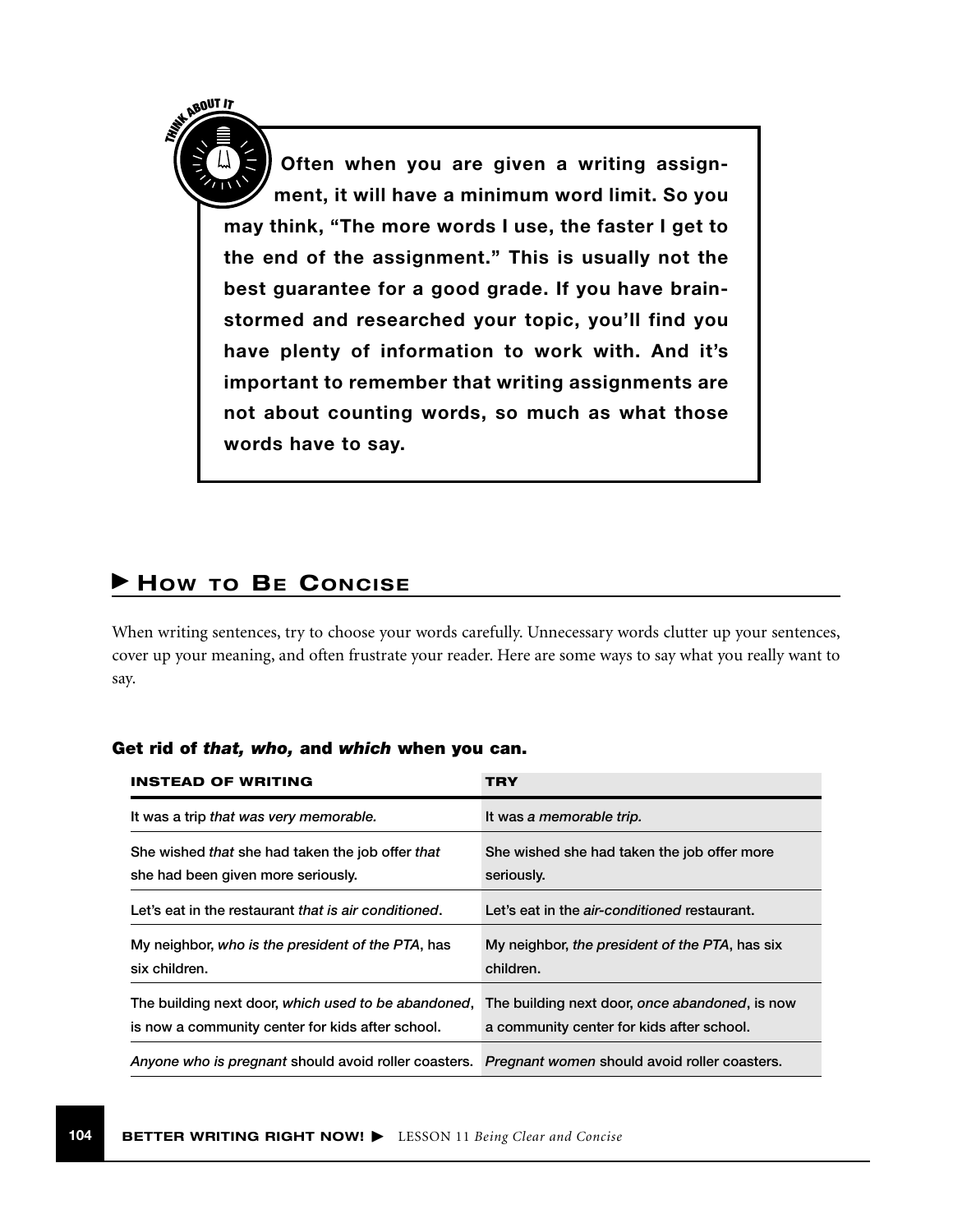## **Try to avoid using** *there is* **and** *it is***.**

| <b>INSTEAD OF WRITING</b>                           | <b>TRY</b>                                        |
|-----------------------------------------------------|---------------------------------------------------|
| It was with great regret that I fired my secretary. | Regrettably, I fired my secretary.                |
| There is no reason for the department to pursue     | The department has no reason to pursue a criminal |
| a criminal investigation.                           | investigation.                                    |

## **Avoid using** *I believe, I feel, I think, I am of the opinion that,* **and** *in my opinion.*

| <b>INSTEAD OF WRITING</b>                                                              | TRY                                             |
|----------------------------------------------------------------------------------------|-------------------------------------------------|
| I am of the opinion that circuses are cruel to animals. Circuses are cruel to animals. |                                                 |
| I believe that violent crimes should be punished<br>severely.                          | Violent crimes should be punished severely.     |
| I am of the opinion that mothers should be able to<br>breastfeed in public.            | Mothers should be able to breastfeed in public. |

## **Use prepositional phrases when they are appropriate.**

| <b>INSTEAD OF WRITING</b>                                                     | <b>TRY</b>                                                          |
|-------------------------------------------------------------------------------|---------------------------------------------------------------------|
| When you come to the second stop sign, turn right.                            | At the second stop sign, turn right.                                |
| While we were at the dinner party, an allergy attack<br>caused him to sneeze. | During the dinner party, an allergy attack caused<br>him to sneeze. |

## **Replace** *so* **and** *so that* **with infinitive phrases (***to* **+ verb).**

| <b>INSTEAD OF WRITING</b>                                                 | <b>TRY</b>                                                                 |
|---------------------------------------------------------------------------|----------------------------------------------------------------------------|
| I want to smell the fish so that I am sure it's fresh.                    | I want to smell the fish to make sure it's fresh.                          |
| Close the windows so that the air conditioning<br>stays inside the house. | Close the windows to keep the air conditioning<br><i>inside the house.</i> |

## **Replace** *because of the fact that* **with** *because***.**

| <b>INSTEAD OF WRITING</b>                             | <b>TRY</b>                                           |
|-------------------------------------------------------|------------------------------------------------------|
| Because of the fact that Manny realizes he doesn't    | Because Manny realizes he doesn't want to be like    |
| want to be like Lenny, he finally feels at peace with | Lenny, he finally feels at peace with himself at the |
| himself at the end of the novel.                      | end of the novel.                                    |
| Because of the fact that I love you, I know we will   | Because I love you, I know we will always stay       |
| always stay together.                                 | together.                                            |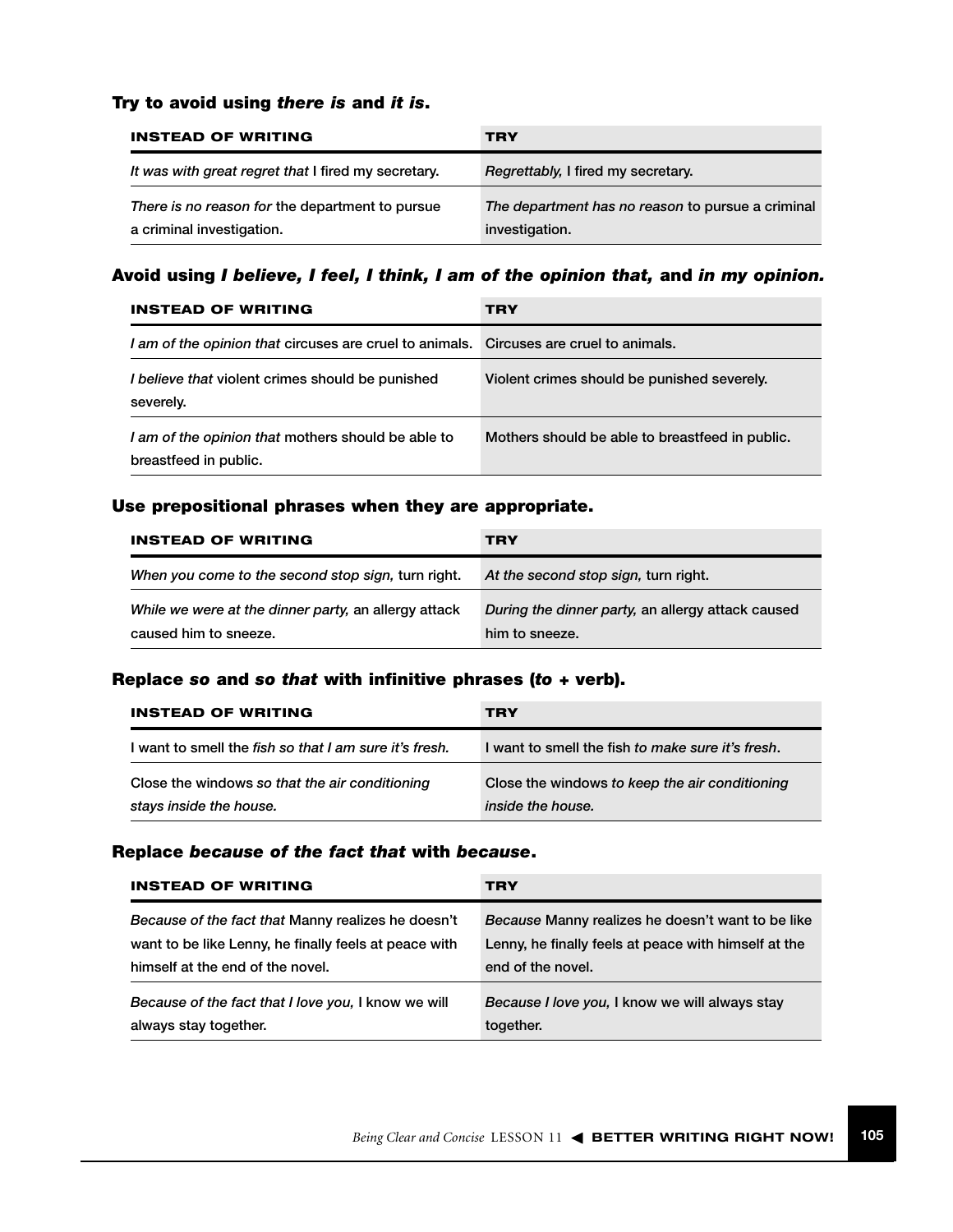# - **HOW TO USE THE ACTIVE VOICE**

When you use the active voice, you tell *who is doing something*. For example, Mitch hit the ball. In this sentence, you know that Mitch did the hitting. Now compare this sentence with the following one: The ball was hit. In this sentence, you don't know who hit the ball. Of course, you can always change the sentence to read: The ball was hit by Mitch. But compare these two sentences:

- Mitch hit the ball. (Active voice)
- The ball was hit by Mitch. (Passive voice)

The first sentence sounds interesting. It's clear, easy to follow, and briefer than the second sentence. The second sentence is in the passive voice. In general, you should try to write in the active voice.

Of course, there are exceptions to this rule. If you don't know who is doing the action, a passive sentence makes more sense. Also, if you want to emphasize the action and not the person doing the action, you might use a passive sentence. Here are some examples.

- Our dog was hit by a car.
- José was showered with money.
- Margaret was overwhelmed with sadness.

# $\blacktriangleright$  How to Weed Out Words or Phrases **THAT GET IN THE WAY OF YOUR MEANING**

When you write, try to avoid words that your reader is unlikely to know. To be a "big" word, a word doesn't have to be long; it just has to prevent you from getting your message across. Here are some "big" words to avoid:

- **Abbreviations and acronyms—shortened forms of words represented by capital letters**
- **Jargon**—words that are used in specific ways in different fields
- **Pretentious words**—showy words, especially those that aren't used properly

## **ABBREVIATIONS**

While abbreviations can certainly be helpful, your reader won't have a clue what you're trying to say if he or she isn't familiar with the term you are using in your writing.

■ *Because the dog had AKC papers, he was worth a lot more money than we anticipated.* If your audience doesn't know that AKC stands for American Kennel Club, you've lost them. Even if your reader knows what AKC stands for, they still may not know what this sentence means.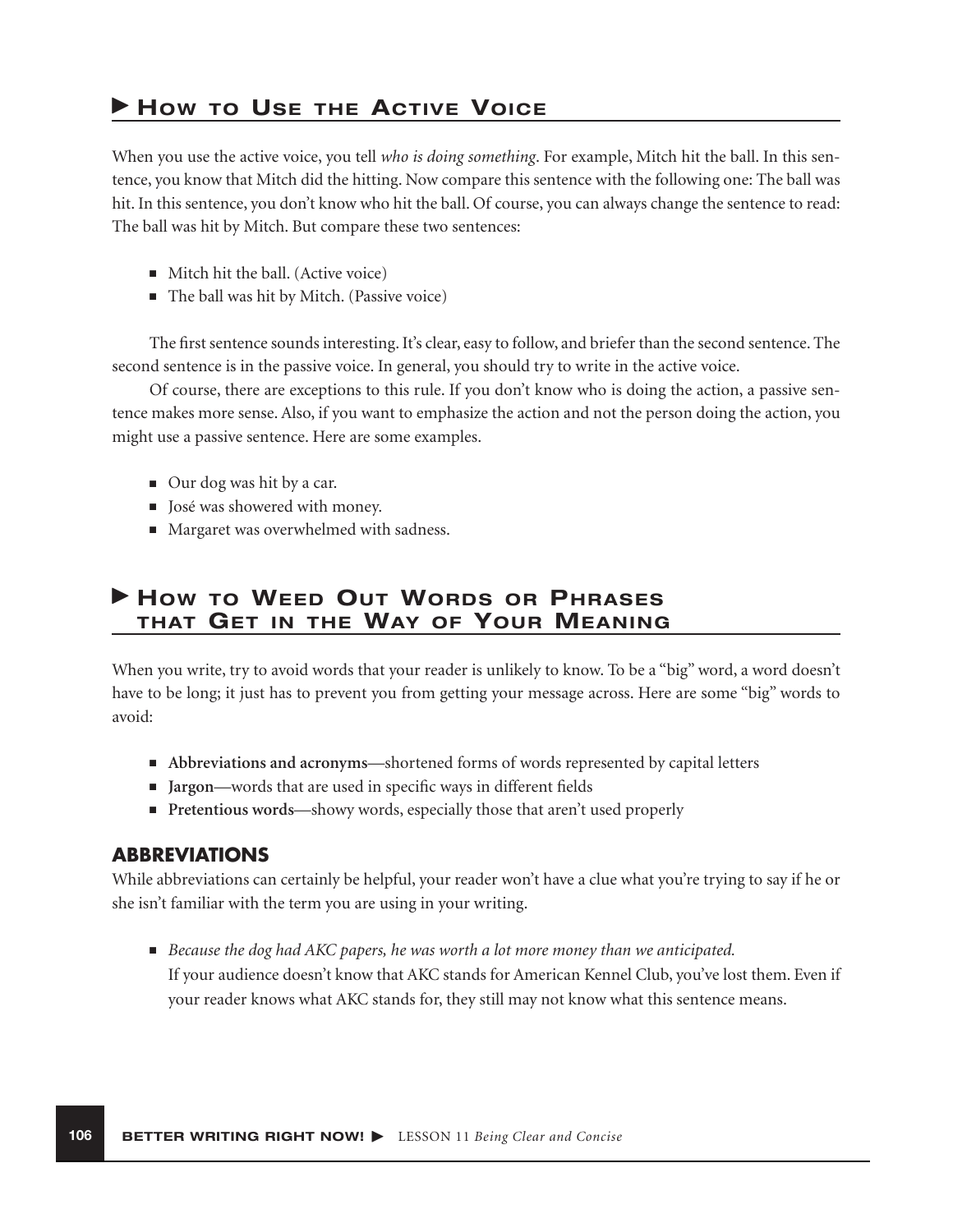■ *In light of the spread of AIDS, traditional STDs are no longer the focus of sex education classes that they once were.*

You can probably assume that your audience is familiar with the term *AIDS.* But unless they are in the fields of public health or biology, they aren't likely to know that STD stands for sexually-transmitted disease. You might even go so far as to give examples of what these diseases are, so your audience understands your point.

# **ACRONYMS**

An acronym is a word that is formed from the first letters or parts of a series of words. For example, AIDS (*acquired immune deficiency syndrome*), radar (*radio detecting and ranging*), and scuba (*self-contained underwater breathing apparatus*) are common acronyms.

■ *When buying a new computer, make sure to get one with enough RAM* (random access memory). What is RAM? If your audience isn't familiar with computers, you'll lose them.

# **JARGON**

Jargon consists of technical or specialized terms used in specific fields. If your audience isn't in the field, you'll probably lose them. It's best to avoid jargon as much as possible. When you do use jargon, make sure to define the terms so your reader can follow your message. Otherwise, you're just wasting your time.

- *You don't have any PIP coverage, so there is no medical coverage for your driving into that tree.* If your insurance agent said this to you, would you know what it means? Unless you work in insurance, you probably won't know what this means. PIP stands for Personal Injury Protection. It's the part of an insurance policy that pays when a person is injured in a car accident.
- *Do you have a LAN in the office?* If you don't work in IT (information technology), you probably aren't familiar with what a LAN is. LAN stands for Local Area Network. It's a configuration of several computers within a geographic area that allows for sharing of resources.

# **SHOWY WORDS**

- *He possesses a Jaguar.*
	- Why not just say: He owns a Jaguar or He has a Jaguar?
- *Have you ever utilized a sandwich maker before?* Why not just say: Have you ever used a sandwich maker before?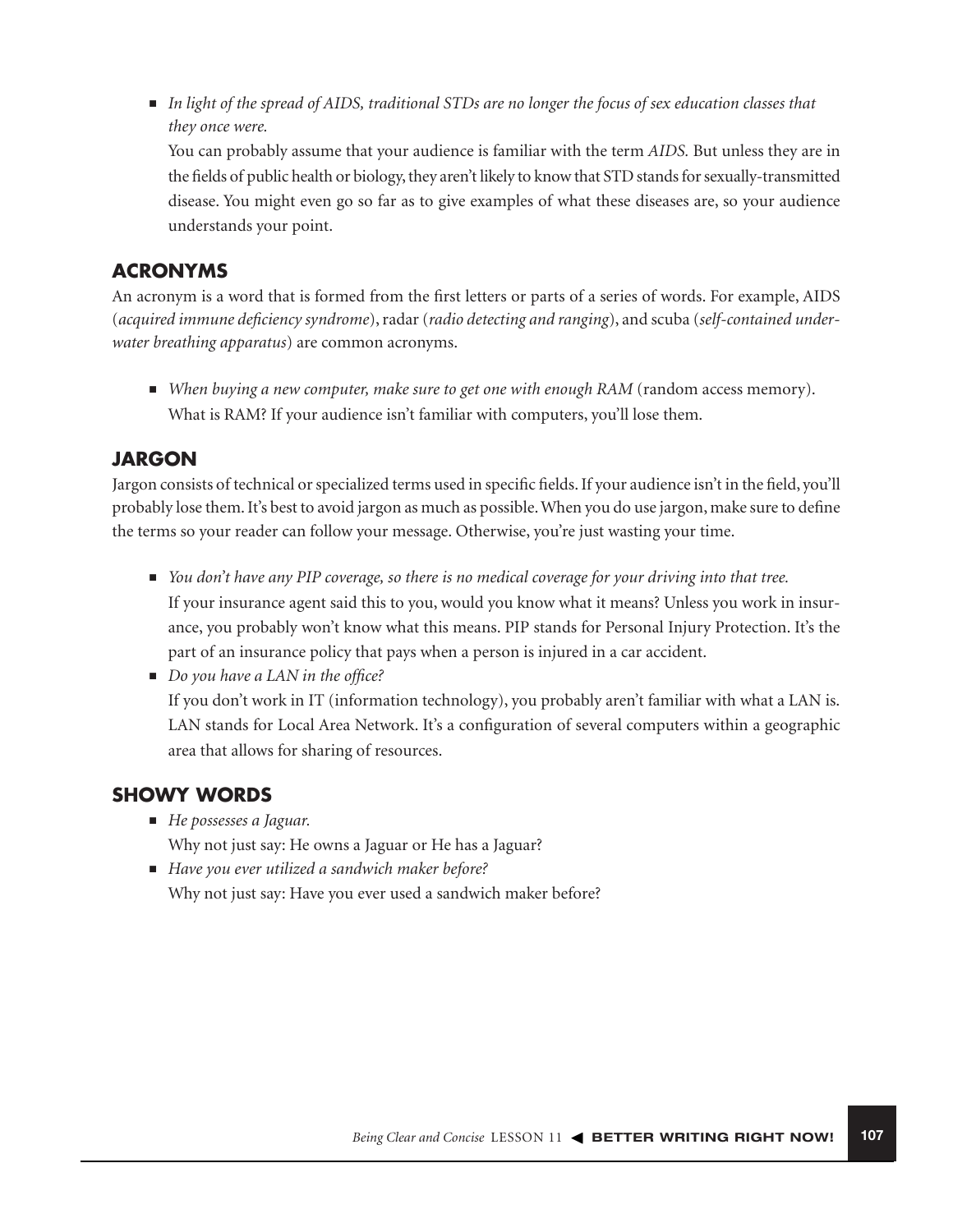It's okay to use specific words that convey your meaning. But don't say something simple in complicated words just to use those words. Look at these examples.

- He sauntered home from school.
- He raced home from school.
- He stumbled home from school.
- He crept home from school.

**NRITING TIP** 

■ He slithered home from school.

Each of these sentences gives the reader a different picture of what happened. It wouldn't be appropriate to change any of these sentences to "He came home from school." You would lose the meaning and the image created by these other verbs.

> **ply and clearly.** ■ **Get to the point.** Try to keep your introduction and build-up as brief as possible. Of course, you'll want the reader to have enough context to

**These two tips can help you write more sim-**

understand your message, but don't go on and on. Then, present your message in a logical way. If you are trying to explain a general rule that has some exceptions, for example, explain the rule first. Then, give the exceptions. Don't interrupt the logical flow of your ideas with exceptions or extraneous information.

■ Make your reader's job as easy as possible. Reading takes time and effort. You want your reader focused on your message rather than on figuring out what you are saying. If your reader is working just to understand your words, he or she may misunderstand your message.

# PRACTICE

**1.** Rewrite the following paragraph using the strategies in this lesson.

A person's accomplishments in life are dependent upon his personal prediction of his performance. In actuality, anyone can effect his own future, positively or negatively, through truthful evaluation of his self-esteem. If an individual sees himself as incapable of producing anything that is of value, he is correct. Difficulties will be encountered that are overwhelming in his pursuits of success because of the fact that he is beginning with self-doubt. Although he might be qualified to accomplish a particular project, he will probably fail because of the fact that he will be easily persuaded to surrender his efforts and stop struggling toward his goal.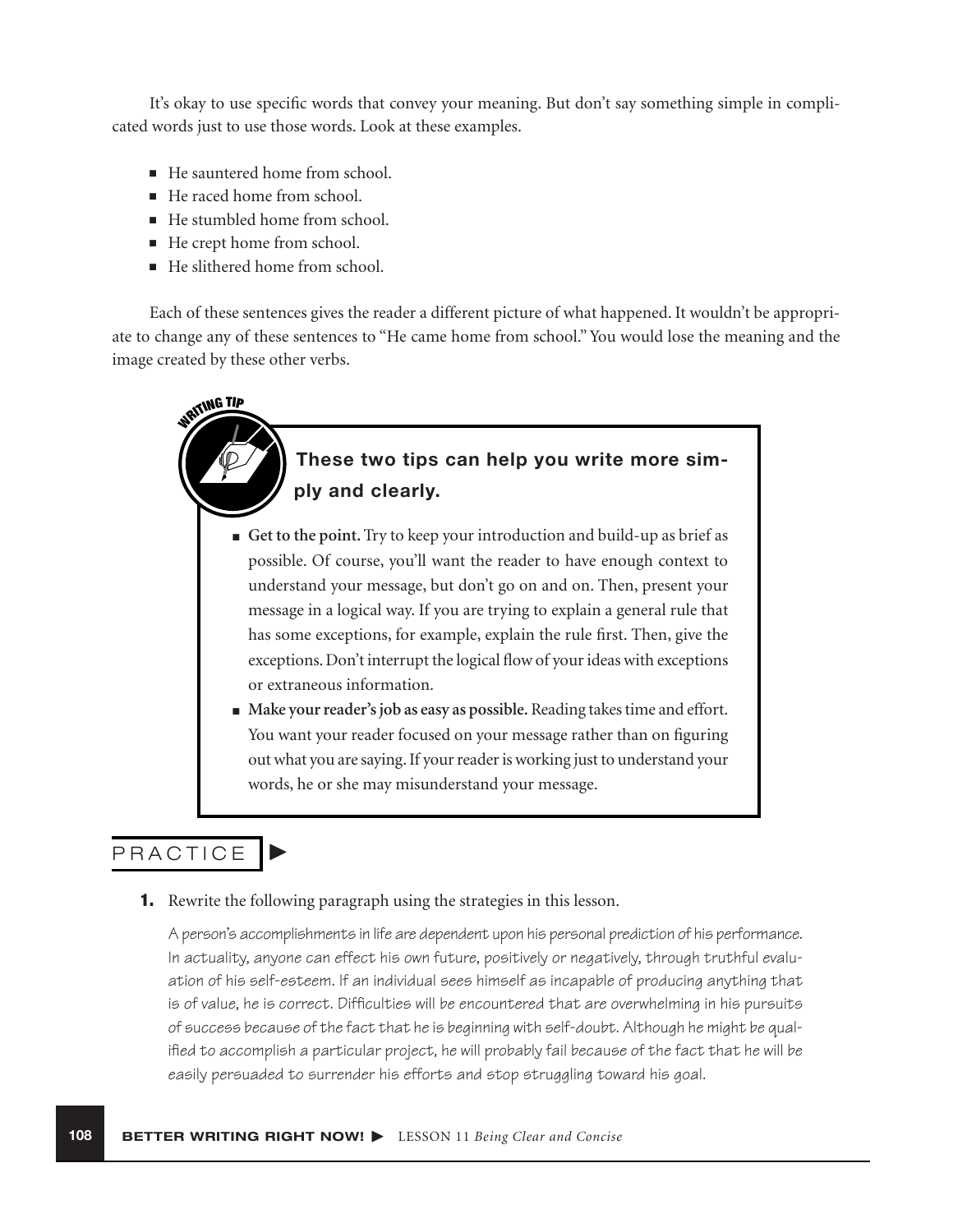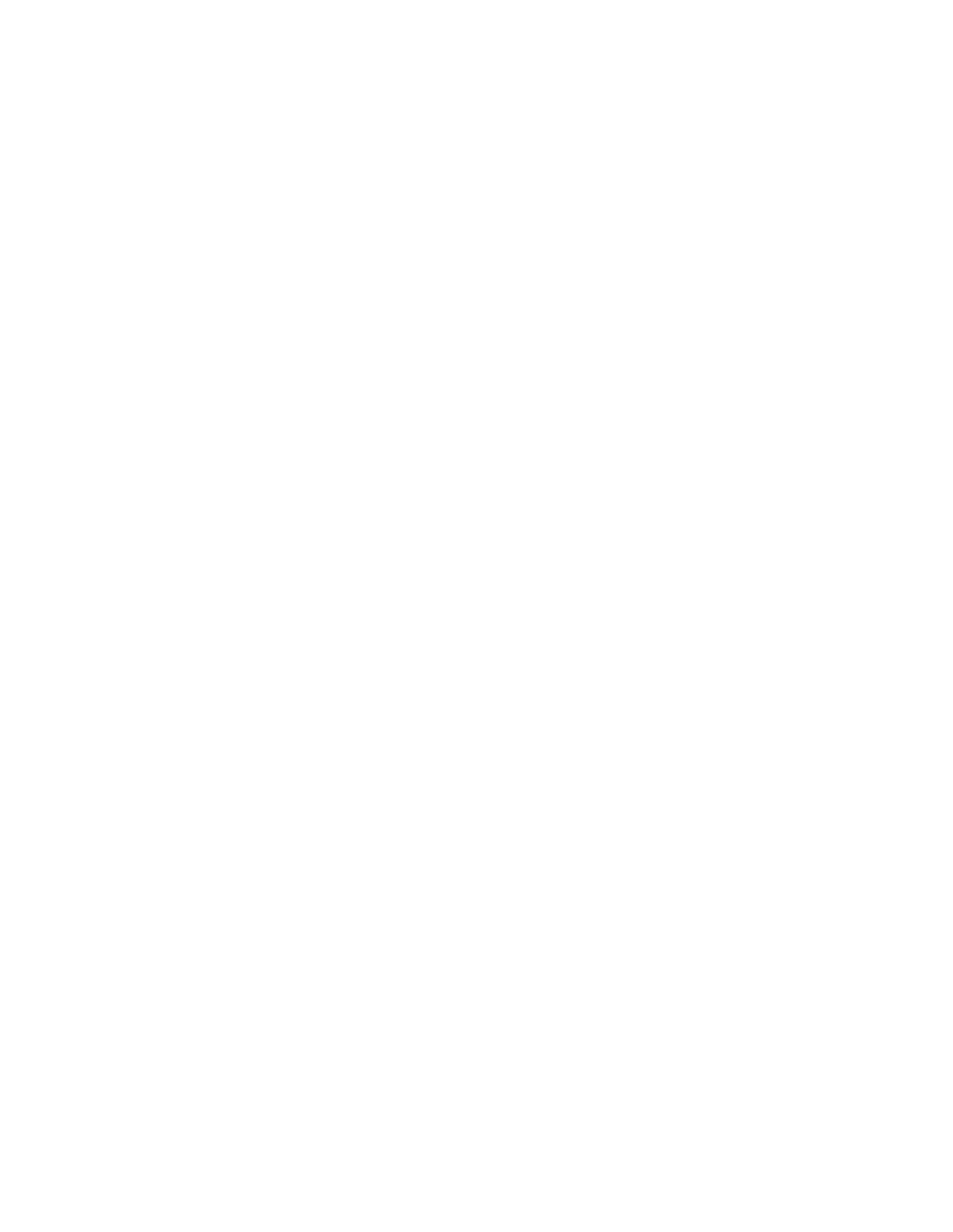**LESSON**



**<sup>O</sup>U<sup>T</sup> <sup>I</sup><sup>T</sup> <sup>B</sup><sup>A</sup> <sup>K</sup>**

**IN HT**

# Writing with Style

## **LESSON SUMMARY**

You're at a dinner party and an elegantly dressed guest arrives. All the heads in the room turn to watch this person calmly enter the room. This person has style. They may not be the most attractive or intelligent person you've ever met, but people pay attention to this person. When you write with style, your reader also pays attention. In this lesson, you will learn some tips for finding your own style.

hink of a writer you enjoy reading. Perhaps it's a newspaper columnist, a novelist, or a comic book writer. What is it about this writer you enjoy? Did you like the wit, the imagery, the energy? Somethe thing about this writer you enjoy reading. Perhaps it's a newspaper columnist, a novelist, or a comic book<br>thing about this writer pleases you. It probably has something to do with his or her style. Good writers usually find their own style and develop it.

> **This book can't tell you what your writing style is or what it should be. As you become a better writer, you will develop your own style—a style that feels comfortable and comes to you naturally. The tips in this lesson will show you ways to express your ideas more vividly and clearly. Try these ideas out. If they don't feel comfortable, don't force them into your writing. Only you can find your own style and it will take time and practice.**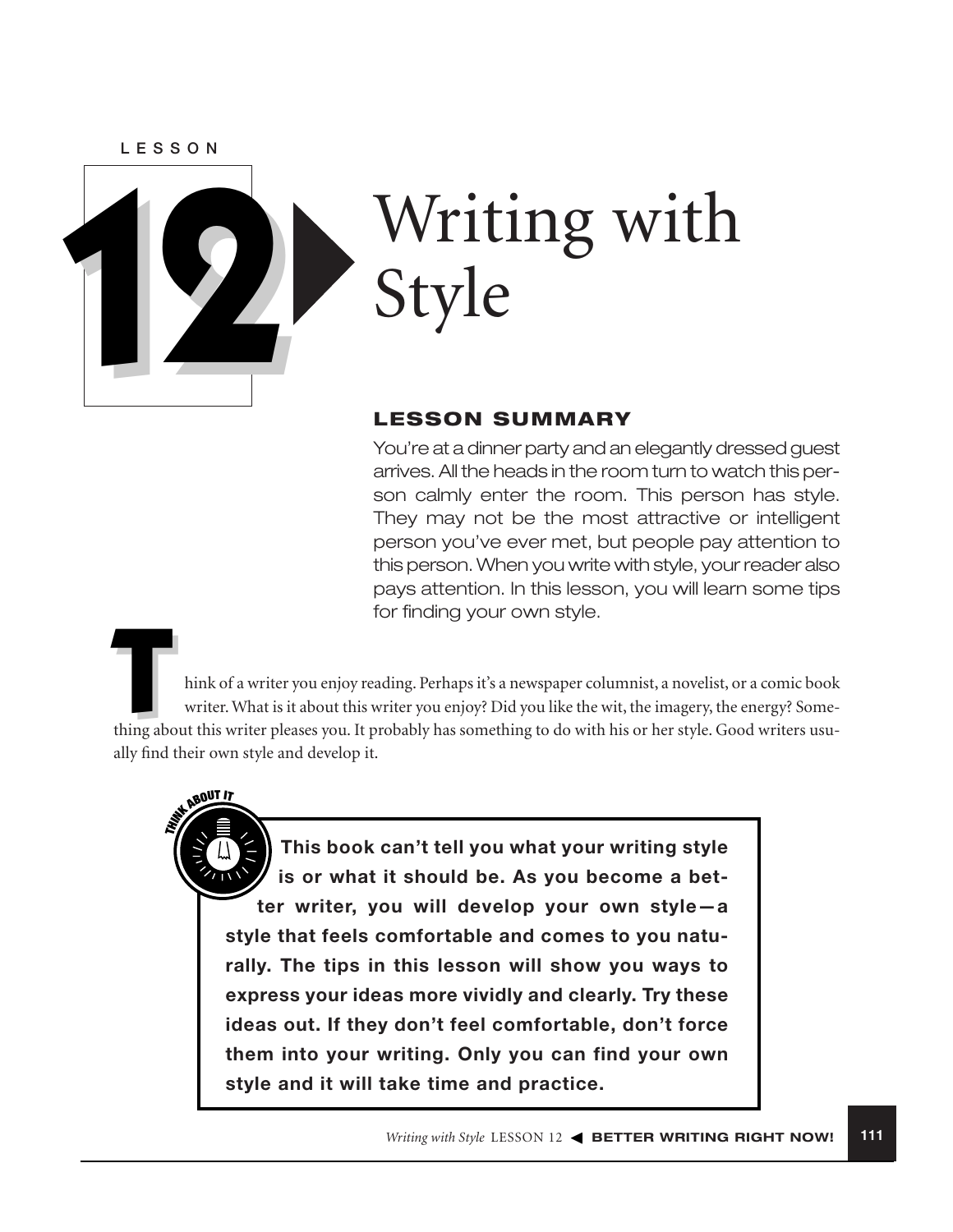As you try to find your own style of writing, keep these three things in mind:

- Say it naturally.
- Vary your sentence structure.
- Try out different types of figurative language.

## - **SAY IT NATURALLY**

You may wonder how you are supposed to write naturally after all the "rules" you've been given in this book so far. It must seem like there are a lot of constraints on writing properly. In fact, there are different levels of formality in writing just as there are in speaking. You probably already adjust the way you speak to the situation. You might say,"How are you today, Dr. Rodriguez?" to your political science professor, but "What's up, man?" to your good friend.

You might be more relaxed when you talk to your friend than when you address your professor. However, in both cases you are saying what comes naturally to you. As you become a better writer, you will become more proficient at writing naturally at different levels and for different situations. Whenever something feels very uncomfortable, rethink what you are saying and how you are saying it. See if there is a more natural way for you to express your message for the audience.

## - **VARY YOUR SENTENCE STRUCTURE**

Sometimes writers use a similar sentence structure to emphasize a point or to get the reader's attention. However, using similar sentence structures over and over again in a paper bores your reader. In fact, it makes it hard to pay attention, because the sentences do not flow. Read the following paragraph for an example.

## **Example**

Falls are common in homes. They can cause injuries. They occur in bathrooms. They occur in the kitchen. They occur on stairs. They can be prevented by cleaning up spills quickly and using a step stool when you need to reach something in a high place. They can also be prevented by using only non-slip rugs and removing items on stairways that could cause you to trip.

## Now compare it to this version.

Falls are common in homes. They can cause injuries. Often, falls occur in bathrooms, in the kitchen, or on stairs. You can prevent falls by cleaning up spills quickly and using a step stool when you need to reach something in a high place. It's also important to use only non-slip rugs and to remove items that you could trip on from stairs.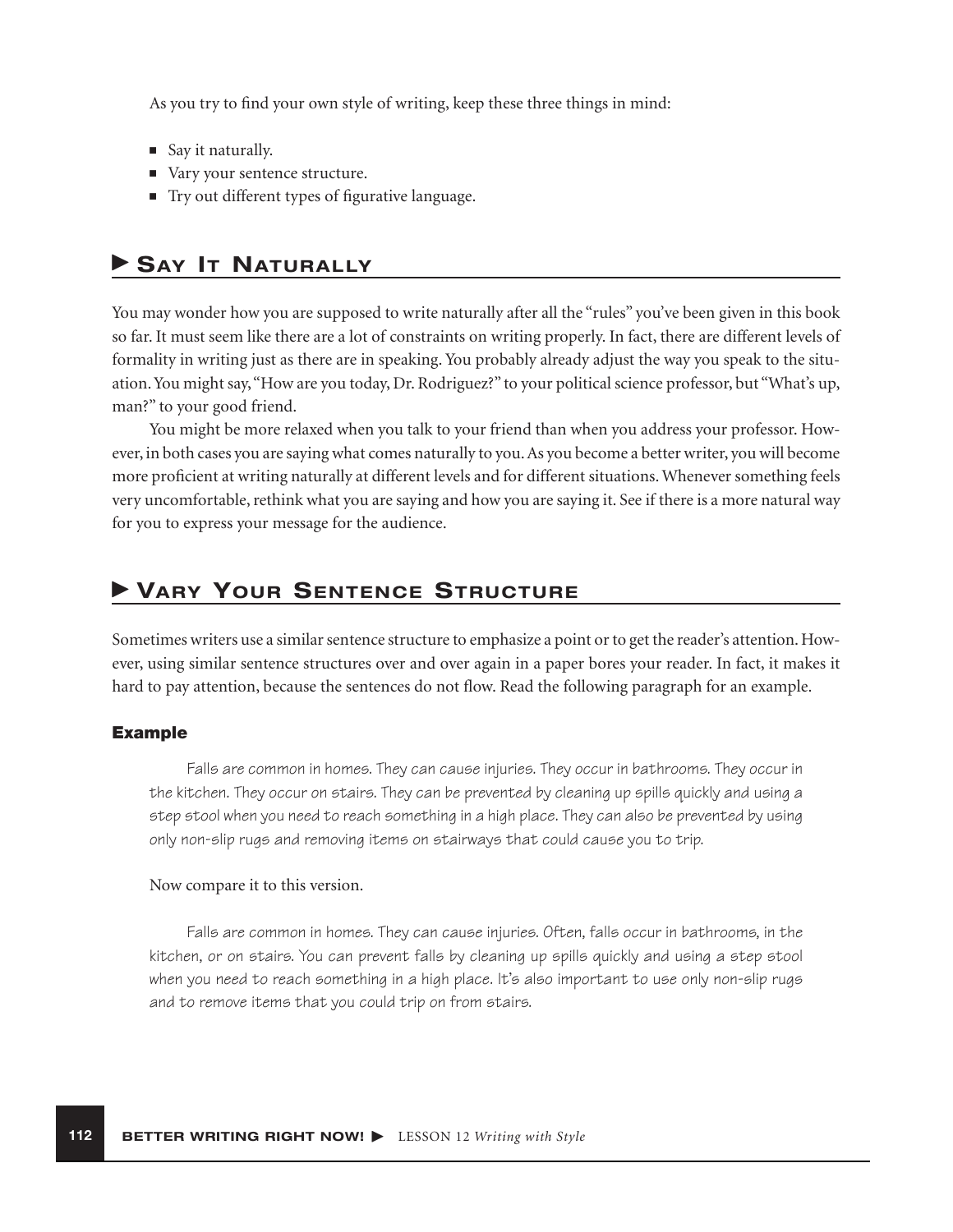Which version of the paragraph was easier to read? Which one was more interesting? Which one did you want to keep reading? To keep your reader interested, try these tips:

- Use questions and answers.
- Vary the length of your sentences.
- Use different sentence structures.

Let's see these tips at work. First, read this letter to the editor of a newspaper.

## **Example**

Dear Editor: I have a few comments about your "Know much about science books?" article. I think your writer wrote an uninformed and not very insightful piece. I don't think the textbooks are to blame for American students' lower test scores on the national exams. I don't think the writer compared the textbooks in different countries with those in the U.S. I think that far superior materials are produced in the U.S. I think the U.S. is far better invested in these areas. I think a better explanation for the lower test scores may be the difference in educational systems . . .



## Now compare it to this letter.

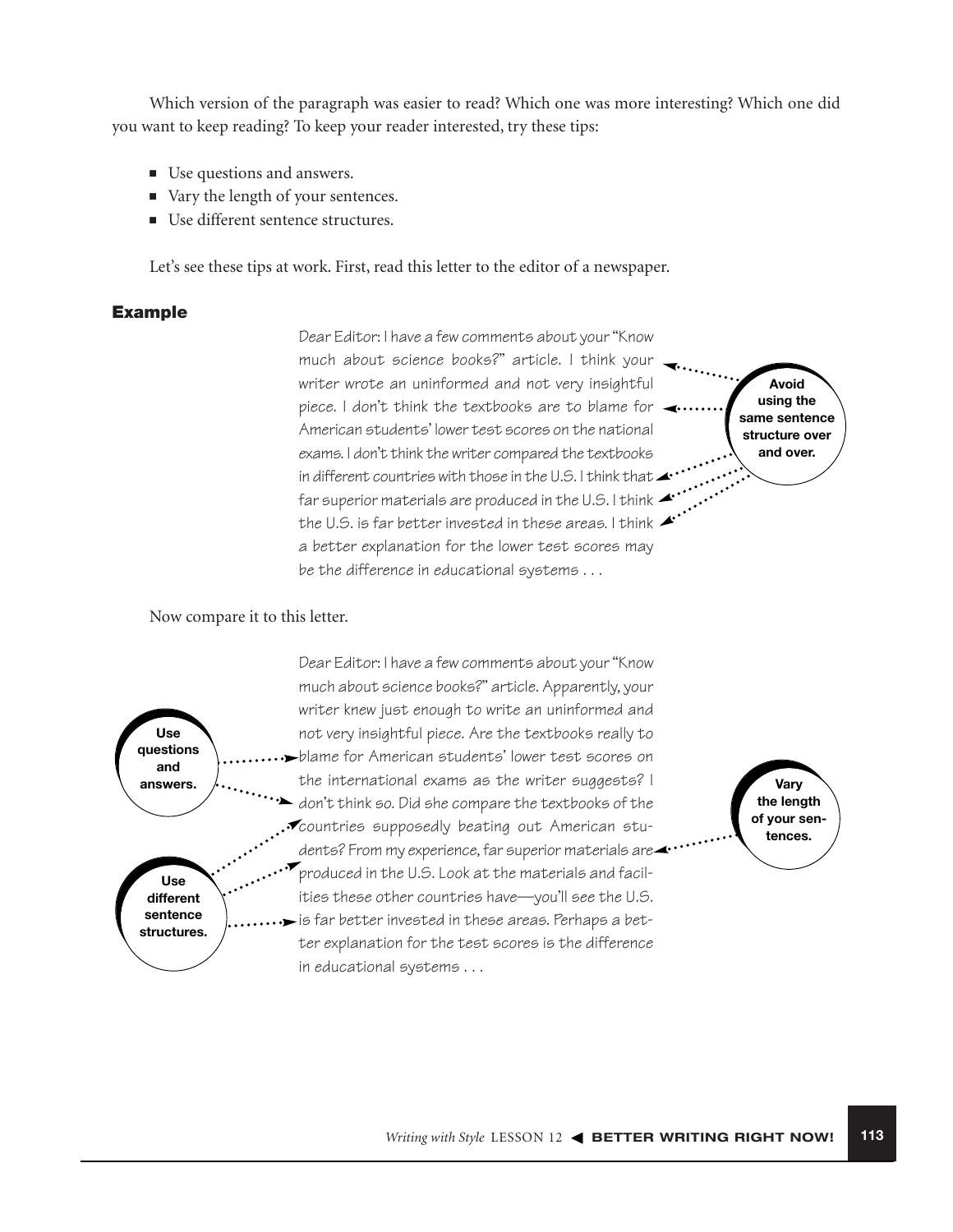

**1.** Rewrite the following paragraph using questions and answers, different sentence lengths and different sentence structures.

Henri Henklebeck is my best friend. He called last Sunday. He asked if I'd heard the news of the circus coming to town. He talked to me for a long time. We decided to spend the afternoon at the circus. We said good-bye.

# **FIGURATIVE LANGUAGE**

Figurative language is a different way of expressing ideas. You've probably used it yourself when speaking to others or when writing papers. It can bring a fresh way of looking at something or a vivid image to your reader's mind. In fact, most authors use figures of speech or figurative language because it makes the ideas and images they talk about much easier for the reader to picture. The most common are similes and metaphors. Here are some examples.

- "I jumped up and down and cried like a whole bucketful of tears." (Simile)
- "Papa's words perked me up just like air does a deflated inner tube." (Simile) *Where the Red Fern Grows* by Wilson Rawls
- "With all the things I had learned—in all the languages I had mastered—all I could say to her, standing on the porch staring at me, was, "Maaaa." Like a dry-mouthed lamb at the udder." (Simile)
	- *Flowers for Algernon* by Daniel Keyes
- "Hold fast to dreams For if dreams die Life is a broken-winged bird That cannot fly." (Metaphor) "Dreams" by Langston Hughes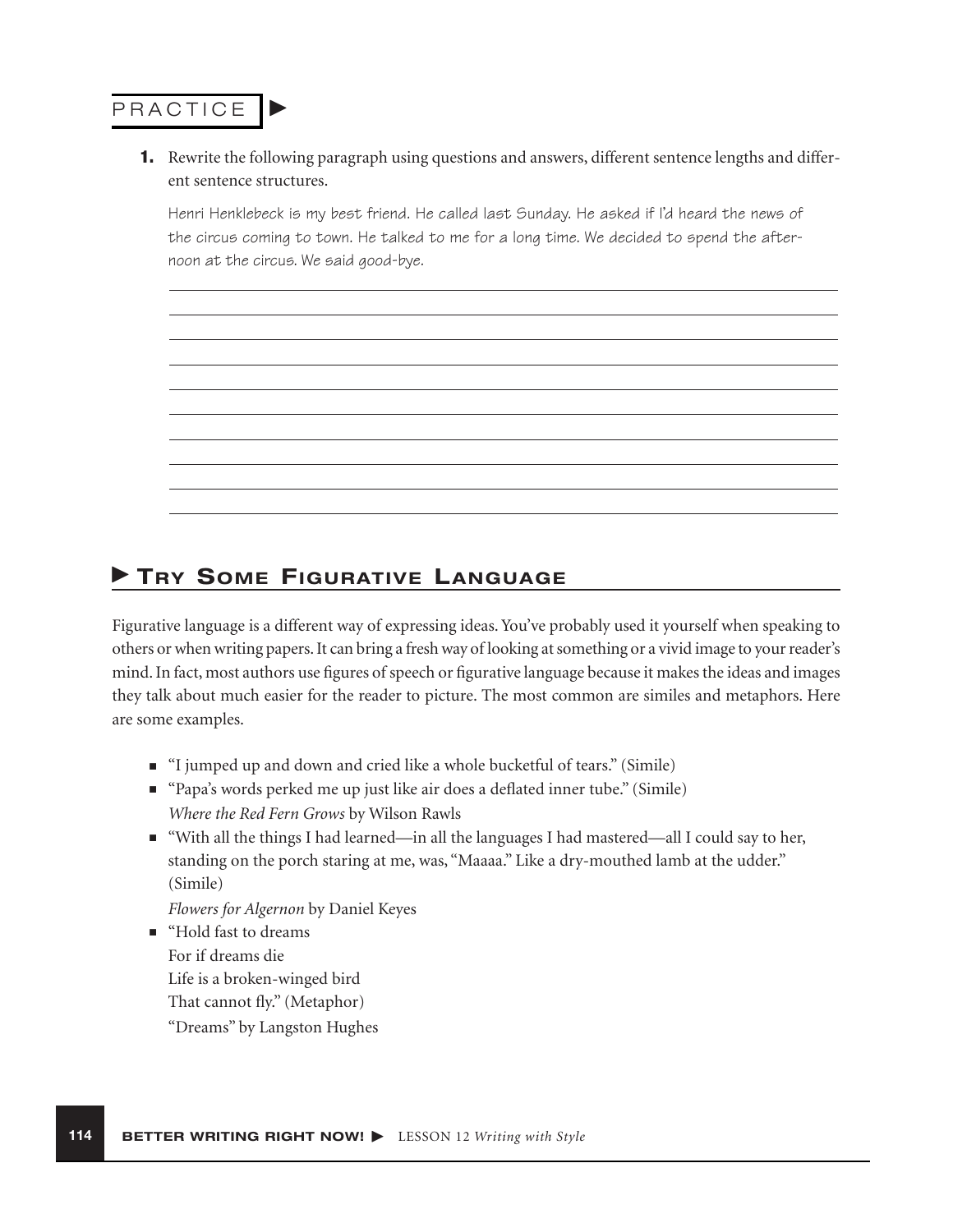- "From the day Mr. Radley took Arthur home, people said the house died." (Personification)
- "Lightning rods guarding some graves denoted dead who rested uneasily; stumps of burned-out candles stood at the heads of infant graves. It was a happy cemetery." (Irony) *To Kill a Mockingbird* by Harper Lee
- "I'd rather have been dragged across a cactus desert and dropped thirsty in a lake of salt than listen to him. . . . " (Hyperbole)
- "The roses only sighed a moment before the sun sucked even that little breather away." (Personification)

*Parrot in the Oven* by Victor Martinez

**<sup>O</sup>U<sup>T</sup> <sup>I</sup><sup>T</sup> <sup>B</sup><sup>A</sup> <sup>K</sup>**

**IN HT**

**You may be thinking, "Wait a minute! Isn't this the opposite of what you've been telling me in this book? I thought I was supposed to use as few words as possible and write in simple, direct language." If you're thinking this, then you've been paying attention.**

**It's true, you should write concisely, simply and directly because it makes your reader's job easier. However, when writing fiction and poetry, figurative language can make your reader's job very enjoyable. Creating pictures with your words allows them to take shape and form, and they appear as special features or movies for an audience of readers.**

**Forms of figurative language are simply tools that you can use as a writer. They may not be appropriate to every paper you write, and they may not appeal to every audience. You may not even feel comfortable using figurative language, but you should know that you can use different types of figurative language in your writing, just as other effective writers do.**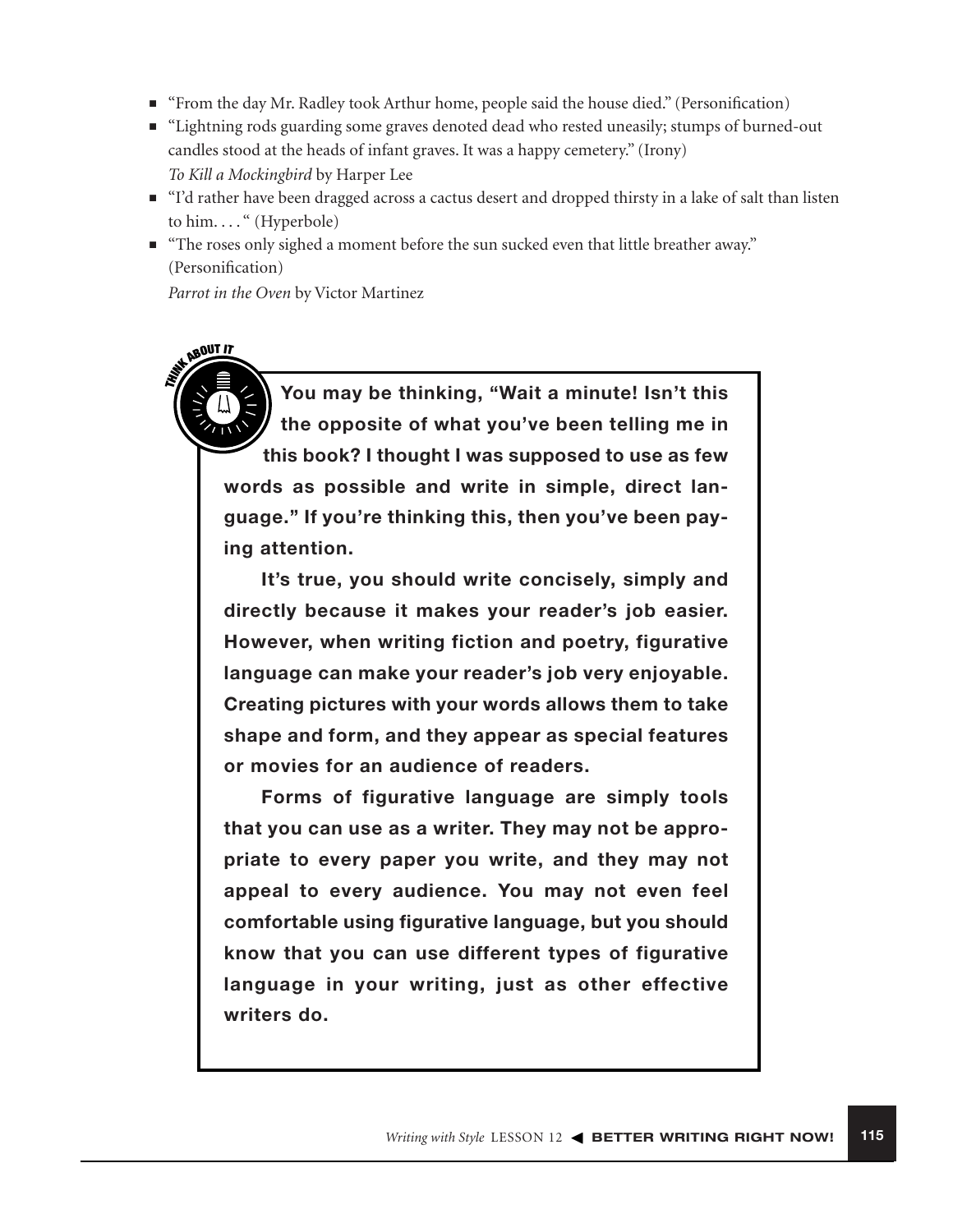This list of figurative language and definitions may be helpful as you write.

## **Types of Figurative Language**

**Metaphor**—a comparison in which one thing is described as if it were something else **Simile**—a comparison in which one thing is described using the word *like* or *as* **Personification**—writing about a nonhuman thing as if it were human **Hyperbole**—a huge exaggeration **Irony**—creates a contrast between what is said or written and what is really meant

#### PRACTICE  $\blacktriangleright$

- **2.** Write one sentence using each type of figurative language listed below.
	- **a.** Metaphor
	- **b.** Simile
	- **c.** Personification

**d.** Hyperbole

**e.** Irony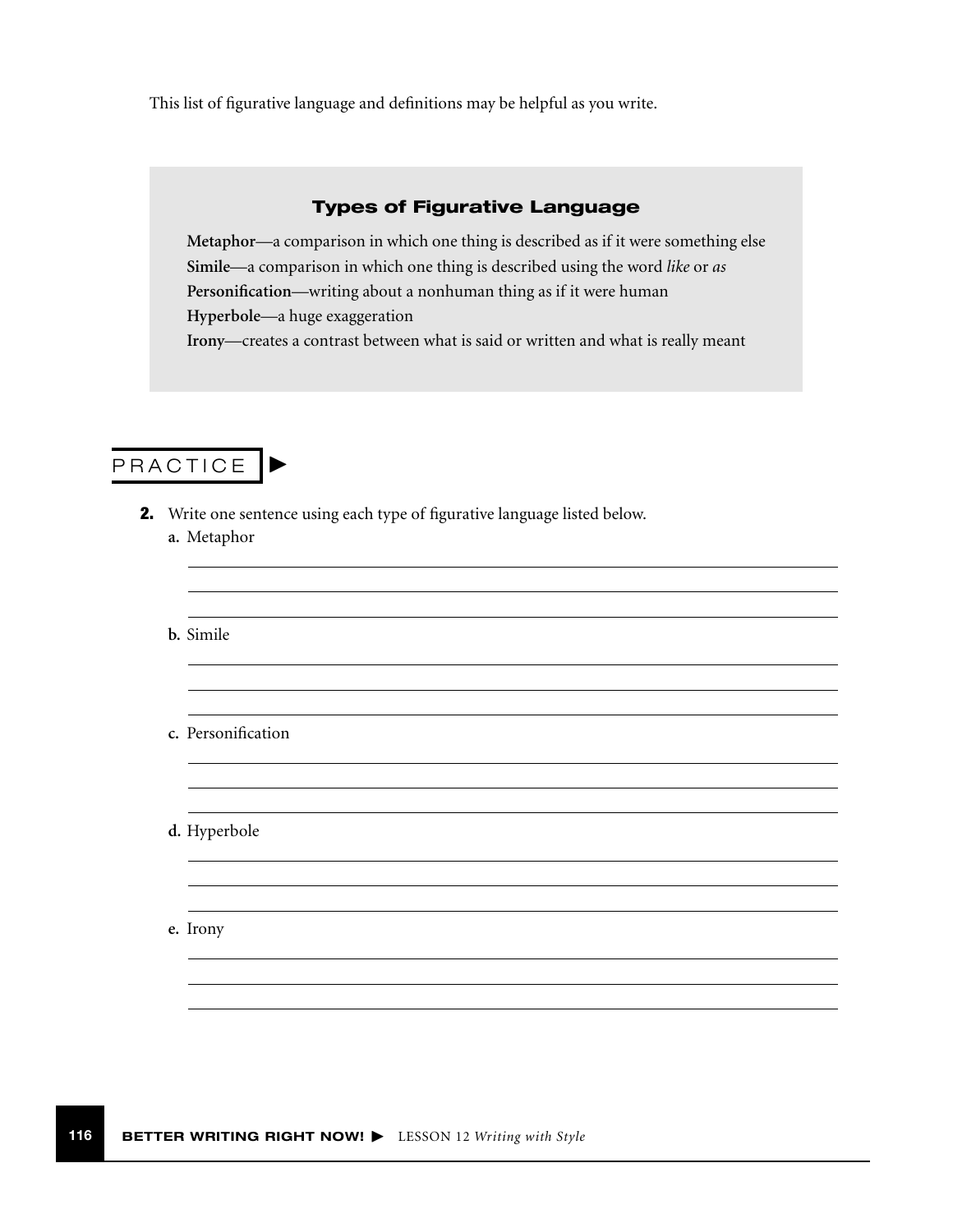**SECTION**



# Special Writing Situations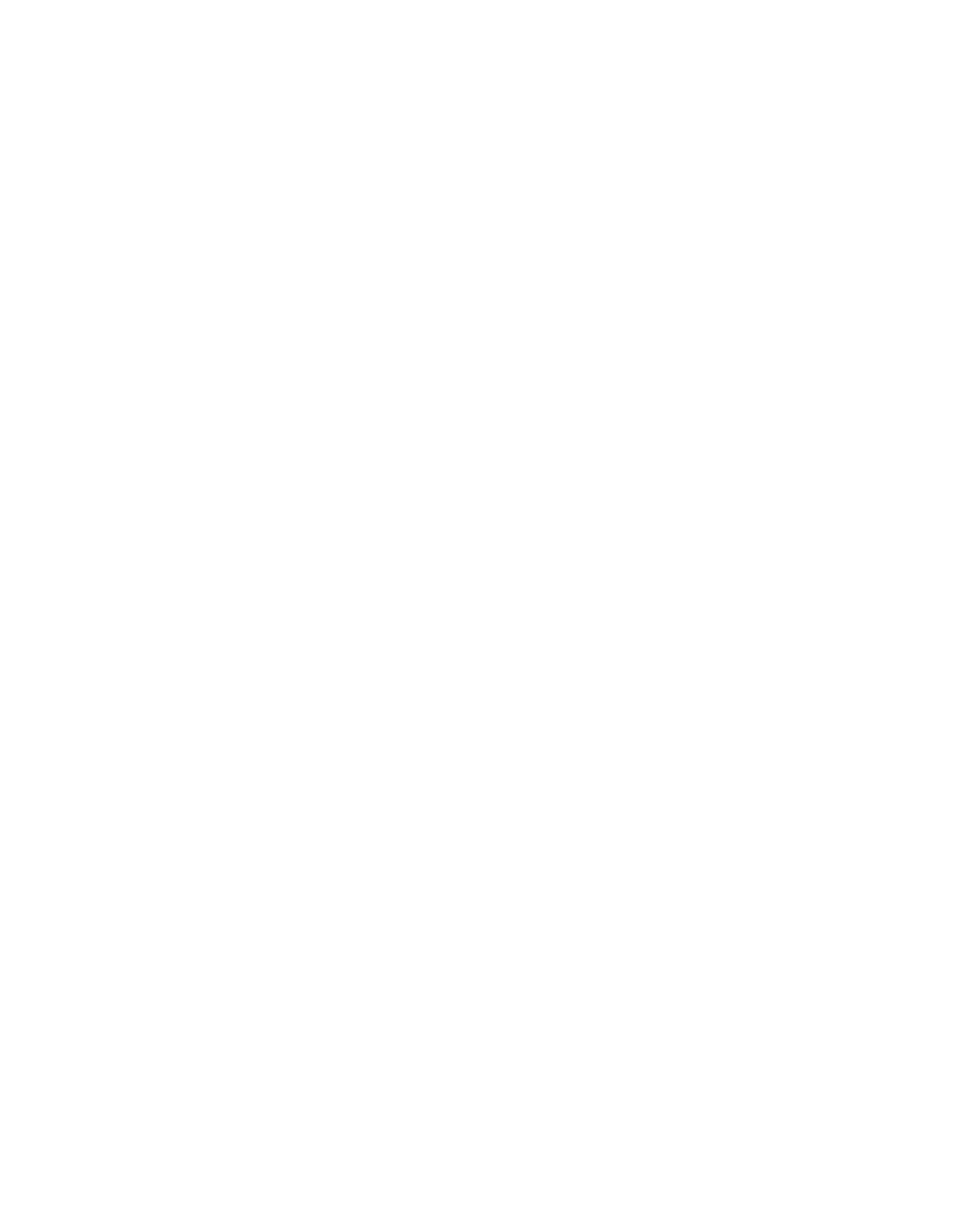**LESSON**



**NG TIP KI <sup>T</sup>A TSET**

# Essay Exams

## **LESSON SUMMARY**

Does the thought of an essay exam make your palms sweat, your heart beat fast, and your stomach upset? This lesson will show you how to take an essay exam without fear. You'll learn a step-by-step approach to tackling any essay exam.

he best thing you can do to prepare for an essay exam is to think about the purpose of the exam, and the purpose of many essay exams is to test whether you have learned the material or not. These are the types of exams you can do to prepare for an essay exam is to think about the purpose of the exam, and the purpose of many essay exams is to test whether you have learned the material or not. These are the types of you will need to focus on the material you learned in class and in your textbook. In a composition class, the purpose of an essay exam will be to test your writing skills. For this kind of essay, you should put more emphasis on the form and style of your writing.

> **Here are some types of essay exams you will probably encounter while in school.** ➧ **The questions on a literature essay exam will test** <u>I</u>

**whether you have read and thought about the reading assignments in the class. They might ask if you can relate the different aspects of the reading assignments to each other or to your life. Or, you**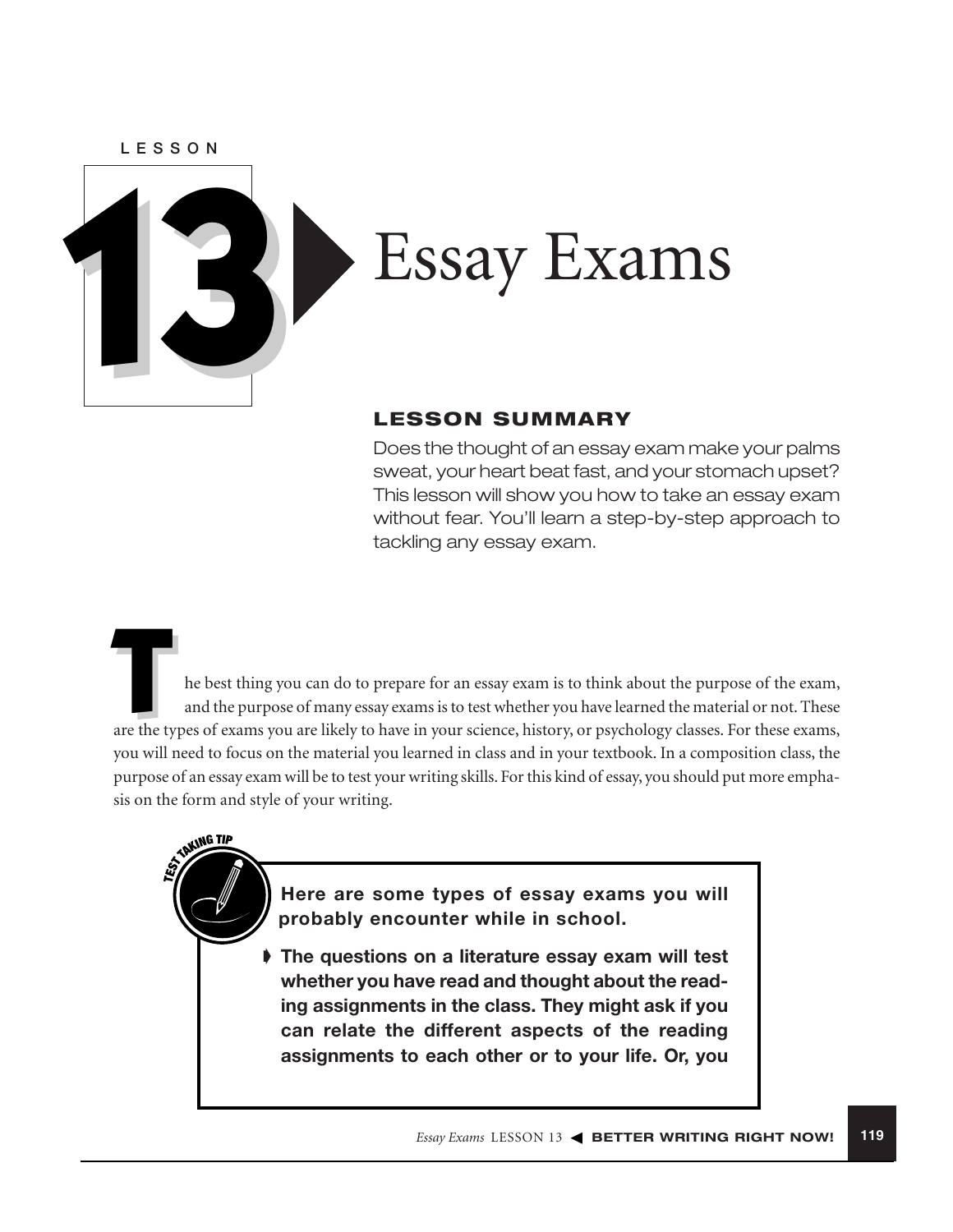**might be asked if you can interpret the plot and the characters' actions.**

- ➧ **The questions on a science essay exam will test whether you have learned certain facts and understand certain processes. Can you list relevant facts objectively? Can you draw conclusions from given facts?**
- ➧ **The essays on a history essay exam will expect you to recall events and dates and interpret them. What happened when? Why does it matter? What did it lead to?**

**Although the quality of your writing is always important on an essay exam, it can't save you if you haven't studied the material covered on the exam. Knowing the material will give you something to write about. Without that knowledge, it will be hard to answer the questions. The main job in preparing for an essay exam in many of your classes will have more to do with learning the material than with writing.**

## - **STARTING THE TEST**

Before you ever start writing your response to an essay question, you need to do these things:

- **Read over the entire test.** Read the directions carefully, and preview all the questions on the test. Start thinking about which question you will answer first. It's a good idea to start with questions that are worth the most points or questions that seem the easiest for you to answer. Don't panic if you don't immediately know all the answers. As you go through the test and as you do the next few steps, the answers will probably come to you—if you are prepared for the test.
- **Budget the time you have for the test according to the questions.** For example, you might want to give more time to questions worth more points. You'll want to make sure you have time to answer all of the questions.
- **Break down each question.** Look for the direction words. A helpful list of these words is in Lesson 1.

**Example:** Assume you come across the following essay question on a biology exam: *Compare and contrast aerobic exercise and resistance exercise. What are the benefits of each kind of exercise? Give examples of each kind of exercise.*

What do you need to do to answer this question?

- Tell how aerobic exercise and resistance exercise are alike and different
- Tell the benefits of aerobic exercise and resistance exercise

**120 BETTER WRITING RIGHT NOW!** LESSON 13 *Essay Exams*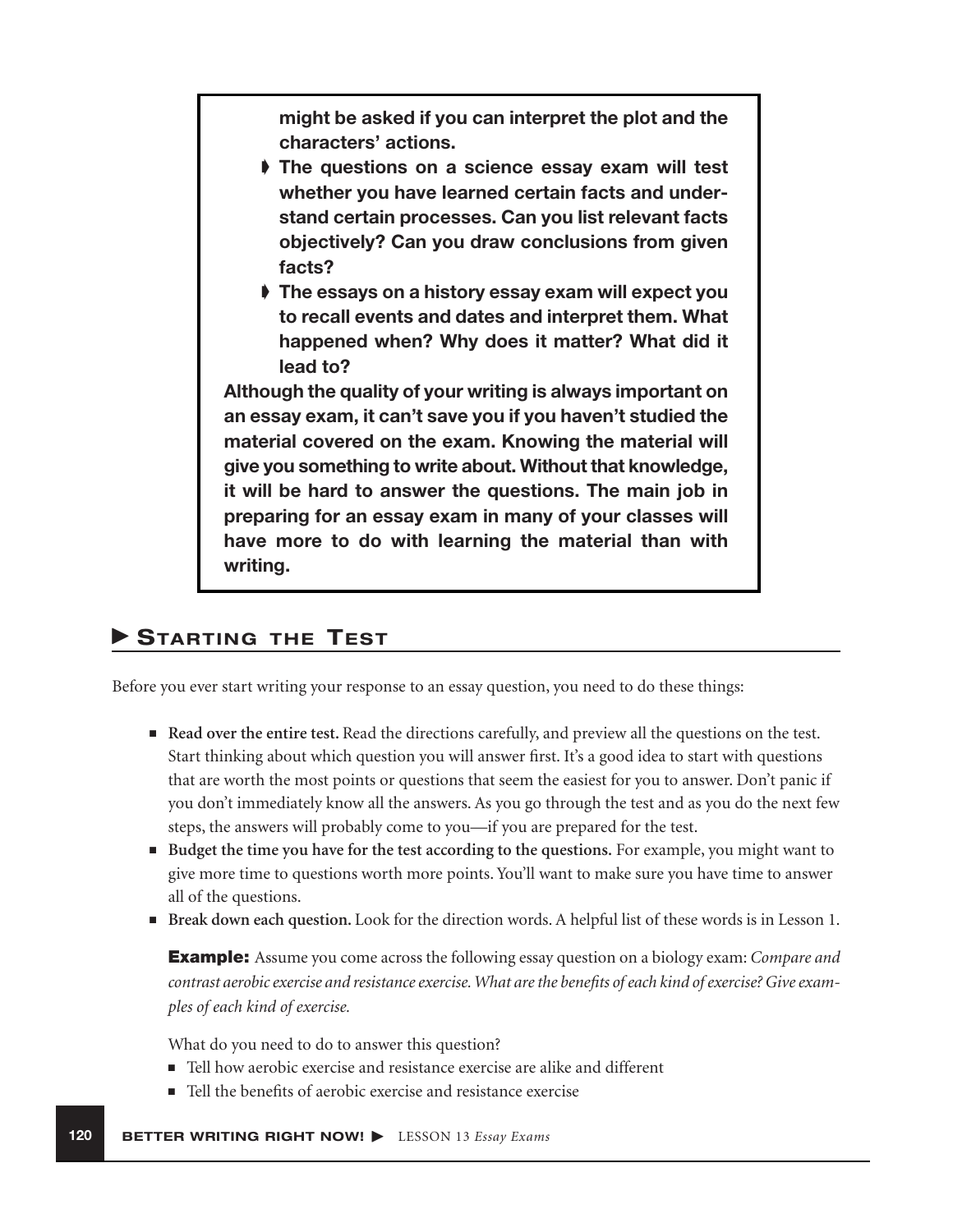- Give examples of aerobic exercises and resistance exercises
- **Start thinking about your responses.** You might jot down your ideas about each question or sketch a quick outline on scratch paper. Plan your answers wisely because you will probably have little or even no time to revise your essays. Make sure you address each part of each question.

**Example:** Let's assume that you studied aerobic exercise and resistance exercise in your biology class. In fact, there is a section in your textbook about these two kinds of exercises. Based on your study, you might jot down the following notes.

Aerobic—jogging, swimming, cycling

- Improves body's ability to use oxygen
- Helps heart pump more efficiently
- Leads to greater endurance
- Resistance—weight-lifting, chin ups, push ups
- Increases strength
- Does not increase body's endurance

# PRACTICE

Use the following excerpt from a business textbook to answer the questions that follow.

#### **The Americans with Disabilities Act**

On July 26, 1990, President Bush signed the Americans with Disabilities Act (ADA) into law. One of the principal aims of the ADA is to extend the civil rights protection provided to groups based on race, color, national origin, sex, and religion to the more than 43 million American citizens with disabilities. The protection provided in the ADA aims to increase the wage rate and the employment rate of disabled individuals by eliminating employer discrimination.

#### **Definitions of the ADA's Terms**

Title I of the ADA prohibits employers from discriminating against qualified individuals with disabilities. It requires covered employers to provide reasonable accommodation to the known mental or physical limitations of a qualified person with a disability, unless doing so would create an undue hardship on the employer. The meaning of the basic terms used to define Title I of the ADA are discussed below.

#### *Employer*

The term *employer* in the ADA refers to private employers, employment agencies, state and local governments, and labor organizations. Covered employers do not include the United

States government, a corporation wholly owned by the United States, or a Native American tribe.

### *Discrimination*

Discrimination includes limiting, segregating, or classifying a job applicant or employee in a way that adversely affects his or her opportunities or status based on the person's disability. The ADA specifically covers job application procedures; hiring, advancement, and discharge procedures; compensation and benefit packages; and job training.

#### *Disability*

A person with a disability is defined in the ADA as an individual who meets *one* of the following criteria: (1) has a physical or mental impairment, which may be apparent or hidden, that substantially limits one or more of the individual's major life activities, such as walking, seeing, speaking, or the ability to perform manual tasks; (2) has a record of such an impairment, such as a recovery from mental illness; *or* (3) is regarded as having such an impairment. An impairment does *not* include physical characteristics; predisposition to illness; pregnancy; personality traits that are not the result of a psychological disorder; environmental, cultural, or educational disadvantages; or advanced age.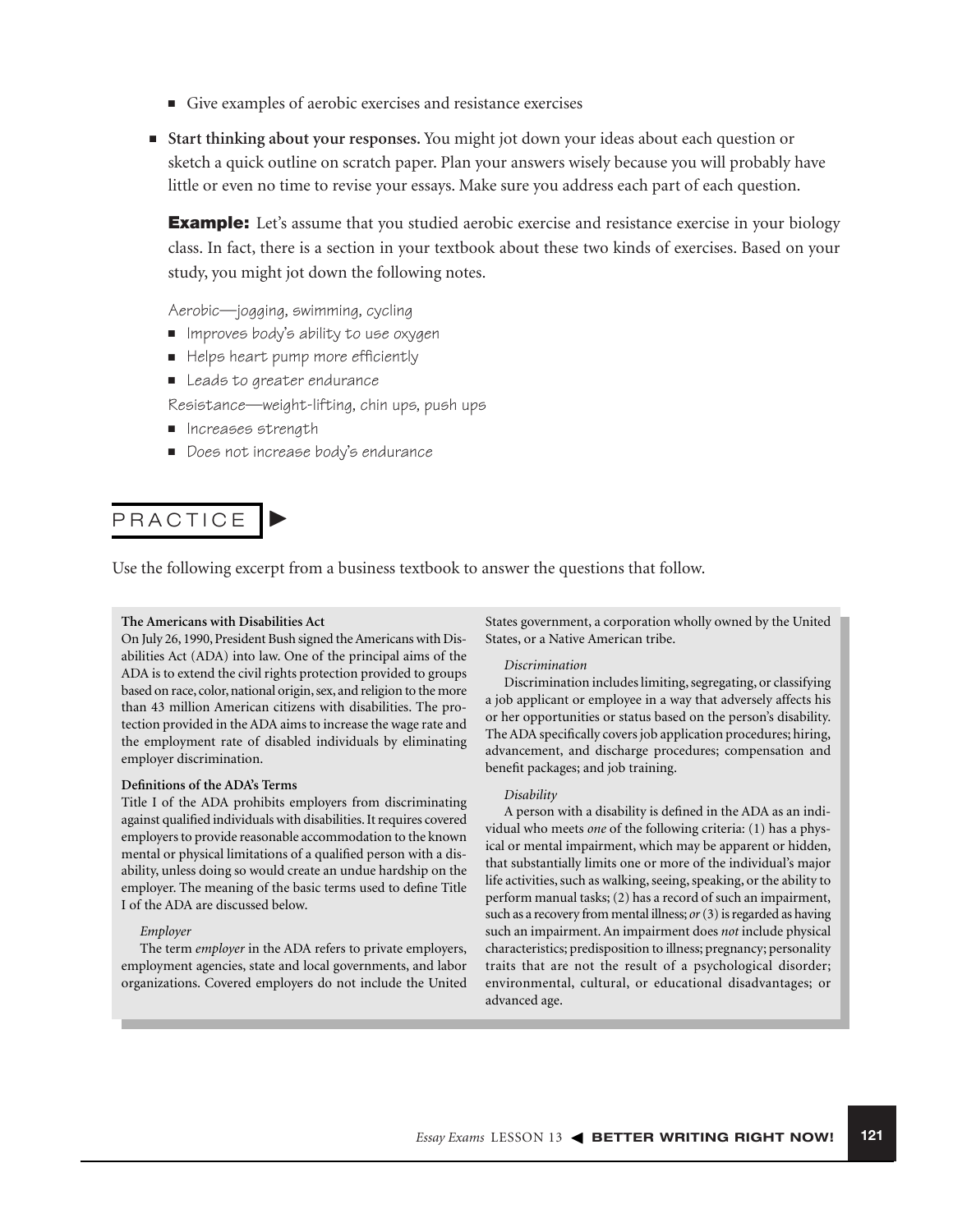**1.** Assume you come across the following essay questions on a business exam. What task does each question require you to do?

**a.** What is the ADA? Who is covered by the ADA? Who is not?

**b.** What does the term *disability* mean in the ADA? Give examples of who does and does not qualify as a person with a disability.

**c.** What are some aims of the ADA? What kinds of processes does the ADA cover?

**2.** Choose one of the essay questions in **1** above. Then, use the information in the excerpt to sketch a quick outline of what you might include in your response.

## - **DRAFTING YOUR ANSWER**

Now it's time to write. Most of your time should be spent on writing your essays.You know these steps already, but here they are again.

■ Write a thesis statement. A quick way to write a thesis statement is to turn an essay question into its answer. Whatever your thesis statement, make sure it answers the question and that you can support it. Use your outline or the notes you sketched out to help you formulate a good thesis statement that you can support.

**Example:** Write a possible thesis sentence for the following essay question on a biology exam: *Compare and contrast aerobic exercise and resistance exercise. What are the benefits of each kind of exercise? Give examples of each kind of exercise.* Remember, you are working on a biology essay exam, so you want to focus on objective, factual statements. You might begin with a thesis statement like this one: Both aerobic exercise and resistance exercise benefit the body.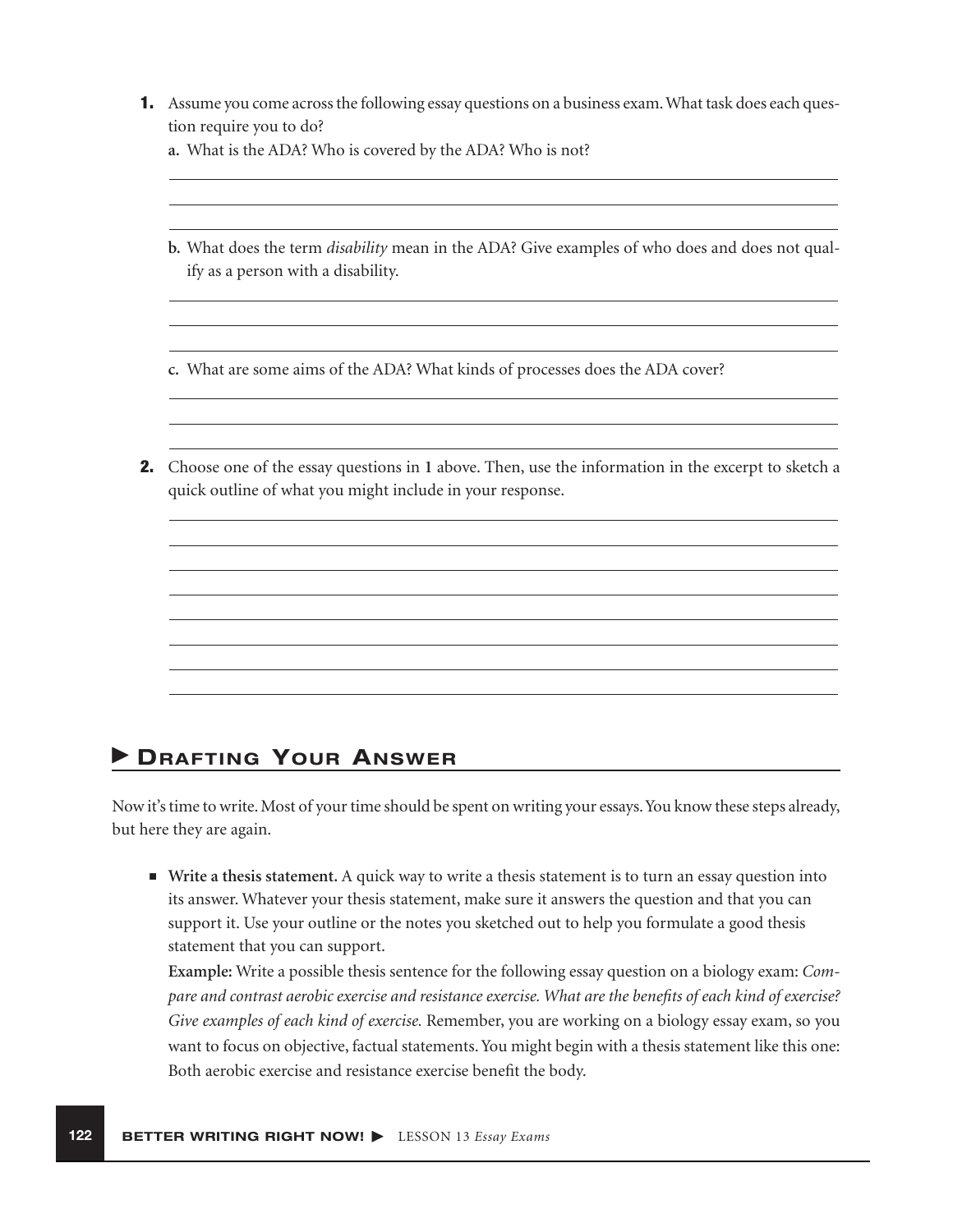- **Support your thesis.** Again, your outline or prewriting notes should guide your writing. If new ideas come to you as you write, include them as well.
- **Conclude your essay.** End your essay by restating your thesis statement. Add a take-home message if you have time.

# **PRACTICE**

- **3.** Write a thesis statement for each of the following essay questions. Refer to the excerpt of the business textbook in the last practice set if you need to.
	- **a.** What is the ADA? Who is covered by the ADA? Who is not?
	- **b.** What does the term *disability* mean in the ADA? Give examples of who does and does not qualify as a person with a disability.
	- **c.** What are some aims of the ADA? What kinds of processes does the ADA cover?

# - **REVIEWING YOUR ANSWERS**

If you have time, you should always try to review your answers. Usually, you will not have time to write multiple drafts of your essays on a timed exam. However, you should try to do the following things.

- **Read each essay question again and make sure you have answered the question.** Check that you have answered all parts of the question, not just the first part.
- **Add any ideas that you might have forgotten the first time.** As you read, you might see ways to complement your original answer. You probably won't have time to rewrite your first essay, but you can add to it.
- **Check your essay for spelling, grammar, punctuation, and usage errors.** You can review these common errors in Lesson 10.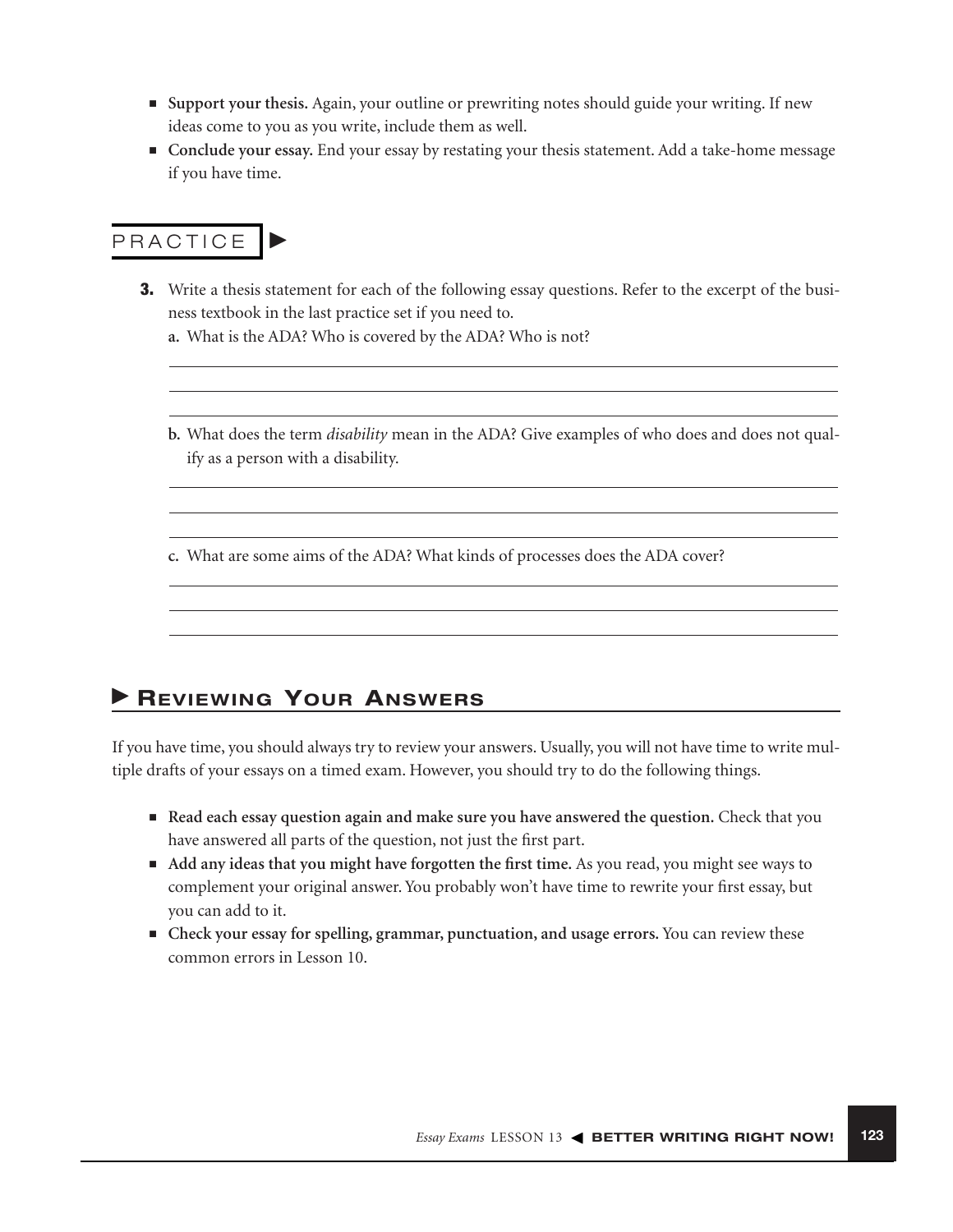**It's important to prepare for an essay exam. The night before the exam, you might feel the urge to stay up all night cramming facts into your head. Think twice before you do this. Staying up all night can make you tired and slow-thinking by the time of the test. Here's a better approach when preparing for an essay exam.** <u>I</u>

- ➧ **Study in advance. You'll be more likely to understand the material and know how to use it in your essays.**
- ➧ **Get plenty of rest, especially the night before the test. You'll want to be well-rested and on your toes for the test.**
- ➧ **Eat a good breakfast the morning of the test. You'll need the energy for the test. You don't want to deal with a growling stomach throughout an essay exam.**
- ➧ **Relax. You can do it!**

**C***A<b>MING TIP* 

**TSET**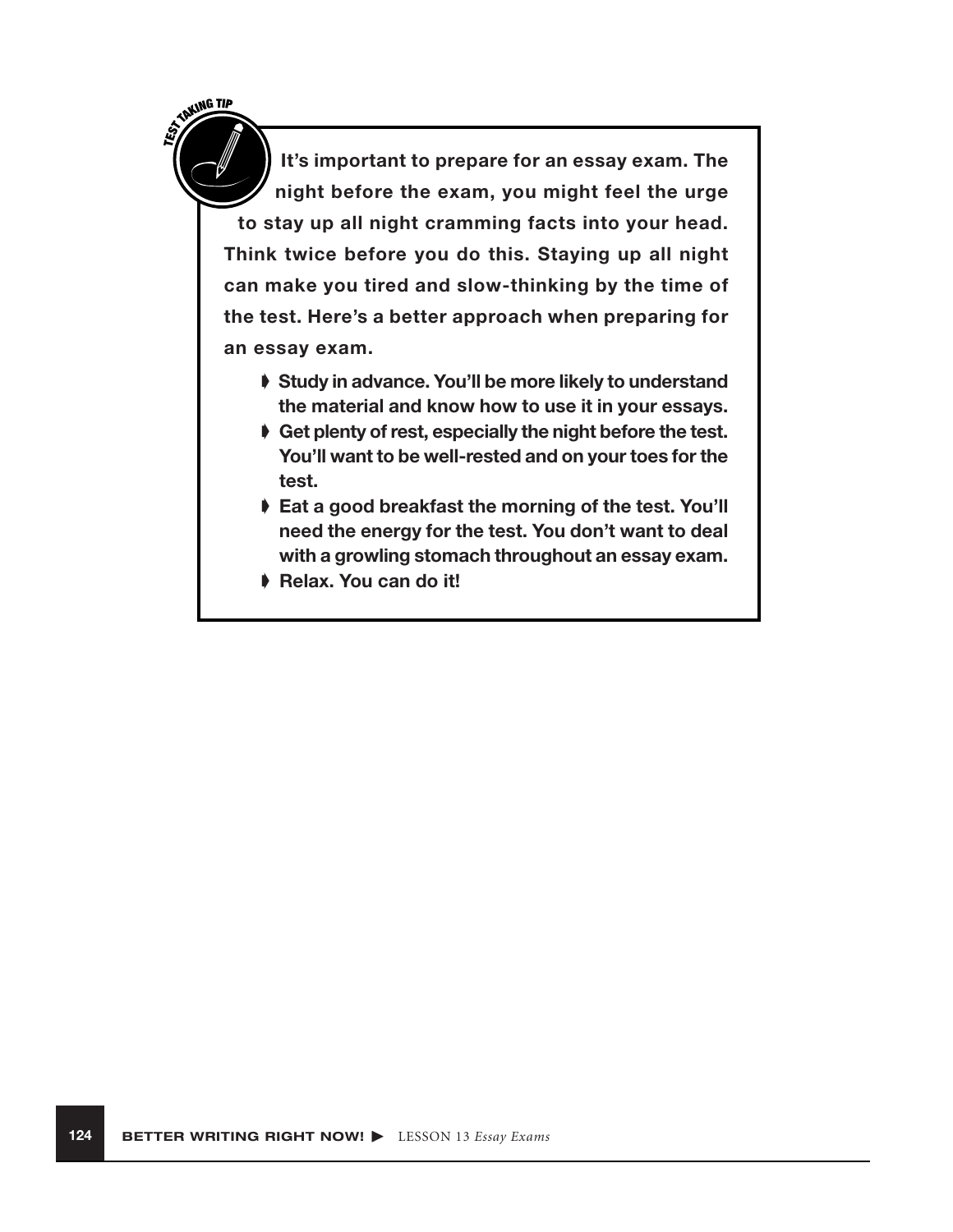**LESSON**



**<sup>O</sup>U<sup>T</sup> <sup>I</sup><sup>T</sup> <sup>B</sup><sup>A</sup> <sup>K</sup>**

**IN HT**

# Research Papers

## **LESSON SUMMARY**

A research paper may seem like a heavy burden to you in the beginning, but it can actually be an exciting project. It's an opportunity for you to learn about a topic you are interested in and to share the result of your research with others. In this lesson, you'll learn the basic steps to writing a research paper: finding and researching a topic, drafting your paper, and revising your paper.

any professors will require you to write a research paper at some point during the course. As soon as you find out about the assignment, begin thinking about what you'll need to do. Often, any professors will require you to write a research paper at some point during the course. As<br>soon as you find out about the assignment, begin thinking about what you'll need to do. Often,<br>your teacher will specify the kin Familiarize yourself with the instructions your teacher gives you because how you follow them will probably count as part of your final grade on the paper.

> **School isn't the only place that will require you to write a research paper. In fact, if you look closely, you'll see research papers all around you. Pick up any newspaper or magazine—you'll probably find at least one report that involved researching a topic and distilling the information into a coherent piece. (Even news reports on the radio and television**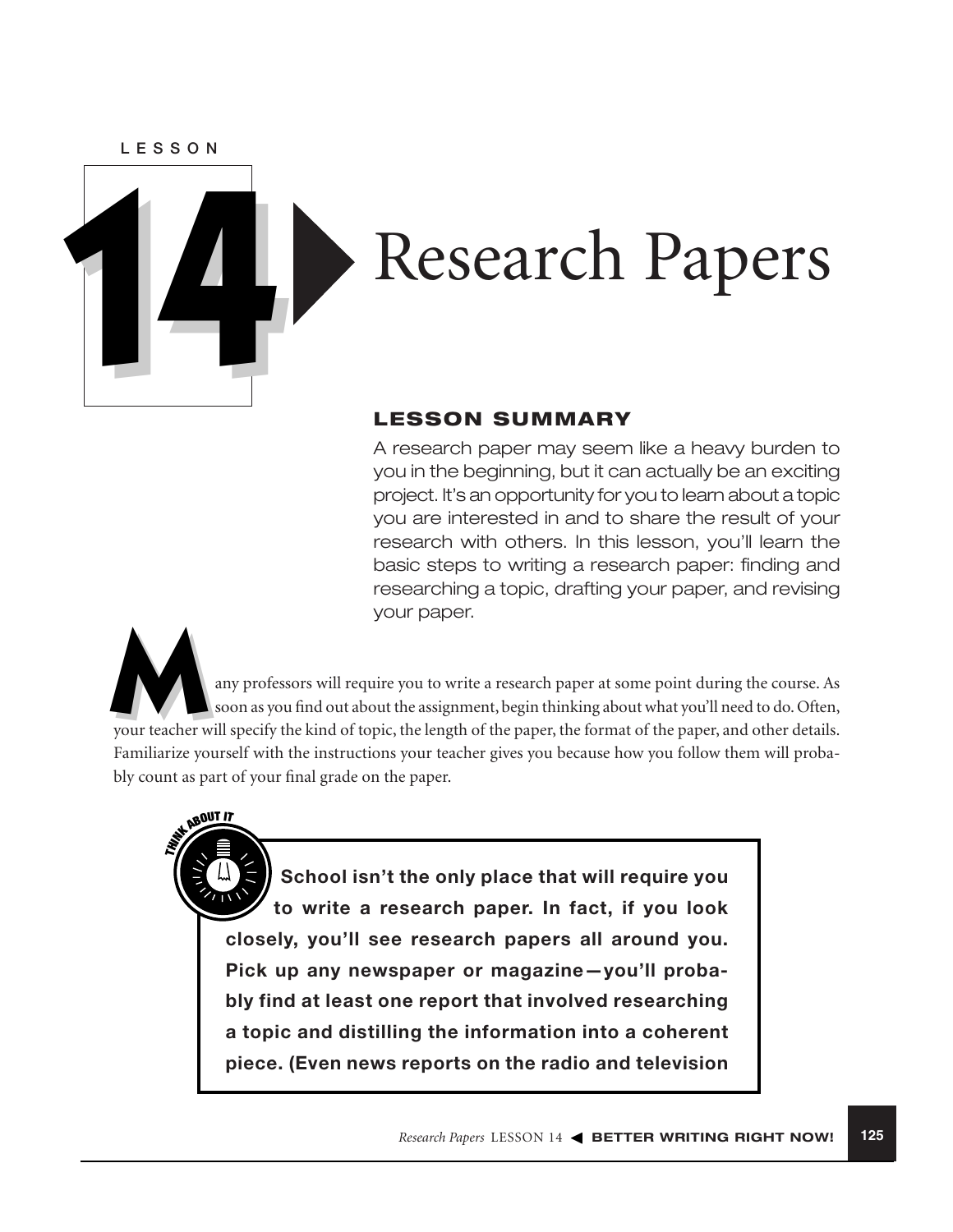**fall into the category of research reports—they're just not presented in a written form—unless you buy the transcripts.) Many jobs will require you to do these same things. So don't fret about having to write a research paper—you're actually learning some of the most useful skills you can, and you'll probably have many opportunities to apply them in the future.**

# - **FINDING A RESEARCH TOPIC**

Finding a topic for a research paper can be a lot of fun. Often, depending on the assignment and your teacher's instructions, you can research anything that interests you. So start thinking of a question you've been wanting to learn about: How do dolphins communicate? What is LASIK surgery? How are companies using the Internet? Can't think of anything offhand? Then try the strategies in Lesson 2.

Once you've found a topic you're interested in, make sure it's appropriate for your assignment. First, ask yourself these questions.

- Is the topic broad or narrow enough to fit into the length specified for the assignment?
- Does the topic fit the purpose of the writing assignment?
- Is the topic appropriate for your audience?
- Is the topic appropriate for a research paper?

**Example:** Let's say you are interested in writing a research paper on caves. That's a very broad topic—much too broad for a research paper. You will probably need to narrow the topic down to something that will fit into the length of a research paper. For example, you could write about any of the following aspects of caves:

- geology of caves—how they form
- geography of caves—where they are
- spelunking/exploring caves
- animals that inhabit caves
- human history in caves—cave people
- ancient cave art

Once you're satisfied that you've found an appropriate topic for the assignment, then go talk to your teacher. It's always a good idea to get your teacher's opinion about your topic or even to get your topic approved before you invest a lot of time researching it.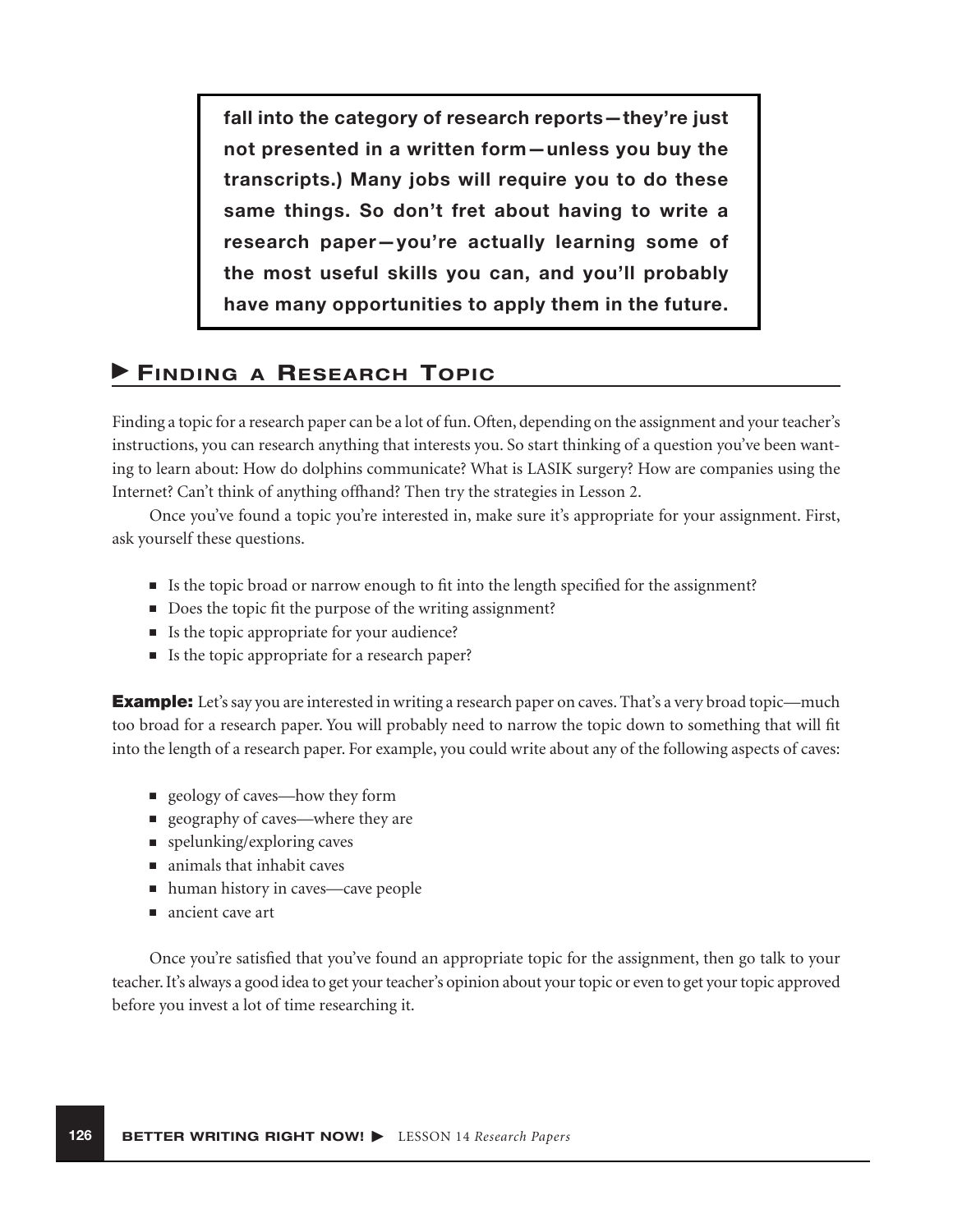#### PRACTICE  $\blacktriangleright$

- **1.** In Lesson 2 you learned about different strategies to help you come up with your own topic for a writing assignment:
	- Exploring your own areas of expertise
	- Browsing different sources for ideas
	- Keeping a clip file
	- Writing in a journal
	- Asking others for ideas
	- Gleaning ideas from your environment

Use one of these strategies to come up with a topic you could use for a research paper.

# - **RESEARCHING YOUR TOPIC**

Once you have a topic, you are ready to begin your research. Just as knowing your material is important on an essay exam, knowing your topic is important to a research paper. You cannot write about what you do not know. Here's one approach to research.

- Generate a list of research questions.
- Look for sources you can use.
- Evaluate the credibility of your sources.
- Make a list of your sources.
- Take notes from your sources.
- Organize the information you have found.

# **GENERATE A LIST OF RESEARCH QUESTIONS**

A good way to begin researching your topic is to generate a list of questions you will research. Think of things you want to learn about your topic, why they are important, and why you want to learn them. This activity should get your creative juices flowing.

**Example:** Let's assume you've decided to write about cave animals. You might generate a list of research questions like these.

- What kinds of animals live in caves?
- Where in caves do animals live?
- How are cave animals different from other animals? How are animals adapted for cave life?
- What do cave animals eat?
- Are cave animals in danger of extinction?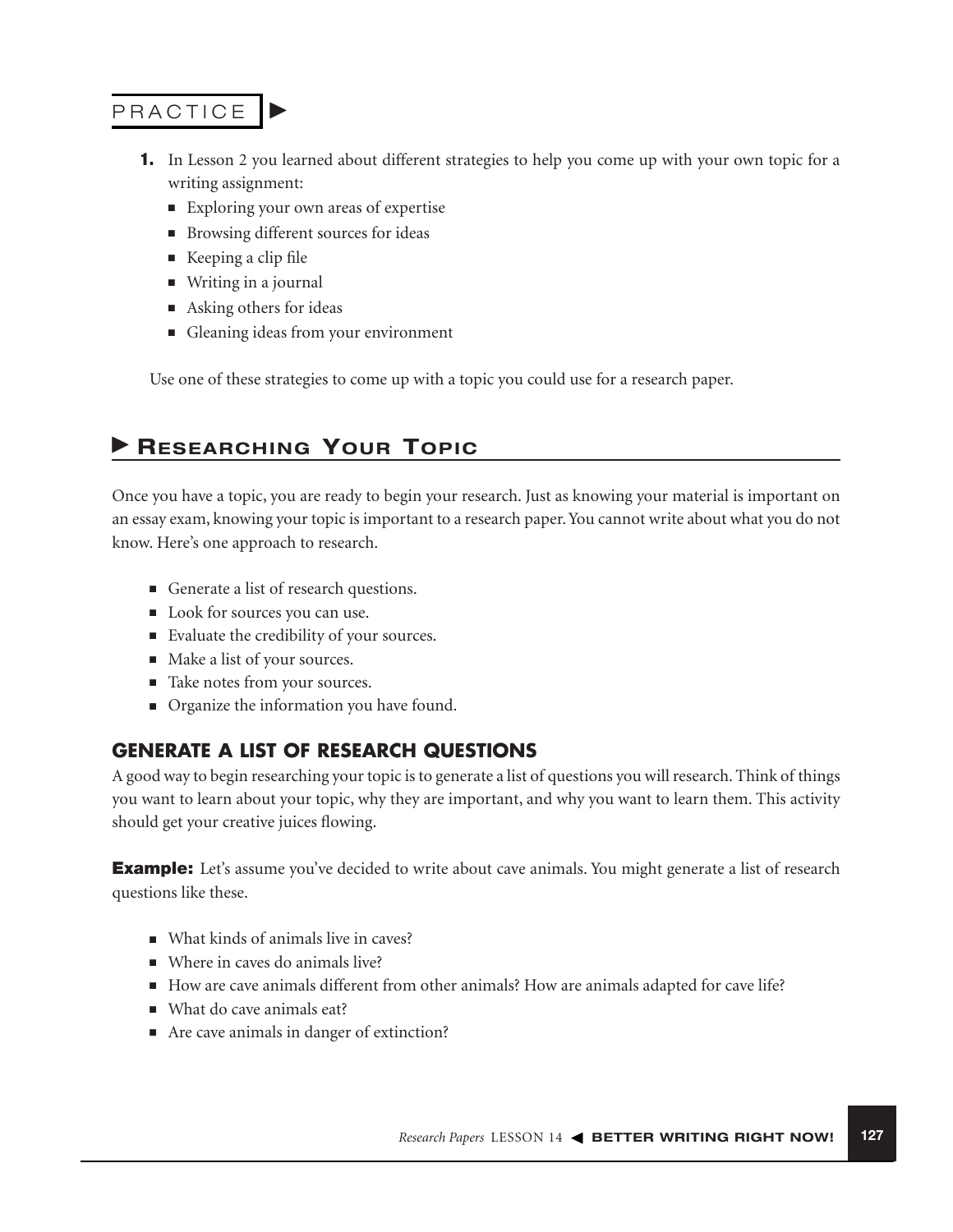

**2.** Generate a list of research questions for the topic you came up with in Practice **1** on page 127.



## **LOOK FOR SOURCES YOU CAN USE TO ANSWER YOUR RESEARCH QUESTIONS**

Sometimes, a teacher will specify the number and kinds of sources you should include in your research. Usually, though, you will be on your own. A good place to start is your school library or local public library. There, you will find the following—and other—types of reference materials.

| <b>SOURCE</b>                       | <b>WHAT YOU'LL FIND IN IT</b>                                                                            | <b>EXAMPLES</b>                                                                                                                                                 |
|-------------------------------------|----------------------------------------------------------------------------------------------------------|-----------------------------------------------------------------------------------------------------------------------------------------------------------------|
| Almanacs and<br>yearbooks           | Statistics, facts, trivia by year (you'll<br>need to look at the 2000 volume for<br>information on 1999) | The World Almanac, Facts on File                                                                                                                                |
| <b>Atlases</b>                      | Maps, information about geography,<br>including climate, rainfall, crops,<br>population, and so on       | National Geographic Atlas, Rand McNally Atlas of<br>the World                                                                                                   |
| <b>Biographical</b><br>dictionaries | Information about famous people                                                                          | Larousse Dictionary of Scientists, Webster's<br>Biographical Dictionary of American Authors,<br>African American Women: A Biographical<br>Dictionary, Who's Who |
| <b>Dictionaries</b>                 | Lists of words, their meanings,<br>usage, history, pronunciation, and<br>so on                           | <b>Webster's New Collegiate Dictionary, Academic</b><br>Press Dictionary of Science and Technology,<br><b>Harvard Dictionary of Music</b>                       |
| Encyclopedias                       | Articles on different topics                                                                             | Encyclopaedia Britannica, The World Book<br>Encyclopedia, Encyclopedia of Mammals,<br><b>Larousse Dictionary of World Folklore</b>                              |
| <b>Databases</b>                    | Electronic compilations of articles<br>from periodicals and other sources                                | FirstSearch, EBSCOhost                                                                                                                                          |
| <b>Indexes</b>                      | Lists of articles that have been<br>published in periodicals                                             | <b>Reader's Guide to Periodical Literature</b>                                                                                                                  |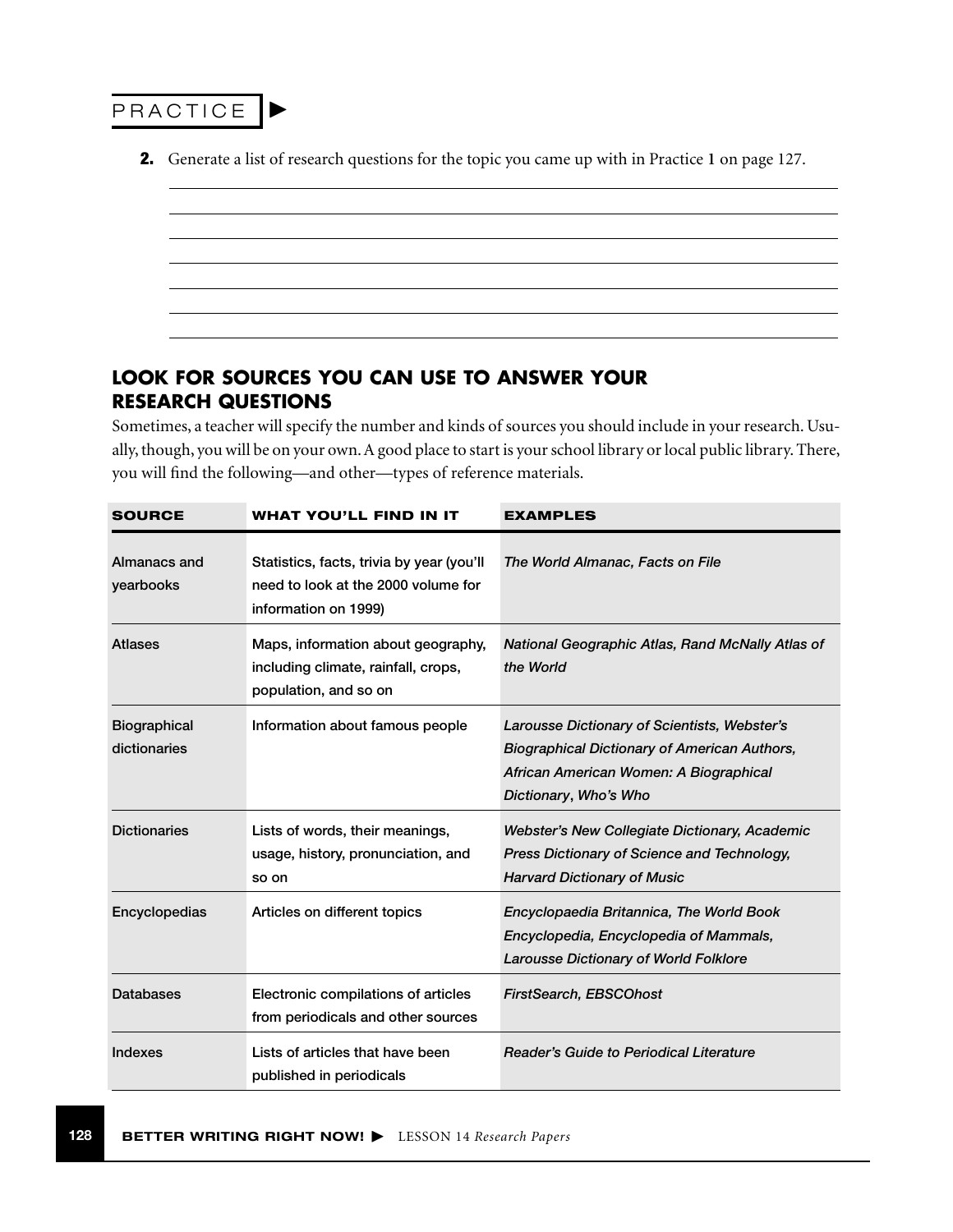| Internet           | Access to websites around the world                                                       | www.cnn.com, www.time.com                                                                                                                         |
|--------------------|-------------------------------------------------------------------------------------------|---------------------------------------------------------------------------------------------------------------------------------------------------|
| <b>Periodicals</b> | may be found in hard copy, on micro-<br>film or microfiche, or in electronic<br>databases | Magazines and newspapers—articles The New York Times, The Wall Street Journal,<br>The New Yorker, The Science Teacher,<br><b>Consumer Reports</b> |
| Quotation books    | Lists of quotations arranged by<br>author, source, keyword, subject,<br>and so on         | Oxford Dictionary of Quotations,<br><b>Bartlett's Familiar Quotations</b>                                                                         |
| Vertical file      | Booklets, catalogs, pamphlets, and<br>other materials filed by subject                    | Individual libraries carry different levels of<br>information in their vertical files                                                             |

If you can't find what you're looking for, ask the reference librarian. These are people trained in finding specific information.

**Example:** What sources could you use to find the answers to your questions about the types of animals living in caves?

You might check out the following types of sources:

- encyclopedia
- nature books about caves
- ecology books
- animal field guides and encyclopedias
- magazines about exploring caves
- Internet sites
- database articles about caves and cave animals

#### PRACTICE  $\blacktriangleright$

**3.** Make a list of the types of sources you might use to find the answers to the questions you listed in question #2 above.

## **CHECK THE CREDIBILITY OF YOUR SOURCES**

When choosing sources, keep these criteria in mind.

■ Is the author an authority on the subject? What are his or her credentials?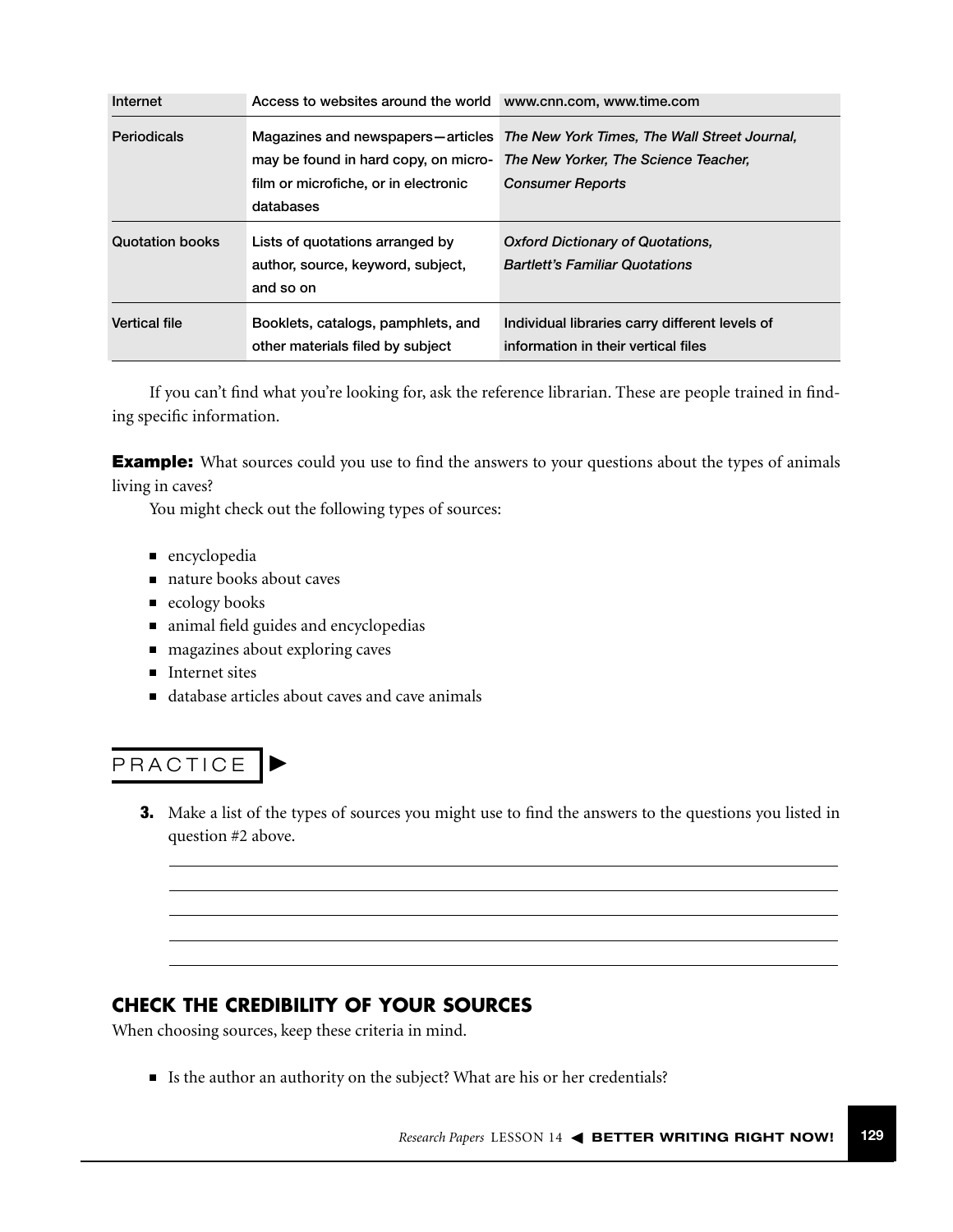- Is the source current? In technology, science, medicine, and other fields, you will need to use the most up-to-date sources available because the information changes very quickly.
- Is the source reliable? You'll want to use sources that your audience is likely to respect. Few people are going to respect a tabloid or gossip paper, for example.

A website put up by a high school student about cave animals isn't going to carry the same weight as a paper published by a university professor who specializes in cave animals. Make sure you distinguish between sources that are credible and those that are not.

> **The Internet puts many, many sources at your fingertips. It's so easy to just type in a keyword and have a world of knowledge on your screen in seconds. But be careful! Everything on the Internet is not legitimate. Not every website, no matter how nicely done it is, provides information you can use for a research paper. When researching a topic, it's wise to use only websites that end in .gov (government websites), .edu (university websites, but some of these are also put up by students, so read them carefully), and sometimes .org (organizations, such as the American Cancer Society). Use your head: if information on a website seems fishy or incredible to you, verify it in another source before repeating it in your paper. Someone might call you on the information and you need to be in a position to back it up.**

## **MAKE A LIST OF YOUR SOURCES**

**RITING TIP** 

**W**

Once you have found sources you think you will use for your research, you should make a list of your sources. You will use the list later for your Bibliography or Works Cited list. Some people make a separate index card for each source. Others just prepare a numbered list of the sources or make a folder for each source with a photocopy of the copyright page on top.You can also use computer software that is made to specifically orga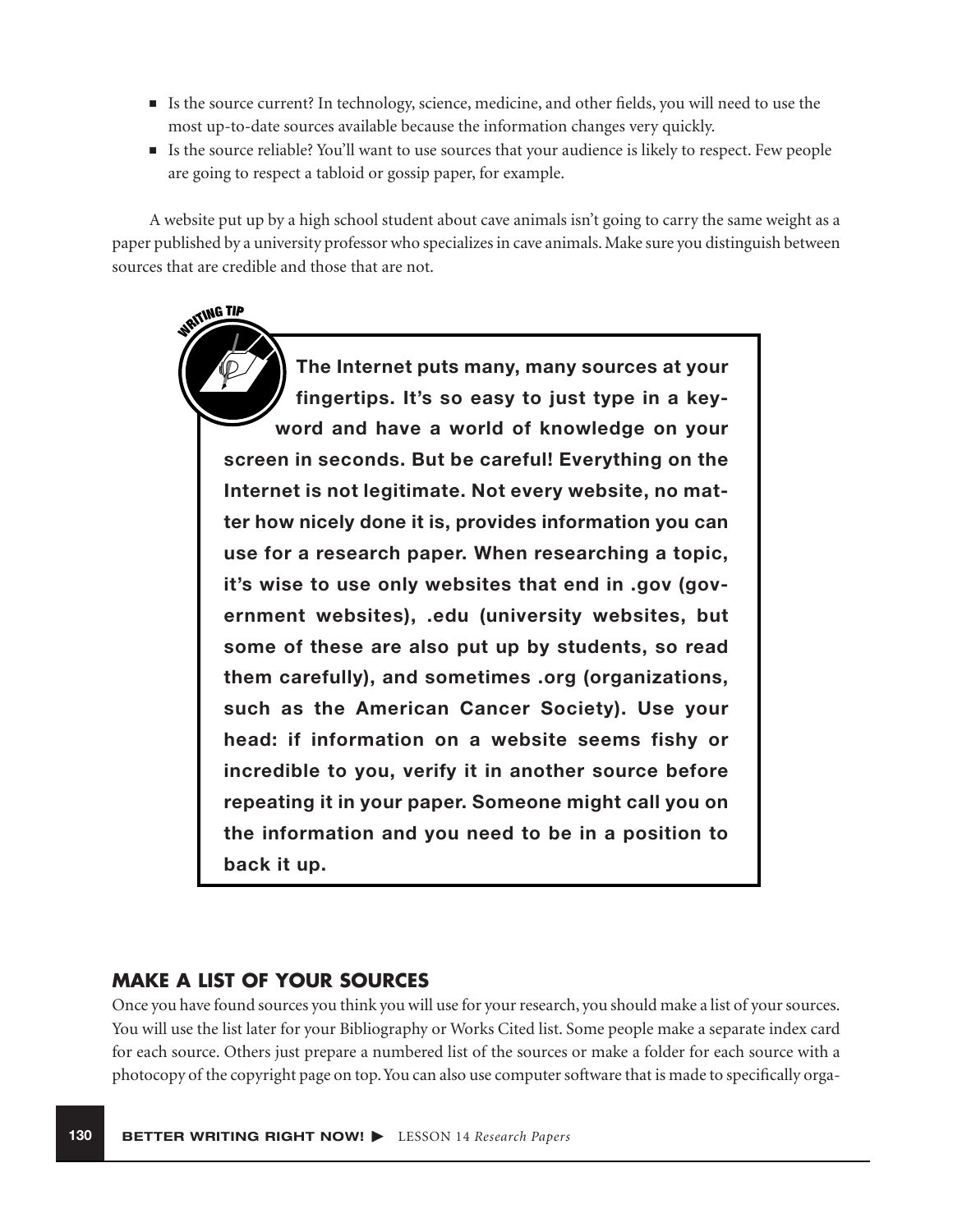nize information into electronic index-type cards. However you decide to list your sources, you'll need the following information from each source:

- author's or editor's complete name
- title of the book, magazine, encyclopedia, and so on
- copyright date

**NRITING TIP** 

- title of the article if the source is a magazine, encyclopedia, or newspaper
- data and page numbers of the article if the source is a magazine or newspaper
- publisher's name if the source is a book

**Before you get too far along in your research, you might want to find out what your final paper should look like. Will you need a Works Cited list or a Bibliography? How should the entries be organized? Will you need footnotes or endnotes?**

**There are many different ways to format the parts of a paper. Most are explained in great detail with many examples in handbooks called style guides. Well-known style guides include** *The Chicago Manual of Style, The Modern Language Association Manual of Style,* **and** *The American Psychological Association Manual of Style.* **Usually your teacher will direct you to the style guide he or she prefers you to follow in your paper. Look at it as you prepare your list of sources—this will save you time and countless headaches later on.**

**Don't think that only teachers are picky about how papers are formatted. Almost all periodicals will require that you use a specific style guide and format when submitting papers for publication. Bosses are often the same way.**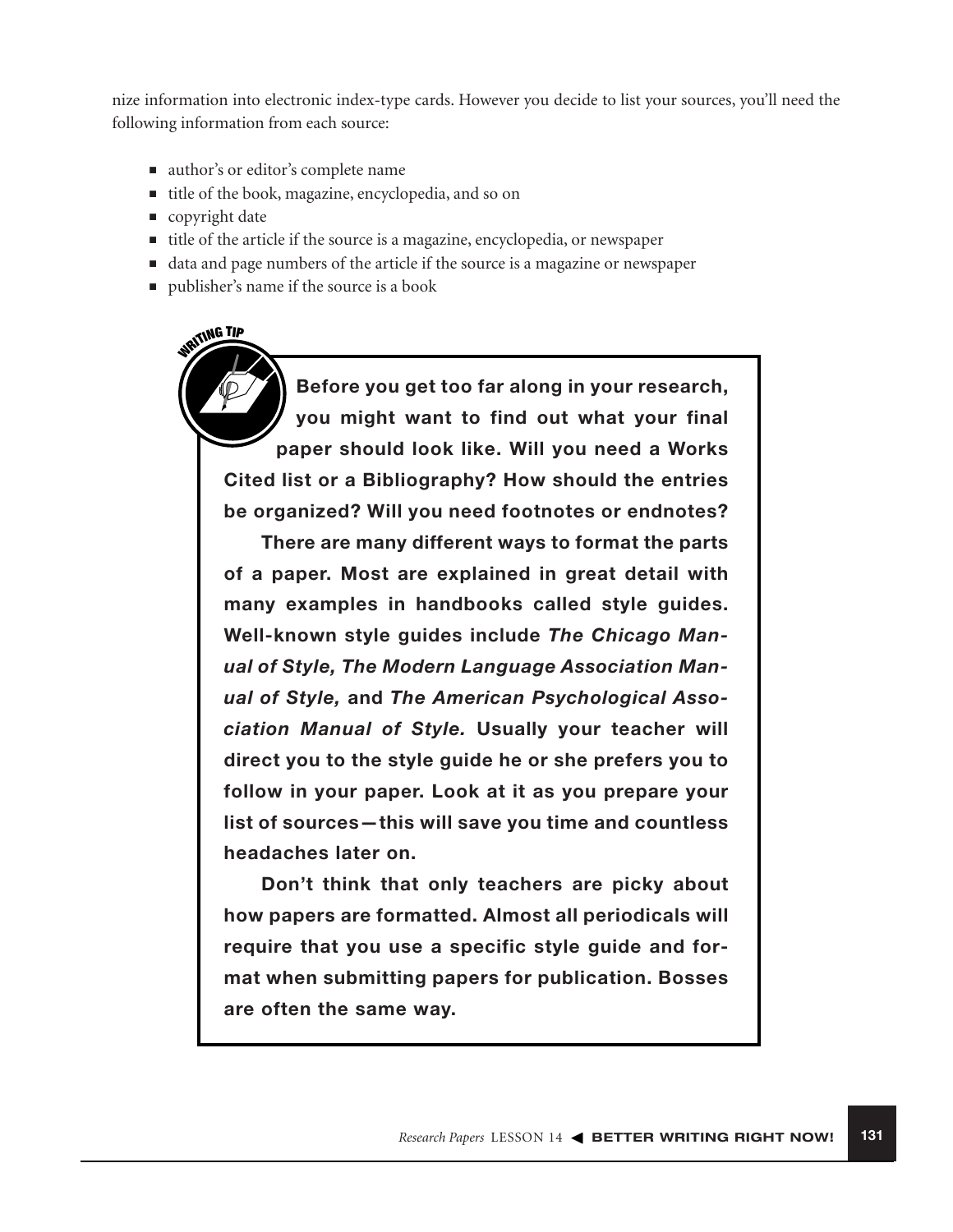## **TAKE NOTES FROM YOUR SOURCES**

As you browse your sources, you will find things you want to include in your paper. You might find quotations, statistics, or just basic information that you need to answer your research questions. You will want to record this information in a way that will be easy to find when you start writing.

Some people use an index card for each piece of information. They label the card with a number for the source, and then write the information on the card. Others take electronic notes on a laptop. Some people rely more on photocopying machines—copying the page of the source they need and highlighting the parts that interest them. Then, they include the page in a folder labeled with the source's name and other bibliographical information. Whatever method you use to take notes from your sources, be sure to label the information with the correct source name, so you can give proper credit in your paper.

## **ORGANIZE THE INFORMATION YOU HAVE FOUND**

Go through your research notes and sort the information. Based on the information you have collected, write a tentative thesis statement of what you want to say in your research paper. (Lesson 4 gives more guidance on how to write a tentative thesis statement.) From here, you can outline your paper. Even if you don't make a formal outline, you'll need a plan for what you will write in your paper and where different pieces of your research will be used in your paper.

**Example:** Here's a sample outline you could use to write a research paper on cave animals.

Cave Animals

**Tentative thesis statement:** Although caves include animals that visit occasionally and animals that live there most of the time, true cave animals are specifically adapted for the cold, dark, moist environment of the innermost region of caves.

- I. Kinds of cave animals
	- A. Animals that live only in caves (troglobites)
	- B. Animals that spend most of their time in caves (troglophiles)
	- C. Animals that occasionally visit caves (trogloxenes)
- II. Where animals live in caves—the life zones
	- A. Cave entrance
		- 1. Cliff frogs
		- 2. Phoebes
	- B. Twilight zone
		- 1. Brown crayfish
		- 2. Daddy-long-leg spiders
	- C. Variable-temperature zone
		- 1. Bats
		- 2. Cave crickets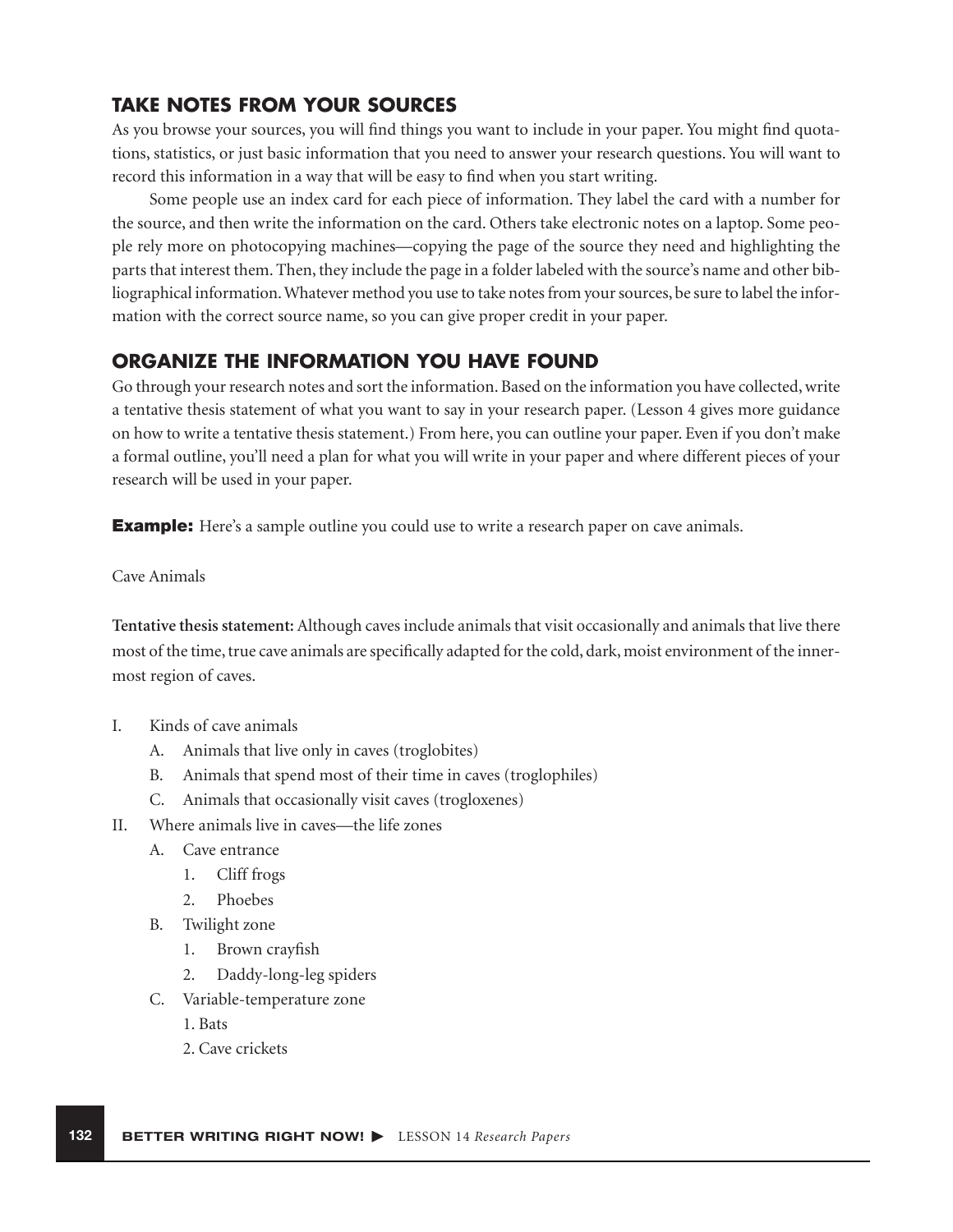- D. Constant-temperature zone
	- 1. Blind shrimp
	- 2. White crayfish
- III. How animals are adapted to cave life
	- A. Mostly invertebrates
	- B. Many lack color
	- C. Many are blind or eyeless

**You will probably find that some of the information you thought you might include in your paper is no longer needed. Don't feel like you have to include every tidbit of your research in your paper. Stick with your thesis statement and keep your paper focused. If it's hard to toss those notes aside and forget about them, put them in your slush file. You can always use the information for a future paper. NRITING TIP** 

# - **DRAFTING YOUR PAPER**

Once you've completed your research and set down a tentative outline, you are ready to begin writing. You might refer to Section II for advice on drafting your paper. Here are some things to keep in mind as you write a research paper.

- **Don't plagiarize.**
- **Cite your sources.**
- **Allow time for revision.**

# **DON'T PLAGIARIZE**

Plagiarism is using someone else's ideas as if they were your own. It's dishonest to present other people's ideas as your own, and it will usually get you in very serious trouble—in school, at work, everywhere. This doesn't mean you can't use your research in your paper, but you must give the credit for the ideas that are not your own and are not "common knowledge" to the source you got the information from. What is common knowledge? It's information that many have—most of the information in an encyclopedia, for example, is common knowledge. Here are four strategies for avoiding plagiarism.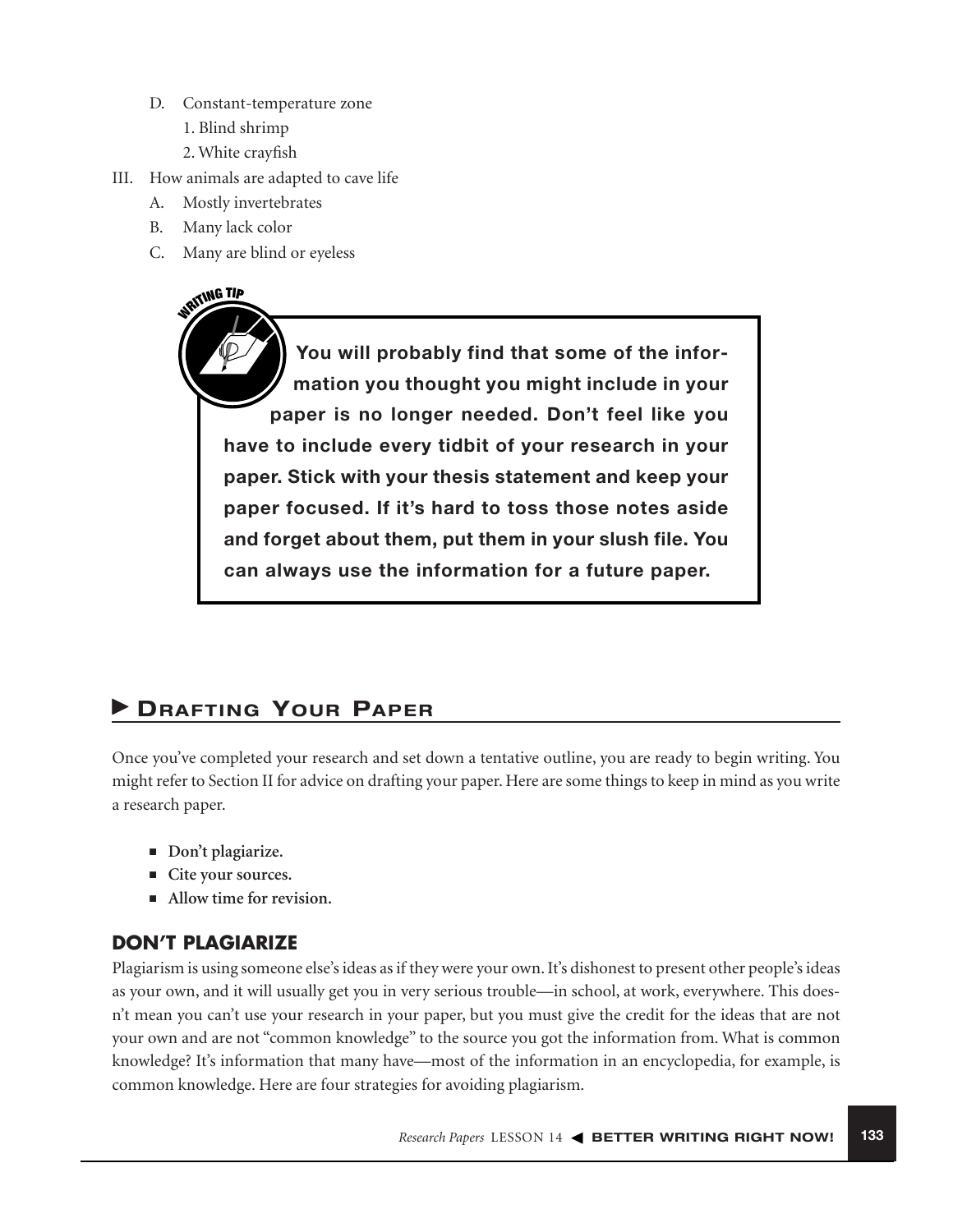- **Quote—copy the text you want to use in your paper word-for-word and surround it with quota**tion marks. Then, cite the source in one of the ways described below. Be careful! You don't want your entire paper to be long quotations from other sources. Use quotations sparingly and only when they really add to your paper.
- **Paraphrase—rewrite the main idea and the supporting details in your own words. Then, cite the** source in one of the ways described below.
- **Summarize**—restate the main idea in your own words. Unlike paraphrasing, summarizing is very general. Then, cite the source in one of the ways described below.
- **Interpret—add your own thoughts. Take the information you have collected and tell your reader** what your own conclusions are. Because these are your own ideas, you do not need to cite a source for them.

# **CITE YOUR SOURCES**

There are three main ways to give credit to your sources. Your teacher will probably tell you which way she or he prefers.

■ **Footnotes.** Footnotes credit your source at the bottom of the page. They are usually numbered consecutively throughout your paper. Here are some examples (remember to follow the style guide that your teacher recommends—it may differ slightly from the one below).

## **Examples**

1Culver, David C. (1982). *Cave Life: Evolution and Ecology.* Cambridge: Harvard University Press, 59. 2Jackman, Jack. (1997). *A Field Guide to Spiders and Scorpions of Texas.* Houston: Gulf Publishing Company, 92.

3Jeffrey, William R. and David P. Martasian. "Evolution and Eye Regression in Cave Fish." *American Zoologist*, Sep 1998, Vol. 38 Issue 4, 685.

- **Endnotes.** Like footnotes, endnotes are numbered consecutively throughout your paper. But they are not located on the same page as the information you are credited. Instead, you list all the credits at the end of your paper under the heading "Endnotes." Endnotes will usually look just like footnotes—they just appear at a different point in your paper.
- **Parenthetical notation.** This method allows you to credit your sources in the body of your paper. After the information you want to credit, you give the author's name and the page number in parentheses. The reader can find the actual source by going to your Works Cited or Bibliography at the end of the paper. Here's an example of what a parenthetical notation looks like (remember to follow the style guide that your teacher recommends—it may differ slightly from the one below).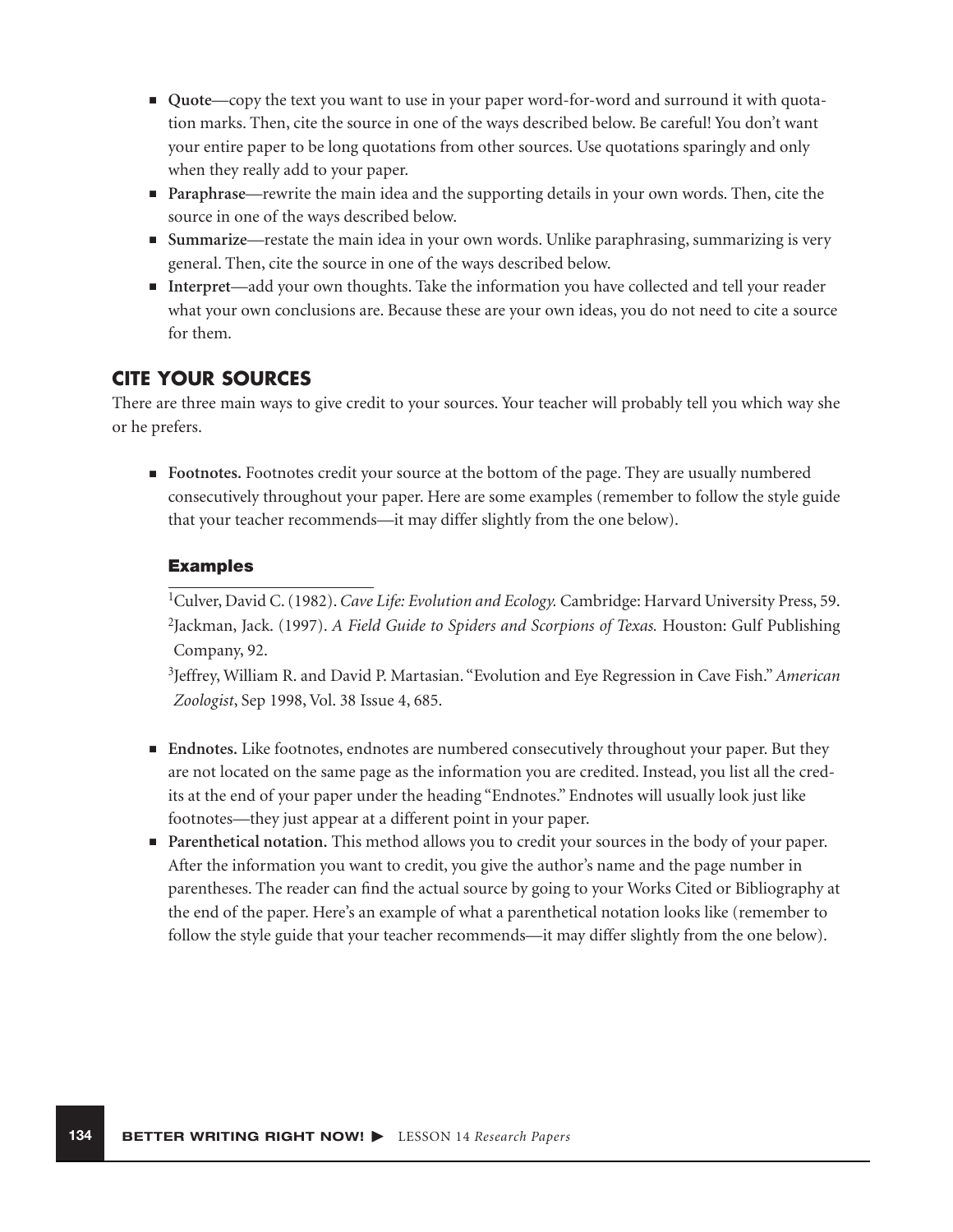#### **Examples**

(Culver 59) (Jackman 92) (Jeffrey 685)

#### **ALLOW TIME FOR REVISION**

Don't try to write an entire research paper in one evening. You'll want to write your paper ahead of time, so you have plenty of time away from it before you begin revising.

# - **REVISING YOUR PAPER**

Refer to Section III for checklists and guidelines for revising a paper. Because research papers generally count as a major portion of a course's grade, you may choose to revise your research paper more than once.

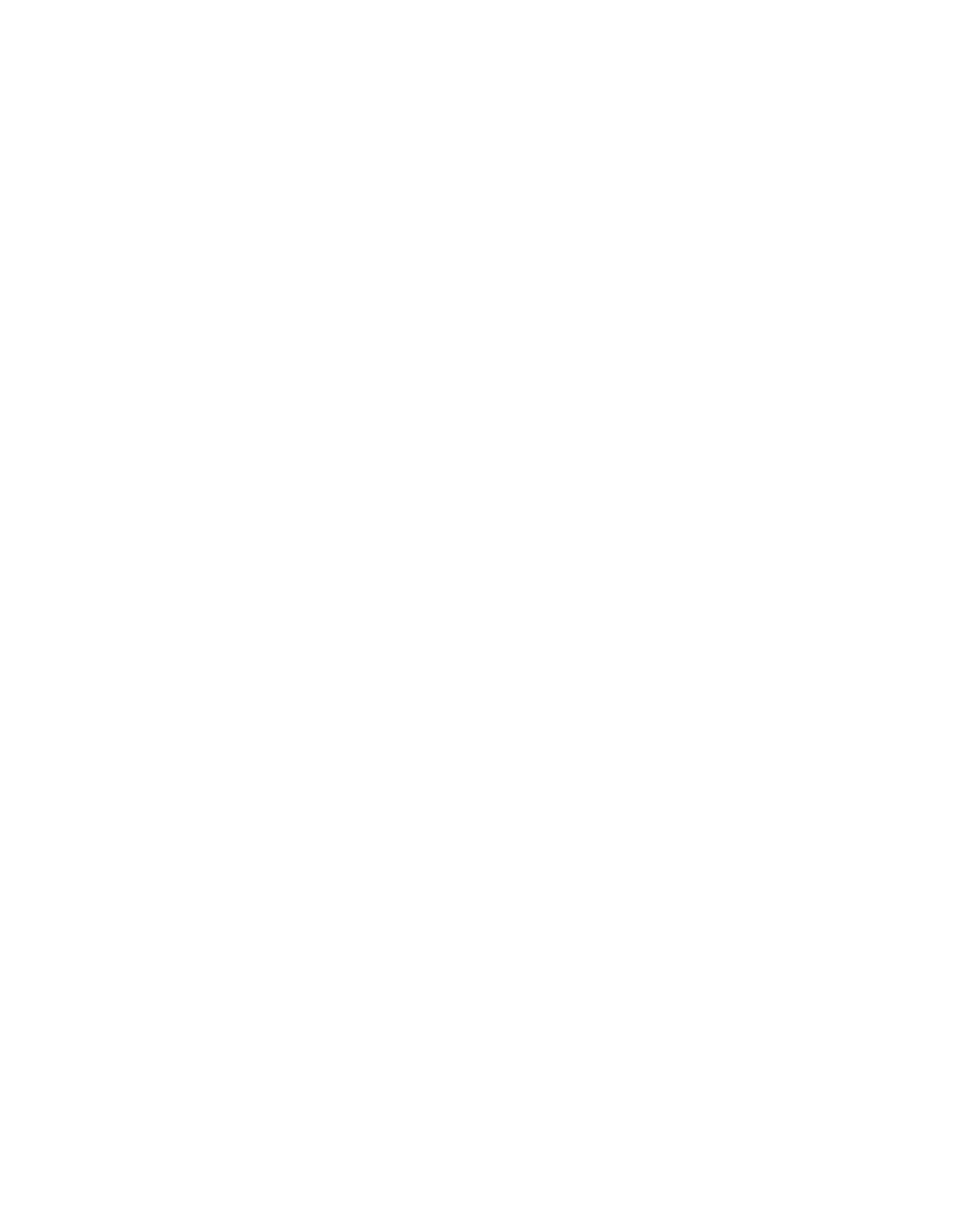**SECTION**



# Writing for the Workplace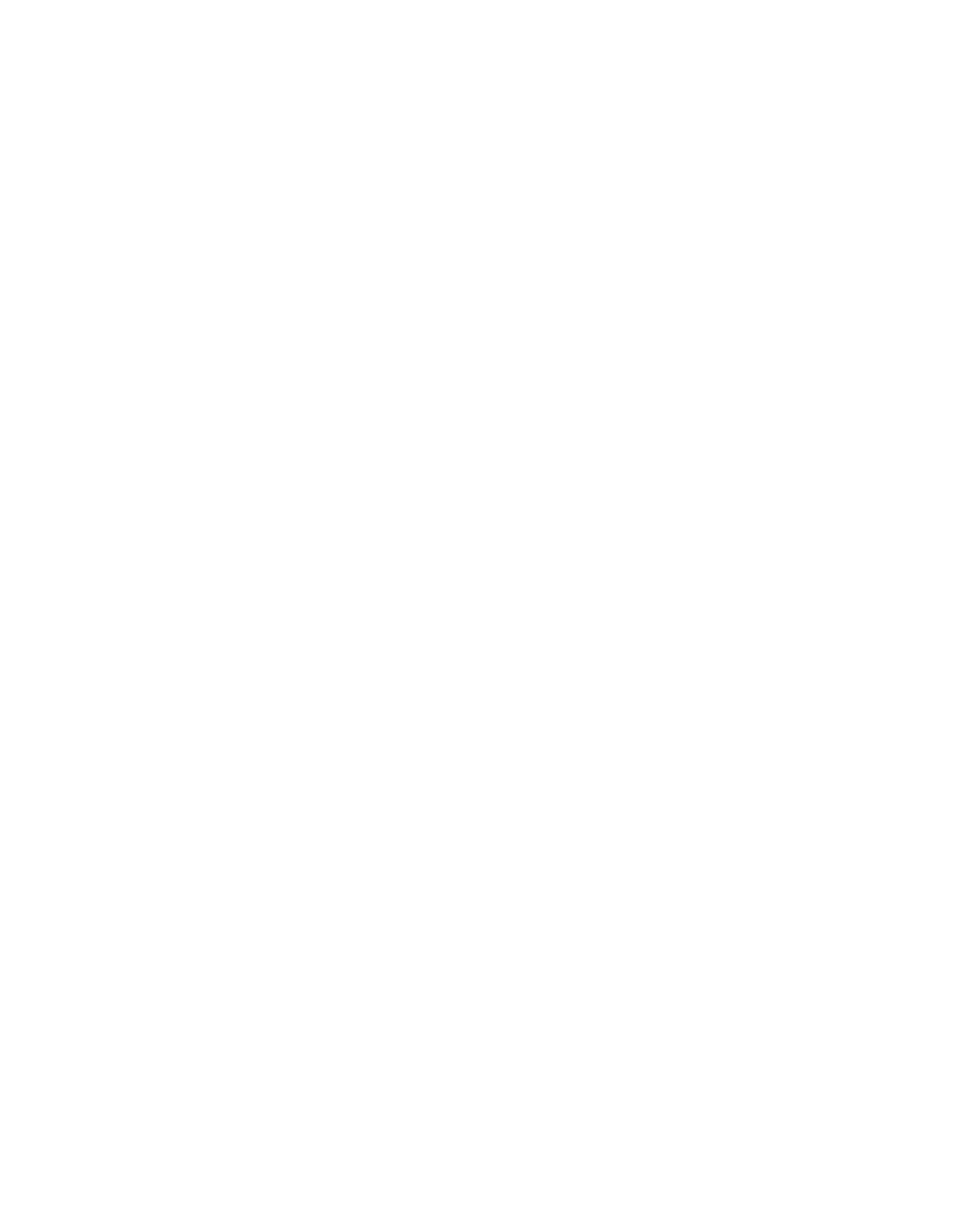**LESSON**



# Business Writing

#### **LESSON SUMMARY**

What? You didn't think you'd have to write once you got out of school? Writing is actually a skill you will use throughout life. Workplace writing is perhaps one of the most important types of writing you will do after you get out of school. In this lesson, you'll learn how writing for work is different from writing for school, and how the two are similar.

"Fresh from college with a chemistry degree, I thought I had all the skills to excel in an entrylevel position in the analytical chemistry lab of a pharmaceutical company. But I soon discovered that I would be spending significant time writing reports . . . ."

Lummis, Jean. "Teaching Technical Writing." *The Science Teacher,* Vol. 68 No. 7 (October 2001).

ike this person, you might be surprised to learn that writing is so important at work. But think about it for a minute: Is most of your mail from friends and family? Or, is most of your mail made up of ike this person, you might be surprised to learn that writing is so important at work. But think about<br>it for a minute: Is most of your mail from friends and family? Or, is most of your mail made up of<br>bills, letters from Someone at a company wrote all that stuff. In fact, workplace writing begins even before you get hired—you apply for a job with a cover letter, resume, and often an application form. And it doesn't stop there. At work, you will be expected to write e-mails, memos, business letters, reports, and even performance evaluations if not for people you supervise, then probably for yourself. It all adds up to lots of writing at work.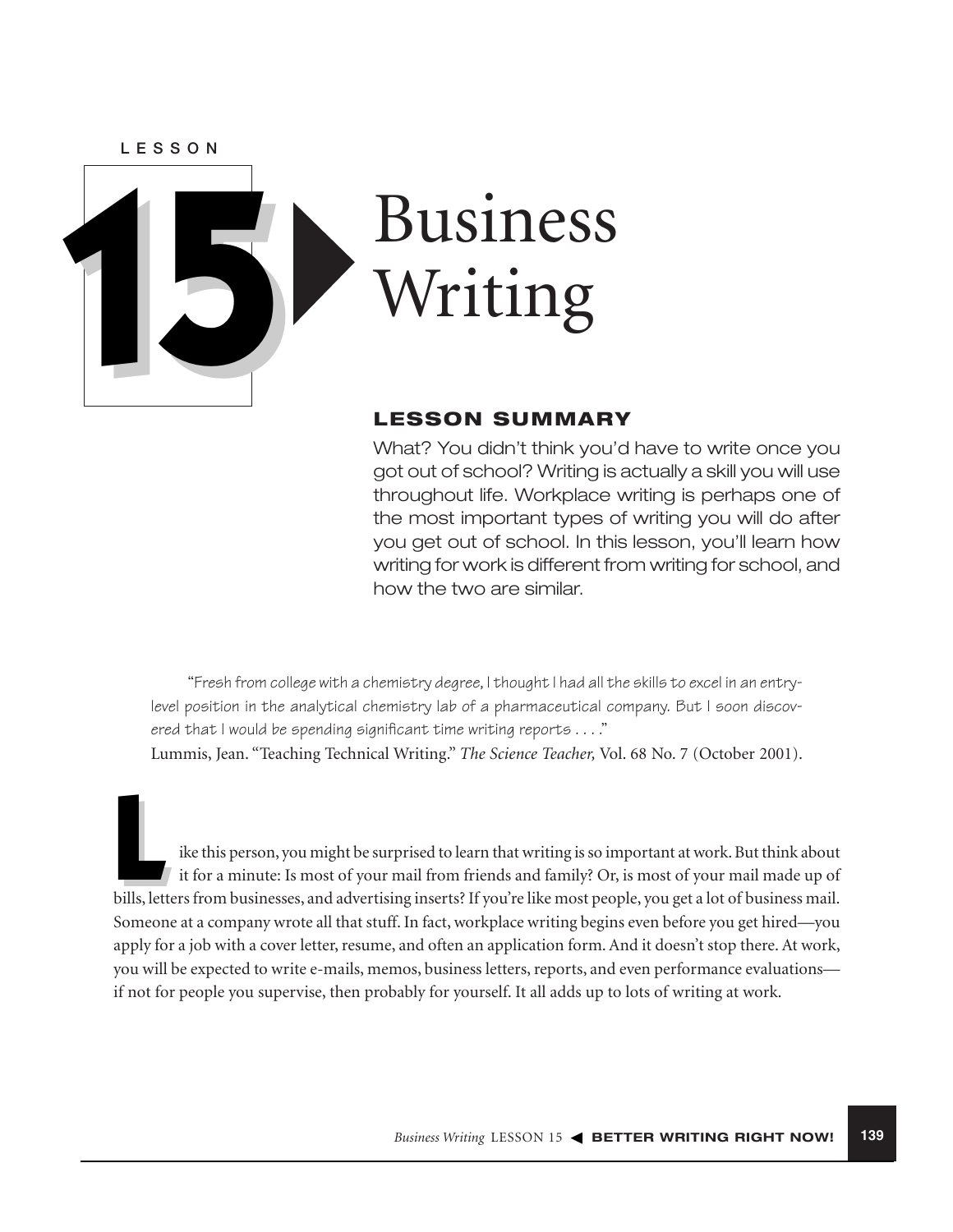# - **WHAT IS BUSINESS WRITING?**

So far, this book has discussed writing generally—with some focus on papers you might be required to write for school. However, there are many different types of writing. For example, pull out the manual to a software program and read a paragraph. Notice how the writing in the manual is quite different from the writing you find in your local newspaper. Cookbooks, mystery novels, and poetry are all very different kinds of writing, too. Similarly, business writing has some special characteristics. Let's look at some the characteristics that make business writing different from other types of writing.

- What? Whether it's a proposal for a new product or a memo about your company's break room, your topic is almost always focused on some aspect of the business.
- Who? You might be writing to your boss, coworkers, clients, customers, or vendors—unless you are in public relations, you'll usually be writing to someone related to the business.
- **How?** Directly, briefly, clearly, purposefully—business writing is very focused and practical. Say what needs to be said as efficiently as possible so you don't waste your reader's time! To help keep business writing focused, there are a number of standard formats and styles used in business. You'll learn about several of these in the rest of this section.

#### - **WRITING IS WRITING**

Although there are some conventions specific to business writing, most of the strategies for good writing that you've learned so far in this book still apply. In business writing, you should plan what you will write before you begin writing. You can use the prewriting strategies in Section I to help you organize your thoughts. You will also probably need to draft more than one version of your letter, memo, e-mail, or report. Section II walks you through the basic steps of drafting. Finally, revising is as important to business writing as to other forms of writing. In fact, since more people will probably read your business writing and your reputation as a business person depends on it, revising is probably even more important in your business writing than it is in writing for school. Use the checklists and tips in Section III when revising your business writing.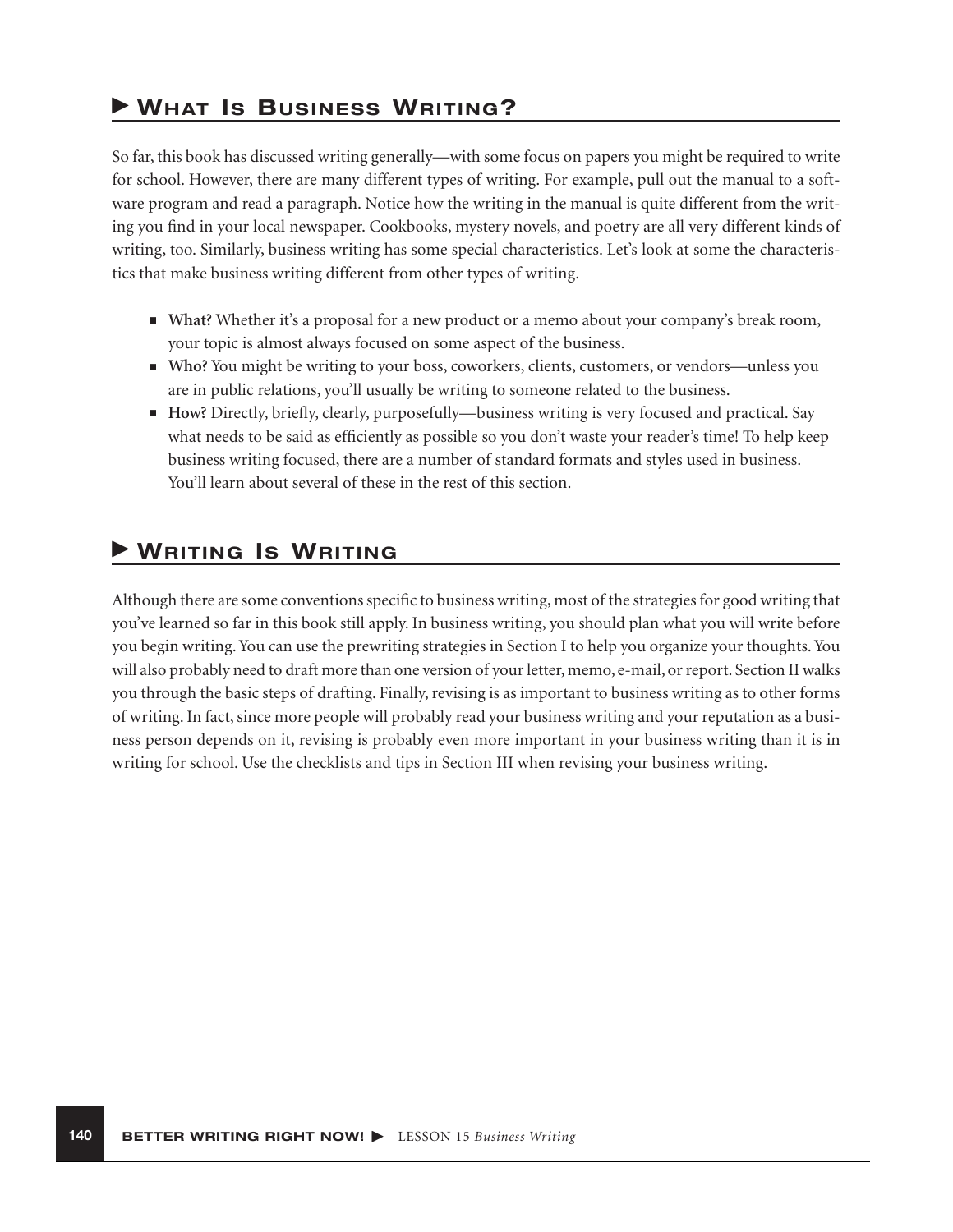**LESSON**



# Writing Resumes and Cover Letters

#### **LESSON SUMMARY**

Even if you don't have a job today, you still need to know something about business writing—if you ever plan to get a job. Most people's first adventure with business writing comes in the form of writing a resume and cover letter. In this lesson, you will learn the basics of resume and cover letter writing.

**B**

efore you ever start a job, you will begin practicing your business writing skills. Resumes and cover letters are key tools to getting a job. Here's what they are and how to get started writing them.

# - **WHAT IS A RESUME?**

A resume is a concise, factual summary of your credentials. Your resume should fit on one page and should be tailored to the job you are looking for. Although you may have one standard resume that you give to companies, you will probably have different versions of your resume depending on the company and the job you are applying for.

When you customize your resume to the job and position, you increase your chances of getting an interview. Of course, it takes more time to write a separate resume for every position you are interested in, and it may not be feasible to do this if you are applying for a large number of jobs at one time. Whenever possible, however, you should try to tailor your resume to the position and company you are sending it to.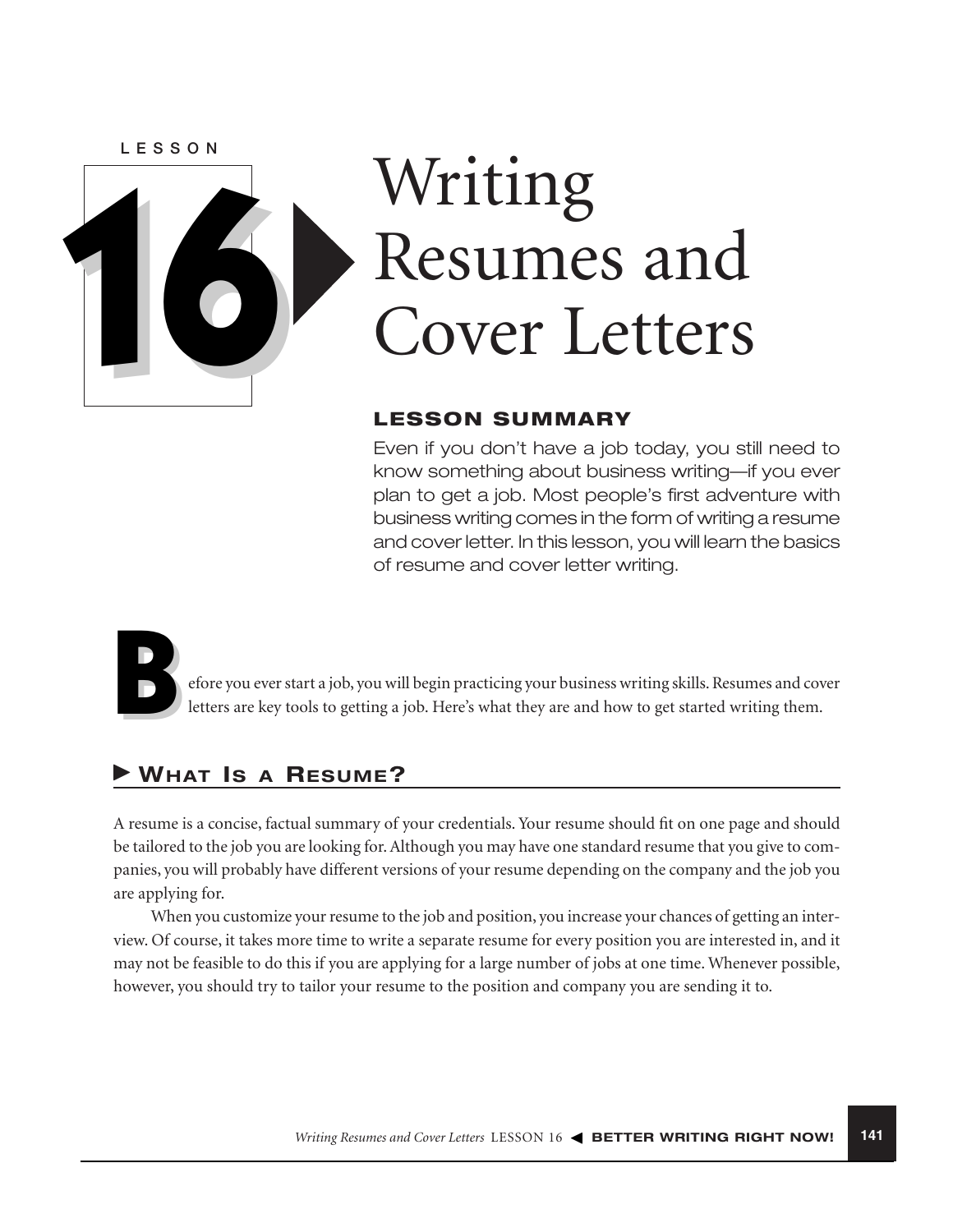### - **HOW TO WRITE A RESUME**

**<sup>O</sup>U<sup>T</sup> <sup>I</sup><sup>T</sup> <sup>B</sup><sup>A</sup> <sup>K</sup>**

**IN HT**

There are several formats that a resume can follow. Here are the basic categories of information that can be included in your resume—all of this information may not fit on one page, so you will have to decide which information is most important for your purpose.

> **Writing a resume is not a one-time event. Your resume will change over time and for different purposes. It's a good idea to keep an ongoing record of your skills, jobs, and other credentials. Then, use your list to help you keep your resume up to date.**

**Heading.** Your heading goes at the top of your resume. It includes your name, address (both your school and your permanent address if they are different), telephone number, and e-mail address. To save space, you can run some of this information, such as your address, phone number, and e-mail address across one line. It's often a good idea to have your name stand out: use a larger type size and boldfacing.

**Summary.** Some resumes include a summary, but in most cases this is not needed and takes up valuable space that could be better used in another category. If you have an unusual situation or credential that you want to explain—a summary is one place to do that. You can also use your cover letter for this information.

**Objective.** Many resumes include an objective that tells what kind of position you are looking for. Again, this information is usually included in your cover letter, so you can omit this category if you have other items you need to fit on one page.

**Education.** List any degrees or certificates you have received—with the most recent degree first. Include the name of the degree or certificate, the name of the institution you received it from, and the date you received it.You can also list your major and minor areas of study, your grade point average, special honors you received upon graduation, projects or research you completed as part of your degree, and other types of related and impressive information.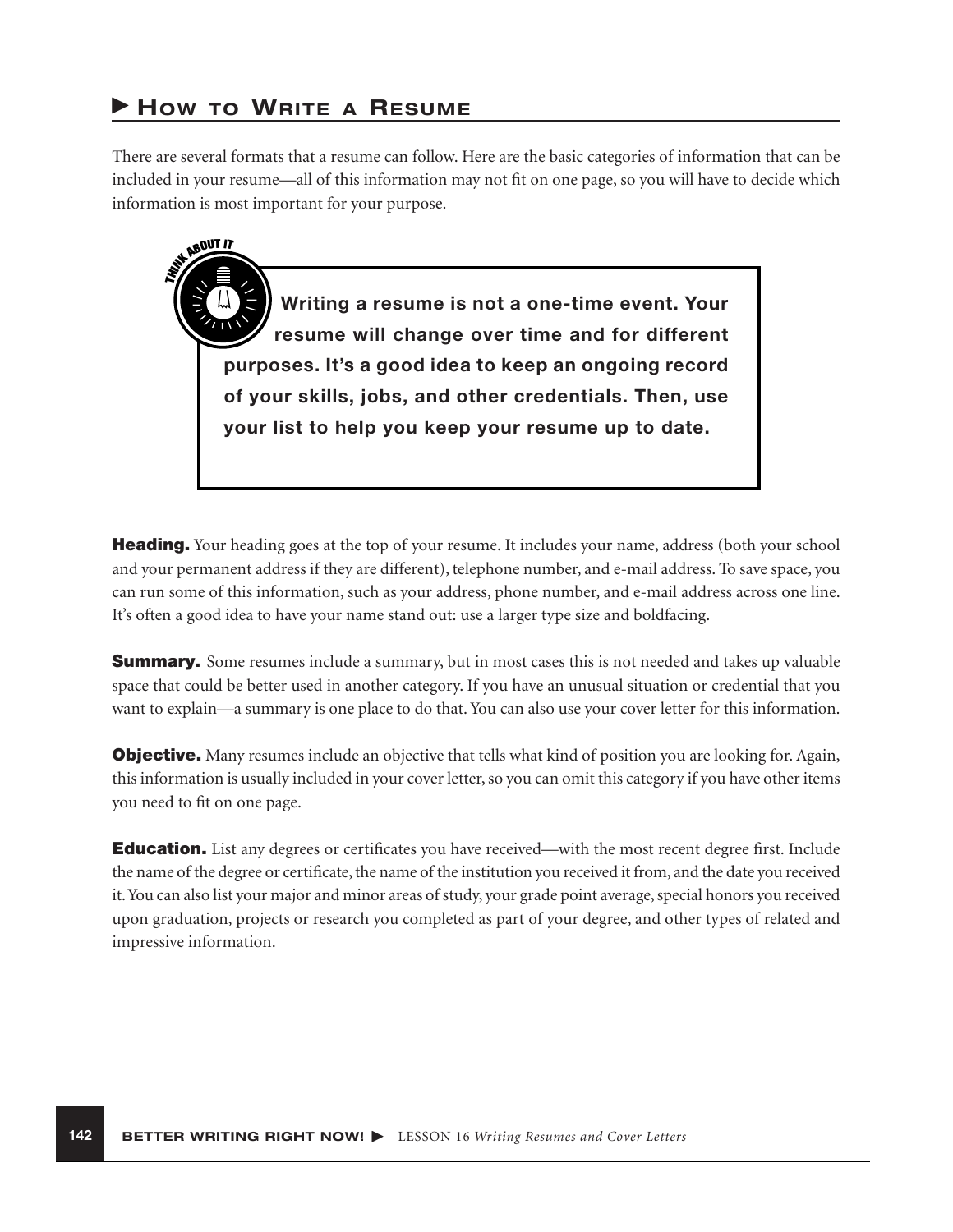

**Experience/Work Experience.** List past jobs, internships, and volunteer work you have done—with the most recent experience first. Include the name of your position, the name of the company, and the dates that you worked there. Below each job, summarize your responsibilities in the position. List your responsibilities in order of importance—either by their importance to your job or by their relevance to the new job you want.

Use action verbs to describe what you did. Include facts, dates, and try to quantify your experience as much as possible. Quantifying your experience is using numbers or statistics to tell how many, how often, how much, and so on. For example, rather than saying you increased the membership of a club, tell by how much—by 50 students, by 20%, and so on. Rather than saying you worked with several offices, tell how many offices you worked with.

| WRITING TIP |          |                                                                                                  |
|-------------|----------|--------------------------------------------------------------------------------------------------|
|             |          | When describing what you've done in the past<br>or your current job responsibilities, try to use |
|             |          | action verbs. Action verbs clearly show you as                                                   |
|             |          | the doer of specific actions. Here are some examples                                             |
|             |          | of action verbs you might want to use in your resume.                                            |
|             |          |                                                                                                  |
| achieve     | appoint  | attain                                                                                           |
| adapt       | appraise | balance                                                                                          |
| address     | approve  | begin                                                                                            |
| administer  | arrange  | bring together                                                                                   |
| advise      | assemble | budget                                                                                           |
| advocate    | assess   | catalogue                                                                                        |
| analyze     | assign   | clarify                                                                                          |
| apply       | assist   | classify                                                                                         |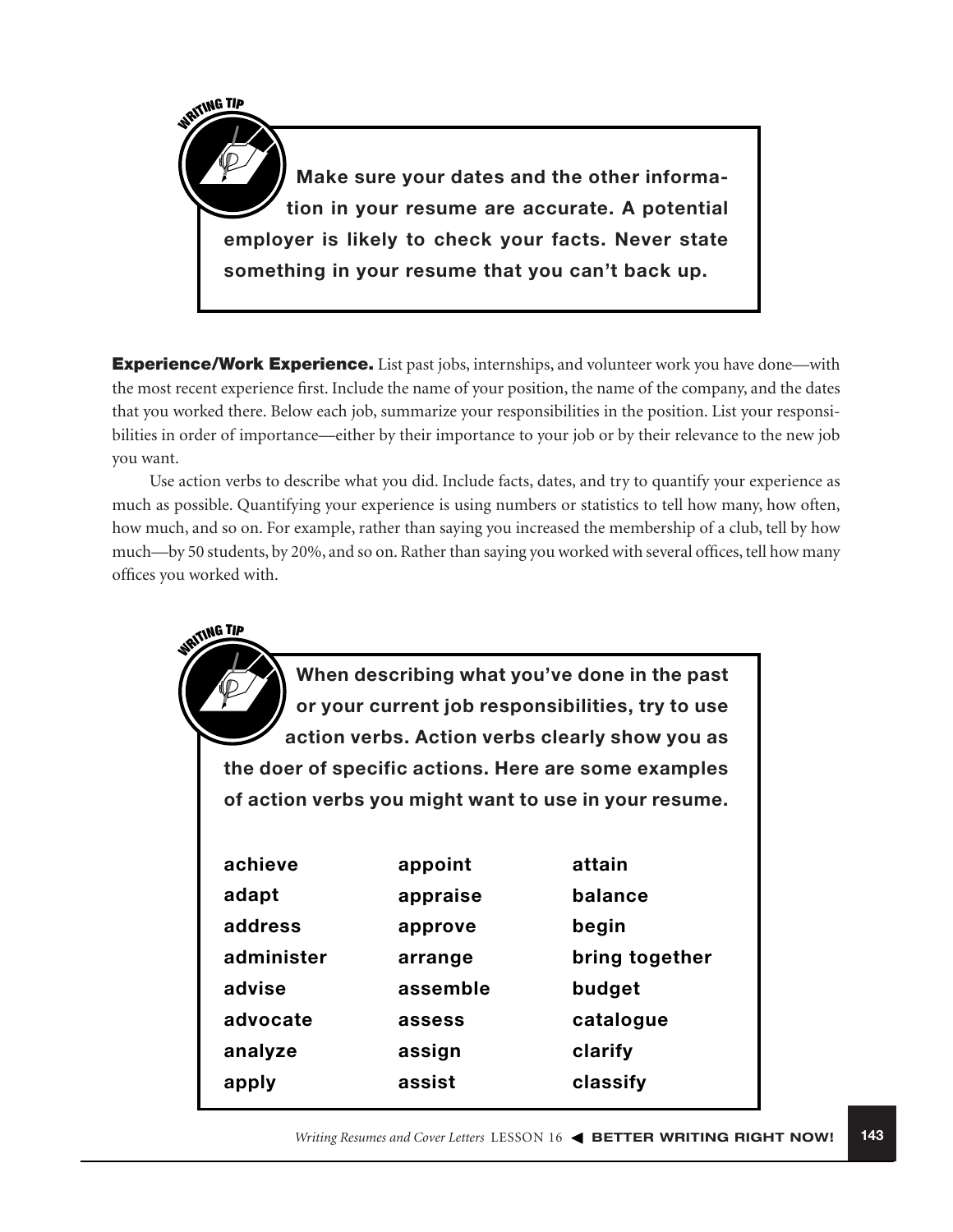| collect     | eliminate  | institute   |
|-------------|------------|-------------|
| communicate | encourage  | instruct    |
| compare     | engage     | integrate   |
| compile     | enlarge    | interpret   |
| complete    | enlist     | interview   |
| compose     | establish  | initiate    |
| coordinate  | estimate   | introduce   |
| conceive    | evaluate   | investigate |
| conduct     | examine    | involve     |
| consolidate | expand     | launch      |
| contract    | explain    | lead        |
| contribute  | expedite   | learn       |
| control     | facilitate | lecture     |
| correct     | follow up  | locate      |
| correspond  | forecast   | maintain    |
| counsel     | formulate  | manage      |
| create      | foster     | market      |
| deal with   | found      | mediate     |
| decrease    | gather     | modify      |
| define      | generate   | monitor     |
| delegate    | guide      | motivate    |
| demonstrate | handle     | negotiate   |
| describe    | help       | observe     |
| designate   | identify   | order       |
| determine   | illustrate | organize    |
| develop     | implement  | originate   |
| direct      | improve    | participate |
| document    | increase   | perceive    |
| draft       | influence  | perform     |
| edit        | inform     | pinpoint    |
| educate     | input      | prepare     |
| effect      | inspect    | present     |

**144 BETTER WRITING RIGHT NOW!** LESSON 16 *Writing Resumes and Cover Letters*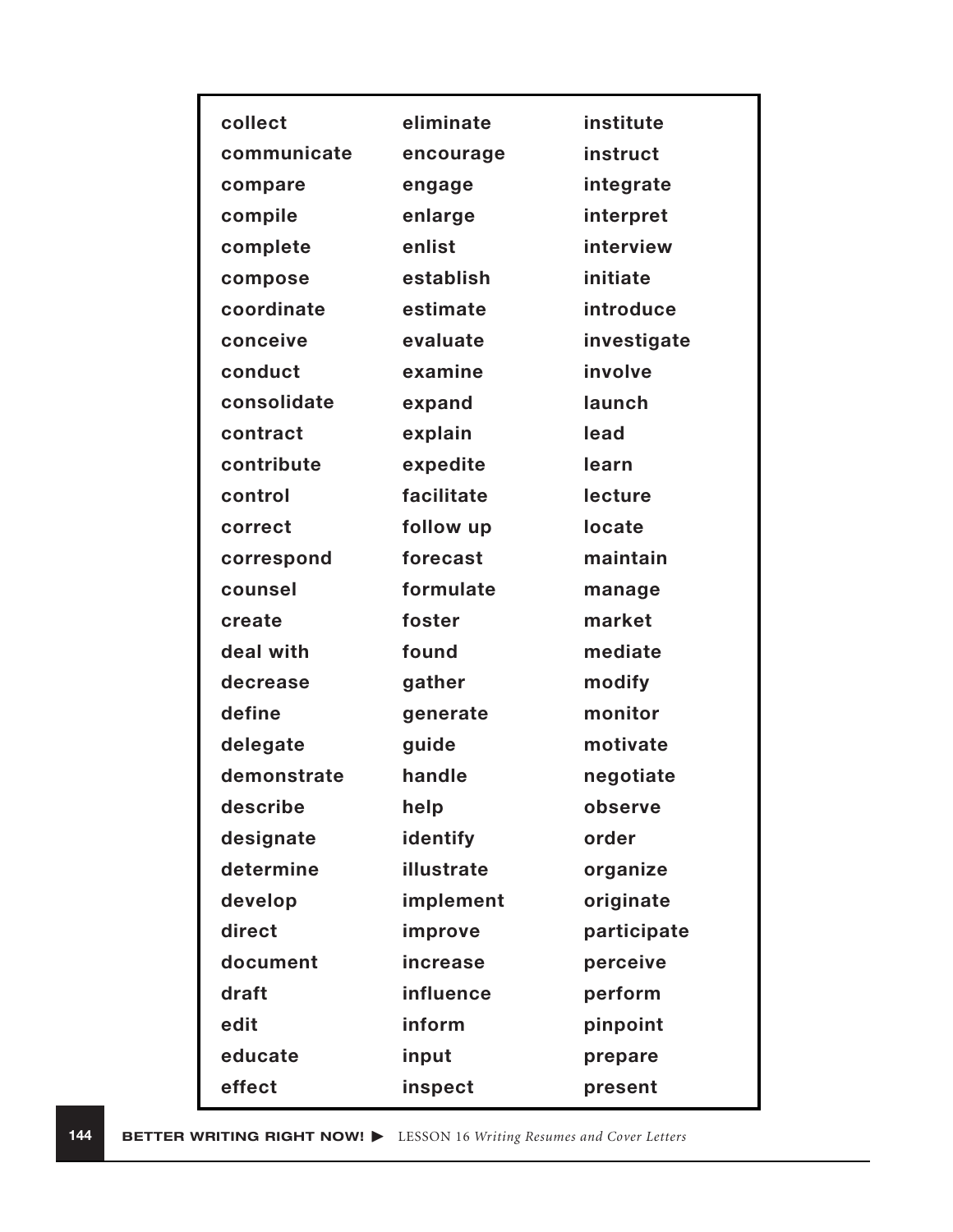| process                                                                                                                                          | reinforce  | streamline |
|--------------------------------------------------------------------------------------------------------------------------------------------------|------------|------------|
| produce                                                                                                                                          | remodel    | study      |
| program                                                                                                                                          | reorganize | submit     |
| promote                                                                                                                                          | report     | succeed    |
| propose                                                                                                                                          | research   | suggest    |
| prove                                                                                                                                            | resolve    | summarize  |
| provide                                                                                                                                          | revamp     | supervise  |
| publish                                                                                                                                          | review     | supply     |
| purchase                                                                                                                                         | revise     | support    |
| put together                                                                                                                                     | schedule   | survey     |
| raise                                                                                                                                            | screen     | teach      |
| receive                                                                                                                                          | select     | test       |
| recommend                                                                                                                                        | sell       | train      |
| reconcile                                                                                                                                        | solve      | translate  |
| recruit                                                                                                                                          | spoke      | transcribe |
| reduce                                                                                                                                           | start      | tutor      |
| reevaluate                                                                                                                                       | stimulate  | update     |
| refer                                                                                                                                            | structure  | wrote      |
| Use the past tense of these verbs for jobs you no<br>longer do. It's okay to use the present tense for the<br>things you do in your current job. |            |            |

**Extracurricular Activities/Other Experience.** If you have other experience you want to highlight: you were treasurer of a club, a member of student government, or held a leadership or other position of responsibility in an association—you can list it here. As with your work experience, you should list your position or title, the name of the organization, and your dates of involvement. Under each entry, summarize your responsibilities in the position. You can list the experience in reverse chronological order as you do in the Work Experience section. Or, you can list it in order of importance or relevance to the position for which you are applying.

**Achievements/Awards/Fellowships.** Here you can list any specific achievements, awards, scholarships, fellowships, or grants that you want to highlight.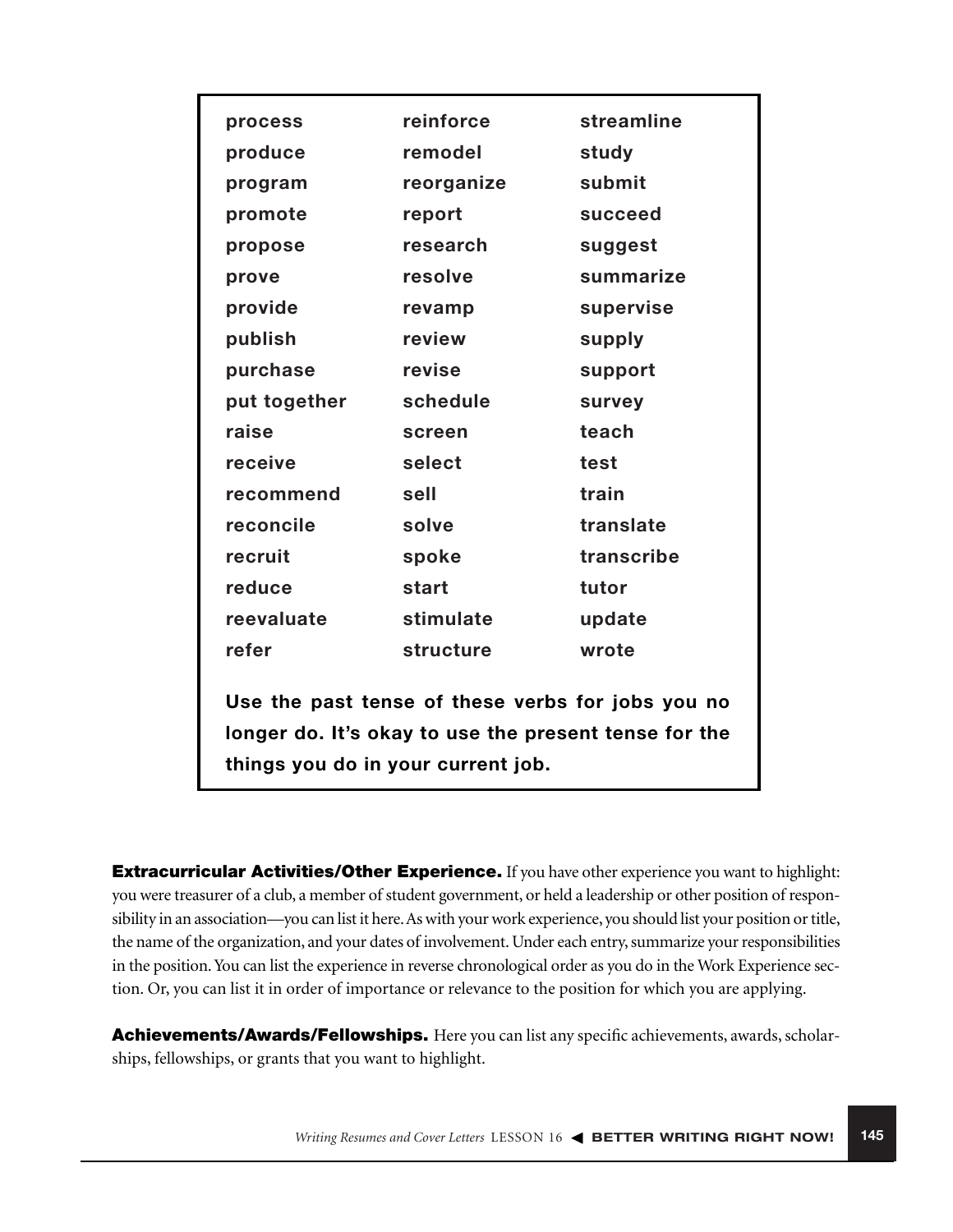**Special Skills/Other Skills.** Under this heading, you might list fluency in a language other than English, particular computer skills, or other special training you might have on office equipment or in a computer programming language.

**References.** If you have space, list the full name, title, address, and telephone number of two to four people who have agreed to be a reference for you. Make sure the people you list have agreed in advance and are aware that you are using their names in your resume. If space on your resume is limited, it's acceptable to simply write "References available upon request."You can also provide references on a separate sheet of paper or on the company's application form.

# **PRACTICE**

Check your answers against the answer key at the back of the book.

**1.** Use one of the prewriting strategies in Section I to sketch out the information you might include in your resume. Make a list of the categories you think you might use and the information you might include under each category.

**If you have experience or credentials that just don't fit into any of these headings, consider making up one of your own. Make sure the heading is clear and concise. Making up your own heading has the advantage of emphasizing a particular skill set or experience you have that matches the NRITING TIP**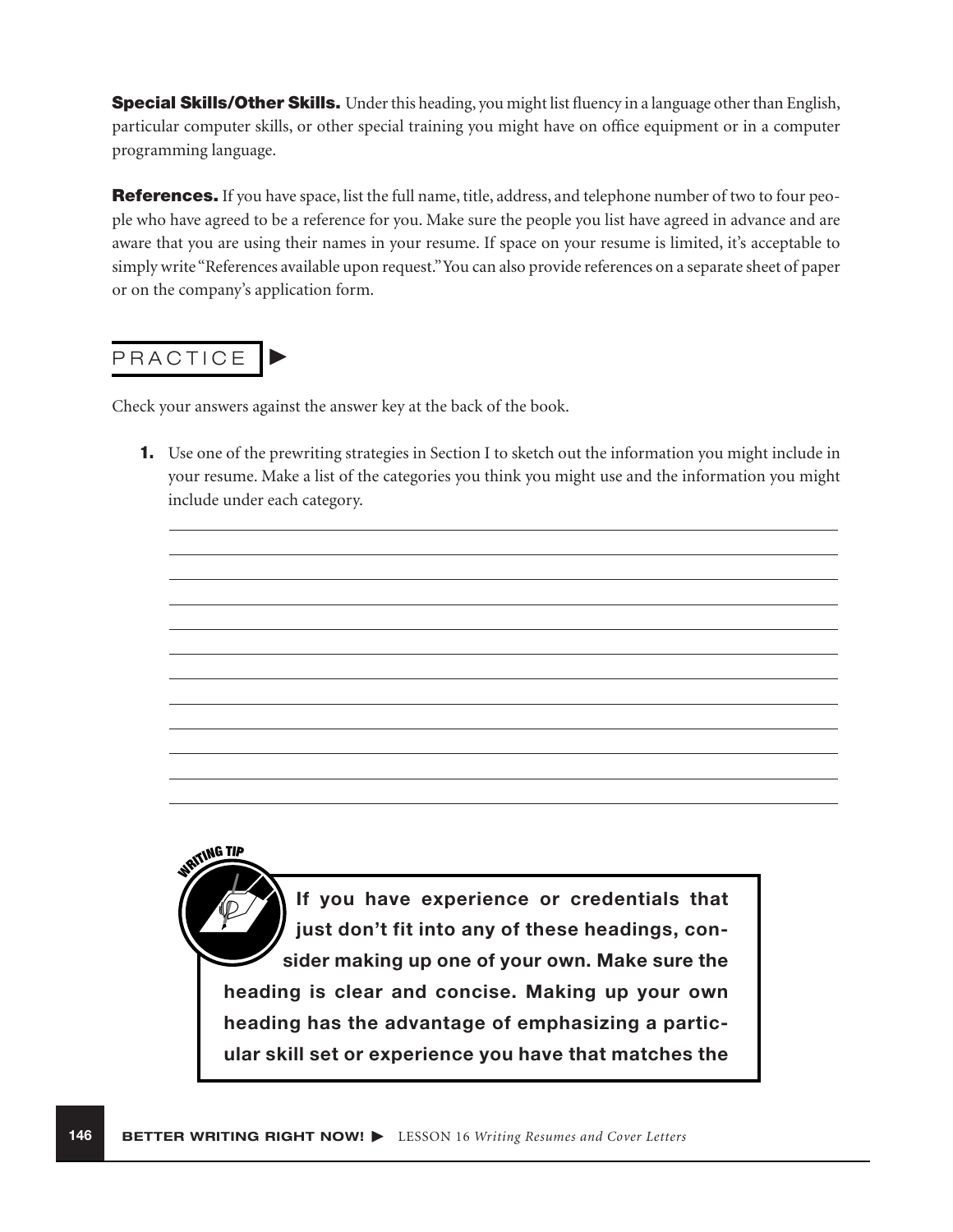**qualifications of the position you are seeking. Here are some examples of other headings you could use in your resume. Accomplishments Achievements Career Profile Career-Related Skills Career Training Community Service Continuing Education Computer Literacy Honors and Awards Internships Language Proficiency Leadership Skills Licenses and Certification Memberships Military Experience Presentations Professional Development Seminars Publications Qualifications Relevant Coursework Summary of Skills Supervisory Experience Special Projects Teaching Experience Technical Training Volunteer Work**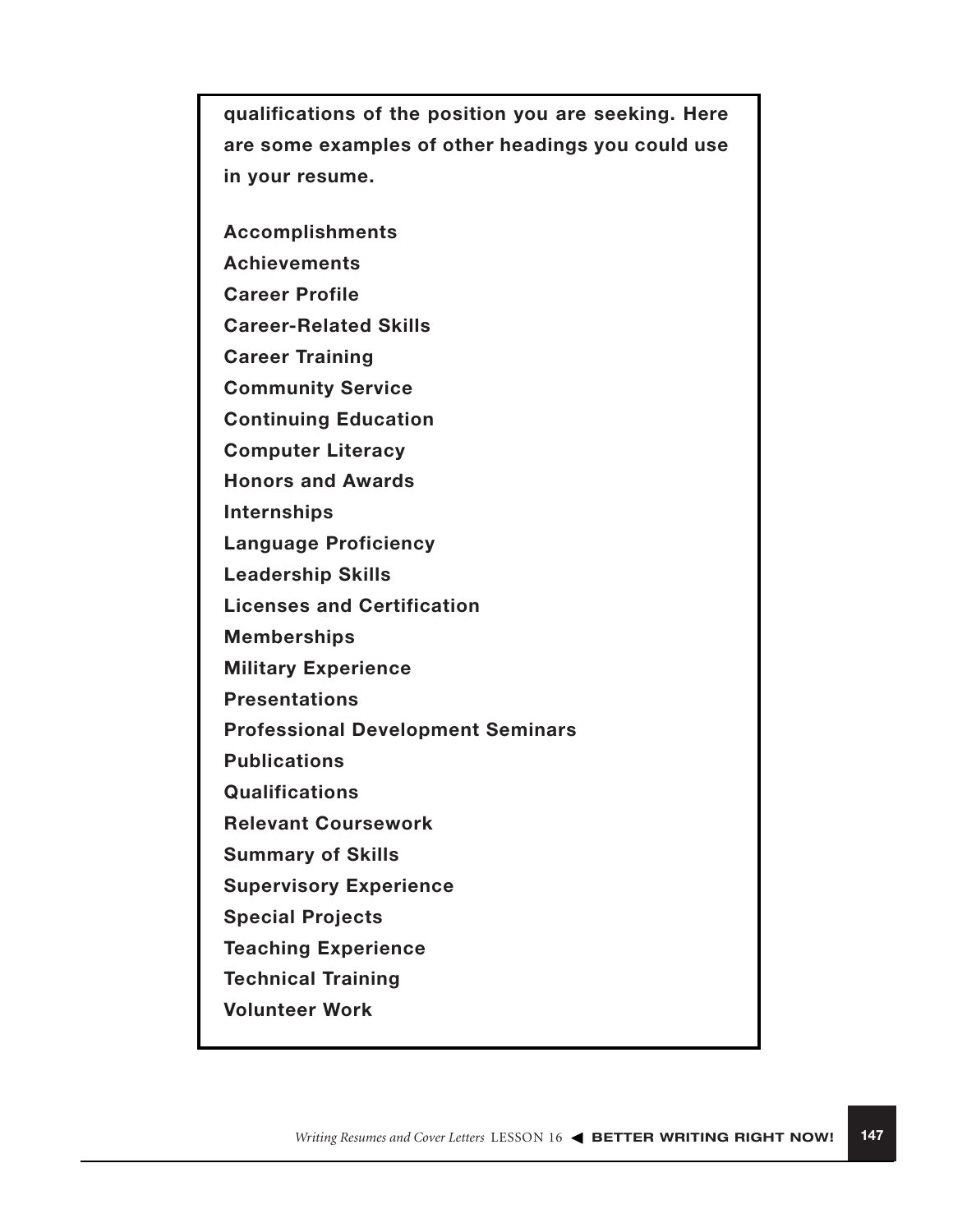Let's look at an example of a resume. (Additional examples can be found in the Appendix.)

#### **Example**

| <b>MELISSA R. RABIN</b>                                                                     |                                                                                          |  |
|---------------------------------------------------------------------------------------------|------------------------------------------------------------------------------------------|--|
| 123 Cherry Blossom Drive                                                                    |                                                                                          |  |
| Palo Alto, CA 94304                                                                         |                                                                                          |  |
|                                                                                             | (605) 555-7122, e-mail: mrabin@email.net                                                 |  |
| <b>EDUCATION</b>                                                                            |                                                                                          |  |
| CALIFORNIA COMMUNITY COLLEGE, Palo Alto, CA                                                 |                                                                                          |  |
| Associate Degree, Business Administration, May 1999                                         |                                                                                          |  |
| <b>EXPERIENCE</b>                                                                           |                                                                                          |  |
| <b>JOHNSON INSURANCE, Palo Alto, CA</b><br>Administrative Assistant                         | 1999-present                                                                             |  |
| Maintained all files for an insurance agency                                                |                                                                                          |  |
| ■ Created and set up a new filing system used by three departments in the agency            |                                                                                          |  |
| Trained five other staff members on word processing software                                |                                                                                          |  |
| MACY'S, Palo Alto, CA                                                                       | 1997-1999                                                                                |  |
| Sales Associate                                                                             |                                                                                          |  |
| Sold clothing to customers and monitored inventory                                          |                                                                                          |  |
| Exceeded monthly sales quotas by 12%                                                        |                                                                                          |  |
| MCI, Palo Alto, CA                                                                          | Summer 1996                                                                              |  |
| ■ Verified customer accounts and answered questions                                         |                                                                                          |  |
| HOPE SOUP KITCHEN, Palo Alto, CA                                                            | Summer 1996                                                                              |  |
| Project Manager                                                                             |                                                                                          |  |
| Stocked the food pantry, prepared and served hot meals to families, and cleaned the kitchen |                                                                                          |  |
| and the dining hall two days per week                                                       |                                                                                          |  |
| SPECIAL SKILLS AND AWARDS                                                                   |                                                                                          |  |
| Fluent in Spanish                                                                           |                                                                                          |  |
|                                                                                             | Proficient in the use of Macintosh and IBM-compatible computers; familiar with MS Office |  |
| Most Valuable Team Player Award, MCI (July 1996)                                            |                                                                                          |  |
|                                                                                             |                                                                                          |  |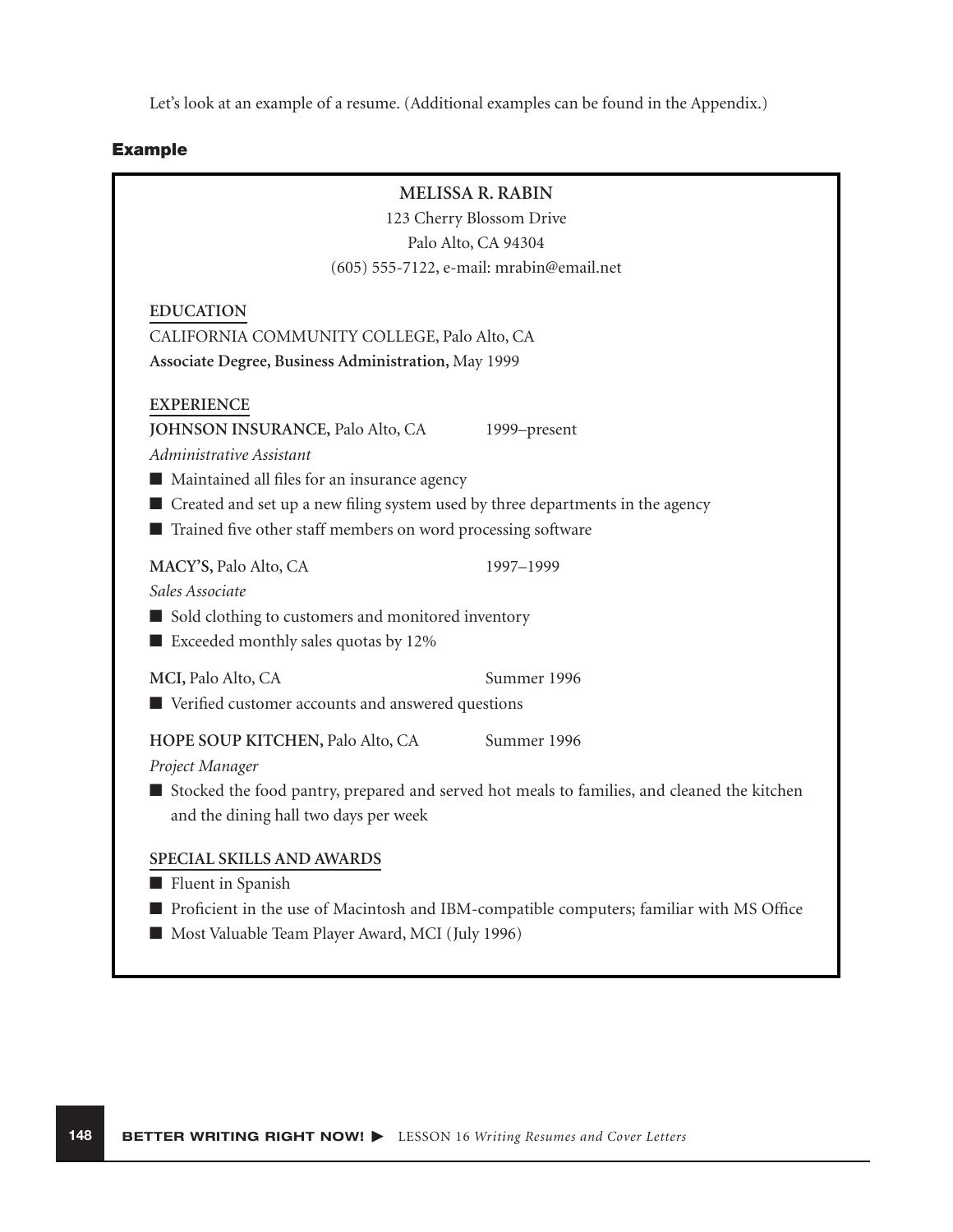

# PRACTICE

Check your answers against the answer key at the back of the book.

- **2.** Think about a job or other position you have had. Then, write an entry you could include on your resume to tell a prospective employer about your experience in this position.
- **3.** Create your own resume using the strategies in this lesson. Use the blank pages at the end of this book for your work.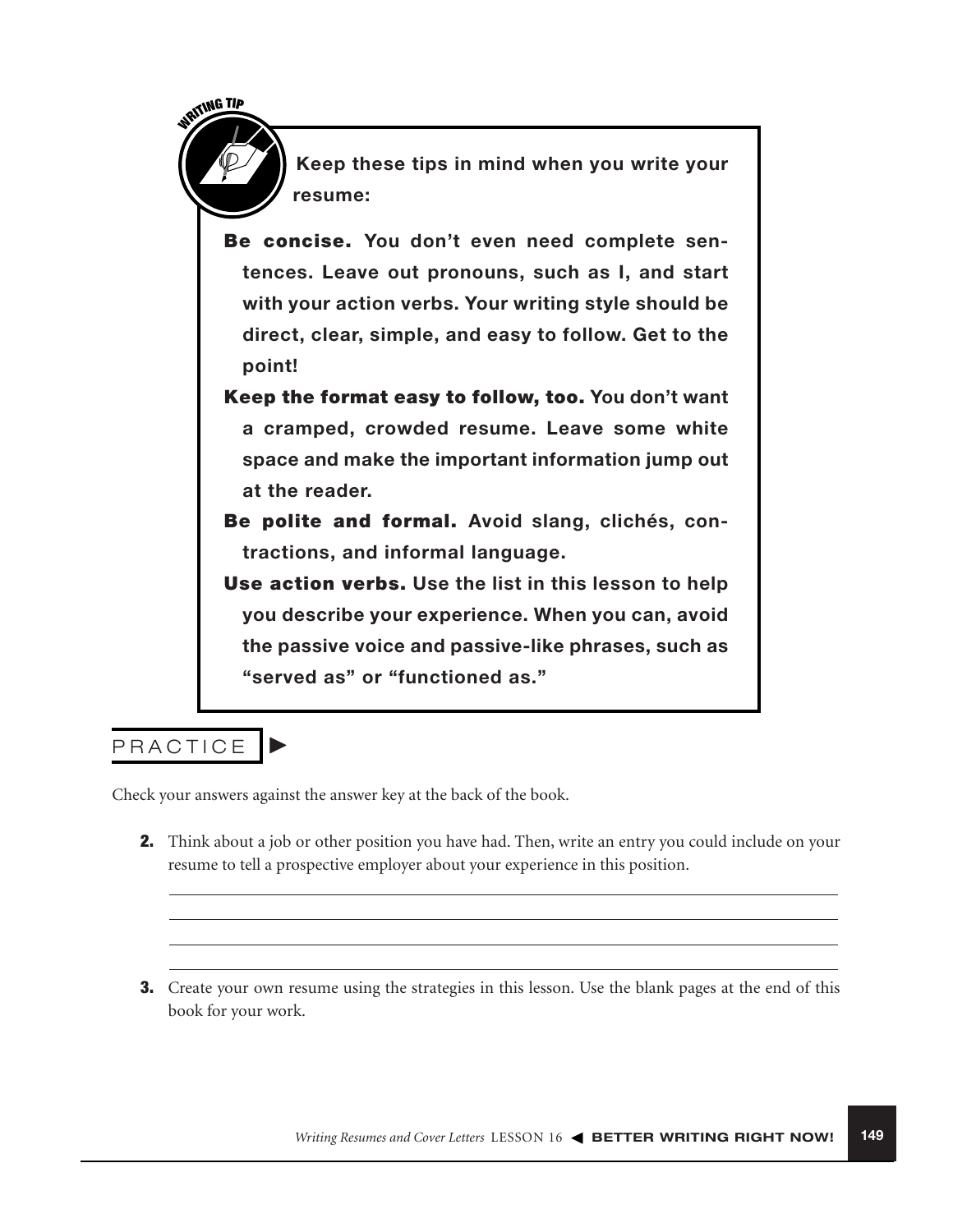In the past, most resumes were typed on heavy weight stationery and mailed or hand-delivered. Today, you have more options for publishing your resume. Here are the pros and cons for each option.

| <b>FORM</b>                                                       | <b>PROS</b>                                                                                                                                                                                                                                                                                                                                                                                                                                                                                                                                                                        | <b>CONS</b>                                                                                                                                                                                                                      |
|-------------------------------------------------------------------|------------------------------------------------------------------------------------------------------------------------------------------------------------------------------------------------------------------------------------------------------------------------------------------------------------------------------------------------------------------------------------------------------------------------------------------------------------------------------------------------------------------------------------------------------------------------------------|----------------------------------------------------------------------------------------------------------------------------------------------------------------------------------------------------------------------------------|
| Paper resume intended<br>for traditional mail or<br>hand delivery | You can use design and layout features to<br>highlight your qualifications and make your<br>resume stand out from the crowd. Paper<br>resumes are easy to mail, fax, attach to an<br>application, or hand out when you visit a<br>company.                                                                                                                                                                                                                                                                                                                                         | It's difficult for companies to scan<br>resumes with design features. You<br>can go overboard designing your<br>resume and turn your potential<br>employer off. Besides, it takes skill<br>and time to produce such a<br>resume. |
| Scannable resume-<br>to scan into a database                      | A scannable resume has few design features It's more difficult to get your<br>intended for a computer and takes a short amount of time to put<br>together on a computer. It also requires little<br>design or word processing skill. These<br>resumes can be submitted by mail, fax, or<br>e-mail. They are easily scanned by a<br>company's computer. The company can then<br>search a large number of resumes for<br>keywords in searching for a candidate. Many<br>companies require a scannable resume. If<br>yours isn't scannable, you may not be<br>considered for the job. | resume to stand out from others.                                                                                                                                                                                                 |
| Electronic resume                                                 | Electronic resumes can be submitted to<br>companies by e-mail, through the company's hand it out or mail it to others.<br>website, and via other recruiting websites.<br>It's also very portable and easy to manipulate<br>and update. Electronic resumes with little<br>formatting are scannable.                                                                                                                                                                                                                                                                                 | You'll need to print your resume to                                                                                                                                                                                              |
| Web-based resume<br>(included in a website)                       | These resumes can be posted online and<br>may attract more readers - although not<br>necessarily a more targeted group of<br>readers. You can add hyperlinks to your<br>resume and fancy design features that are<br>not available in other media.                                                                                                                                                                                                                                                                                                                                 | Web-based resumes can be more<br>difficult to print. You need to know<br>how to design and author a<br>website. You'll also need access<br>to a Web hosting service.                                                             |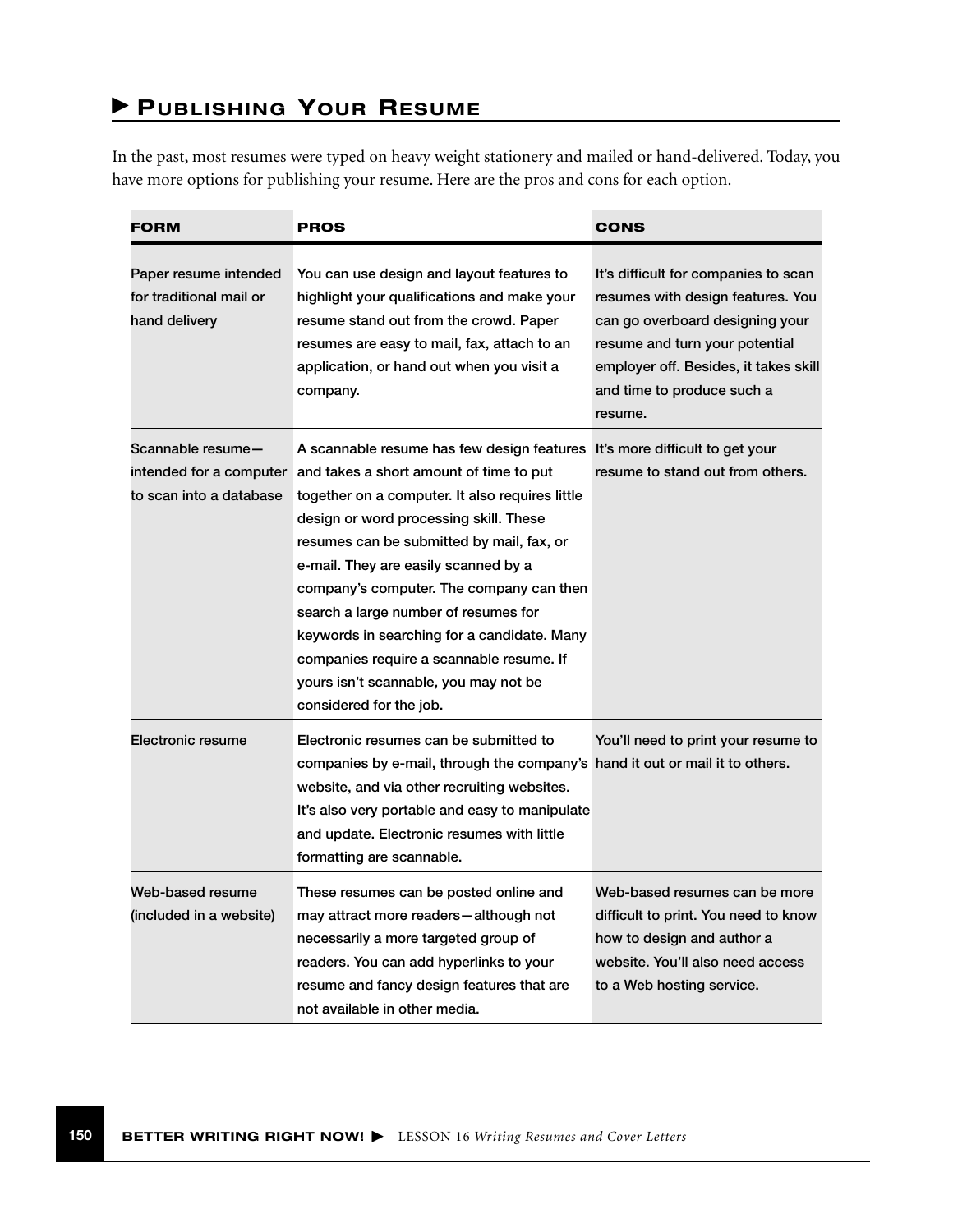# **EXAMPLE OF STATE IN EXAMPLE PROPER THE PROPER STATE**

Have you ever responded to a "want-ad"in the newspaper? If so, you probably sent the company a letter telling them about your interest in and qualifications for the job along with your resume. A cover letter is an introduction to your resume and a request to be interviewed for a job. It's an opportunity for you to highlight specific experiences or qualifications you have that aren't explained in your resume. Unlike a resume, a cover letter is subjective—it's your opinion of how your background prepares you for the job. Moreover, a cover letter is often the first encounter you have with a company, so you want to make good first impression.

### - **HOW TO WRITE A COVER LETTER**

Like all forms of business writing, cover letters have a specific format and style. A standard cover letter usually has four paragraphs.

#### **PARAGRAPH 1**

The main purpose of the first paragraph is to convince the reader to keep reading.You should introduce yourself to the employer: explain your purpose in writing and name the job or position you want to be considered for. If you know of a specific job opening at the company, you should tell how you heard about the opening in the first paragraph—from a person, from an ad in the newspaper, from the company's website, from a career fair, and so on. This is also the place to mention any other ties you have to the company—for example, if someone you know works for the company and recommended that you apply for the job, you might mention the person's name in the first paragraph.

**Examples:** You might find these types of sentences in the first paragraph of a cover letter.

- This letter is to express my interest in . . .
- I am very interested in working for XYZ Company as a ...
- I would like to be considered for XYZ Company's Credit Manager position . . .
- I recently read your announcement in the *Times* for a ...
- I recently received some information about an opportunity to work at XYZ Company . . .
- Lee MacDonald, a former associate of yours, recommended that I contact you about . . .

**It's important to personalize each cover letter. Here are some ways to personalize each letter.** ➧ **Address the letter to a person. Try to find the name and title of someone who works at the company. You might have to call the company and ask for the name of someone in Human Resources, in NRITING TIP**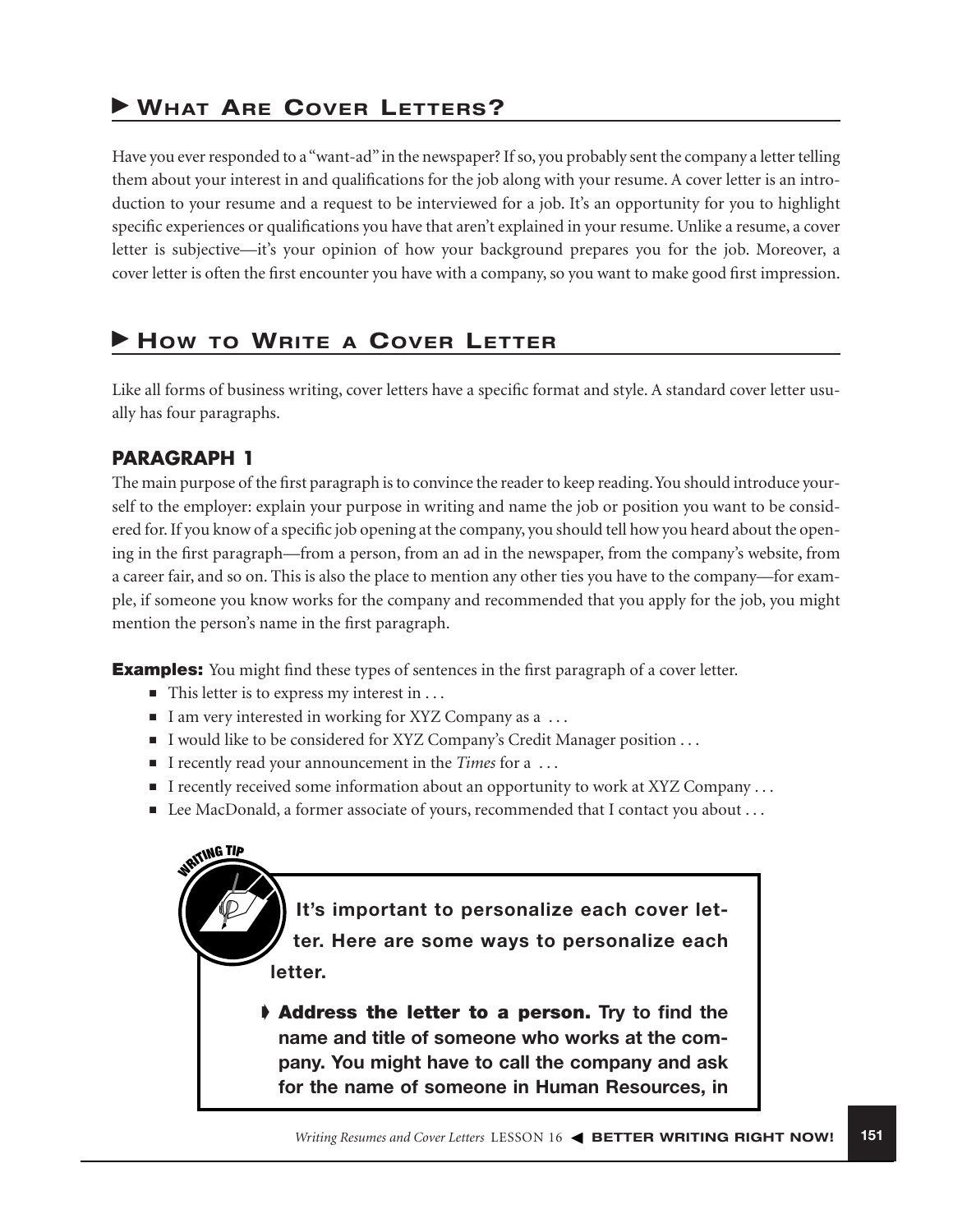**Personnel, or in the department you want to work in. If you absolutely cannot find a person to address your letter to, then it's acceptable to address your letter to Sir/Madam—but it's not nearly as effective as addressing a specific person.**

➧ **Use a different cover letter for each job inquiry. Although there are some cases in which a mass mailing of a form letter works, in general, you should write each cover letter with a specific company and job in mind. You can often recycle parts of a standard cover letter or an inventory of your skills. However, every company and every job are different—and your cover letter should reflect that.**

#### **PARAGRAPH 2**

In the second paragraph, you should show how you are a good match for the company. Often, this will require doing some research on the company beforehand.

**Examples:** You might find these types of sentences in the second paragraph of a cover letter.

- I am a good match for XYZ Company because . . .
- Based on my research, I am convinced that my values are a good match with those of XYZ Company. For example,...
- I have the skills to do a good job at XYZ Company. For example,  $\dots$
- I am particularly well-suited to working at XYZ Company because . . .

### **RITING TIP**

**W**

**Keep your reader's point of view in mind as you write. Your writing should focus on the** *employer's needs***. Rather than telling all the things you hope to learn from the company or the things you hope to get from the company, stick with what** *you can do for the company***.**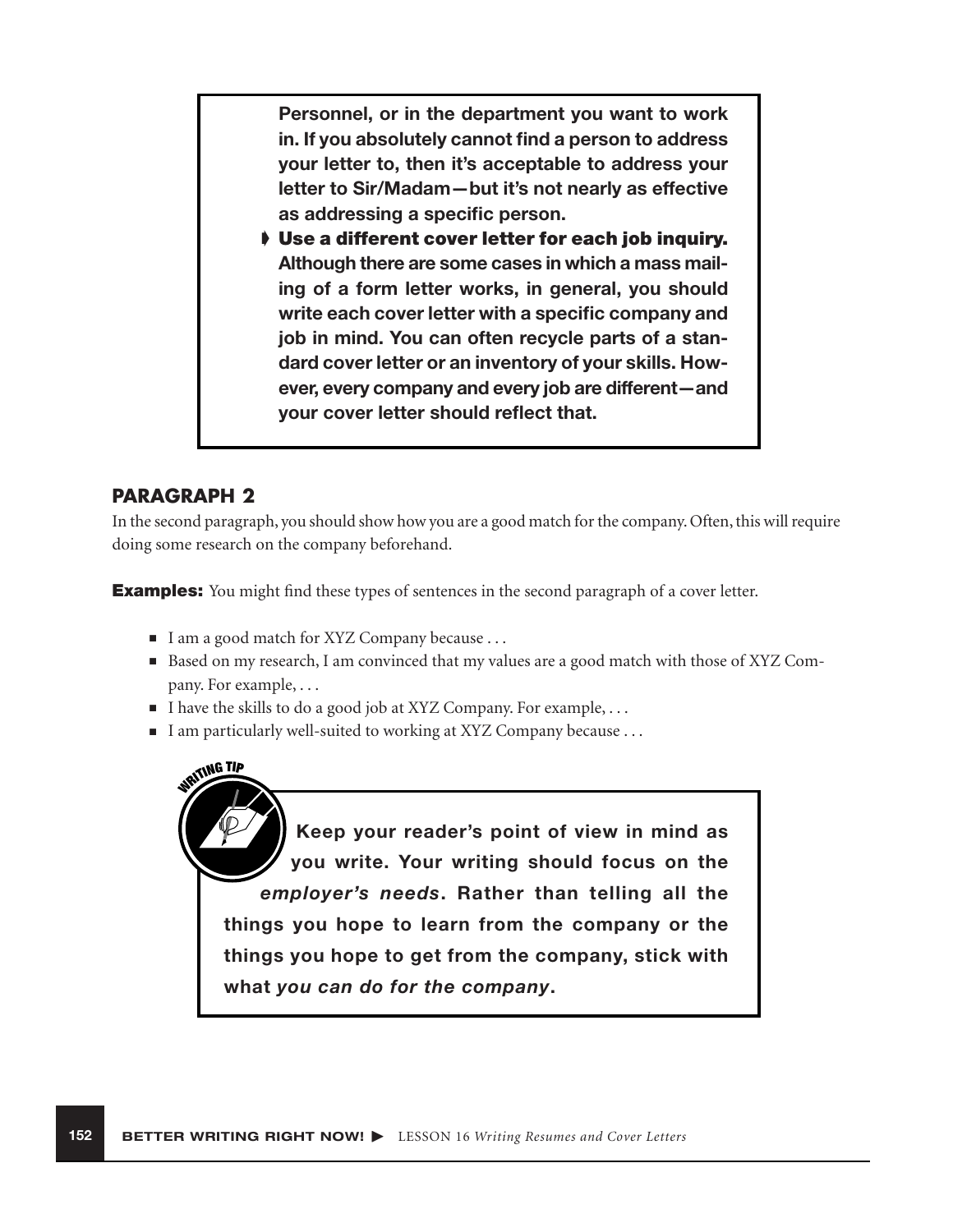#### **PARAGRAPH 3**

Here, you should give specific details about yourself and show how they relate to the job you are applying for. You want to show that you are qualified to do the job well.

**Examples:** You might find these types of sentences in the third paragraph of a cover letter.

- My major is in business, and I have taken a number of courses in computer programming . . .
- I have taken a number of classes in statistics, and I used statistics in my senior project . . .
- I have served as a language exchange partner in conjunction with the Intensive Language Institute . . .
- I recruited volunteers for and managed a project at XYZ Charities . . .
- As you can see from my resume, . . .

| WRITING TIP                                 |                                     |  |  |
|---------------------------------------------|-------------------------------------|--|--|
| Support your claims with specific examples. |                                     |  |  |
| <b>Instead of</b>                           | <b>Back it up</b>                   |  |  |
| saying this:                                | with examples like this:            |  |  |
| I am a quick                                | I am a quick learner. This past     |  |  |
| learner.                                    | summer, I was commended by my       |  |  |
|                                             | supervisors at XYZ Company for      |  |  |
|                                             | my ability to learn about the orga- |  |  |
|                                             | nization and contribute to pro-     |  |  |
|                                             | jects in a relatively short amount  |  |  |
|                                             | of time.                            |  |  |
| I am a leader                               | I am a leader at school. As Pres-   |  |  |
| at school.                                  | ident of the University Math Club,  |  |  |
|                                             | I implemented several new pro-      |  |  |
|                                             | grams, such as peer tutoring        |  |  |
|                                             | and a math competition-and in-      |  |  |
|                                             | creased membership by 30%.          |  |  |
| I am a good                                 | I am a good team player. In fact,   |  |  |
| team player.                                | my supervisors at XYZ Company       |  |  |
|                                             | said that my teamwork skills are    |  |  |
|                                             | one of my strongest qualities and   |  |  |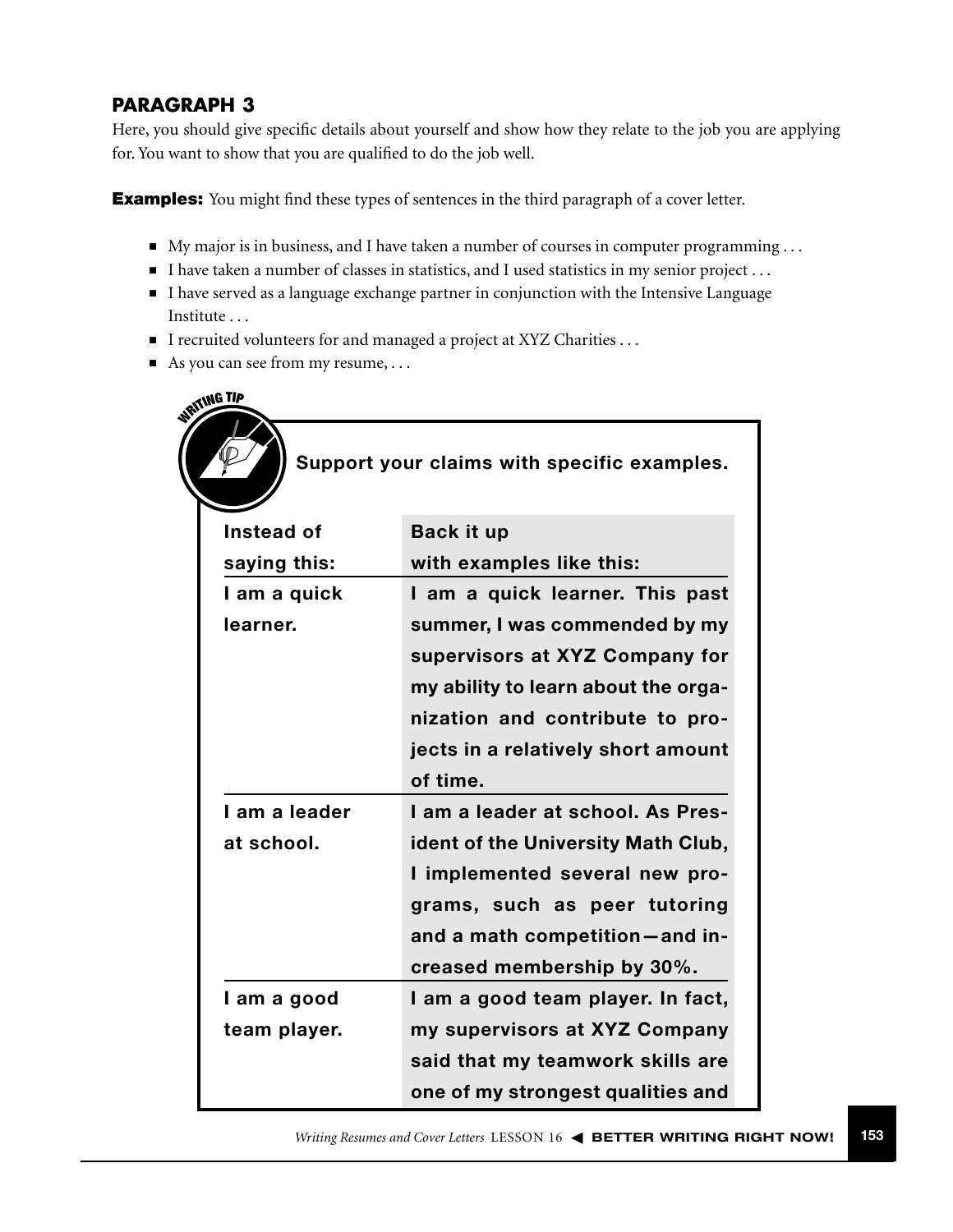|                  | stated that I did an outstanding<br>job collaborating with coworkers<br>on my last project. |
|------------------|---------------------------------------------------------------------------------------------|
|                  |                                                                                             |
| No matter what   | No matter what a job demands, I                                                             |
| a job demands,   | am willing to work hard to suc-                                                             |
| I am willing to  | ceed in that position. Unlike most                                                          |
| work hard to     | of my peers in the car insurance                                                            |
| succeed in that  | business, I entered the field with                                                          |
| position.        | little knowledge of cars and                                                                |
|                  | claims adjusting. And yet, I                                                                |
|                  | advanced rapidly. I consistently                                                            |
|                  | completed training courses at the                                                           |
|                  | top of the class. I also sought out                                                         |
|                  | mentors within the organization                                                             |
|                  | and spent extra time before and                                                             |
|                  | after work asking questions and                                                             |
|                  | practicing my adjusting skills. I                                                           |
|                  |                                                                                             |
|                  | completed additional courses in                                                             |
|                  | my spare time.                                                                              |
| I have a lot of  | I have a lot of experience helping                                                          |
| experience help- | my peers. I was a student adviser                                                           |
| ing my peers.    | for three semesters and a mentor                                                            |
|                  | for transfer students for two                                                               |
|                  | semesters. I also tutored other                                                             |
|                  | students at the Learning Skills                                                             |
|                  | Center.                                                                                     |

#### **PARAGRAPH 4**

The last paragraph is your conclusion. As with all writing, you want to conclude with a take-home message. Your take-home message will usually be that you are qualified for the job and would like to interview for the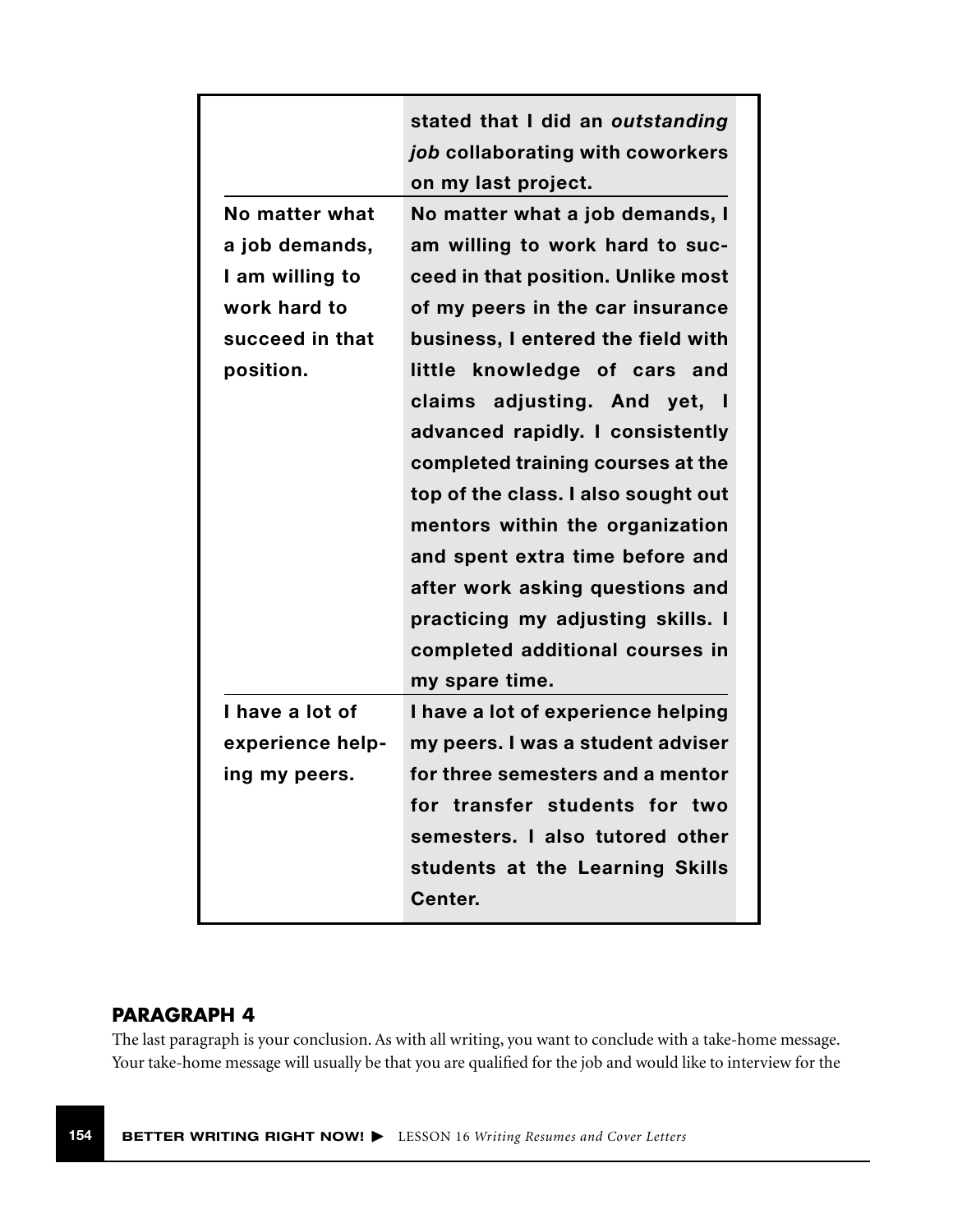position. It's also a good idea to set a goal for the next step. For example, you might indicate that you will call the person in one week.

**Examples:** You might find these types of sentences in the last paragraph of a cover letter.

- I will be in your area next week. I will call on Monday to request an interview . . .
- I want to reiterate my interest in working for XYZ Company . . .
- I am confident that I have the skills to . . .
- $\blacksquare$  I think you will find that my qualifications match those you are looking for ...
- If I do not hear from you next week, I will call . . .
- If you need any more information, please contact me at . . .
- I look forward to meeting with you soon . . .

**<sup>O</sup>U<sup>T</sup> <sup>I</sup><sup>T</sup> <sup>B</sup><sup>A</sup> <sup>K</sup>**

**IN HT**

**Do what you say you are going to do. If you say in the last paragraph that you will call next week, you should call next week. If you say that you are available in the evenings after 6 P.M., then you should try to be home and available to talk at this time.**

Let's look at an example of a cover letter.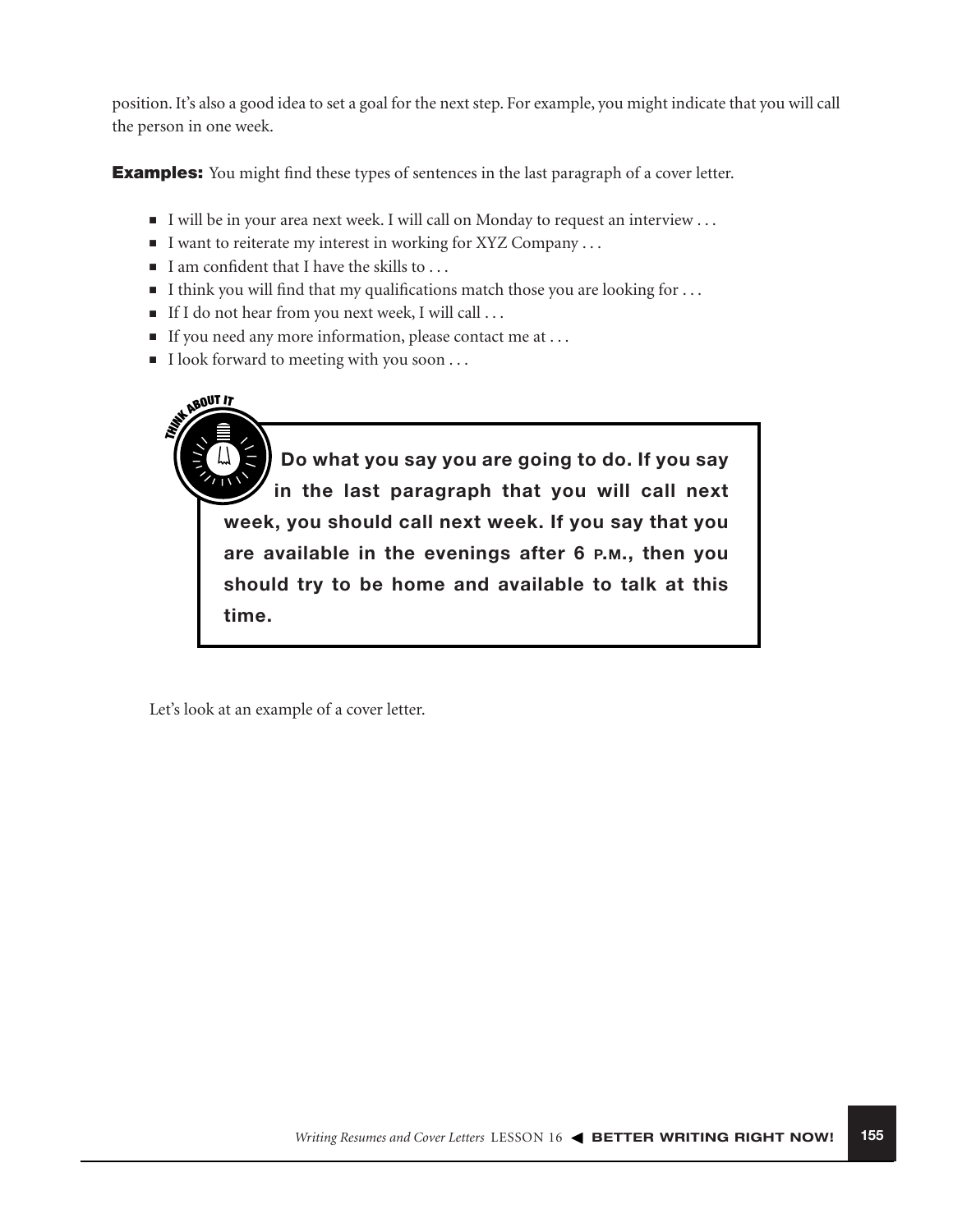#### **Example**

Ms. Joan Hamood Campus Recruiter XYZ Company College Town, NY 10002

Dear Ms. Hamood:

**Paragraph 1: The writer tells his purpose in writing and names the position he is interested in. He also tells how he heard about the position.** 

September 26, 2001 1234 Modella Drive Little Rock, AR 45890

**Paragraph 2: The writer aligns himself with two characteristics he has found are important to XYZ Company through his research: customer service and knowledge of technology.**

I enjoyed speaking with you Friday at the Home Town Community College Career Fair. As I mentioned then, I would like to be considered for XYZ Company's internship this summer. I have two years of work experience, and I am currently pursuing an associate degree in Technology at: Home Town Community College. My resume is attached.

Based on my research, I am convinced that I am a good match with XYZ Company. I am passionate about technology, and I enjoy dealing with people and customers. As a customer service representative at Jones Repair Services—a company with thirty employees— I was awarded Employee of the Month twice in one year. In addition, I have maintained a B or better in all my technology courses at Home Town Community College. My ability to serve customers and my knowledge of technology are a good match for XYZ Company's needs.

I also have the strong time-management and teamwork skills that you mentioned would be key to this position. During the last year, I have worked part-time while going to College Town Community College. Juggling both work and college has helped me refine my time-management skills and learn more efficient ways of getting things done. My grade point average has stayed above a 3.0, and I haven't been late to work once during this time. A good example of my teamwork skills is the role I played in the Community College's blood drive. Last spring I worked with a team of four other students to set a blood drive goal, advertise the event, and recruit student volunteers. We exceeded our goal of pints donated by  $10\%$ .

Please review my attached resume. I think you will find that I am qualified to do a good job for XYZ Company this summer. In addition, I have the drive to work very hard. Please contact me at 432-555-7890, if you need more information. I look forward to talking with you about the internship. I will give you a call next week to set up a time to meet.

Sincerely,

Thomas Perez, Jr.

Thomas Perez, Jr. Enclosure: Resume

**Paragraph 4: He ends with a strong take-home message and sets a goal for the next step in the process.**

**Paragraph 3: The writer gives examples of his time-management and teamwork skills—two skills he learned are important to the position he is seeking.**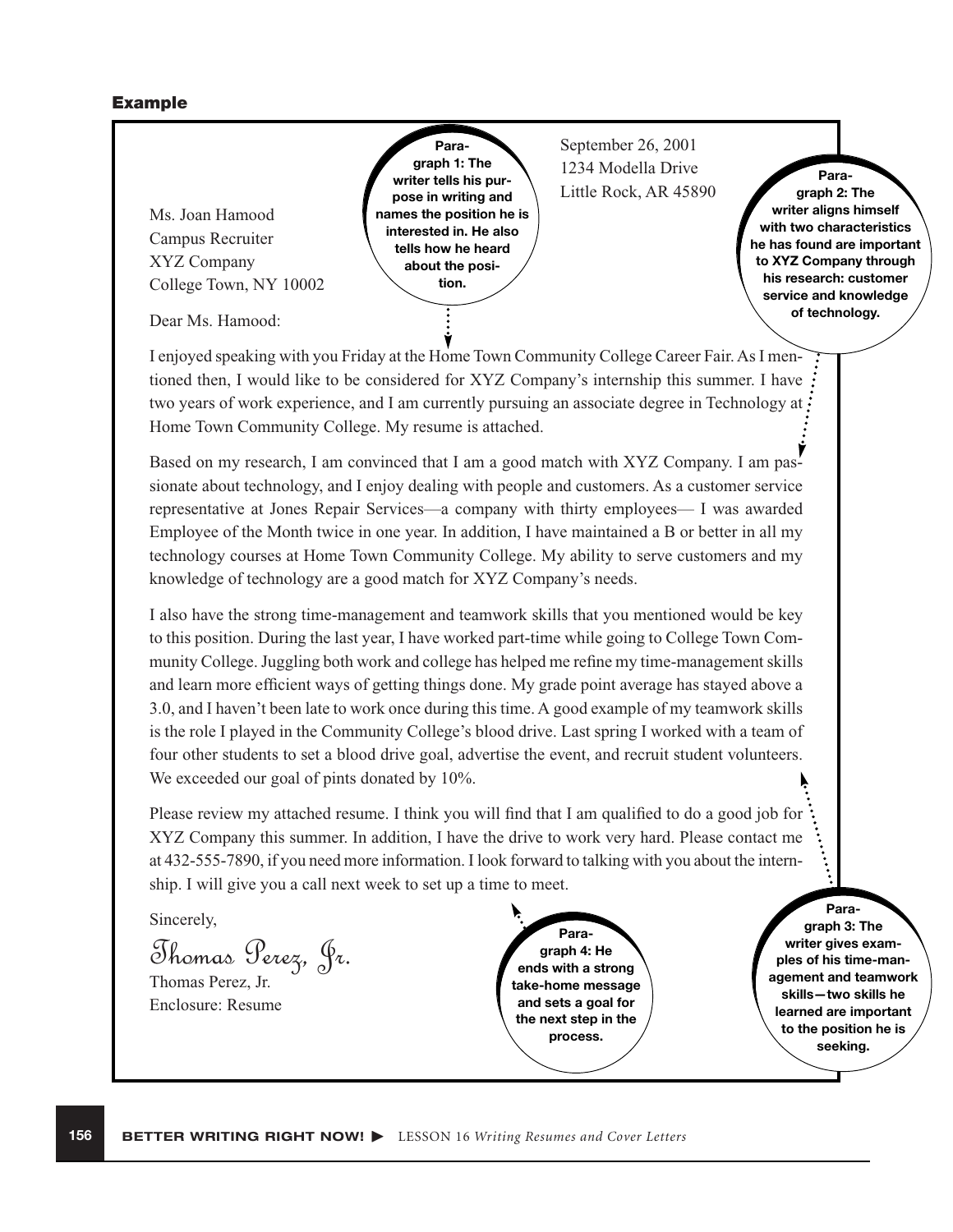

# PRACTICE

Check your answers against the answer key at the back of the book.

- **4.** Assume that you want to apply for a job that requires the following qualifications. Write a sentence giving a personal example of each qualification.
	- **a.** Oral and written communication skills
	- **b.** Leadership skills
	- **c.** Teamwork skills
	- **d.** Problem-solving skills
- **5.** Write a cover letter. Use the blank pages at the back of this book for your work.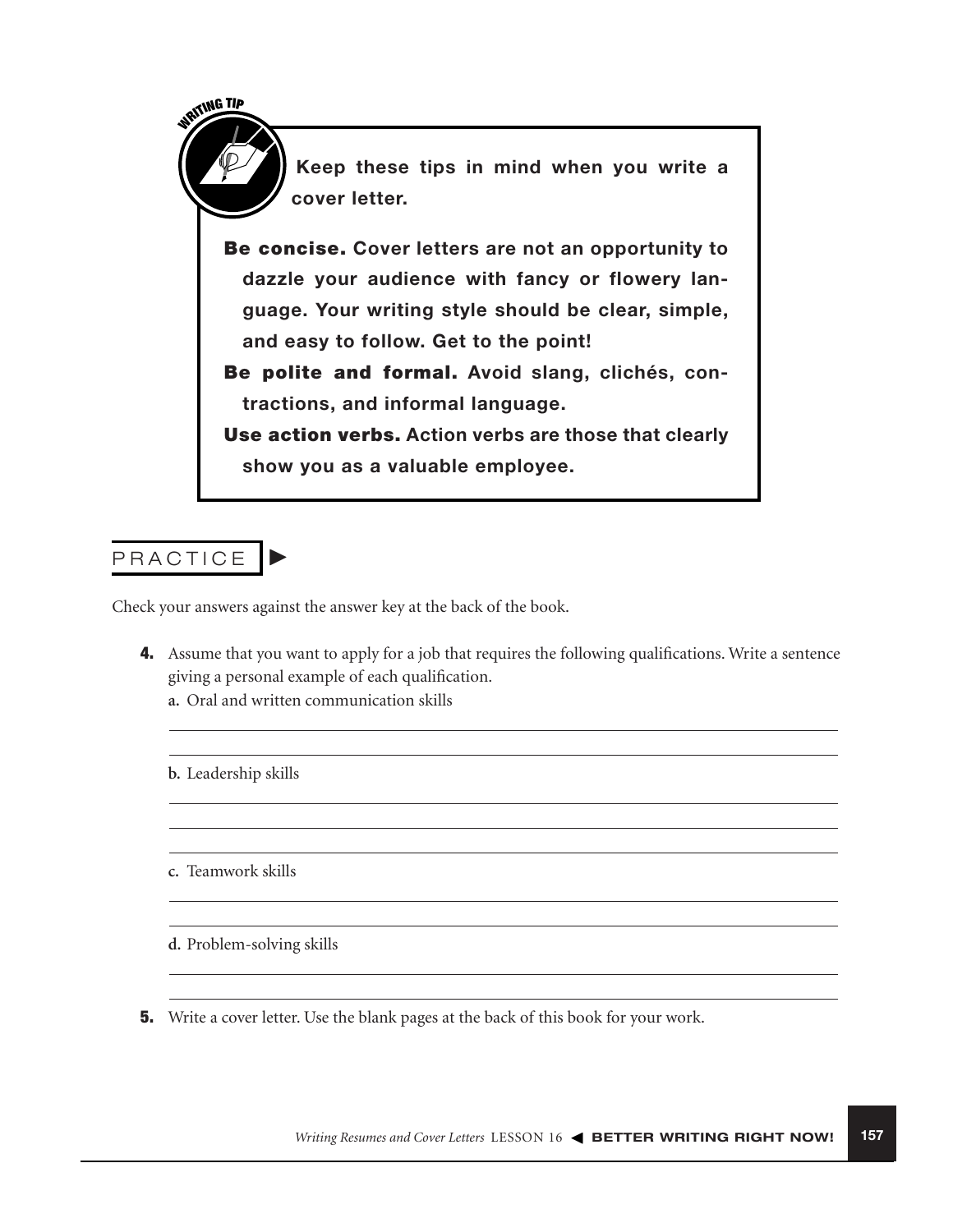#### - **FORMATTING TIPS**

- Always type your cover letter and resume.
- Use a standard business letter format for the cover letter. The next lesson walks you through business letter basics, if you're not sure what standard business letter format is.
- Use the same font and paper for your cover letter and your resume. 12 point Times New Roman is a good choice of font. Heavy-weight white or ivory paper is a good choice of paper.
- Check your letter and resume for spelling, grammar, punctuation, and usage. Be especially careful to spell the person's name and the name of the company correctly in your cover letter. It's also a good idea to have several other people read your documents for spelling, grammar, punctuation, and usage, too, before sending them out. Resumes with these types of errors often find themselves in the trash can.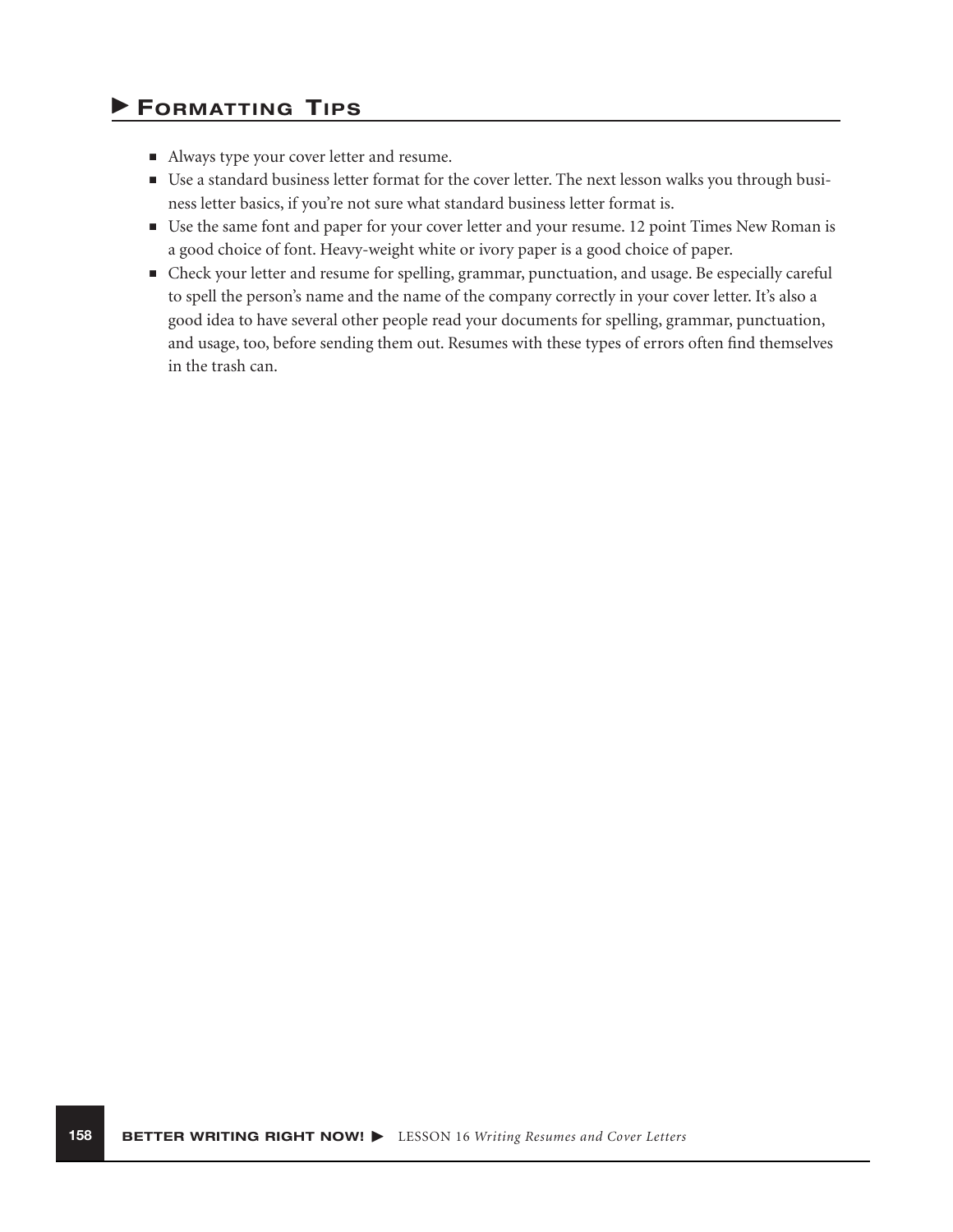**LESSON**



# Writing Business Letters

#### **LESSON SUMMARY**

You probably get them in the mail all the time, and they all look pretty similar. They are business letters. This lesson shows you the basic parts of a business letter. You'll also learn the different ways of formatting a business letter.

our boss asks you to write a letter to a disgruntled customer. Your department receives the wrong shipment or is billed the wrong amount for office supplies. You need to explain your company's procedures to a new client. These things can and do happen, and you may be the one responsible for writ-<br> **Procedures** to a new client. These things can and do happen, and you may be the one responsible for writing the business letter that helps resolve the situation.

# - **WRITING BUSINESS LETTERS**

Business letters are usually sent to people outside your company. They are also sometimes used within a company for more formal situations, to convey important information, or to communicate between departments or divisions of the same company. Let's discuss the main parts of a business letter. Then, we'll look at some examples.

#### **DATE**

Business letters should be dated with the date the letter is completed and sent. Sometimes, it can take several days to complete a business letter (you may have multiple drafts or need to wait for a supervisor's approval before you can send a letter)—use the last day you worked on the letter in these cases. Write out the month, day, and year: October 12, 2001. Don't abbreviate the month or include the day of the week.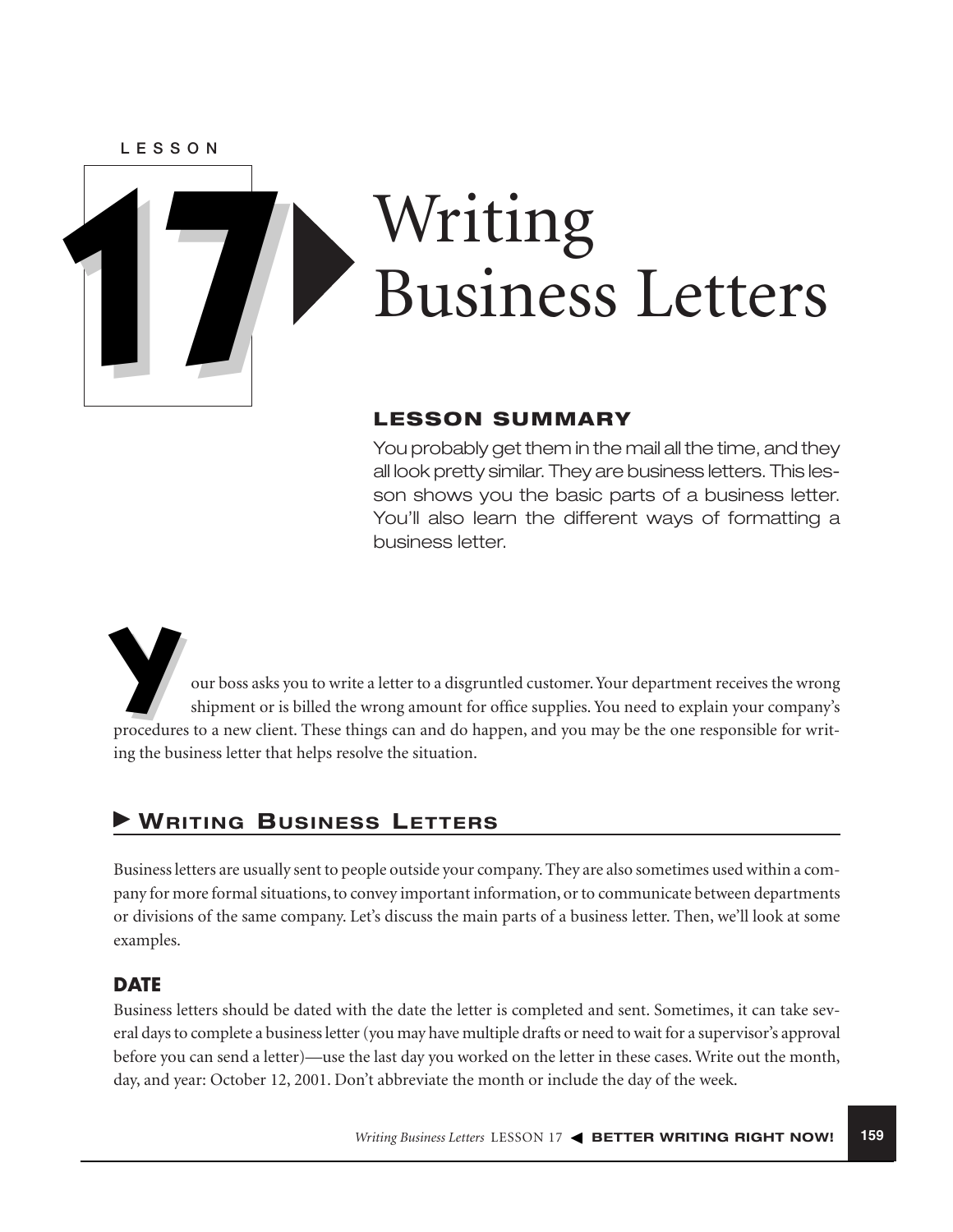#### **SENDER'S ADDRESS**

Most companies and many individuals have their own letterhead. When letterhead stationery is available and appropriate for your use, you should use it for business letters. If your company doesn't have letterhead stationery or if you are writing a business letter as an individual to a company and you do not have a personal letterhead, then you will need to type your full address before the date.

#### **READER'S ADDRESS**

The reader's address is also called the inside address—it includes the name of the person and the place you are sending your letter. Write out the full name of the person, his or her title, the company, and the address of the company. Avoid abbreviations—only Mr., Mrs., Ms., Dr., and the state should be abbreviated.

| WRITING IIP<br>The following state abbreviations are recog-<br>nized by the U. S. Postal Service. You can use<br>them in your business letters and on the envelopes. |           |                       |           |
|----------------------------------------------------------------------------------------------------------------------------------------------------------------------|-----------|-----------------------|-----------|
| <b>Alabama</b>                                                                                                                                                       | <b>AL</b> | <b>Missouri</b>       | <b>MO</b> |
| <b>Alaska</b>                                                                                                                                                        | <b>AK</b> | <b>Montana</b>        | <b>MT</b> |
| <b>Arizona</b>                                                                                                                                                       | <b>AZ</b> | <b>Nebraska</b>       | <b>NE</b> |
| <b>Arkansas</b>                                                                                                                                                      | <b>AR</b> | <b>Nevada</b>         | <b>NV</b> |
| California                                                                                                                                                           | <b>CA</b> | <b>New Hampshire</b>  | <b>NH</b> |
| Colorado                                                                                                                                                             | CO        | <b>New Jersey</b>     | <b>NJ</b> |
| <b>Connecticut</b>                                                                                                                                                   | <b>CT</b> | <b>New Mexico</b>     | <b>NM</b> |
| <b>Delaware</b>                                                                                                                                                      | <b>DE</b> | <b>New York</b>       | <b>NY</b> |
| <b>District of Columbia</b>                                                                                                                                          | <b>DC</b> | <b>North Carolina</b> | <b>NC</b> |
| <b>Florida</b>                                                                                                                                                       | FL.       | <b>North Dakota</b>   | <b>ND</b> |
| Georgia                                                                                                                                                              | <b>GA</b> | <b>Ohio</b>           | <b>OH</b> |
| <b>Hawaii</b>                                                                                                                                                        | HI        | <b>Oklahoma</b>       | <b>OK</b> |
| <b>Idaho</b>                                                                                                                                                         | ID        | Oregon                | <b>OR</b> |
| <b>Illinois</b>                                                                                                                                                      | IL.       | Pennsylvania          | <b>PA</b> |
| <b>Indiana</b>                                                                                                                                                       | <b>IN</b> | <b>Rhode Island</b>   | <b>RI</b> |
| lowa                                                                                                                                                                 | IA        | <b>South Carolina</b> | <b>SC</b> |
| <b>Kansas</b>                                                                                                                                                        | <b>KS</b> | <b>South Dakota</b>   | <b>SD</b> |
| <b>Kentucky</b>                                                                                                                                                      | <b>KT</b> | <b>Tennessee</b>      | <b>TN</b> |
| Louisiana                                                                                                                                                            | LA        | <b>Texas</b>          | <b>TX</b> |
| <b>Maine</b>                                                                                                                                                         | <b>ME</b> | <b>Utah</b>           | <b>UT</b> |
| <b>Maryland</b>                                                                                                                                                      | <b>MD</b> | <b>Vermont</b>        | <b>VT</b> |
| <b>Massachusetts</b>                                                                                                                                                 | <b>MA</b> | Washington            | <b>WA</b> |
| <b>Michigan</b>                                                                                                                                                      | ΜI        | <b>West Virginia</b>  | <b>WV</b> |
| <b>Minnesota</b>                                                                                                                                                     | <b>MN</b> | <b>Wisconsin</b>      | WI        |
| <b>Mississippi</b>                                                                                                                                                   | <b>MS</b> | Wyoming               | <b>WY</b> |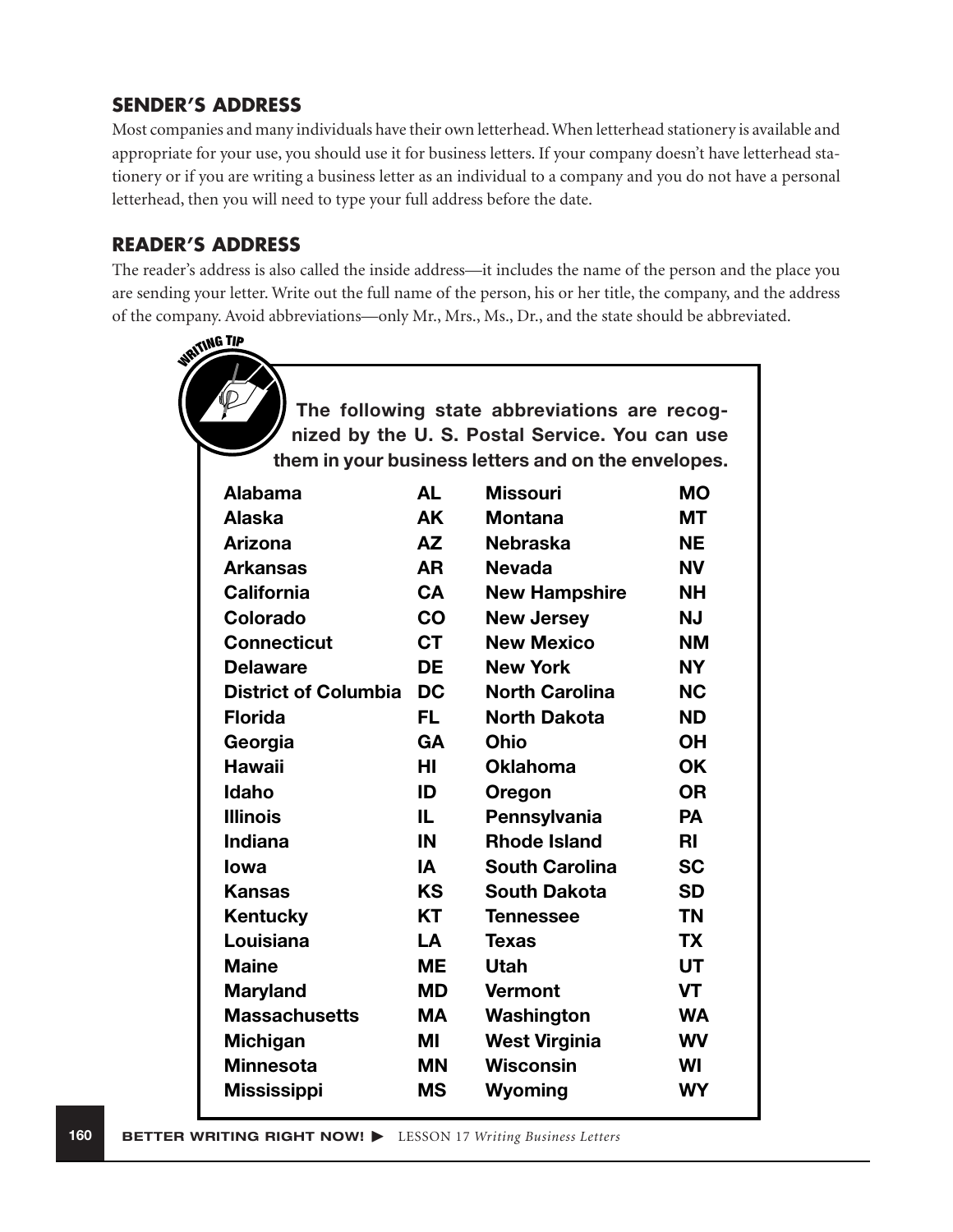#### **SUBJECT LINE**

This is a brief phrase telling the main idea of the letter. It is optional—many business letters do not include this line. It usually comes before the salutation, but it can also come after the salutation. Often the subject is preceded by *re:* (an abbreviation for *regarding*) and is sometimes underlined or boldfaced for emphasis. If you use a subject line, make sure it tells your reader quickly and effectively what the letter is about. The following are some examples.

#### **Examples**

**Subject: Billing Error**

*Re:* Account #3290

*Re:* New Security Measures

#### **SALUTATION**

The salutation is your greeting. Salutations begin with the word *Dear* and are always followed by a colon not a comma. Here are some examples:

| <b>IF YOU</b>                  | THEN WRITE                         | <b>EXAMPLES</b>                       |
|--------------------------------|------------------------------------|---------------------------------------|
| Know the recipient and         | The recipient's first name         | Dear Jo Ann:                          |
| typically address him or her   |                                    | Dear Sameer:                          |
| by first name                  |                                    |                                       |
| Are not on a first-name basis  | $Mr.Mrs.Ms.JDr. +$ the recipient's | Dear Mr. Jones:                       |
| with the recipient             | last name                          | Dear Mrs. Ishak:                      |
|                                |                                    | Dear Ms. Patel:                       |
|                                |                                    | Dear Dr. Swenson:                     |
| Know the recipient's name,     | Mr./Ms. + the recipient's last     | Dear Mr./Ms. Harrings:                |
| but don't know the recipient's | name, the recipient's full name,   | Dear Chris Harrings:                  |
| gender                         | or a generic salutation, such as   | Dear E. C. James:                     |
|                                | To Whom It May Concern or          | To Whom It May Concern:               |
|                                | Sir/Madam                          | Sir/Madam:                            |
| Don't know the reader's name   | A generic salutation, such as      | To Whom It May Concern:               |
|                                | To Whom It May Concern or          | Sir/Madam:                            |
|                                | Sir/Madam or the person's title    | Dear Customer Service Representative: |
|                                |                                    | Dear Marketing Analyst:               |

#### **BODY**

The body of the business letter is your message. It usually consists of three or more paragraphs. The first paragraph should begin in a friendly, concise way telling the main idea of the business letter. The middle paragraphs should deliver the point of the business letter. Each paragraph should have a topic sentence and supporting details, just as any other good paragraph should. It's appropriate, especially in longer business letters, to use headings and/or bulleted lists in order to make it easier for your reader to digest the information. The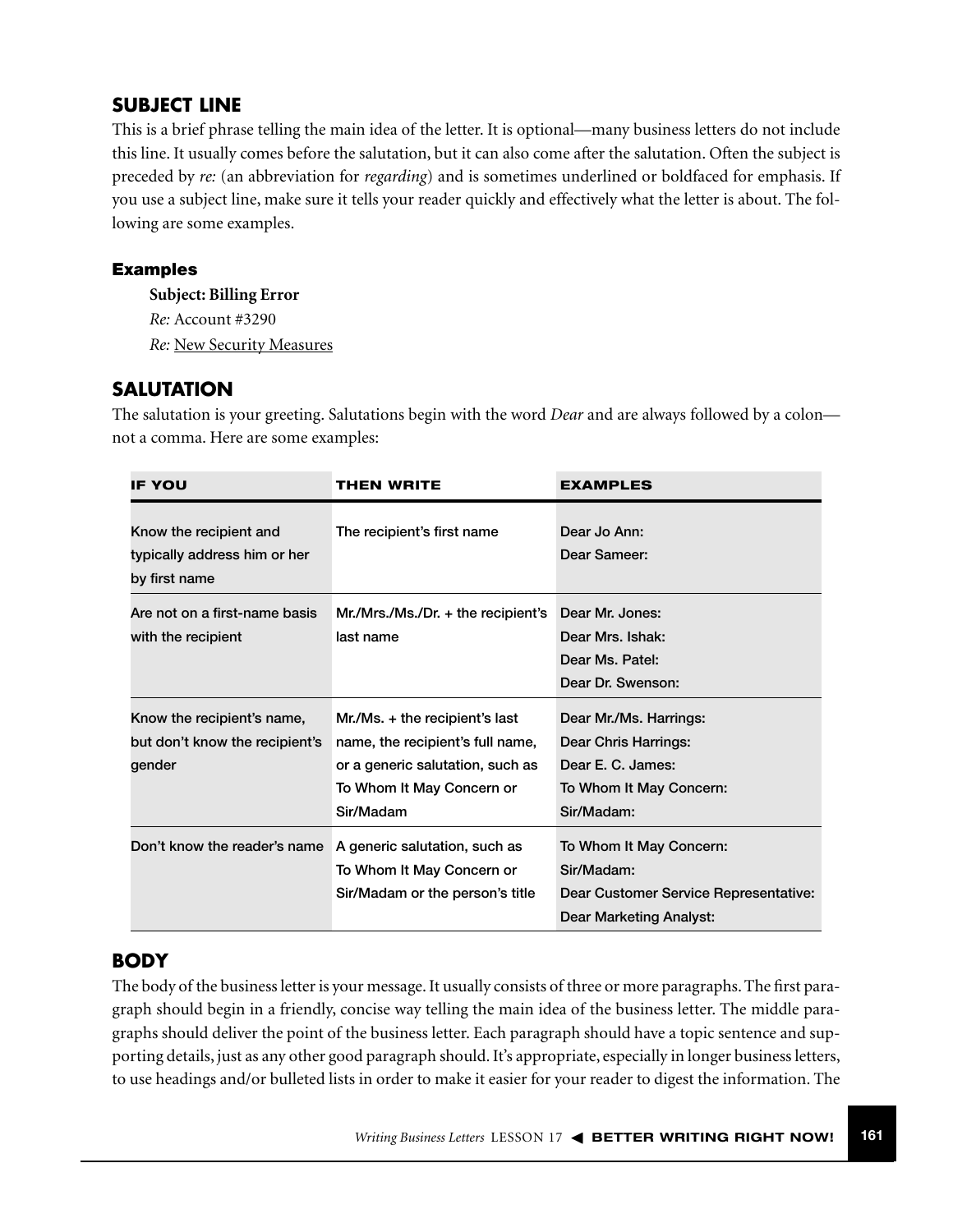body ends with a concluding paragraph. Your concluding paragraph should restate the purpose of the letter and give a take-home message. Often, the take-home message will request specific information or a specific action on the part of the reader. Each body paragraph is usually typed single space. Double space in between the paragraphs.



#### **CLOSING**

End your letter with a polite good-bye. Here are some ways to close:

| Sincerely,       | Best regards, |
|------------------|---------------|
| Sincerely yours, | Yours truly,  |
| Respectfully,    | Regards,      |
| Cordially,       | Thank you,    |

Notice that only the first word is capitalized. The closing is followed by a comma.

#### **SIGNATURE**

Follow your closing with four blank lines. Then, type your full name. Beneath your typed name, type your full title. If you plan to mail, fax, or hand-deliver a hard copy of your letter, you should sign your name in the space between your closing and your typed full name. Sometimes, letters are sent electronically—in this case, it is not necessary to sign your name.

#### **TYPIST'S REFERENCE**

In the past, this line has been used to indicate that someone other than the sender of the letter typed the letter. For example, if your name is Donna Richardson and your secretary's name is Maria Sanchez, you might use this reference at the end of your letter: DR/ms. Notice that the writer's initials are capitalized and the typist's initials are in lower case letters. This indicates that you wrote the letter, but your secretary typed it. With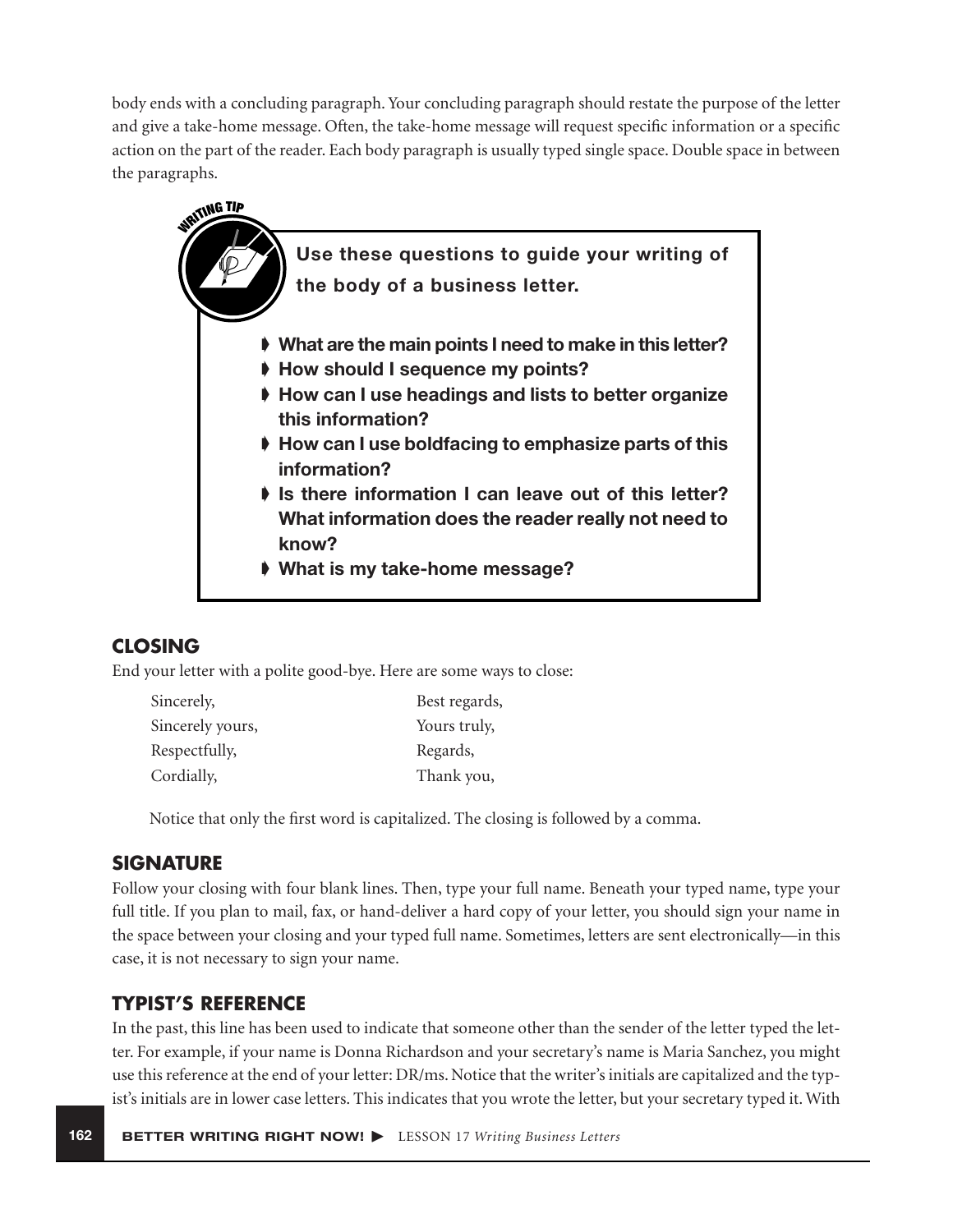the widespread use of computers and computer literacy these days, many people type their own letters. In this case, you don't need to include your initials as the writer or the typist. However, you might use this line to indicate how the document has been saved, filed, or stored on the computer.

#### **ENCLOSURES**

Often, you will need to include other documents with a business letter. When you do, you should include a line to indicate that other documents are enclosed. It's a good idea to list the documents you are enclosing so that you make your reader aware of what is supposed to be included in the letter. Here's an example:

**Enclosures: Outline of proposed changes Schedule of changes Budget for making the changes**

It's also acceptable to abbreviate: *Enc.* Here's an example:

**Enc.: Appendix B**

#### **CC:/DISTRIBUTION**

If you will be sending your letter to people other than the named recipient at the top of the letter, you can list these other people here after the letters cc: or CC:. These letters stand for carbon copy. List the names of the other recipients either in alphabetical order or by rank. You can include each person's title, if you would like. Generally, if the information in the letter involves or references other people, you should consider sending a copy of the letter to them as well.

#### - **FORMATTING BUSINESS LETTERS**

There are three main ways to format a business letter: block format, modified semi-block format, and semiblock format. Here is how they compare.

|                                                                                                                                                                       | <b>MODIFIED BLOCK</b>                                                                                                                                                                                  |                                                                                                                                                                                                                                                        |
|-----------------------------------------------------------------------------------------------------------------------------------------------------------------------|--------------------------------------------------------------------------------------------------------------------------------------------------------------------------------------------------------|--------------------------------------------------------------------------------------------------------------------------------------------------------------------------------------------------------------------------------------------------------|
| <b>BLOCK FORMAT</b>                                                                                                                                                   | <b>FORMAT</b>                                                                                                                                                                                          | <b>SEMI-BLOCK FORMAT</b>                                                                                                                                                                                                                               |
| Each part of the letter is left-<br>justified, or set up against the left<br>margin. This is probably the most<br>common and simplest format for<br>business letters. | The recipient's name, company,<br>address, salutation, and the body<br>of the letter are all left-justified.<br>The date, closing, and signature<br>are each aligned down the mid-<br>dle of the page. | The recipient's name, company,<br>address, and salutation are all<br>left-justified. Each paragraph of<br>the body of the letter is left-justi-<br>fied and indented. The date, clos-<br>ing, and signature are each<br>aligned down the middle of the |
|                                                                                                                                                                       |                                                                                                                                                                                                        | page. This is probably the least<br>common format used for busi-                                                                                                                                                                                       |
|                                                                                                                                                                       |                                                                                                                                                                                                        | ness letters.                                                                                                                                                                                                                                          |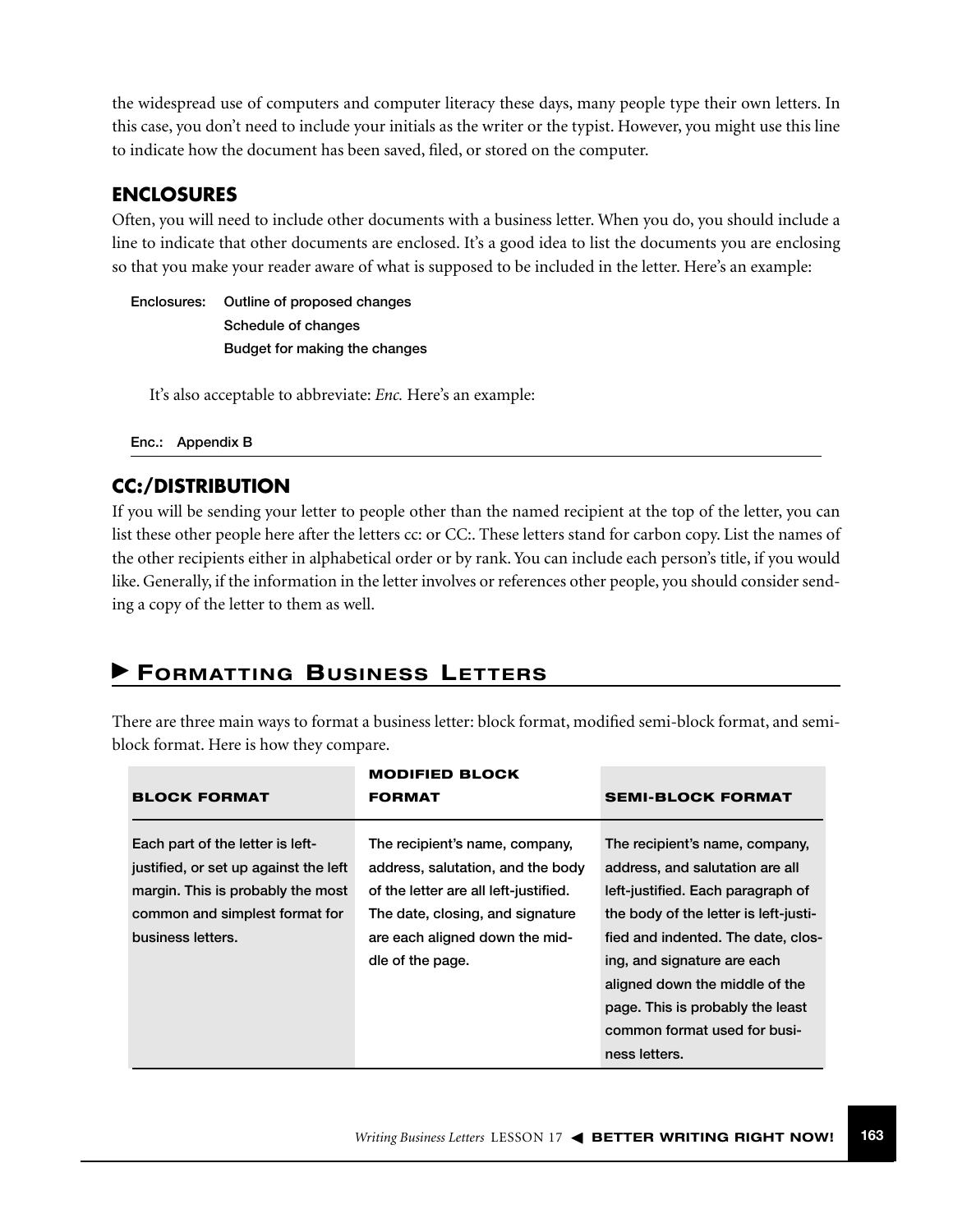

Let's look at some examples of business letters and formats.

#### **Example: Block Format**

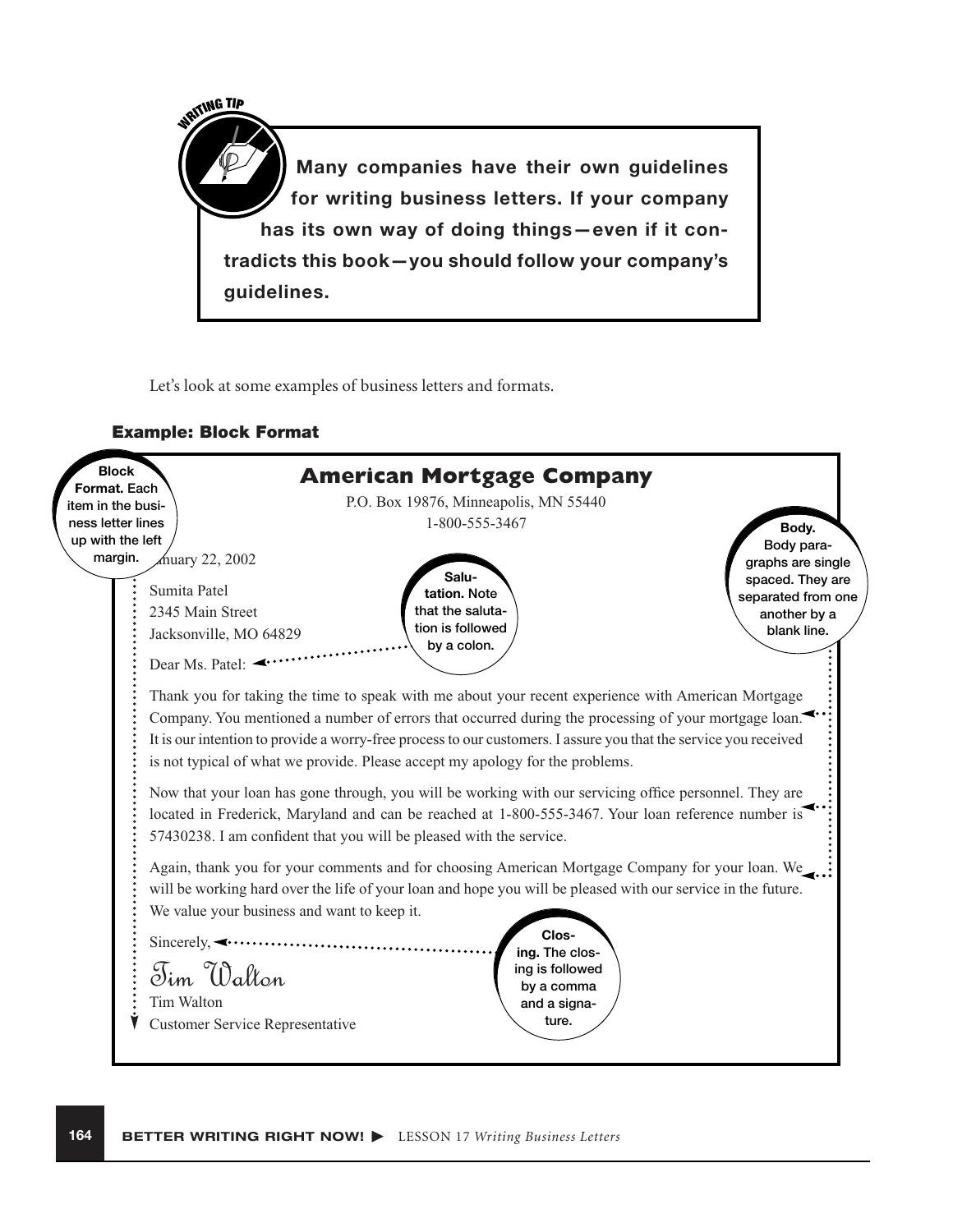#### **Example: Modified Block Format**

Fancy Chips 1003 Frankford Avenue / Jacksonville, TX 75766 Phone: 548-555-8904 / Fax: 548-555-7004 Website: www.fancychips.com  $\cdots$  March 29, 2002 Jean-Luc Bibaud 24 Main Street New Summerville, MA 02821 Dear Mr. Bibaud: Thank you for your recent letter about the black substance you found in a package of Fancy Potato Chips. We have analyzed the substance you provided and determined that it is simply a piece of charred potato. I apologize for any inconvenience this may have caused you. We take a lot of pride in the quality of our chips and make every effort to keep charred pieces of potatoes from being packaged with our Fancy Chips products. In fact, we filter the oil used to fry the potatoes and clean our equipment regularly. We also carry out visual inspections of our chips before they are packaged. Although we take these measures, sometimes a piece of burned potato will make its way into a package of our Fancy Potato Chips. Please accept my apology for the unpleasant experience you had with Fancy Potato Chips. I am enclosing coupons for two free packages of Fancy Potato Chips and hope that you will find these packages exceed your expectations. Please do not hesitate to contact me again if you have any other problems or concerns about our products. Regards, LaToya Jones LaToya Jones Customer Service Representative **Modified Block Format. The date, closing, and signature align in the center of the page. The other items in the business letter are leftjustified.**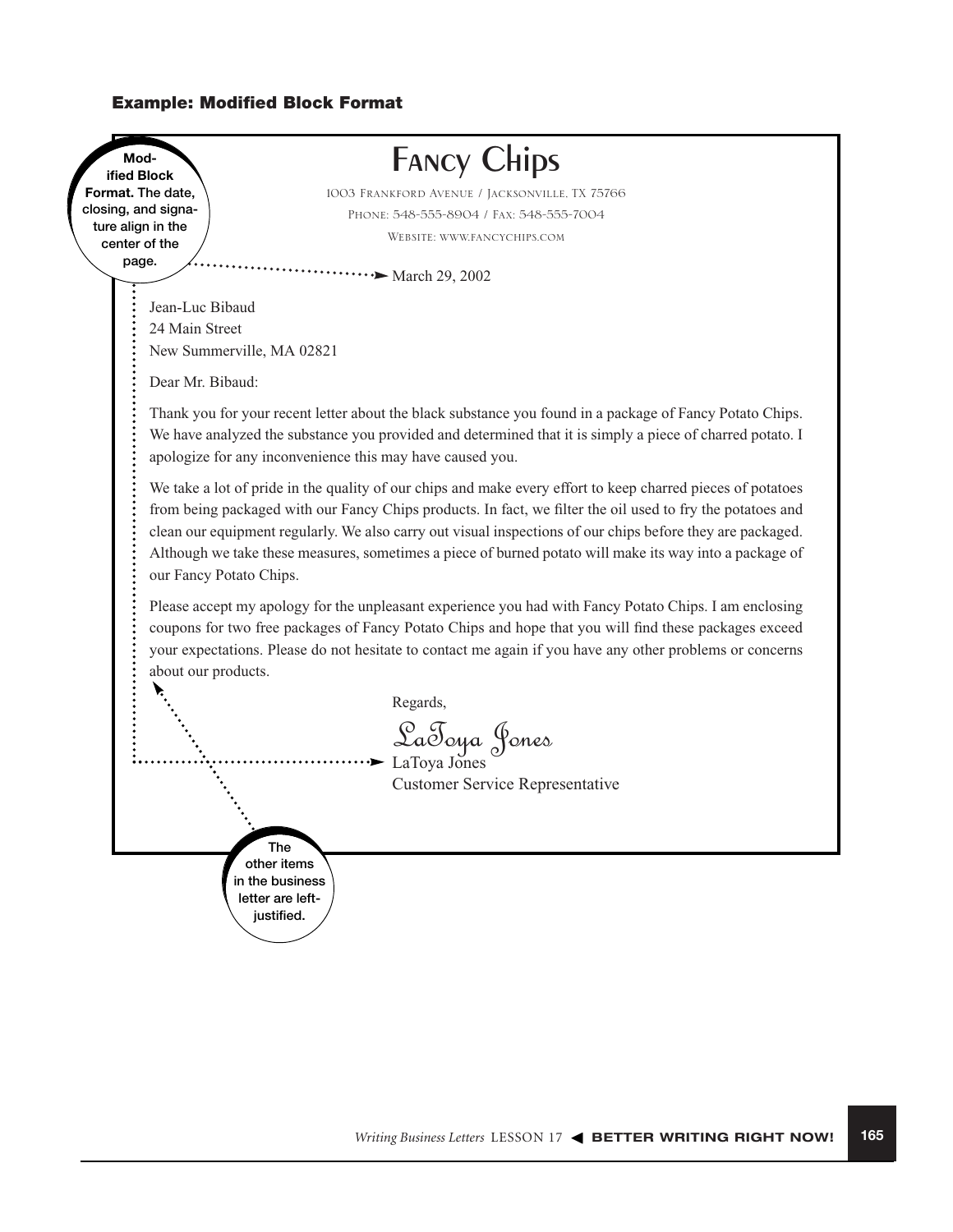#### **Example: Semi-Block Format**

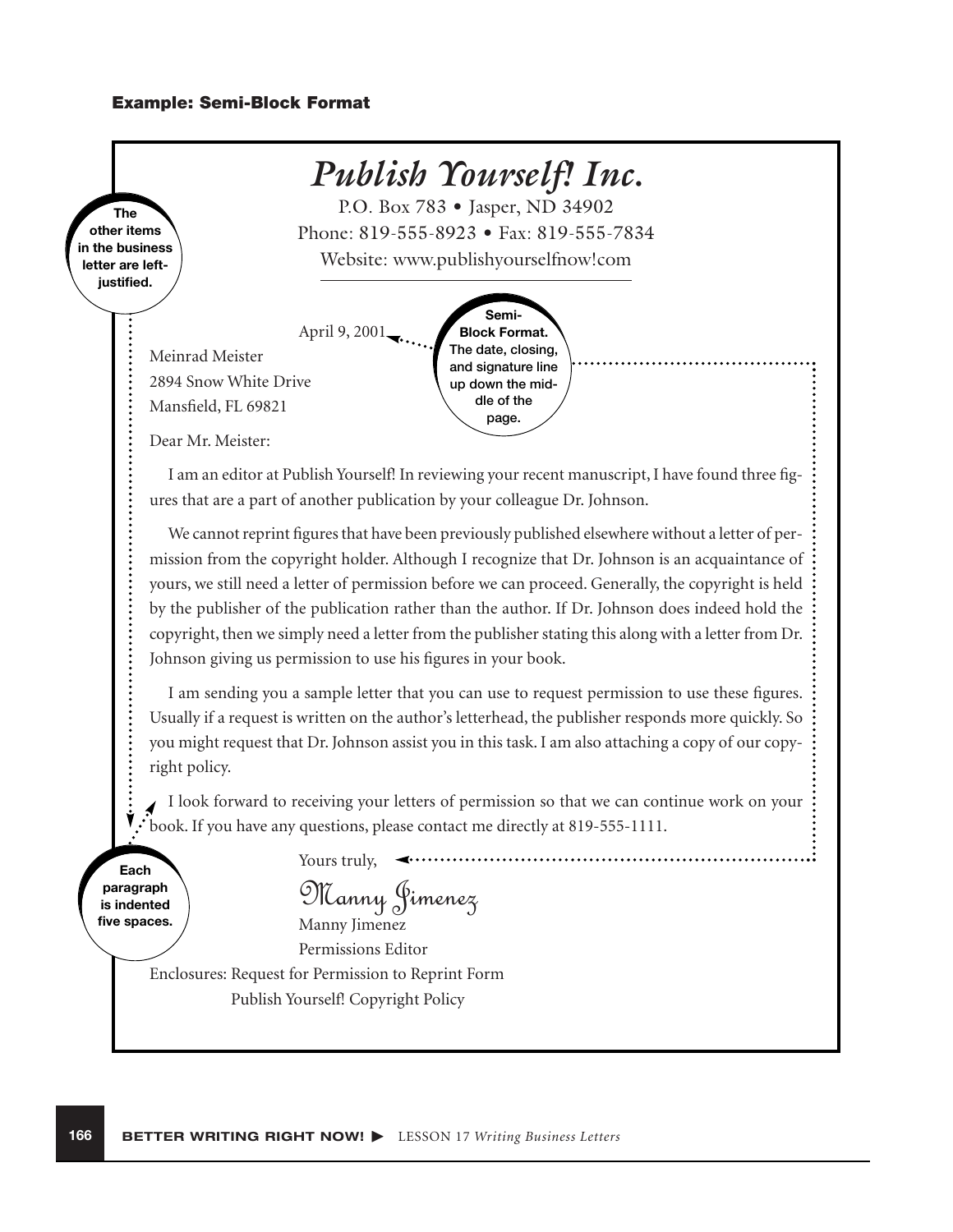#### PRACTICE  $\blacktriangleright$

Check your answers against the answer key at the back of the book.

**1.** Read two business letters. They can be letters that you received or letters that you have written yourself. Then, answer the following questions about each letter.

*Letter 1* **a.** What is the main idea of the letter?

**b.** How is the letter formatted? Does it follow one of the formats shown in this lesson? If so, which one?

**c.** What is your overall impression of the letter? Is it polite? Is it effective? Explain your answer.

*Letter 2* **d.** What is the main idea of the letter?

**e.** How is the letter formatted? Does it follow one of the formats shown in this lesson? If so, which one?

**f.** What is your overall impression of the letter? Is it polite? Is it effective? Explain your answer.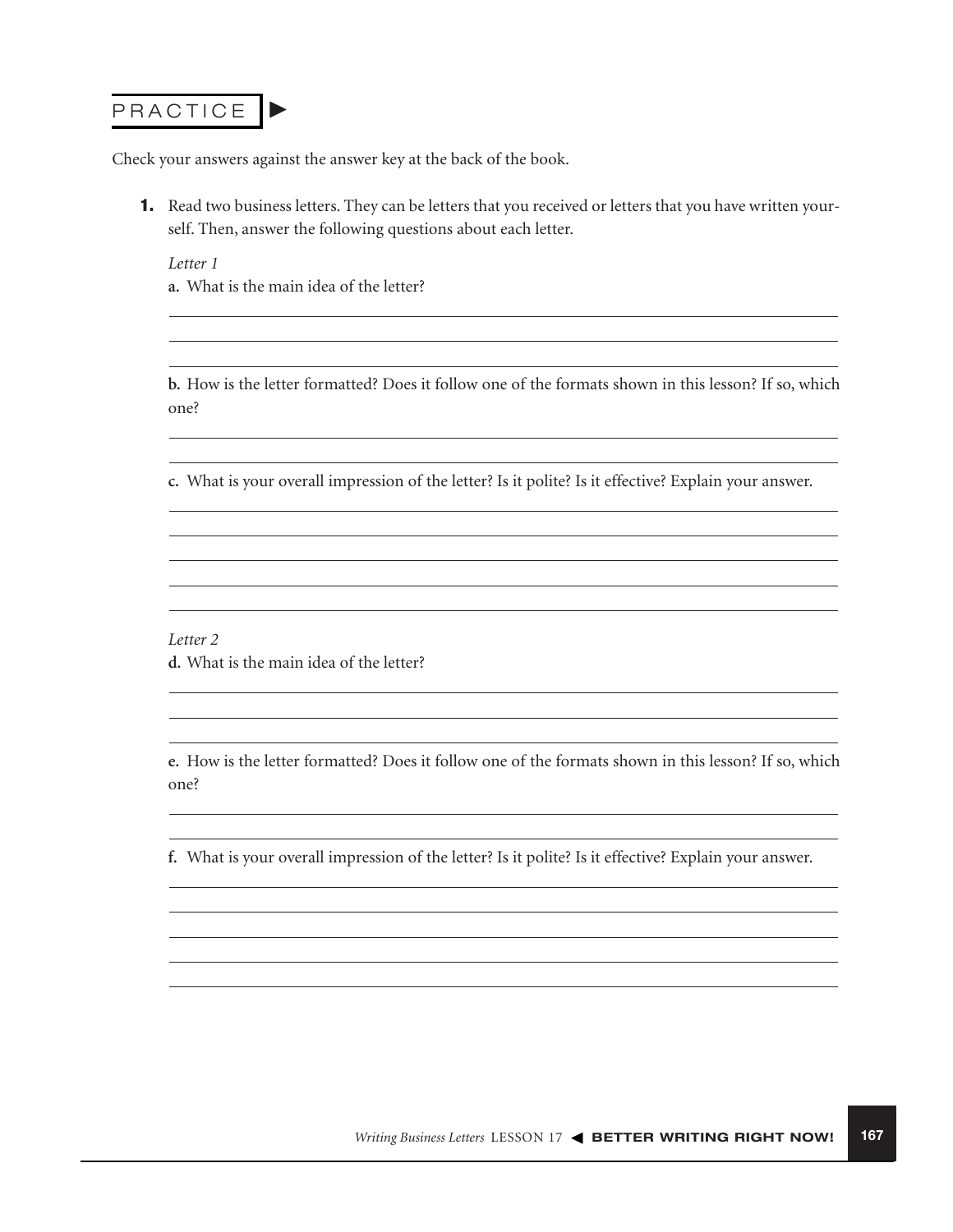**2.** Write a business letter using one of the formats described in this lesson. If you need more space than is provided below, use the blank pages at the end of this book for your work.

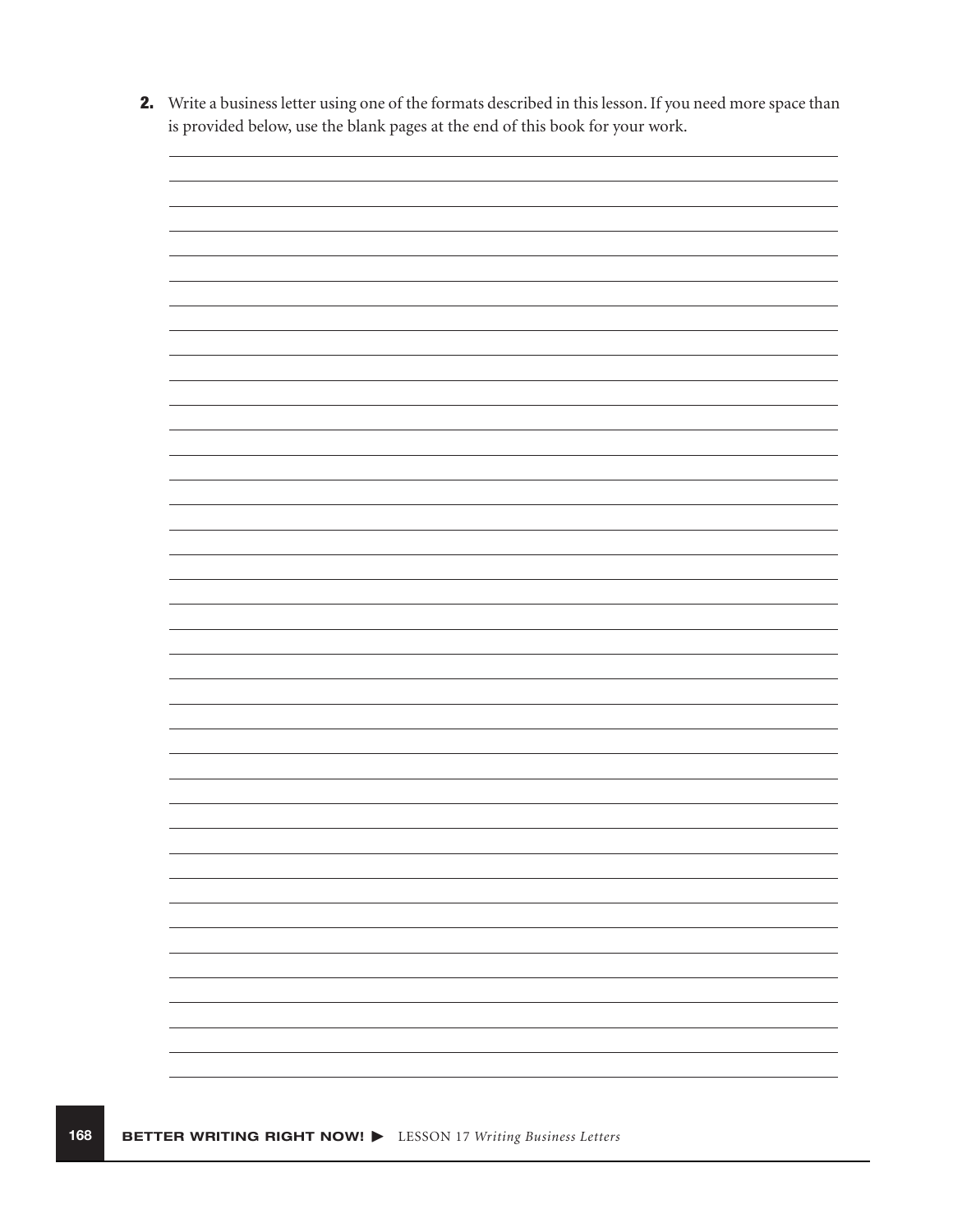**LESSON**



# Writing Memos and E-mails

#### **LESSON SUMMARY**

If you have a job, you know that a lot of time can be spent reading and writing memos and e-mails at work. In this lesson, you'll learn the basics of how to write these forms of correspondence effectively.



emos and e-mails are used for different communication situations at work, and each has a specific format and rules. In this lesson, we'll take a look at each one.

# - **WRITING MEMOS**

What's the difference between a memo and a business letter? Here are some common differences:

| <b>MEMOS USUALLY (BUT NOT ALWAYS)</b>                           | LETTERS USUALLY (BUT NOT ALWAYS)                                                  |
|-----------------------------------------------------------------|-----------------------------------------------------------------------------------|
| Are written to people inside your company                       | Are written to people who work outside your com-<br>pany or in another department |
| Are initialed by the sender                                     | Are signed by the sender                                                          |
| Vary in length from a couple of sentences to many<br>pages long | Are less than two or three pages long                                             |
| Are informal                                                    | Are formal                                                                        |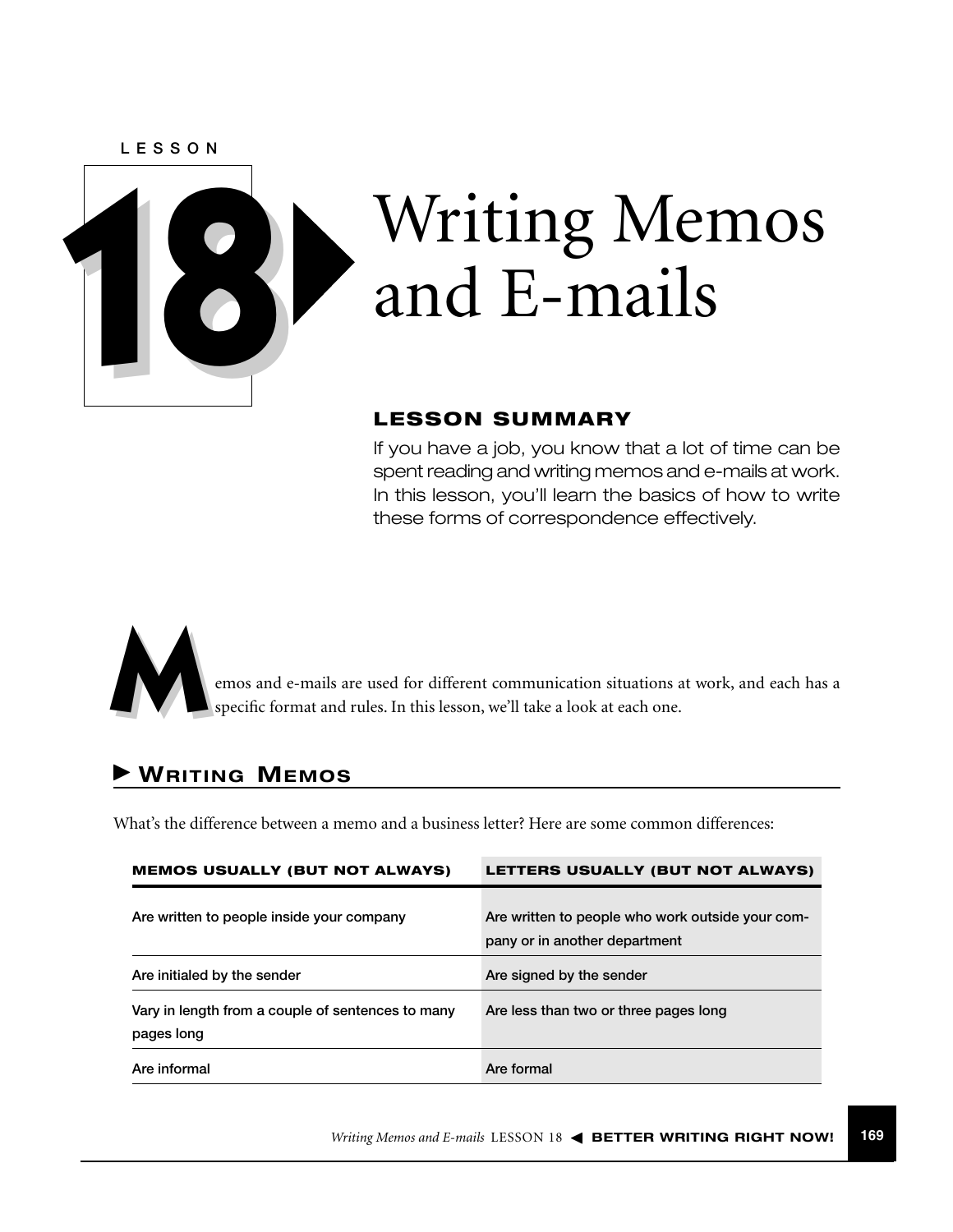

Memos generally have six parts.

- **To—tells** who the memo is addressed to. You might address a memo to one person or to an entire distribution list. When you are addressing a specific person in a memo, use the person's full name and title.
- **From—gives your name or the names of the authors of the memo. This line could include several** people or be your department's name.
- **Date**—tells the date that the memo was written. Use the most recent date if the memo was written over a period of time.
- **Subject or** *Re***—tells** the topic of the memo. Try to be specific.
- **cc—as** in business letters, sometimes this is used to list the names of people who should receive the memo, but are not named as recipients of the memo.
- **Body—reports the message of the memo.**

Memos can be printed on plain white paper, on a specific memo form, or on official letterhead. Some memos are even handwritten on a memo pad. Here are three common memo formats.

#### **Examples**

| To:      |  |  |  |
|----------|--|--|--|
| From:    |  |  |  |
| Date:    |  |  |  |
| Subject: |  |  |  |
|          |  |  |  |

| Date:    |  |  |
|----------|--|--|
| Subject: |  |  |
| To:      |  |  |
| From:    |  |  |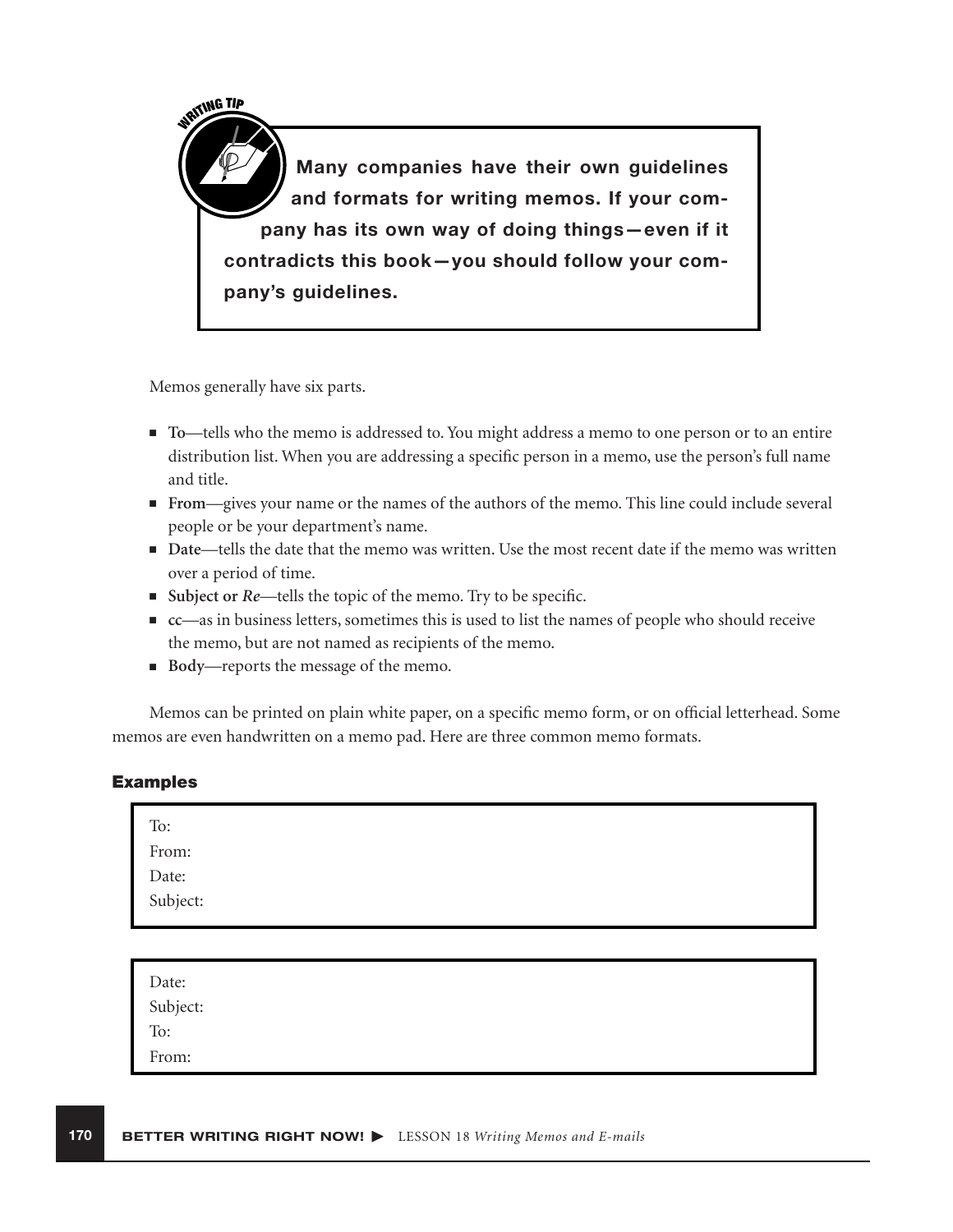| Subject: | Date: |
|----------|-------|
| To:      | From: |
|          |       |

Now let's look at some examples of memos.



## **Example**

## MEMORANDUM

Date: July 19, 2002 Subject: Break Room Closed Next Week To: All Employees From: Human Resources Department

The Employee Break Room will be closed all next week—July 22 through July 26. We will be remodeling the break room during this time. The break room will reopen on July 29.

We apologize for any inconvenience this may cause you. We are putting patio tables and chairs on the back patio for your use while the break room is closed. We're looking forward to unveiling the remodeled break room on July 29 with an ice cream social. Details about that coming soon!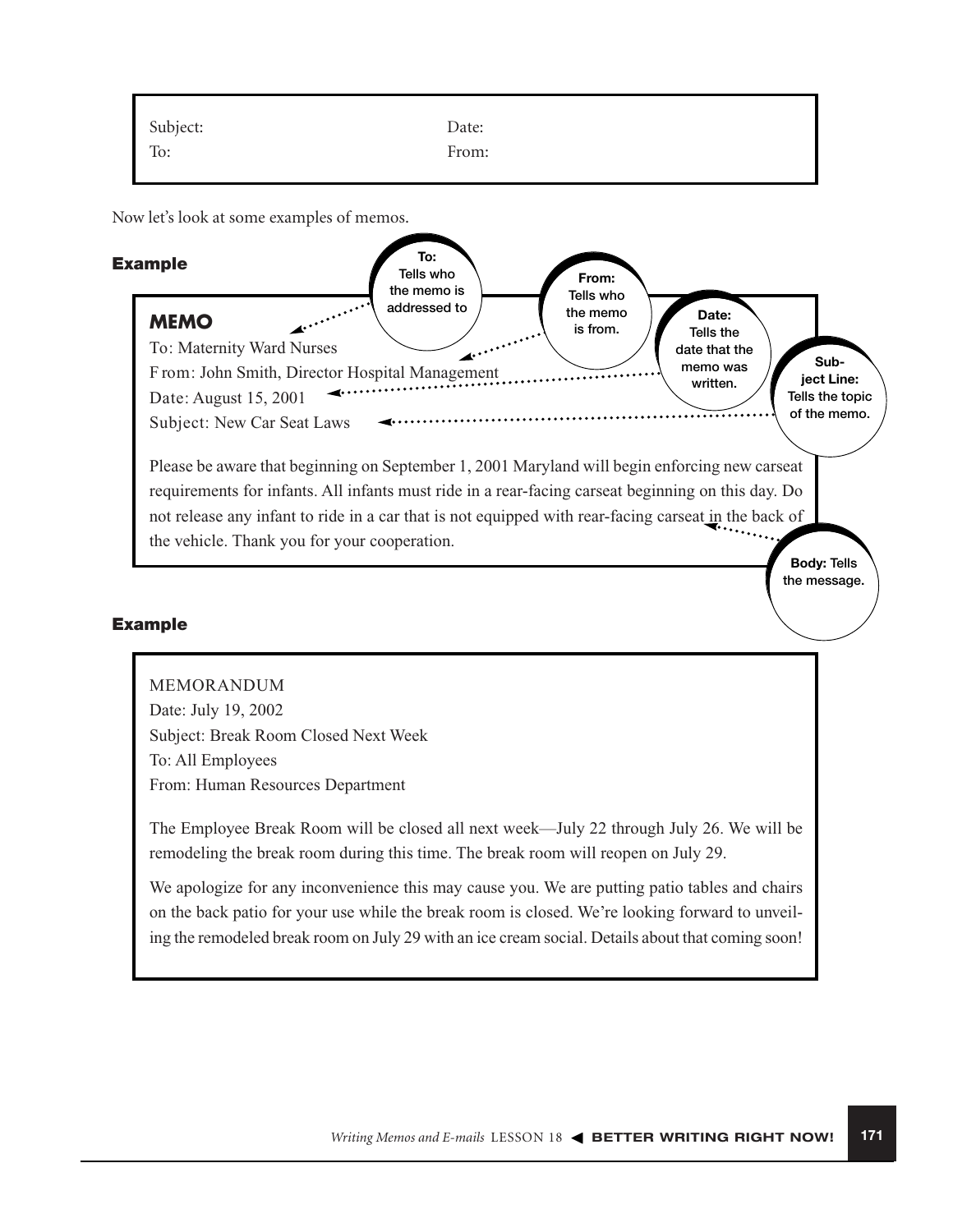**There is more than one approach to writing memos. A common approach is to dive right in—giving your most important information first. Then, you follow up with the details. Many people believe it is the most effective approach, too. Here's an example of this approach—notice the most important information is in the first sentence of the memo.**

#### **Example**

**NRITING TIP** 

We need volunteers to help clean up the highway in front of our building. As you know, Lois & Kolby Marketing is responsible for cleaning up litter along the two mile segment of highway in front of our building. We have committed to one highway clean up per quarter of this year. Our next highway clean up is March 12—next Saturday. Can we count on you? Breakfast, lunch, gloves, and garbage bags will be provided.

**Another approach is to lead up to the most important information—it's almost the last sentence in this version of the memo—and to grab the reader's attention first. Here's an example.**

#### **Example**

Can we count on you to help save the environment and beautify the grounds outside our building? As you know, Lois & Kolby Marketing is responsible for cleaning up litter along the two-mile segment of highway in front of our building. We have committed to one highway clean up per quarter of this year. Our next highway clean up is March 12—next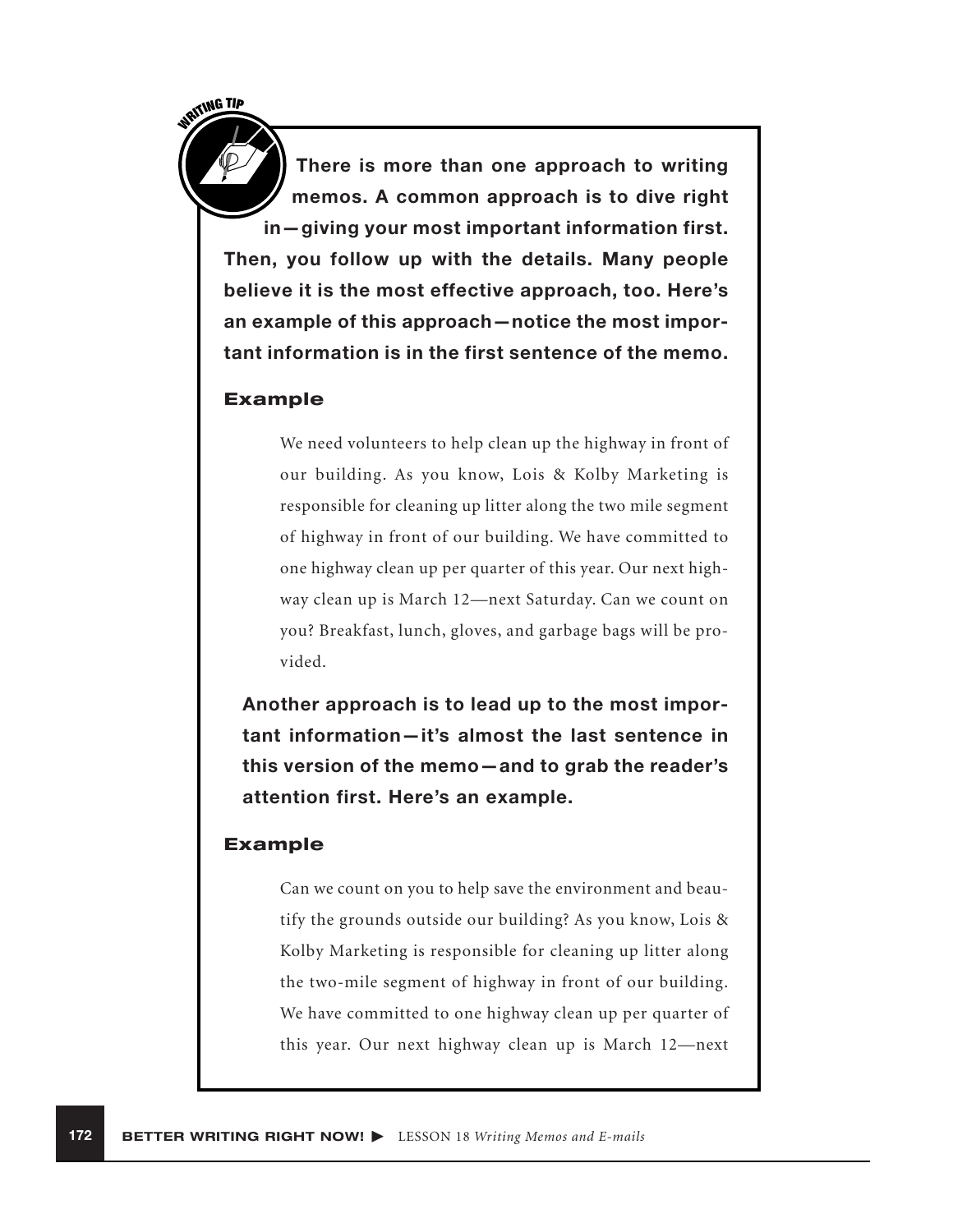Saturday. We need volunteers to help clean up the highway in front of our building. Breakfast, lunch, gloves, and garbage bags will be provided.

## PRACTICE P

Check your answers against the answer key at the back of the book.

**1.** Write a memo using one of the formats described in this lesson.

## - **WRITING E-MAIL MESSAGES**

Like memos, e-mail messages begin with a header that includes a *to, from, date,* and *subject* line. In many ways, e-mail messages are electronic memos. Keep the following tips in mind when you write e-mail messages at work.

■ **Keep your message short and to the point.** E-mail is not the medium for a 10-page essay, unless you are sending it as an attachment to your e-mail message for the reader to print out and read at another time. It's harder to read on screen than on paper. Moreover, people do not have a lot of time to read e-mail, and they receive far more than they'd like to every day.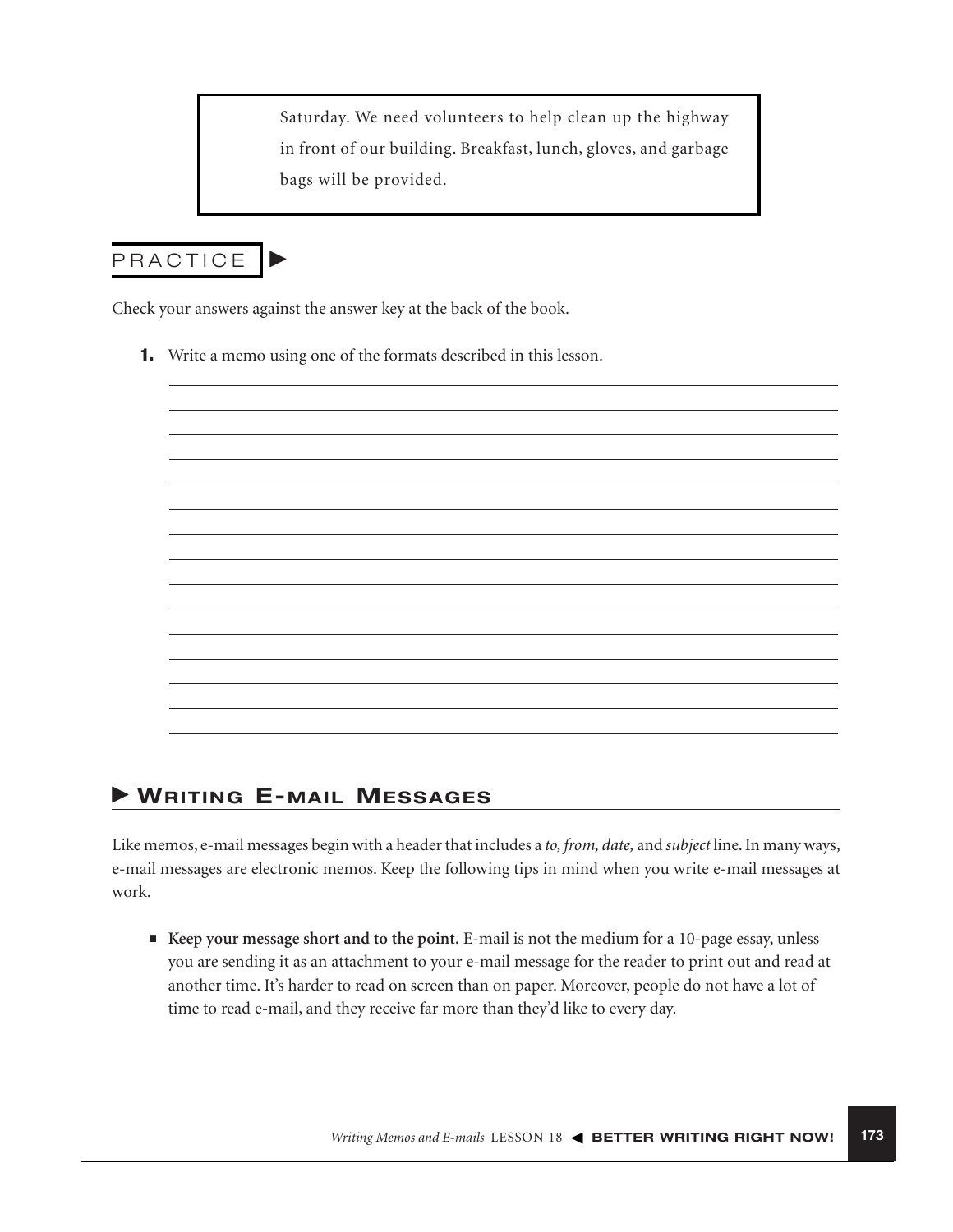- **Write your e-mail messages carefully.** Even though you can write and send an e-mail message in a just a few minutes, you should always read over and revise what you have written before pushing the send button. Quickly sent e-mails are often regretted because they are poorly worded, unclear, or were sent in a moment of anger.
- **Keep the format simple.** When possible, use headings, lists, and other ways of breaking up the text. You can use capital letters for emphasis, but don't type an entire message in all caps—it's hard to read, and it's commonly considered virtual shouting. Other formatting, such as italics, bullets, tables, and graphs, can be lost in an e-mail message.
- **Use an appropriate tone and level of formality.** When you're writing, it's easy to forget about the person who will be reading your e-mail message. If you are in an e-mail conversation, try to keep the tone (and length) of your reply in line with the rest of the conversation. Don't assume a level of informality with a person you would otherwise communicate more formally with.
- **Take the time to check your e-mail for spelling, grammar, punctuation, and usage errors.** These types of errors reflect poorly on you and can cause confusion.
- **End with a signature.** An e-mail signature is text containing your contact information that comes at the end of your e-mail message. Many e-mail systems will automatically add your signature at the end of all your messages. Include this information in your work signature: your name, title, company, address, phone number, fax number, and company e-mail address.

**As with other forms of writing, one of your main jobs in writing e-mails should be to make your reader's job as easy as you can. Think about your own e-mail inbox and how you feel when you go through the messages you receive. If you're like most people, you use the subject line to help you decide whether you'll even open an e-mail message. The subject line should tell your reader what your message is about. Here are some tips to make your subject lines effective. NRITING TIP** 

- ➧ **Don't send a message with an empty subject line.**
- ➧ **Write a meaningful subject line—one that describes the content of your message.**
- ➧ **When replying back and forth, it's helpful to change the subject line or start a new e-mail message with a new subject line when you change the topic.**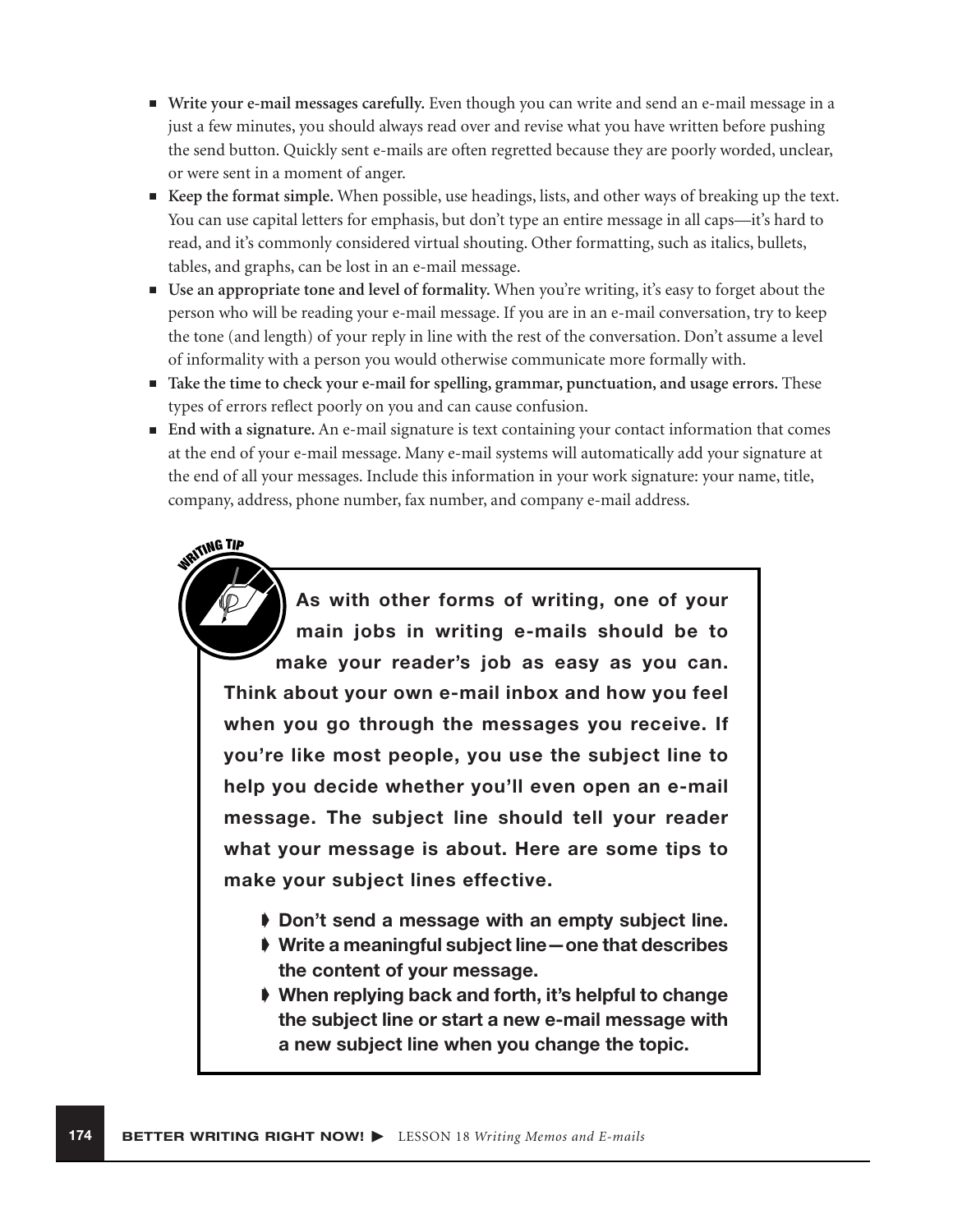## PRACTICE

Check your answers against the answer key at the back of the book.

**2.** Read the e-mail message below. Then evaluate the e-mail message using the information presented so far in this lesson. Use these questions to guide you.

Date: Mon, 1 Oct 2001 12:33:24 –0500 From: Sara Chang <schang@xyzcompany.com> To: All Employees <group@xyzcompany.com>

Subject: Attention

SATURDAY, we will be getting new carpet in our office. To help with the carpet installation, you are asked to do the following things by FRIDAY at 5 PM. REMOVE all your belongings and non-furniture items from the carpet in your work area. REMOVE everything from the surfaces of the furniture in your work area. If you have any questions or need help complying with these requests, please call me at extension 555. Thanks for your cooperation!

Sara

**a.** Is the message short and to the point? Explain.

**b.** Does the message appear to have been carefully written? Explain.

**c.** Is the format simple and effective? Explain.

**d.** Does the e-mail message have any spelling, grammar, punctuation, or usage errors?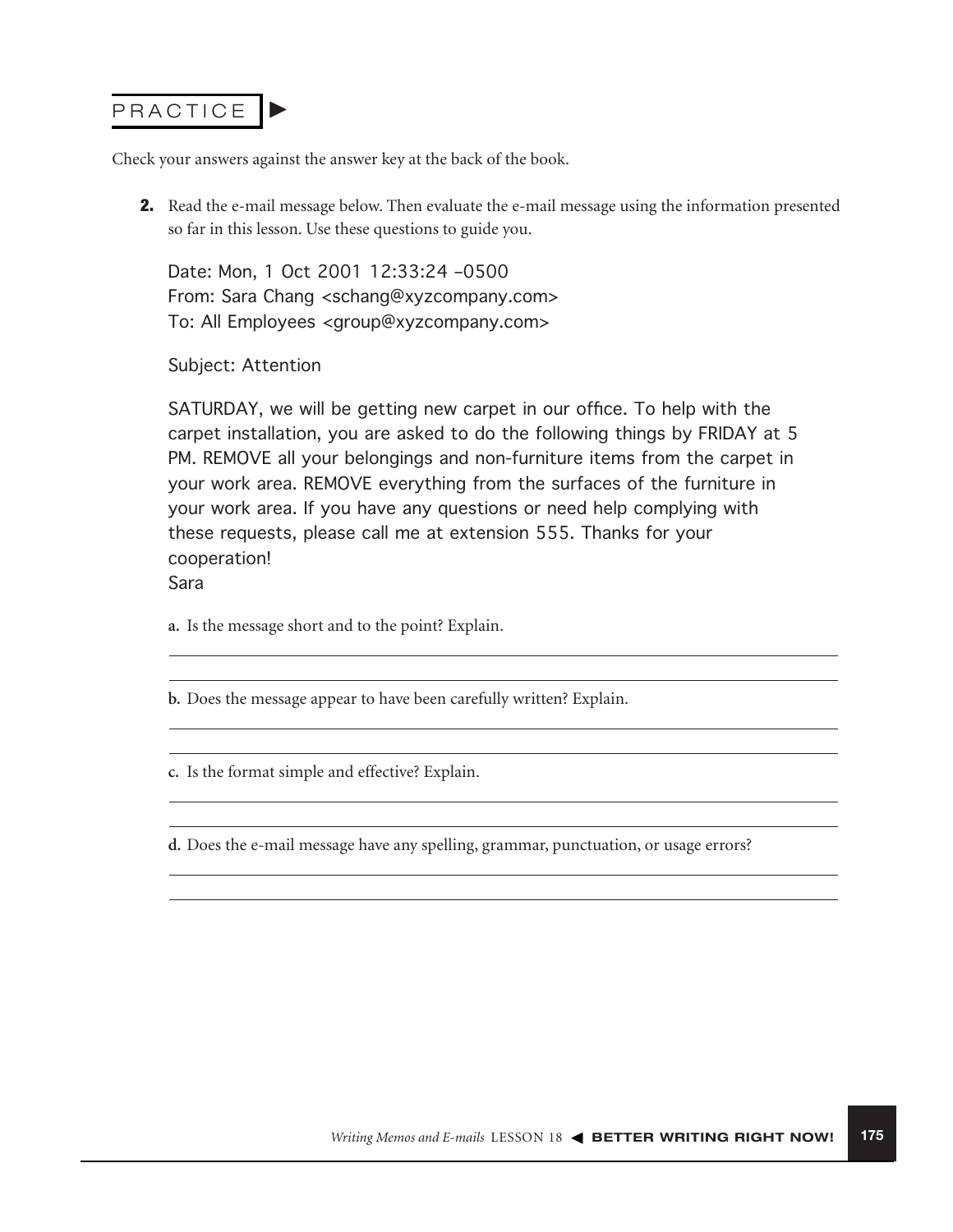**3.** Correct any problems with the e-mail message you evaluated in question **1** above. Use the space below to rewrite the e-mail message.



**d.** Does the e-mail message have any spelling, grammar, punctuation, or usage errors?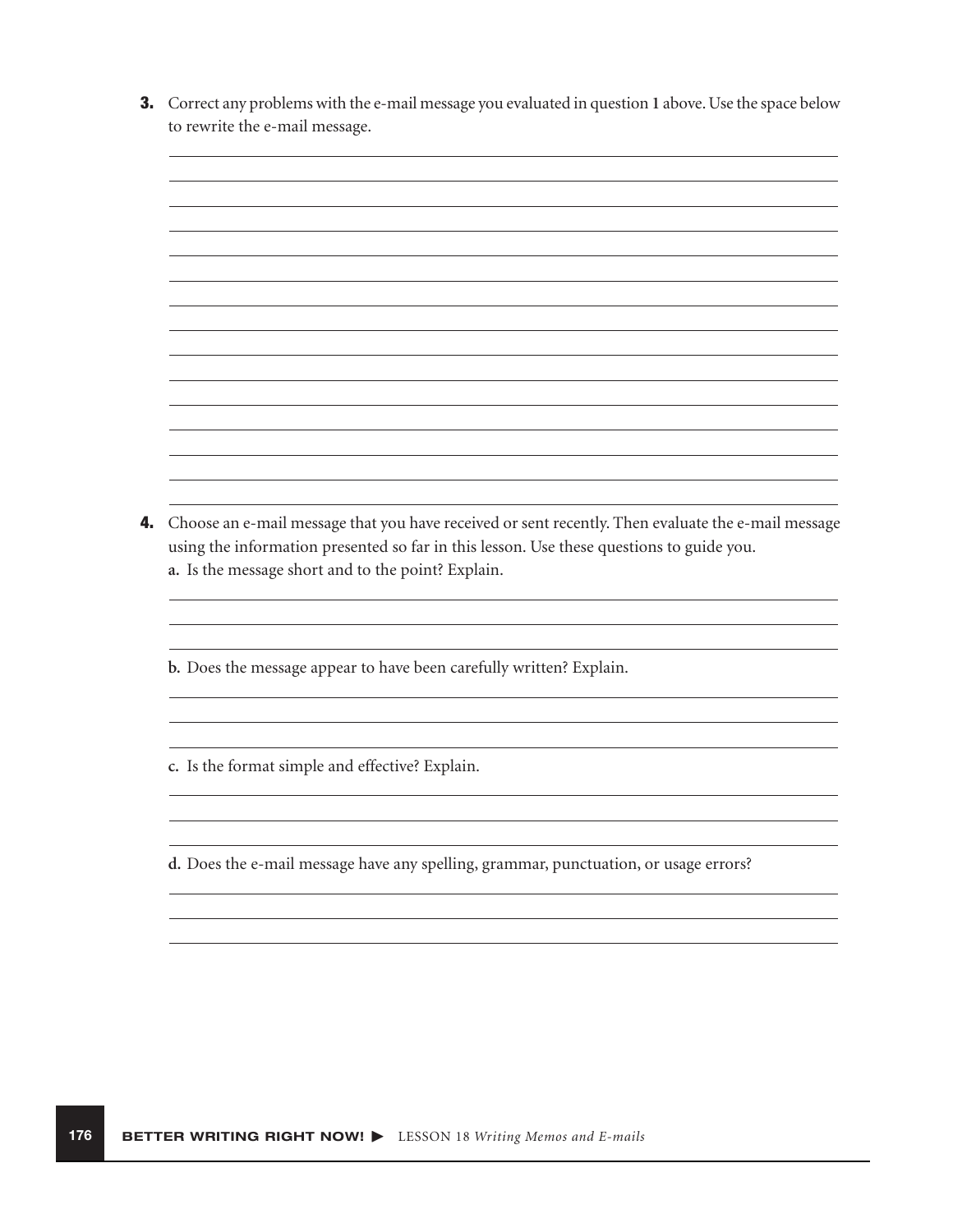## - **HOW TO REPLY TO AN E-MAIL MESSAGE**

A large part of sending e-mail messages is actually replying to messages you've received. Here are some tips to effectively replying to e-mail messages at work.

- **Provide a context for your reply.** Your reader may not instantly remember what has already been said. So include enough of the original message to give your reader a context for your reply.
- **Distinguish your reply from the original message.** For example, you can put the existing text in carats, like these " $\langle \ldots \rangle$ ". Another effective way to visually distinguish your reply from the original message is to set it in a different color of type.
- **Don't overquote past messages.** Over time, quoting past e-mail messages in replies can create a very long document and a great burden for your reader to sort through. Quote only the parts of an original message that you need for the context of your reply. When the conversation changes in topic, start a new thread rather than continuing to reply using an existing message.
- **Pay attention to where your reply will go.** Sometimes, replying to a message that has been sent to a list of people will actually send the message to ALL the people on the list. If you intend to reply to the entire distribution list, that's fine. But it can be quite embarrassing and irritating to the receivers if you really needed to respond to only one person on the list.
- Write when you are calm. Because e-mail messages can be sent very quickly, it's possible to get caught up in the heat of the moment and write an emotional—and perhaps inflammatory—reply to an e-mail. Always read your message before pushing send. If you are upset about an e-mail message you have received, it's okay to write a quick response right away—but don't send it yet. Save it to your draft folder, then move on to another task. Go back to your reply later when you are feeling more calm, and decide if you want to send the message. Just writing the message may diffuse your emotions and you might change your mind about your response.

## - **WHEN TO SEND AN E-MAIL MESSAGE**

E-mail messages are very similar to memos. So how do you know when to e-mail and when to circulate a paper memo? Here are some questions to help you make this decision.

- **Does your message involve legal, official, or other information that you need to document in a paper file?** If so, you might want to use a paper memo. However, more and more companies are trying to become "paperless"—that is, to use less paper, so an e-mail message might still be okay for some information. Stick with a paper memo for legal matters, though.
- **Do you need a response to your message right away, but can't reach the person by phone?** An email message is a good option in this case—especially if you know that the person checks his or her e-mail regularly.
- Is the recipient a person who is hard to reach by phone and who checks his or her e-mail regu**larly?** An e-mail message is probably a good option, then. Another option is voicemail.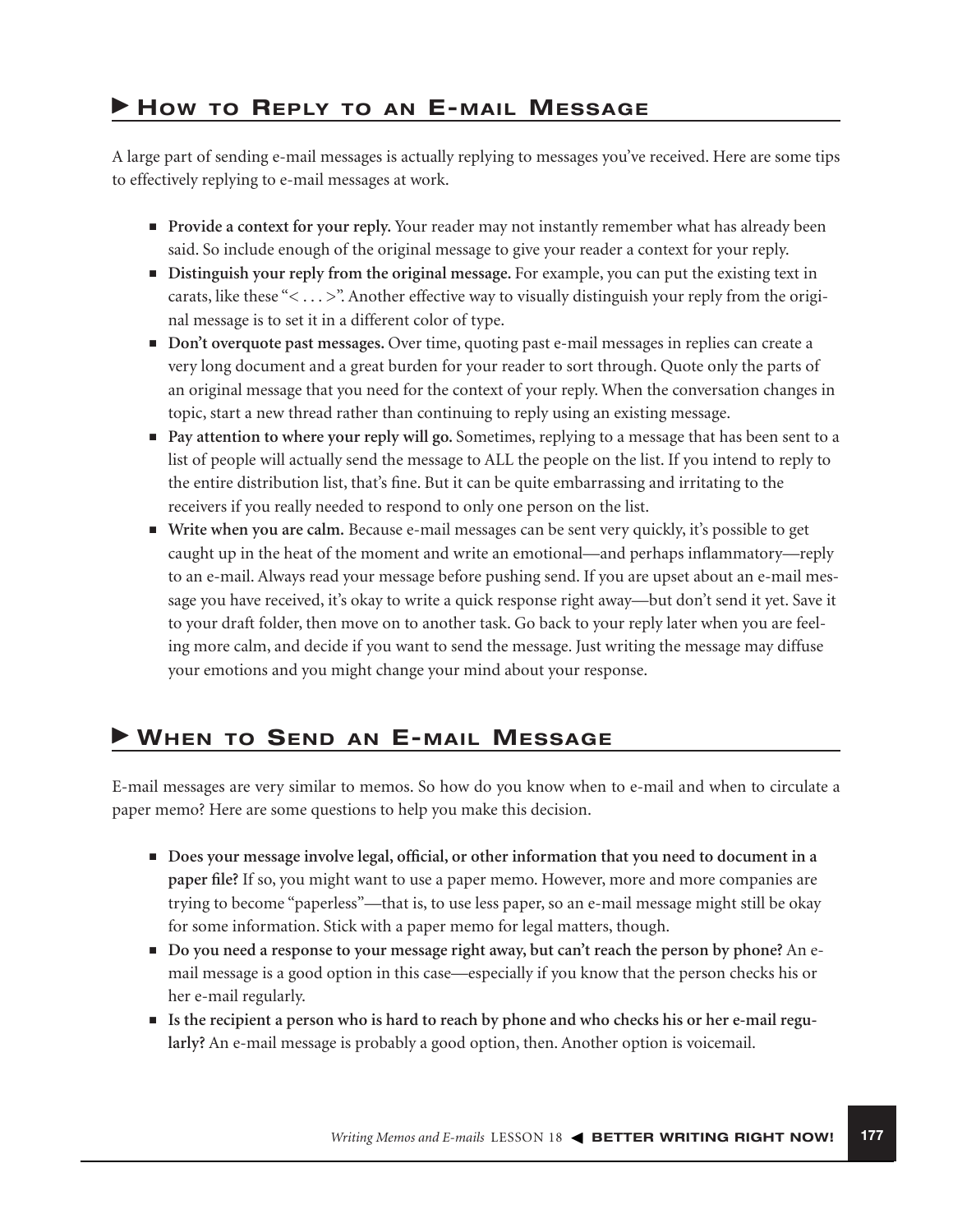- **Do you want the recipient to respond to your message at his or her leisure?** E-mail is a good way to send your message in this case because the person can read and respond to your message whenever it's convenient.
- **Is your message long or complicated? Will the recipient probably need to print it out to read it carefully?** If so, a paper memo is probably a better bet than an e-mail message. E-mail messages are better suited for short, simple communication.

**<sup>O</sup>U<sup>T</sup> <sup>I</sup><sup>T</sup> <sup>B</sup><sup>A</sup> <sup>K</sup>**

**IN HT**

**Think twice before you send confidential, private, or other sensitive material in an e-mail message. E-mail messages can be intercepted. The information may reach people other than those you intend. Unless you are confident that the server is secure, you may not want to include information about yourself (Social Security number, credit card number, and so on) or your company's secrets (strategic plans for the future, account numbers, and so on). In fact, your company may have regulations about what can and cannot be sent over e-mail or the Internet. Find out and follow your company's guidelines.**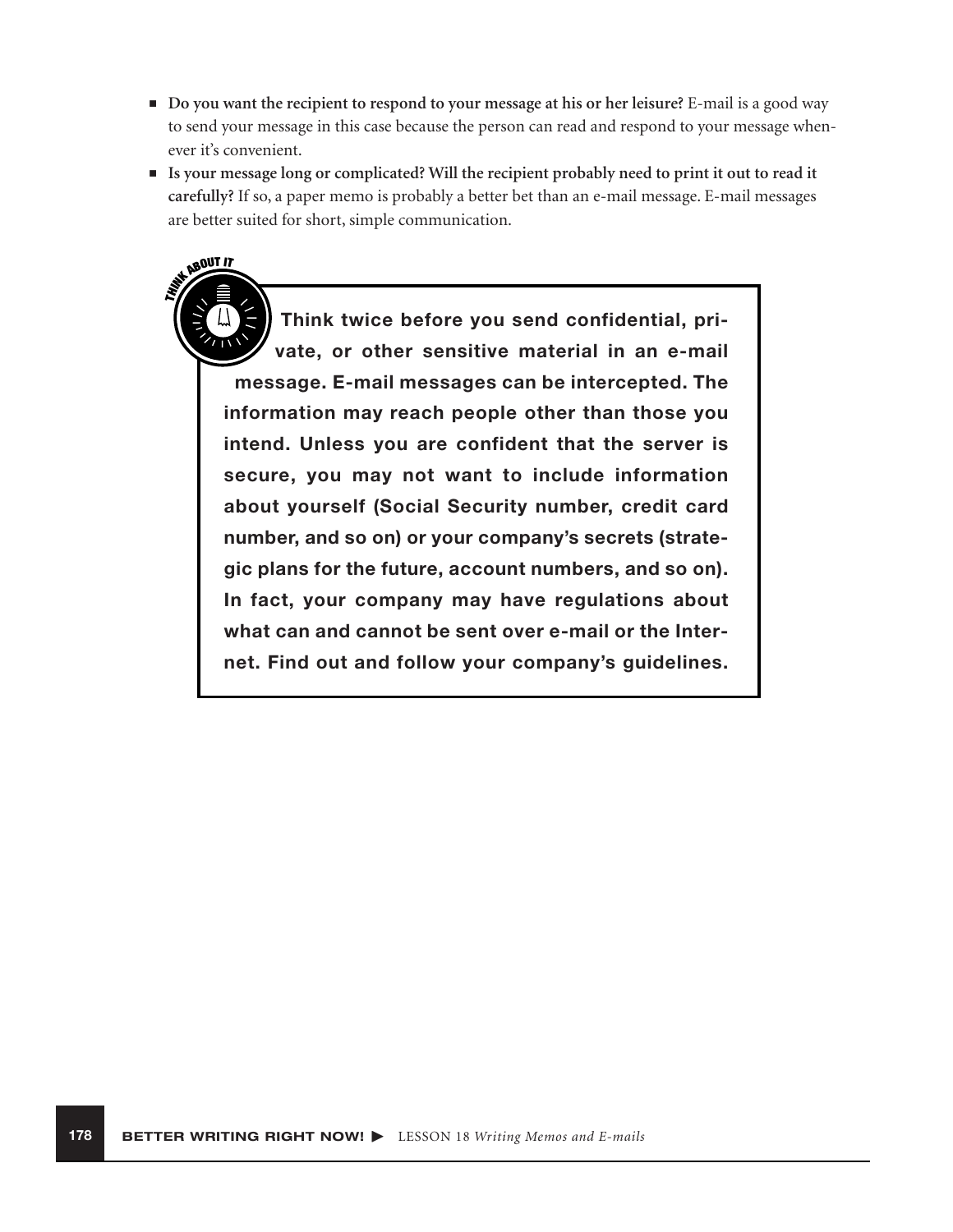

# Writing Reports

## **LESSON SUMMARY**

As you move up at work, you'll probably be asked to write reports. In this lesson, you'll learn the basic parts of a report and some tips for writing effective reports.



t work, reports are used to give the progress of a project, to talk about an employee's performance over the last year, to propose making a change in a procedure or launching a new product.You'll probably encounter these kinds of reports at work:

- Meeting minutes—summarize what was discussed at a meeting
- Status reports—tell the current progress made on a certain project
- Travel reports—describe the different aspects of a business trip
- Expense reports—list the expenses incurred on a business trip
- Accident reports—describe an incident
- Performance appraisals—evaluate an employee's performance over a period of time
- Competitive analysis—compares your company's product with similar products put out by competitors

As you can see, reports are used a lot at work. When the same kind of report is used frequently in a work situation, there is often a standard format or maybe even an electronic template that you can use to write up the report. If your company doesn't give you a specific format or template to follow, you can use the guidelines in this lesson to write your reports.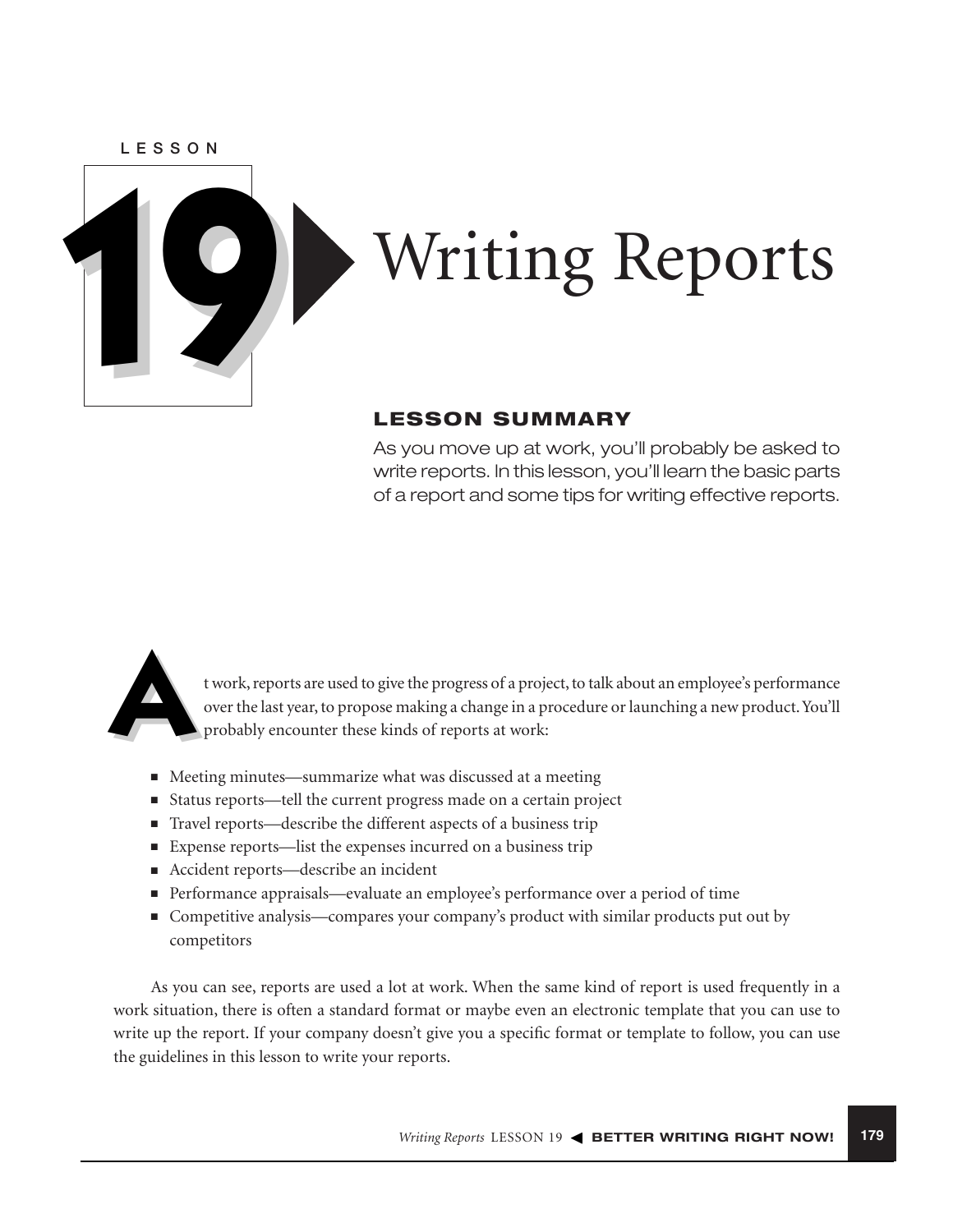## **FIGURE PARTS OF A REPORT**

Reports generally have four main parts:

**Introduction**—introduces the topic and purpose of the report and may summarize the material in the report. You might find the following kinds of documents as parts of a report's introduction.

- A cover letter or memo explaining to whom the report is directed, why the report was written, how the data were gathered, the assumptions or limitations of the information included in the report, and so on
- A table of contents listing the main parts of the report
- A summary or abstract of the report telling the main idea and conclusions of the report (many readers will only read this part of the report!)

**Body**—gives your main idea and supporting details.

**Recommendations**—tells what action should be taken based on the information you have presented. Some short reports and form reports do not have explicit recommendations.

**Supplementary material**—backs up the information you've provided with data. Not all reports include supplementary materials. You might find these kinds of documents attached at the end of a report.

- Appendices including tables, graphs, raw data, sample forms, financial statements, and other materials that you do not expect your reader to read, but provide in case your reader wants to look up something specific
- Exhibits including charts, graphs, figures, and so on
- List of illustrations included in the report
- Glossary of technical terms or jargon used in the report
- Receipts, budgets, or other documents required for accounting or financial review

Let's look at a few examples of different kinds of reports. Not all reports are as short or as a simple as these examples are. However, they do all basically follow a similar format and have the same main parts.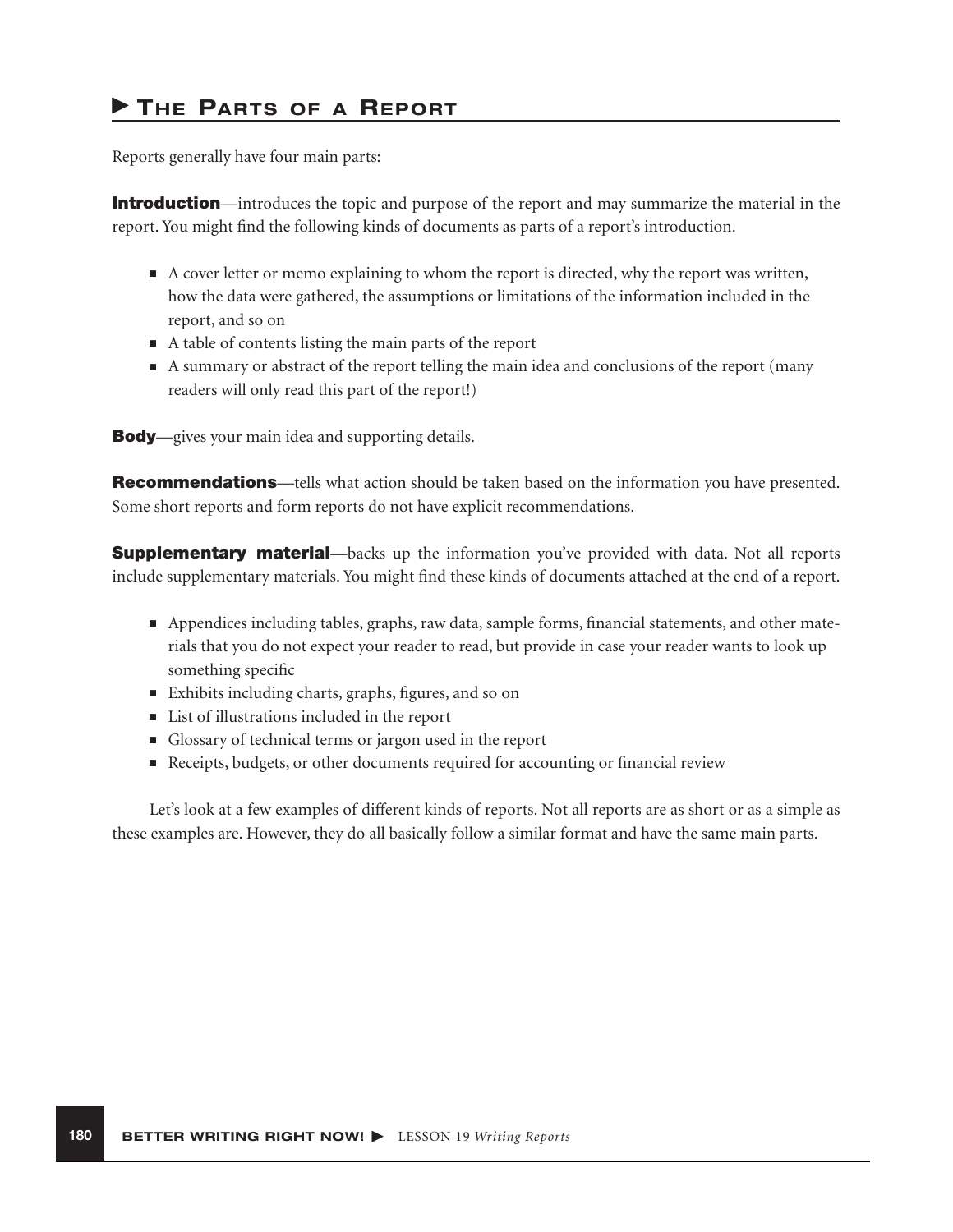## **Example: Status Report**



## **Example: Employee Performance Appraisal**

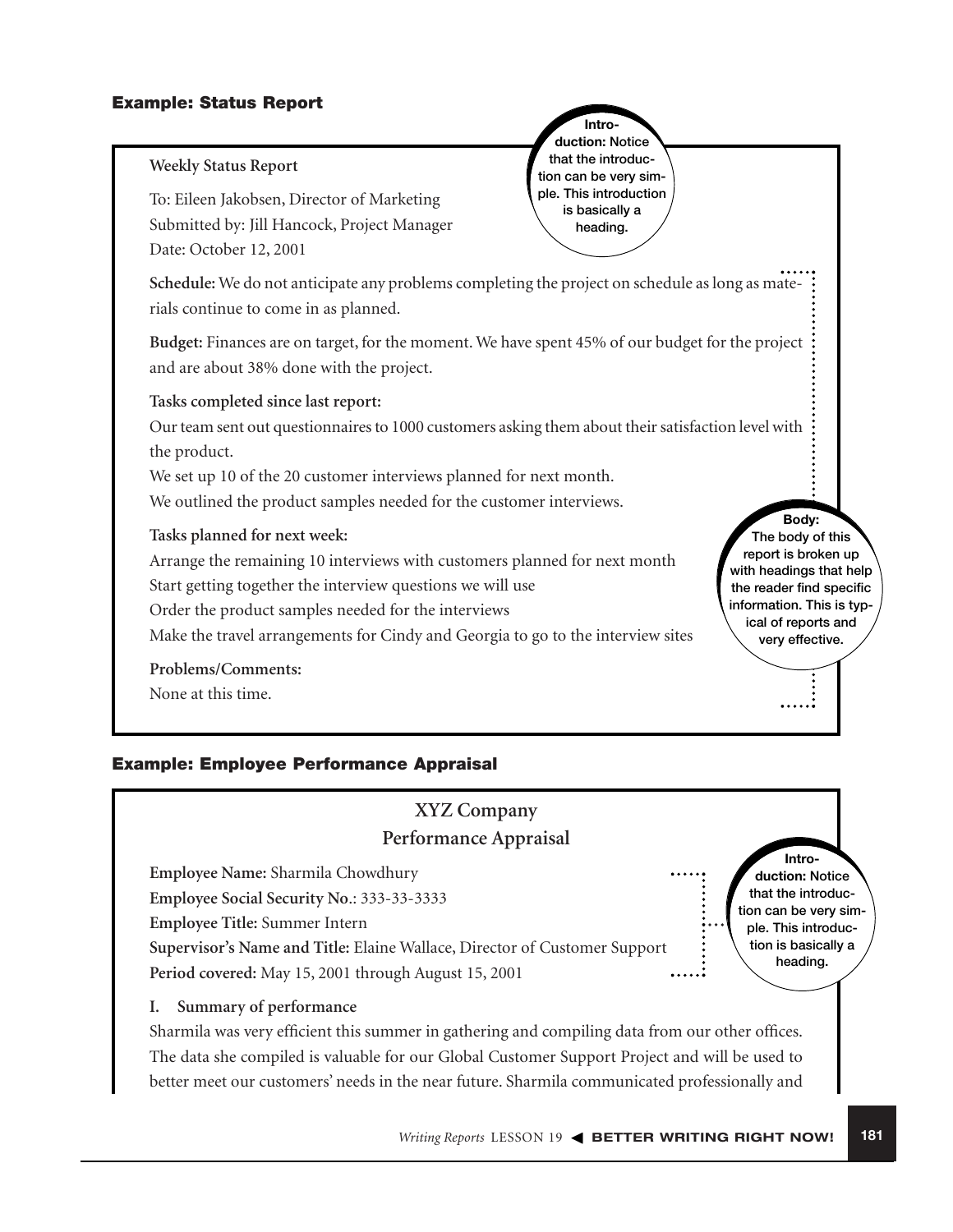followed up promptly with all regional and local contacts. She worked tirelessly to get all the information needed. Using the data she had collected, Sharmila was able to begin a preliminary draft of recommendations for the future.

## **II. Characteristics of Effective Performance**

*Please check the rating and provide comments/examples where relevant.*

**[ ] Exceeds Expectations (EE)**—check this rating when the employee has consistently exceeded your expectations in the area being rated.

**[X] Meets Expectations (ME)**—check this rating when the employee has achieved your expectations in most areas.

**[ ] Does Not Meet Expectations (DNME)**—check this rating when the employee's job performance in the area being rated is unacceptably low.

| Leadership skills                                                                 | <b>ME</b> |                               |
|-----------------------------------------------------------------------------------|-----------|-------------------------------|
| Sharmila demonstrated leadership in her ability to put together a contact list    |           |                               |
| and effectively used it to gather the information needed for her project.         |           |                               |
| <b>Communication skills</b>                                                       | ME        |                               |
| Sharmila communicated effectively with other offices as she acquired all the      |           |                               |
| data needed in such a short amount of time.                                       |           | Body:                         |
| Initiative                                                                        | ME        | The body of<br>this report is |
| Sharmila showed initiative when she began an analysis and a preliminary           |           | also divided by               |
| draft of recommendations for the future using the data she had collected.         |           | categories.                   |
| Teamwork skills                                                                   | EE        |                               |
| Sharmila did a very good job of working with our other offices and admin-         |           |                               |
| istrative staff this summer. Her ability to get along with others and to convince |           |                               |
| others to work showed true team spirit.                                           |           |                               |
| Time-management skills                                                            | EE        |                               |
| Sharmila was able to manage her time well. She accomplished more on this          |           |                               |
| project over the summer than our office had been able to accomplish in the        |           |                               |
| six months preceding her internship. She met all the deadlines.                   |           |                               |

**Recommendations for the future:** Sharmila's performance this summer shows promise. If she is interested in becoming a permanent employee at XYZ Company, I recommend that she complete her degree and apply for full-time positions that she is qualified for. Sharmila needs to work on her understanding of customers and customer service skills. A customer service training course would be worth her time.

**Supervisor's signature:** Elaine Wallace

**Employee's signature:** Sharmila Chowdhury

**Recommendations: The report tells what actions might be taken in the future based on the data included in the report.**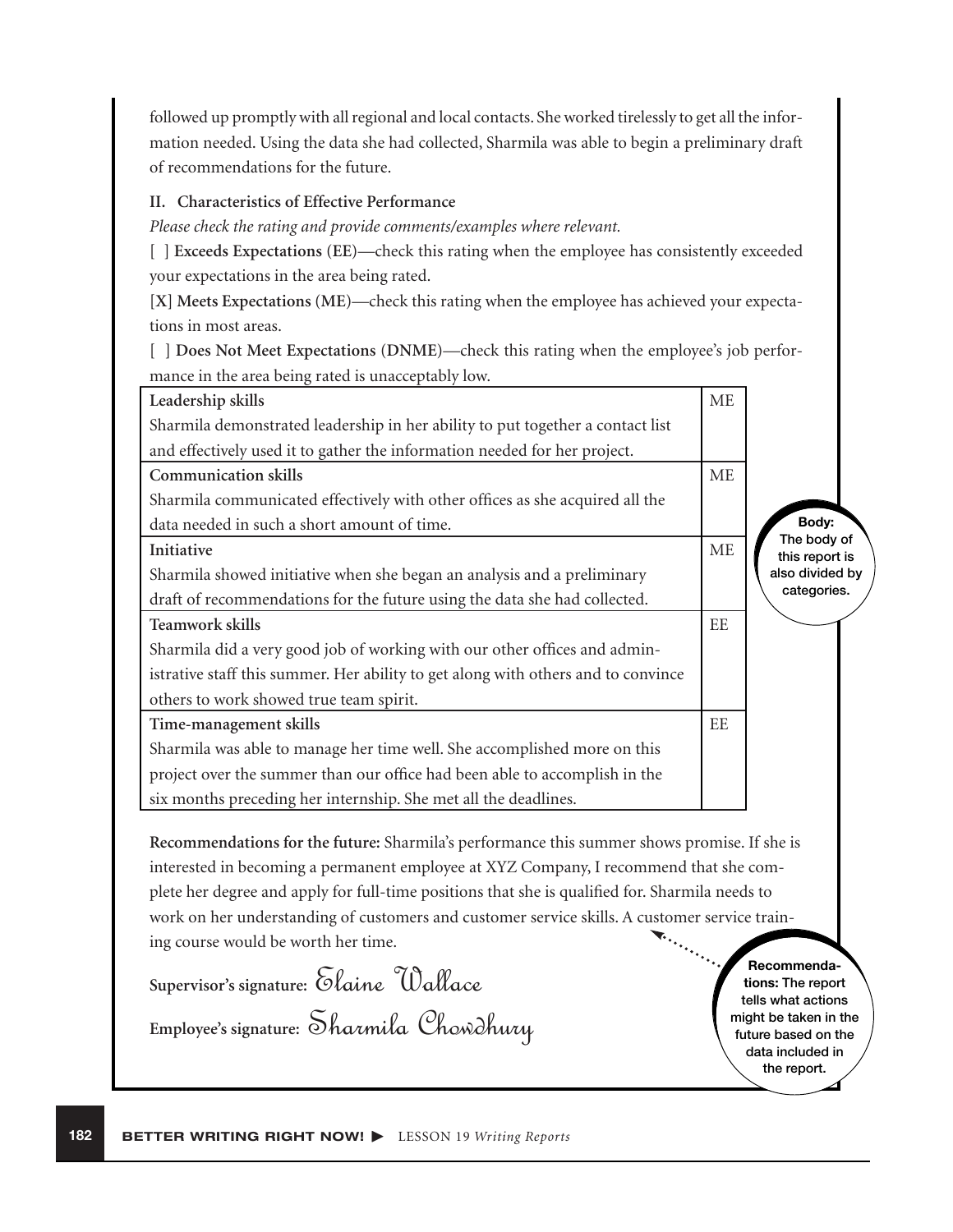## **Example: Meeting Minutes Report**

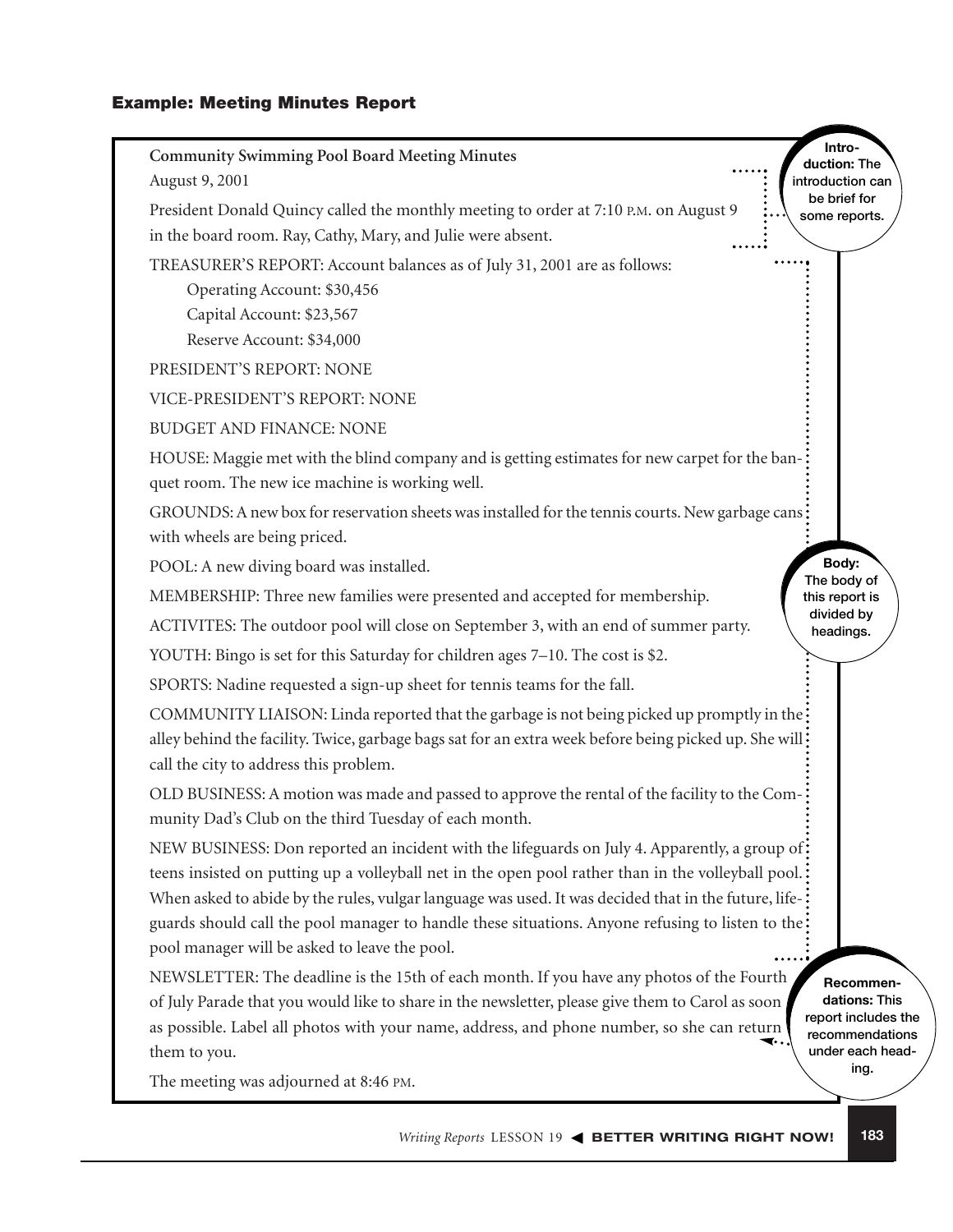## PRACTICE P

Check your answers against the answer key at the back of the book.

**1.** Write a report describing the progress you have made in this book so far.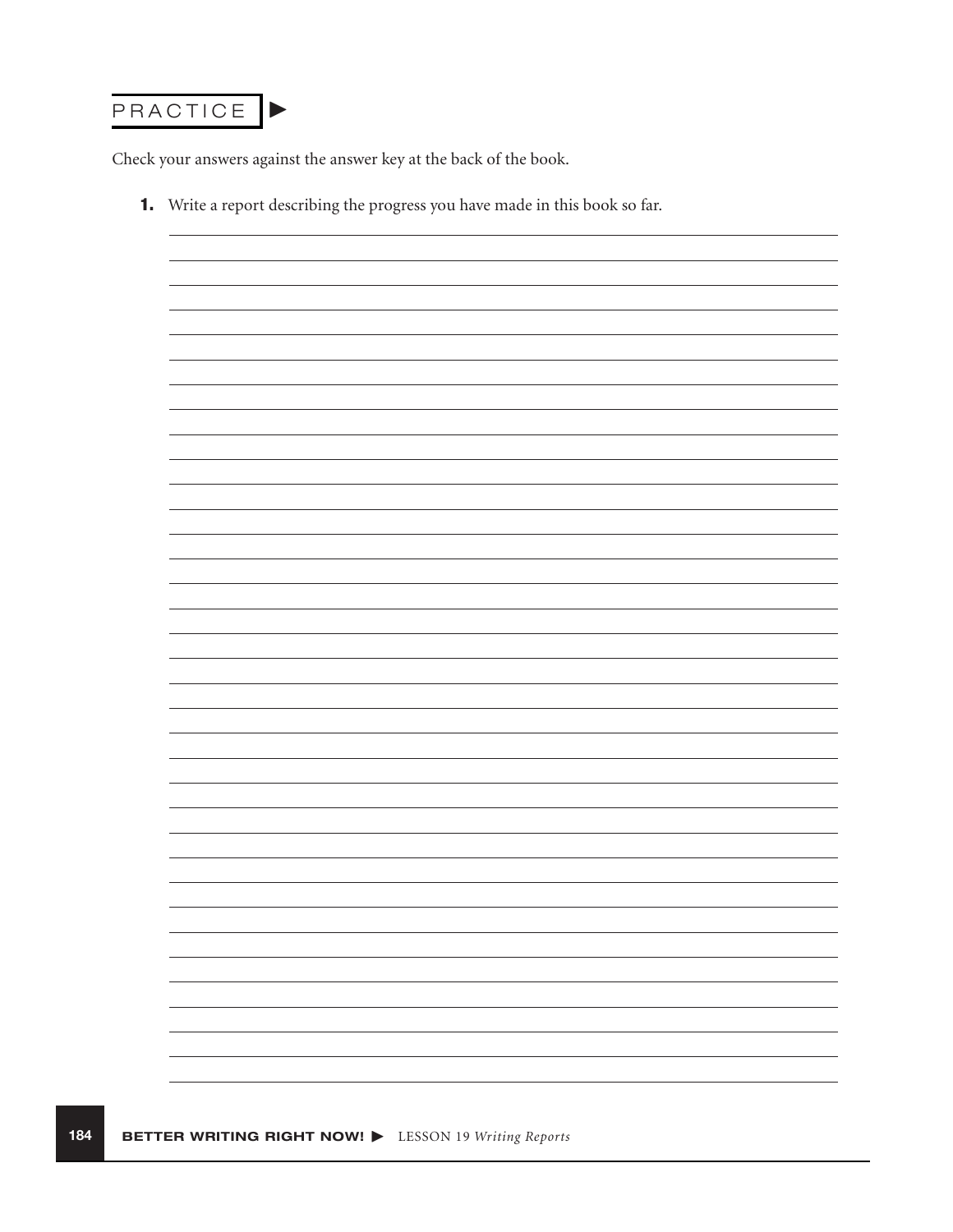Appendix— Model Essays and Workplace Writing

## - **MODEL ESSAYS**

The following are samples of different kinds of essays.

## **PERSUASIVE ESSAY SAMPLE**

#### **Question**

*Community members in Smithville are at odds about an Advanced Placement English Program in their schools. Should the district implement such a program and why?*

#### **Response**

The Smithville Independent School District needs an Advanced Placement English Program for several reasons. First, though the schools have been doing fine in the past without an Advanced Placement program, neighboring school districts and private schools are introducing similarly advanced English programs in their high school curricula. Smithville graduates will be competing nationally for admission into some of the finest universities. For the students capable of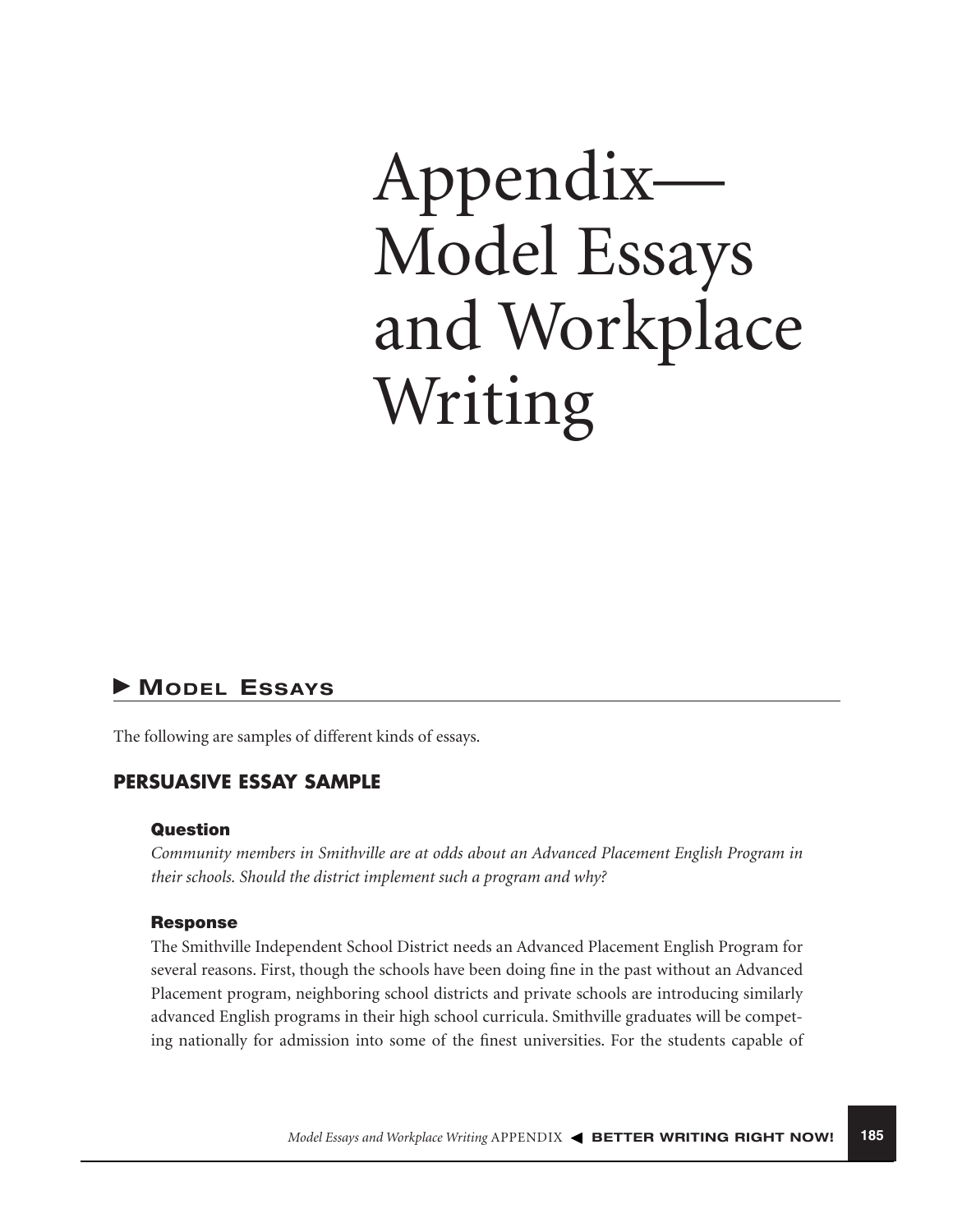completing an Advanced Placement English Program, the school district has an obligation to offer the program, as well as a reputation to uphold at home for former graduates and taxpayers.

Since other schools are beginning to offer and advertise these advanced courses, it will soon be important for Smithville to have them available too, for without them the district could lose many fine students—students who will be nationally recognized under other school's names otherwise. Many years ago schools did not offer algebra classes either; however, today most colleges and universities begin at the calculus level in math, well ahead of the typical algebra student. Just as schools have had to progressively take on more specialized classes in mathematics, so will they need to provide more advanced English instruction in order to prepare students for their future and keep up with the changing face of education.

Though not all students will be in the program, most will benefit from it anyway. Just as it would be unjust to ignore less advanced students, it is similarly unjust to ignore the more advanced students in our schools. Regular classes are crowded and often fail to engage the minds of both categories of students. The Advanced Placement English Program, however, could eliminate some of the pressure on regular level teachers to "reach" all levels of students, allowing them to better meet the instructional needs of the average student. Offering an Advanced Placement Program would also improve the reputation of Smithville's schools—better meeting the needs of students and receiving more national acclaim in the long-run.

Smithville should introduce the Advanced Placement English Program as soon as possible in order to maintain the support and reputation the district has already won. Implementing the program now will also help those students who are currently competing nation-wide for admission into college. In addition, the project will alleviate the pressure on teachers to accommodate varied levels of students. Moreover, the schools offering more opportunities are, naturally, favored by parents and achieving students. Smithville Independent School District wants to be a preferred school district. Therefore, the district will need to implement an Advanced Placement English Program in the near future in order to fulfill its duties to parents, teachers, and students.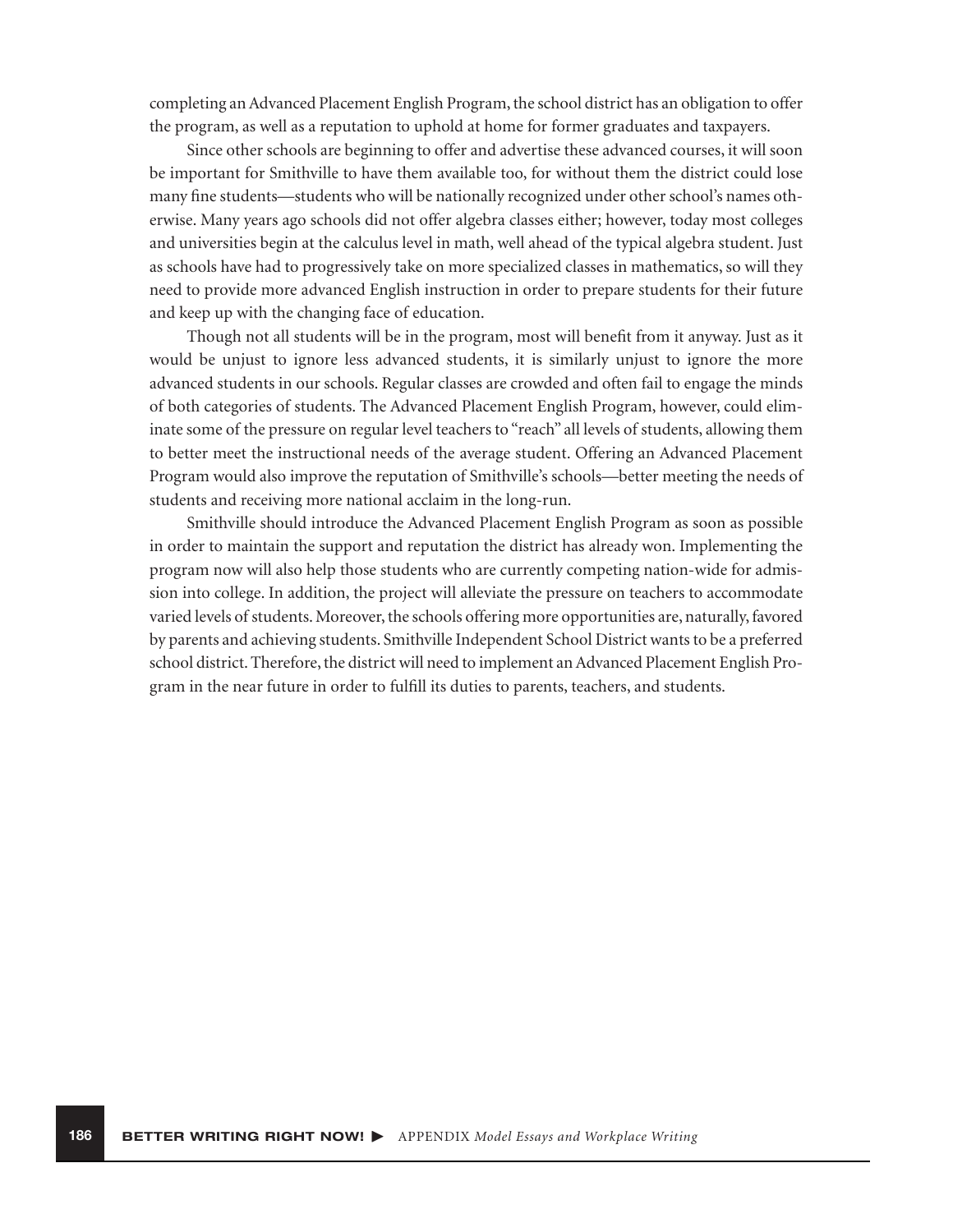## **PERSUASIVE ESSAY SAMPLE**

#### **Question**

*We hear in the news all the time that American public schools are failing our students—American students are not competing favorably on international tests and schools seem to be faring worse all the time. Are our schools really doing worse today than in the past?* 

#### **Response**

American schools are doing a better job today than in the past. First, why don't American students do better on international tests? It's a fact that European and Asian countries, even war-torn and Third World countries, often do better than American high school students on math and science tests. How is this possible? When looking at the scores, we must examine who is taking the tests. In the early grades, a broad cross section of students in all countries are pretty much taking the tests. If you look at the scores, you'll see that the United States gets the top marks at this point. Starting in high school, however, the United States' scores plummet. It's also around high school that European and Asian schools have weeded out less-capable students from their education systems. However, American high schools include all students: those who are academically talented, those who don't speak English, those with disabilities, and so on. So the comparison is not fair. The international tests compare the most talented European and Asian students with a broad cross section of American students.

Even if we discount international comparisons, however, it sometimes seems as though schools are still doing a worse job today than they were in 1950. Is this true? No, it's not. Let's look first at domestic standardized test scores. In 1995, 75% more students scored above 650 on the SAT Math test than in 1941. If you factor out the Asian-American population, 57% of African-American, Hispanic, and white students did better on the SAT Math in 1995 than in 1941. The norms for the SAT Math test were the same between 1941 and 1995, so the higher scores are comparable. Test scores on the ACT college entrance exam have also increased each of the last three years.

Do test scores really mean that schools are doing a better job? Let's look at other indicators of success. First, students are learning more at school now than in the past. If you visit your local high school, you'll find that many students are taking college credit courses in high school. In fact, a high school student can begin college as a junior just based on coursework completed in high school. Today, students are expected to learn at least 50 more years of history than they were in 1950—and in the same amount of time. Major events have occurred during the last 50 years including the Korean War, the Vietnam War, the fall of communism. Calculus used to be college math—now most high schools offer two years of calculus. DNA had not been discovered in 1950. Today, DNA, genetic engineering, and a host of other topics are standard fare in a first-year biology course—that's a course that typically includes a textbook with more than 50 chapters and 1,000 pages. In 1950, we classified all living things as either plants or animals; today, living things are classified into six different kingdoms, and some scientists are already postulating as many as eleven different kinds of life. On top of standard academics, students are also learning computer literacy and computer programming. Students are learning more academically today than ever before.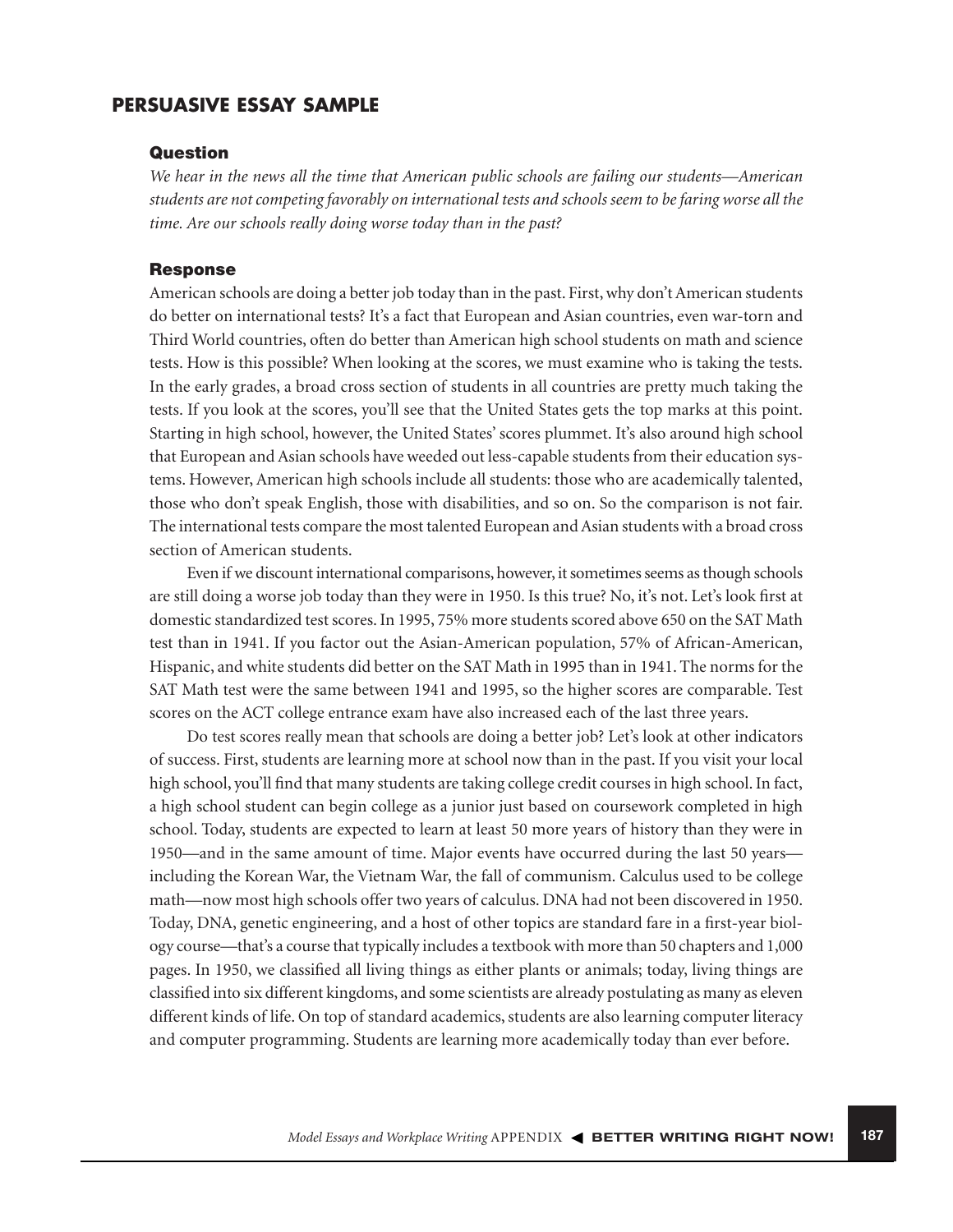In addition, graduation rates are rising. In 1870, only about 3% of high school students graduated from high school. In 1995, 83% did, and 60% of those went on to college. So more students are graduating and going to college, too.

If public schools are doing so well, why are Americans unhappy with them? Americans feel that schools are doing a bad job because they aren't meeting the needs of their kids. But which needs are we talking about? That all depends on the child—and every child is different. The problem is there is no consensus on the criteria upon which our schools are to be judged. If a child is athletically inclined, a school should provide a strong athletic program and opportunities for that child to gain an athletic scholarship to college. Students with disabilities need special programs, too. In fact, every child requires something special, and so schools are left meeting too many needs.

This is not a new issue. Even in the 1950s and 1960s, newspapers were filled with articles complaining about the poor quality of American schools. In fact, our discontent stems from a conflict inherent in the American mentality. We are torn between our democratic principles of providing a free and appropriate education for everyone and achieving excellence. As Americans, we do not want to leave any child out—and so federal law mandates that all public schools must accept all students and meet their needs, including non-academic needs. Public schools provide breakfast and lunch for students, accommodations and self-sufficiency training for students with disabilities; public schools even bathe students and administer feeding tubes to those who can't eat. At the same time, we want the best for our children. Public schools are expected to provide special education, athletic, gifted and talented, vocational, music, and art programs, too, whereas our international competitors focus only on academics. We are not happy with our schools—even though they do so much more than those in other countries—because they are not perfect.

Schools are working harder and meeting more needs today than ever before. Our schools are doing a better job than they did in the past—even though it may sometimes seem otherwise. Will Rogers summed it up well: "The schools are not as good as they used to be—and they never were."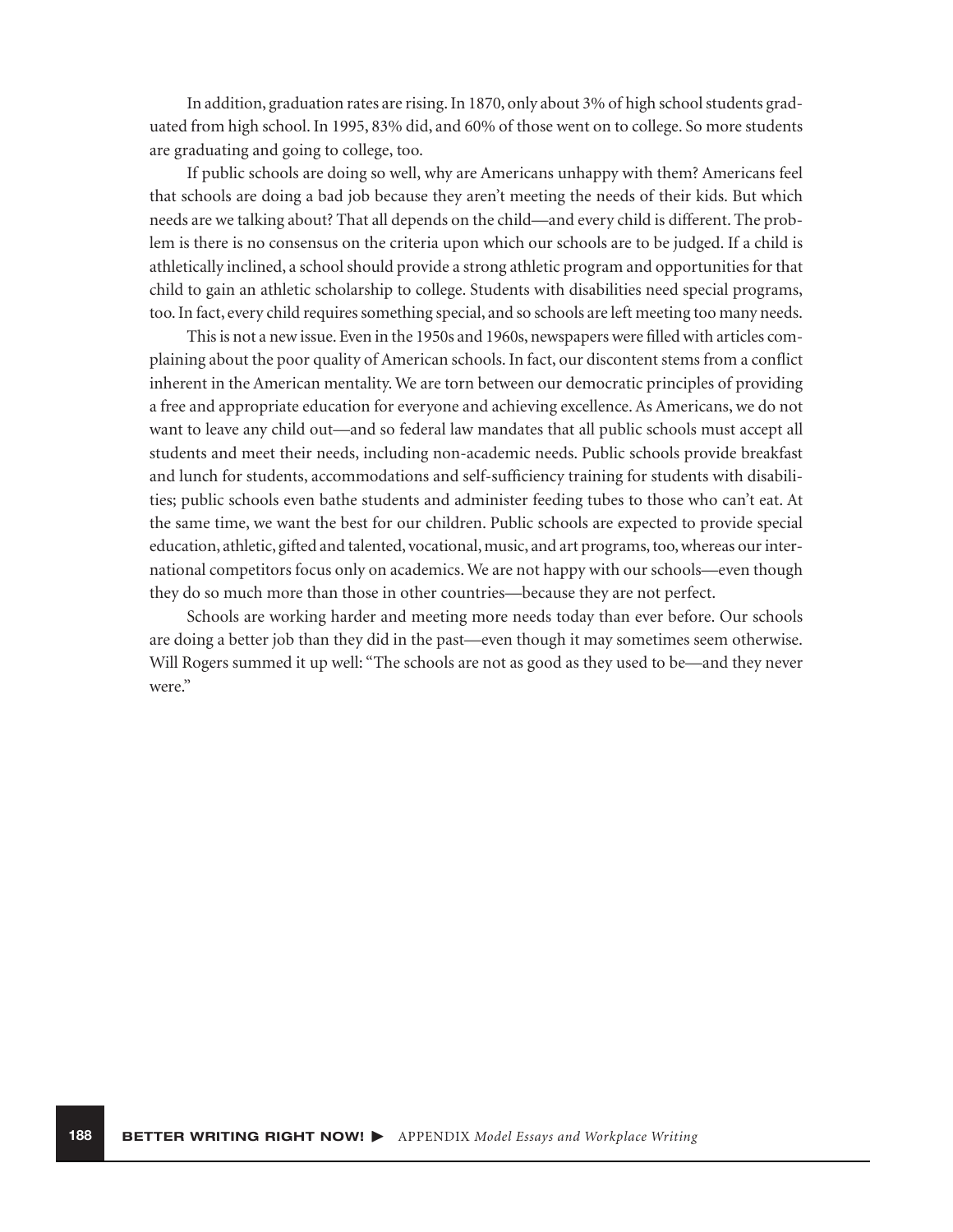## **SAMPLE ESSAY FOR A SCHOLARSHIP APPLICATION**

Because I have the skills and attitude to make a difference, State University should feel confident in investing in my future with a scholarship. For example, as President of the Russian Club, I increased enrollment 400% in one year and initiated many new programs (peer tutoring, an environmental clean-up, a borscht cook-off, and so on). The success of the Russian Club during my presidency earned it Best Club (out of 50+ clubs) at Home Town Community College; a distinction it had neither before nor since my leadership. Within four months at Local Telephone, Inc. and just out of high school, I received Employee of the Month and Most Valued Player awards. During my tenure at Progress, Inc., I climbed almost instantly into leadership roles, where I successfully led teams of my peers. My open-mindedness, willingness to take risks and take on challenges, and my leadership skills fueled these successes. These same qualities ensure my success at State University and beyond, making me a valuable resource for classmates and future State University graduates.

No matter what a job demands, I am willing to learn whatever is needed to succeed in that position. Unlike many of my peers in auto insurance, I entered the field with little knowledge of motor vehicles, repair techniques, or claims adjusting. And yet, I have advanced in this field very rapidly. Currently, I am the second-fastest adjuster in my office at Safe Auto Insurance (out of  $\sim$  15). I credit my success, in part, to my ability to learn and apply new information quickly. I consistently completed training courses at the top of the class. I also sought out mentors, spent time before and after work asking questions, and practiced my auto adjusting skills.

Because of my willingness and ability to learn quickly, I will achieve my goals. My determination to learn, grow, and succeed at State University will empower me to do so. Moreover, I know from past experience that my can-do and helpful nature is contagious, and it will also help those around me at State University to succeed. State University can be a part of my future successes by awarding me a scholarship.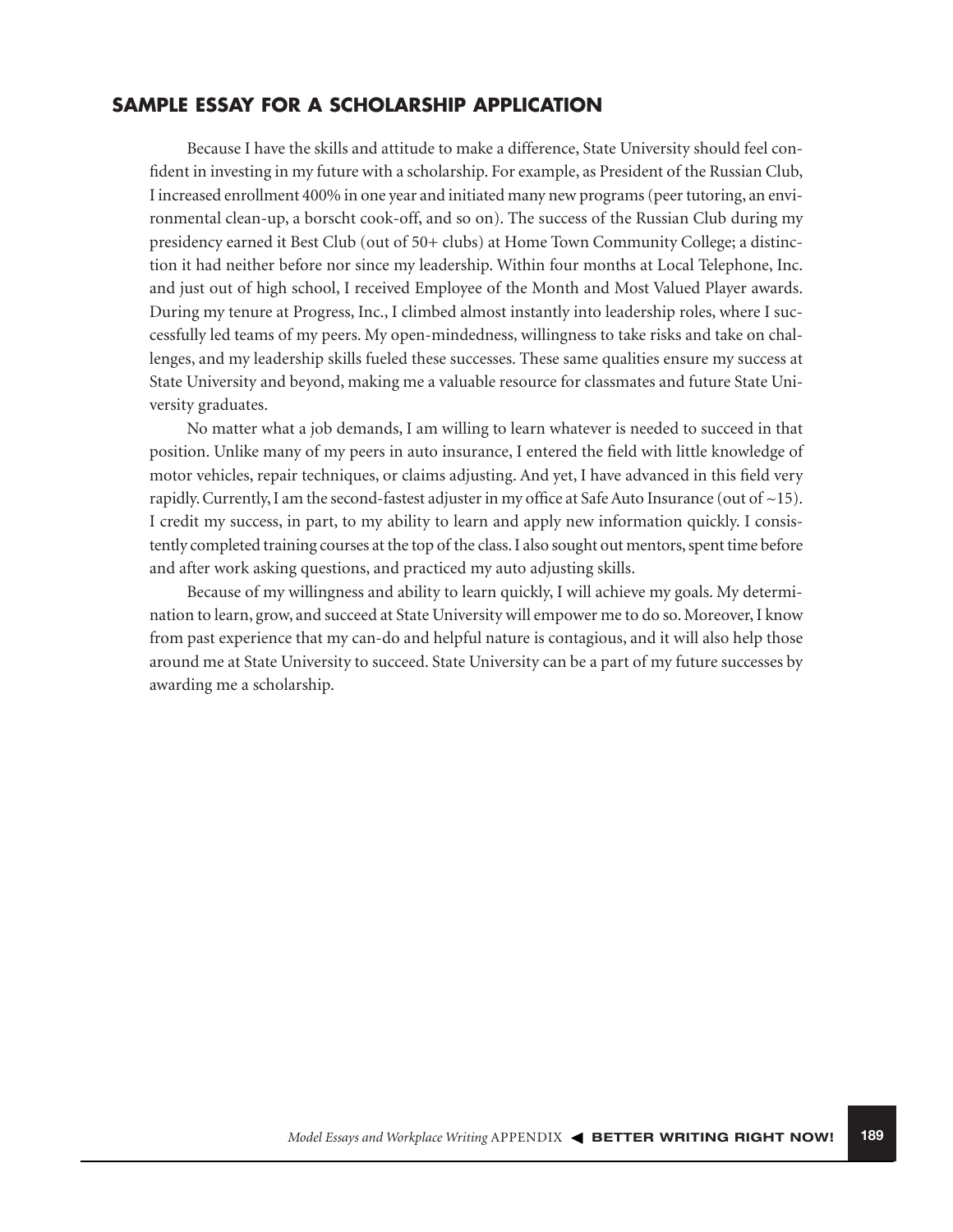## **SAMPLE ESSAY FOR APPLICATION TO COLLEGE**

#### *Describe one of your most important accomplishments.*

One of my most important accomplishments was my work in Russia. With the help of my husband, I was able to gain a basic knowledge of Russian culture, "survival" Russian, and a job lead before leaving for Russia. After arriving in Russia, I got a job as the first native speaker to teach English conversation at the Sokolniki campus of Moscow Linguistics University in Moscow, Russia. I worked for rubles—not dollars. I was responsible for teaching thirteen hours of evening classes to second-, third-, fourth-, and fifth-year students of English. I was also responsible for conducting a weekly seminar on American culture for the other teachers in the English Department. During the days, I worked on a textbook for Russian students of English, produced much-needed audio materials for the English Department, and took Russian courses at the University.

I consider my work in Russia a major accomplishment because I had to learn not only a new language, but also a new and substantially different, way of life—one of hardship and uncertainty in transitional Russia. I had no copy machines, textbooks, or heating available for my classes. I was left to my own imagination and ability to barter in producing activities and materials for my students. In my home life, I learned, among other tricks, to live without a refrigerator by hanging plastic bags with perishables out my window. Moreover, I quickly learned the way to get things done in Russia—how to find food, how to travel, how to get the paperwork that I needed to stay out of trouble with the authorities—and I made a contribution to the community to which I belonged.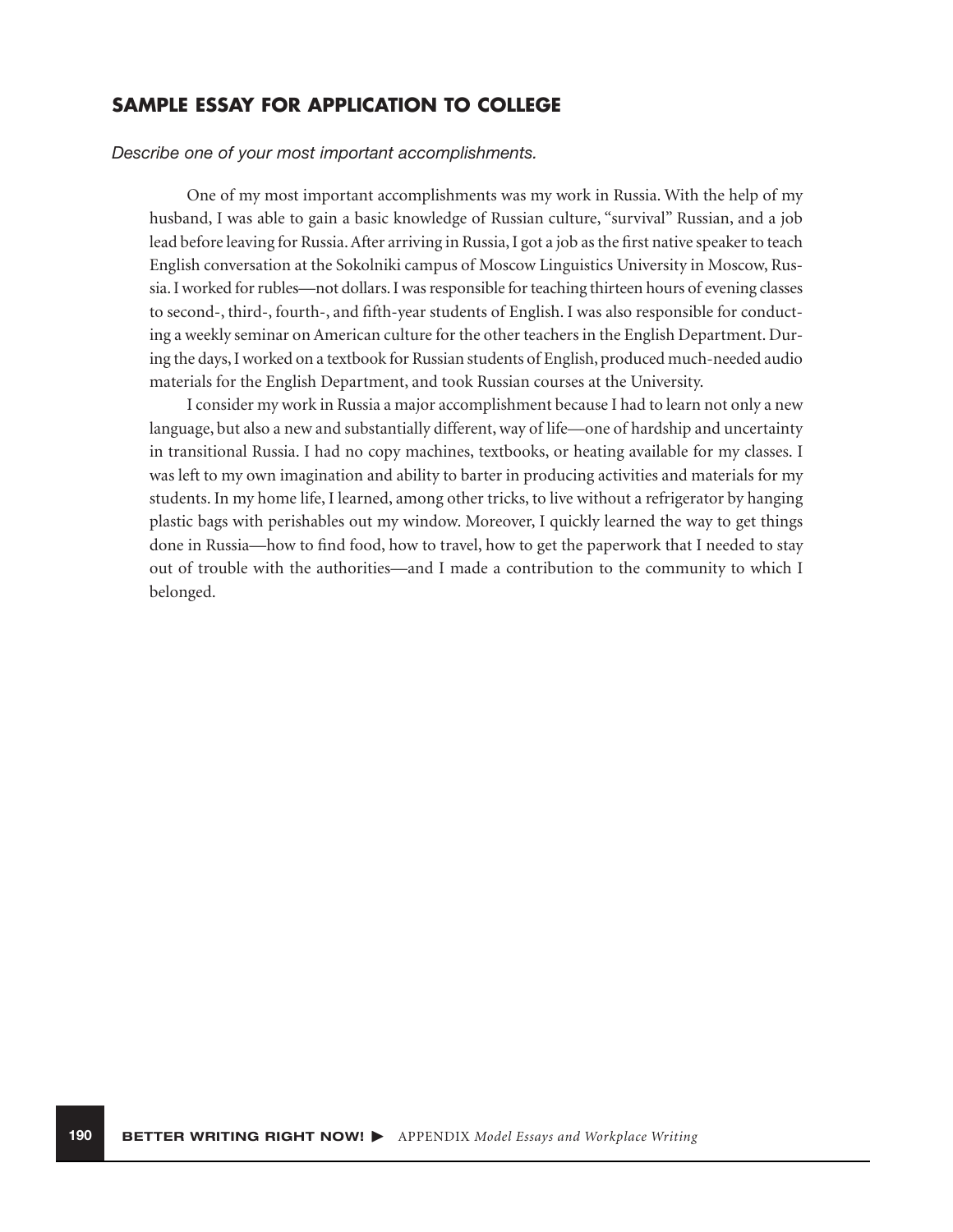## **SAMPLE LETTER TO THE EDITOR OF A PERIODICAL**

Dear Editor:

Our daily news is often filled with reports of troubled youth in a violent world that we don't understand. However, here in our own community there is a group of young people who are setting a positive example and spreading peace and harmony. The concert presented by Jacksonville In Harmony, last Sunday, May 6th, brings hope to our community and serves as in inspiration to our country.

Talent and time were provided by this diverse group of young people. Their songs of praise rang through the beautiful setting at the newly constructed Fellowship Hall. To those in attendance, it was a time of inspiration and celebration. Please join me in recognizing Jacksonville In Harmony for their contribution to our community.

—Hope Daniel, Jacksonville In Harmony Mentor

## - **WORKPLACE WRITING SAMPLES**

The following pages have samples of different kinds of workplace writing.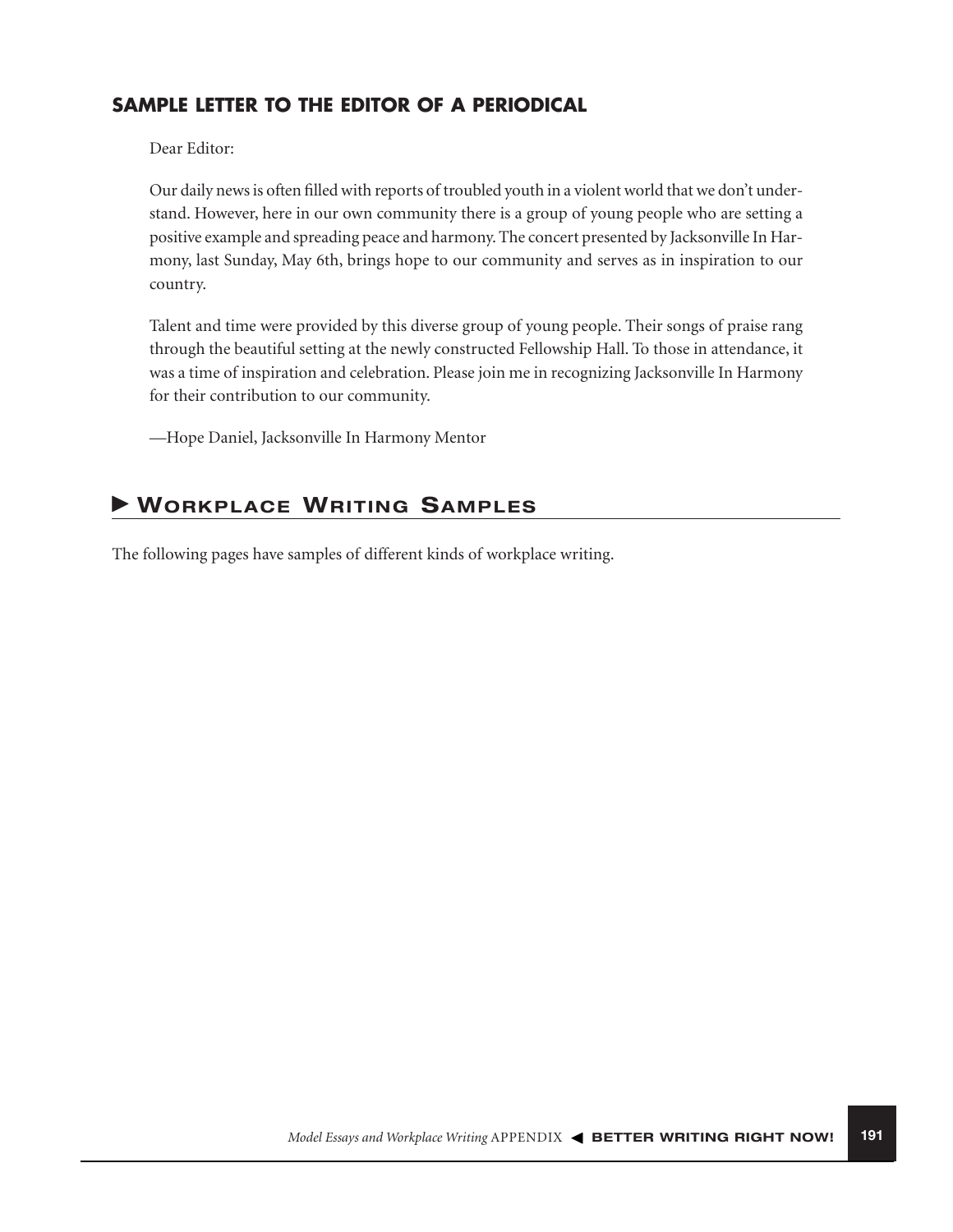## **SAMPLE COVER LETTER**

September 26, 2001

1234 Modella Drive Little Rock, AR 45890

Ms. Joan Hamood Campus Recruiter XYZ Company College Town, NY 10002

Dear Ms. Hamood:

I enjoyed speaking with you Friday at the Home Town Community College Career Fair. As I mentioned then, I would like to be considered for XYZ Company's internship this summer. I have two years of work experience, and I am currently pursuing an associate degree in Technology at Home Town Community College. My resume is attached.

Based on my research, I am convinced that I am a good match with XYZ Company. I am passionate about technology and I enjoy dealing with people and customers. As a customer service representative at Jones Repair Services, I was awarded Employee of the Month twice in one year out of thirty employees. In addition, I have maintained a B or better in all my technology courses at Home Town Community College. My ability to serve customers and my knowledge of technology are a good match for XYZ Company's needs.

I also have the strong time-management and teamwork skills you mentioned would be key to this position. During the last year, I have worked part-time while going to College Town Community College. Juggling both work and college has helped me refine my time-management skills and learn more efficient ways of getting things done. My grade point average has stayed above a 3.0 and I haven't been late to work once during this time. A good example of my teamwork skills is the role I played in the Community College's blood drive. Last spring, I worked with a team of four other students to set a blood drive goal, advertise the event, and recruit student volunteers. We exceeded our goal of pints donated by 10%.

Please review my attached resume. I think you will find that I am qualified to do a good job for XYZ Company this summer. In addition, I have the drive to work very hard. Please contact me at 432-555-7890, if you need more information. I look forward to talking with you about the internship. I will give you a call next week to set up a time to meet.

Sincerely,

Thomas Perez, Jr. Thomas Perez, Jr. Enclosure: Resume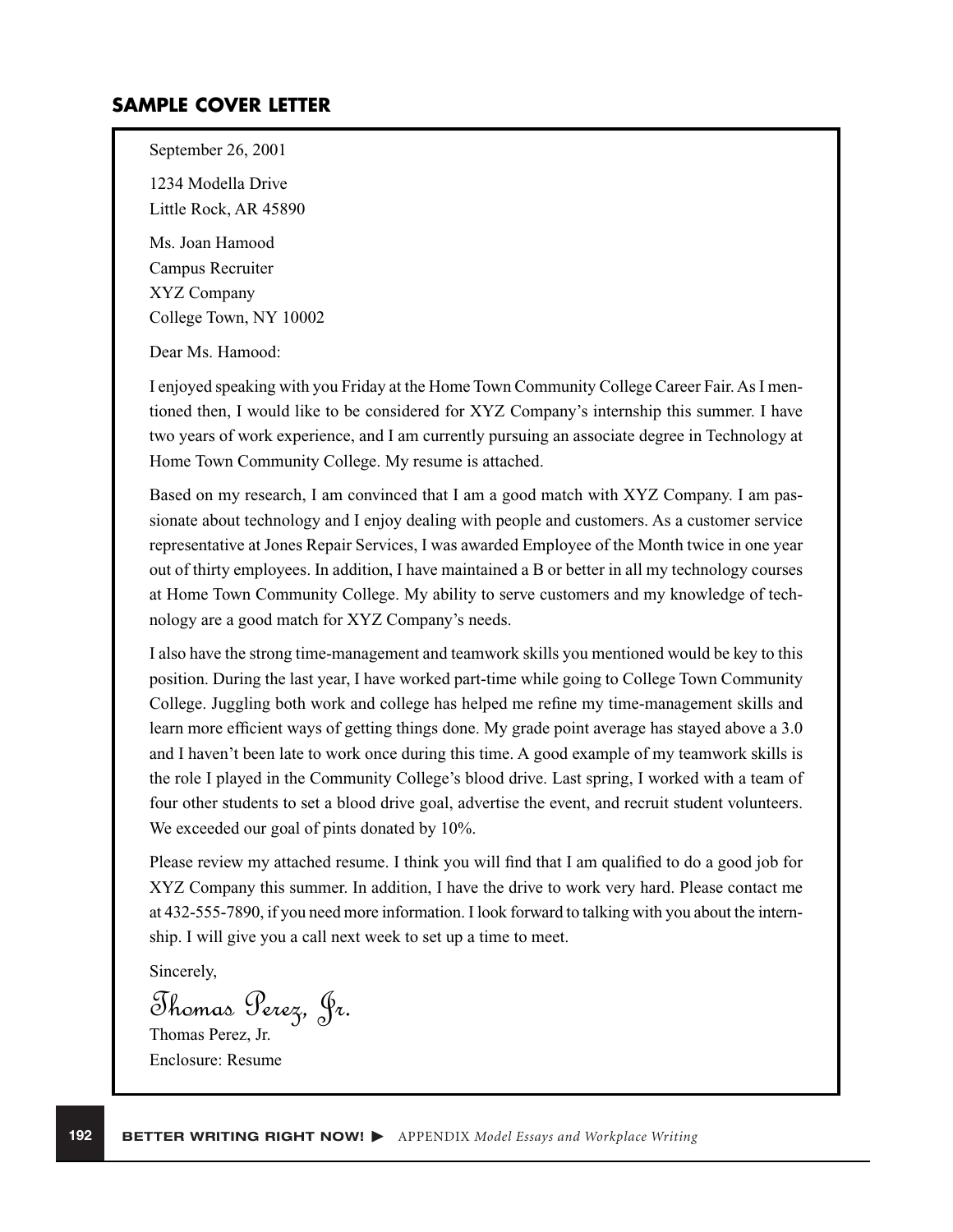## **SAMPLE COVER LETTER**

#### May 4, 2000

3009 Palmeras Court Hilton, FL 56894

Mr. Bill Jenks Pflugerville Independent School District 1401 Pearson Drive Pflugerville, TX 78660

Dear Mr. Jenks:

The Region XIII Education Service Center has recommended Pflugerville ISD as a school district participating in their 2000–2001 Alternative Certification Program (ACP). As a participant in ACP, I am seeking a teaching position in English as Second Language (ESL).

My commitment to working with students extends beyond my involvement in ACP. Over the past five years, I have been a teaching assistant, advisor, mentor, and tutor working with international students of all language backgrounds. I spent last summer tutoring adult immigrants in English and helping them prepare for the Citizenship Exam. While a student at State University, I taught English part-time to ten limited-English proficient children at the local elementary school. I enjoyed working these students and watching their progress in English. I would bring the same joy and patience to your school district as an ESL teacher this fall.

By sharing my enthusiasm and knowledge, I can make a worthwhile contribution to your school. If you have any questions about ACP or my training, please contact Martin Lukas ACP Coordinator. Please contact me if you have any questions about my background. I will call you next week to talk about setting up an interview.

Sincerely,

J. Francis Hunt

J. Francis Hunt Enclosures: Application Resume **Transcripts**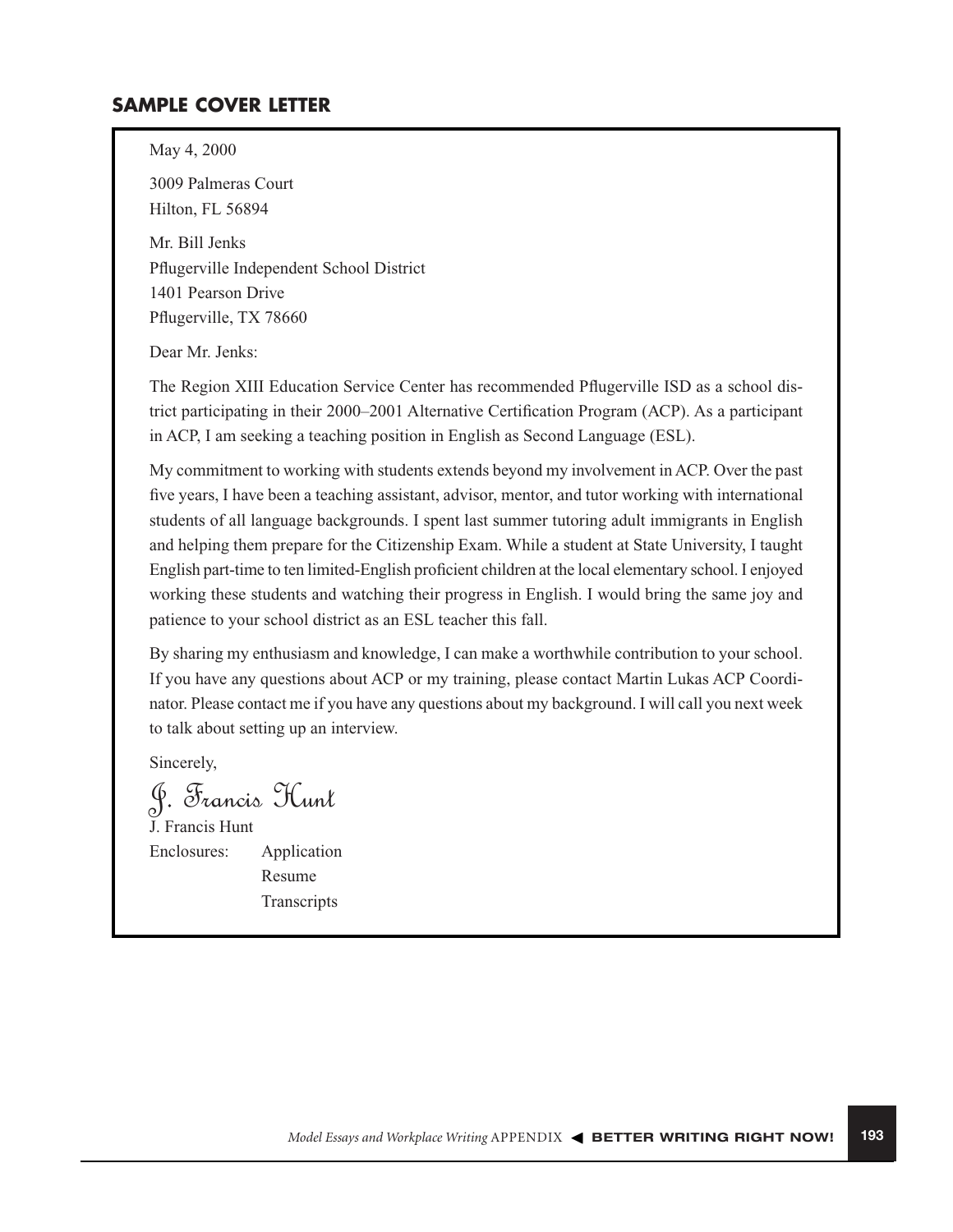## **SAMPLE RESUME**

| MELISSA R. RABIN<br>123 Cherry Blossom Drive<br>Palo Alto, CA 94304<br>$(605)$ 555-7122, email: mrabin@email.net                                                                                                                                                                               |              |
|------------------------------------------------------------------------------------------------------------------------------------------------------------------------------------------------------------------------------------------------------------------------------------------------|--------------|
| <b>EDUCATION</b><br>CALIFORNIA COMMUNITY COLLEGE, Palo Alto, CA<br>Associate Degree, Business Administration, May 1999                                                                                                                                                                         |              |
| <b>EXPERIENCE</b><br>JOHNSON INSURANCE, Palo Alto, CA<br><b>Administrative Assistant</b><br>• Maintained all files for an insurance agency<br>• Created and set up a new filing system used by three departments in the agency<br>Trained five other staff members on word processing software | 1999–present |
| MACY'S, Palo Alto, CA<br><b>Sales Associate</b><br>• Sold clothing to customers and monitored inventory<br>$\blacksquare$ Exceeded monthly sales quotas by 12%                                                                                                                                 | 1997-1999    |
| MCI, Palo Alto, CA<br>• Verified customer accounts and answered questions                                                                                                                                                                                                                      | Summer 1996  |
| HOPE SOUP KITCHEN, Palo Alto, CA<br>Project Manager<br>■ Stocked the food pantry, prepared and served hot meals to families, and cleaned up the kitchen<br>and the dining hall two days per week                                                                                               | Summer 1996  |
| <b>SPECIAL SKILLS AND AWARDS</b><br>■ Fluent in Spanish<br>• Proficient in the use of Macintosh and IBM-compatible computers; familiar with MS Office<br>Most Valuable Team Player Award, MCI (July 1996)                                                                                      |              |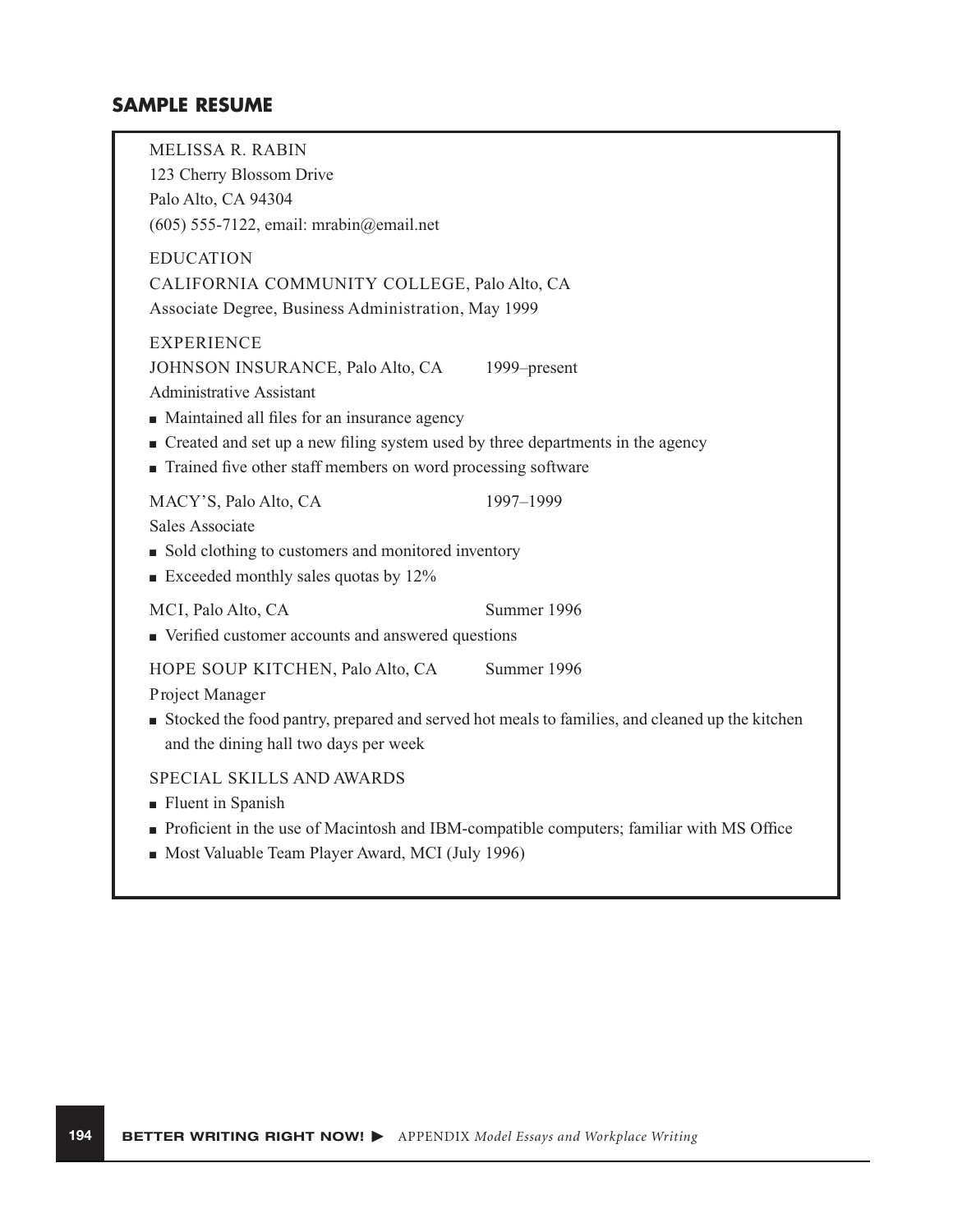## **SAMPLE RESUME**

| JOSEPH P. DANIEL, JR.<br>3216 Pegasus Drive, Orem, UT 90229<br>$(803)$ 555-8383, email: daniel@email.net                                                                                                                             |              |
|--------------------------------------------------------------------------------------------------------------------------------------------------------------------------------------------------------------------------------------|--------------|
| <b>WORK EXPERIENCE</b><br>SAFE AUTO INSURANCE, Orem, UT<br>Claims Team Leader                                                                                                                                                        | 1999–present |
| ■ Supervised a team of 5–8 field adjusters by evaluating each adjuster in person and monitoring<br>their work product                                                                                                                |              |
| Increased team expertise by mentoring new adjusters, training them on new estimating soft-<br>ware and wireless technology, and conducting quarterly skills certification exams which were<br>correlated with pay raises and bonuses |              |
| Improved team response time by assigning tasks based on adjusters' strengths, stocking vehi-<br>cles, and reducing drive times                                                                                                       |              |
| NEWTOWN INSURANCE, Orem, UT<br>Claims Adjuster                                                                                                                                                                                       | 1995-1999    |
| Executed home and auto claims by inspecting property damage and negotiated settlements with<br>customers and vendors                                                                                                                 |              |
| • Reduced costs by repairing rather than replacing property, minimized reinspections, and col-<br>laborated with multiple suppliers                                                                                                  |              |
| JONES INSURANCE AGENCY, Orem, UT<br><b>Customer Service Representative</b>                                                                                                                                                           | 1994-1995    |
| Answered customers' questions about their auto insurance policies<br>BOOKS FOR PEOPLE WITH VISUAL IMPAIRMENT, Orem, UT<br>Project Manager                                                                                            | 1993-1994    |
| • Produced audio recording of a 700-page, 2nd-year Russian textbook by recruiting and training<br>volunteers, securing the use of equipment, and organizing the workflow                                                             |              |
| <b>HONORS AND AWARDS</b><br>Good Job Award, Books for People with Visual Impairment (September 1994)<br>President, University Russian Club 1993-1994<br>Dean's List 1993-1994                                                        |              |
| <b>EDUCATION</b><br>UNIVERSITY OF UTAH, Orem, Utah<br>Bachelor of Arts, Russian/Slavic Studies, May 1994<br>Proficient in Russian and French                                                                                         |              |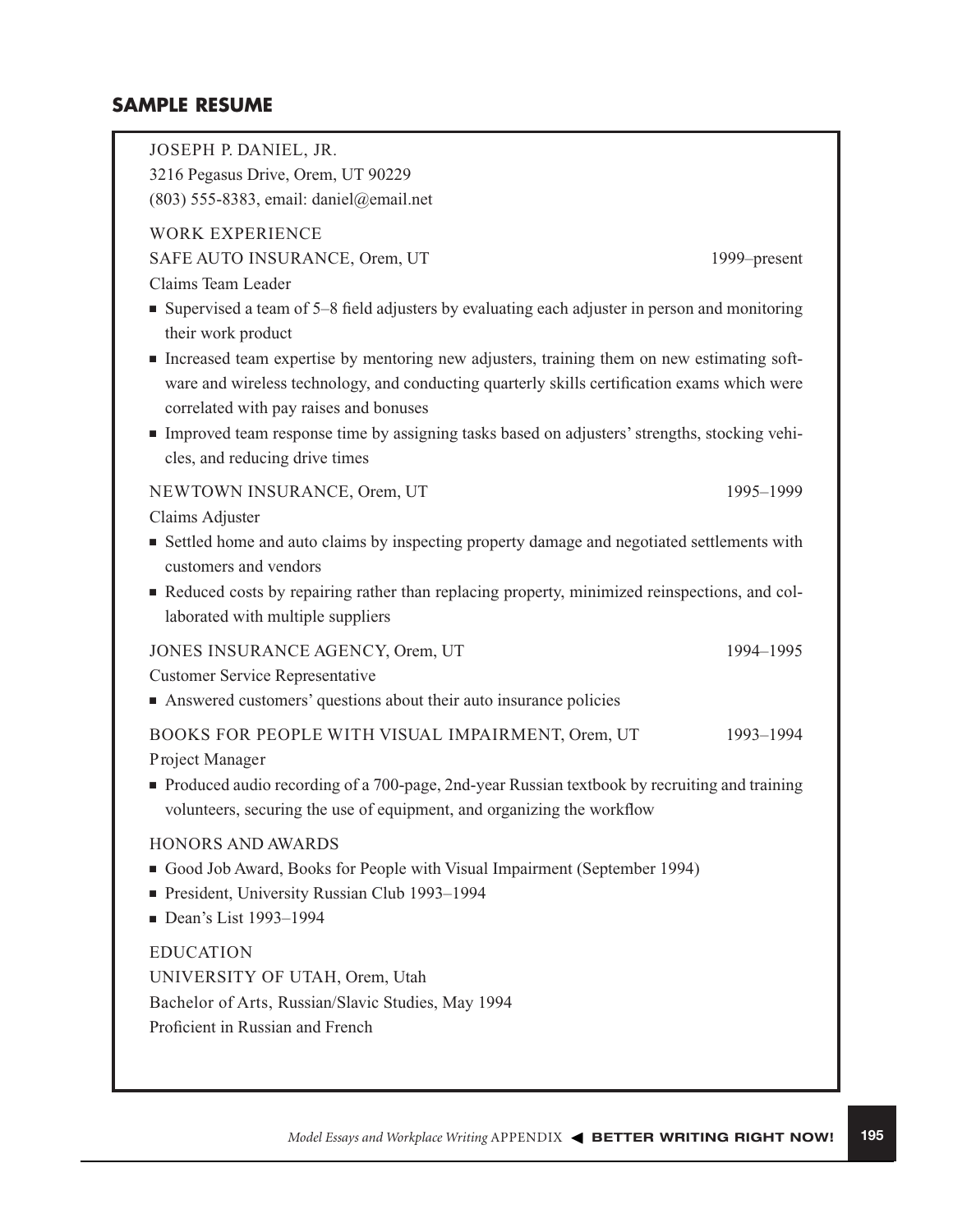## **SAMPLE ESSAY ON A JOB APPLICATION**

## *What goals have you set for yourself that you want to reach in the next five years? Ten years?*

Within the next five years, I would like to be able to integrate my experience in insurance with my public relations and computer skills. Presently, I see management and training as two fields where my combination of skills would be valuable. Since 2000, I have been taking business and computer classes at Home Town Community College. Within the next ten years, I would like to use the knowledge and credits that I have been accumulating into a four-year university degree. A university degree would help me advance and contribute to higher-level functions at work.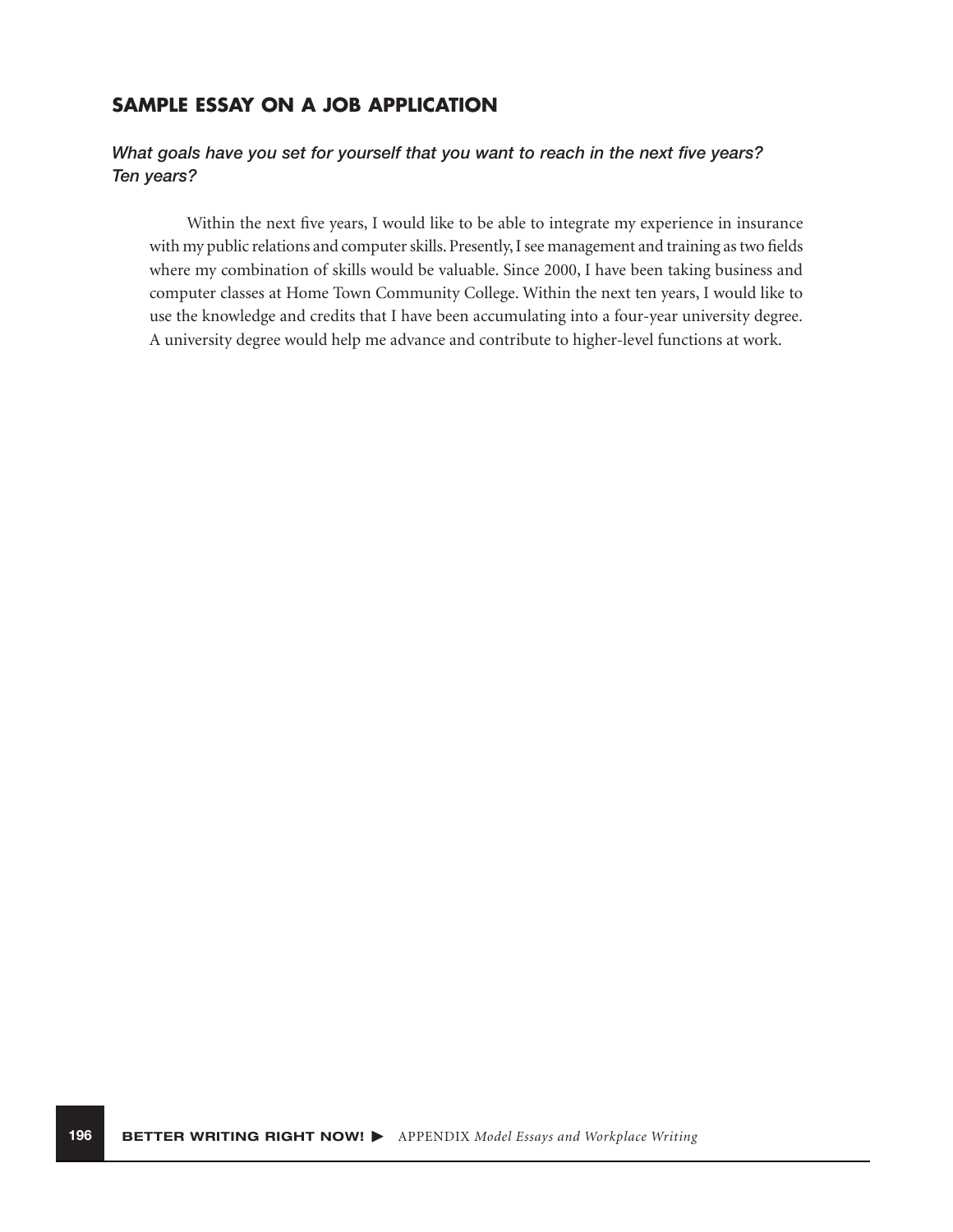#### October 14, 2001

Sumita Patel 2345 Main Street Jacksonville, MO 64829

City Utilities 700 West Fruth Street Jacksonville, MO 64829 Re: Account no. 211558378612

Dear City Utilities:

I am writing this letter of complaint after enduring almost two months of frustration with your services. I have attempted friendly and sympathetic negotiations with several representatives of your company (most helpful were Sam and Joyce). However, I have reached a limit to my patience and tolerance because of the way the situation has been handled.

I will first outline a brief chronology of the events that led up to this complaint. On August 23, my housemate and I moved into 2345 Main Street. On the same day, I notified City Utilities of our residence and opened an account in my name. The same day, a representative of your company threatened to turn off our utility services.We were told over the phone that a deposit of \$130.00 should be received in your office by August 28. The following day, another representative came by and again threatened to turn off our utilities.We explained that our deposit was not due until August 28; nevertheless, he urged us to go directly to your main office and pay it in person. Again, I telephoned and was assured that our account was fine. I mailed the check for \$130.00 that very day, in the names of both me and my housemate. A week later, a threatening representative returned to our door with orders to shut off our utilities. I hastily contacted your company again by phone and was notified that our account was in good standing. Yet our water was turned off the followed day and it took all of Friday afternoon and evening to get it turned back on. Sam assured me the problems had been resolved. However, the next week brought us the same sort of threats. Finally, Joyce spent quite a bit of time untangling the problems, explaining that we had been hooked up to the wrong address.

In the course of these frustrating events, we received two outrageously expensive bills and were assured by both Sam and Joyce that they indeed were not ours to pay—so we did not. At the same time, Joyce explained that the documentation of our deposit of \$130.00 had been lost (although Sam had confirmed it previously). Joyce said that if we sent her a copy of the processed check, she would return the deposit to us as compensation for our hassles. We requested this document from the bank, wrote a letter of explanation, and sent it to Joyce's attention. We have repeated this action three times—but Joyce has yet to receive the documentation.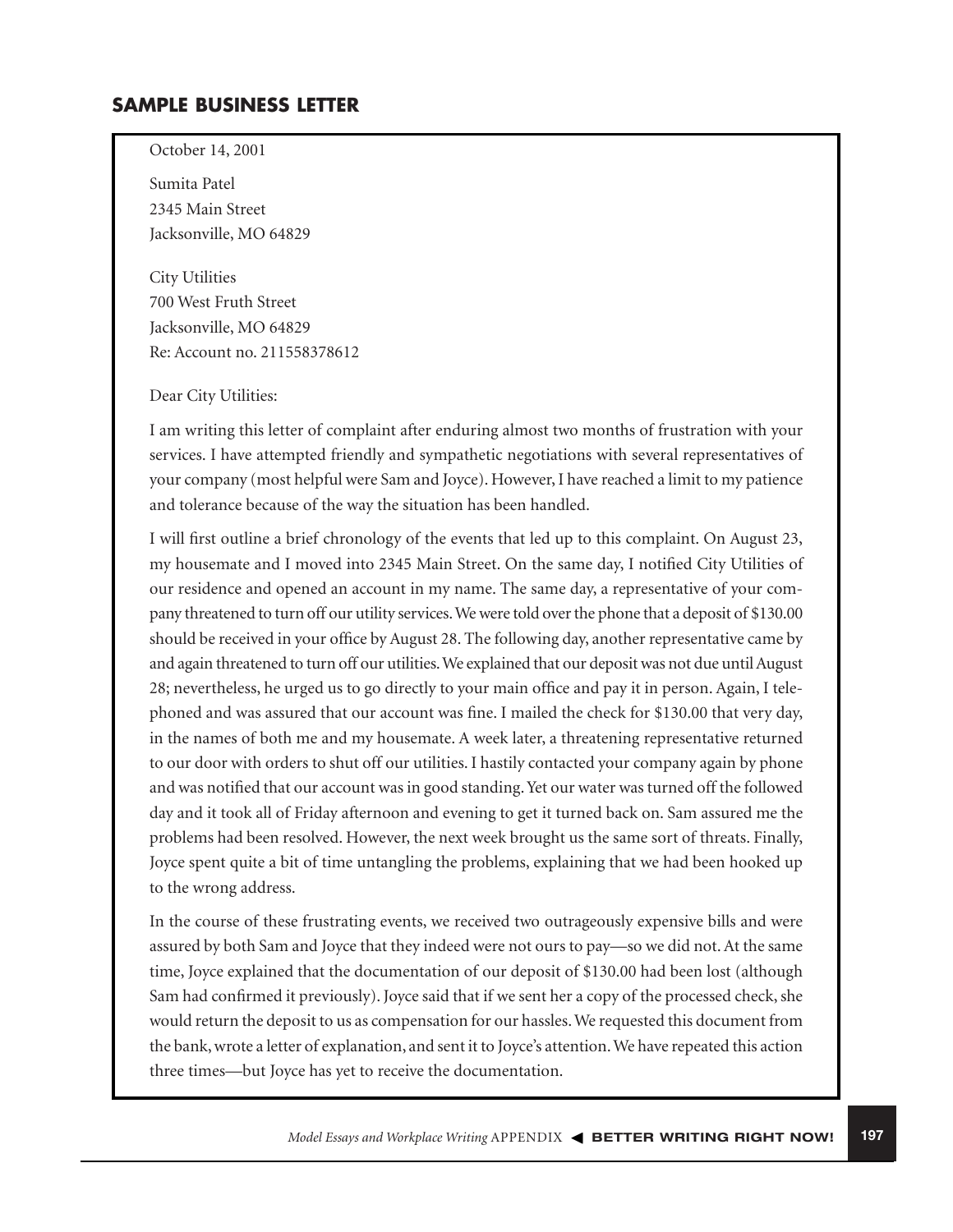What I would like for you to do about this situation is not unreasonable. My requests follow:

- 1. Upon presentation, in person, of the requested documentation of our original \$130.00 deposit, I would like a full refund.
- 2. I would like an investigation of our account to ensure that our account number does indeed correspond with our address and the meters read for our bills.
- 3. I would like for you to check for leaks in the plumbing system external to our home to see if water is leaking.

Thank you for your time and prompt attention to this matter. I trust you will rectify these problems as soon as possible.

Sincerely,

Sumita Patel Sumita Patel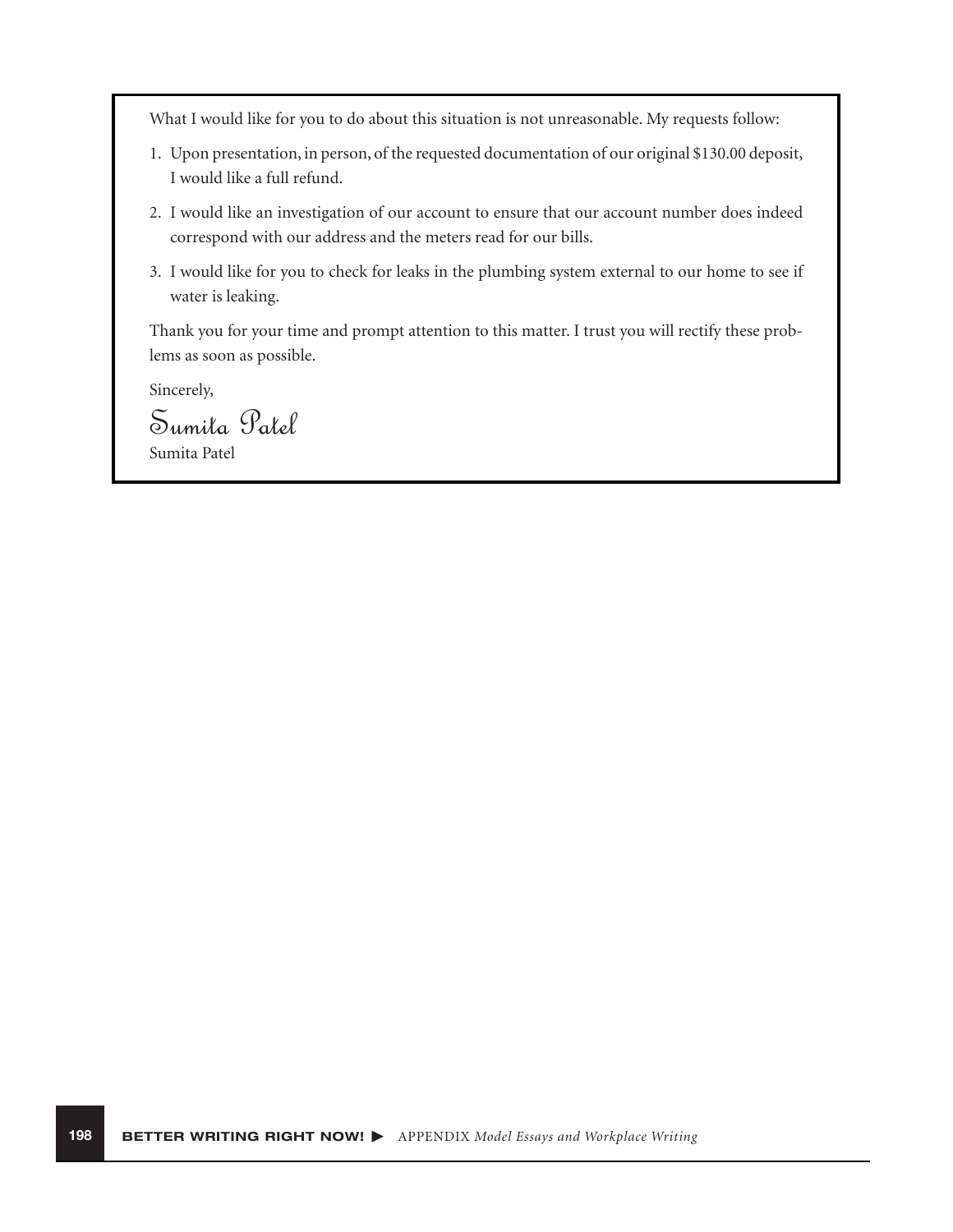# *City Utilities*

**700 West Fruth Street Jacksonville, MO 64829 (216) 471-7789**

June 2, 2002

Sumita Patel 2345 Main Street Jacksonville, MO 64829

Re: Account no. 211558378612

Dear Ms. Patel:

This letter will serve to confirm our telephone conversation of June 2, 2002, wherein I advised you that City Utilities has decided not to hold you liable for the outstanding balance for the above referenced account. I further advised you that City Utilities has dismissed any claim it has against you concerning said account and will recall your file from the credit agency to which it has been inadvertently sent.

Sincerely,

Carmen Hernandez Carmen Hernandez Attorney for City Utilities

cc: Credit Collections P.O. Box 347 Killeen, TX 76540

cc: Mitchell Jaekle, Attorney-at-law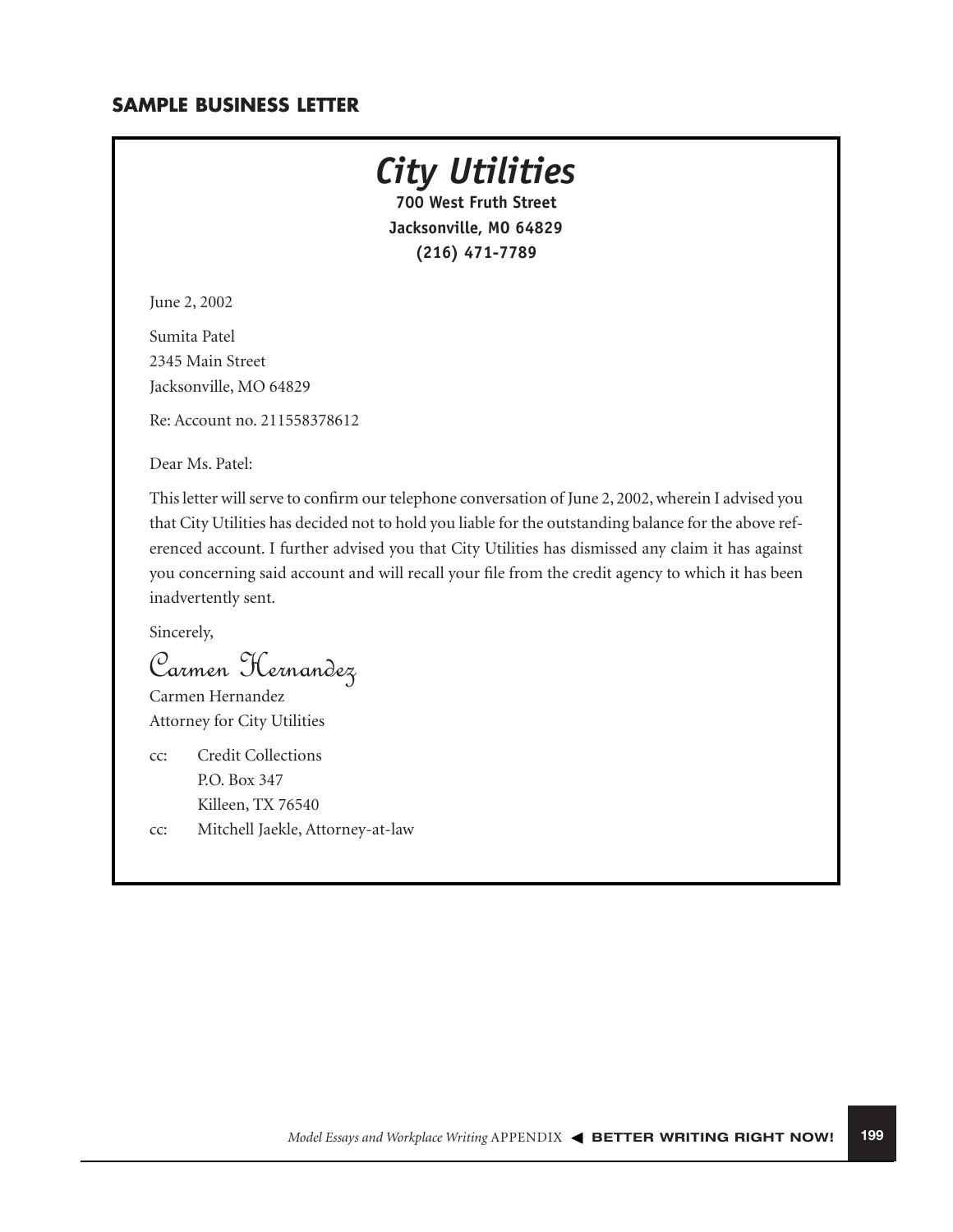## **American Mortgage Company** P.O. Box 19876, Minneapolis, MN 55440 1-800-555-3467 January 22, 2002 Sumita Patel 2345 Main Street Jacksonville, MO 64829 Dear Ms. Patel: Thank you for taking the time to speak with me about your recent experience with American Mortgage Company. You mentioned a number of errors that occurred during the processing of your mortgage loan. It is our intention to provide a worry-free process to our customers. I assure you that the service you received is not typical of what we provide. Please accept my apology for the problems. Now that your loan has gone through, you will be working with our servicing office personnel. They are located in Frederick, Maryland and can be reached at 1-800-555-3467. Your loan reference number is 57430238. I am confident that you will be pleased with the service. Again, thank you for your comments and for choosing American Mortgage Company for your loan. We will be working hard over the life of your loan and hope you will be pleased with our service in the future. We value your business and want to keep it. Sincerely, Tim Walton Tim Walton Customer Service Representative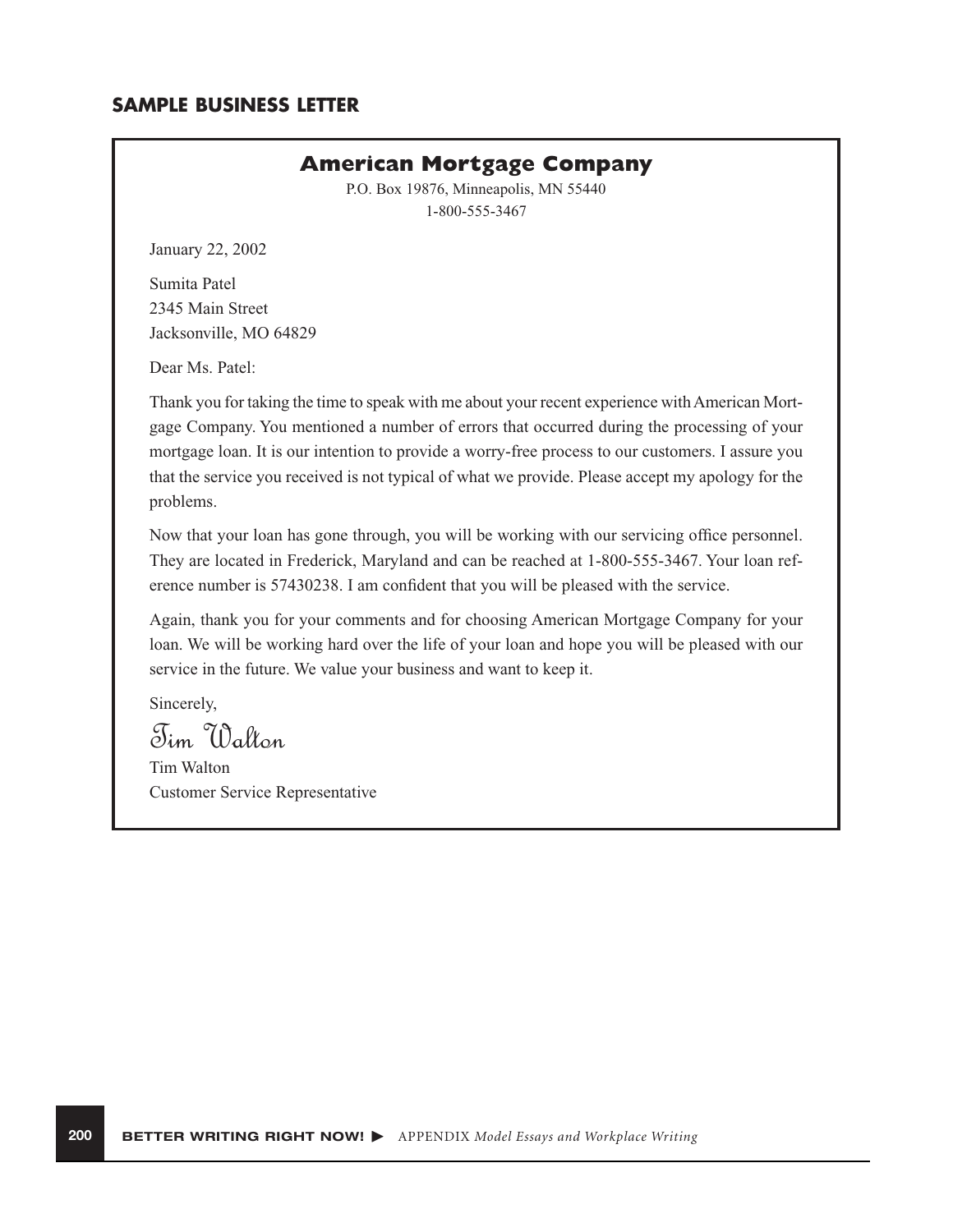# Fancy Chips

1003 Frankford Avenue / Jacksonville, TX 75766 Phone: 548-222-8904 / Fax: 548-282-7004 Website: www.fancychips.com

March 29, 2002

Jean-Luc Bibaud 24 Main Street New Summerville, MA 02821

Dear Mr. Bibaud:

Thank you for your recent letter about the black substance you found in a package of Fancy Potato Chips. We have analyzed the substance you provided and determined that it is simply a piece of charred potato. I apologize for any inconvenience this may have caused you.

We take a lot of pride in the quality of our chips and make every effort to keep charred pieces of potatoes from being packaged with our Fancy Chips products. In fact, we filter the oil used to fry the potatoes and clean our equipment regularly. We also carry out visual inspections of our chips before they are packaged. Although we take these measures, sometimes a piece of burned potato will make its way into a package of our Fancy Potato Chips.

Please accept my apology for the unpleasant experience you had with Fancy Potato Chips. I am enclosing coupons for two free packages of Fancy Potato Chips and hope that you will find these packages exceed your expectations. Please do not hesitate to contact me again if you have any other problems or concerns about our products.

Regards,

LaToya Jones

LaToya Jones Customer Service Representative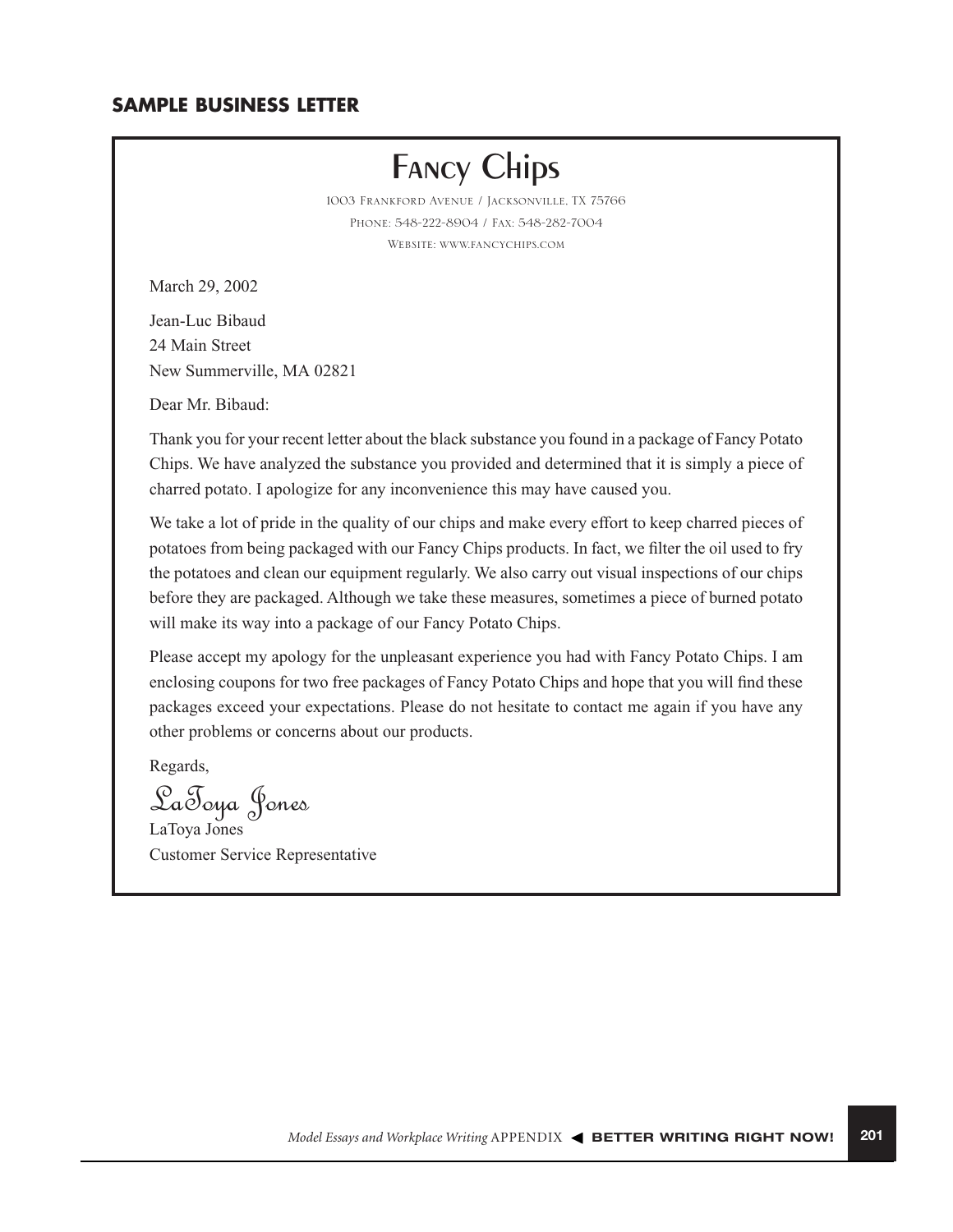# *Publish Yourself! Inc.*

P.O. Box 783, Jasper, ND 34902 Phone: 819-345-8923 Fax: 819-348-7834 Website: www.publishyourselfnow!com

April 9, 2001

Meinrad Meister 2894 Snow White Drive Mansfield, FL 69821

Dear Mr. Meister:

I am an editor at Publish Yourself! In reviewing your recent manuscript, I have found three figures that are a part of another publication by your colleague Dr. Johnson.

We cannot reprint figures that have been previously published elsewhere without a letter of permission from the copyright holder. Although I recognize that Dr. Johnson is an acquaintance of yours, we still need a letter of permission before we can proceed. Generally, the copyright is held by the publisher of the publication rather than the author. If Dr. Johnson does indeed hold the copyright, then we simply need a letter from the publisher stating this along with a letter from Dr. Johnson giving us permission to use his figures in your book.

I am sending you a sample letter that you can use to request permission to use these figures. Usually if a request is written on the author's letterhead, the publisher responds more quickly. So you might request that Dr. Johnson assist you in this task. I am also attaching a copy of our copyright policy.

I look forward to receiving your letters of permission so that we can continue work on your book. If you have any questions, please contact me directly at the following number: 819-345-8923.

Yours truly,

Manny Jimenez Manny Jimenez

Permissions Editor

Enclosures: Request for Permission to Reprint Form Publish Yourself! Copyright Policy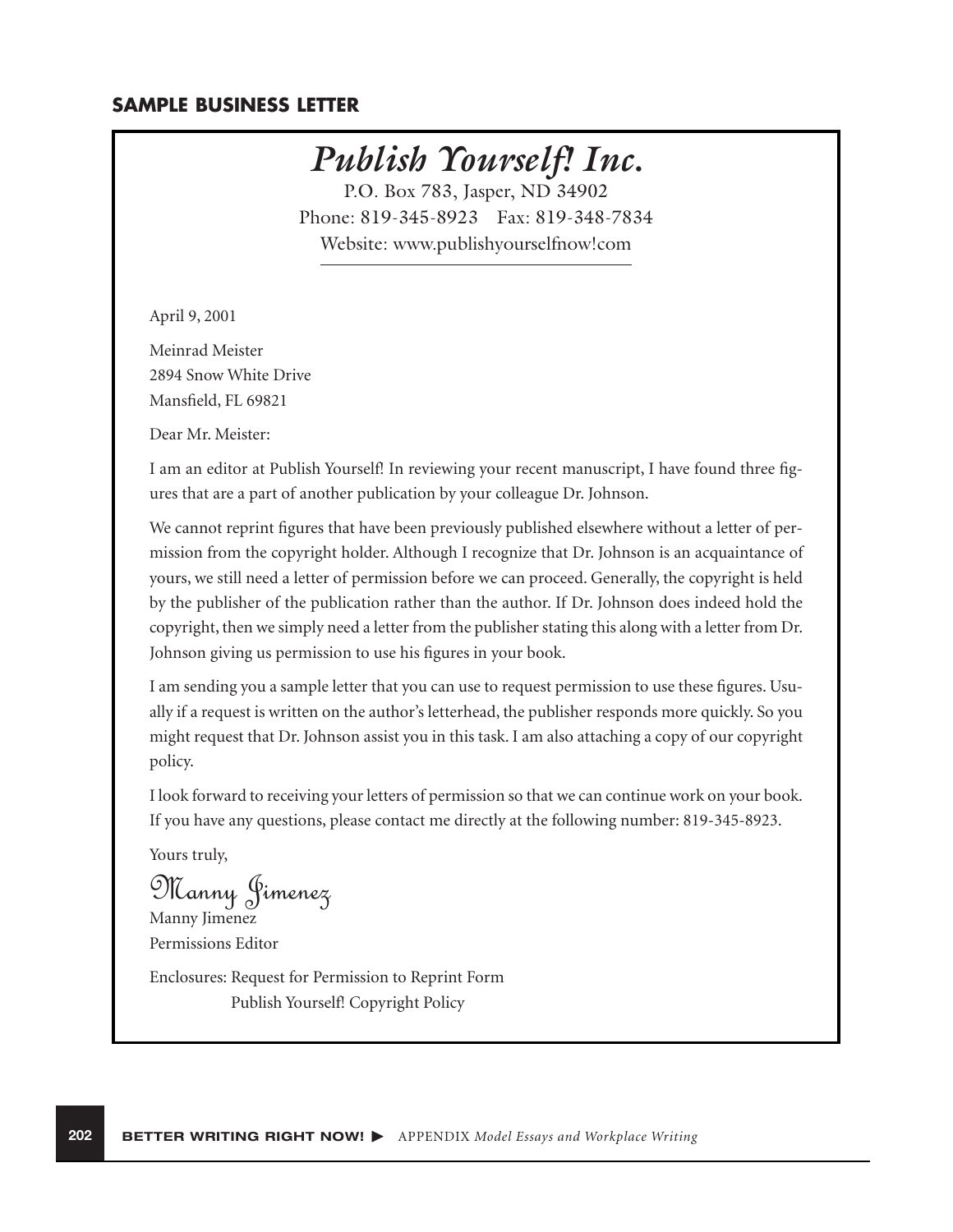## STATE UNIVERSITY

Brooklyn **in** Long Island **in** Westchester

#### MEMORANDUM

To: All students, faculty, and staff From: Facilities Management Date: May 23, 2000 Re: Holiday Schedule

The following hours will be in effect for the Memorial Day holiday.

SATURDAY, MAY 27, 2000

| Rogers Hall & Dibner Bldg. | 9 A.M. to 9 P.M. |
|----------------------------|------------------|
| <b>Student Center</b>      | <b>CLOSED</b>    |

| <b>SUNDAY, MAY 28, 2000</b>       |                                     |
|-----------------------------------|-------------------------------------|
| Rogers Hall & Dibner Bldg.        | 9 A.M. to 9 P.M.                    |
| $\alpha$ , 1, $\alpha$ , $\alpha$ | $\alpha$ $\alpha$ $\alpha$ $\alpha$ |

Student Center CLOSED

| <b>MONDAY, MAY 29, 2000</b> |                  |
|-----------------------------|------------------|
| Rogers Hall & Dibner Bldg.  | 9 A.M. to 9 P.M. |
| <b>Student Center</b>       | <b>CLOSED</b>    |

PLEASE BE ADVISED—THE LIBRARY WILL BE CLOSED.

ALL FACULTY, STAFF, AND STUDENTS ARE REQUIRED TO HAVE VALID I.D. CARDS TO OBTAIN ENTRY TO THE BUILDINGS AND MUST SIGN IN AND OUT AT THE SECU-RITY DESKS.

Please follow safety guidelines at all times.

Thank you.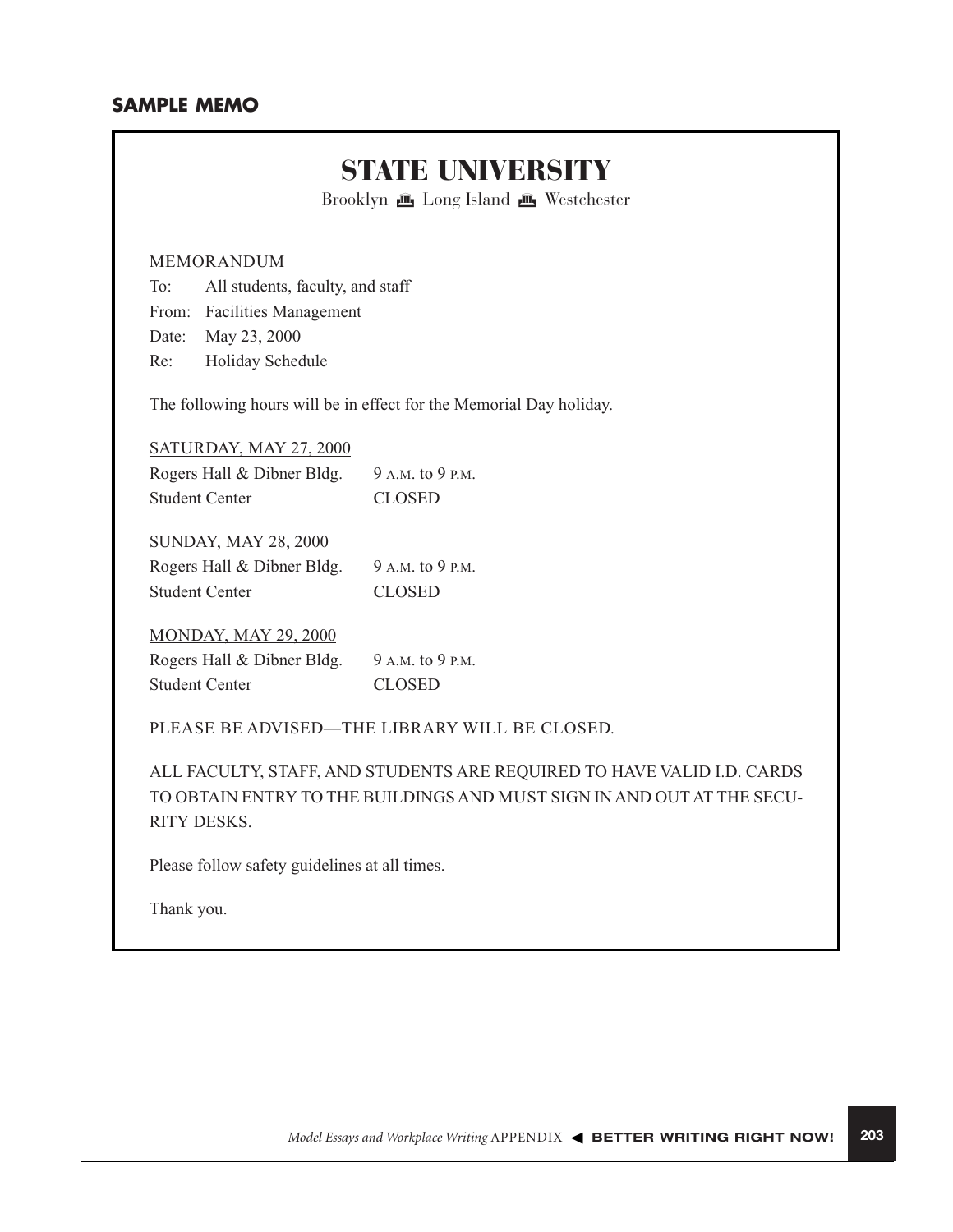## **SAMPLE MEMO**

#### **MEMO**

| To:   | All Second- and Third-Shift Personnel    |    |
|-------|------------------------------------------|----|
| From: | Kendall Chisolm, Third-Shift Coordinator | KC |
| Date: | September 23, 2000                       |    |
| Re:   | Run/Walk for Children's Hospital         |    |

Time is money—and your time could mean money that's desperately needed for important medical research and services. I'm writing to ask for your time. As you may know, I volunteer at the Children's Hospital. Next month, the hospital is sponsoring a 5K run/walk. Will you participate? We need runners and walkers as well as volunteers to cover registration and T-shirt distribution. The run/walk will be held on Sunday, September 17. It starts at 9:00 A.M. If you'd like to help, please call me at extension 2120. The registration deadline is April 20. Please help us help children in our community. Thanks!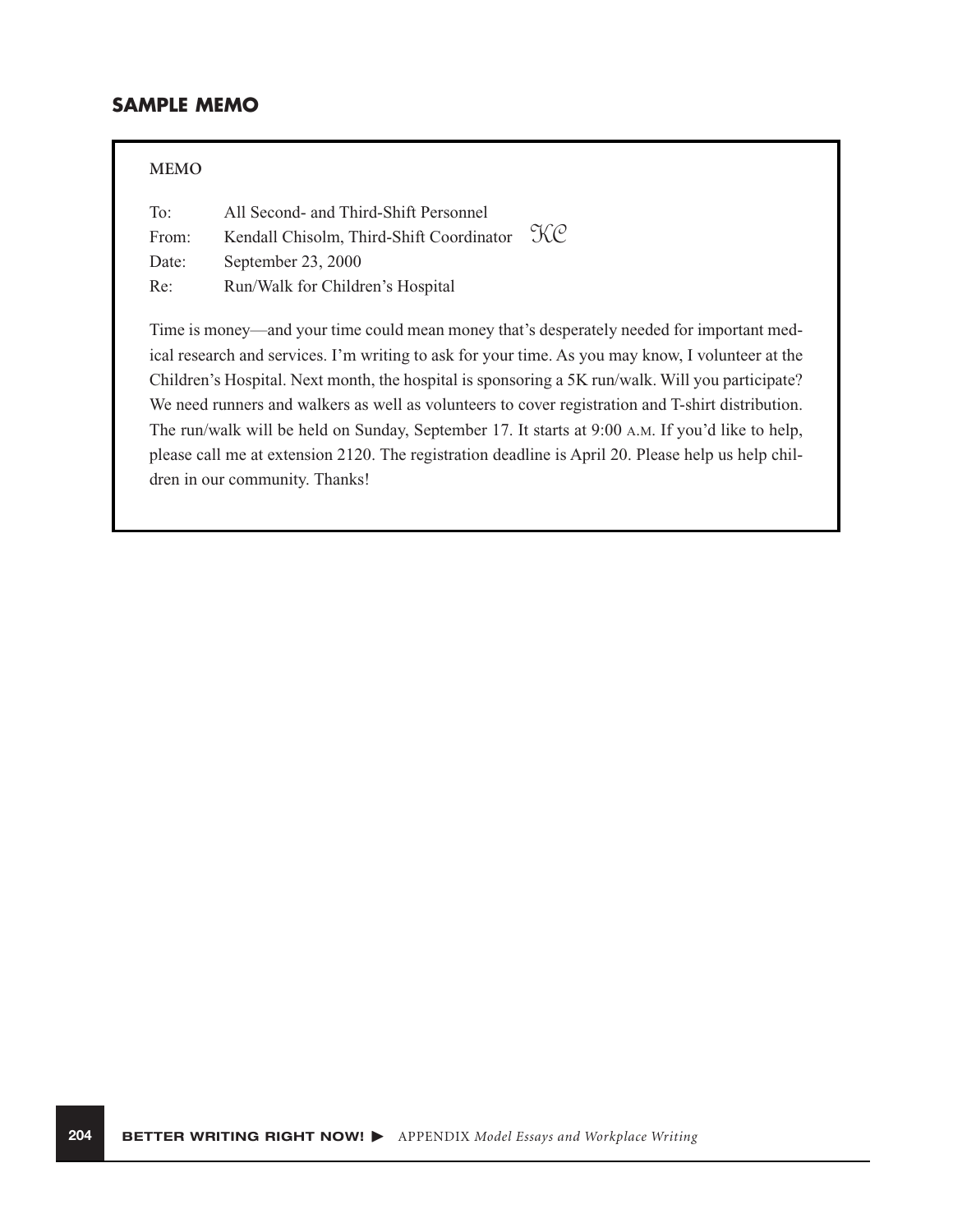# *Publish Yourself! Inc.*

P.O. Box 783, Jasper, ND 34902 Phone: 819-555-8923 Fax: 819-555-7834 Website: www.publishyourselfnow!com

#### MEMO

| To:   | All Personnel                      |  |
|-------|------------------------------------|--|
| From: | Karl Stuart, Permissions Editor XS |  |
| Date: | January 23, 2002                   |  |
| Re:   | New Copyright Procedures           |  |

In order to better comply with the copyright law, we will start taking the following steps IMMEDIATELY.

1. Copyright transfer. From now on our copyright release form should read as follows:

I affirm that I have written permission to use any previously copyrighted material included in [insert title of the book] and that such documentation will be forwarded to Publish Yourself! Inc.

I hereby assign and transfer ownership of [insert title of the book] (including the rights of reproduction, derivation, distribution, sale, and display), as protected by the laws of the United States and foreign countries. These exclusive rights will become the property of Publish Yourself! Inc. from the date of acceptance for publication. I understand that Publish Yourself! Inc., as copyright owner, has the sole authority to grant permission to reprint any parts of the book. (Please consult Carol should you wish to alter this wording in any way.)

- 2. Contracts. We are adding a new clause to all author contracts. This clause will state that it is the author's responsibility to obtain any necessary permissions. It may also state that the book cannot be published by Publish Yourself! Inc. without this documentation.
- 3. Staff credits. Please remove the names of all editors and layout managers from the inside front cover of all books going to the printer.
- 4. Authors. We will begin (gently) informing our authors of our policies as soon as the second letter goes out to them. We will also need to start following up on our requests for copyright from the authors. As a later resort, we may even offer to request permissions ourselves.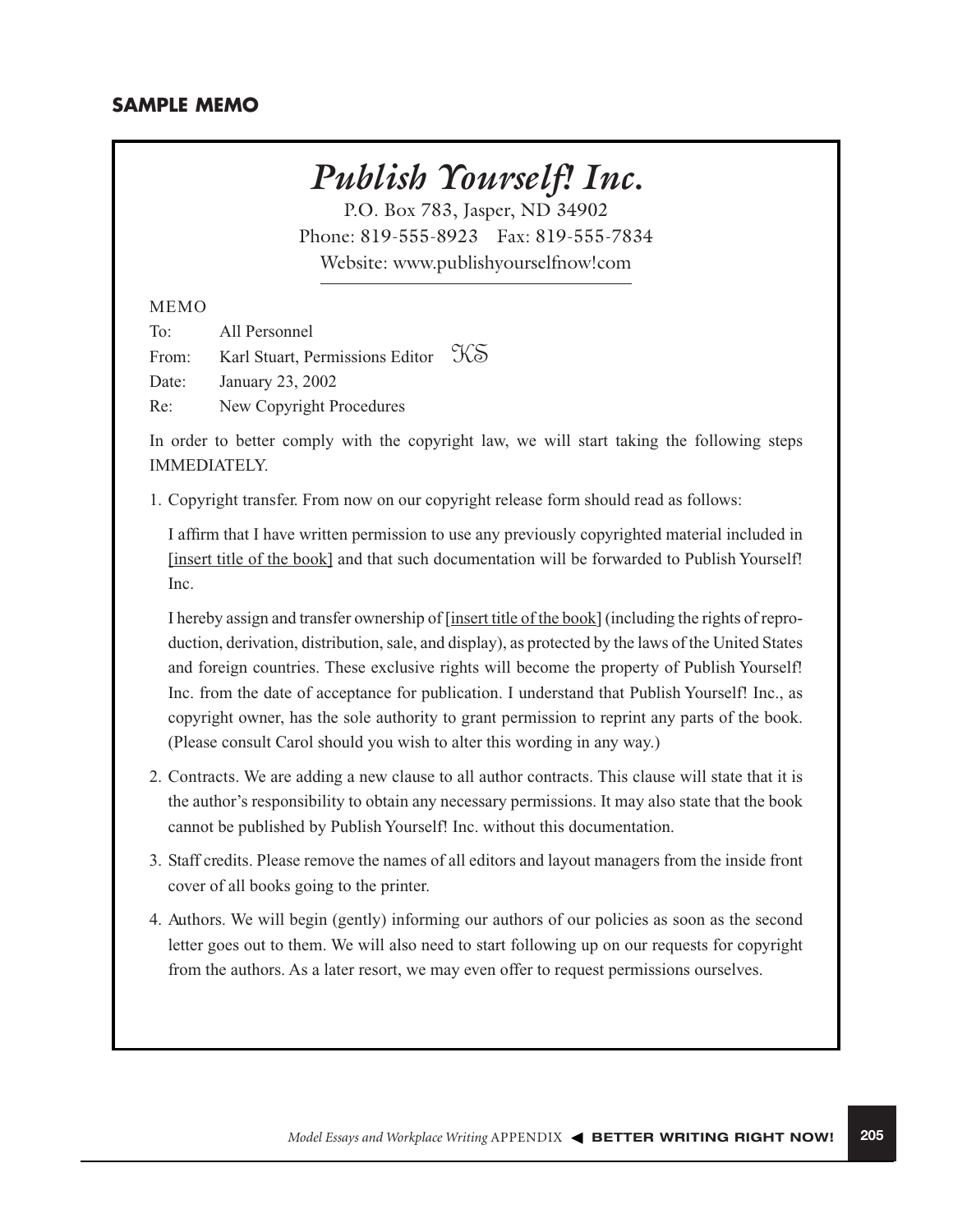5. Printer. If the letters of permission have not been received by the dates that we are ready to send the book to the printer, then we will have to remove all previously published figures and tables for which we still do not have permission to reprint. (Of course, Don may have exceptions to make to this rule, such as continuing to wait for the permissions or trying to obtain them quickly via fax.)

Copyright infringement is very serious. We all need to work together to encourage authors to obtain letters of permission and to ensure that everything is accounted for in the authors' files. These problems can cost Publish Yourself! Inc. a lot of money.

Thank you for your cooperation.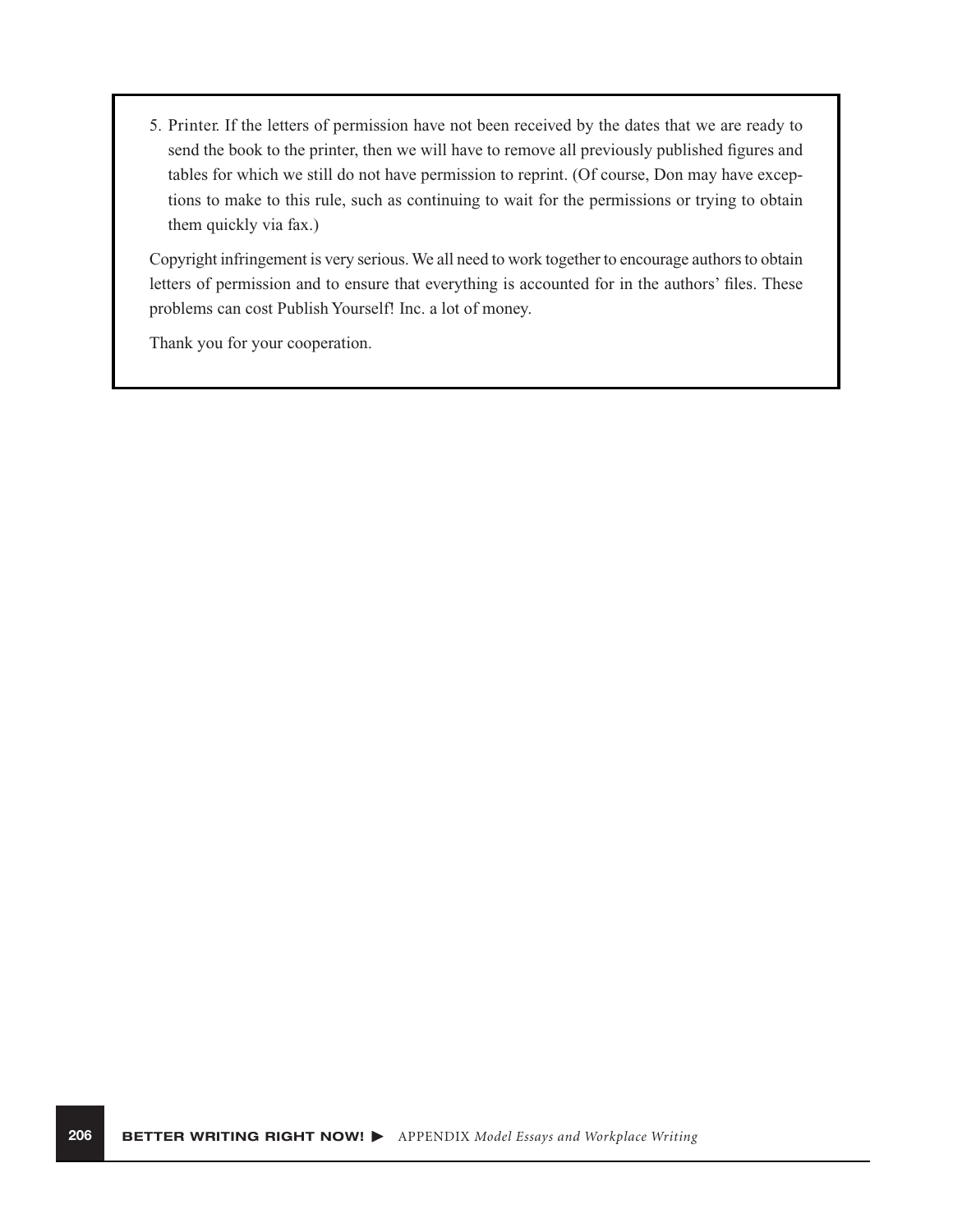#### **SAMPLE MEMO**

To: Our Volunteers

From: Fran Harris, Volunteer Coordinator  $\mathcal{F}\mathcal{H}$ 

Date: July 23, 2002

Re: Ten-Year Anniversary

Yes, we have had ten years of Neighborhood Volunteers in our community! As we celebrate the birth of an organization, we look to those who have been responsible for its growth. At first, I had planned to begin by recognizing those individuals who gathered one spring day in 1991 to form an organization that would pool resources and eliminate duplication of services. These people were the "founding members" of Neighborhood Volunteers, Inc. Though my intentions were good, and the records are well preserved, this would lead to mentioning every individual who played a major role in the process of Neighborhood Volunteers' growth over the last ten years. That list would be the size of the current local phone book, so instead, I will simply acknowledge the "founding members" (and you know who you are), with a simple word of gratitude to each and every one. I would, of course be remiss to not mention the three people who gave more time, effort, and financial support through the years. To the late Raymond Teague, and his beautiful wife Eloise, we are eternally grateful for sharing your dream of helping the less fortunate. Thank you also to Rev. Harold Lansford for giving us leadership and guidance to fulfill their dreams. The legacy of these people lives on and keeps growing. Their dreams and guidance have inspired the people of our community to create an organization that has developed 23 programs—each striving to meet the needs of our disadvantaged neighbors.

Our goals and purpose have always been directed to improve the quality of life in our community. People in this community have made each program successful, through volunteer efforts and financial support. The Raymond and Eloise Teague Center was built and exists because of these efforts. Just take a look at some of the programs that are highlighted in our anniversary newsletter, as well as some of our other literature. We've come a long way in ten years. Neighborhood Volunteers has provided services to thousands of people through our programs:

- energy assistance program
- transportation vouchers for medical appointments information and referral services
- community clean-up campaigns
- feeding the hungry through the soup kitchen and Manna Pantry
- childcare quality programs
- fire victim emergency assistance
- healthcare information and referral services which includes the very successful Prescription Application Assistance Program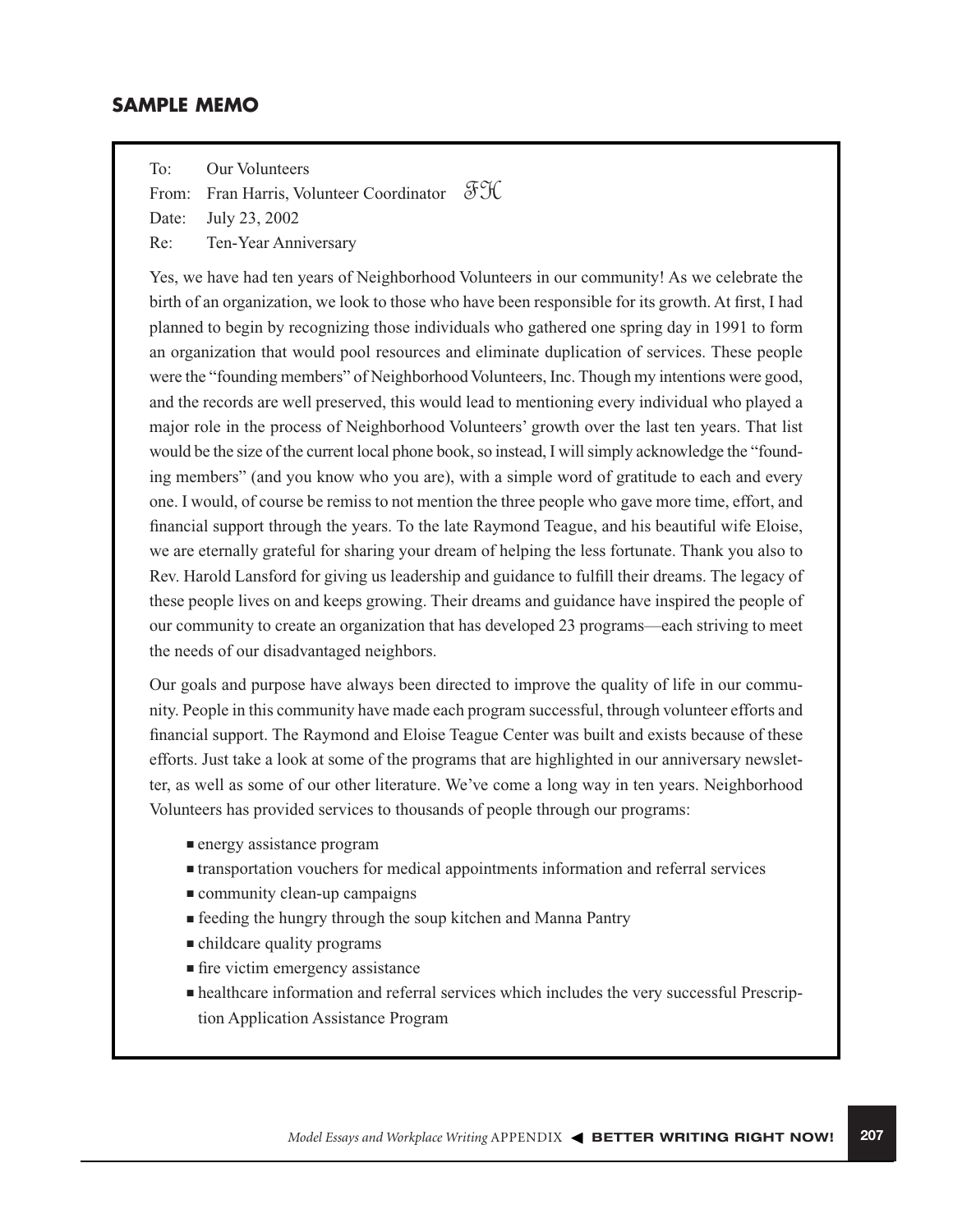- after-school programs
- teen driving safety awareness campaign
- student character value program

All of these services are a result of a need that was not being met previously in our area. None could have been created and become successful without the support of all the wonderful volunteers who have given their time and money to these efforts.

To you, the supporters, thank you for ten wonderful years and together, we will work to give many more years of Neighborhood Volunteers to our community.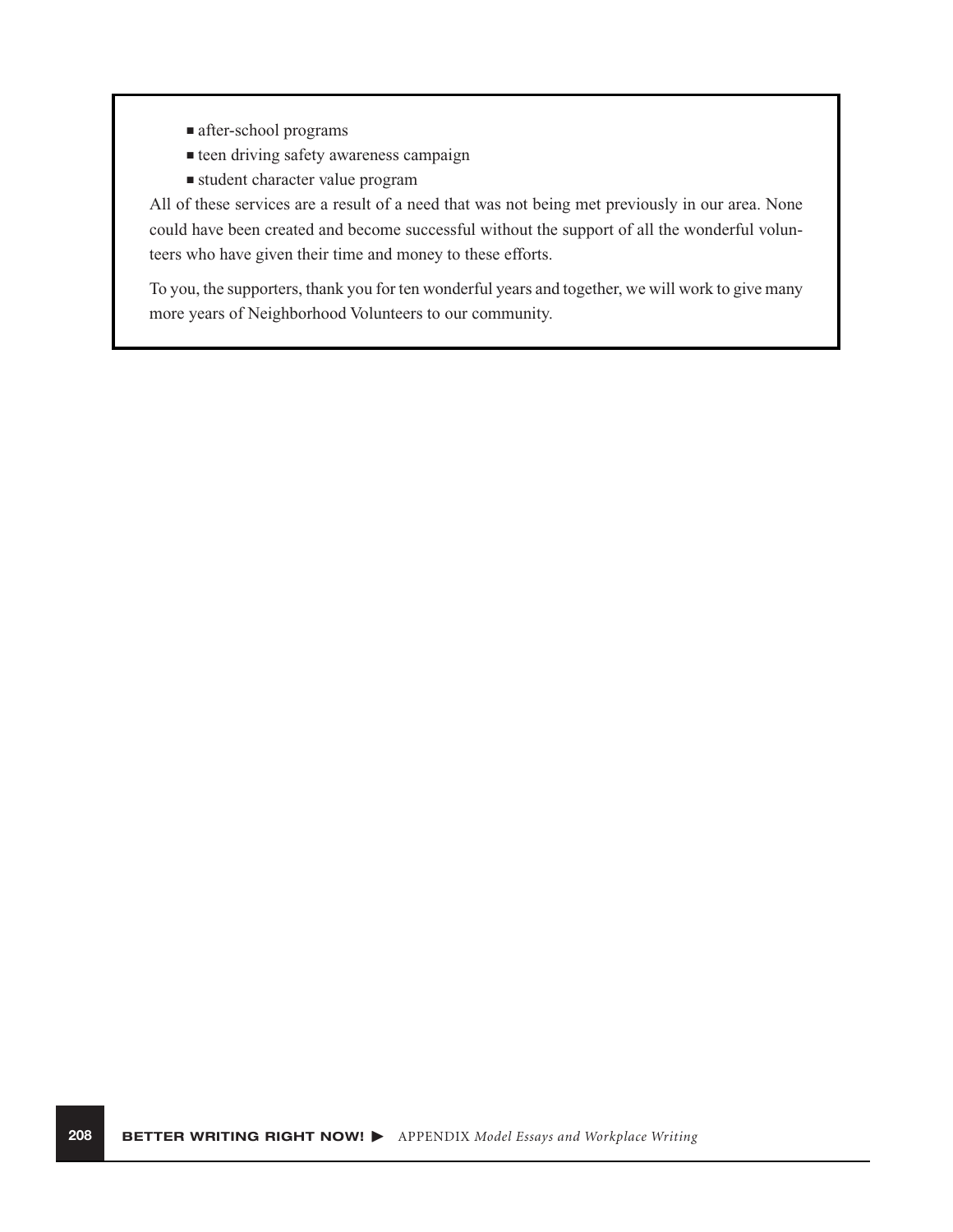#### **SAMPLE E-MAIL MESSAGE**

Date: Tue 09 May 2000 15:43:14 –0500 From: Ashruf Ishak <aishak@designcompany.com> To: Beth Tidwell <b\_tidwell@xyzcompany.com>

Subject: Photo Captions for Website

Hi Beth:

I hope your meeting last week went well. I made several content changes to the website last week and am working with Jackie Devo, our artist, to add the new graphic pieces to the website this week. However, before she and I go too far with the photos, we were wondering if you could help us by writing some simple captions.

Please go to http://www.yourwebsite.com/photos. There you will find the photos Jason and I selected for inclusion in your website. As soon as you have a chance, please review each photo and see if you can come up with a brief caption that we can use. You can e-mail me the captions, but please be sure to attach the photo number to each caption.

OK, that's all for now. Talk to you soon!

Ashruf Ishak Designer Design Company, Inc. 55 5th Avenue Orion, CT 06001 Phone: 860-555-2384 Fax: 860-555-2790 E-mail: aishak@designcompany.com Website: http://www.designcompany.com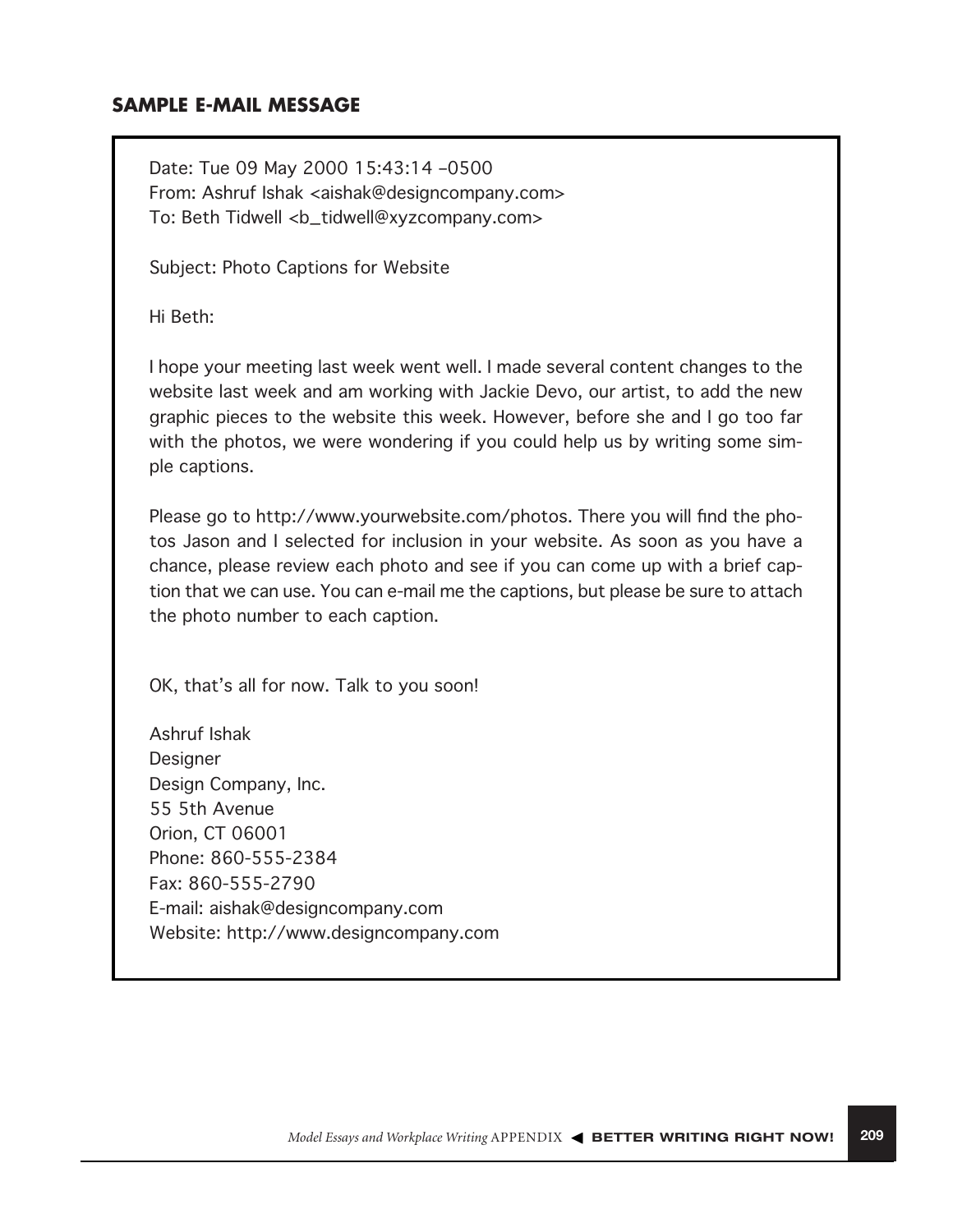#### **SAMPLE E-MAIL MESSAGE**

Date: Mon, 1 Oct 2001 12:33:24 –0500 From: Sara Chang <schang@xyzcompany.com> To: All Employees <group@xyzcompany.com> Subject: New carpet installation this weekend

\*\*ATTENTION\*\*

We will be getting new carpet installed in our office on Saturday, October 6. To help with the carpet installation, you are asked to do the following things by FRIDAY, OCTOBER 5, at 5 PM.

1. Please remove all your belongings and non-furniture items from the carpet in your work area.

2. Please remove everything from the surfaces of the furniture in your work area.

If you have any questions or need help complying with these requests, please call me at extension 555. Thanks for your cooperation!

Sara

Sara Chang Ext. 555 Schang@xyzcompany.com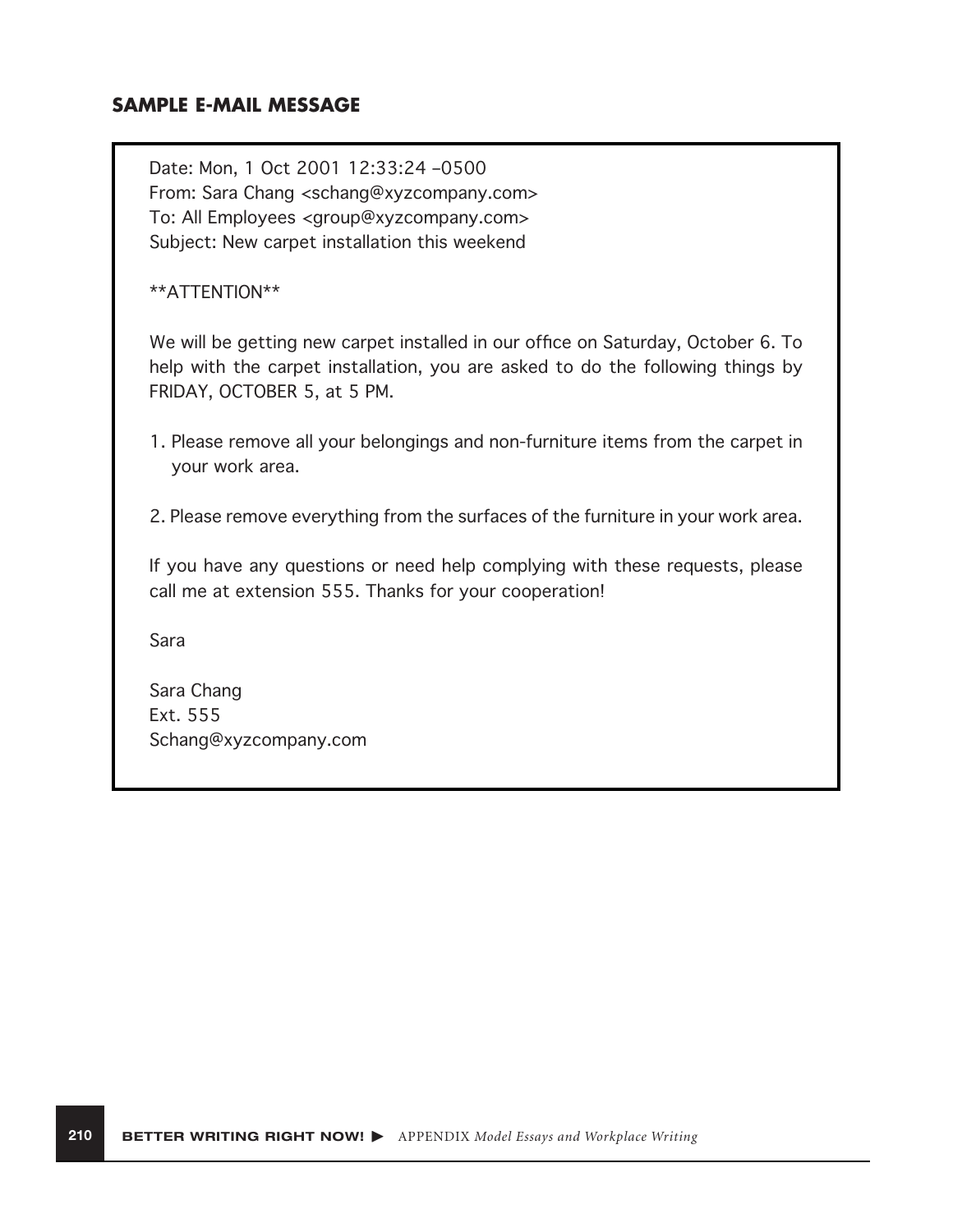# **SAMPLE STATUS REPORT**

#### **STATUS REPORT**

For the week of 11/13/99–11/20/99 Submitted by: Robert Evans Department: Facilities

#### **Completed:**

- Repaired the damage to the roof from the weekend's ice storm. (This took a full two days.)
- Replaced the pipes under the sink in the men's restroom.
- Repaired the cracks in the wall in the 2nd floor Conference Room.
- Replaced light bulbs in the hallways.

#### **In Progress:**

- Painting the cafeteria
- **To Do (ranked by priority):**
- Install the new window blinds, which arrived yesterday, in the 3rd floor Conference Room.
- Clean up the branches and other debris from the ice storm.
- Continue painting the cafeteria. I had hoped to complete this task by the end of the week, but clean-up from the ice storm took priority. I will probably not finish until the end of next week.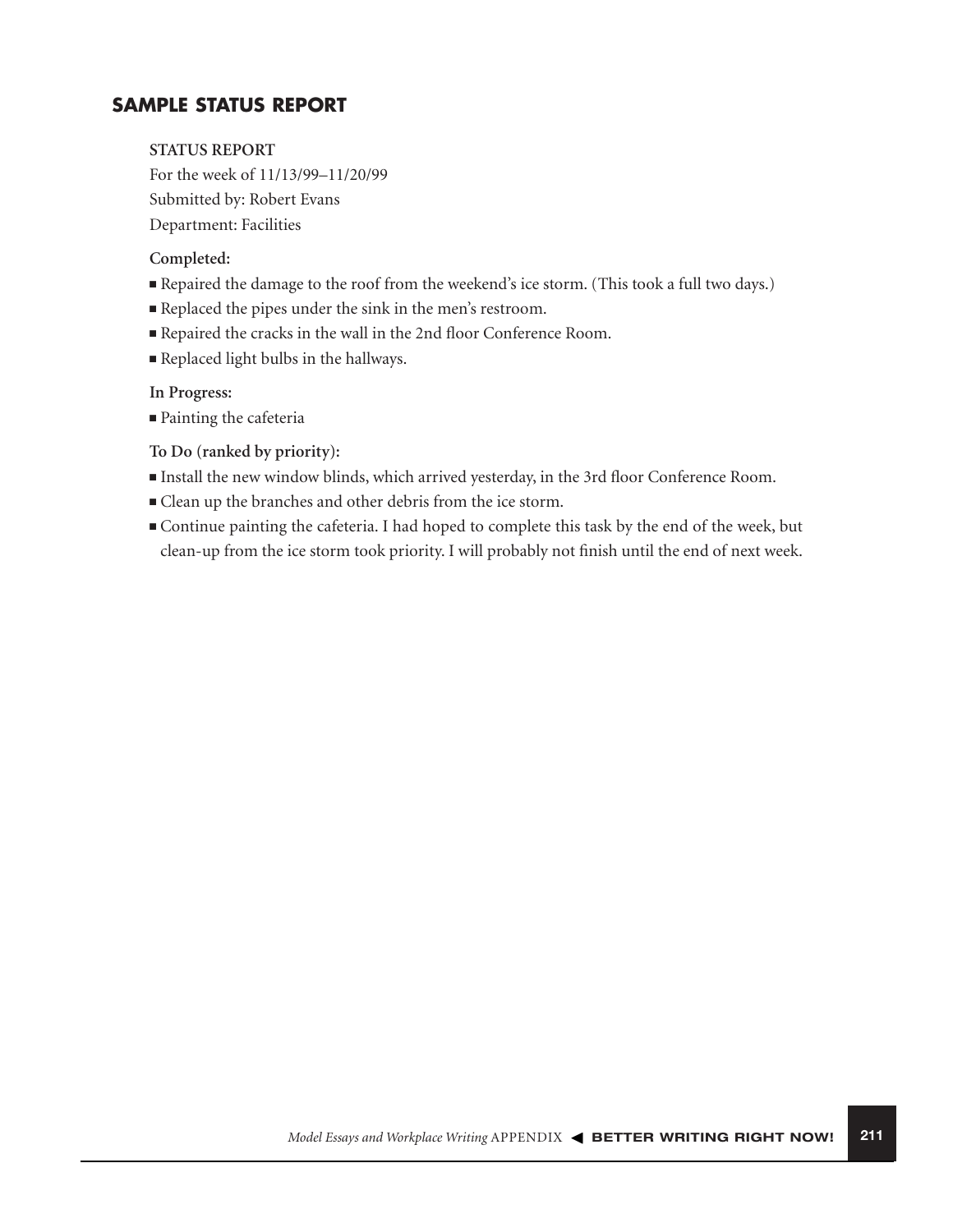## **SAMPLE STATUS REPORT**

#### **SUMMER TRAINING STATUS REPORT**

For the week ending July 27, 2001 Submitted by: Don Garza

On 7/27/01 I assisted you in the staff-development activities for special education teachers. We discussed the following items in this staff development:

- Overview of the upcoming audit
- Student tracking
- Documentation procedures

All staff present were told that it is highly likely that they will be interviewed by the auditing team. I hope that each person will take the information they learned in the staff development back to their campus and share it with their principal, special education staff not present, and the general education teachers.

Our next staff development seminar is scheduled for 8/7/01. We plan to discuss the modification requirements for general education teachers.

As always, I seek your input and comments on the planned training activities.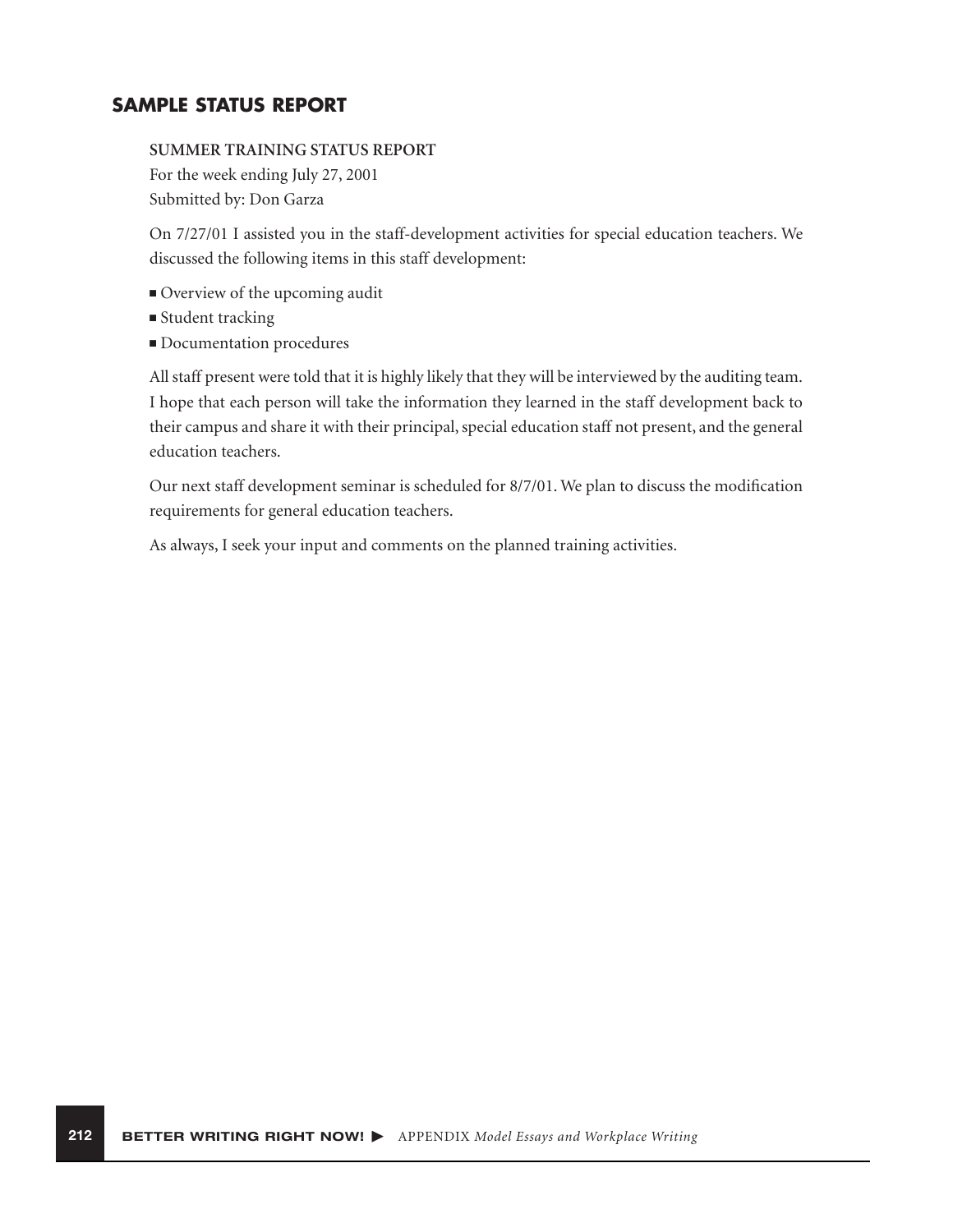#### **SAMPLE PERFORMANCE APPRAISAL**

#### **XYZ Company Performance Appraisal**

**Employee Name:** Sharmila Chowdhury **Employee Social Security No**.: 333-33-3333 **Employee Title:** Summer Intern **Supervisor's Name and Title:** Elaine Wallace, Director of Customer Support **Period covered:** May 15, 2001 through August 15, 2001

**I. Summary of performance**

Sharmila was very efficient this summer in gathering and compiling data from our other offices. The data she compiled is valuable for our Global Customer Support Project and will be used to better meet our customers' needs in the near future. Sharmila communicated professionally and followed up promptly with all regional and local contacts. She worked tirelessly to get all the information needed. Using the data she had collected, Sharmila was able to begin a preliminary draft of recommendations for the future.

#### **II. Characteristics of Effective Performance**

*Please check the rating and provide comments/examples where relevant.*

**< > Exceeds Expectations (EE)**—check this rating when the employee has consistently exceeded your expectations in the area being rated.

**<X> Meets Expectations (ME)**—check this rating when the employee has achieved your expectations in most areas.

**< > Does Not Meet Expectations (DNME)**—check this rating when the employee's job performance in the area being rated is unacceptably low.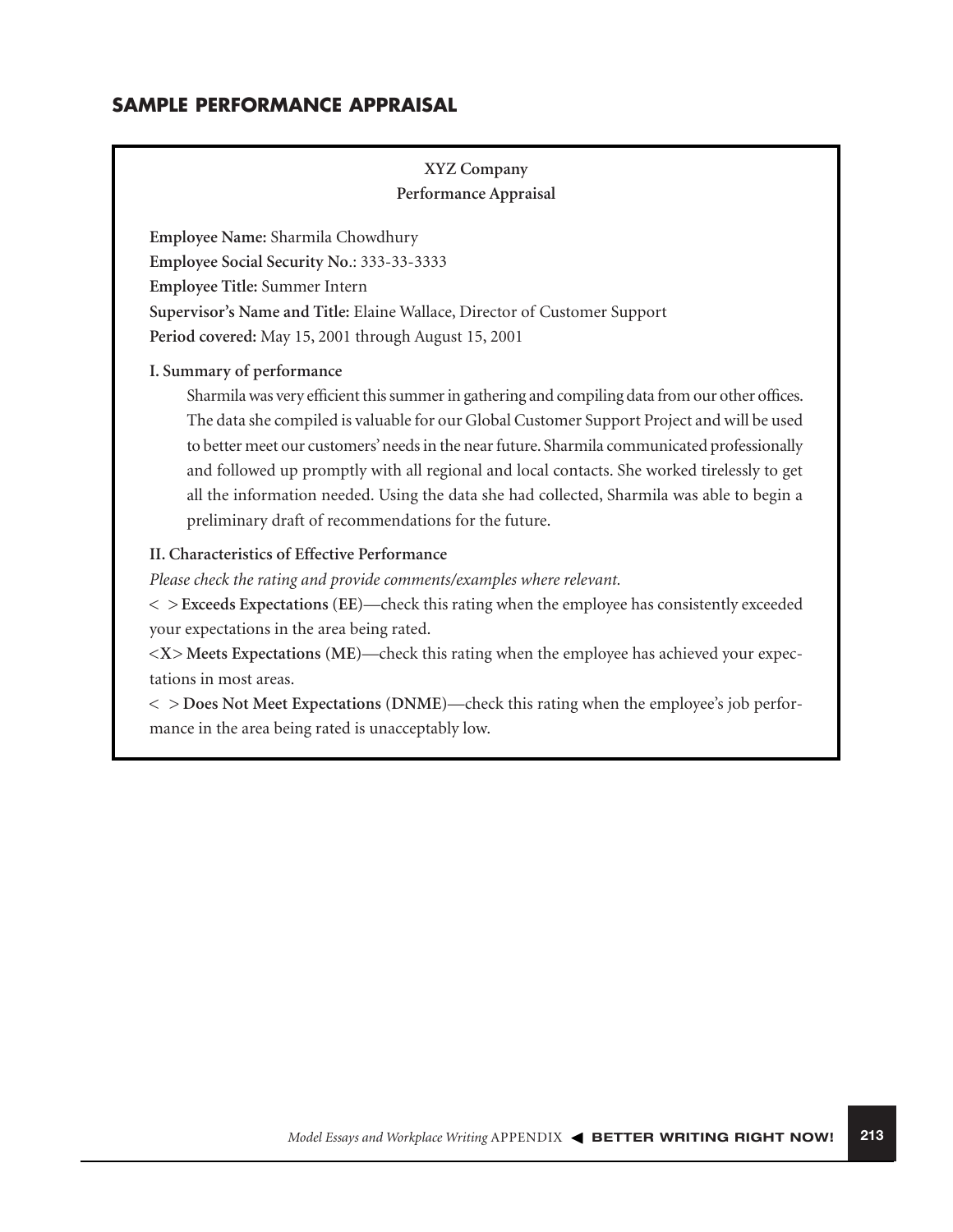| Leadership skills                                                                                                                                                                                    | <b>ME</b> |  |
|------------------------------------------------------------------------------------------------------------------------------------------------------------------------------------------------------|-----------|--|
| Sharmila demonstrated leadership in her ability to put together a contact list and                                                                                                                   |           |  |
| use it effectively to gather the information needed for her project.                                                                                                                                 |           |  |
| <b>Communication skills</b>                                                                                                                                                                          | <b>ME</b> |  |
| Sharmila communicated effectively with other offices as she acquired all the data                                                                                                                    |           |  |
| needed in such a short amount of time.                                                                                                                                                               |           |  |
| Initiative                                                                                                                                                                                           | <b>ME</b> |  |
| Sharmila showed initiative when she began an analysis and a preliminary draft of                                                                                                                     |           |  |
| future recommendations for using the data she had collected.                                                                                                                                         |           |  |
| <b>Teamwork skills</b>                                                                                                                                                                               | EE        |  |
| Sharmila did a very good job of working with our other offices and administrative                                                                                                                    |           |  |
| staff this summer. Her ability to get along with others and to convince others to work                                                                                                               |           |  |
| showed true team spirit.                                                                                                                                                                             |           |  |
| Time-management skills                                                                                                                                                                               | EE        |  |
| Sharmila was able to manage her time well. She accomplished more on this project over                                                                                                                |           |  |
| the summer than our office had been able to accomplish in the six months preceding her                                                                                                               |           |  |
| internship. She met all the deadlines.                                                                                                                                                               |           |  |
| Recommendations for the future: Sharmila's performance this summer shows promise. If she is                                                                                                          |           |  |
| interested in becoming a permanent employee at XYZ Company, I recommend that she complete                                                                                                            |           |  |
| her degree and apply for full-time positions for which she is qualified. Sharmila needs to work on<br>her understanding of customers and customer service skills. A customer service training course |           |  |
|                                                                                                                                                                                                      |           |  |

**Supervisor's signature:** Elaine Wallace

**Employee's signature:** Sharmila Chowdhury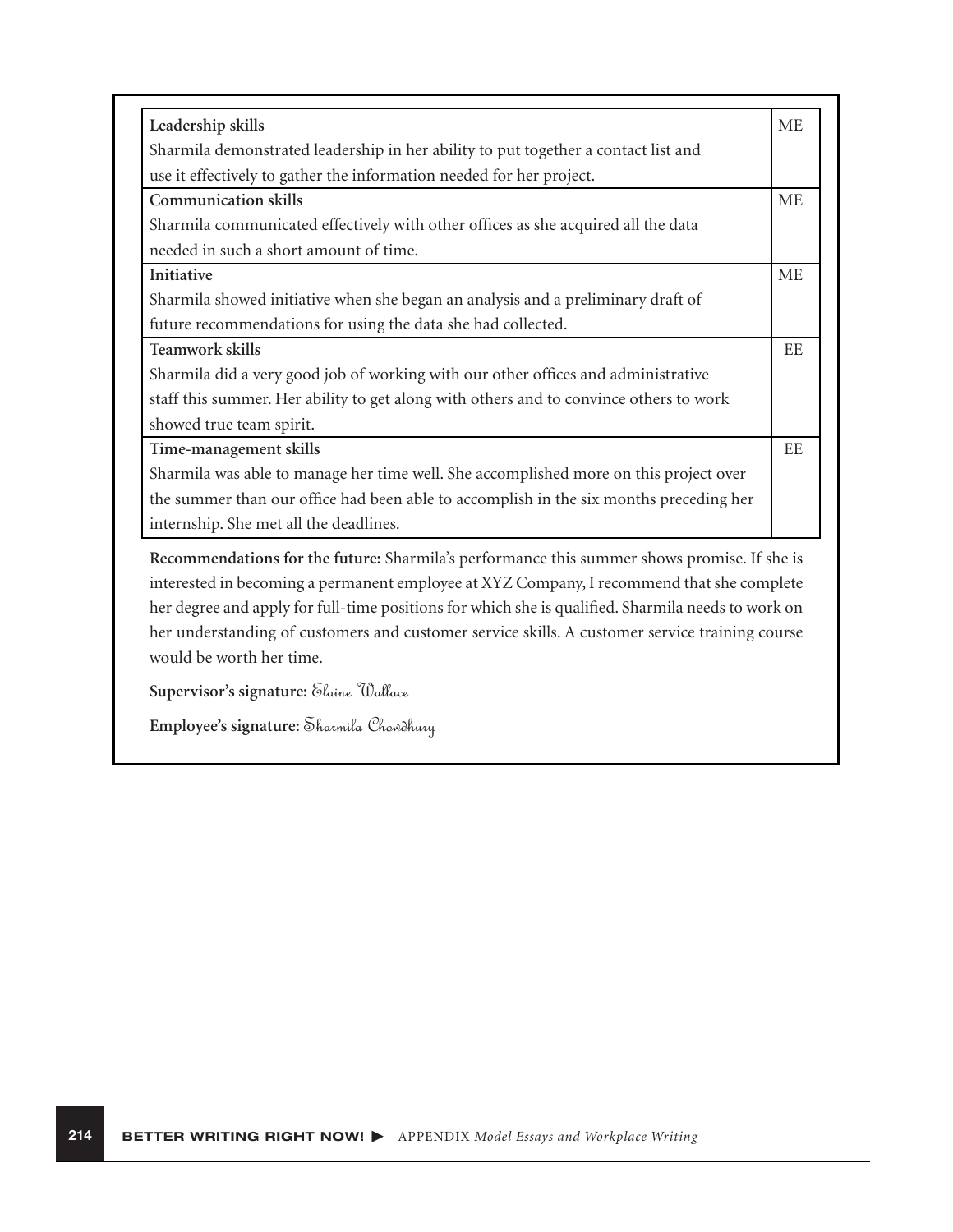#### **SAMPLE REPORT INTRODUCTION**

H.O.P.E. (Helping Others Pursue Enrichment), Inc. is in the business of helping people. Our organization is a non-profit social service agency that has been providing helping programs to our underserved neighbors in Cherokee County for the past ten years. It has always been our mission to identify gaps in services and to work with others in our community to meet these needs. Twenty-three programs have been developed in our decade of service by networking with local and regional agencies. The enclosed attachments will give further detail about our programs. Our multi-purpose H.O.P.E. Center is unique to this rural area. It sets an example to the nation for a one-stop shopping for human resource services.

We have successfully created programs through the efforts of a small staff (recently increased to 7 people), and a very frugal budget. Over the last ten years, we have increased our annual budget from \$12,000 to \$50,000. In comparison to other agencies, both local, state, and federal, this is an exceptional accomplishment.

The H.O.P.E. Center has a strong presence in our community; however, we are in need of funding for our Helping Children Program. This past year, the Helping Children Program served 1,200 children living in poverty in our county by providing food, clothing, school supplies, and other types of support. Although the program currently serves a large number of children, 500 others will go without our help this year. As our budget stretches to help these children, their numbers are expected to grow 15% in the next year. As the attached report shows, a grant of \$3,000 would allow us to serve the needs of these children next year. Please consider supporting this program with your funding.

The support of the Children's Foundation would enable us to increase this valuable service and further our efforts to improve the quality of life for all citizens in our community.

Respectfully submitted by:

Helen Nguyen Helen Nguyen Executive Director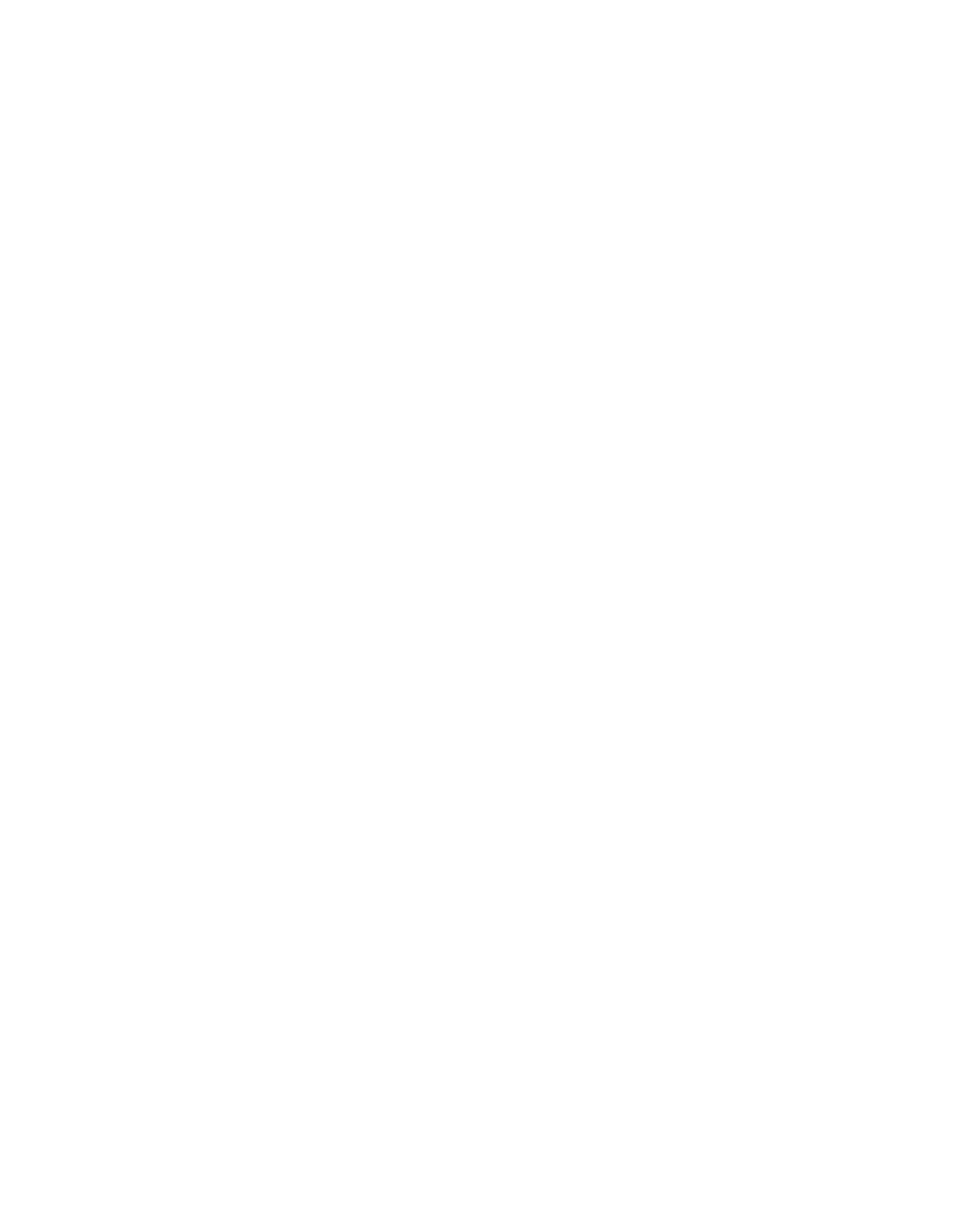# Answers

# - **SECTION I**

# **LESSON 1**

**1.**

| . . |                                                                                    |                   |
|-----|------------------------------------------------------------------------------------|-------------------|
|     | <b>SUBJECT</b>                                                                     | <b>DIRECTIONS</b> |
|     | The vectors involved in the transmission of rabies from dogs to humans             | <b>Identify</b>   |
|     | Three ways to prevent the spread of rabies                                         | <b>Describe</b>   |
| 2.  |                                                                                    |                   |
|     | <b>SUBJECT</b>                                                                     | <b>DIRECTIONS</b> |
|     | The implications of the argument that behaving ethically makes good business sense | <b>Discuss</b>    |
|     | This argument to the behavior of companies today                                   | Relate            |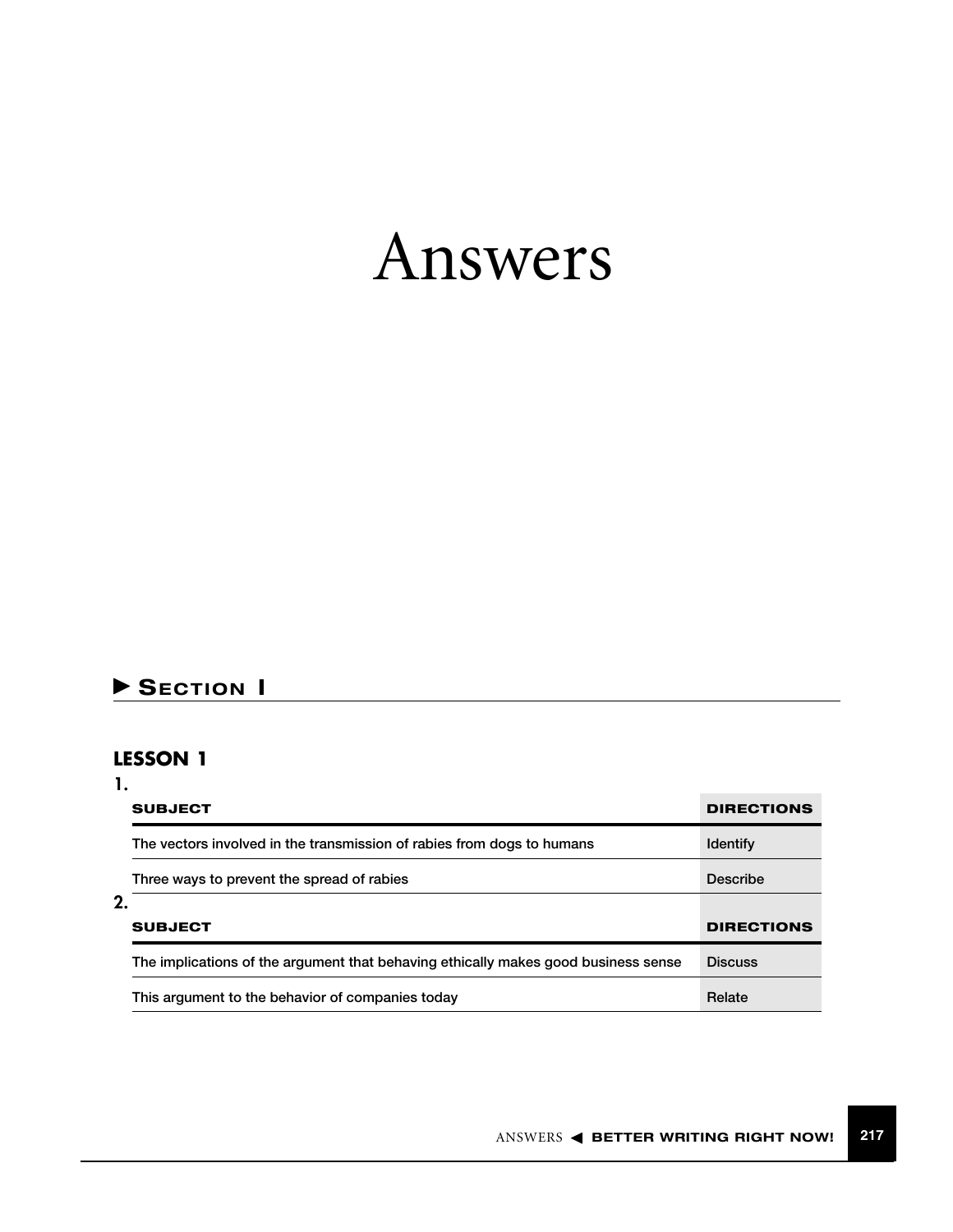| ۰,     |   |
|--------|---|
|        |   |
| I<br>ł | I |

| 3.       |                                                                                                      |                                |
|----------|------------------------------------------------------------------------------------------------------|--------------------------------|
|          | <b>SUBJECT</b>                                                                                       | <b>DIRECTIONS</b>              |
|          | Western European culture with the Islamic culture during the Middle Ages                             | Compare                        |
|          | Each culture's scientific accomplishments, literature, and concepts of law and justice               | Include informa-<br>tion about |
| 4.       | <b>SUBJECT</b>                                                                                       | <b>DIRECTIONS</b>              |
|          | The reasons that the U.S. government decided to build a canal across the<br><b>Isthmus of Panama</b> | Review                         |
| 5.       | <b>SUBJECT</b>                                                                                       | <b>DIRECTIONS</b>              |
|          | Four factors that affect the rate of photosynthesis                                                  | Identify                       |
|          | The effect of each factor on the rate of photosynthesis                                              | Explain                        |
| 6.       | <b>SUBJECT</b>                                                                                       | <b>DIRECTIONS</b>              |
|          | Your goals in life                                                                                   | List or identify               |
|          | How you plan to reach your goals                                                                     | Explain                        |
| 7.       | SUBJECT                                                                                              | <b>DIRECTIONS</b>              |
| 8.<br>9. | The three main tasks of marketing                                                                    | <b>Identify</b>                |
|          | <b>SUBJECT</b>                                                                                       | <b>DIRECTIONS</b>              |
|          | The representation of courage in Henry V and in The Charge of the Light Brigade                      | Contrast                       |
|          | <b>SUBJECT</b>                                                                                       | <b>DIRECTIONS</b>              |
|          | Economic imperialism and political imperialism                                                       | Contrast                       |
| 10.      | <b>SUBJECT</b>                                                                                       | <b>DIRECTIONS</b>              |
|          | The foreign policy objectives of Italy, Germany, and Japan in the 1930s                              | <b>Identify</b>                |
|          | How each nation achieved its objectives                                                              | Explain                        |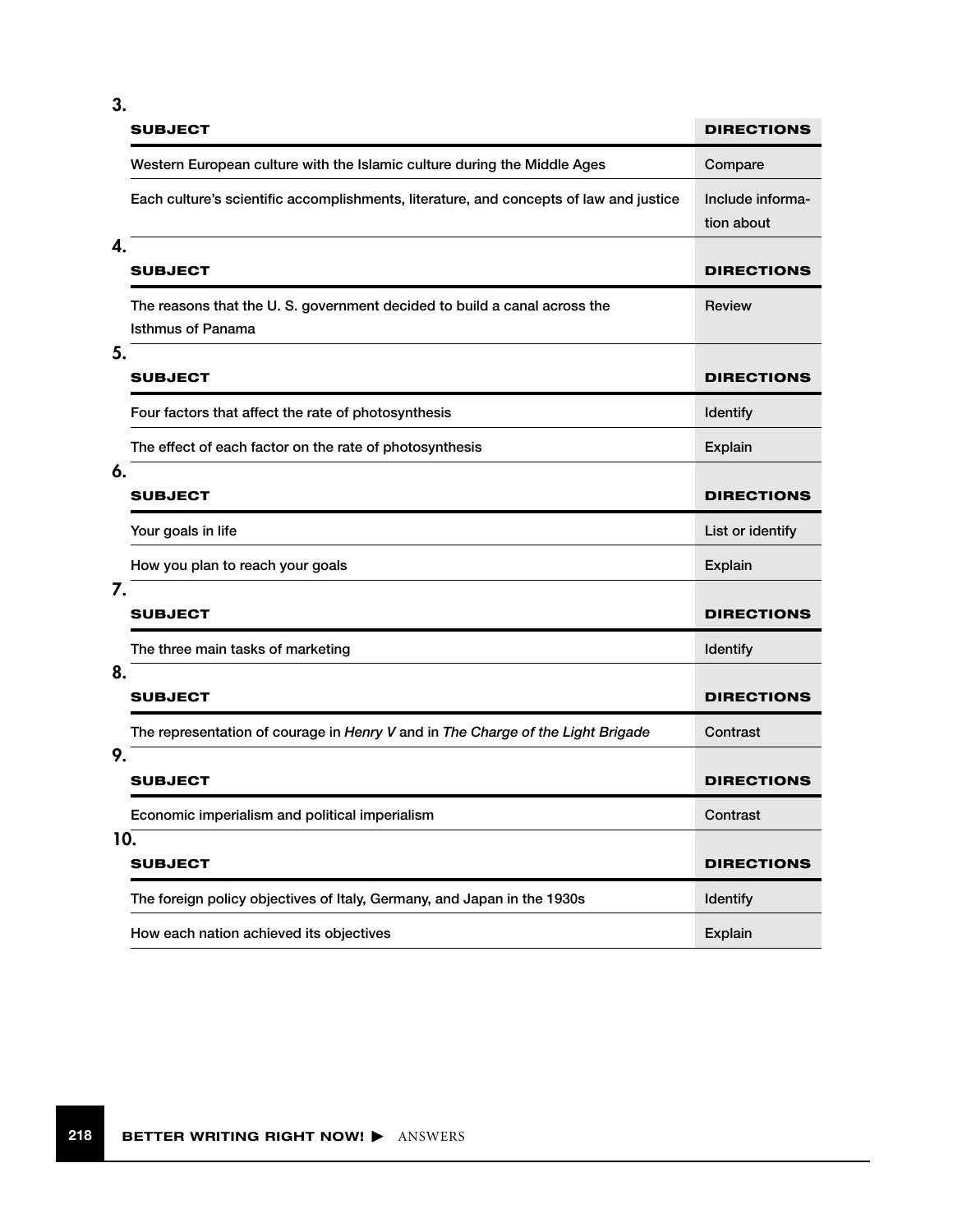- **1.** Answers will depend on the topic and writer.
- **2. a.** You could ask others for ideas about problems that concern them, listen to the news or read periodicals. A clip file would be a good source for this assignment.
	- **b.** You could go to a local museum or art gallery or browse through art books in your local library. You could also use pictures on the walls of your home or buildings at your work or school for this assignment.
	- **c.** You could browse your scrapbooks, photo albums, and resume for ideas. You might also write in your journal about your own areas of expertise and interests and your goals and dreams. What have you done to move toward your personal goals? What types of things are you proud of? What about you makes your friends and family proud of you?
- **3.** Answers will vary from person to person. One possibility is shown here.
	- **a.** The causes of teenage pregnancy or the options for a pregnant teen
	- **b.** How to keep your computer virus free
- **4. a.** The audience will be a college admissions committee. They will be looking for insight into your personality, goals, and values, as well as evidence that you can communicate effectively and logically in writing.
	- **b.** The newspaper staff, and ultimately, the readership of the newspaper will be your audience. The newspaper staff will be more likely to print a letter that is engaging, interesting, easy-to-follow, and that makes points relevant to past material printed in the paper or to the general readership of the paper.
	- **c.** Your biology teacher will be the audience of this essay. Your biology teacher will be looking for evidence that you have learned the content covered in the question.
	- **d.** Your college composition teacher will be the audience for the research paper. He or she will be looking for a clear thesis, coherent topic, and evidence that you have used appropriate resources to research your topic. Your teacher will also be interested in your organization of the topics, writing style, grammar, spelling, presentation of sources, and your ability to follow the style guide or instructions provided in the writing assignment.
- **5.** Answers will vary from person to person and depend on the piece of writing chosen.

# **LESSON 3**

**1.** Answers will vary from person to person. One possibility is shown here.

The Internet Scary Powerful Useful Over-touted Does it really save time? Or waste time like TV? So many connections New kinds of viruses, security, safety, privacy issues New kinds of businesses New ways of working—from home, in isolated areas, etc.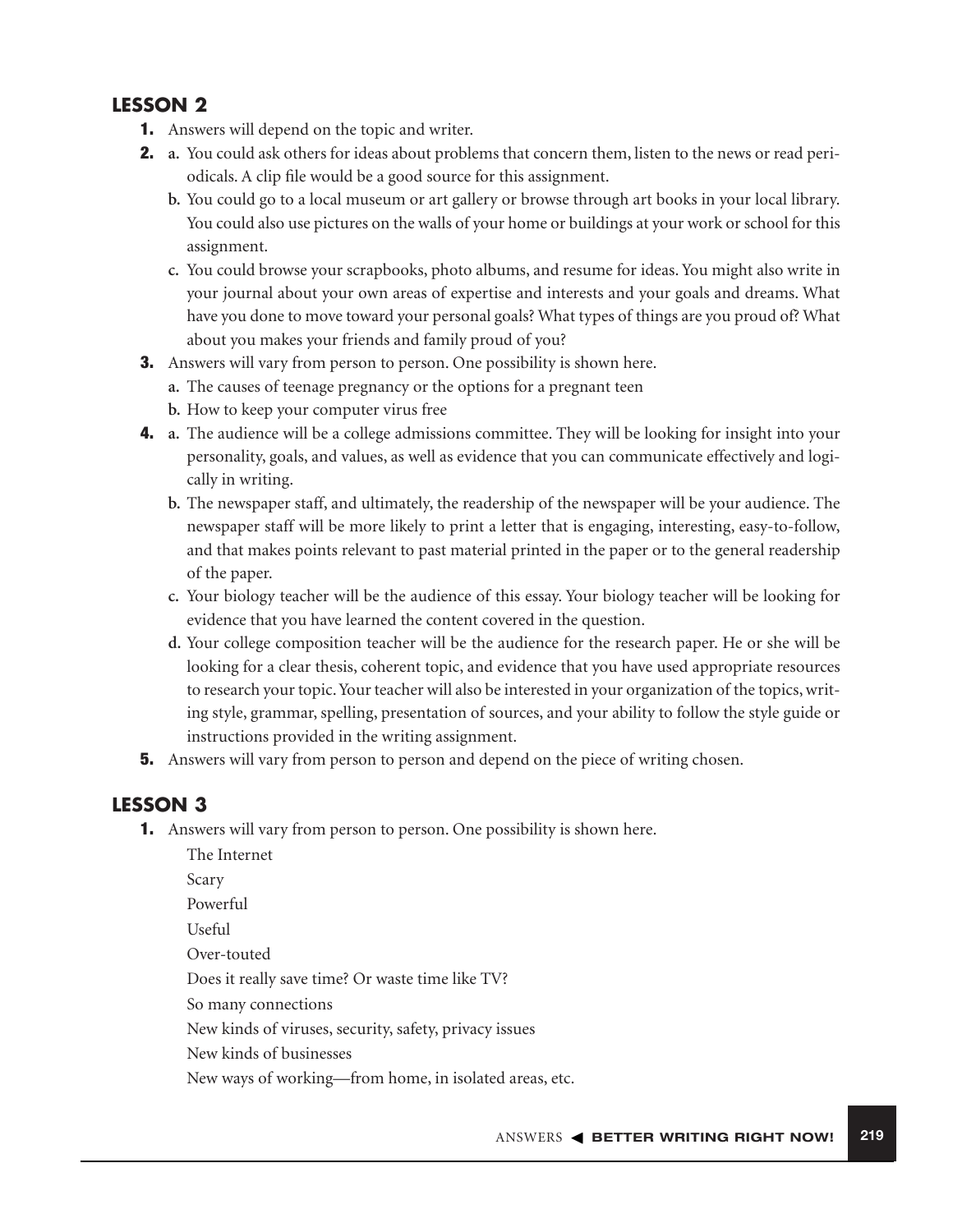**2.** Answers will vary from person to person. One response is shown below.

I remember my first day in first grade. I sat beside my cousin John. It was scary. We were in an outside temporary building. The teacher was very nice—Mrs. Bracken or something like that. Her room smelled like crayons and she had a lot of stuff on the walls. The chairs were just the right size for us. There was a boy crying and his face was all red. My mom kissed me good-bye and waved. I stayed near my cousin all day and felt safe with him there. Then they told us our room and teacher were just temporary. Later, they reassigned me and John and I guess all the kids in our class to teachers inside the school building. Then John and I weren't in the same class anymore. I didn't like my new teacher and felt less secure for a long time after this happened. I guess it really affected me since I still remember it so well . . .

**3.** Answers will vary from person to person. One response is shown below.

What are genetically engineered foods?

Why should they be labeled?

Who will be affected?

Why wouldn't manufacturers want to provide this information?

When would it start?

Why would we want to know?

How would it be done?

What if they aren't labeled? What could happen?

Who will standardize the labels and claims and regulate their use?

Who eats these foods? Avoids them?



**5.** Answers will vary from person to person. See answers to 1–4 for examples.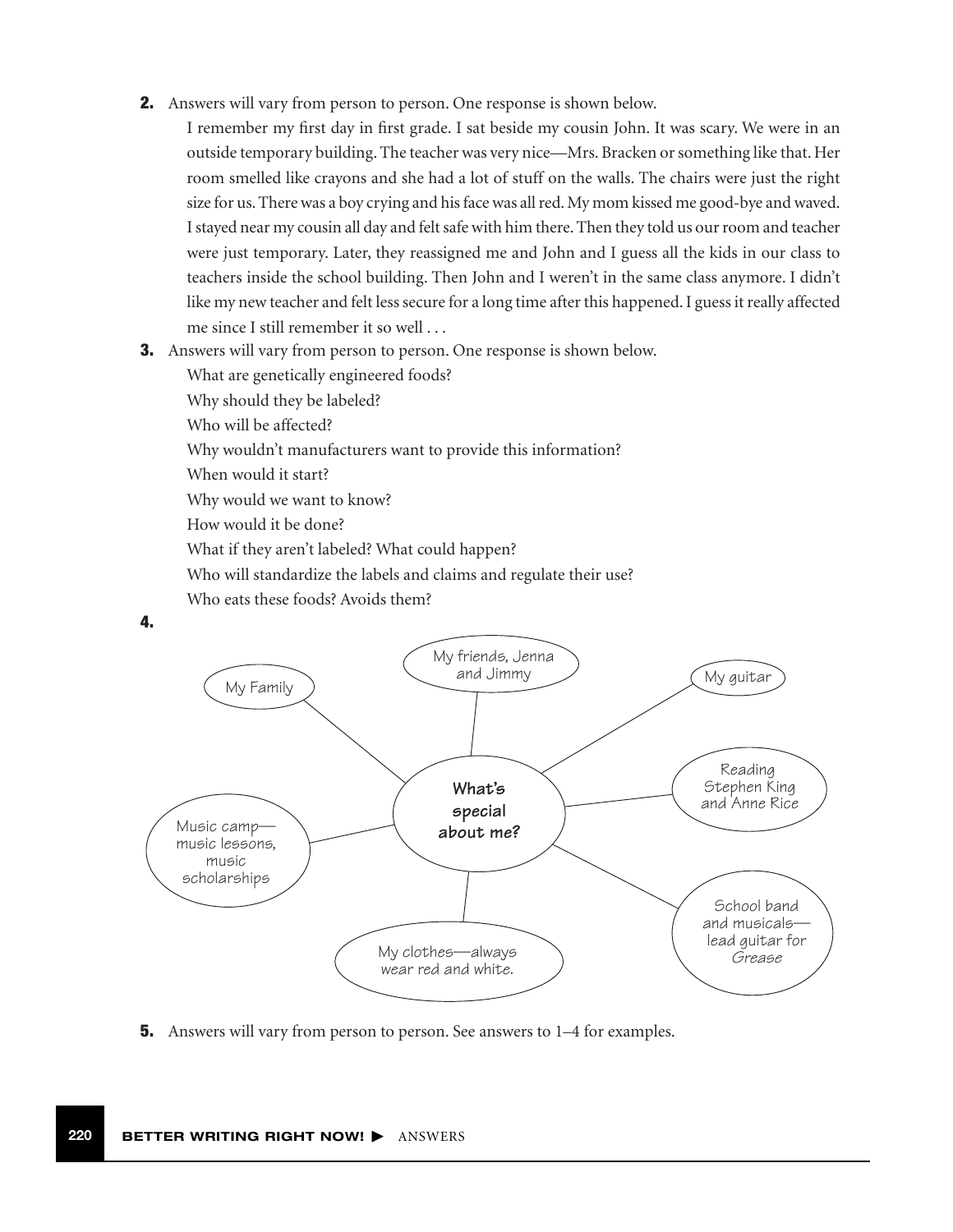- **1.** Building a prison near my home would benefit my community.
- **2.** Uniforms are not a good idea for public schools because they suppress student expression and lower self-esteem.
- **3.** Getting separated from my parents at the World's Fair was a terrifying experience, but it taught me that I could be self-reliant and that many people are available for help if you ask them.
- **4.** If I were President for one day, I would focus on two issues important to me: reducing poverty and improving public education in the United States.
- **5.** Answers will vary from person to person. See any of the examples of graphic organizers in Lessons 2 or 3.
- **6.** Answers will vary from person to person. One response is shown below.

**Thesis statement:** Teenagers get pregnant for a number of reasons.

- I. Too much exposure to sexual material
	- A. TV
	- B. Movies
	- C. Advertisements
	- D. Rock music
- II. Unmet needs
	- A. Parents aren't giving enough attention
	- B. Need to fill an emptiness
- III. Wanting to grow up
	- A. Need for more responsibilities
	- B. Need for independence
	- C. Need for more attention
- IV. False information
	- A. From friends
	- B. From parents
- V. Peer pressure
	- A. From friends
	- B. From self
- **7.** Answers will vary from person to person and depend on the outline produced.

# **LESSON 5**

**1.** Answers will vary from person to person. One example is shown below.

**Thesis statement:** Building a prison near my home would benefit my community.

**Topic sentence 1:** A new prison near my home would provide needed jobs and counteract the flow of people from our small town.

**Topic sentence 2:** Building a prison in my community would stimulate our local economy and benefit local businesses.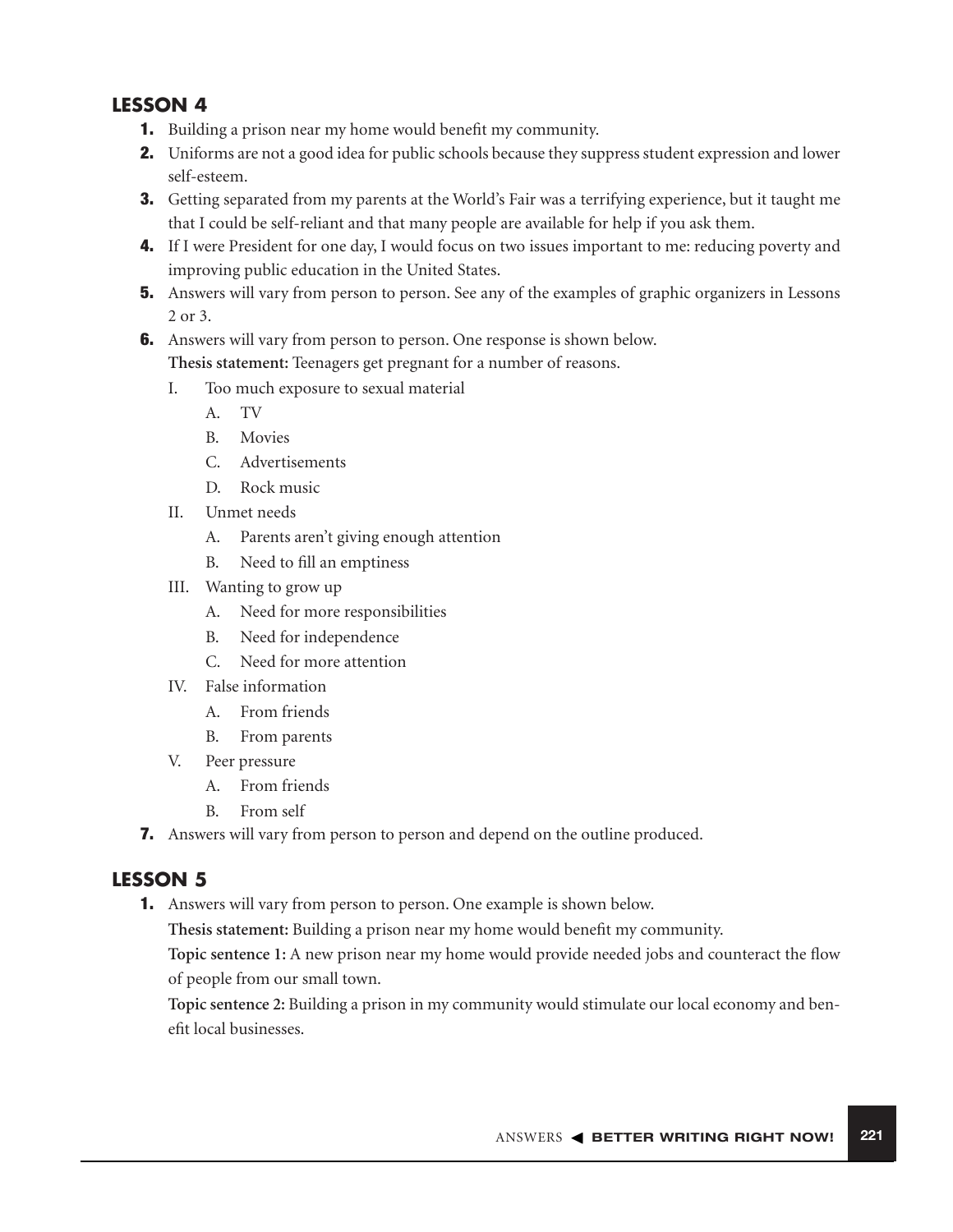**2.** Answers will vary from person to person. One example is shown below.

**Thesis statement:** Building a prison near my home would benefit my community.

A new prison near my home would provide needed jobs and counteract the flow of people from our small town. A prison would require construction, security, administrative support, cafeteria workers, sanitation, and many other services. People in my community could fill these positions. Every person in my community who finds a local job will have a reason to stay here.

#### **LESSON 6**

- **1.** Answers will vary from person to person. One example is shown below. **Thesis statement:** I would not recommend Boris Pasternak's novel *Dr. Zhivago.* **Supporting reasons:**
	- **a.** Too many characters
	- **b.** Too many difficult names to keep up with
	- **c.** Too many complicated subplots to try to follow
	- **d.** Too many unimportant details
	- **e.** Too many digressions—I lost interest
	- **f.** Too many extraordinary coincidences—I didn't find it credible
- **2.** Answers will vary from person to person. One example is shown below.
	- Although it's considered a great novel, Boris Pasternak's *Dr. Zhivago* is not an enjoyable read. The book is filled with an overabundance of characters, each possessing a polysyllabic Russian name that is difficult to pronounce, recognize, and distinguish from the next. The story is a labyrinth of subplots, which are easily confused with one another and difficult to follow. Pasternak provides entirely too many details of trivial importance that have no bearing on the main plot of the novel. He digresses often and advances to the end of the story so slowly that I eventually lost interest altogether. Even if I had been able to stay interested in the plot, the number of extraordinary coincidences that Pasternak expects the reader to digest would have turned me off. Despite its reputation, *Dr. Zhivago* was a major disappointment. If you are interested in this story, I suggest renting the movie instead.

## **LESSON 7**

- **1.** Answers will depend on the pieces of writing chosen by each person.
- **2. a.** The writer begins with a startling claim and quotation, both of which get the reader's attention. However, readers who already have a strong opinion about Creationism or evolution may not be convinced or may be turned off.
	- **b.** In fact, evolution and Creation can be combined and accepted as one general explanation of mankind's origin. These two explanations are not in conflict with one another, but actually need one another in order to complete the answer to mankind's questions.
	- **c.** Answers will vary from person to person.
- **3.** Answers will vary from person to person. See the examples in Lesson 7.
- **4.** Answers will depend on the pieces of writing chosen by each person.
- **5.** Answers will vary from person to person and depend on the thesis statement chosen. Examples of effective conclusions can be found in Lesson 7.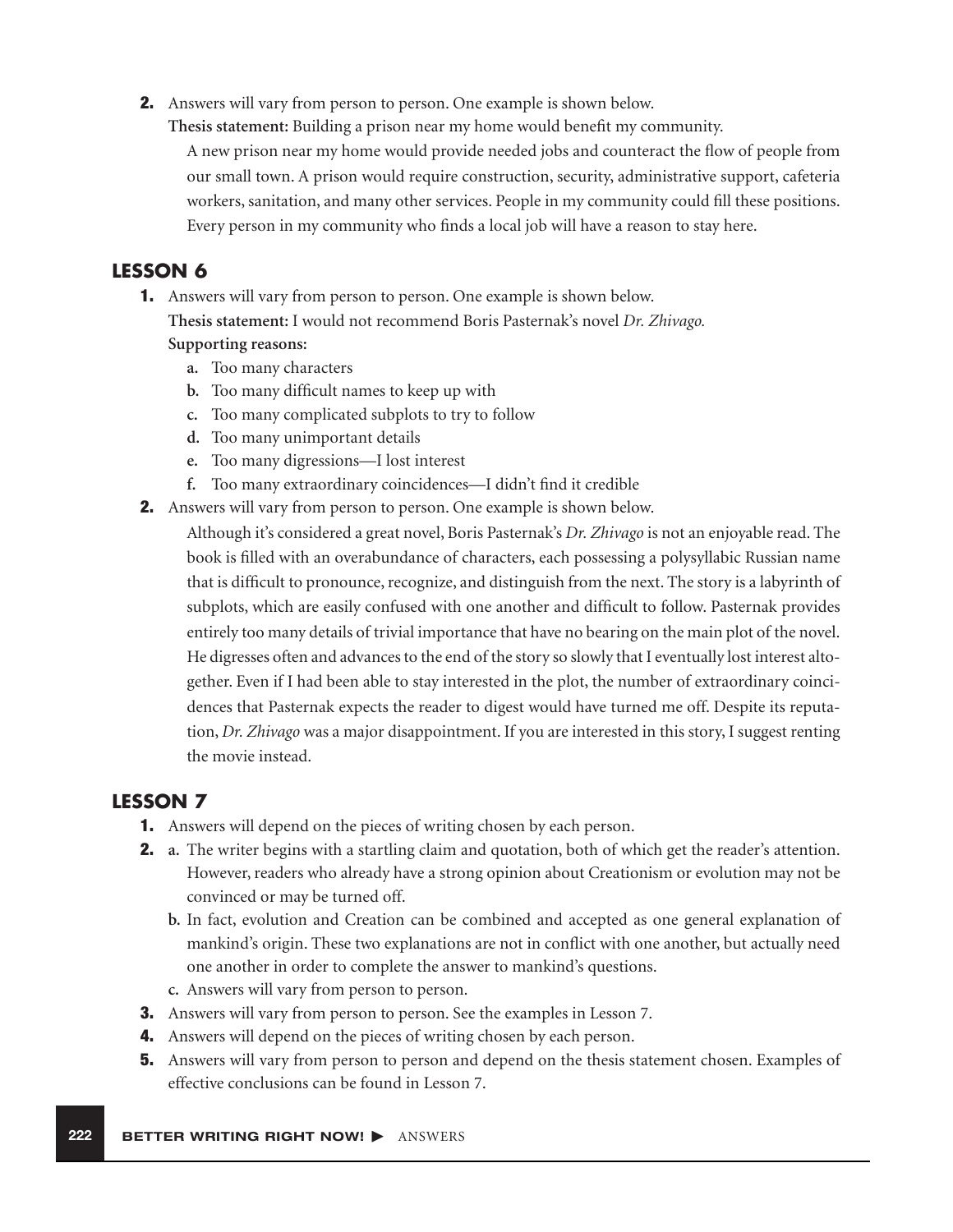- **1. a.** The introduction is clear and well written, but it does not prepare the reader for the rest of the essay.
	- **b.** I expected the last sentence to be the thesis statement, but these lessons are not discussed directly in the essay.
	- **c.** Not really. They do not discuss the lessons learned on the trip abroad.
	- **d.** No, they discuss other accomplishments.
	- **e.** There are some specific examples, but they don't relate to the thesis statement.
	- **f.** The conclusion does seem to stem from the information in the body paragraphs, but it doesn't really match the introduction to the paper.
	- **g.** Answers will vary. Perhaps a new thesis statement and introduction should be written. Based on the revised thesis statement, the support in the body paragraphs and the conclusion can be made more directly relevant to the introduction.
- **2.** Answers will vary from person to person.

# **LESSON 9**

- **1. a.** Yes. There are two main things that I really dislike about myself.
	- **b.** Two things the writer doesn't like about himself
	- **c.** Although some of the examples could be more specific, all of the sentences relate to the paragraph's main idea.
- **2.** Answers will vary from person to person.
- **3. a.** They are arranged spatially—room by room.
	- **b.** This is an effective way to arrange the items because it's a logical way to think about an apartment.
	- **c.** Yes, the sentence, "If you plan to clean your apartment once in a while, you'll also need cleaning supplies specific for each room," doesn't follow the spatial organization and breaks up the flow of the room-to-room listing. It should either be deleted or moved to the end of this paragraph or to another paragraph.
- **4.** Answers will vary from person to person.
- **5.** Answers will vary from person to person.

# **LESSON 10**

- **1.** you're
- **2.** quiet
- **3.** past
- **4.** complements
- **5.** desert
- **6.** its
- **7.** capitol
- **8.** already
- **9.** waste
- **10.** principal
- **11.** Whose
- **12.** weak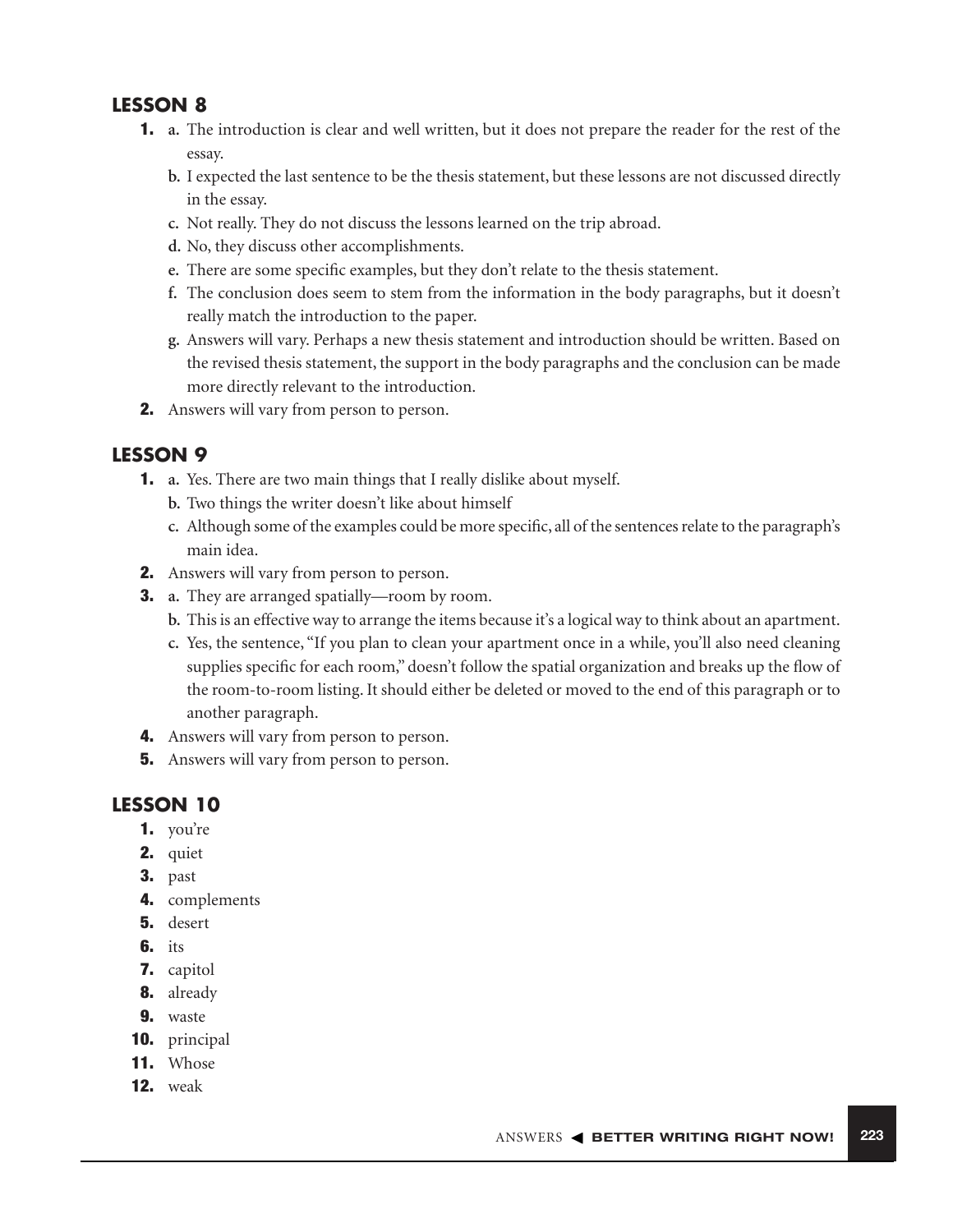- **13.** site
- **14.** write
- **15.** There
- **16.** wear
- **17.** Answers will vary from person to person. One way to correct each problem is shown below.
	- **a.** Look at the facilities in other countries, and you'll see the U.S. has far better facilities.
	- **b.** Contributing time, money, and effort, John got the project off the ground.
	- **c.** My father isn't sick—he's as healthy as a horse.
	- **d.** I stayed up all night working on my paper.
	- **e.** Employees must be prepared and on time.
- **18.** Answers will vary from person to person. One way to rewrite the paragraph is shown below.

A person who is interested in becoming a teacher—a profession that is in great need of talented people—should investigate the elements required to be a good teacher before making a final decision. On first thought, it might seem that a good teacher is one who is very knowledgeable of the subject matter: a master of what he or she wants to teach. However, others would disagree. Good teachers are those who connect with students and are able to interest students in the process of thinking and inquiring about the subject matter. Teaching is more than knowing the subject matter. It's understanding where students are and dreaming about where they can go with the subject matter.

**19.** Answers will vary from person to person. One way to rewrite the paragraph is shown below.

Several months ago, February 29, I had just watched the ending of a very funny movie. I reached over, turned off the TV, and was just beginning to dream quite pleasantly when the familiar ring of my telephone suddenly startled me awake. Groggily, I answered my telephone. It was my best friend telling me he had just been given extra tickets to the Yankees game. He excitedly asked,"Would you like to go?"

- **20.** Fewer; than
- **21.** emigrated
- **22.** invented
- **23.** accepted
- **24.** inferred
- **25.** adapt
- **26.** affect
- **27.** badly
- **28.** lay
- **29.** lying
- **30.** Set

## **LESSON 11**

**1.** Answers will vary from person to person. One way to rewrite the paragraph is shown below. What a person accomplishes in life depends on what he thinks he can accomplish. Self-esteem is a good indicator of one's future. Low self-esteem can cripple a person. Although he might be qualified to accomplish a particular project, he will probably fail because he will give up more readily.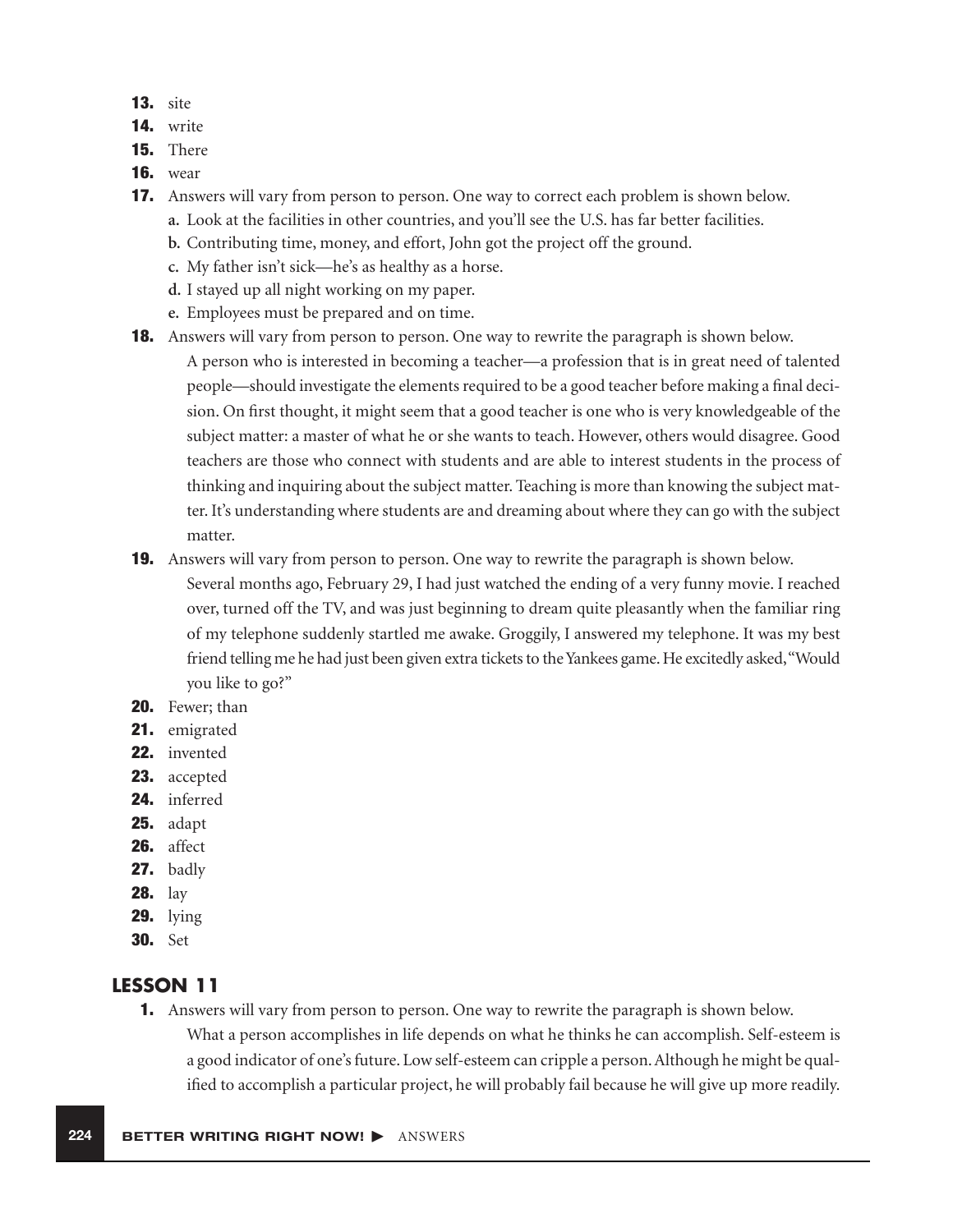- **1.** Answers will vary from person to person. One way to rewrite the paragraph is shown below. Last Sunday Henri Henklebeck, my best friend, called. "Did you hear that the circus is coming to town?" he asked. After a long discussion about the circus, we decided to spend the afternoon there and hung up.
- **2.** Answers will vary from person to person. One example for each type of figurative language is shown below.
	- **a.** The dog was a rocket zipping across the field.
	- **b.** The dog zipped across the field like a rocket.
	- **c.** As we left for the last time, our old home sighed a good-bye.
	- **d.** The dog was covered with a billion fleas.
	- **e.** On the day of the test, I woke up late to a thundering bolt of lightning. I knew it was going to be a good day.

## **LESSON 13.**

- **1. a.** Define the ADA. Identify who is covered. Identify who is not covered.
	- **b.** Explain what the term *disability* means in the ADA. Give examples of who does and does not qualify as a person with a disability.
	- **c.** Describe some aims of the ADA. List or describe the processes covered by the ADA.
- **2.** Answers will vary from person to person and depend on the essay question selected. One response is shown below.

Aims

- Protect people with disabilities from discrimination
- Increase wages for people w/ disabilities
- Increase employment rate for these people

Covered processes

- Applications
- Hiring/firing
- Promotions
- Salary/benefits
- Training
- **3.** Answers will vary from person to person and depend on the essay question selected. One response is shown below.
	- **a.** The ADA, or the Americans with Disabilities Act, is a federal law intended to prevent discrimination against people with disabilities.
	- **b.** In the ADA, the term *disability* refers to people who meet specific criteria.
	- **c.** The ADA aims to protect people with disabilities from discrimination.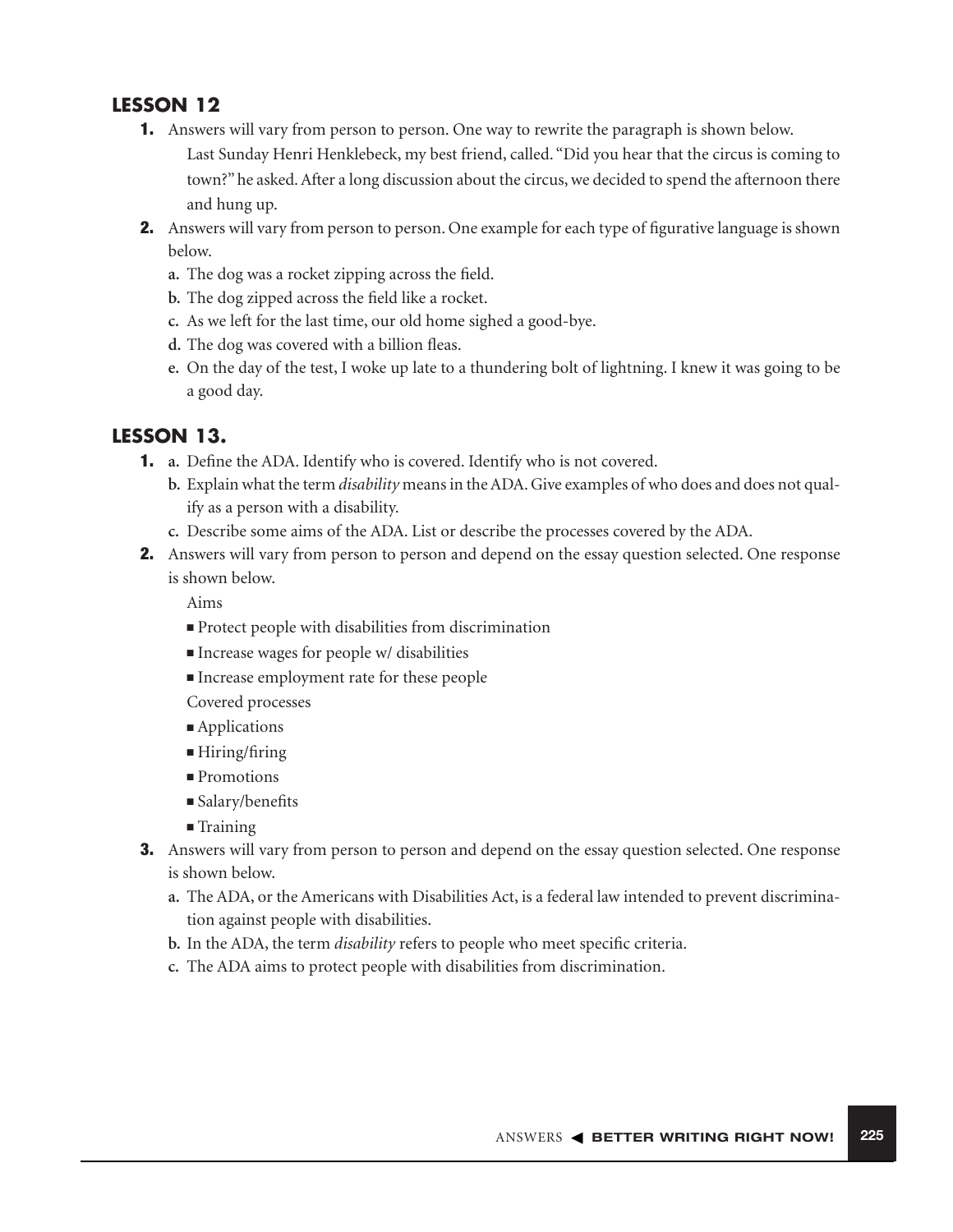- **1.** Answers will vary from person to person and depend on the exploratory strategy selected. One response is shown below.
	- Aspects of mountain climbing
	- physical training and conditioning
	- planning a route
	- climbing locations
	- weather requirements
	- climbing tools and equipment
	- provisions needed
- **2.** Answers will vary from person to person and depend on the topic selected. A response for the topic of mountain climbing tools and equipment is shown below.
	- What types of tools and equipment are needed for mountain climbing?
	- What types of safety equipment are available?
	- Where can you find the equipment?
	- What's the bare minimum one would need to begin mountain climbing?
	- How expensive is the equipment?
- **3.** Answers will vary from person to person and depend on the topic selected. To find information about the topic of mountain climbing tools and equipment, you might check the following sources.
	- encyclopedia
	- climbing how-to books
	- climbing-related magazines
	- survival guides
	- travel books
	- Internet sites
	- first-hand accounts from mountaineers (memoirs, biographies, autobiographies)

# **LESSON 16**

- **1.** Answers will vary from person to person. Refer to Lesson 3 for examples of prewriting strategies in action.
- **2.** Answers will vary from person to person. One response is shown below. RECORDING FOR THE BLIND, Austin, TX 1993–1994

*Project Manager*

Produced audio recording of a 700-page, 2nd-year Russian textbook for blind students by recruiting and training volunteers, securing the use of equipment, and organizing the workflow; completed project one month ahead of schedule

- **3.** Answers will vary from person to person. See the examples in Lesson 15 and in the appendix at the end of this book.
- **4. a.** As Administrative Assistant at Taiwan Foods International, I wrote all outgoing correspondence and spoke with customers on the phone.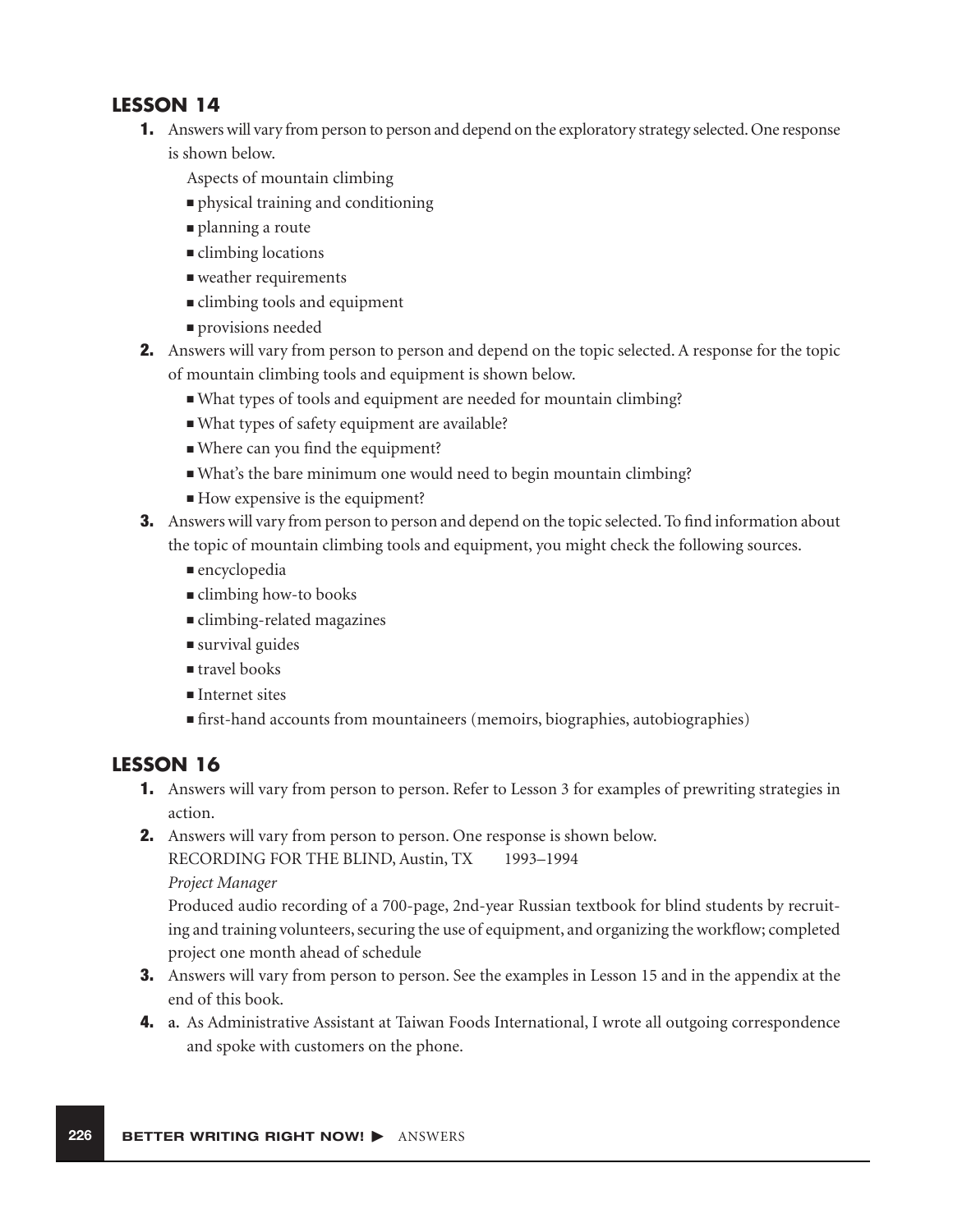- **b.** As Student Representative, I listened to student ideas and took them to monthly meetings. I was able to persuade the university administration to keep the library open an extra hour each night during final exams.
- **c.** As part of the college's Green Team, I worked with ten other students to keep the creek that runs through campus free of litter and other types of pollutants.
- **d.** When I was a tutor at the Learning Skills Center, I helped students overcome math anxiety by helping them cope with their fears. Not only did I help them study for upcoming math tests, but I also helped them become familiar with other aspects of the testing situation, such as the room and the format of the test.
- **5.** Answers will vary from person to person. See the examples in Lesson 15 and in the appendix at the end of this book.

- **1.** Answers will vary from person to person and depend on the letters chosen.
- **2.** Answers will vary from person to person. One response is shown below. Other examples are provided in Lesson 16 and in the Appendix.

January 22, 2002

Your company letterhead

Customer Service Department Duplicating Parts Company 201 Kentucky Avenue Iowa City, IA 67459

Dear Sir/Madam:

Our company recently ordered a replacement part (Part # A458) for our photocopying machine (Model # 5002). The part that we received, however, does not fit our machine—it appears to be for a different model of photocopier.

I am returning the incorrect part to you along with its packing slip. Please provide us with the correct part. I am also attaching a copy of our original order form.

I look forward to receiving the correct part. I appreciate your prompt attention to this matter. If you need any additional information, please do not hesitate to contact me.

Sincerely,

Your name Your title

Enclosures: Photocopy part Copy of packing slip Copy of original order form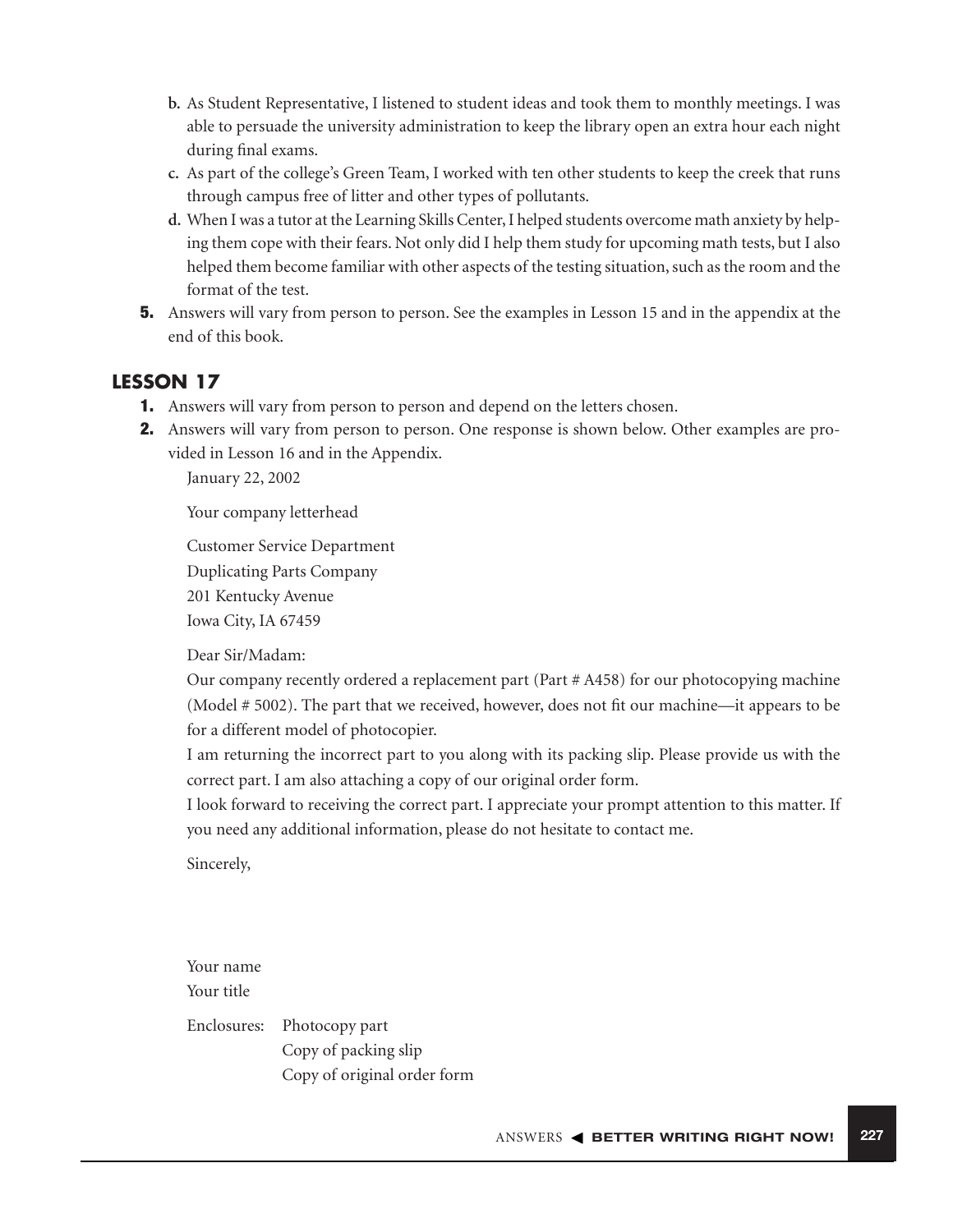**1.** Answers will vary from person to person. One response is shown below. Other examples are provided in Lesson 17 and in the Appendix.

**MEMO** 

To: All Employees From: Jill Montgomery, Vice President Human Resources \$90 Date: November 15, 2002 Subject: Open Enrollment for Medical and Dental Insurance

Materials for this year's open enrollment are in! Please come to the Human Resources Department to pick up your packet. There are several changes in the Medical and Dental plans we will be offering next year. You'll need to make your selections by December 15. Plan changes will be effective January 1, 2003.

- **2. a.** Yes, the message is short and to the point.
	- **b.** The message is fairly clear, but the subject line is not meaningful.
	- **c.** It's simple, but it's not effective. Uppercase letters are not used effectively. The information could have been listed or separated to make it easier to read. The writer could have been more polite.
	- **d.** No, it seems fine.
- **3.** Answers will vary from person to person. One response is shown below.

Subject: New carpet installation this weekend

Date: Mon, 1 Oct 2001 12:33:24 –0500

From: Sara Change <schang@xyzcompany.com>

To: All Employees <group@xyzcompany.com>

We will be getting new carpet installed in our office on Saturday, October 6. To help with the carpet installation, you are asked to do the following things by FRIDAY, OCTOBER 5, at 5 PM.

- 1. Please remove all your belongings and non-furniture items from the carpet in your work area.
- 2. Please remove everything from the surfaces of the furniture in your work area.

If you have any questions or need help complying with these requests, please call me at extension 555. Thanks for your cooperation!

Sara

**4.** Answers will vary from person to person and depend on the e-mail message selected.

# **LESSON 18**

**1.** Answers will vary from person to person. One response is shown below.

**Progress Report** Submitted by: Joy Tan Date submitted: July 5, 2002 This is a progress report for my work in *Better Writing Right Now.*

- I began this book on June 1.
- I completed Section I on June 5.
- I completed Section II on June 15.

**228 BETTER WRITING RIGHT NOW! > ANSWERS**